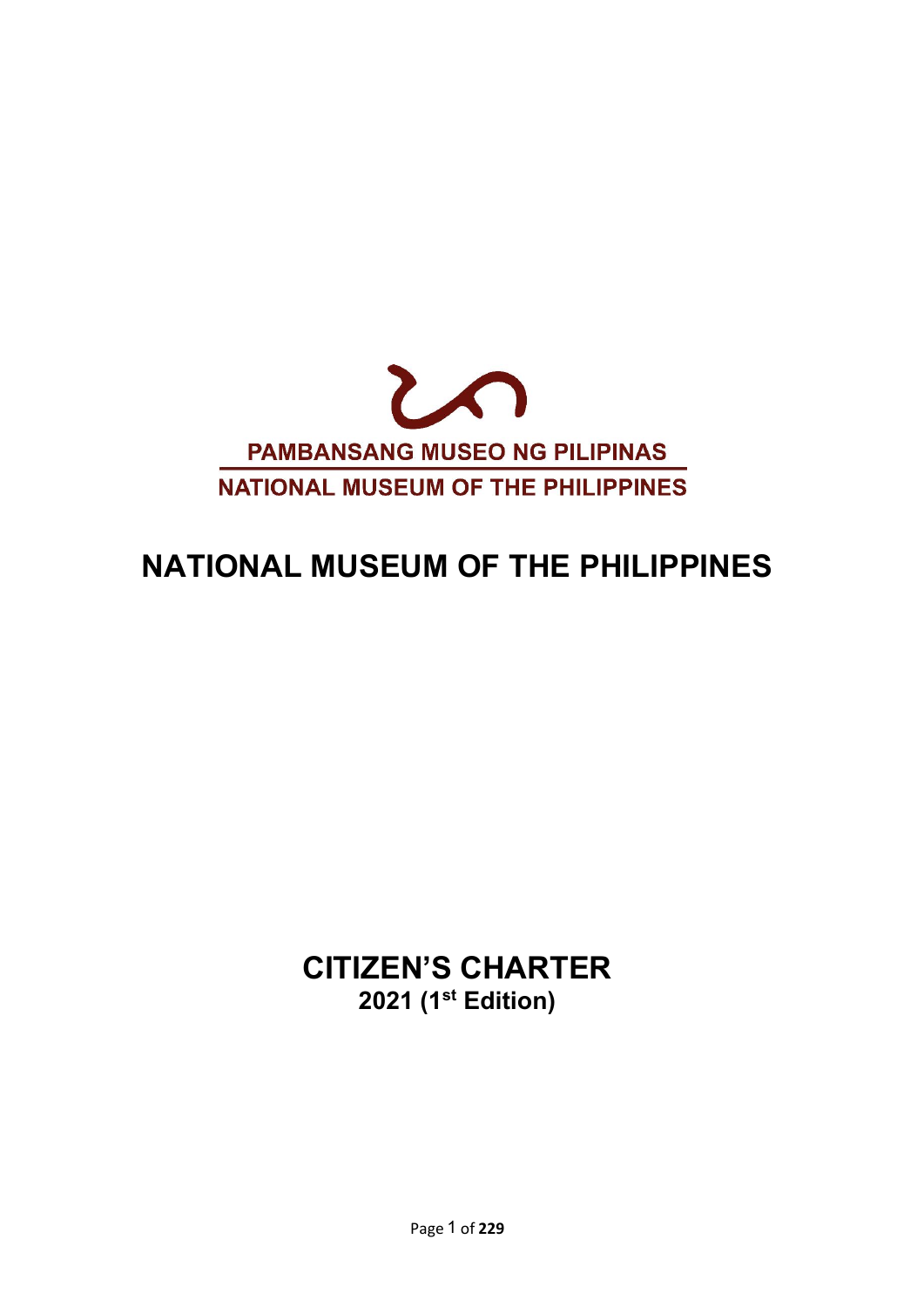# **I. MANDATE**

The National Museum of the Philippines shall:

- 1. Function as an educational, cultural and scientific institution that, through its operations, projects and programs, documents, acquires, preserves, exhibits, and fosters scholarly study and public appreciation of works of art, specimens, and cultural and historical artifacts representative of or unique to the artistic and cultural heritage of the Filipino people and the natural history of the Philippines, as well as their significance to the nation.
- 2. Establish, manage and develop the National Museum Complex at Rizal Park, Manila, as well as central museums, regional museums, and other facilities, and promote the principles of universal access.
- 3. Manage and develop the national collections of the Republic of the Philippines in the areas of arts, cultural heritage, and natural history.
- 4. Carry out permanent research programs, combining integrated laboratory and fieldwork in biodiversity, geological history, human origins, pre historical and historical archaeology, maritime and underwater cultural heritage, ethnology, art history, immovable, movable and intangible cultural properties, and similar or associated fields.
- 5. Disseminate technical and museological skills and support museum development in the country.
- 6. Extend technical assistance in the preservation and restoration of cultural properties of national significance.
- 7. Carry out any and all functions characteristic of public collecting and research museum institutions of similar mandate and national scope, in line with prevailing international principles and best practices.

## **II. VISION**

A Filipino nation, unified by a deep sense of pride in their common identity, cultural heritage and national patrimony, and imbibed with the spirit of nationalism and strong commitment to the protection and dissemination of legacy.

## **III. MISSION**

The primary mission of the National Museum is to acquire, document, preserve, exhibit and foster scholarly study and appreciation of works of art, specimens, and cultural and historical artifacts.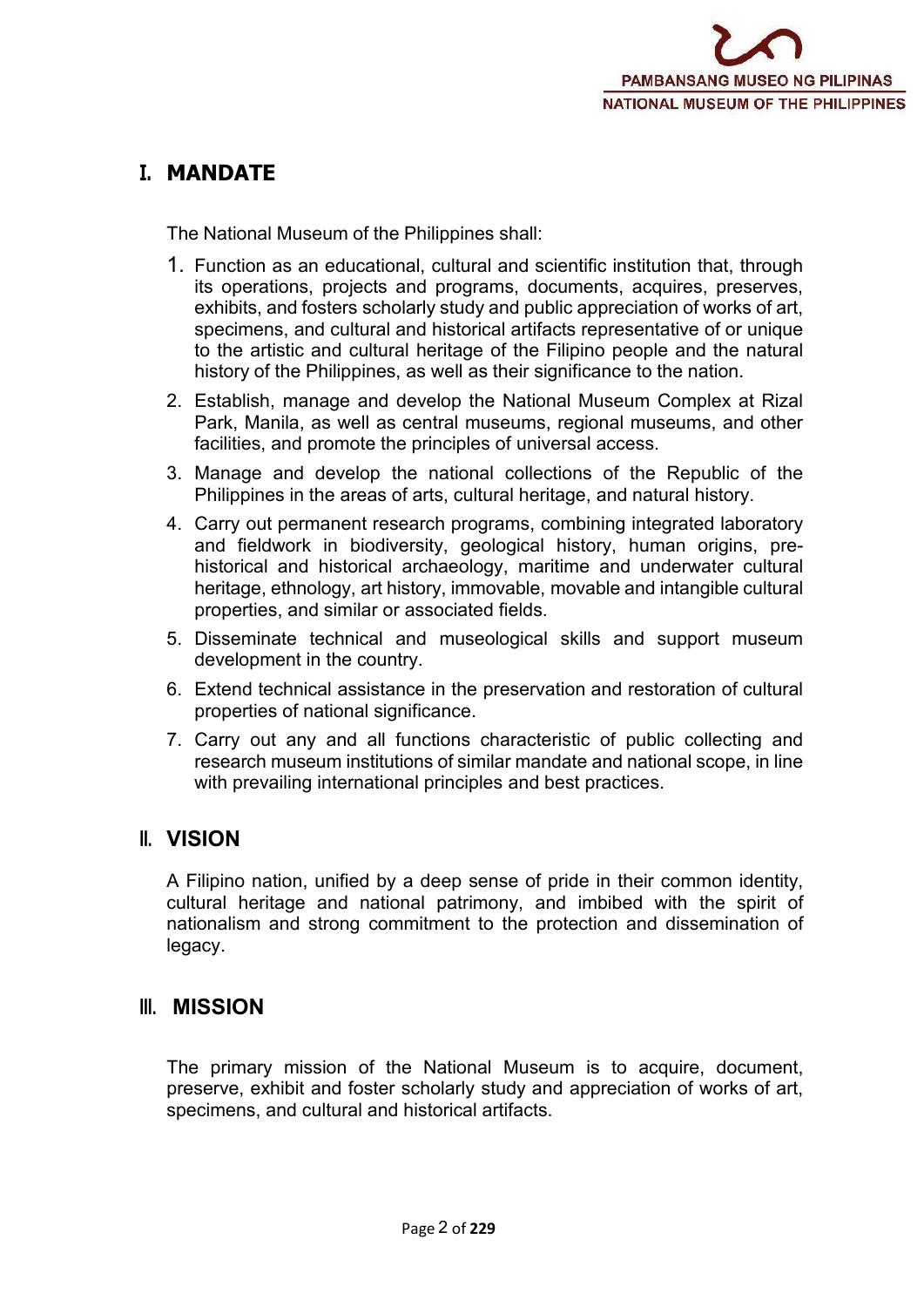# **IV. PERFORMANCE PLEDGE**

We commit to:

- **Meet patrons' requirements and exceed clients' expectations** through the services of the different divisions;
	- **Understand and manage interrelated procedures** that function as a coherent system through exhibits, researches and publications in both cultural and natural history and visual arts and other Filipino material culture embodying the patrimony and heritage of the Filipino people as appreciated at the National Museum of Fine Arts, the National Museum of Anthropology, the National Museum of Natural History, the National Planetarium and those in the NM Regional Museums;
	- **Streamline processes and focus on the improvement of our facilities and obligations to our patrons and stakeholders** as they enter the premises of our good office;
	- **Establish unity of purpose and direction** by giving special attention to concerns through our service counters and take immediate corrective measures if needed;
	- **Update information on policies, programs, activities and services** through the NM website [\(www.nationalmuseum.gov.ph](http://www.nationalmuseum.gov.ph/)) in accordance with the aim to enhance the organizational capability to create and deliver value by engaging competent and empowered people at all levels;
	- **Manage relationships with relevant interested parties**, such as providers, for sustained success geared at ensuring that patrons and stakeholders' benefit and are given utmost services with gracious courtesy.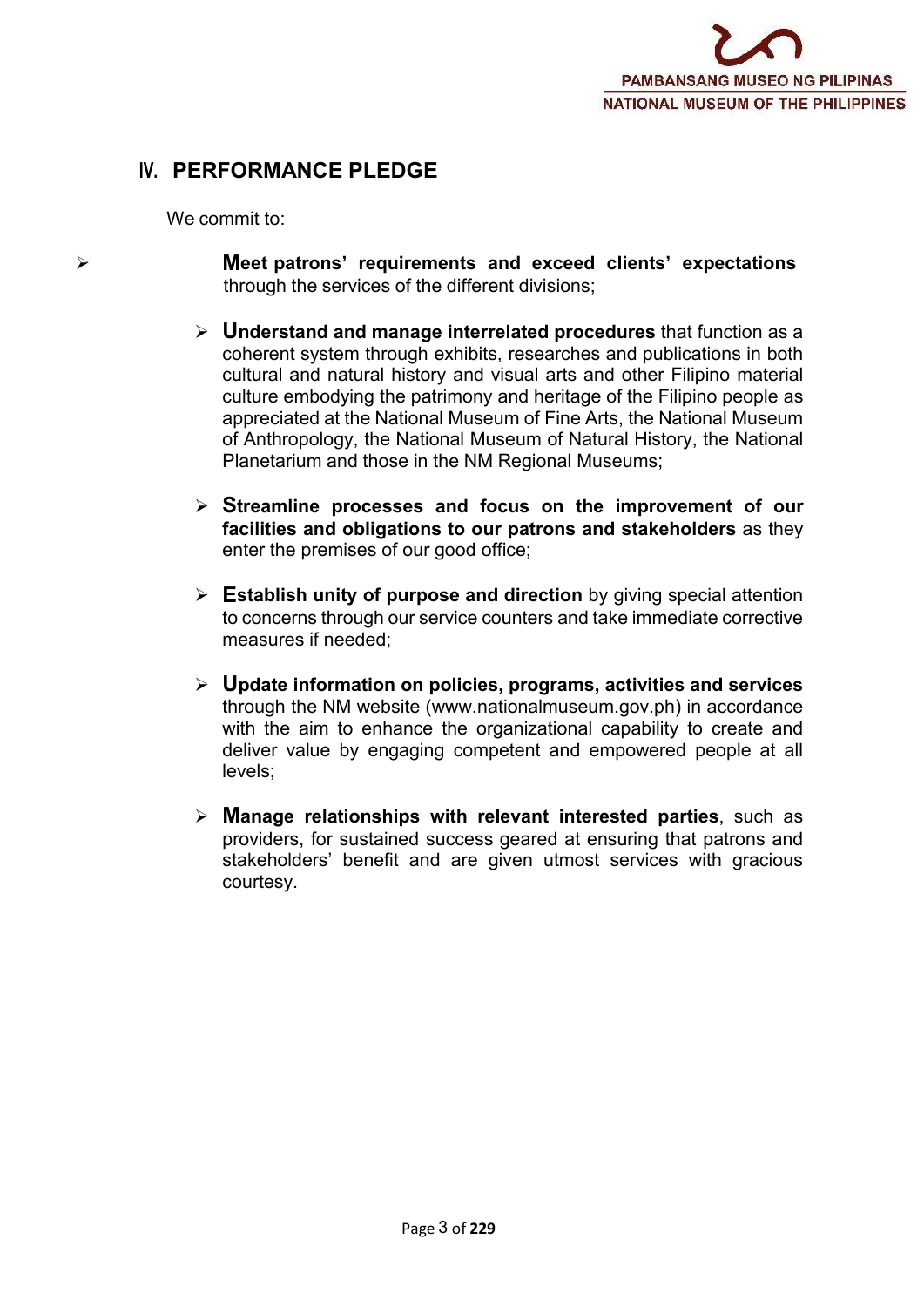## **V. LIST OF SERVICES**

#### **Central/Head Office External Services**

| 1. Application for Vacant Plantilla Positions at the National Museum of The Philippines                                                                                                |
|----------------------------------------------------------------------------------------------------------------------------------------------------------------------------------------|
| 2. Certificate of Non-Coverage                                                                                                                                                         |
| 3. Clearance Prior to the Issuance of Environmental Compliance Certificate and Building<br>Permit for Infrastructure Development in Known Archaeological/Historical and Cultural Sites |
| 4. Collection of Fees                                                                                                                                                                  |
| 5. Documentation of Cultural Properties: Movable and Immovable Cultural Properties                                                                                                     |
| 6. Enforcement of the Philippine Cultural Heritage Laws (External)                                                                                                                     |
| 7. Enforcement of the Philippine Cultural Heritage Laws (Internal)                                                                                                                     |
| 8. Export of Cultural Properties in the Philippines                                                                                                                                    |
| 9. Guidelines on Photo/Video Shoot                                                                                                                                                     |
| 10. International Research / Activity Collaborations                                                                                                                                   |
| 11. International Research Collaboration                                                                                                                                               |
| 12. Issuance of Appointment to Plantilla Personnel at the NMP                                                                                                                          |
| 13. Issuance of Treasure-Hunting and Disposition of Recovered Treasure Permit                                                                                                          |
| 14. Licensing of Dealers                                                                                                                                                               |
| 15. Local Research / Activity Collaboration (Botany)                                                                                                                                   |
| 16. Local Research / Activity Collaboration (Zoology)                                                                                                                                  |
| 17. Media Coverage and Interview                                                                                                                                                       |
| 18. National Museum Cultural Deputy (Renewal of Appointment)                                                                                                                           |
| 19. NMP Freedom of Information (FOI)                                                                                                                                                   |
| 20. NMP Requests                                                                                                                                                                       |
| 21. Payment of Claims (LDDAP-ADA) - Creditor Without Landbank Account (External)                                                                                                       |
| 22. Payment of Claims (LDDAP-ADA)- Creditor with Landbank Account (External)                                                                                                           |
| 23. Payment of Claims (Check)                                                                                                                                                          |
| 24. Payment of Electricity, Water, Telephone, Internet, Insurance and Janitorial Services                                                                                              |
| 25 Permit to Photograph or Access High Resolution Images of The National Fine Arts Collection                                                                                          |
| 26. Permit to Photograph or Access High Resolution Images of The Non -National Fine Arts<br><b>Collection That Are in The Museum's Custody</b>                                         |
| 27. Photo Documentation / Reproduction Request                                                                                                                                         |
| 28. Photo Reproduction of NMP Objects / Collections / Specimens                                                                                                                        |
| 29. Prenuptial / Pre-debut Photo Shoots                                                                                                                                                |
| 30. Procedure on Museum Visit                                                                                                                                                          |
| 31. Processing of Contract of Service Application                                                                                                                                      |
| 32. Processing of On-The-Job-Training Application                                                                                                                                      |
| 33. Reference Service                                                                                                                                                                  |
| 34. Registration of Movable Cultural Properties for Private and Institutional Collectors (30 Items                                                                                     |
| or Less)                                                                                                                                                                               |
| 35. Registration of Movable Cultural Properties for Dealers (30 Items or less)                                                                                                         |
| 36. Registration of Movable Cultural Properties Requiring Inspection Outside the National<br>Museum of The Philippines. (10-30 Items)                                                  |
| 37. Registration of Works of National Artists (30 Items)                                                                                                                               |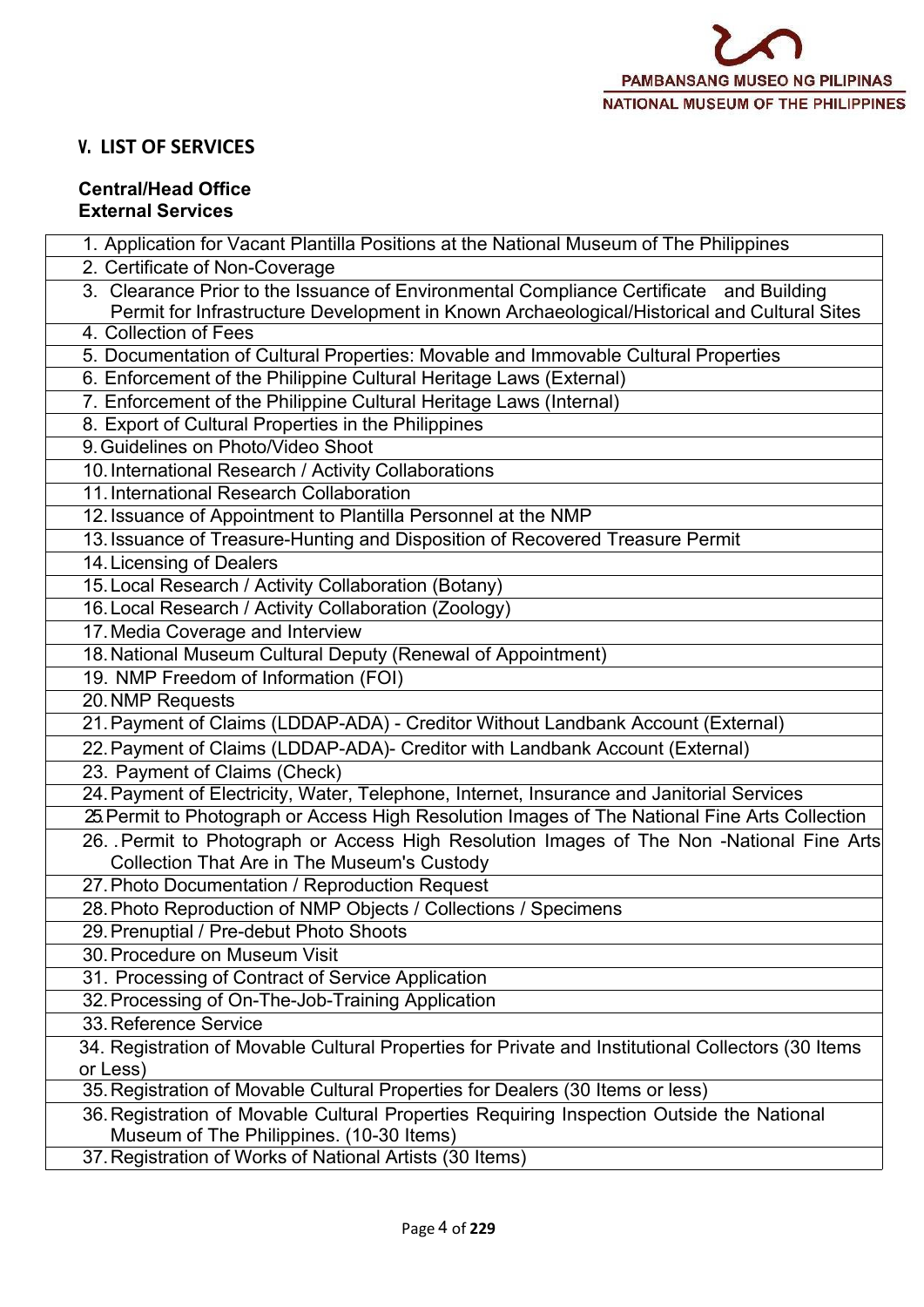

| 38. Request for Conservation Treatment of Artworks                                                                                                         |
|------------------------------------------------------------------------------------------------------------------------------------------------------------|
| 39. Request for Loan of Artifacts for Laboratory Analysis                                                                                                  |
| 40. Request for Payment of Infrastructure Project                                                                                                          |
| 41. Request for Payment of Outsourced Services                                                                                                             |
|                                                                                                                                                            |
| 42. Requesting for Technical Assistance for Thesis, Research and Related Requests                                                                          |
| 43. Research Proposals                                                                                                                                     |
| 44. Sale of Bidding Documents for The Disposal of Unserviceable Properties Thru Public Bidding<br>Procedure                                                |
| 45. Technical Assistance (Access of The National Ethnographic Collection, Catalog / Database,                                                              |
| And Research Reports)                                                                                                                                      |
| 46. Technical Assistance (Access to Photo Files)                                                                                                           |
| 47. Technical Assistance and/or Research                                                                                                                   |
|                                                                                                                                                            |
| 48. Technical Assistance: Cast/Reproduction & Loan Artifacts for Exhibition                                                                                |
| 49. Technical Assistance (Conduct of Lectures/Workshops /Interviews                                                                                        |
| 50. Technical Assistance (Identification of Ethnographic Materials)                                                                                        |
| 51. Technical Assistance (Herbarium Visit)                                                                                                                 |
| 52. Technical Assistance: Interviews & As Lecturer, Speaker on Conference, Symposium &                                                                     |
| Workshops                                                                                                                                                  |
| 53. Technical Assistance (Site Inspection/Assessment of Built Heritage)                                                                                    |
| 54. Technical Assistance (Lecture/Seminar Inside NMP)                                                                                                      |
| 55. Technical Assistance (Lecture/Seminar Outside NMP)                                                                                                     |
| 56. Technical Assistance: Loaning of Traveling Exhibitions; Donation of Specimens; Identification                                                          |
| of Specimens (Internal-Division to Division); and Controlled Access to Collections                                                                         |
| 57. Technical Assistance (NCT/ICT Site Inspection)                                                                                                         |
| 58. Technical Assistance: Records Section Collection & Specimen Collection                                                                                 |
| 59. Technical Assistance: Resource Person for Workshops, Seminars, Conferences, etc.                                                                       |
|                                                                                                                                                            |
| 60. Technical Assistance: Resource Person for Management of Declared Underwater Sites<br>61. Technical Assistance: Resource Person for Research Activities |
| 62. Venue Reservation / Rental                                                                                                                             |
|                                                                                                                                                            |
|                                                                                                                                                            |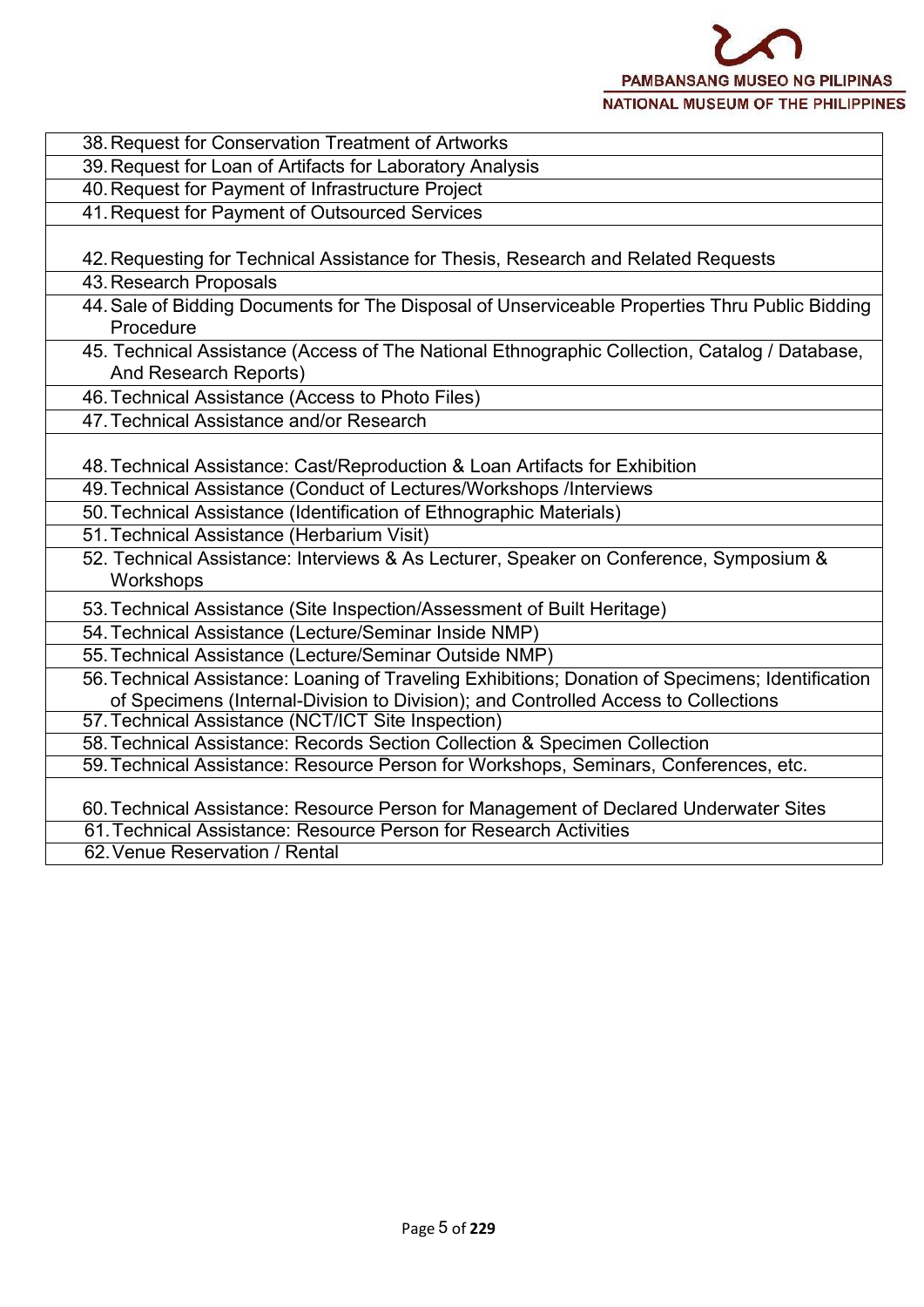#### **Central/Head Office Internal Services**

| 1. Cash Advance for Foreign Travel                                  |
|---------------------------------------------------------------------|
| 2. Cash Advance for Local Travel                                    |
| 3. Cash Advance for Special Disbursing Officer                      |
| 4. Circulation Service (Borrowing)                                  |
| 5. Educational Activity Coordination                                |
| 6. First Salary                                                     |
| 7. Incoming and Outgoing of Documents                               |
| 8. Interpretation of Activity/Program Evaluation Statistical Report |
| 9. Maintenance Response                                             |
| 10. Monetization                                                    |
| 11. Preparation of Activity/Program Evaluation Statistical Report   |
| 12. Processing of Budget Utilization Request and Status             |
| 13. Processing of Claims (Civil Works)                              |
| 14. Processing of Claims (Goods)                                    |
| 15. Processing of Leave Application                                 |
| 16. Processing of Obligation Request and Status                     |
| 17. Processing Request of Documents                                 |
| 18. Retirement                                                      |
| 19. Technical Assistance (RAOD-Central)                             |
| 20. Visitor Survey Forms Are Tallied for Collation of Data          |
| 21. Visitor Survey Interpretation                                   |

#### **Regional, Area, Site Museums and Satellite Offices External Services**

| 1. Bookings of Museum Tours                   |
|-----------------------------------------------|
| 2. Photo Documentation / Reproduction Request |
| 3. Photo/ Video Shoot                         |
| 4. Technical Assistance                       |
| 5. Walk-in Guided Tour                        |
| 6. Work Immersion                             |
| 7. Work Immersion (with existing MOA)         |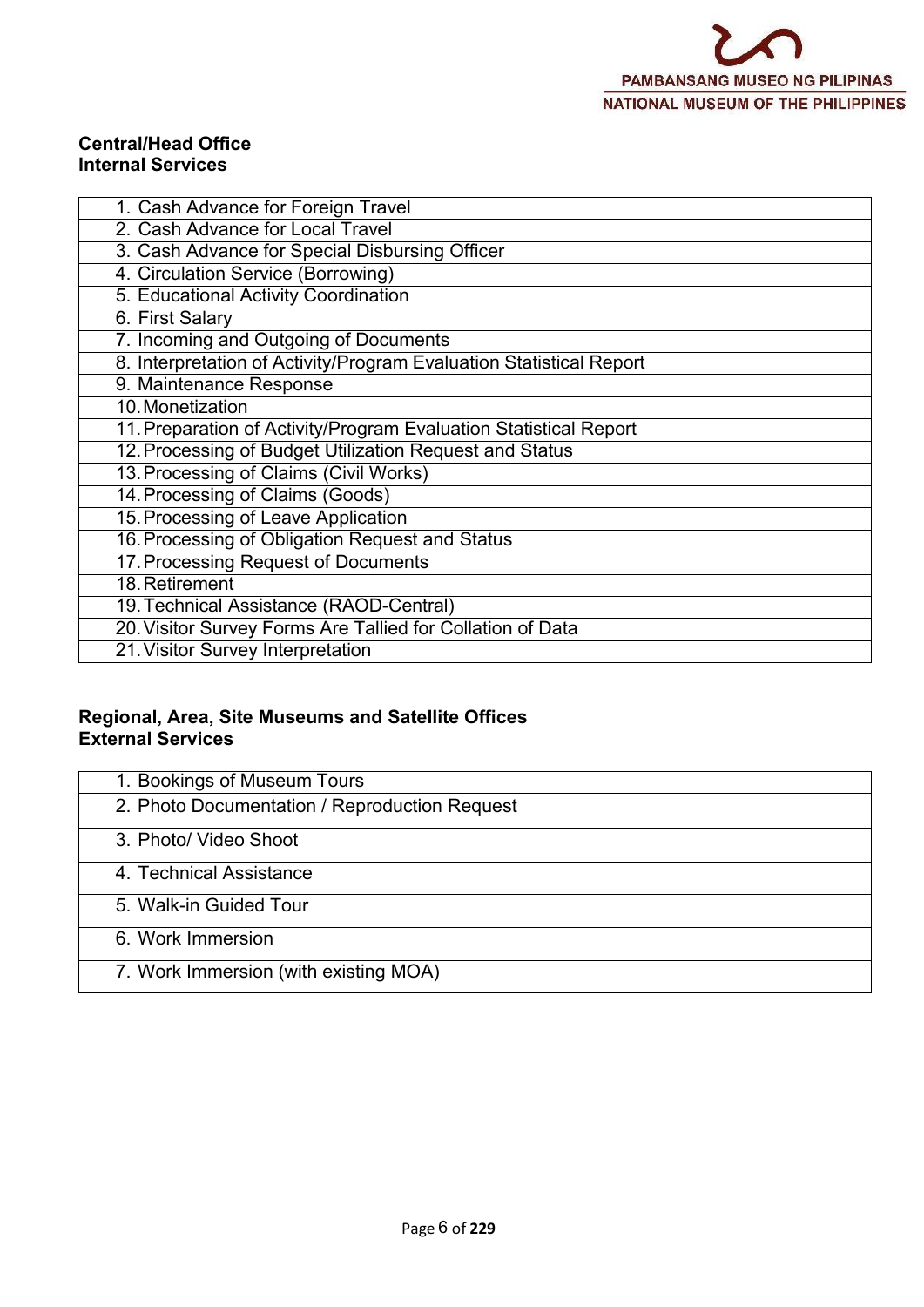

# **CENTRAL / HEAD OFFICE**

External Services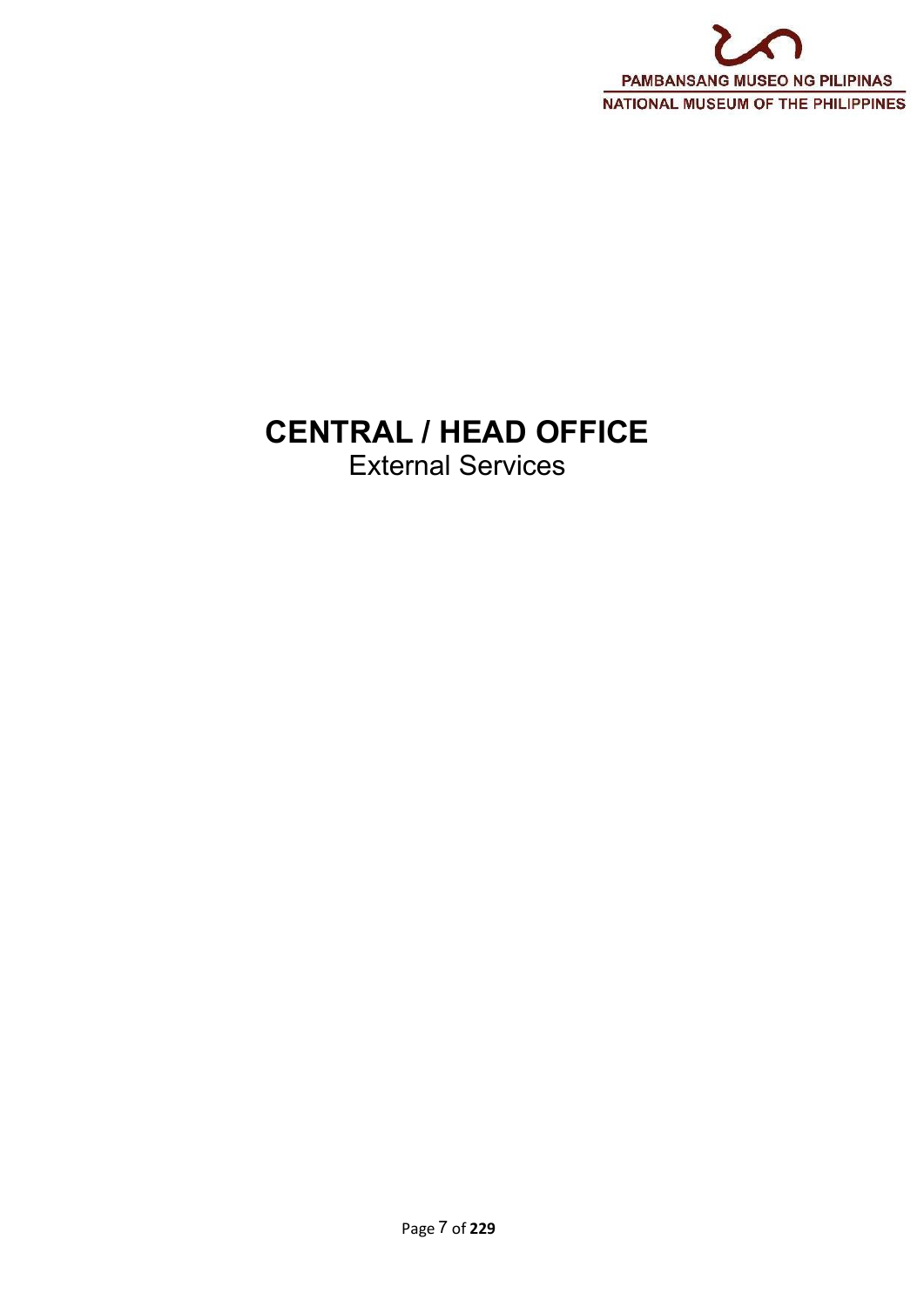#### **TECHNICAL ASSISTANCE**

**1.** REQUEST FOR ACCESS TO THE FOLLOWING:

- Records Section Collection
- Specimen Collection

Technical assistance provided to internal and external clients needing access to the collections of the Records Section, and specimen collections of the division housed within the National Archaeological Repositories, for research purposes.

| <b>ARCHAEOLOGY</b><br>Office or Division  |                                                 |                                                 |                                 |                    |  |  |  |
|-------------------------------------------|-------------------------------------------------|-------------------------------------------------|---------------------------------|--------------------|--|--|--|
| <b>HIGHLY-TECHNICAL</b><br>Classification |                                                 |                                                 |                                 |                    |  |  |  |
| Type of                                   | G2C, G2G, G2B                                   |                                                 |                                 |                    |  |  |  |
| Transaction                               |                                                 |                                                 |                                 |                    |  |  |  |
| Who may avail                             | <b>Students</b>                                 |                                                 |                                 |                    |  |  |  |
|                                           | Researchers,                                    |                                                 |                                 |                    |  |  |  |
|                                           | Scholars and Writers,                           |                                                 |                                 |                    |  |  |  |
|                                           | Government Unit Representatives,                |                                                 |                                 |                    |  |  |  |
|                                           | Consultants,                                    |                                                 |                                 |                    |  |  |  |
|                                           | Publishing Companies,                           |                                                 |                                 |                    |  |  |  |
|                                           | Media,                                          |                                                 |                                 |                    |  |  |  |
|                                           | Research Associates of National Museum Research |                                                 |                                 |                    |  |  |  |
|                                           | Affiliate/Associate/Fellow                      |                                                 |                                 |                    |  |  |  |
|                                           | <b>CHECKLIST OF REQUIREMENTS</b>                |                                                 | <b>WHERE TO SECURE</b>          |                    |  |  |  |
|                                           | Request Letter with attached research           |                                                 |                                 |                    |  |  |  |
|                                           | proposal, and endorsement from supervisor /     |                                                 |                                 |                    |  |  |  |
| affiliation                               |                                                 |                                                 | Director-General's Office (NMP) |                    |  |  |  |
|                                           |                                                 |                                                 |                                 |                    |  |  |  |
| Duly approved request                     |                                                 |                                                 |                                 |                    |  |  |  |
|                                           |                                                 |                                                 |                                 |                    |  |  |  |
| <b>For National Museum Research</b>       |                                                 |                                                 |                                 |                    |  |  |  |
| Affiliate/Associate/Fellow:               |                                                 |                                                 |                                 |                    |  |  |  |
|                                           |                                                 | <b>Cultural Properties Regulation Division</b>  |                                 |                    |  |  |  |
| Research affiliation status               | Valid documents on National Museum              |                                                 |                                 |                    |  |  |  |
| (Affiliate/Associate/Fellow)              |                                                 | From the requester (NMRA Affiliates /           |                                 |                    |  |  |  |
|                                           |                                                 |                                                 | Associates / Fellow)            |                    |  |  |  |
|                                           | Referral letters for their research associates  |                                                 |                                 |                    |  |  |  |
|                                           |                                                 |                                                 |                                 |                    |  |  |  |
|                                           | For external collaborators / partners for       | <b>Cultural Properties Regulation Division,</b> |                                 |                    |  |  |  |
| approved projects:                        |                                                 | <b>Legal Section</b>                            |                                 |                    |  |  |  |
|                                           | Approved and notarized memorandum of            |                                                 |                                 |                    |  |  |  |
| Agreement (MOA)                           |                                                 |                                                 |                                 |                    |  |  |  |
|                                           |                                                 |                                                 |                                 |                    |  |  |  |
| <b>CLIENT STEPS</b>                       | <b>AGENCY ACTION</b>                            | <b>FEES TO</b>                                  | <b>PROCESSING</b>               | <b>PERSON</b>      |  |  |  |
|                                           |                                                 | <b>BE PAID</b>                                  | <b>TIME</b>                     | <b>RESPONSIBLE</b> |  |  |  |
| Client sends letter-                      | Director-General's                              | None                                            | 1 day / wait for                | Director-          |  |  |  |
| request (with                             | Office to endorse to                            |                                                 | the approval                    | General's          |  |  |  |
| attached research                         | the Archaeology                                 |                                                 | from the DG                     | Office             |  |  |  |
| proposal) to the                          | Division for                                    |                                                 |                                 |                    |  |  |  |
| Director-General                          | appropriate action                              |                                                 |                                 |                    |  |  |  |
| (DG)                                      |                                                 |                                                 | 2 days                          |                    |  |  |  |
|                                           | <b>Division Head assess</b>                     |                                                 |                                 | Division Head,     |  |  |  |
|                                           | the request and/ or                             |                                                 |                                 | Curators,          |  |  |  |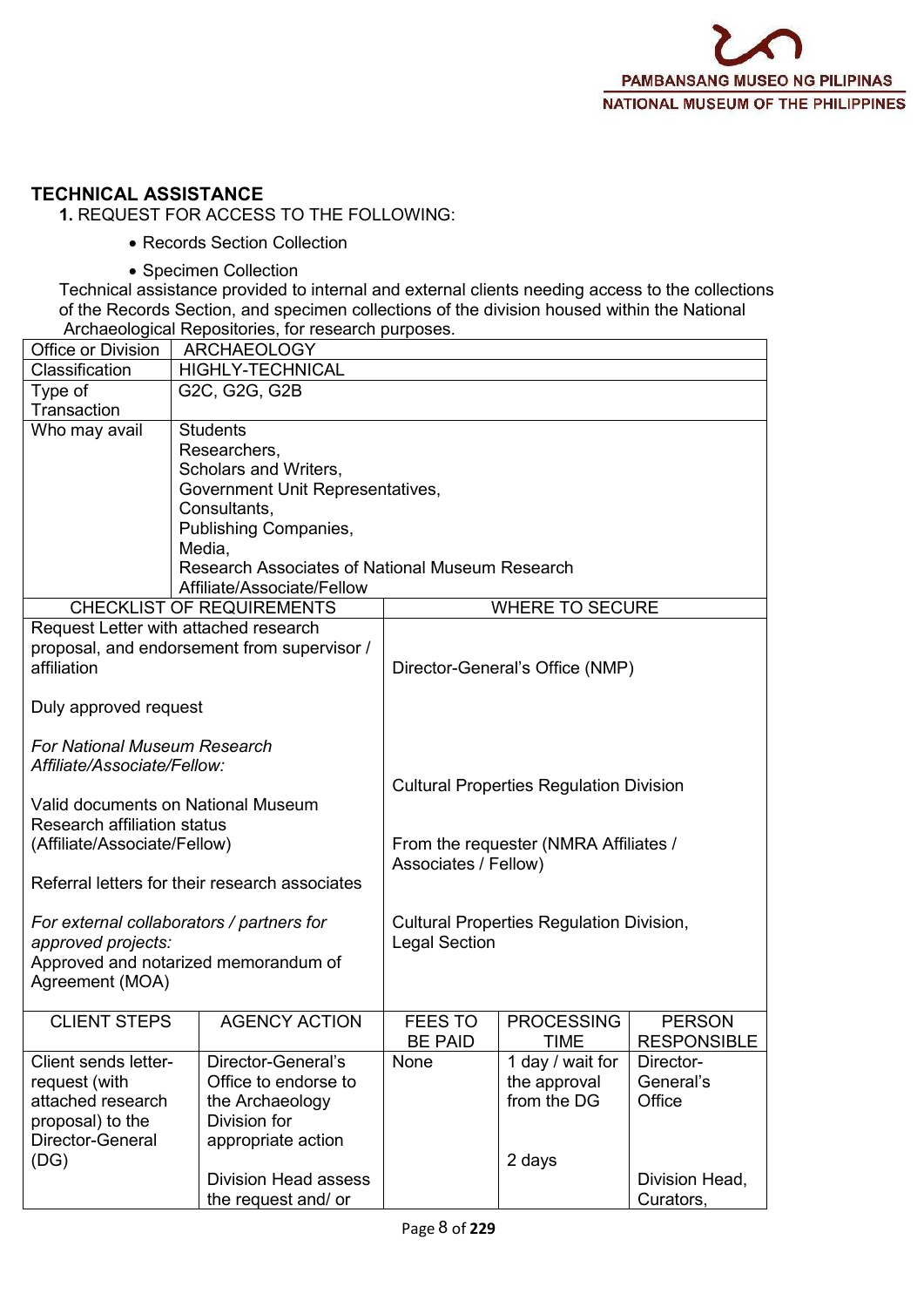

| endorse to Division<br>Staff for further<br>verification                                                                     |               | 1 day                                                                            | Researchers,<br>Technicians,                                                   |  |
|------------------------------------------------------------------------------------------------------------------------------|---------------|----------------------------------------------------------------------------------|--------------------------------------------------------------------------------|--|
|                                                                                                                              |               |                                                                                  | <b>Division Head</b>                                                           |  |
| Division head<br>endorses the request<br>to Deputy Director-<br>General (DDG) for<br>Museums for<br>recommending<br>approval |               | 1 day / wait for<br>the approval /<br>disapproval<br>from the DDG<br>for Museums | DDG for<br><b>Museums</b>                                                      |  |
| <b>DDG</b> for Museums<br>approves or<br>disapproves the<br>request, and transmit<br>to the DG for<br>confirmation           |               | 1 day / wait for<br>the approval<br>from the DG                                  |                                                                                |  |
|                                                                                                                              |               |                                                                                  | Director-<br>General                                                           |  |
| DG endorses the<br>decision to the<br><b>Division Head</b>                                                                   |               | upon receipt of<br>request                                                       |                                                                                |  |
| If approved,<br>Proceed to the next<br>step:                                                                                 |               | 30 mins                                                                          | Division Head,<br>Curators,<br>Researchers,<br>Technicians,<br>Laboratory Aide |  |
| Division head<br>endorses the<br>approved request to<br>the ARC Records<br>Section Head,<br><b>Collections Manager/</b>      |               | 30 mins                                                                          | Curators,<br>Researchers,<br><b>Technicians</b>                                |  |
| <b>Appropriate National</b><br>Archaeological<br>Repository Head/<br>Appropriate<br>Researcher                               |               |                                                                                  | Curators,<br>Researchers,<br>Technicians                                       |  |
| Division Staff to<br>contact and inform<br>the client                                                                        |               |                                                                                  |                                                                                |  |
| If disapproved:                                                                                                              |               |                                                                                  |                                                                                |  |
| Inform the client of<br>the specific reason for<br>the disapproval. The<br>process ends here.                                |               |                                                                                  |                                                                                |  |
|                                                                                                                              | Page 9 of 229 |                                                                                  |                                                                                |  |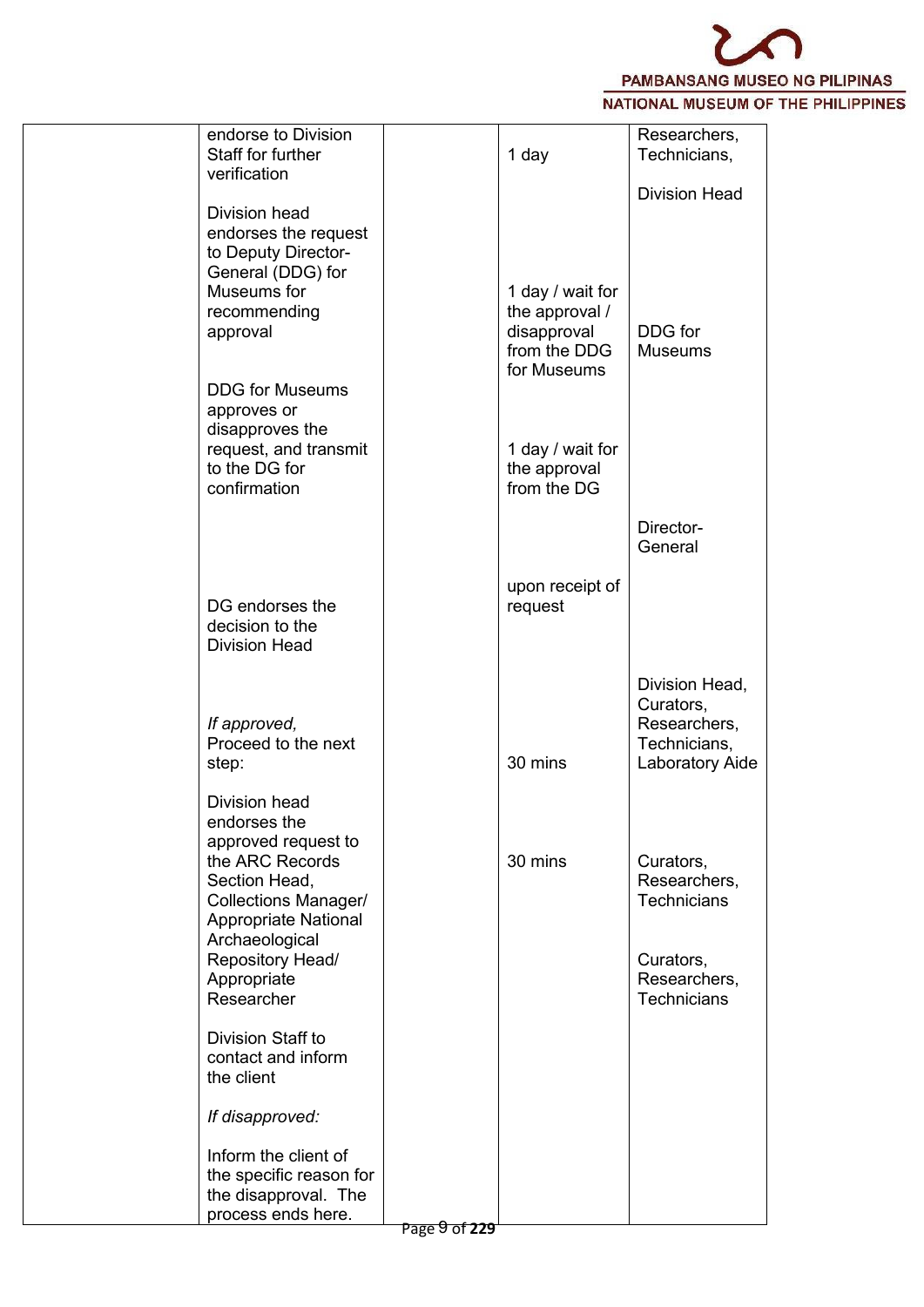

| Client goes to the<br><b>Division</b>                                                                                      | Concerned division<br>staff informs client of<br>access guidelines,<br>and gives a blank<br><b>Permit to Access</b><br>Form<br>Concerned division<br>staff offers logbook to<br>client | <b>None</b> | 30 mins   | Curators,<br>Researchers,<br>Technicians,<br>Laboratory Aide |
|----------------------------------------------------------------------------------------------------------------------------|----------------------------------------------------------------------------------------------------------------------------------------------------------------------------------------|-------------|-----------|--------------------------------------------------------------|
| Client signs in<br>logbook (log-in)                                                                                        |                                                                                                                                                                                        |             |           |                                                              |
| Client is allowed to<br>access the materials<br>for room use, with<br>submission of filled-<br>in Permit to Access<br>Form | Concerned division<br>staff pulls out and<br>prepares requested<br>materials                                                                                                           | None        | 2 days    | Curators,<br>Researchers,<br>Technicians,<br>Laboratory Aide |
| <b>Client returns</b><br>accessed materials<br>back to the assisting<br>staff                                              | Concerned division<br>staff collects the<br>accessed materials<br>from client and<br>returns to collections<br>holdings                                                                | None        | 30 mins   | Curators,<br>Researchers,<br>Technicians,<br>Laboratory Aide |
| Client signs in<br>logbook (log-out)                                                                                       |                                                                                                                                                                                        |             |           |                                                              |
|                                                                                                                            | <b>TOTAL</b>                                                                                                                                                                           | None        | 8 days, 2 |                                                              |
|                                                                                                                            |                                                                                                                                                                                        |             | hours     |                                                              |

#### **2**. REQUEST FOR THE FOLLOWING:

- Interviews
- To Present in a Lecture / Conference / Symposium / Workshop

Technical assistance provided to external clients requesting for interviews from personnel of the division, whether for research, documentary and other program/show formats, and for the division's personnel to speak or present their research through a lecture, conference, symposium, or workshop.

| Office or Division | <b>ARCHAEOLOGY</b>               |                        |  |
|--------------------|----------------------------------|------------------------|--|
| Classification     | <b>HIGHLY-TECHNICAL</b>          |                        |  |
| Type of            | G2C, G2G, G2B                    |                        |  |
| Transaction        |                                  |                        |  |
| Who may avail      | <b>Students</b>                  |                        |  |
|                    | Researchers,                     |                        |  |
|                    | Scholars and Writers,            |                        |  |
|                    | Government Unit Representatives, |                        |  |
|                    | Media,                           |                        |  |
|                    | Academic Institutions,           |                        |  |
|                    | Organizations, Associations      |                        |  |
|                    | <b>CHECKLIST OF REQUIREMENTS</b> | <b>WHERE TO SECURE</b> |  |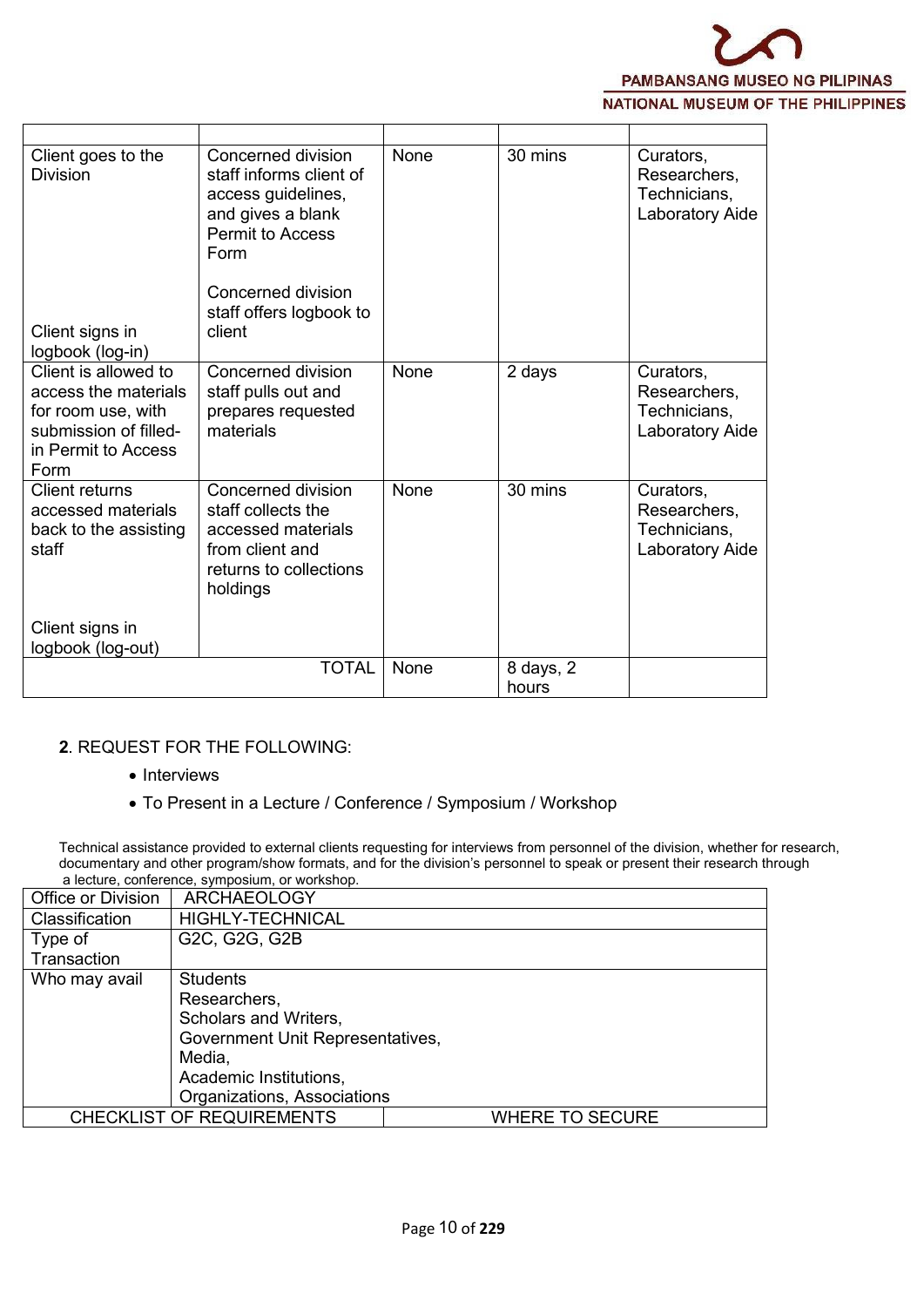

| Request Letter with attached research<br>affiliation                                                                       | proposal, and endorsement from supervisor /                                                                                  | Director-General's Office (NMP)                                                                                 |                                                                         |                                             |  |  |  |
|----------------------------------------------------------------------------------------------------------------------------|------------------------------------------------------------------------------------------------------------------------------|-----------------------------------------------------------------------------------------------------------------|-------------------------------------------------------------------------|---------------------------------------------|--|--|--|
| Duly approved request                                                                                                      |                                                                                                                              |                                                                                                                 |                                                                         |                                             |  |  |  |
| <b>For National Museum Research</b><br>Affiliate/Associate/Fellow:                                                         |                                                                                                                              |                                                                                                                 |                                                                         |                                             |  |  |  |
| Valid documents on National Museum<br>Research affiliation status<br>(Affiliate/Associate/Fellow)                          | Referral letters for their research associates                                                                               | <b>Cultural Properties Regulation Division</b><br>From the requester (NMRA Affiliates /<br>Associates / Fellow) |                                                                         |                                             |  |  |  |
| For external collaborators / partners for<br>approved projects:<br>Approved and notarized memorandum of<br>Agreement (MOA) |                                                                                                                              |                                                                                                                 | <b>Cultural Properties Regulation Division,</b><br><b>Legal Section</b> |                                             |  |  |  |
| <b>CLIENT STEPS</b>                                                                                                        | <b>AGENCY ACTION</b>                                                                                                         | <b>FEES TO</b><br><b>BE PAID</b>                                                                                | <b>PROCESSING</b><br><b>TIME</b>                                        | <b>PERSON</b><br><b>RESPONSIBLE</b>         |  |  |  |
| Client sends letter-<br>request (with<br>proposal and/or list<br>of questions) to the<br>Director-General                  | Director-General's<br>Office to endorse to<br>the Archaeology<br>Division for<br>appropriate action                          | None                                                                                                            | 1 day / wait for<br>the approval<br>from the DG                         | Director-<br>General's<br>Office            |  |  |  |
| (DG)                                                                                                                       |                                                                                                                              |                                                                                                                 | 2 days                                                                  |                                             |  |  |  |
|                                                                                                                            | <b>Division Head assess</b><br>the request and/ or<br>endorse to Division<br>Staff for further<br>verification               |                                                                                                                 | 1 day                                                                   | Division Head,<br>Curators,<br>Researchers, |  |  |  |
|                                                                                                                            | Division head<br>endorses the request<br>to Deputy Director-<br>General (DDG) for<br>Museums for<br>recommending<br>approval |                                                                                                                 | 1 day / wait for<br>the approval /<br>disapproval                       | <b>Division Head</b><br>DDG for             |  |  |  |
|                                                                                                                            | <b>DDG for Museums</b>                                                                                                       |                                                                                                                 | from the DDG<br>for Museums                                             | <b>Museums</b>                              |  |  |  |
|                                                                                                                            | approves or<br>disapproves the<br>request, and transmit<br>to the DG for<br>confirmation                                     |                                                                                                                 | 1 day / wait for<br>the approval<br>from the DG                         | Director-<br>General                        |  |  |  |
|                                                                                                                            | DG endorses the<br>decision to the<br><b>Division Head</b>                                                                   |                                                                                                                 | upon receipt of                                                         |                                             |  |  |  |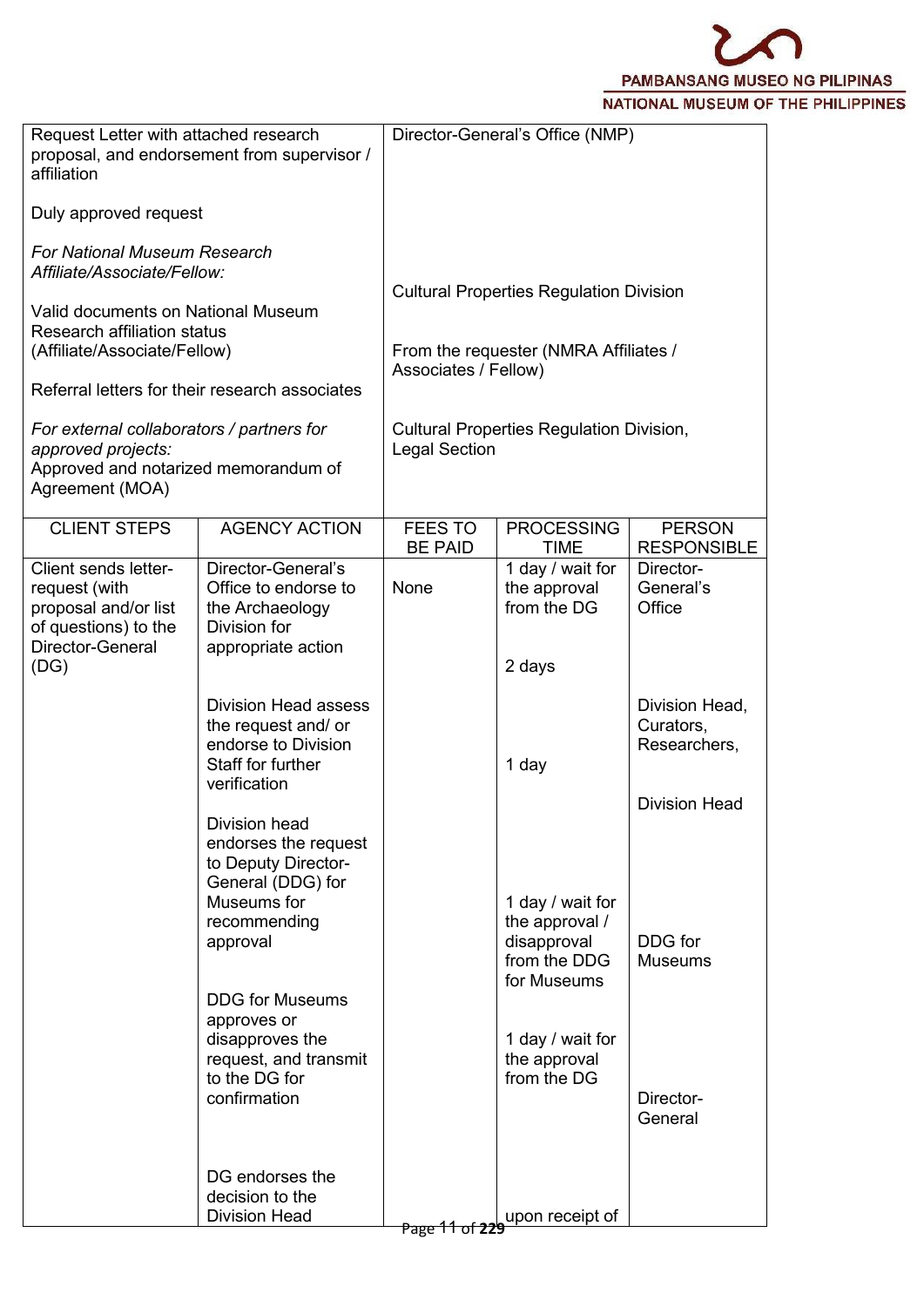

|                                                                                                                                                       |                                                                                                                |      | request                                 |                                                                   |
|-------------------------------------------------------------------------------------------------------------------------------------------------------|----------------------------------------------------------------------------------------------------------------|------|-----------------------------------------|-------------------------------------------------------------------|
|                                                                                                                                                       |                                                                                                                |      |                                         |                                                                   |
|                                                                                                                                                       | If approved,<br>Proceed to the next<br>step:                                                                   |      | 30 mins                                 | Division Head,<br>Curators,<br>Researchers,<br><b>Technicians</b> |
|                                                                                                                                                       | Division head<br>endorses the<br>approved request to<br>the concerned<br>division staff                        |      | 30 mins                                 | Curators,<br><b>Researchers</b>                                   |
|                                                                                                                                                       | Division Staff to<br>contact and inform the<br>client                                                          |      |                                         | Curators,<br><b>Researchers</b>                                   |
|                                                                                                                                                       | If disapproved:                                                                                                |      |                                         |                                                                   |
|                                                                                                                                                       | Inform the client of the<br>specific reason for the<br>disapproval. The<br>process ends here.                  |      |                                         |                                                                   |
| Client goes to the<br>Division and/or<br>communicates<br>request and terms                                                                            | for interviews:<br>Concerned division<br>staff talks to the client                                             | None | 3 Hours [for<br><i>interviews]</i>      | Curators,<br><b>Researchers</b>                                   |
|                                                                                                                                                       | for lecture<br>presentation, the<br>process ends here:<br>Concerned division<br>staff prepares<br>presentation |      | 3 days [for<br>lecture<br>presentation] |                                                                   |
| Client processes/<br>edits work and<br>produced work for<br>research,<br>documentary and<br>other program/show<br>formats endorsed to<br>the division | Concerned division<br>staff requests for<br>revisions/ approves<br>work for<br>airing/publication              | None | 1 day                                   | Curators,<br>Researchers                                          |
| Client submits to the<br>concerned division<br>staff a copy of output<br>produced                                                                     | Concerned division<br>staff receives copy of<br>the output for internal<br>filing                              | None | 30 mins                                 | Curators,<br>Researchers                                          |
|                                                                                                                                                       | <b>TOTAL</b>                                                                                                   | None | 9 days, 5<br>hours, 30 mins             |                                                                   |

#### **3.** REQUEST FOR THE FOLLOWING:

- Cast / Reproduction
- Loan of Artifacts for Exhibition

Page 12 of **229** division's collection and for loan of specimens from the division's collections, for purposes of exhibition.Technical assistance provided to external clients requesting for cast reproductions or replicas of specimens from th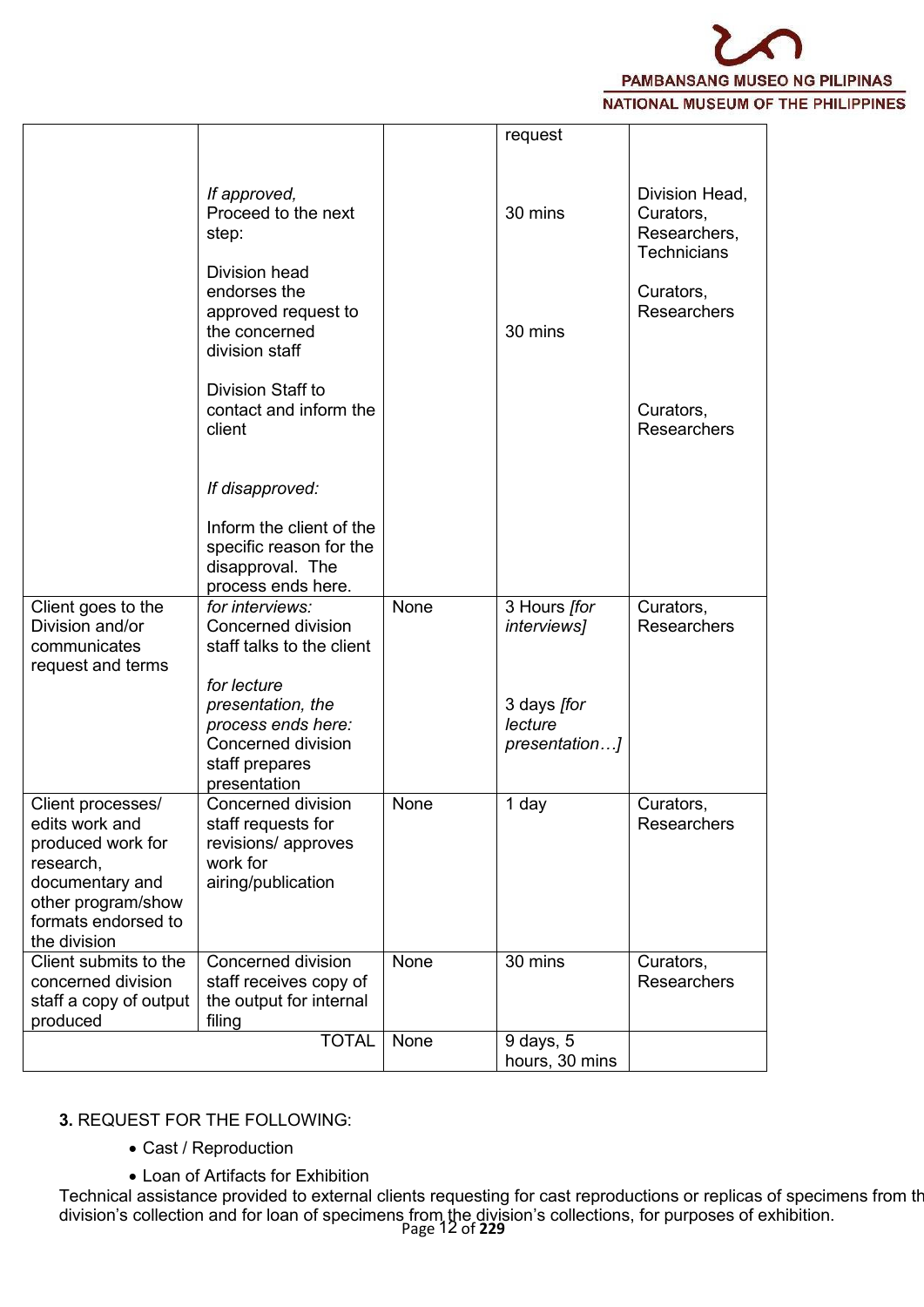| Office or Division                                                                                         | <b>ARCHAEOLOGY</b>                                                                                                                                                                                                                                 |                                  |                                                                                                                                     |                                                                                   |  |  |
|------------------------------------------------------------------------------------------------------------|----------------------------------------------------------------------------------------------------------------------------------------------------------------------------------------------------------------------------------------------------|----------------------------------|-------------------------------------------------------------------------------------------------------------------------------------|-----------------------------------------------------------------------------------|--|--|
| Classification                                                                                             | <b>HIGHLY TECHNICAL</b>                                                                                                                                                                                                                            |                                  |                                                                                                                                     |                                                                                   |  |  |
| Type of<br>Transaction                                                                                     | G2C, G2G, G2B                                                                                                                                                                                                                                      |                                  |                                                                                                                                     |                                                                                   |  |  |
| Who may avail                                                                                              | Local museums (Government Agencies),                                                                                                                                                                                                               |                                  |                                                                                                                                     |                                                                                   |  |  |
|                                                                                                            | Private museums,                                                                                                                                                                                                                                   |                                  |                                                                                                                                     |                                                                                   |  |  |
|                                                                                                            | Foreign museums,                                                                                                                                                                                                                                   |                                  |                                                                                                                                     |                                                                                   |  |  |
|                                                                                                            | Researchers                                                                                                                                                                                                                                        |                                  |                                                                                                                                     |                                                                                   |  |  |
|                                                                                                            | <b>CHECKLIST OF REQUIREMENTS</b>                                                                                                                                                                                                                   |                                  | <b>WHERE TO SECURE</b>                                                                                                              |                                                                                   |  |  |
| affiliation                                                                                                | Request Letter with attached research<br>proposal, and endorsement from supervisor /                                                                                                                                                               |                                  | Director-General's Office (NMP)                                                                                                     |                                                                                   |  |  |
| Duly approved request                                                                                      |                                                                                                                                                                                                                                                    |                                  |                                                                                                                                     |                                                                                   |  |  |
| approved projects:<br>Agreement (MOA)                                                                      | For external collaborators / partners for<br>Approved and notarized memorandum of                                                                                                                                                                  |                                  | <b>Cultural Properties Regulation Division,</b><br><b>Legal Section</b>                                                             |                                                                                   |  |  |
| <b>CLIENT STEPS</b>                                                                                        | <b>AGENCY ACTION</b>                                                                                                                                                                                                                               | <b>FEES TO</b><br><b>BE PAID</b> | <b>PROCESSING</b><br><b>TIME</b>                                                                                                    | <b>PERSON</b><br><b>RESPONSIBLE</b>                                               |  |  |
| Client sends letter-<br>request (with<br>attached research<br>proposal) to the<br>Director-General<br>(DG) | Director-General's<br>Office to endorse to<br>the Archaeology<br>Division for<br>appropriate action                                                                                                                                                | None                             | 1 day / wait for<br>the approval<br>from the DG<br>2 days                                                                           | Director-<br>General's<br>Office                                                  |  |  |
|                                                                                                            | <b>Division Head assess</b><br>the request and/ or<br>endorse to Division<br>Staff for further<br>verification                                                                                                                                     |                                  | 1 day                                                                                                                               | Division Head,<br>Curators,<br>Researchers,<br>Technicians,<br>Laboratory<br>Aide |  |  |
|                                                                                                            | Division head<br>endorses the request<br>to Deputy Director-<br>General (DDG) for<br>Museums for<br>recommending<br>approval<br><b>DDG for Museums</b><br>approves or<br>disapproves the<br>request, and transmit<br>to the DG for<br>confirmation |                                  | 1 day / wait for<br>the approval /<br>disapproval<br>from the DDG<br>for Museums<br>1 day / wait for<br>the approval<br>from the DG | <b>Division Head</b><br>DDG for<br><b>Museums</b>                                 |  |  |
|                                                                                                            |                                                                                                                                                                                                                                                    |                                  | upon receipt of                                                                                                                     | Director-<br>General                                                              |  |  |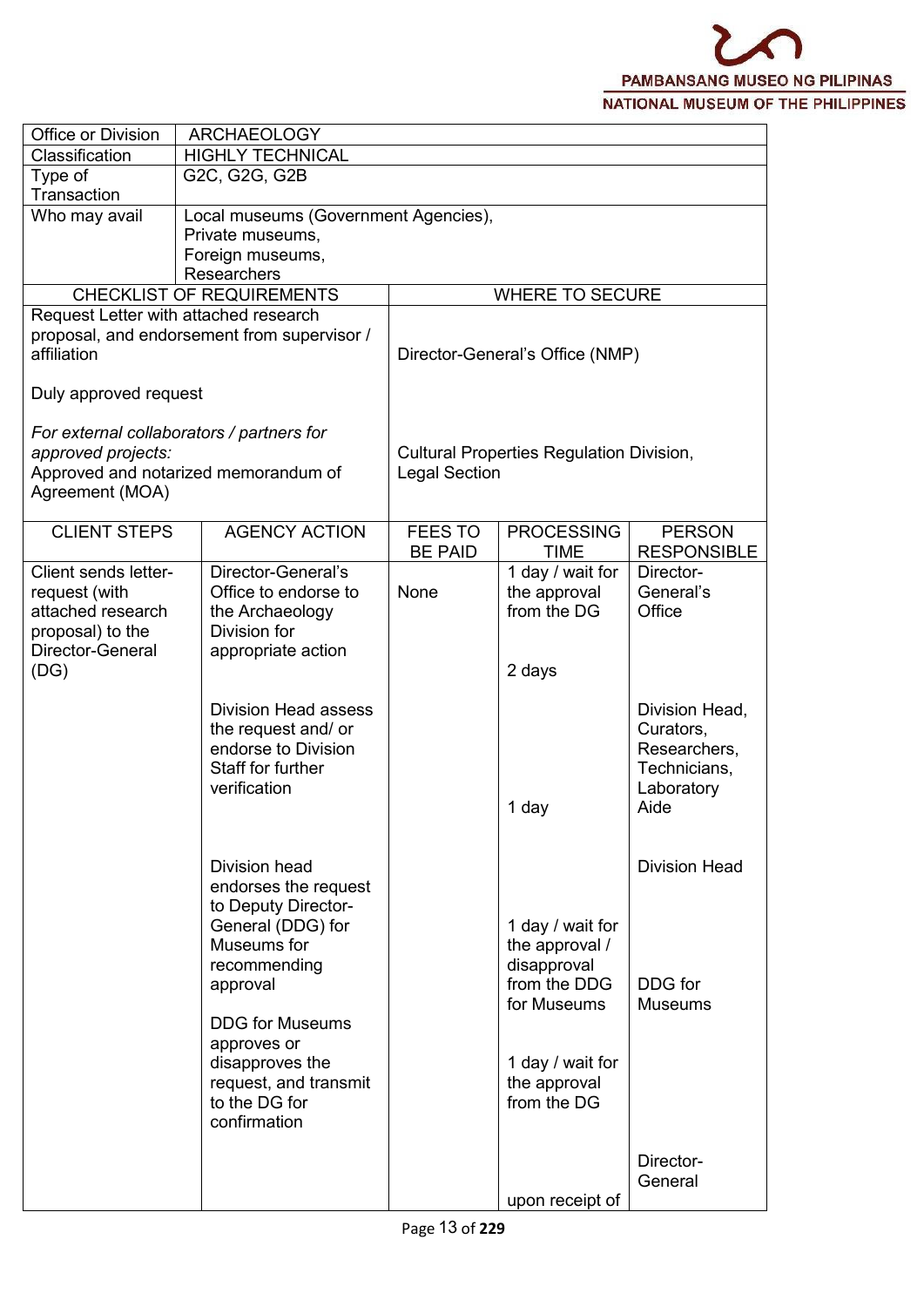

|                                                                                              | DG endorses the<br>decision to the<br><b>Division Head</b>                                                                                                                                                        |      | request                             |                                                                                               |
|----------------------------------------------------------------------------------------------|-------------------------------------------------------------------------------------------------------------------------------------------------------------------------------------------------------------------|------|-------------------------------------|-----------------------------------------------------------------------------------------------|
|                                                                                              | If approved,<br>Proceed to the next<br>step:                                                                                                                                                                      |      | 30 mins                             | Division Head,<br>Curators,<br>Researchers,<br>Technicians,<br>Laboratory<br>Aide             |
|                                                                                              | Division head<br>endorses the<br>approved request to<br>the concerned division<br>staff                                                                                                                           |      | 30 mins                             | Curators,<br>Researchers,<br>Technicians,<br>Laboratory<br>Aide                               |
|                                                                                              | Division Staff to<br>contact and inform the<br>client<br>If disapproved:                                                                                                                                          |      |                                     | Curators,<br>Researchers,<br>Technicians,<br>Laboratory<br>Aide                               |
|                                                                                              | Inform the client of the<br>specific reason for the<br>disapproval. The<br>process ends here.                                                                                                                     |      |                                     |                                                                                               |
| <b>Client communicates</b><br>request and terms                                              | Concerned division<br>staff talks to client                                                                                                                                                                       | None | 30 mins                             | Curators,<br>Researchers,<br>Technicians,<br>Laboratory<br>Aide                               |
| Preparation / review<br>of the Memorandum<br>of Agreement (MOA)<br>between NMP and<br>client | Memorandum is<br>reviewed                                                                                                                                                                                         | None | 14 days                             | Requester,<br>CPRD,<br>Legal Section,<br><b>ARC</b>                                           |
|                                                                                              | for<br>Cast/Reproduction:<br><b>Technical division</b><br>staff buys supplies for<br>cast/reproduction<br>Artifacts for Exhibition:<br>Once MOA is<br>approved,<br>technical division staff<br>prepares specimens | None | 1 day                               | Technicians,<br>Laboratory<br>Aide<br>Curators,<br>Researchers,<br>Technicians,<br>Laboratory |
|                                                                                              | for loan<br>for<br>Cast/Reproduction:<br><b>Technical division</b><br>staff makes cast/<br>reproduction                                                                                                           | None | As per MOA<br>(at least 2<br>weeks) | Aide<br>Technicians,<br>Laboratory<br>Aide                                                    |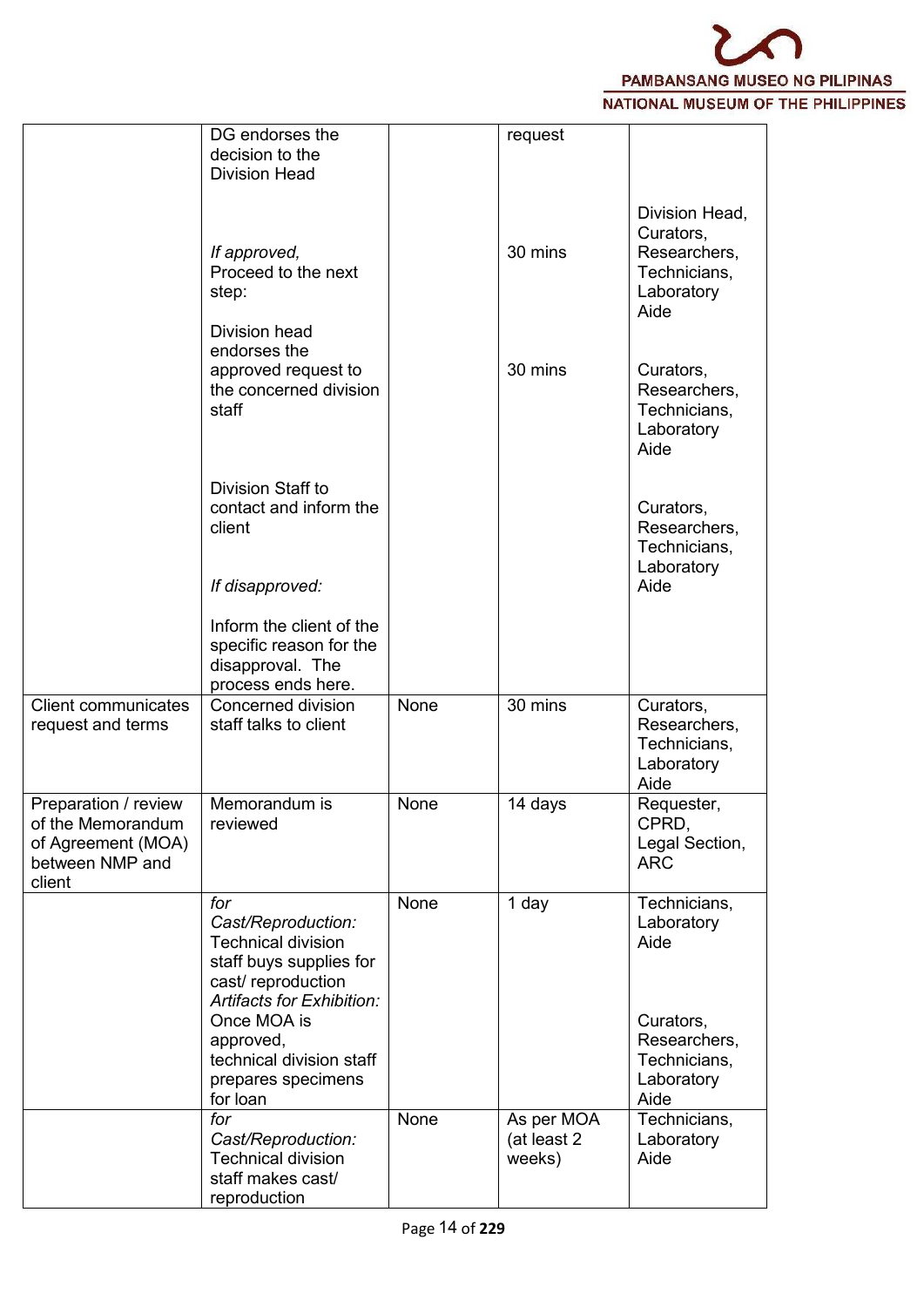

|                                                                                 | Artifacts for Exhibition:<br>Division staff prepares<br>the specimens for<br>travel/ installation                                                |             |                                              |                                                                            |
|---------------------------------------------------------------------------------|--------------------------------------------------------------------------------------------------------------------------------------------------|-------------|----------------------------------------------|----------------------------------------------------------------------------|
| Client collects cast/<br>reproduction / loaned<br>materials                     | Technical division<br>staff releases cast/<br>reproduction / loaned<br>materials to client                                                       | <b>None</b> | As per MOA                                   | Curators,<br>Researchers,<br>Technicians,<br>Laboratory<br>Aide            |
|                                                                                 | <b>Artifacts for Exhibition</b><br>only:<br>Loaned materials are<br>exhibited                                                                    |             | As per MOA                                   | Client,<br>Curators,<br>Researchers,<br>Technicians,<br>Laboratory<br>Aide |
| <b>Client sends</b><br>acknowledgement<br>receipt / returns<br>loaned materials | Concerned division<br>staff collects the<br>acknowledgement<br>receipt for filing or<br>loaned materials from<br>the client after the<br>exhibit | None        | Upon receipt                                 | Curators,<br>Researchers,<br>Technicians,<br>Laboratory<br>Aide            |
|                                                                                 | TOTAL                                                                                                                                            | None        | Not less than<br>29 days, 1<br>hour, 30 mins |                                                                            |

#### **4.** REQUEST FOR LOAN OF ARTIFACTS FOR LABORATORY ANALYSIS

Service provided to external clients requesting for loan of specimens from the division's collections, for purposes o specimen analysis in a laboratory.

|                                     | $S_{\rm P}$ . $S_{\rm H}$ . $S_{\rm H}$ . $S_{\rm H}$ . $S_{\rm H}$ . $S_{\rm H}$ . $S_{\rm H}$ . $S_{\rm H}$ |                                                     |  |  |  |  |  |
|-------------------------------------|---------------------------------------------------------------------------------------------------------------|-----------------------------------------------------|--|--|--|--|--|
| Office or Division                  | <b>ARCHAEOLOGY</b>                                                                                            |                                                     |  |  |  |  |  |
| <b>Classification</b>               | <b>HIGHLY TECHNCAL</b>                                                                                        |                                                     |  |  |  |  |  |
| Type of                             | G2C, G2G, G2B                                                                                                 |                                                     |  |  |  |  |  |
| Transaction                         |                                                                                                               |                                                     |  |  |  |  |  |
| Who may avail                       | Researchers,                                                                                                  |                                                     |  |  |  |  |  |
|                                     |                                                                                                               | National Museum Research Affiliate/Associate/Fellow |  |  |  |  |  |
|                                     | <b>CHECKLIST OF REQUIREMENTS</b>                                                                              | <b>WHERE TO SECURE</b>                              |  |  |  |  |  |
|                                     | Request Letter with attached object list of                                                                   |                                                     |  |  |  |  |  |
|                                     | materials to be exported, and endorsement                                                                     |                                                     |  |  |  |  |  |
| from supervisor / affiliation       |                                                                                                               | Director-General's Office (NMP)                     |  |  |  |  |  |
|                                     |                                                                                                               |                                                     |  |  |  |  |  |
| Duly approved request               |                                                                                                               |                                                     |  |  |  |  |  |
|                                     |                                                                                                               |                                                     |  |  |  |  |  |
| For National Museum Research        |                                                                                                               |                                                     |  |  |  |  |  |
| Affiliate/Associate/Fellow:         |                                                                                                               |                                                     |  |  |  |  |  |
|                                     |                                                                                                               |                                                     |  |  |  |  |  |
|                                     | Valid documents on National Museum                                                                            | <b>Cultural Properties Regulation Division</b>      |  |  |  |  |  |
| <b>Research affiliation status</b>  |                                                                                                               |                                                     |  |  |  |  |  |
| (Affiliate/Associate/Fellow)        |                                                                                                               |                                                     |  |  |  |  |  |
| For non-NMP-affiliated researchers: |                                                                                                               | Cultural Properties Regulation Division,            |  |  |  |  |  |
|                                     | Approved and notarized memorandum of                                                                          | <b>Legal Section</b>                                |  |  |  |  |  |
|                                     | Agreement (MOA) with external collaborators                                                                   |                                                     |  |  |  |  |  |
|                                     |                                                                                                               |                                                     |  |  |  |  |  |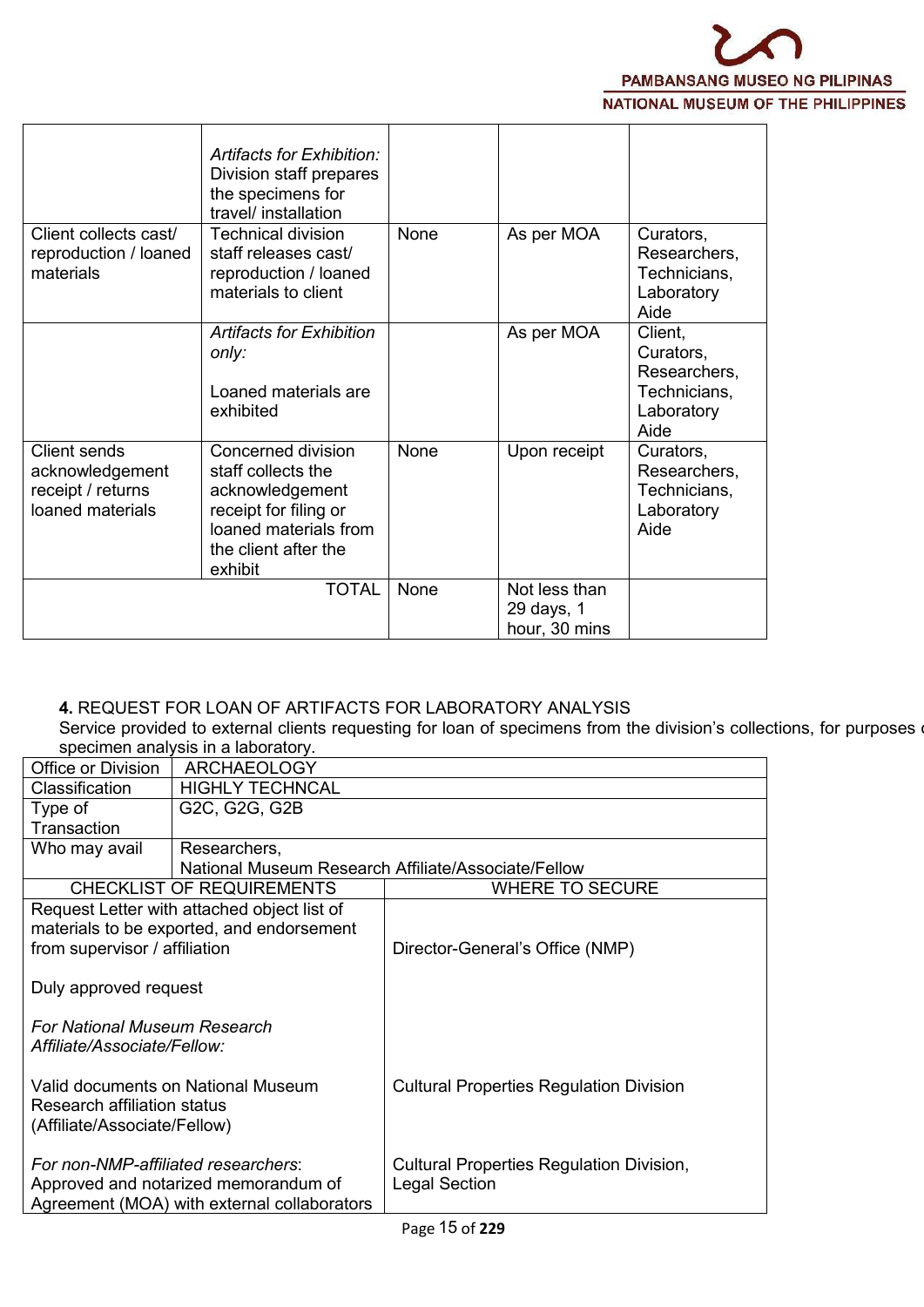

| / partners for approved projects                                                               |                                                                                                                                                                                                                                                    |                                                |                                                                                                                                     |                                                                                |  |
|------------------------------------------------------------------------------------------------|----------------------------------------------------------------------------------------------------------------------------------------------------------------------------------------------------------------------------------------------------|------------------------------------------------|-------------------------------------------------------------------------------------------------------------------------------------|--------------------------------------------------------------------------------|--|
| <b>Export Permit</b>                                                                           |                                                                                                                                                                                                                                                    | <b>Cultural Properties Regulation Division</b> |                                                                                                                                     |                                                                                |  |
|                                                                                                |                                                                                                                                                                                                                                                    |                                                |                                                                                                                                     |                                                                                |  |
| <b>CLIENT STEPS</b>                                                                            | <b>AGENCY ACTION</b>                                                                                                                                                                                                                               | <b>FEES TO</b><br><b>BE PAID</b>               | <b>PROCESSING</b><br><b>TIME</b>                                                                                                    | <b>PERSON</b><br><b>RESPONSIBLE</b>                                            |  |
| Client sends letter-<br>request (with<br>attached proposal) to<br>the Director-General<br>(DG) | Director-General's<br>Office to endorse to<br>the Archaeology<br>Division for<br>appropriate action                                                                                                                                                | None                                           | 1 day / wait for<br>the approval<br>from the DG<br>2 days                                                                           | Director-<br>General's<br>Office                                               |  |
|                                                                                                | <b>Division Head assess</b><br>the request and/ or<br>endorse to Division<br>Staff for further<br>verification                                                                                                                                     |                                                | 1 day                                                                                                                               | Division Head,<br>Curators,<br>Researchers,<br>Technicians,<br>Laboratory Aide |  |
|                                                                                                | Division head<br>endorses the request<br>to Deputy Director-<br>General (DDG) for<br>Museums for<br>recommending<br>approval<br><b>DDG for Museums</b><br>approves or<br>disapproves the<br>request, and transmit<br>to the DG for<br>confirmation |                                                | 1 day / wait for<br>the approval /<br>disapproval<br>from the DDG<br>for Museums<br>1 day / wait for<br>the approval<br>from the DG | <b>Division Head</b><br>DDG for<br><b>Museums</b><br>Director-<br>General      |  |
|                                                                                                | DG endorses the<br>decision to the<br><b>Division Head</b>                                                                                                                                                                                         |                                                | upon receipt of<br>request                                                                                                          |                                                                                |  |
|                                                                                                | If approved,<br>Proceed to the next<br>step:                                                                                                                                                                                                       |                                                | 30 mins                                                                                                                             | Division Head,<br>Curators,<br>Researchers,<br>Technicians,<br>Laboratory Aide |  |
|                                                                                                | <b>Division head</b><br>endorses the<br>approved request to<br>the concerned                                                                                                                                                                       |                                                | 30 mins                                                                                                                             | Curators,<br>Researchers,<br>Technicians,                                      |  |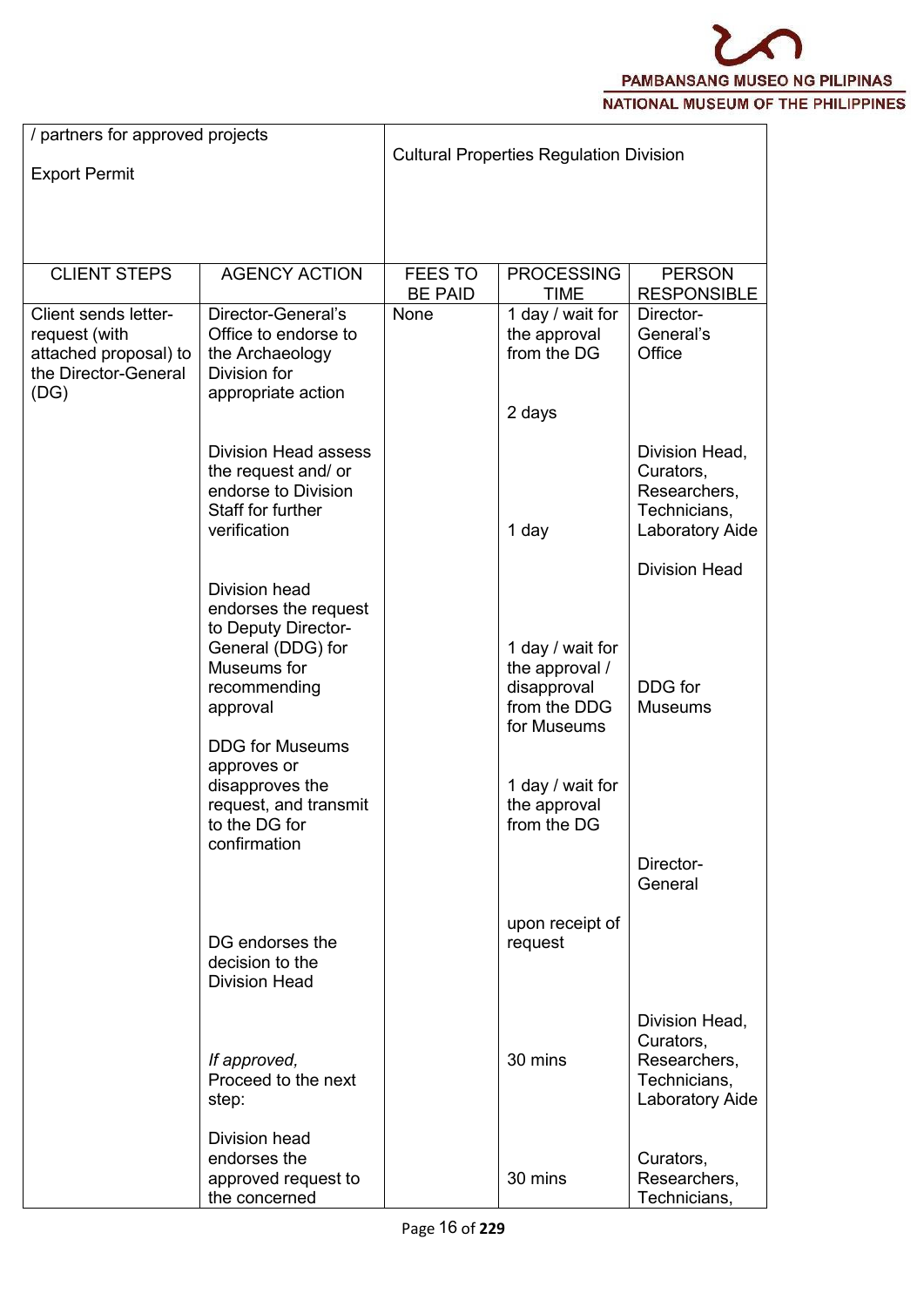

|                                                                                                         | division staff                                                                                                                            |      |                               | Laboratory Aide                                              |  |
|---------------------------------------------------------------------------------------------------------|-------------------------------------------------------------------------------------------------------------------------------------------|------|-------------------------------|--------------------------------------------------------------|--|
|                                                                                                         | <b>Division Staff to</b><br>contact and inform<br>the client                                                                              |      |                               | Curators,<br>Researchers,<br>Technicians,<br>Laboratory Aide |  |
|                                                                                                         | If disapproved:<br>Inform the client of<br>the specific reason for<br>the disapproval. The<br>process ends here.                          |      |                               |                                                              |  |
| <b>Client communicates</b><br>request and terms                                                         | <b>Concerned division</b><br>staff talks to client                                                                                        | None | 30 mins                       | Curators,<br>Researchers,<br>Technicians,<br>Laboratory Aide |  |
| Client prepares the<br>requirements for<br>export permit                                                | Concerned division<br>staff prepares<br>specimens for loan                                                                                | None | 7 days                        | CPRD,<br>Curators,<br>Researchers,<br><b>Technicians</b>     |  |
| Client fills in a<br><b>Specimen Access</b><br>and Loan Form from<br>the Archaeology<br><b>Division</b> | Specimen is prepared<br>for endorsement to<br>client/ later transport<br>to the laboratory<br>Concerned division<br>staff releases loaned | None | 30 mins<br>As per<br>Specimen | Curators,<br>Researchers,<br><b>Technicians</b>              |  |
|                                                                                                         | specimen to client                                                                                                                        |      | Access and<br>Loan Form       |                                                              |  |
| Client sends updates<br>and reports on<br>laboratory results<br>and/or publications                     |                                                                                                                                           | None |                               | Client                                                       |  |
| Client returns loaned<br>materials                                                                      |                                                                                                                                           | None | As per MOA                    | Curators,<br>Researchers,<br>Technicians,<br>Laboratory Aide |  |
|                                                                                                         | <b>TOTAL</b>                                                                                                                              | None | 8 days, 2<br>hours            |                                                              |  |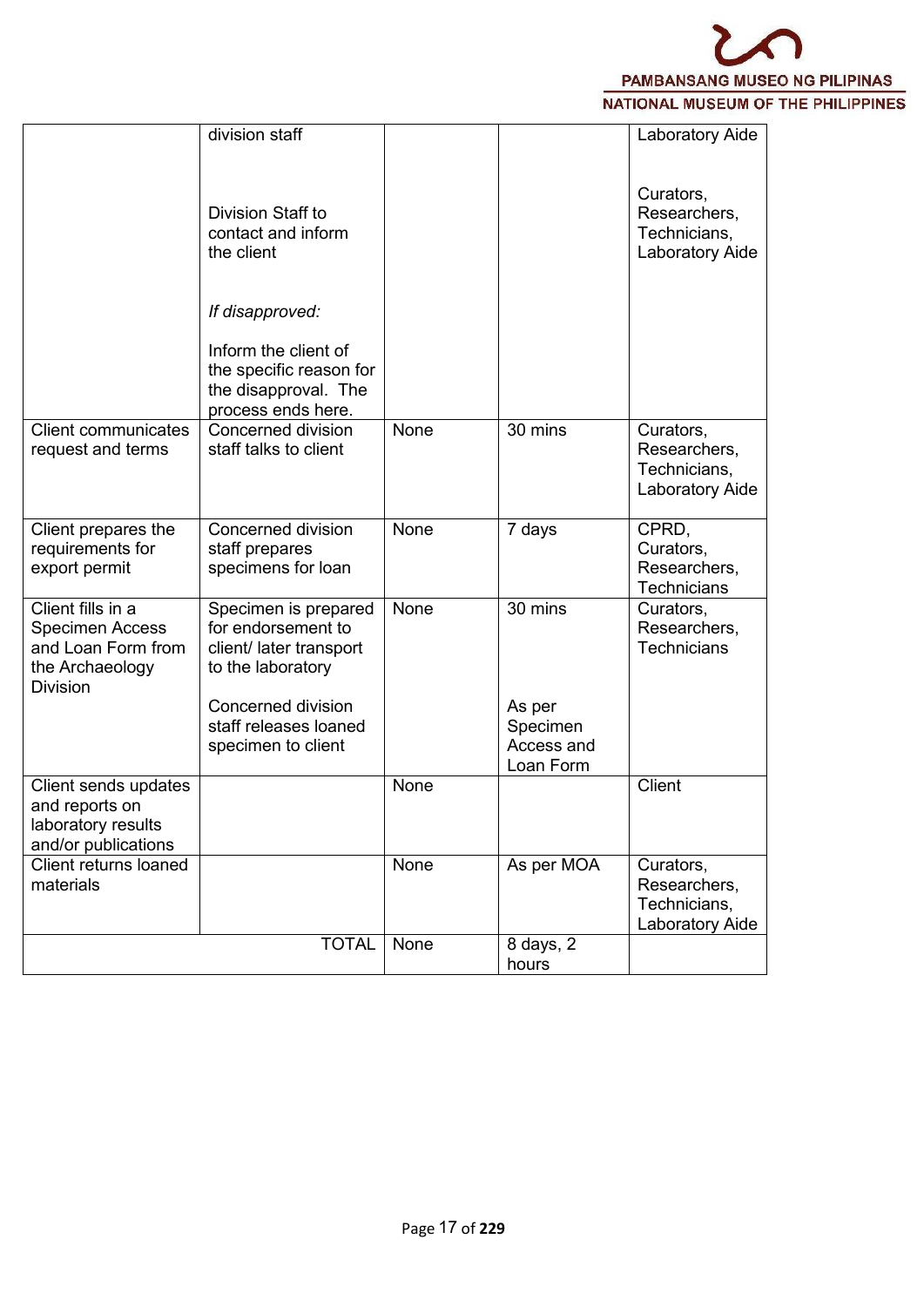

## **Technical Assistance (with site inspection/architectural conservation assessment of built heritage or other architectural structure/site)**

The Architectural Arts and Built Heritage Division (AABHD) provides technical assistance to Academe, Local Government Units, Other Government Agencies, Non-Governmental Organizations, other Stakeholders to help them in their initiatives to conserve built heritage and other

architectural structure/site and to retain its character and history.

| Office or<br><b>Division</b>                                                                                                                                                       | Architectural Arts and Built Heritage Division (AABHD)                                     |                                                                                                                       |                        |                                                                           |  |  |  |
|------------------------------------------------------------------------------------------------------------------------------------------------------------------------------------|--------------------------------------------------------------------------------------------|-----------------------------------------------------------------------------------------------------------------------|------------------------|---------------------------------------------------------------------------|--|--|--|
| Classification                                                                                                                                                                     | Complex                                                                                    |                                                                                                                       |                        |                                                                           |  |  |  |
| Type of<br>Transaction                                                                                                                                                             |                                                                                            | G2C-Government to Citizen, G2G-Government to Government                                                               |                        |                                                                           |  |  |  |
| Who may avail                                                                                                                                                                      | Governmental Organizations, other Stakeholders                                             | Academe, Local Government Units, Other Government Agencies, Non-                                                      |                        |                                                                           |  |  |  |
|                                                                                                                                                                                    | <b>CHECKLIST OF REQUIREMENTS</b>                                                           |                                                                                                                       | <b>WHERE TO SECURE</b> |                                                                           |  |  |  |
| division to provide the necessary<br>materials/equipment, and send<br>appropriate technical staff)                                                                                 | Letter of Request (specific type of<br>assistance is stipulated in order for the           | Client provides letter of request                                                                                     |                        |                                                                           |  |  |  |
| <b>CLIENT</b><br><b>STEPS</b>                                                                                                                                                      | <b>AGENCY ACTION</b>                                                                       | <b>PERSON</b><br><b>FEES</b><br><b>PROCESSING</b><br><b>TO BE</b><br><b>RESPONSIBLE</b><br><b>TIME</b><br><b>PAID</b> |                        |                                                                           |  |  |  |
| Submit Letter of<br>Request to the<br>Head of<br>Agency (Office<br>of the Director-<br>General<br>through any of<br>the following<br>medium:<br>a.email/courier<br>b. hand-carried | Upon receipt, the Office<br>of the Director-General<br>sends the letter to<br><b>AABHD</b> | None                                                                                                                  | 1 day                  | Administrative<br>Staff from the<br>Office of the<br>Director-<br>General |  |  |  |
|                                                                                                                                                                                    | AABHD receives letter of<br>request and records it in<br>the logbook                       | None                                                                                                                  | 5 minutes              | Administrative<br>Officer III or<br>Laboratory<br>Aide II                 |  |  |  |
|                                                                                                                                                                                    | Evaluates letter of<br>request                                                             | None                                                                                                                  | 5 minutes              | <b>Division Chief</b>                                                     |  |  |  |
|                                                                                                                                                                                    | Discusses letter of<br>request to technical staff<br>and delegates task                    | None                                                                                                                  | 10 minutes             | <b>Division Chief</b>                                                     |  |  |  |
|                                                                                                                                                                                    | Prepares travel<br>documents which<br>includes the approval of<br>necessary documents      | None                                                                                                                  | $1-3$ days             | Division Chief/<br>Museum<br>Researchers II                               |  |  |  |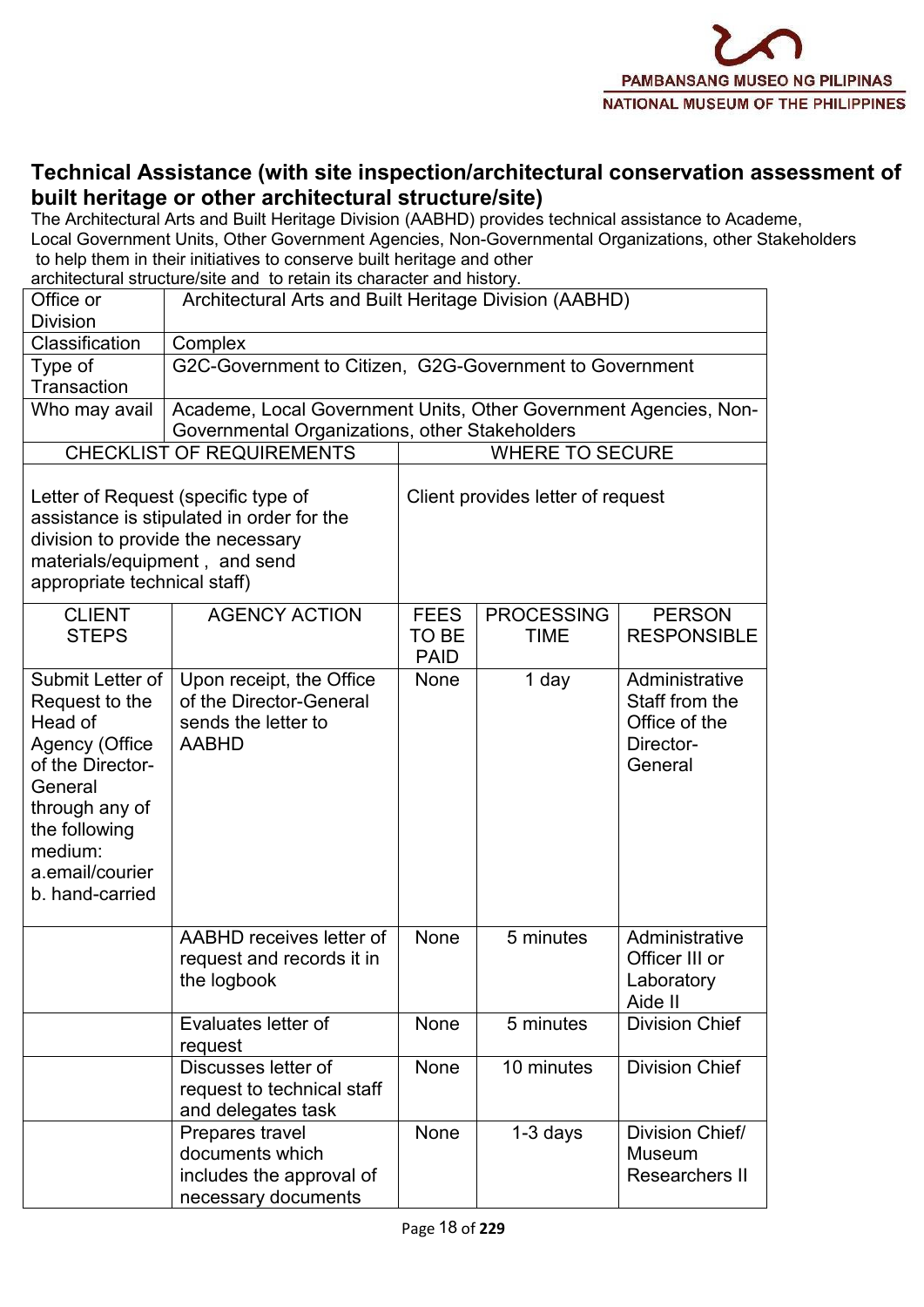

|                                                             | Informs client re: visit<br>date, technical team<br>either through e-mail or<br>phone call                                                                                                       | None        | 5-10 minutes                                                                                               | <b>Museum</b><br>Researcher II             |  |
|-------------------------------------------------------------|--------------------------------------------------------------------------------------------------------------------------------------------------------------------------------------------------|-------------|------------------------------------------------------------------------------------------------------------|--------------------------------------------|--|
| <b>Receives</b><br><b>AABHD</b><br><b>Technical</b><br>Team | Discusses the<br>concern/technical<br>assistance needed in<br>details                                                                                                                            | None        | 1-2 hour                                                                                                   | <b>Client</b>                              |  |
|                                                             | Conducts architectural<br>conservation assessment                                                                                                                                                | <b>None</b> | 1-2 days<br>(depending on<br>the location<br>and the<br>number of<br>sites/structures<br>to be<br>assessed | Division Chief/<br>Museum<br>Researcher II |  |
|                                                             | Discusses the<br>preliminary result of<br>assessment/conservation<br>done with the client, on-<br>site prior to the<br>preparation of the final<br>technical or state of<br>conservation report. | <b>None</b> | $1-2$ hrs                                                                                                  | Division Chief/<br>Museum<br>Researcher II |  |
| Fills out client<br>satisfaction<br>form                    |                                                                                                                                                                                                  | None        | 5 minutes                                                                                                  | Client                                     |  |
|                                                             | <b>TOTAL</b>                                                                                                                                                                                     |             | 6days, 6<br>hours, 35<br>minutes                                                                           |                                            |  |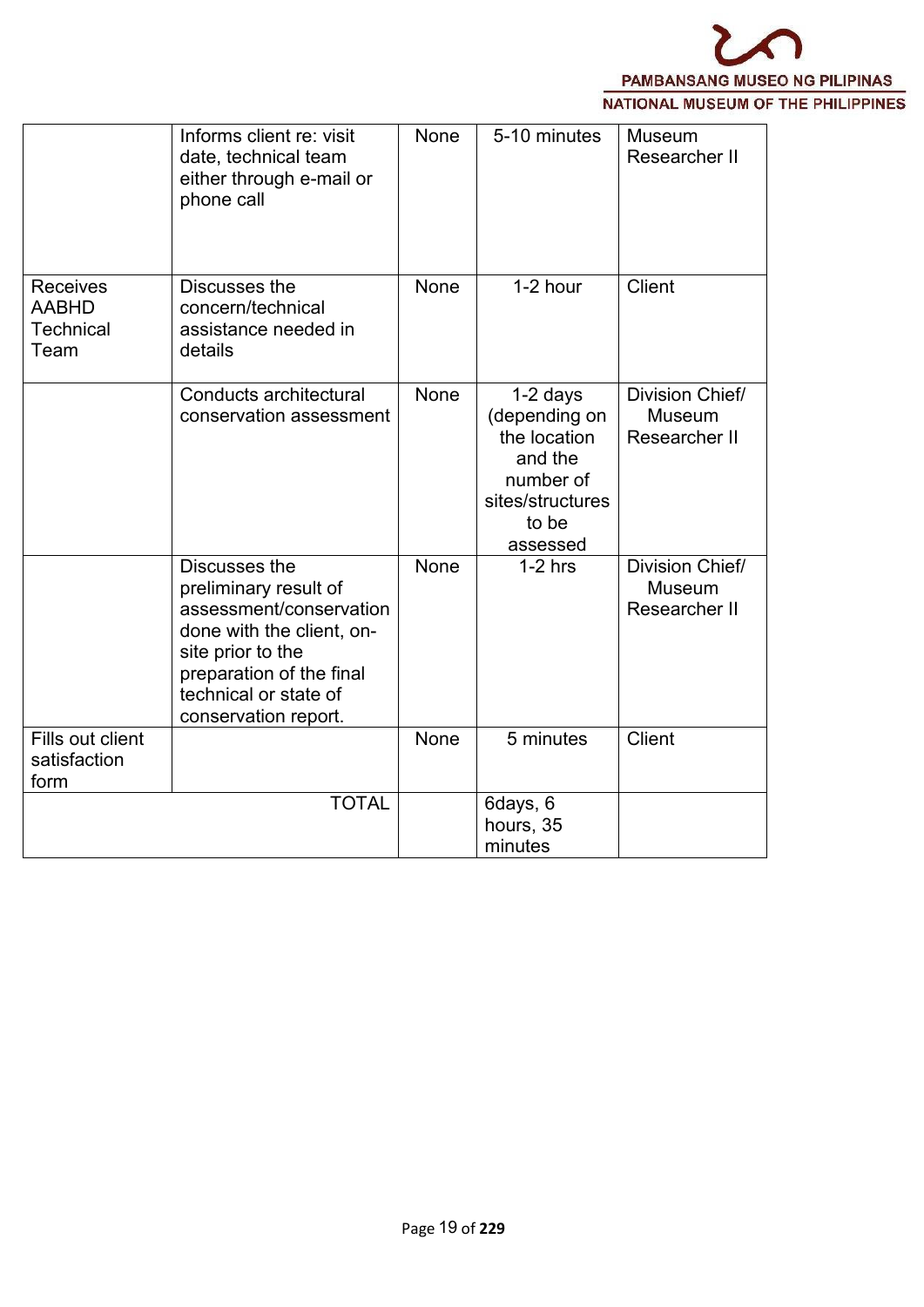

#### **Central Museum Visitor Operations Division**

#### **Procedure on Museum Visit on Alert Level 3 (2021)**

The National Museum's Central Museum Visitor Operations Division (CMVOD) was created in recognition of the need to professionalize visitor reception and tours to the renovated facilities and growing exhibition galleries of the National Museum of the Philippines (NMP) nationwide.

This Reservation Procedure is made by the CMVOD as the principal contact of all frontline operations and ensures professional handling of reservations requests.

In compliance to Inter-Agency Task Force for the Management of Emerging Infectious Diseases (IATF) guidelines during Alert Level 3 of the pandemic, only 30% to 50% capacity shall be allowed within indoor establishment like the museum, thus, CMVOD resorted to online reservation as a measure to control the number of museum visitors and ensure that basic safety protocols will be implemented.

| Office or Division                | <b>CMVOD</b>                   |
|-----------------------------------|--------------------------------|
| Classification                    | Simple                         |
| <b>Types of Transaction</b>       | G2C - Government to Client     |
|                                   | G2G - Government to Government |
| Who may avail                     | All                            |
|                                   |                                |
| <b>CHECKLIST OF REQUIREMENTS*</b> | <b>WHERE TO SECURE</b>         |
| Online booking reservation        | NMP website (book a tour)      |
|                                   | Request letters sent via email |
| Booking confirmation              | Confirmation messages made     |

#### **Physical Tour**

| <b>CLIENT STEPS</b>                                                                                                         | <b>AGENCY</b><br><b>ACTION</b>                                                                                                                                                                                                       | <b>FEES</b><br>TO<br><b>BE</b><br><b>PAID</b> | <b>PROCESSING</b><br><b>TIME</b> | <b>PERSON</b><br><b>RESPONSIBLE</b> |
|-----------------------------------------------------------------------------------------------------------------------------|--------------------------------------------------------------------------------------------------------------------------------------------------------------------------------------------------------------------------------------|-----------------------------------------------|----------------------------------|-------------------------------------|
| Step 1: Online<br><b>Booking</b>                                                                                            |                                                                                                                                                                                                                                      |                                               |                                  |                                     |
| Visits the<br>$1_{-}$<br><b>NMP</b><br>website to<br>make an<br>online<br>reservation<br>(at least a day<br>prior to visit) | 1. An automated response<br>will be sent to the client's<br>registered email address<br>with the following details:<br><b>Booking Number</b><br><b>Guidelines (PDF</b><br>Format)<br>a. Walk-in visitors will not<br>be accommodated | None                                          | 1 day                            | 1. ODG-ICT Section                  |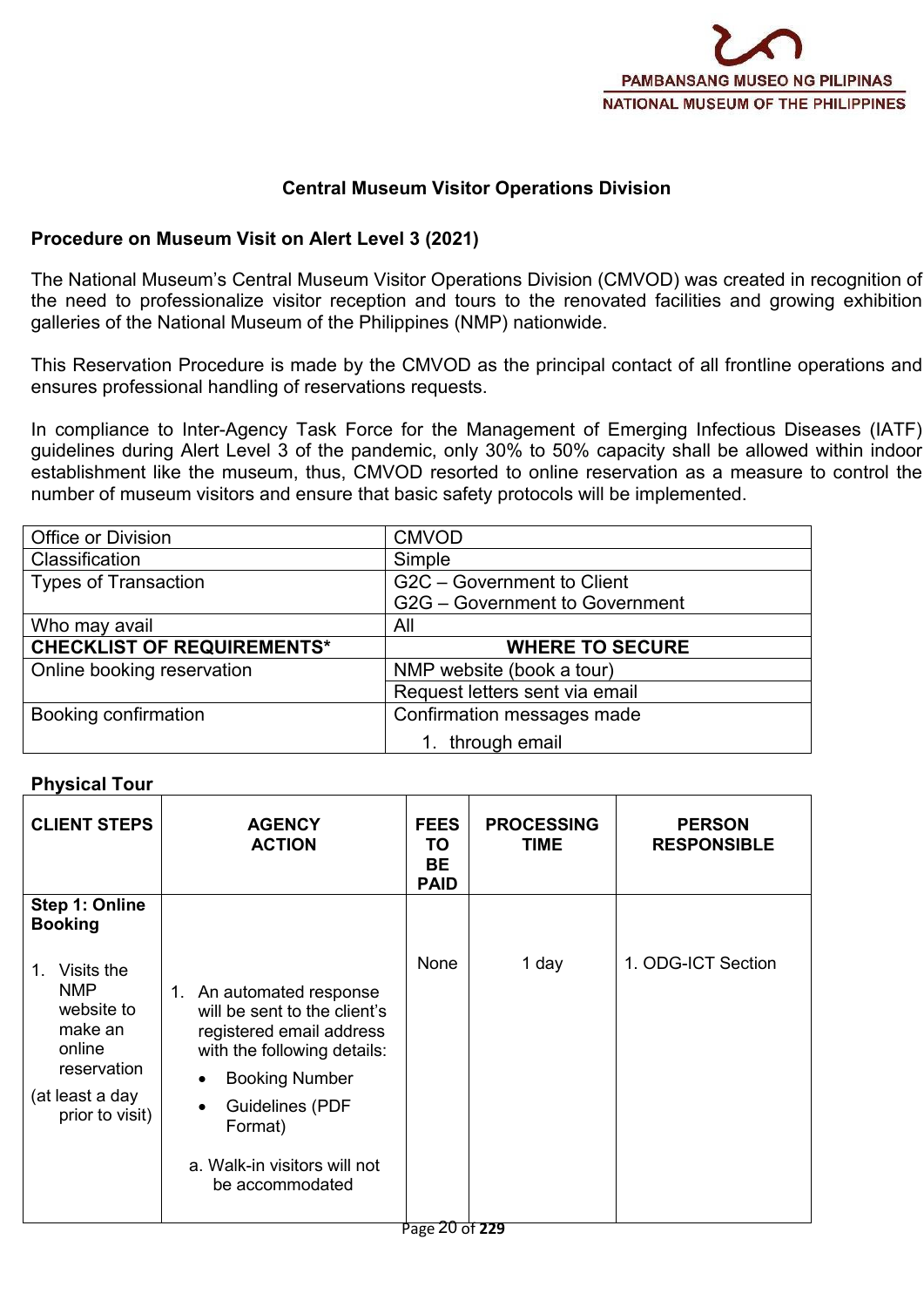

|                                                                                                                    | b. Approved group<br>reservations are limited<br>to five (5) persons only                                                                                 |             |           |                                                                                |
|--------------------------------------------------------------------------------------------------------------------|-----------------------------------------------------------------------------------------------------------------------------------------------------------|-------------|-----------|--------------------------------------------------------------------------------|
|                                                                                                                    | Note: Reservations must be made a day before the visit.                                                                                                   |             |           |                                                                                |
| <b>TOTAL</b>                                                                                                       |                                                                                                                                                           | <b>None</b> | 1 day     |                                                                                |
| Step 2: Actual<br>day of Visit<br>2. Checks the                                                                    |                                                                                                                                                           |             |           |                                                                                |
| email<br>confirmation                                                                                              | 2.1. Gets client details to                                                                                                                               | None        | 3 minutes | 2.1 CMVOD-IRT                                                                  |
| 2.1.<br>If none,<br>Receives call<br>from<br><b>CMVOD</b><br>booking<br>number at<br>(632)<br>8298110<br>loc. 3000 | verify records and provides<br>booking number and<br>confirmation                                                                                         |             |           | Administrative<br><b>Assistant III</b>                                         |
| Presents<br>3.<br>confirmation<br>receipt upon<br>arrival at the<br>specified                                      | 3.1 Checks name in the<br>Confirmed booking list                                                                                                          | None        | 1 minute  | 3.1 Security Agency<br>Security Guard on Duty<br>(NMFA, NMA, NMNH)             |
| NM facility<br>to visit                                                                                            | 3.2 Requires client to scan<br>StaySafe app or fill-up a<br>form for health declaration<br>Checks the vaccination<br>ID. Full vaccination is<br>required. | None        | 2 minutes | 3.2 HRMD<br>Nurses / Health Staff<br>(NMFA, NMA, NMNH)                         |
|                                                                                                                    | 3.3 Checks body temperature<br>of the client                                                                                                              | None        | 1 minute  | 3.3 Security Agency<br>Security Guard on Duty-<br>(NMFA, NMA, NMNH)            |
|                                                                                                                    | 3.4 Conducts standard<br>security check and<br>orients admission<br>policies                                                                              | None        | 1 minute  | 3.4 Security Agency<br>Security Guard on Duty<br>(NMFA, NMA, NMNH)             |
| 4. Coordinates<br>with VOS<br>for the<br>confirmed                                                                 | 4. VOS checks the complete<br>information of visitor for<br>profiling                                                                                     | None        | 1 minute  | 4. CMVOD - Museum<br>Guides / Administrative<br>Assistant<br>(NMFA, NMA, NMNH) |
| booking and<br>presents<br>valid ID as<br>proof of<br>identity                                                     |                                                                                                                                                           |             |           |                                                                                |
|                                                                                                                    |                                                                                                                                                           |             |           |                                                                                |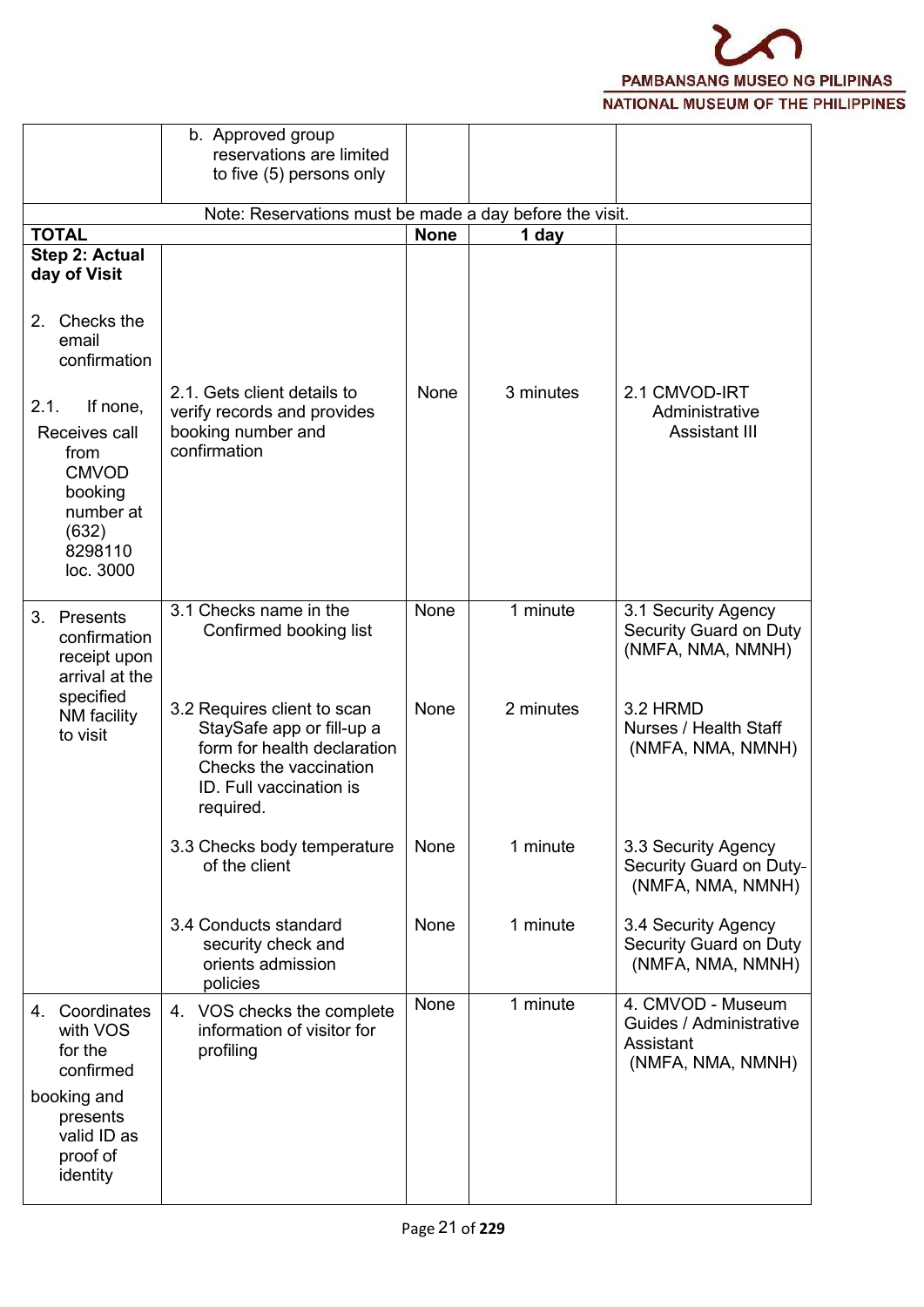

| 5.1 Deposits<br>prohibited<br>items at the<br>baggage<br>counter | 5.1. Collects items to be<br>deposited; (if any)                                                                         | None        | 15 seconds                                     | 5.1. Security Agency<br>Security Guard on Duty<br>(NMFA, NMA, NMNH)<br>5.2. Security Agency                                                                                       |  |
|------------------------------------------------------------------|--------------------------------------------------------------------------------------------------------------------------|-------------|------------------------------------------------|-----------------------------------------------------------------------------------------------------------------------------------------------------------------------------------|--|
| 5.2 Receives<br>deposit/<br>claim tag                            | 5.2. Issues deposit/claim tag                                                                                            | None        | 15 seconds                                     | Security Guard on Duty<br>(NMFA, NMA, NMNH)                                                                                                                                       |  |
| 6.1. Enters the<br>galleries                                     | 5. Checks if visitors followed<br>the prescribed safety<br>protocol and provides<br>information assistance to<br>queries | None        | 3 minutes                                      | 6. CMVOD - VOS<br>VOS staff per building<br>(Administrative<br>Officer V,<br>Information<br>Officer,<br>Museum<br>Guides and<br>Administrative<br>Assistant)<br>(NMFA, NMA, NMNH) |  |
| 6.2. Tour of the<br>museum                                       | (Guided tour not allowed)                                                                                                | None        | viewing hours<br>(9am to 12nn)<br>(1pm to 4pm) |                                                                                                                                                                                   |  |
| 7. End tour                                                      | 7. Ushers to exit                                                                                                        | <b>None</b> | 30 seconds                                     | 7. CMVOD - VOS<br>Museum Guide,<br><b>VOS Staff</b><br>(NMFA, NMA, NMNH)                                                                                                          |  |
| 8. Presents<br>deposit/claim<br>tag                              | 8. Collects claim tags for<br>deposited items                                                                            | None        | 20 seconds                                     | 8. Security Agency<br>Security Guard on Duty<br>(NMFA, NMA, NMNH)                                                                                                                 |  |
|                                                                  | (End of transaction for booked visitors for all National Museum Complex buildings)                                       |             |                                                |                                                                                                                                                                                   |  |
| <b>TOTAL</b>                                                     |                                                                                                                          | <b>None</b> | 14 minutes and                                 |                                                                                                                                                                                   |  |
|                                                                  |                                                                                                                          |             | 20 seconds                                     |                                                                                                                                                                                   |  |

## **Coordination for Virtual Guided Tour**

| <b>CLIENT STEPS</b>                                | <b>AGENCY ACTION</b>                                                                                                    | <b>FEES</b><br>TO<br><b>BE</b><br><b>PAID</b> | <b>PROCESSING</b><br><b>TIME</b> | <b>PERSON</b><br><b>RESPONSIBLE</b>                     |
|----------------------------------------------------|-------------------------------------------------------------------------------------------------------------------------|-----------------------------------------------|----------------------------------|---------------------------------------------------------|
| Inquires<br>about the<br>virtual tour<br>via phone | 1.1 Advices to send request<br>letter addressed to Director<br>General<br>Jeremy R. Barns, CESO III<br>Director-General | None                                          | 3 minutes                        | 1.1 CMVOD-IRT<br>Administrative<br><b>Assistant III</b> |
|                                                    | email to:<br>inquiry@nationalmuseum.gov.ph                                                                              | None                                          | day                              | 1.2. Office of the                                      |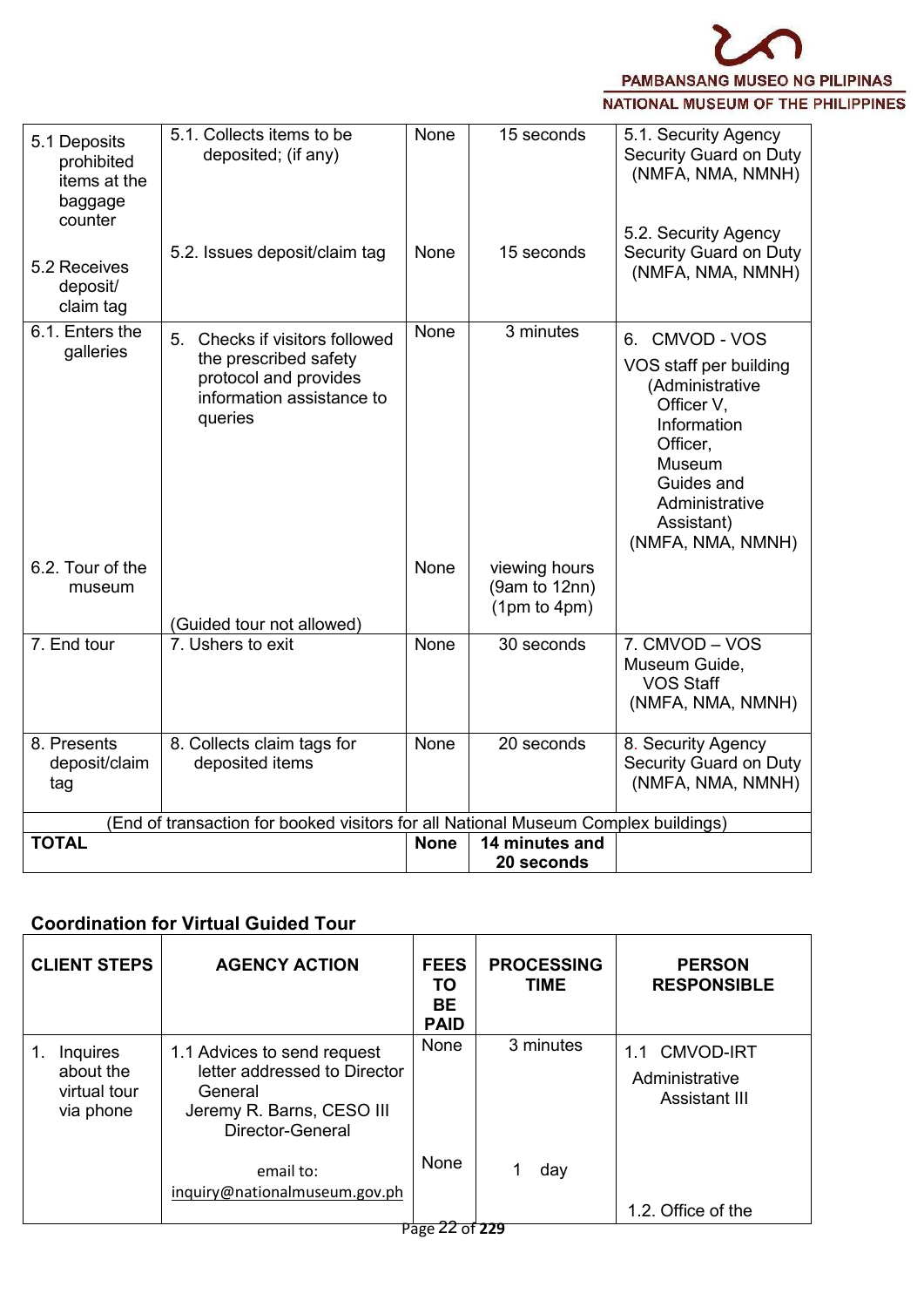

|                                                                      | 1.2 For review/comments and<br>recommendations of<br>DDGM for the approval of<br>DG                                                            |                      |                     | Director-General<br>(ODG)<br><b>Deputy Director</b><br>General for<br>Museums and<br><b>Director General</b> |
|----------------------------------------------------------------------|------------------------------------------------------------------------------------------------------------------------------------------------|----------------------|---------------------|--------------------------------------------------------------------------------------------------------------|
| 2. Follows-up<br>status of<br>request<br>letter the<br>following day | 2.1 Coordinates for the<br>confirmation of tour<br>request If the request is<br>approved and the date is<br>available.                         | <b>None</b>          | 15 minutes          | 2.1 CMVOD-IRT<br>Administrative<br>Officer V                                                                 |
|                                                                      | Details of the virtual<br>$a_{-}$<br>tour request such as<br>date, time, number of<br>participants, level, age<br>and selected NMP<br>facility |                      |                     |                                                                                                              |
| 3. Receives<br>confirmation<br>email                                 | 3. Coordinates through email<br>or via phone regarding<br>agreed details of virtual<br>tour                                                    | <b>None</b>          | 2 minutes           | 2.2 CMVOD-IRT<br>Administrative<br>Officer V                                                                 |
| 3. Receives<br>details for<br>the virtual<br>guided tour<br>activity | 4. Provides Zoom link,<br>program and other details<br>to the requesting party                                                                 | None                 | 3 minutes           | 2.3 CMVOD-IRT<br>Administrative<br>Officer V                                                                 |
|                                                                      |                                                                                                                                                | (End of transaction) |                     |                                                                                                              |
| <b>TOTAL</b>                                                         |                                                                                                                                                |                      | 1 day 23<br>minutes |                                                                                                              |

# **Implementation of the Virtual Guided Tour**

| Enters the<br>$1_{-}$<br>NM virtual<br>guided tour | 1.1 Accepts the client at zoom<br>meeting app     | None | 15 minutes | $ 1.1$ . CMVOD VOS<br>VOS staff<br>(Administrative<br>Officer V,<br>Information<br>Officer,<br>Museum                     |  |
|----------------------------------------------------|---------------------------------------------------|------|------------|---------------------------------------------------------------------------------------------------------------------------|--|
|                                                    |                                                   | None | 1 hour     | Guides and<br>Administrative<br>Assistant)<br>(NMFA, NMA, NMNH)                                                           |  |
|                                                    | 1.2 Plays the pre-recorded<br>video presentations | None | 30 minutes | <b>CMVOD VOS</b><br>1.2.<br>VOS staff<br>(Administrative<br>Officer V,<br>Information<br>Officer,<br>Museum<br>Guides and |  |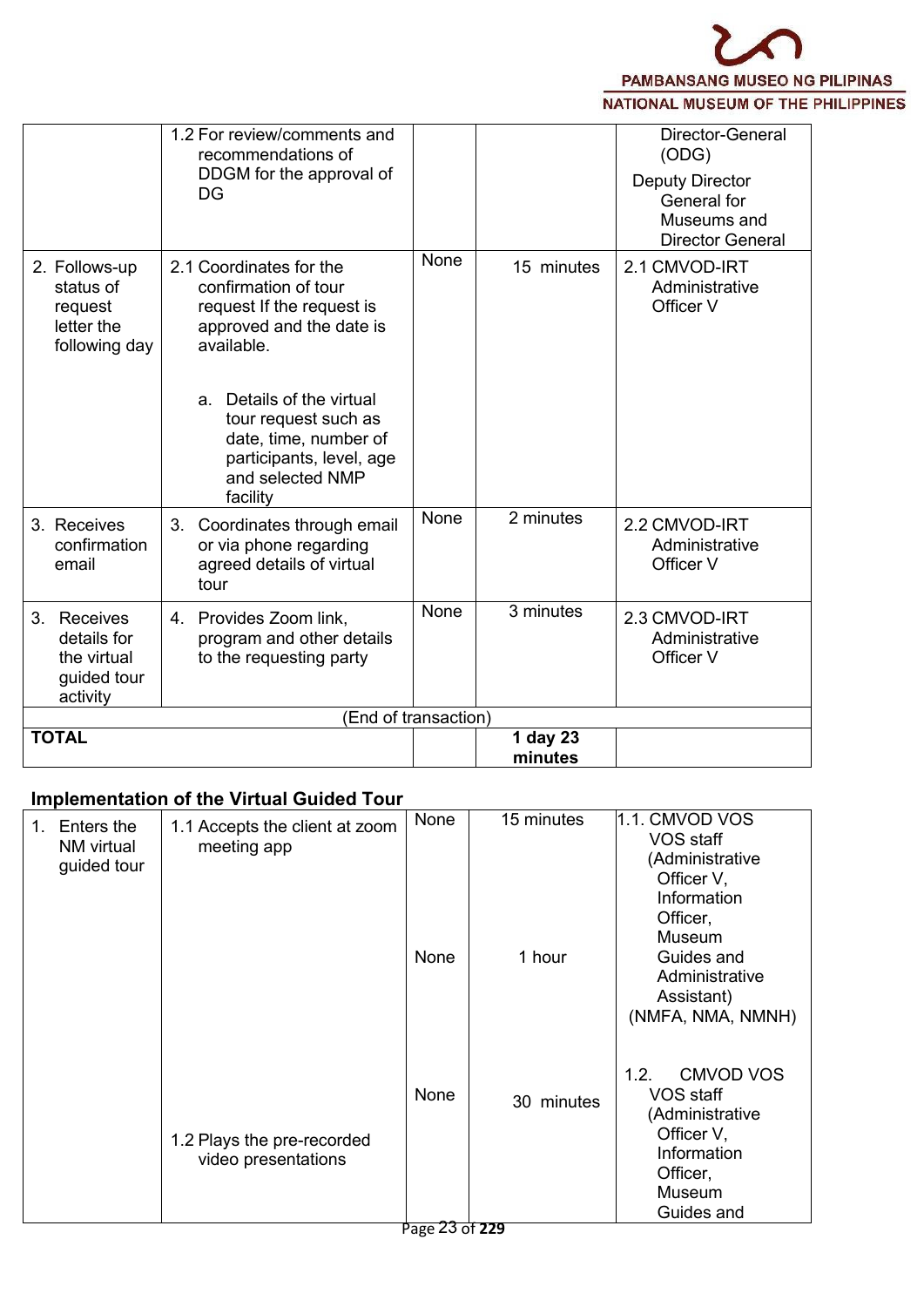

**Acronym:**

**CMVOD** – Central Museum Visitor Operations Division

**ICT** – Information, Communications and Technology

**IRT** – Information and Reservation Team

**NMA** – National Museum of Anthropology

**NMFA** – National Museum of Fine Arts

**NMNH** – National Museum of Natural History

**NMP** – National Museum of the Philippines

**ODG** – Office of the Director-General

**VOS** – Visitor Operations Section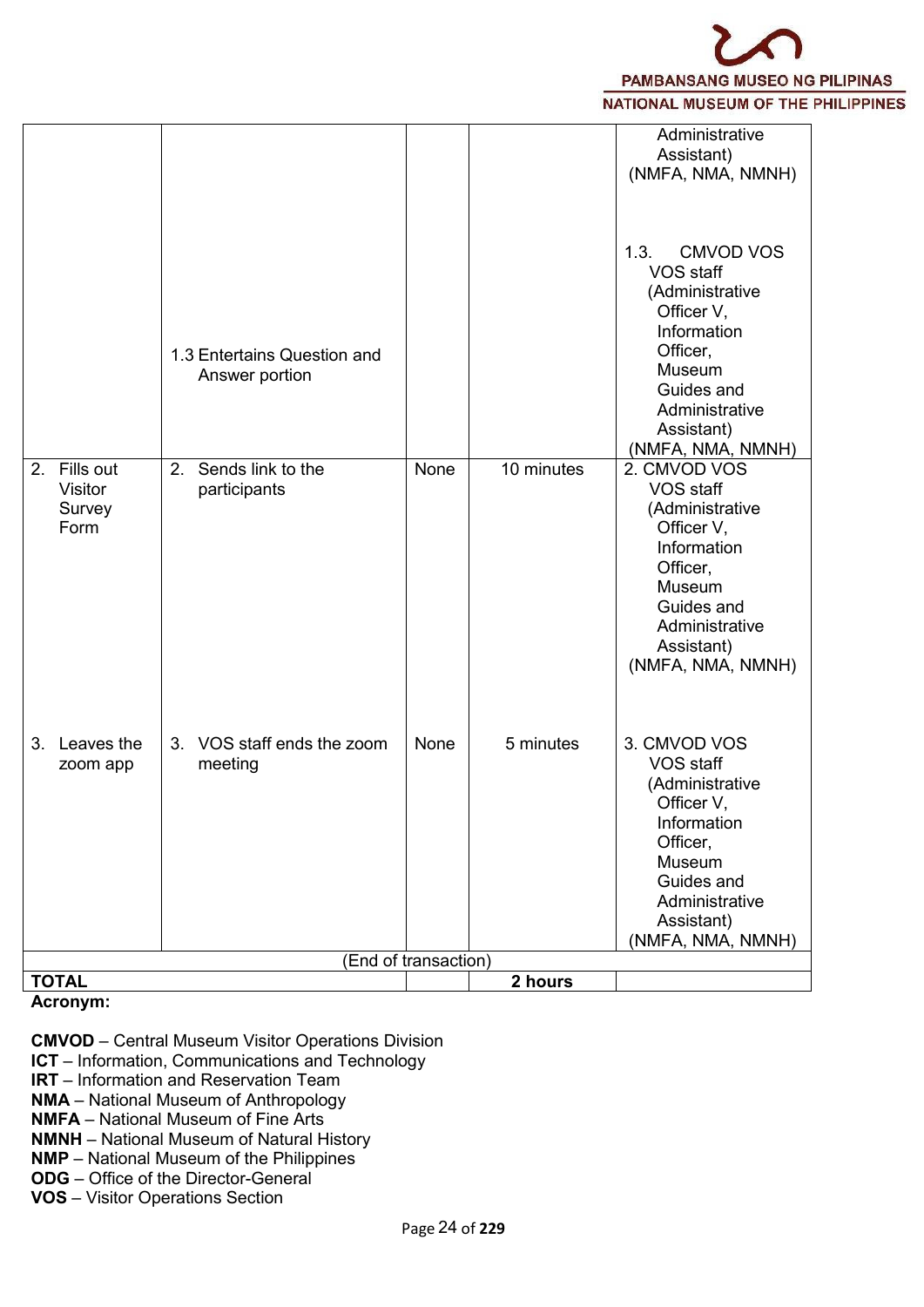

# **TECHNICAL ASSISTANCE**

## **1. Request for Lecture for Conference/Symposium/Seminar/Workshop**

Technical Assistance on the lecture intended for Conference/Symposium/Seminar/Workshop is provided to the internal and external clients requesting expertise from the concerned division on the desired topic.

| Office or<br><b>Division</b>                                                                      |                                                                                                    |                                            | Exhibition, Editorial, and Media Production Services Division (EEMPSD) |                                                                                                                            |  |  |  |
|---------------------------------------------------------------------------------------------------|----------------------------------------------------------------------------------------------------|--------------------------------------------|------------------------------------------------------------------------|----------------------------------------------------------------------------------------------------------------------------|--|--|--|
| <b>Classification</b>                                                                             | <b>Complex Transaction</b>                                                                         |                                            |                                                                        |                                                                                                                            |  |  |  |
| <b>Type of</b><br>Transaction:                                                                    | G2C - Government to Citizen<br>G2G - Government to Government                                      |                                            |                                                                        |                                                                                                                            |  |  |  |
| Who may<br>avail                                                                                  | <b>NMP Employees</b>                                                                               |                                            |                                                                        | Students, Teachers, Government Unit, Academic Institutions, Organizations,                                                 |  |  |  |
|                                                                                                   | <b>CHECKLIST OF REQUIREMENTS</b>                                                                   |                                            |                                                                        | <b>WHERE TO SECURE</b>                                                                                                     |  |  |  |
| Request Letter addressed to the Office of Director-<br>General                                    |                                                                                                    |                                            | Client (Internal/External)                                             |                                                                                                                            |  |  |  |
| <b>CLIENT STEPS</b>                                                                               | <b>AGENCY</b><br><b>ACTION</b>                                                                     | <b>FEES</b><br><b>TO BE</b><br><b>PAID</b> | <b>PROCESSING</b><br><b>TIME</b>                                       | <b>PERSON</b><br><b>RESPONSIBLE</b>                                                                                        |  |  |  |
| 1. Submits the request<br>letter to the Office of<br>the Director-General<br>via e-mail or in the | 1.1 Receives the<br>request letter from<br>the office of the<br>Director-General.                  | None                                       | 3 minutes                                                              | 1.1 EEMPSD<br>1.2 Officer-In-Charge/<br><b>Division Head</b>                                                               |  |  |  |
| office                                                                                            | 1.2 Writes a<br>confirmation letter<br>to the client<br>through e-mail.                            | None                                       | 5 minutes                                                              | 1.2 EEMPSD Supervising<br>Administrative Officer/<br>Administrative Officer V/<br><b>Media Production Specialist</b><br>Ш  |  |  |  |
|                                                                                                   | 1.3 Prepares<br>lecture<br>presentation and<br>forwards it to the<br>Communication<br>and External | None                                       | 5 days                                                                 | 1.3 EEMPSD Supervising<br>Administrative Officer/<br>Administrative Officer V/<br><b>Media Production Specialist</b><br>Ш  |  |  |  |
|                                                                                                   | <b>Affairs Section</b><br>(CEAS) office.                                                           | None                                       | 1 day                                                                  | 1.4 ODG-CEAS                                                                                                               |  |  |  |
|                                                                                                   | 1.4 Reviews the<br>lecture<br>presentation.                                                        | None                                       | 1 hour                                                                 | 1.5 EEMPSD Supervising<br>Administrative Officer/<br>Administrative Officer V/<br><b>Media Production Specialist</b><br>Ш. |  |  |  |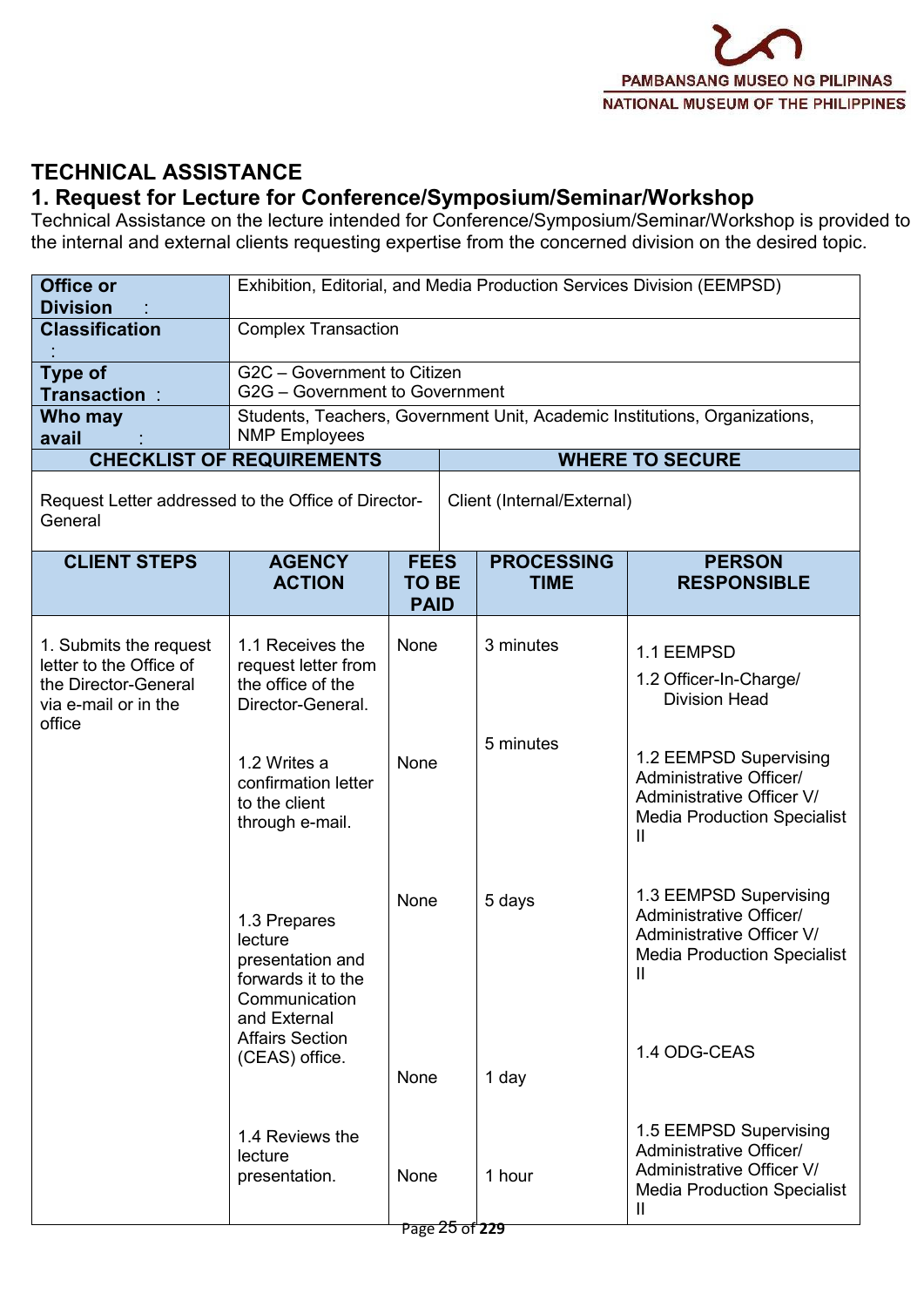

| 2. Submits the<br>evaluation form. | 1.5 Presents the<br>lecture.<br>2. Requests<br>feedback from the<br>clients | None | 5 minutes                         | 2. EEMPSD Supervising<br>Administrative Officer/<br>Administrative Officer V/<br><b>Media Production Specialist</b><br>Ш |  |
|------------------------------------|-----------------------------------------------------------------------------|------|-----------------------------------|--------------------------------------------------------------------------------------------------------------------------|--|
|                                    |                                                                             |      |                                   |                                                                                                                          |  |
|                                    | <b>TOTAL:</b>                                                               | None | 6 days, 1 hour,<br>and 13 minutes |                                                                                                                          |  |

# **2. Review of Terms of Reference for Exhibition Project**

Technical Assistance is extended to internal clients who are requesting to review their Terms of Reference which involves technical works in Exhibition projects.

| Office or<br><b>Division</b>                                                                | Exhibition, Editorial, and Media Production Services Division (EEMPSD)                                |                                  |                                  |                                              |  |  |  |  |
|---------------------------------------------------------------------------------------------|-------------------------------------------------------------------------------------------------------|----------------------------------|----------------------------------|----------------------------------------------|--|--|--|--|
| <b>Classification</b>                                                                       | <b>Complex Transaction</b>                                                                            |                                  |                                  |                                              |  |  |  |  |
| Type of<br><b>Transaction:</b>                                                              |                                                                                                       | G2G - Government to Government   |                                  |                                              |  |  |  |  |
| Who may<br>avail                                                                            | <b>NMP Employee/Division</b>                                                                          |                                  |                                  |                                              |  |  |  |  |
|                                                                                             | <b>CHECKLIST OF REQUIREMENTS</b>                                                                      |                                  | <b>WHERE TO SECURE</b>           |                                              |  |  |  |  |
| 1. Terms of Reference<br>2. Technical Assistance Form of EEMPSD                             |                                                                                                       | <b>NMP Employee (Client)</b>     |                                  |                                              |  |  |  |  |
|                                                                                             |                                                                                                       |                                  |                                  |                                              |  |  |  |  |
| <b>CLIENT STEPS</b>                                                                         | <b>AGENCY ACTION</b>                                                                                  | <b>FEES TO</b><br><b>BE PAID</b> | <b>PROCESSING</b><br><b>TIME</b> | <b>PERSON</b><br><b>RESPONSIBLE</b>          |  |  |  |  |
| 1. Submits the<br>request technical<br>assistance form to<br>the office of<br><b>EEMPSD</b> | 1.1 Receives the<br><b>Technical Assistance</b><br>form and records it in<br>the incoming<br>logbook. | None                             | 5 minutes                        | 1.1 EEMPSD<br>Administrative<br>Assistant II |  |  |  |  |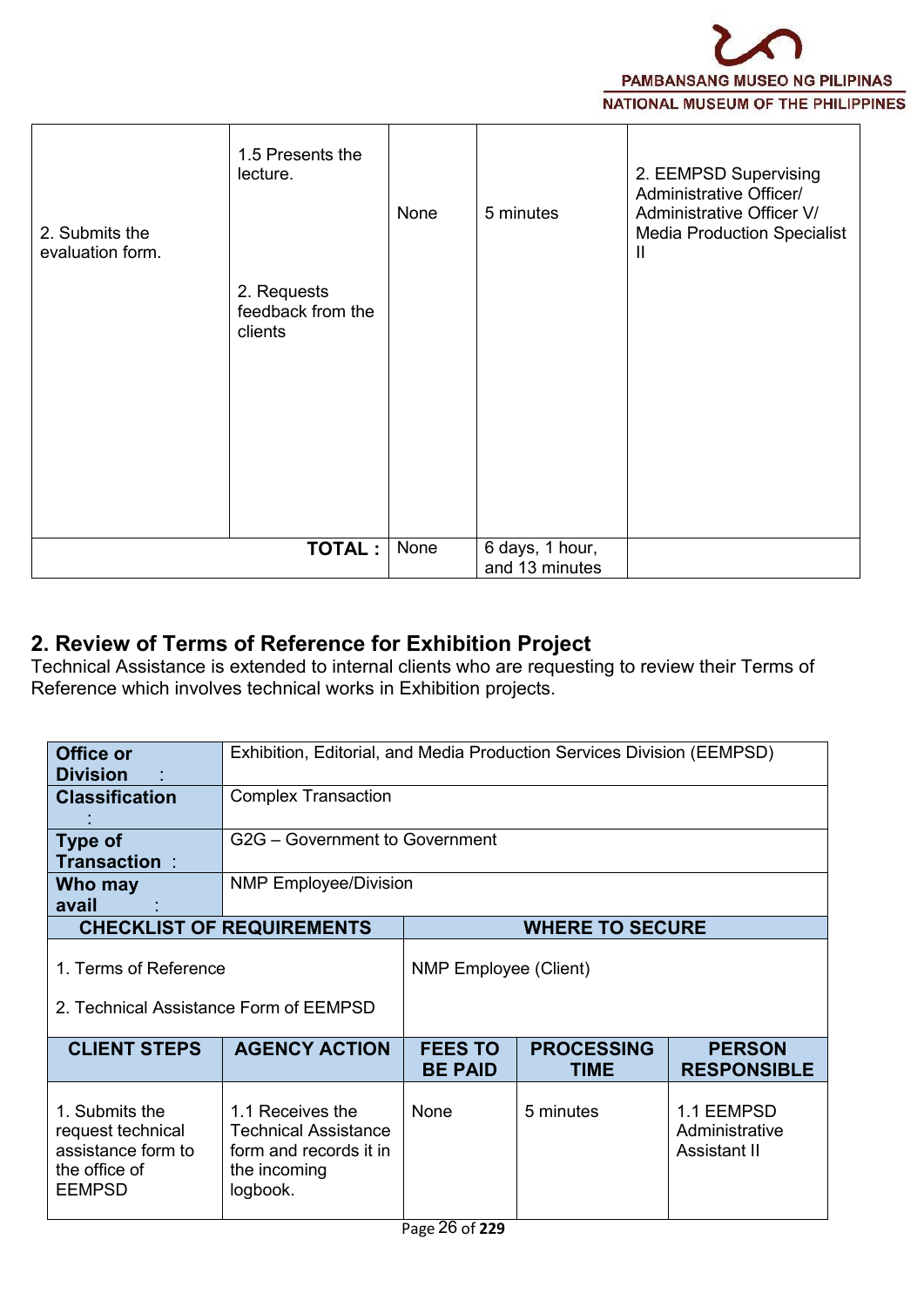

|                                              | <b>TOTAL:</b>                                                                                                  | None        | 3 days and 40<br>minutes |                                                          |  |
|----------------------------------------------|----------------------------------------------------------------------------------------------------------------|-------------|--------------------------|----------------------------------------------------------|--|
| 2. Receives the<br><b>Terms of Reference</b> | 2. Records the<br>signed Terms of<br>Reference in the<br>outgoing logbook and<br>transmit it to the<br>client. | None        | 20 minutes               | 2. EEMPSD<br>Administrative<br>Assistant II              |  |
|                                              | 1.4 Signs Terms of<br>Reference.                                                                               | None        | 10 minutes               | 1.4 EEMPSD<br><b>OIC/Division Head</b>                   |  |
|                                              | 1.3 Reviews Terms<br>of Reference                                                                              | None        | 3 days                   | 1.3 EEMPSD<br><b>Media Production</b><br>Specialist III  |  |
|                                              | 1.2 Assesses the<br>technical assistance<br>request form and<br>assigns personnel for<br>immediate action.     | <b>None</b> | 5 minutes                | 1.2 EEMPSD<br>Officer-In-Charge/<br><b>Division Head</b> |  |

# **3. Request for Exhibition Design/Layout**

Technical Assistance is extended to the internal clients who are requesting Exhibition Design/Layout intended for their Exhibition Projects within the National Museum of the Philippines Central Office and Regional Offices.

| Office or<br><b>Division</b>                                                                                             | Exhibition, Editorial, and Media Production Services Division (EEMPSD) |                                |                                      |                           |                                     |  |  |
|--------------------------------------------------------------------------------------------------------------------------|------------------------------------------------------------------------|--------------------------------|--------------------------------------|---------------------------|-------------------------------------|--|--|
| <b>Classification</b>                                                                                                    | <b>Highly Technical Transaction</b>                                    |                                |                                      |                           |                                     |  |  |
| Type of<br><b>Transaction:</b>                                                                                           |                                                                        | G2G - Government to Government |                                      |                           |                                     |  |  |
| Who may<br>avail                                                                                                         | <b>NMP Employee/Division</b>                                           |                                |                                      |                           |                                     |  |  |
|                                                                                                                          | <b>CHECKLIST OF REQUIREMENTS</b><br><b>WHERE TO SECURE</b>             |                                |                                      |                           |                                     |  |  |
| 1. Project Proposal<br>2. Storyline with complete object<br>3. Photograph list<br>4. Technical Assistance Form of EEMPSD |                                                                        |                                | <b>NMP Employee</b><br><b>EEMPSD</b> |                           |                                     |  |  |
| <b>CLIENT STEPS</b>                                                                                                      | <b>AGENCY</b><br><b>ACTION</b>                                         |                                | <b>FEES TO</b><br><b>BE PAID</b>     | <b>PROCESSING</b><br>TIME | <b>PERSON</b><br><b>RESPONSIBLE</b> |  |  |
|                                                                                                                          |                                                                        |                                |                                      |                           |                                     |  |  |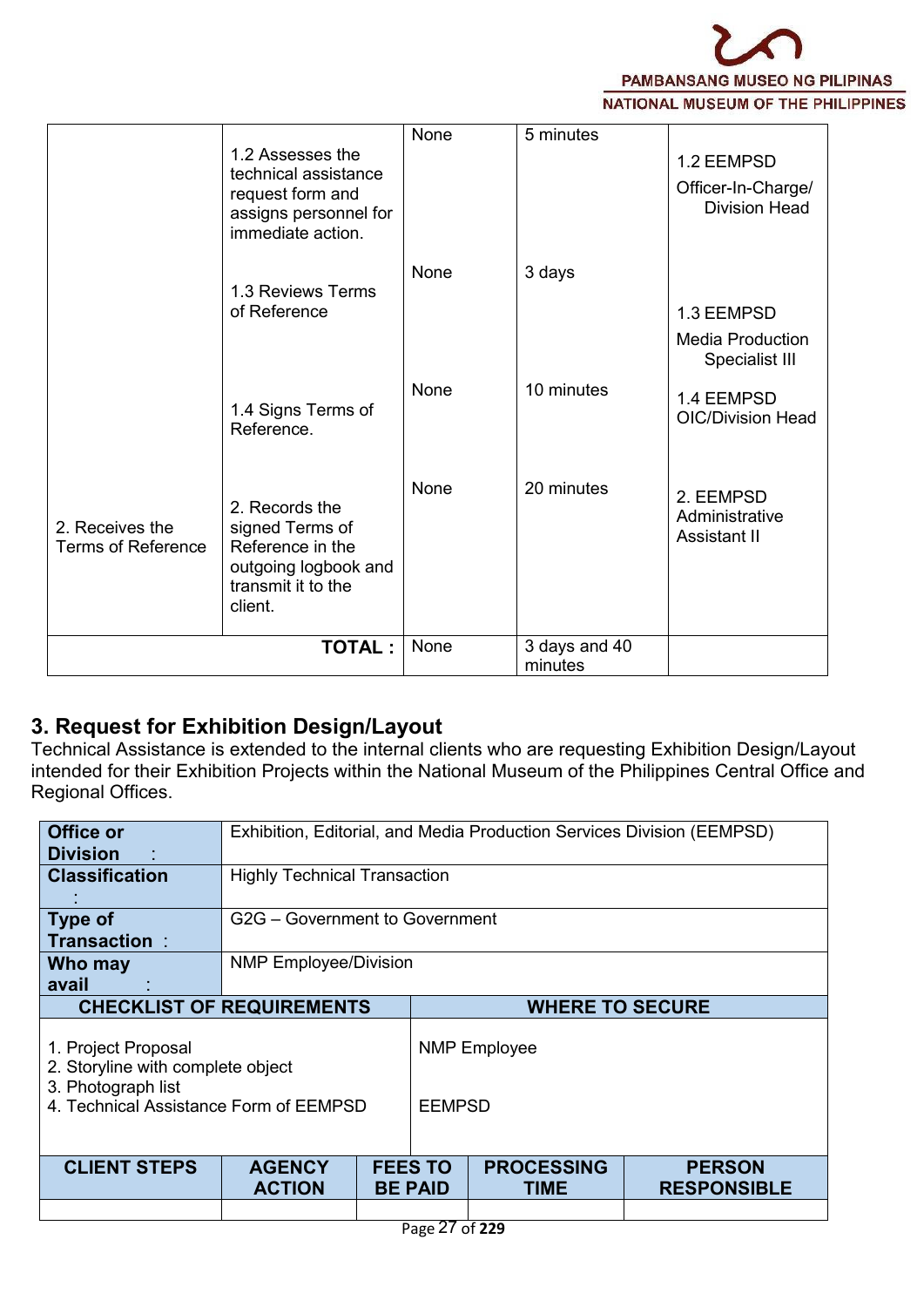

| 1. Submits the<br>request technical                                 | 1.1 Receives<br>the Technical   | None | 5 minutes  | 1.1 EEMPSD                                                   |
|---------------------------------------------------------------------|---------------------------------|------|------------|--------------------------------------------------------------|
| assistance form to<br>the office of EEMPSD                          | Assistance<br>form and          |      |            | All Personnel                                                |
|                                                                     | records it in the<br>incoming   |      |            |                                                              |
|                                                                     | logbook.                        |      |            |                                                              |
|                                                                     |                                 | None | 5 minutes  | 1.2 EEMPSD                                                   |
|                                                                     | 1.2 Assesses<br>the technical   |      |            | Officer-In-Charge/<br><b>Division Head</b>                   |
|                                                                     | assistance                      | None | 1 day      |                                                              |
|                                                                     | request form<br>and assigns     |      |            | 1.3 EEMPSD                                                   |
|                                                                     | personnel for<br>immediate      | None | 6 days     | <b>Media Production</b><br>Specialist III                    |
|                                                                     | action                          |      |            |                                                              |
|                                                                     | 1.3 Reviews<br>the proposal     |      |            | 1.4 EEMPSD                                                   |
|                                                                     |                                 | None | 20 minutes | <b>Media Production</b>                                      |
| 2. Receives proposed                                                | 1.4 Prepares                    |      |            | Specialist III                                               |
| exhibition layout for<br>review and approval<br>of division head or | the exhibition<br>design/layout |      |            | 2. EEMPSD<br><b>Administrative Assistant</b>                 |
| <b>OIC</b>                                                          |                                 |      |            | Ш                                                            |
|                                                                     | 2. Records the<br>exhibition    | None | 5 minutes  |                                                              |
|                                                                     | layout in the                   |      |            |                                                              |
| 3. Sends signed<br>confirmation of                                  | outgoing<br>logbook and         |      |            | 3. EEMPSD<br><b>OIC/Division Head</b>                        |
| Exhibit layout                                                      | submits it to<br>the concerned  | None | 20 minutes |                                                              |
|                                                                     | division for                    |      |            |                                                              |
| 4. Receives a copy of<br>the exhibition layout                      | review and<br>approval.         |      |            | 4. EEMPSD<br><b>Administrative Assistant</b><br>$\mathbf{H}$ |
|                                                                     | 3. Receives                     |      |            |                                                              |
|                                                                     | and signs<br>acceptance on      |      |            |                                                              |
|                                                                     | confirmation of                 |      |            |                                                              |
|                                                                     | exhibition<br>layout            |      |            |                                                              |
|                                                                     | 4. Records the                  |      |            |                                                              |
|                                                                     | signed<br>exhibition            |      |            |                                                              |
|                                                                     | layout in the                   |      |            |                                                              |
|                                                                     | outgoing<br>logbook and         |      |            |                                                              |
|                                                                     | forwards it to                  |      |            |                                                              |
|                                                                     | the concerned                   |      |            |                                                              |
|                                                                     | division.                       |      |            |                                                              |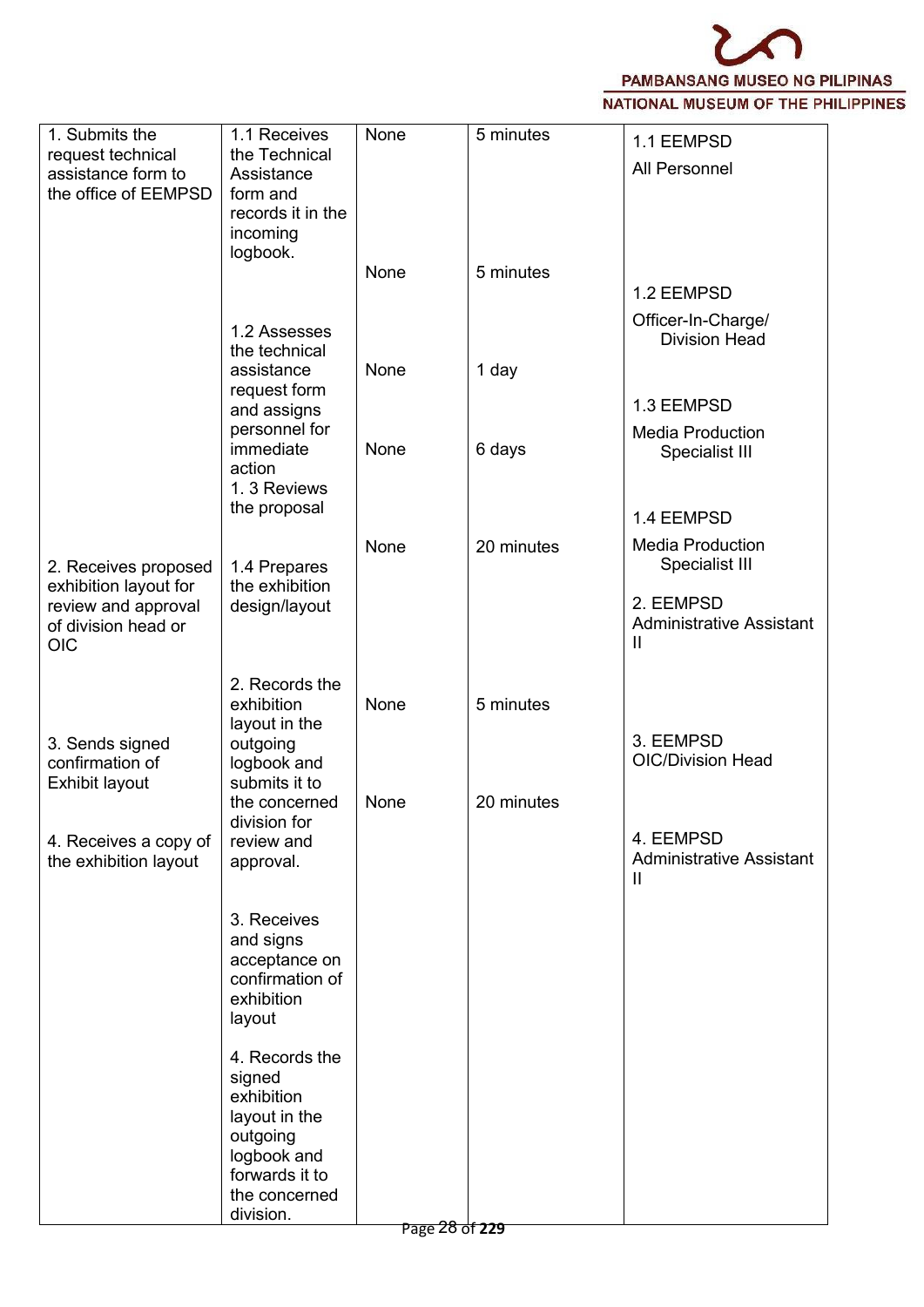

| <b>TOTAL.</b> | None | days and 55<br>minutes |  |
|---------------|------|------------------------|--|
|---------------|------|------------------------|--|

### **4. Material Take-off and Cost**

Technical Assistance for Material Take-off and Cost is extended to the internal clients which intend to provide a detailed cost estimate and comprehensive list of materials required to complete a construction project.

| <b>Office or Division</b>                                                                                           |                                                                          | Exhibition, Editorial, and Media Production Services Division (EEMPSD) |  |                                  |                                                          |  |  |  |  |
|---------------------------------------------------------------------------------------------------------------------|--------------------------------------------------------------------------|------------------------------------------------------------------------|--|----------------------------------|----------------------------------------------------------|--|--|--|--|
| <b>Classification</b>                                                                                               |                                                                          | <b>Highly Technical Transaction</b>                                    |  |                                  |                                                          |  |  |  |  |
| <b>Type of Transaction:</b>                                                                                         | G2G - Government to Government                                           |                                                                        |  |                                  |                                                          |  |  |  |  |
| Who may avail                                                                                                       |                                                                          | <b>NMP Employee/Division</b>                                           |  |                                  |                                                          |  |  |  |  |
|                                                                                                                     | <b>CHECKLIST OF REQUIREMENTS</b><br><b>WHERE TO SECURE</b>               |                                                                        |  |                                  |                                                          |  |  |  |  |
| 1. Project Proposal<br>2. Technical Assistance Form of EEMPSD                                                       |                                                                          |                                                                        |  | <b>NMP</b> Employee              |                                                          |  |  |  |  |
| <b>CLIENT STEPS</b>                                                                                                 | <b>AGENCY</b><br><b>ACTION</b>                                           | <b>FEES TO</b><br><b>BE PAID</b>                                       |  | <b>PROCESSING</b><br><b>TIME</b> | <b>PERSON</b><br><b>RESPONSIBLE</b>                      |  |  |  |  |
| 1. Submits the request<br>technical assistance form<br>to the office of EEMPSD                                      | 1.1 Receives<br>the Technical<br>Assistance<br>form and<br>records it in | None                                                                   |  | 5 minutes                        | 1.1 EEMPSD<br>Administrative<br><b>Assistant II</b>      |  |  |  |  |
|                                                                                                                     | the incoming<br>logbook.<br>1.2 Assesses<br>the technical                | None                                                                   |  | 5 minutes                        | 1.2 EEMPSD<br>Officer-In-Charge/<br><b>Division Head</b> |  |  |  |  |
|                                                                                                                     | assistance<br>request form<br>and assigns<br>personnel for<br>immediate  | None<br>None                                                           |  | 1 day<br>6 days                  | 1.3 EEMPSD<br><b>Media Production</b>                    |  |  |  |  |
|                                                                                                                     | action.                                                                  |                                                                        |  |                                  | Specialist III                                           |  |  |  |  |
|                                                                                                                     | 1.3 Reviews<br>the proposal<br>1.4 Prepares                              |                                                                        |  |                                  | 1.4 EEMPSD<br><b>Media Production</b><br>Specialist III  |  |  |  |  |
| 2. Receives the material<br>take-off and forwards to<br>their division heads or<br>OICs for review and<br>approval. | the material<br>take-off and<br>cost                                     | None                                                                   |  | 20 minutes                       | 2. EEMPSD<br>Administrative<br>Assistant II              |  |  |  |  |
| 3. Sends the acceptance<br>or confirmation on the                                                                   | 2. Records the<br>material take-<br>off and cost in<br>the outgoing      | None                                                                   |  | 5 minutes                        |                                                          |  |  |  |  |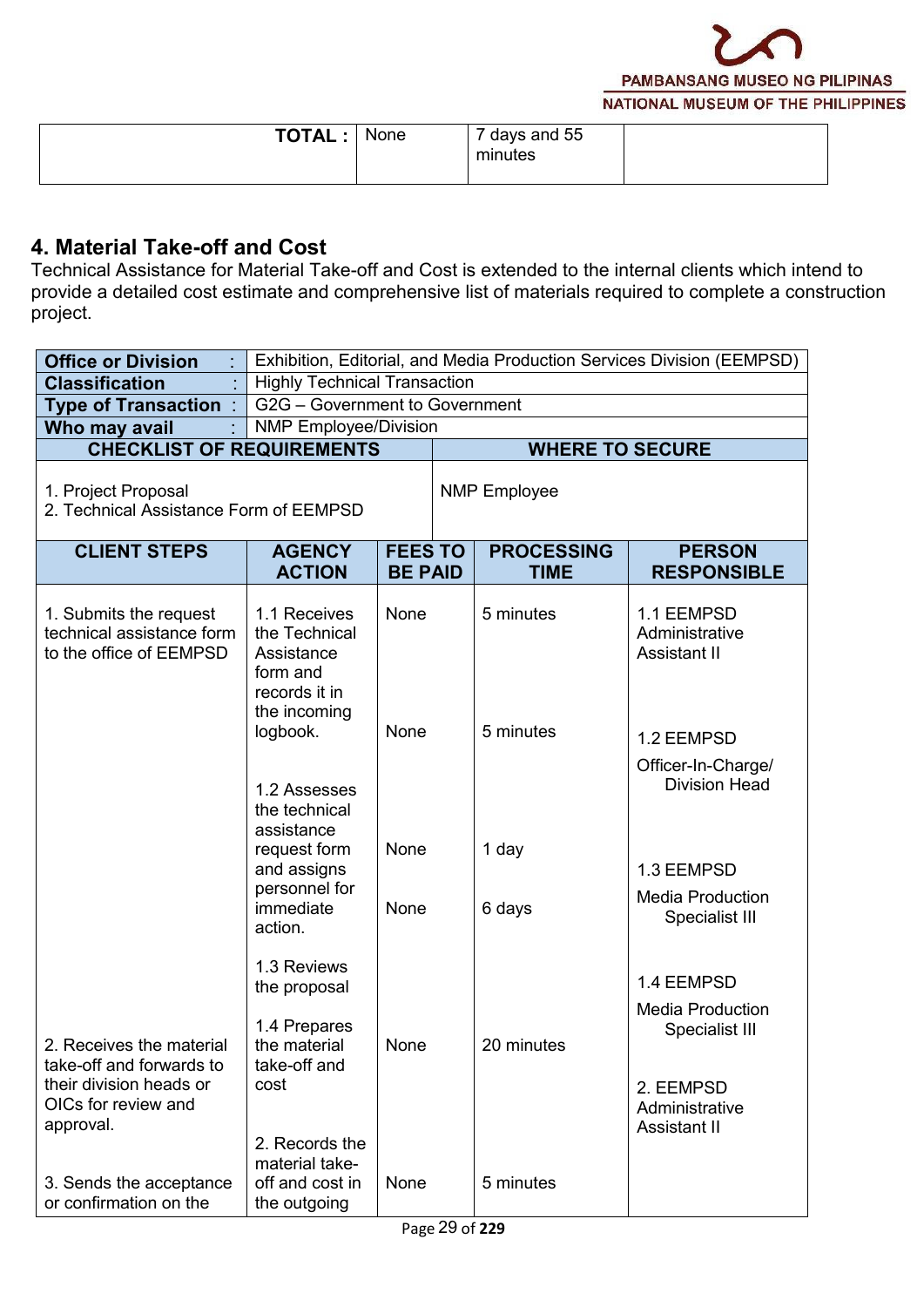

| logbook and<br>forwards it to<br>the concerned<br>division.                                                                                                                                                                                                                                            |      |                          | 3. EEMPSD<br><b>OIC/Division Head</b>       |  |
|--------------------------------------------------------------------------------------------------------------------------------------------------------------------------------------------------------------------------------------------------------------------------------------------------------|------|--------------------------|---------------------------------------------|--|
|                                                                                                                                                                                                                                                                                                        |      |                          |                                             |  |
| material take-off and cost<br>3. Receives<br>acceptance or<br>confirmation of<br>the material<br>take-off and<br>cost from the<br>client and<br>signs.<br>4. Records the<br>signed<br>material take-<br>off and cost in<br>the outgoing<br>logbook and<br>forwards it to<br>the concerned<br>division. | None | 20 minutes               | 4. EEMPSD<br>Administrative<br>Assistant II |  |
| <b>TOTAL:</b>                                                                                                                                                                                                                                                                                          | None | 7 days and 55<br>minutes |                                             |  |
|                                                                                                                                                                                                                                                                                                        |      |                          |                                             |  |

## **4. Technical Assistance for Media Production Services**

Technical Assistance extended to the internal clients who need experts in Media Production Services (pre and postproduction of videos/photos, graphics design/layout, consultation of projects).

| <b>Office or</b><br><b>Division</b>        | Exhibition, Editorial, and Media Production Services Division (EEMPSD) |                                                                                                                                                                                             |                                  |                           |  |  |  |  |
|--------------------------------------------|------------------------------------------------------------------------|---------------------------------------------------------------------------------------------------------------------------------------------------------------------------------------------|----------------------------------|---------------------------|--|--|--|--|
| <b>Classification</b>                      | and Exhibition Collateral                                              | Simple Transaction - Photo documentation and Photo editing<br>Complex Transaction - Video documentation<br>Highly Technical Transaction - Video editing, Poster layout, Publication layout, |                                  |                           |  |  |  |  |
| <b>Type of</b>                             | G2G - Government to Government                                         |                                                                                                                                                                                             |                                  |                           |  |  |  |  |
| <b>Transaction:</b>                        |                                                                        |                                                                                                                                                                                             |                                  |                           |  |  |  |  |
| Who may<br>avail                           | <b>NMP Employee/Division</b>                                           |                                                                                                                                                                                             |                                  |                           |  |  |  |  |
| <b>CHECKLIST OF REQUIREMENTS</b>           |                                                                        |                                                                                                                                                                                             | <b>WHERE TO SECURE</b>           |                           |  |  |  |  |
| <b>Technical Assistance Form of EEMPSD</b> |                                                                        |                                                                                                                                                                                             | <b>NMP Employee</b>              |                           |  |  |  |  |
| <b>CLIENT STEPS</b>                        | <b>AGENCY</b><br><b>ACTION</b>                                         | <b>FEES</b><br>TO BE                                                                                                                                                                        | <b>PROCESSING</b><br><b>TIME</b> | <b>PERSON RESPONSIBLE</b> |  |  |  |  |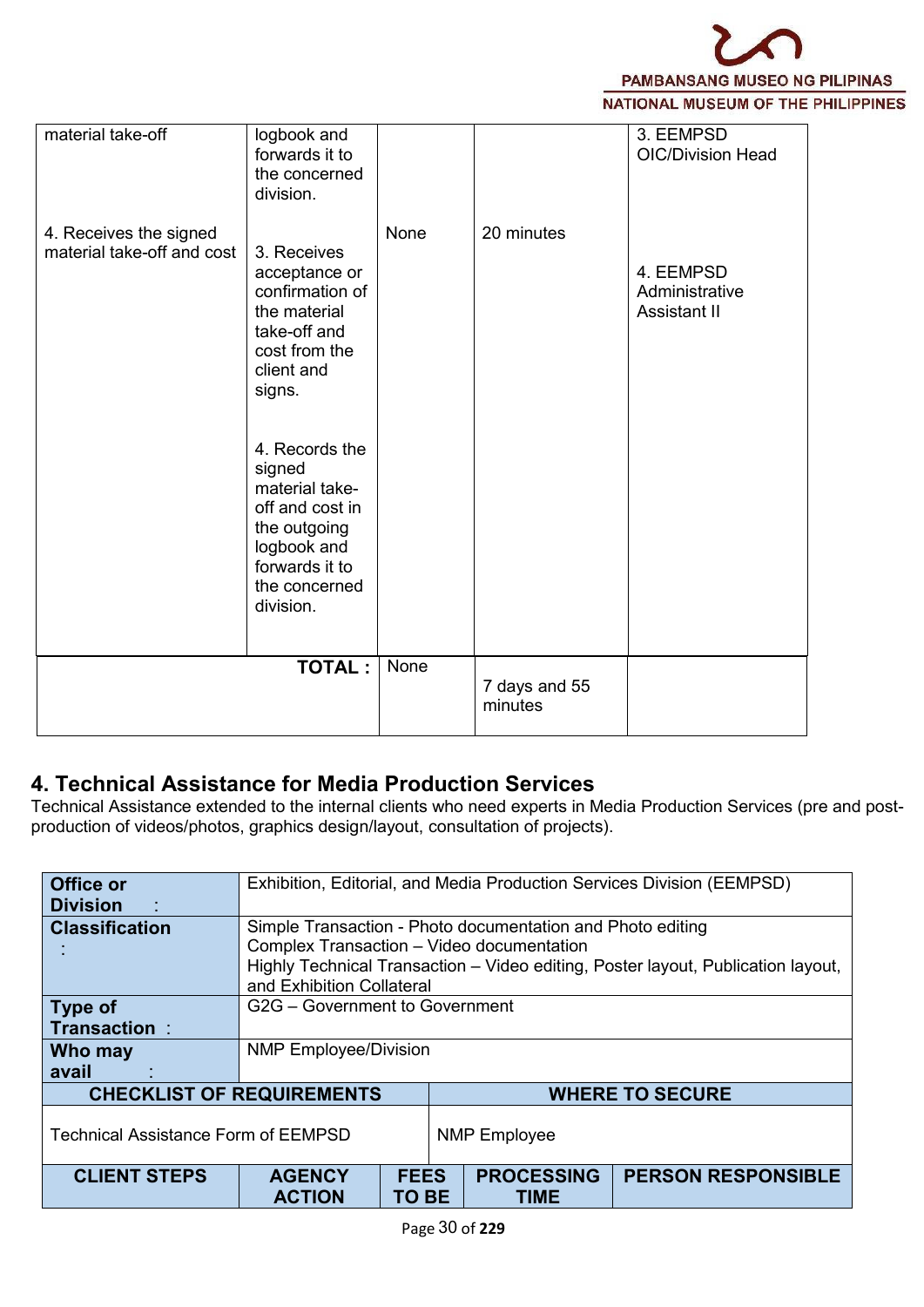

|                                                                                          |                                                                                                                 | <b>PAID</b>    |            |                                                                                                                                             |
|------------------------------------------------------------------------------------------|-----------------------------------------------------------------------------------------------------------------|----------------|------------|---------------------------------------------------------------------------------------------------------------------------------------------|
| 1. Submits the request<br>technical assistance<br>form to the office of<br><b>EEMPSD</b> | 1.1 Receives<br>the Technical<br>Assistance form<br>and records it in<br>the incoming<br>logbook.               | None           | 5 minutes  | 1.1 EEMPSD<br><b>Administrative Assistant II</b>                                                                                            |
|                                                                                          | 1.2 Assesses<br>the technical<br>assistance<br>request form<br>assigns<br>personnel for<br>immediate<br>action. | None           | 5 minutes  | 1.2 EEMPSD<br>Officer-In-Charge/Division<br>Head<br>1.3 EEMPSD Administrative<br>Officer V/ Administrative<br>Officer IV / Media Production |
|                                                                                          | 1.3 Prepares                                                                                                    | None           | 5 hours    | Specialist II / Media<br><b>Production Specialist I</b>                                                                                     |
|                                                                                          | the following:                                                                                                  | None           | 3 days     |                                                                                                                                             |
|                                                                                          | a. Photo                                                                                                        | None           | 4 hours    |                                                                                                                                             |
|                                                                                          | Documentation                                                                                                   | None           | 15 days    |                                                                                                                                             |
|                                                                                          | b. Video<br>Documentation                                                                                       | None           | 19 days    |                                                                                                                                             |
|                                                                                          | c. Editing of                                                                                                   | None           | 7 days     |                                                                                                                                             |
|                                                                                          | photo                                                                                                           | None           | 19 days    |                                                                                                                                             |
|                                                                                          | d. Editing of<br>Video<br>e. Publication<br>layout                                                              | None           | 30 minutes | 1.4 EEMPSD OIC/Division<br>Head                                                                                                             |
| 2. Receives the<br>materials                                                             | f. Poster layout<br>g. Exhibition<br>Collateral layout                                                          | None           | 10 minutes | 2. EEMPSD Administrative<br>Assistant II / Media<br><b>Production Assistant</b>                                                             |
|                                                                                          | 1.4 Conducts a<br>final review of<br>the output.                                                                |                |            |                                                                                                                                             |
|                                                                                          | 2. Forwards the                                                                                                 | Page 31 of 229 |            |                                                                                                                                             |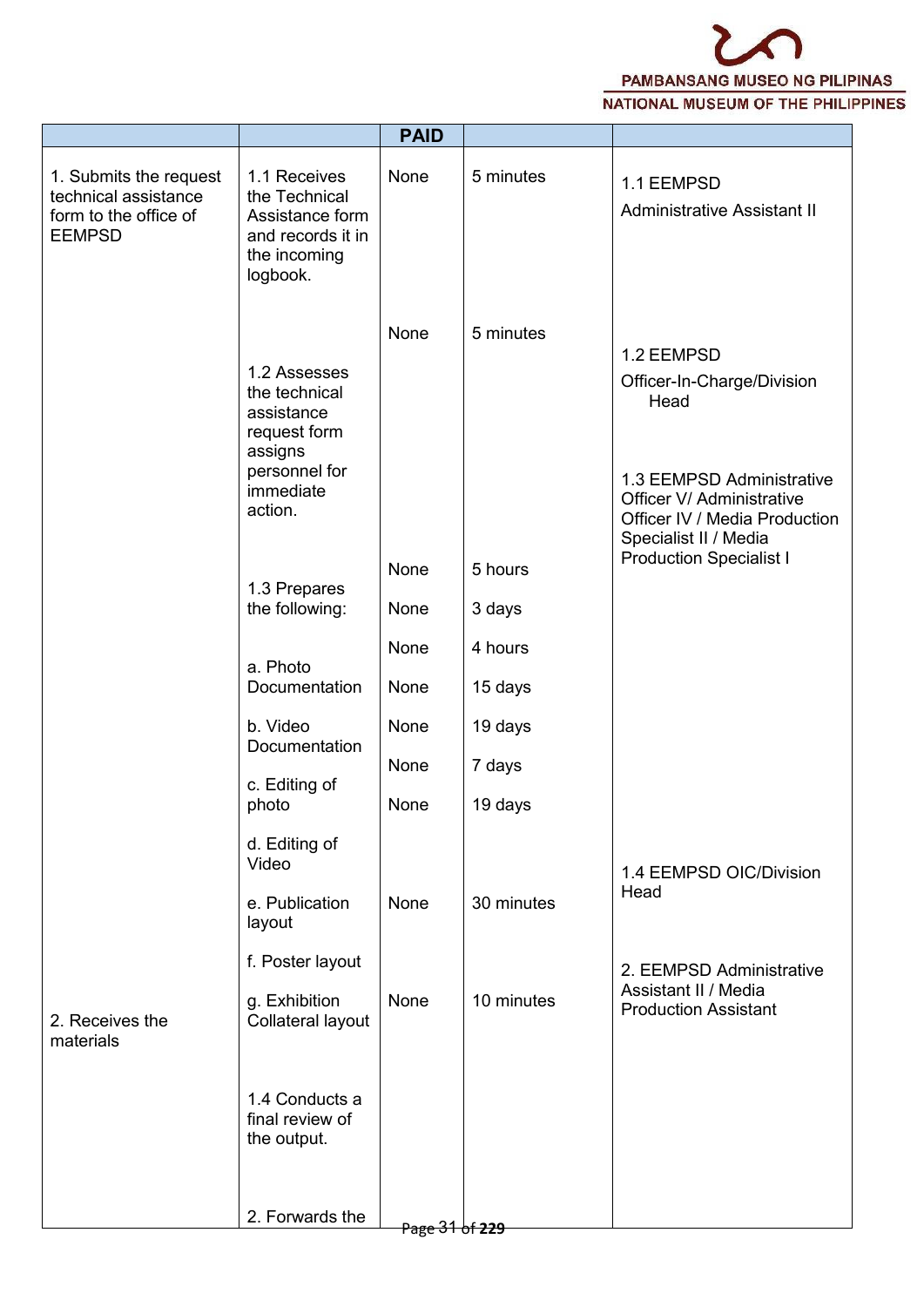

| materials to the<br>concerned<br>division |      |                                                                                                                                                                                                                                                                                                                                                                                       |  |
|-------------------------------------------|------|---------------------------------------------------------------------------------------------------------------------------------------------------------------------------------------------------------------------------------------------------------------------------------------------------------------------------------------------------------------------------------------|--|
| <b>TOTAL:</b>                             | None | Photo<br>Documentation-<br>5 hours and 50<br>minutes<br>Video<br>Documentation-<br>3 days and 50<br>minutes<br>Editing of photo-<br>4 hours and 50<br>minutes<br><b>Editing of Video</b><br>15 days and 50<br>minutes<br>Publication layout<br>19 days and 50<br>minutes<br>Poster layout<br>7 days and 50<br>minutes<br>Exhibition<br>Collateral layout<br>19 days and 50<br>minutes |  |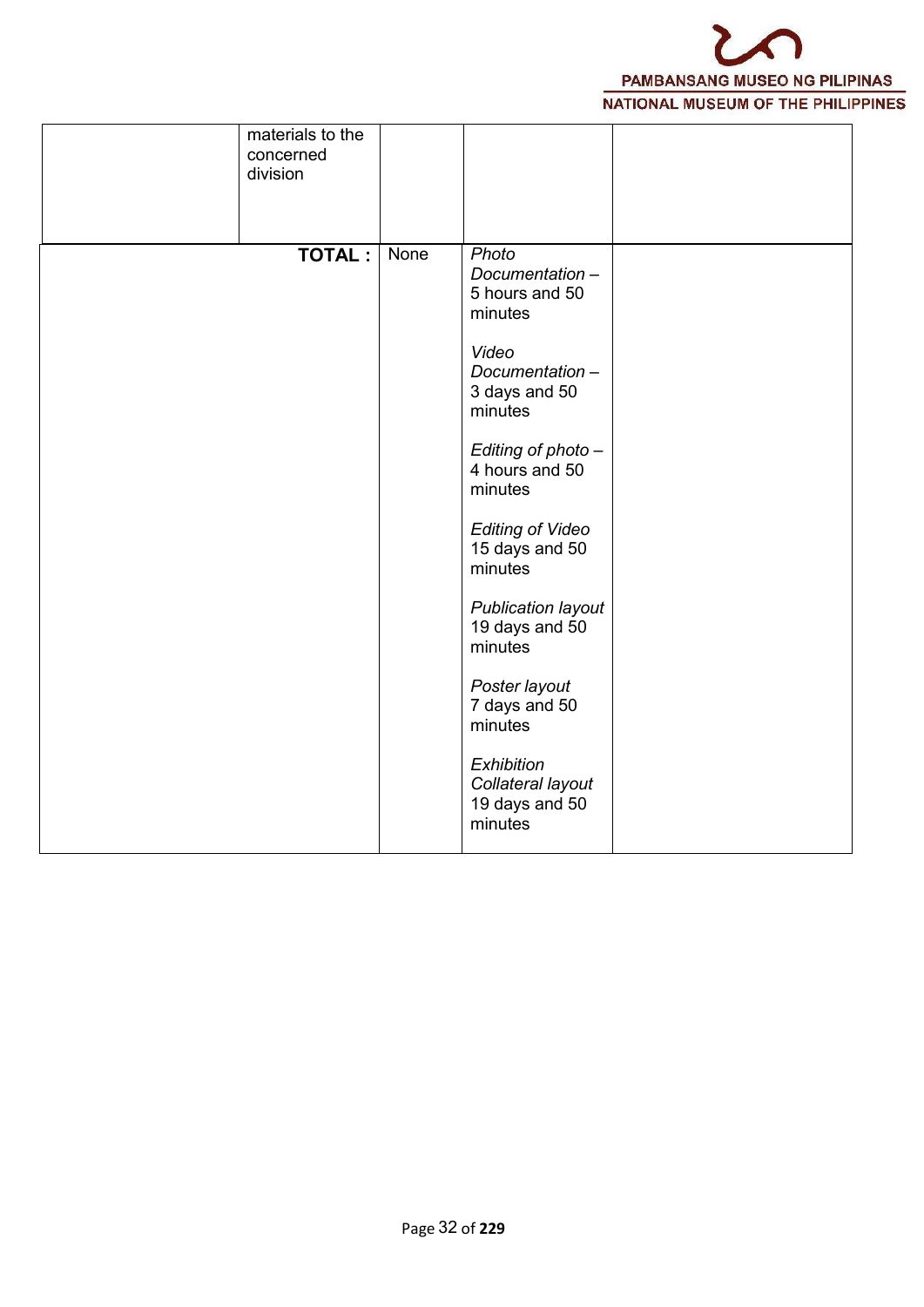# **1. REQUEST FOR PAYMENT OF OUTSOURCED SERVICES**

| <b>Office or Division</b>                                                                                                                      |                                                                                                                                | <b>Facilities Management Division</b>                     |                                       |                                  |                                                                                      |  |  |  |
|------------------------------------------------------------------------------------------------------------------------------------------------|--------------------------------------------------------------------------------------------------------------------------------|-----------------------------------------------------------|---------------------------------------|----------------------------------|--------------------------------------------------------------------------------------|--|--|--|
| <b>Classification</b>                                                                                                                          |                                                                                                                                | Simple                                                    |                                       |                                  |                                                                                      |  |  |  |
| G <sub>2</sub> B<br><b>Type of Transaction</b>                                                                                                 |                                                                                                                                |                                                           |                                       |                                  |                                                                                      |  |  |  |
| Who may avail<br><b>Suppliers</b>                                                                                                              |                                                                                                                                |                                                           |                                       |                                  |                                                                                      |  |  |  |
| <b>CHECKLIST OF REQUIREMENTS</b>                                                                                                               |                                                                                                                                |                                                           |                                       | <b>WHERE TO SECURE</b>           |                                                                                      |  |  |  |
| 1. Original Letter request of<br>billing<br>2. Original Sales Invoice<br>3. Service Report/ Job Order                                          |                                                                                                                                | Supplier                                                  |                                       |                                  |                                                                                      |  |  |  |
| 4. Three (3) Original<br><b>Certification and Assessment</b><br>Report<br>5. Four (4) Original<br><b>Disbursement Voucher</b>                  |                                                                                                                                |                                                           | <b>Facilities Management Division</b> |                                  |                                                                                      |  |  |  |
| <b>CLIENT STEPS</b>                                                                                                                            |                                                                                                                                | <b>AGENCY</b><br><b>ACTION</b>                            | <b>FEES</b><br>TO BE<br><b>PAID</b>   | <b>PROCESSING</b><br><b>TIME</b> | <b>PERSON</b><br><b>RESPONSIBLE</b>                                                  |  |  |  |
| 1. Submits<br>billing<br>requirements to<br>the Facilities<br>Management<br>Division (FMD)<br>after each<br>month or of<br>service<br>rendered | 1. Receives<br>submitted<br>documents                                                                                          |                                                           | None                                  | 5 minutes                        | 1.1 Facilities<br>Management<br>Division -<br>Administrative<br><b>Assistant III</b> |  |  |  |
|                                                                                                                                                | completeness<br>submitted<br>documents (If<br>completed,<br>proceed to the<br>next "Agency<br>step". If not,<br>proceed to the | 1.2 Reviews the<br>and accuracy of<br>next "Client step") | None                                  | 10 minutes                       | 1.2 Facilities<br>Management<br>Division -<br>Administrative<br>Officer II           |  |  |  |
| 2. Submits of<br>lacking<br>documents and<br>compliance with<br>the notes of<br><b>FMD</b>                                                     | 2.1 Prepares<br>Assessment<br>of the Division<br>Head                                                                          | Certification and<br>Report for signing                   | None                                  | 30 minutes                       | 2.1 Facilities<br>Management<br>Division -<br>Administrative<br><b>Assistant III</b> |  |  |  |
|                                                                                                                                                | 2.2 Checks and                                                                                                                 |                                                           | None                                  | 5 minutes                        | 2.2 Facilities                                                                       |  |  |  |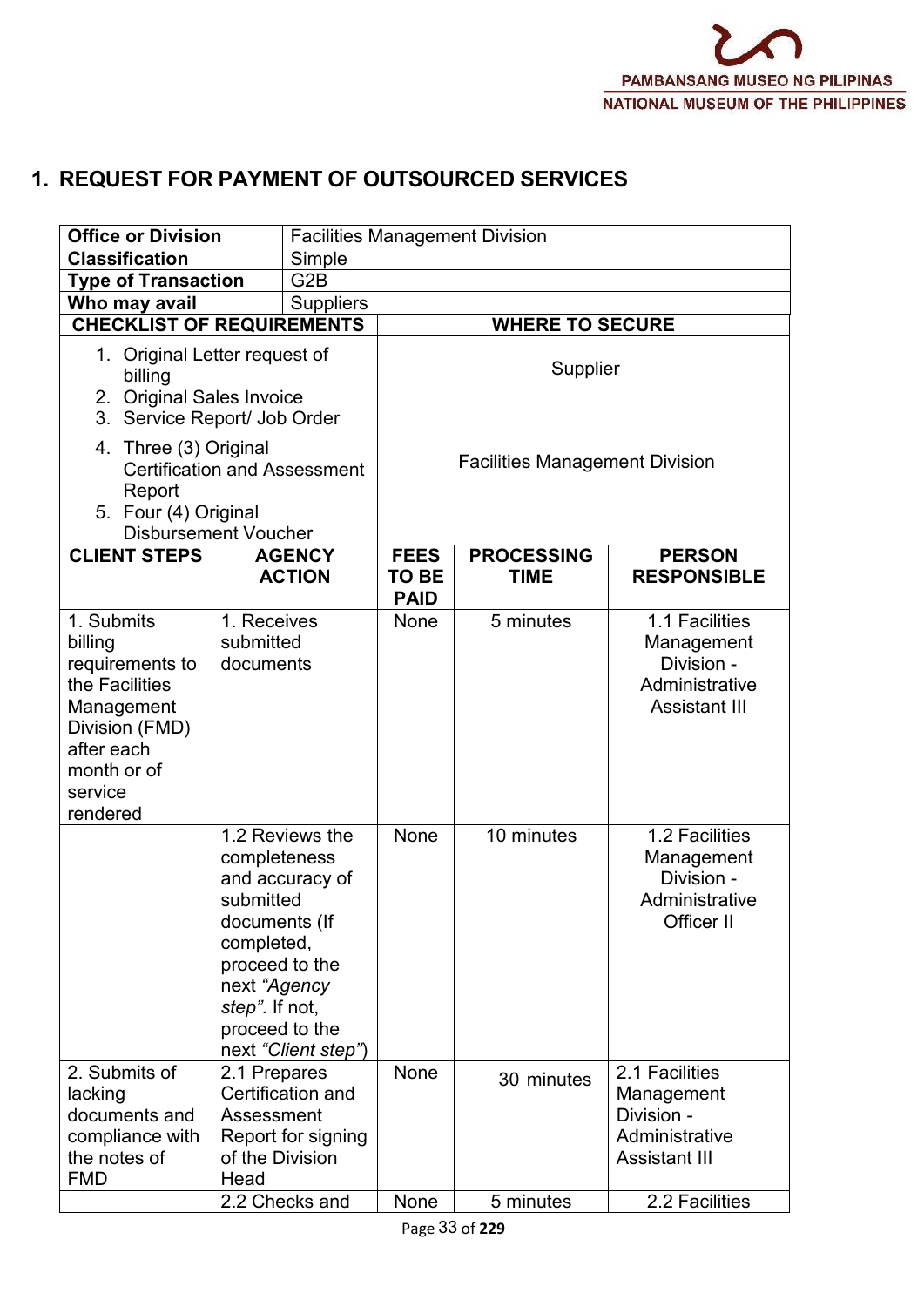

| signs of<br>Certification and<br>Assessment<br>Report                                                                                  |      |                        | Management<br>Division -<br><b>Division Head</b>                                                              |
|----------------------------------------------------------------------------------------------------------------------------------------|------|------------------------|---------------------------------------------------------------------------------------------------------------|
| 2.3 Signs<br>Certification and<br>Assessment<br>Report for<br>recommendation<br>for-approval                                           | None | 5 minutes              | 2.3 Office of the<br>Director-General<br>$(ODG) -$<br><b>Deputy Director</b><br>General for<br>Administration |
| 2.4 Approves<br>Certification and<br>Assessment<br>Report for<br>processing of<br>claims                                               | None | 5 minutes              | $2.4$ ODG $-$<br>Director - General<br>(Head of Agency)                                                       |
| 2.5 Prepares<br><b>Disbursement</b><br>Voucher for<br>signature of the<br><b>Division Head</b>                                         | None | 10 minutes             | 2.5 Facilities<br>Management<br>Division -<br>Administrative<br>Officer II                                    |
| 2.6 Signs and<br>prepares<br><b>Disbursement</b><br>Voucher                                                                            | None | 5 minutes              | 2.6 Facilities<br>Management<br>Division -<br><b>Division Head</b>                                            |
| 2.7 Collates-<br>approved/signed<br>documents with<br>all other certified<br>true copies of<br>pertinent<br>documents as<br>attachment | None | 30 minutes             | 2.7 Facilities<br>Management<br>Division -<br><b>Engineering Aide</b><br>(Administrative)                     |
| 2.8 Transmits<br>documents to<br>accounting for<br>processing of<br>claims                                                             | None | 5 minutes              | 2.8 Facilities<br>Management<br>Division -<br><b>Engineering Aide</b><br>(Administrative)                     |
| <b>TOTAL</b>                                                                                                                           |      | 1 hour & 50<br>minutes |                                                                                                               |
|                                                                                                                                        |      |                        |                                                                                                               |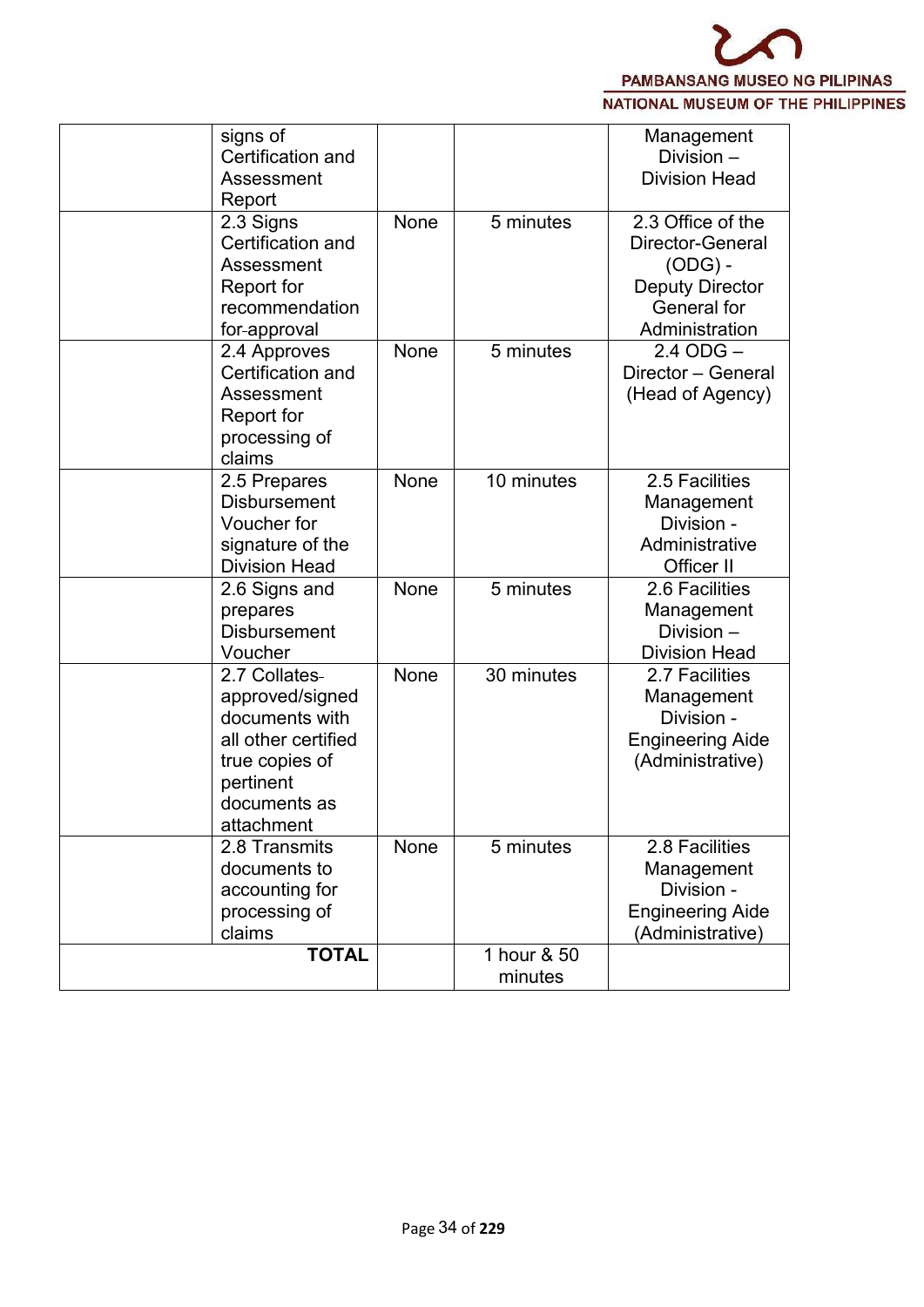

## **Issuance of Property Acknowledgement Receipt (PAR) / Inventory Custodian Slip (ICS) for Newly Acquired Supplies, Materials and Equipment**

This aims to guide the responsible persons on the procedures of issuance of Property Acknowledgement Receipt (PAR) and Inventory Custodian Slip (ICS) for newly acquired supplies, materials and equipment.

| <b>Office or Division</b>                                                                                                                                                                                                                                                                     |                                                                                                                                                                                                                                                                       | <b>Property Management Section, General Administrative</b><br><b>Services Division</b>                                                                                                                                                         |                                  |                                                                                                                       |  |  |
|-----------------------------------------------------------------------------------------------------------------------------------------------------------------------------------------------------------------------------------------------------------------------------------------------|-----------------------------------------------------------------------------------------------------------------------------------------------------------------------------------------------------------------------------------------------------------------------|------------------------------------------------------------------------------------------------------------------------------------------------------------------------------------------------------------------------------------------------|----------------------------------|-----------------------------------------------------------------------------------------------------------------------|--|--|
| <b>Classification</b>                                                                                                                                                                                                                                                                         |                                                                                                                                                                                                                                                                       |                                                                                                                                                                                                                                                |                                  |                                                                                                                       |  |  |
| Simple<br><b>Type of Transaction</b>                                                                                                                                                                                                                                                          |                                                                                                                                                                                                                                                                       | G2G – Government to Government (Internal Service)                                                                                                                                                                                              |                                  |                                                                                                                       |  |  |
| Who may avail<br>All NMP Employees                                                                                                                                                                                                                                                            |                                                                                                                                                                                                                                                                       |                                                                                                                                                                                                                                                |                                  |                                                                                                                       |  |  |
|                                                                                                                                                                                                                                                                                               |                                                                                                                                                                                                                                                                       |                                                                                                                                                                                                                                                |                                  |                                                                                                                       |  |  |
| <b>CHECKLIST OF REQUIREMENTS</b><br>1. Disbursement Voucher<br>2. Inspection and Acceptance Report<br>3. Approved Purchase/Job Order<br>4. Delivery Receipt<br>5. Sales Invoice<br>6. Requisition and Issue Slip/Purchase<br>Request (RIS/PR)<br>7. List of Custodians/Distribution List Form |                                                                                                                                                                                                                                                                       | <b>WHERE TO SECURE</b><br>1. Office concerned:<br>a. Supply Management Section,<br><b>GASD</b><br>b. Accounting Section, FSD<br>c. Regional Administration and<br><b>Operations Division</b><br>d. Facilities Management Division<br>e. Others |                                  |                                                                                                                       |  |  |
| <b>CLIENT STEPS</b>                                                                                                                                                                                                                                                                           | <b>AGENCY</b><br><b>ACTION</b>                                                                                                                                                                                                                                        | <b>FEES</b><br>TO BE<br><b>PAID</b>                                                                                                                                                                                                            | <b>PROCESSING</b><br><b>TIME</b> | <b>PERSON</b><br><b>RESPONSIBLE</b>                                                                                   |  |  |
| 1. Prepares and submits<br>the Disbursement<br>Voucher and other<br>supporting documents<br>(see below) for<br>preparation of PAR/ICS.                                                                                                                                                        | 1.1 Receives the<br><b>Disbursement</b><br>Voucher with<br>attachments and<br>other supporting<br>documents for<br>preparation of<br>Property<br>Acknowledgement<br>Receipt (PAR) or<br>Inventory<br><b>Custodian Slip</b><br>$(ICS)$ as<br>attachment for<br>payment | None                                                                                                                                                                                                                                           | 5 minutes                        | 1.1 GASD<br>Property<br>Management<br>Section<br>Administrative<br>Aide IV /<br>Administrative<br><b>Assistant II</b> |  |  |
| Supporting documents for<br>preparation of PAR/ICS:<br><b>Disbursement Voucher;</b><br>Inspection and<br>Acceptance Report;                                                                                                                                                                   | 1.2 Reviews the<br><b>Disbursement</b><br>Voucher as to the<br>completeness of<br>the documents.                                                                                                                                                                      | None                                                                                                                                                                                                                                           | 15 minutes                       | 1.2 GASD<br>Property<br>Management<br>Section<br>Administrative<br>Officers I, III, IV                                |  |  |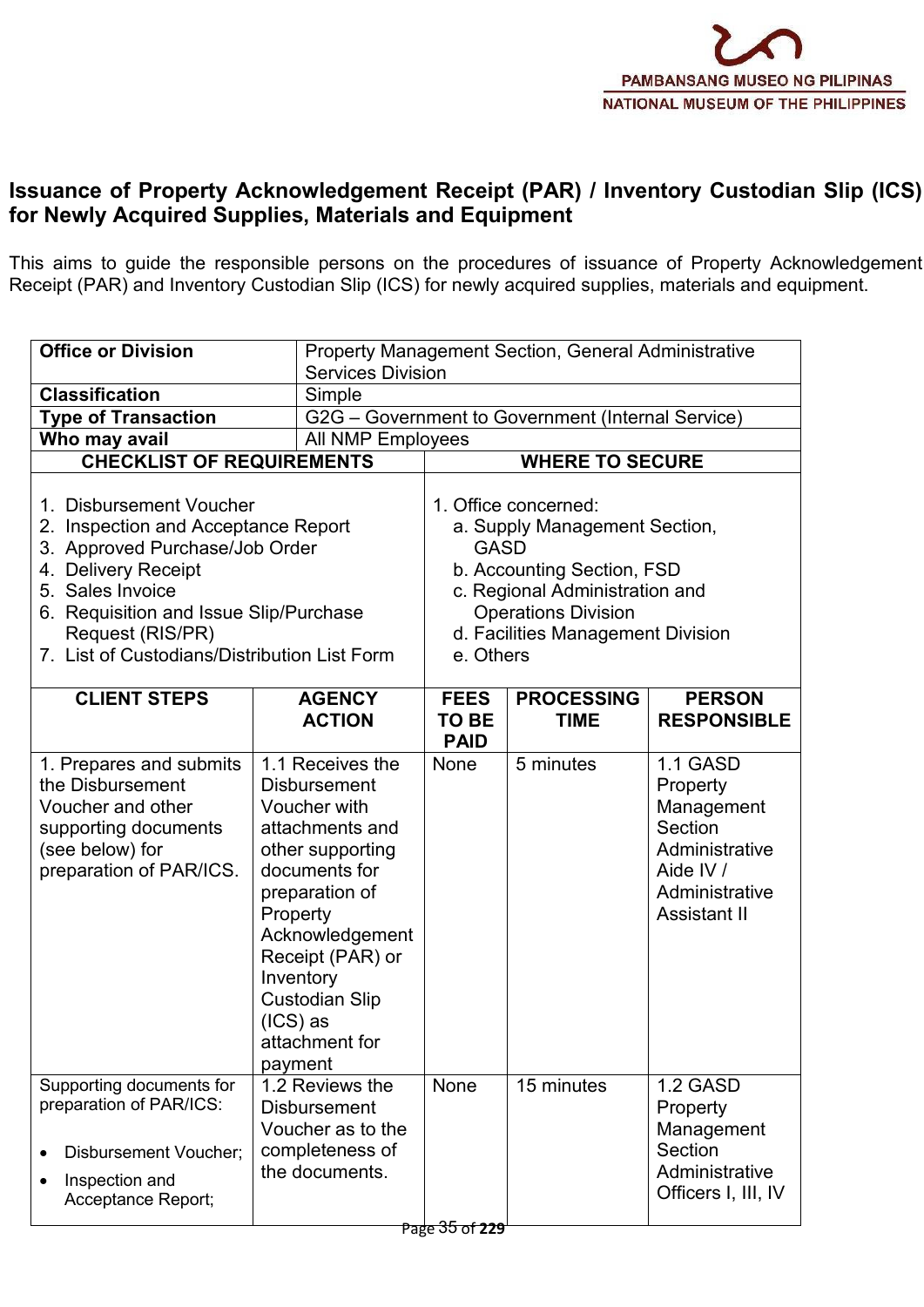

| Approved<br>$\bullet$<br>Purchase/Job Order;                                                                                                                     | 1.3 Return the<br>whole DV to end-                                                                                                                                     | None |                                                              | 1.3 GASD<br>Property                                                                                                                                        |
|------------------------------------------------------------------------------------------------------------------------------------------------------------------|------------------------------------------------------------------------------------------------------------------------------------------------------------------------|------|--------------------------------------------------------------|-------------------------------------------------------------------------------------------------------------------------------------------------------------|
| Delivery Receipt;<br>$\bullet$                                                                                                                                   | user if<br>attachments are                                                                                                                                             |      |                                                              | Management<br>Section                                                                                                                                       |
| Sales Invoice;<br>$\bullet$                                                                                                                                      | incomplete                                                                                                                                                             |      |                                                              | Administrative                                                                                                                                              |
| Requisition and Issue<br>Slip/Purchase Request<br>(RIS/PR);                                                                                                      |                                                                                                                                                                        |      |                                                              | Assistant II,<br>Administrative<br>Aide IV                                                                                                                  |
| List of<br>$\bullet$<br>Custodians/Distributi<br>on List Form                                                                                                    |                                                                                                                                                                        |      |                                                              |                                                                                                                                                             |
| 2. Receives the returned<br>DV and attach the<br>documents needed and<br>forward again to the<br><b>Property Management</b><br>Section for appropriate<br>action | 2.1 Receives the<br>DV with complete<br>attachments                                                                                                                    | None | 5 minutes                                                    | 2.1 GASD<br>Property<br>Management<br>Section<br>Administrative<br>Aide IV                                                                                  |
|                                                                                                                                                                  | 2.2 Encodes<br>supplies, materials<br>and equipment in<br>the database                                                                                                 | None | Within 1 day<br>upon receipt of<br>its lists for<br>encoding | 2.2 GASD<br>Property<br>Management<br>Section<br>Administrative<br>Officers I, III, IV                                                                      |
|                                                                                                                                                                  | 2.3 Assigns<br>property number<br>and barcode<br>number                                                                                                                | None | 2 minutes                                                    | 2.3 GASD<br>Property<br>Management<br>Section<br>Administrative<br>Officers I, III, IV                                                                      |
|                                                                                                                                                                  | 2.4 Attaches<br>barcode sticker to<br>the equipment/<br>furniture and<br>fixtures                                                                                      | None | 1 hour                                                       | 2.4 GASD<br>Property<br>Management<br>Section<br>Administrative<br>Assistant II /<br>Administrative<br>Officers I, III, IV                                  |
|                                                                                                                                                                  | 2.5 Forwards the<br><b>ICS/PAR form for</b><br>signature of the<br>accountable<br>person either<br>through email or<br>hard copy files,<br>whichever is<br>applicable. | None | 1 day                                                        | 2.5 GASD<br>Property<br>Management<br>Section<br>Administrative<br>Assistant II /<br>Administrative<br>Officers I, III, IV<br>/ Administrative<br>Officer V |
| 3.1 Receives and Signs<br>the ICS/PAR                                                                                                                            | 3.1 Receives the<br>signed ICS/PAR                                                                                                                                     | None | 5 minutes                                                    | 3.1 GASD<br>Property                                                                                                                                        |
|                                                                                                                                                                  |                                                                                                                                                                        |      |                                                              |                                                                                                                                                             |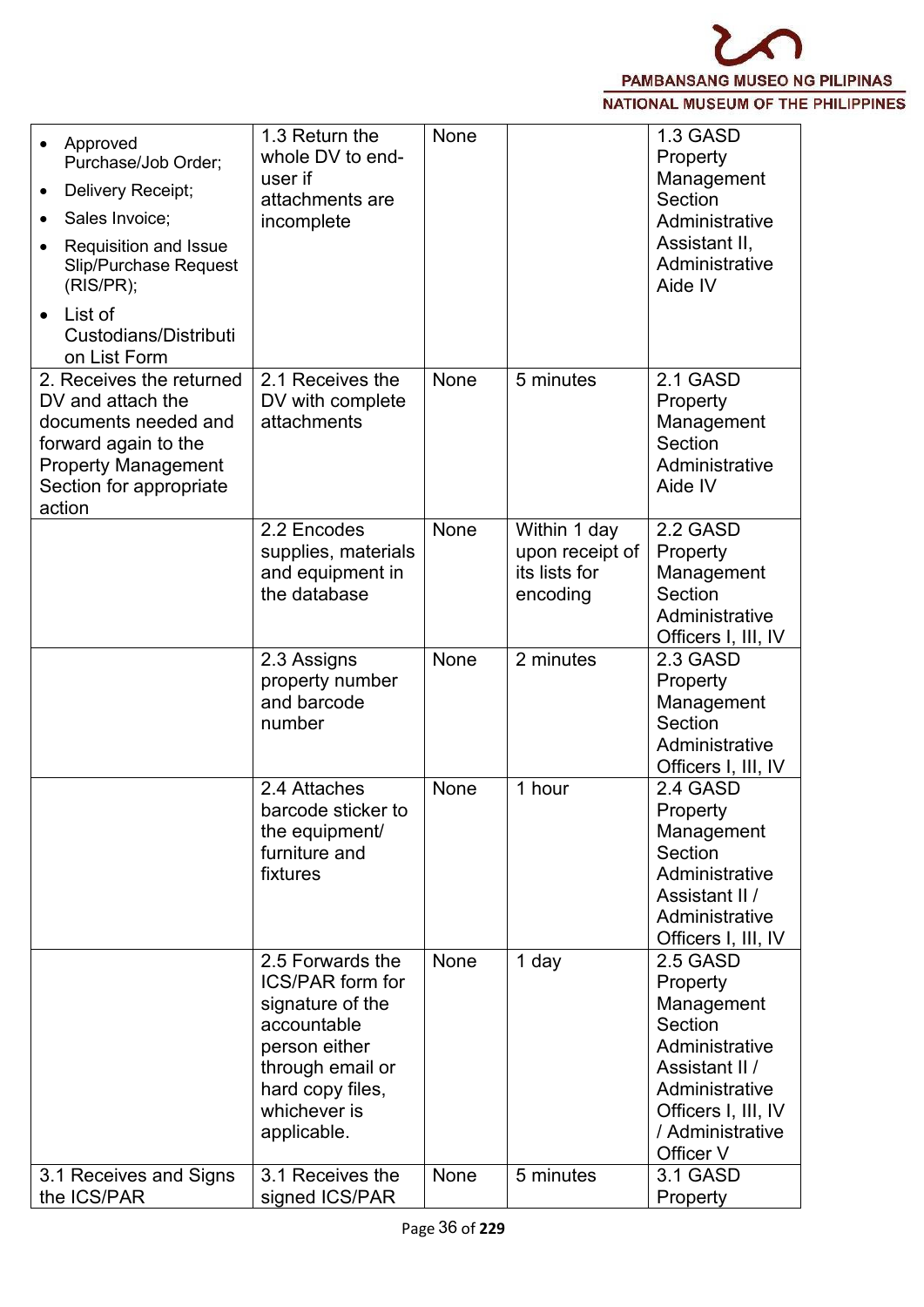

|                                                                             |                                                                                                                                                                                         |             |                                   | Management<br>Section<br>Administrative<br>Aide IV                                                                    |
|-----------------------------------------------------------------------------|-----------------------------------------------------------------------------------------------------------------------------------------------------------------------------------------|-------------|-----------------------------------|-----------------------------------------------------------------------------------------------------------------------|
| 3.2 Submit the form to<br><b>GASD Property</b><br><b>Management Section</b> | 3.2 Signs the<br><b>ICS/PAR</b>                                                                                                                                                         | None        | 1 minute                          | 3.2 GASD<br>Property<br>Management<br>Section<br>Administrative<br>Officer V (PMS<br>Head)                            |
|                                                                             | 3.3 Forwards the<br>DV / documents of<br>the signed<br>ICS/PAR to End-<br>User / Supply<br>Management<br>Section, GASD or<br>Accounting<br>Section, FSD for<br>processing of<br>payment | None        | 15 minutes                        | 3.3 GASD<br>Property<br>Management<br>Section<br>Administrative<br><b>Assistant II</b>                                |
| 4. Receives the copy of<br>the ICS/PAR                                      | 4.1 Forwards a<br>copy of the PAR<br>end-user                                                                                                                                           | <b>None</b> | 30 minutes                        | 4.1 GASD<br>Property<br>Management<br>Section<br>Administrative<br>Assistant II                                       |
|                                                                             | 4.2 Maintains<br>Record                                                                                                                                                                 | None        | 30 minutes                        | 4.2 GASD<br>Property<br>Management<br>Section<br>Administrative<br>Aide IV /<br>Administrative<br>Officers I, III, IV |
|                                                                             | <b>TOTAL</b>                                                                                                                                                                            | None        | 2 Days, 2<br>hours, 48<br>minutes |                                                                                                                       |

# **Issuance of Property Acknowledgement Receipt (PAR) for Specimens/Collections**

This aims to guide the responsible persons on the procedures of issuance of Property Acknowledgement Receipt (PAR) for specimens/collections.

| <b>Office or Division</b>  | <b>Property Management Section, General Administrative Services</b> |
|----------------------------|---------------------------------------------------------------------|
|                            | <b>Division</b>                                                     |
| <b>Classification</b>      | Simple                                                              |
| <b>Type of Transaction</b> | G2G – Government to Government (Internal Service)                   |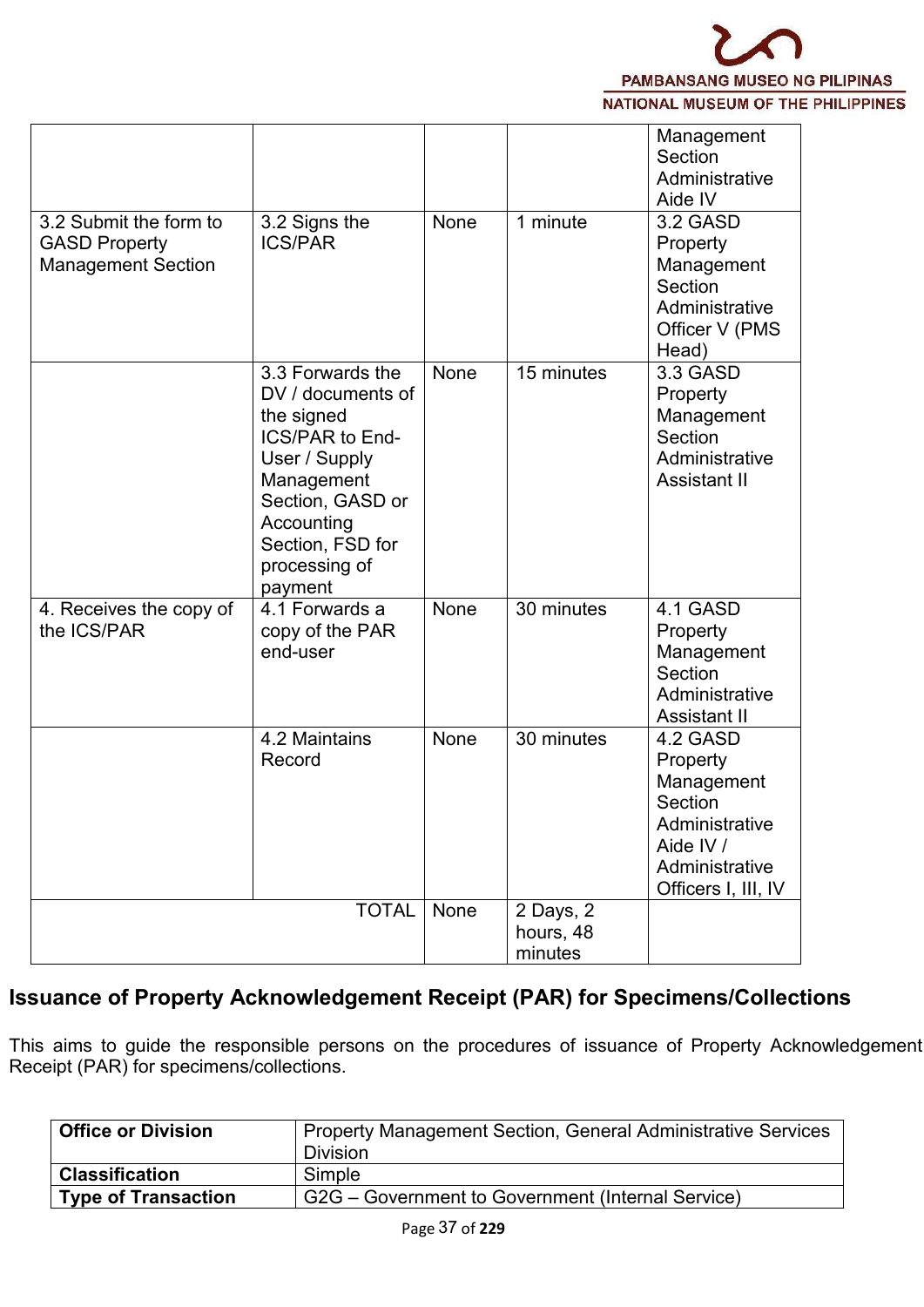

| Who may avail                                                                                                                                                                                                                                                                                                                                      | <b>NMP Employees</b>                                                                                                                                                                                                                                                                                                                                                                                                                              |                      |                                  |                                                                                                                       |
|----------------------------------------------------------------------------------------------------------------------------------------------------------------------------------------------------------------------------------------------------------------------------------------------------------------------------------------------------|---------------------------------------------------------------------------------------------------------------------------------------------------------------------------------------------------------------------------------------------------------------------------------------------------------------------------------------------------------------------------------------------------------------------------------------------------|----------------------|----------------------------------|-----------------------------------------------------------------------------------------------------------------------|
|                                                                                                                                                                                                                                                                                                                                                    | <b>CHECKLIST OF REQUIREMENTS</b>                                                                                                                                                                                                                                                                                                                                                                                                                  |                      | <b>WHERE TO SECURE</b>           |                                                                                                                       |
| If purchased:<br><b>Disbursement Voucher</b><br><b>Delivery Receipt</b><br>Sales Invoice<br>$\bullet$<br>Request (RIS/PR)<br>Form<br>If Donated:<br>Deed of Donation<br>$1_{-}$<br>If Loaned to Other Agency:<br>1. Memorandum of Agreement; or                                                                                                    | Inspection and Acceptance Report<br>Approved Purchase/Job Order<br>Requisition and Issue Slip/Purchase<br>List of Custodians/Distribution List                                                                                                                                                                                                                                                                                                    |                      | 1. NMP Employee (Client):        | a. Central Office Museum cluster divisions<br>b. Regional Museums and Satellite Offices                               |
| 2. Memorandum of Understanding<br><b>CLIENT STEPS</b>                                                                                                                                                                                                                                                                                              | <b>AGENCY ACTION</b>                                                                                                                                                                                                                                                                                                                                                                                                                              | <b>FEES</b><br>TO BE | <b>PROCESSING</b><br><b>TIME</b> | <b>PERSON</b><br><b>RESPONSIBLE</b>                                                                                   |
| 1. Submits<br>documents stated<br>below:<br><b>Disbursement</b><br>Voucher;<br>Inspection and<br>$\bullet$<br>Acceptance<br>Report;<br>• Approved<br>Purchase/Job<br>Order;<br>Delivery Receipt;<br>$\bullet$<br>Sales Invoice;<br>$\bullet$<br>Requisition and<br>$\bullet$<br><b>Issue</b><br>Slip/Purchase<br>$\bullet$<br>Request<br>(RIS/PR); | 1.1 Receives the<br>following documents<br>for preparation of<br>PAR for Specimens /<br>Collections:<br><b>Disbursement</b><br>Voucher;<br>Inspection and<br>$\bullet$<br>Acceptance Report;<br>• Approved<br>Purchase/Job<br>Order;<br>Delivery Receipt;<br>$\bullet$<br>Sales Invoice;<br>$\bullet$<br>Requisition and<br>$\bullet$<br>Issue Slip/Purchase<br>Request (RIS/PR);<br>List of Custodians/<br>$\bullet$<br><b>Distribution List</b> | <b>PAID</b><br>None  | 5 minutes                        | 1.1 GASD<br>Property<br>Management<br>Section<br>Administrative<br>Aide IV /<br>Administrative<br><b>Assistant II</b> |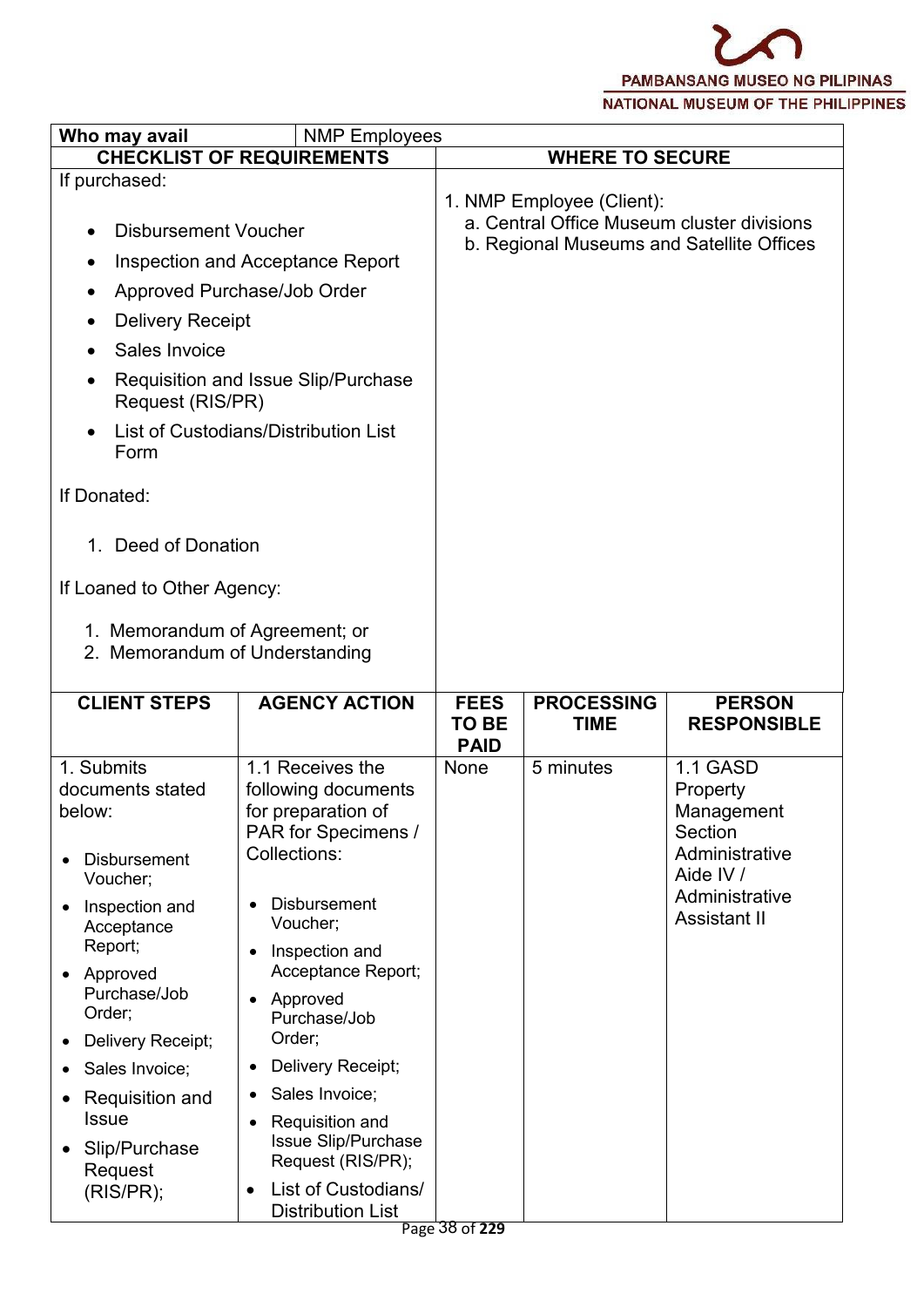

| Form; or<br>List of<br>$\bullet$<br>Custodians/Distri<br>Deed of Donation.<br>$\bullet$<br>bution List Form;<br>or<br>Deed of Donation<br>$\bullet$<br>or<br>Memorandum of<br>Agreement; or<br>Memorandum of<br>$\bullet$<br>Understanding.<br>1.2 Reviews the<br>15 minutes<br>1.2 GASD<br>None<br>following documents<br>Property<br>for preparation of<br>Management<br>PAR for Specimens /<br>Section<br>Collections:<br>Administrative<br>Officers I, III, IV /<br>Administrative<br><b>Disbursement</b><br>$\bullet$<br>Officer V-<br>Voucher;<br>Inspection and<br>$\bullet$<br>Acceptance<br>Report;<br>• Approved<br>Purchase/Job<br>Order;<br>Delivery Receipt;<br>$\bullet$<br>Sales Invoice;<br>$\bullet$<br>• Requisition and<br><b>Issue</b><br>Slip/Purchase<br>Request (RIS/PR);<br>$\bullet$ List of<br><b>Custodians/Distrib</b><br>ution List Form; or<br>Deed of Donation;<br>$\bullet$<br>or<br>Memorandum of<br>$\bullet$<br>Agreement; or<br>Memorandum of<br>$\bullet$<br>Understanding.<br>❖ Returns to<br>end-user if |            |  |  |
|-------------------------------------------------------------------------------------------------------------------------------------------------------------------------------------------------------------------------------------------------------------------------------------------------------------------------------------------------------------------------------------------------------------------------------------------------------------------------------------------------------------------------------------------------------------------------------------------------------------------------------------------------------------------------------------------------------------------------------------------------------------------------------------------------------------------------------------------------------------------------------------------------------------------------------------------------------------------------------------------------------------------------------------------------|------------|--|--|
|                                                                                                                                                                                                                                                                                                                                                                                                                                                                                                                                                                                                                                                                                                                                                                                                                                                                                                                                                                                                                                                 |            |  |  |
|                                                                                                                                                                                                                                                                                                                                                                                                                                                                                                                                                                                                                                                                                                                                                                                                                                                                                                                                                                                                                                                 |            |  |  |
|                                                                                                                                                                                                                                                                                                                                                                                                                                                                                                                                                                                                                                                                                                                                                                                                                                                                                                                                                                                                                                                 |            |  |  |
|                                                                                                                                                                                                                                                                                                                                                                                                                                                                                                                                                                                                                                                                                                                                                                                                                                                                                                                                                                                                                                                 |            |  |  |
| documents                                                                                                                                                                                                                                                                                                                                                                                                                                                                                                                                                                                                                                                                                                                                                                                                                                                                                                                                                                                                                                       | supporting |  |  |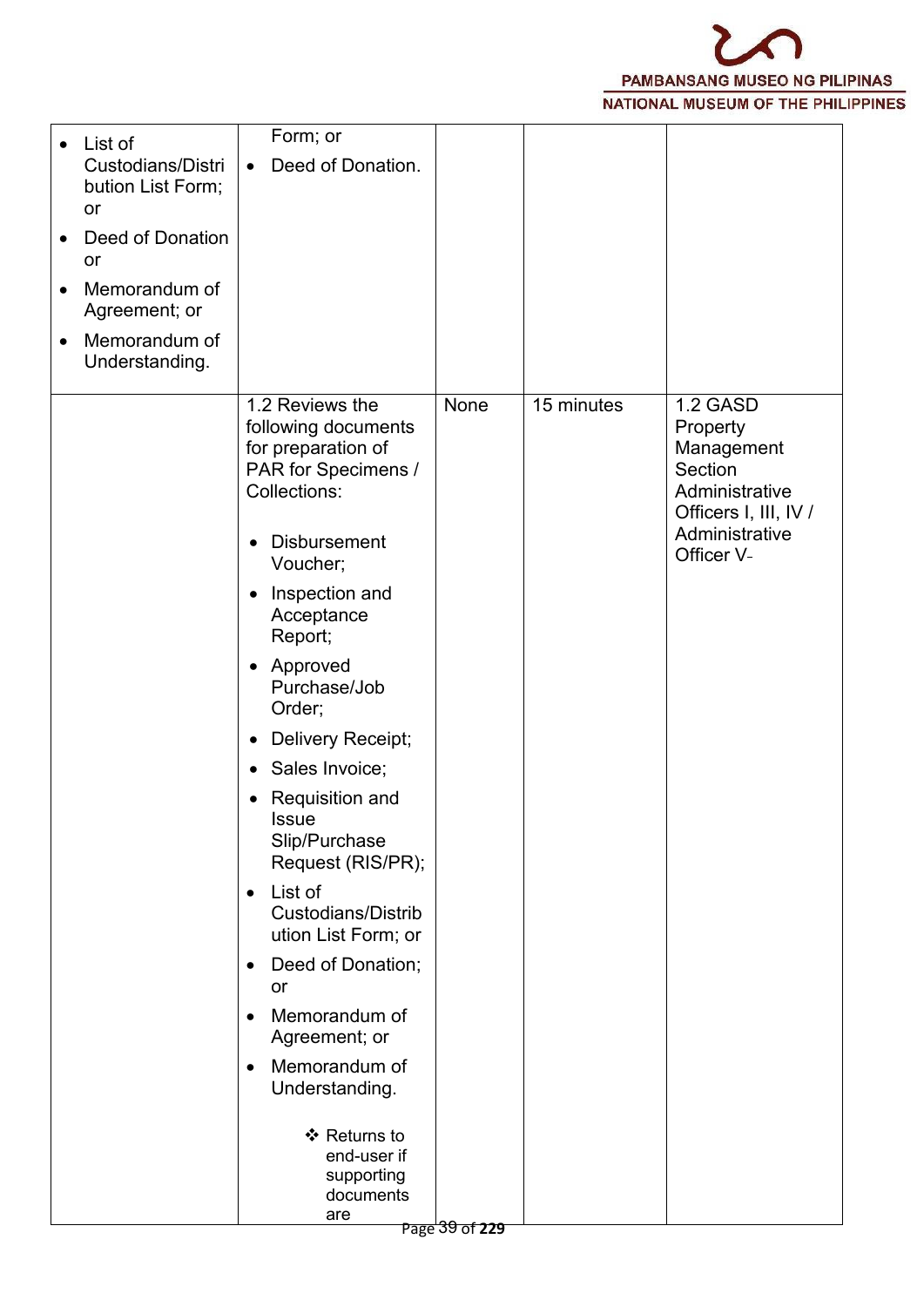

|                                                                                                | incomplete;<br>with<br>instructions/<br>note to end-<br>user;                                                               |      |                                                         |                                                                                                                         |  |
|------------------------------------------------------------------------------------------------|-----------------------------------------------------------------------------------------------------------------------------|------|---------------------------------------------------------|-------------------------------------------------------------------------------------------------------------------------|--|
| 2. Receives the<br>returned DV/<br>documents for<br>compliance of<br>incomplete<br>attachments | 2.1 Receives the<br>DV/documents with<br>completed<br>attachments                                                           | None | 5 minutes                                               | 2.1 GASD<br>Property<br>Management<br>Section<br>Administrative<br>Aide IV /<br>Administrative<br><b>Assistant II</b>   |  |
|                                                                                                | 2.2 Encodes<br>specimens/collections<br>in the database                                                                     | None | 7 hours upon<br>receipt of its<br>lists for<br>encoding | 2.2 GASD<br>Property<br>Management<br>Section<br>Administrative<br>Officers I, III, IV /<br>Administrative<br>Officer V |  |
|                                                                                                | 2.3 Assigns property<br>number for<br>specimens/collections                                                                 | None | 3 minutes                                               | 2.3 GASD<br>Property<br>Management<br>Section<br>Administrative<br>Officers I, III, IV /<br>Administrative<br>Officer V |  |
| 3.1 Signs issued<br><b>ICS/PAR for</b><br>specimens /<br>collections                           | 3.1 Secures the<br>signature of the<br>custodian/client<br>through email or hard<br>copy files, whichever<br>is applicable. | None | 1 day                                                   | 3.1 GASD<br>Property<br>Management<br>Section<br>Administrative<br>Officers I, III, IV                                  |  |
| 3.2 Submits the<br><b>ICS/PAR</b>                                                              | 3.2 Receives the<br>signed ICS/PAR                                                                                          | None | 5 minutes                                               | 3.2 GASD<br>Property<br>Management<br>Section<br>Administrative<br>Officers I, III, IV /<br>Administrative<br>Officer V |  |
|                                                                                                | 3.3 Signs the<br><b>ICS/PAR</b>                                                                                             | None | 2 minutes                                               | 3.3 GASD<br>Property<br>Management<br>Section<br>Administrative<br>Officer V (Section<br>Head)                          |  |
|                                                                                                | 3.4. If purchased,                                                                                                          | None | 5 minutes                                               | 3.4 GASD                                                                                                                |  |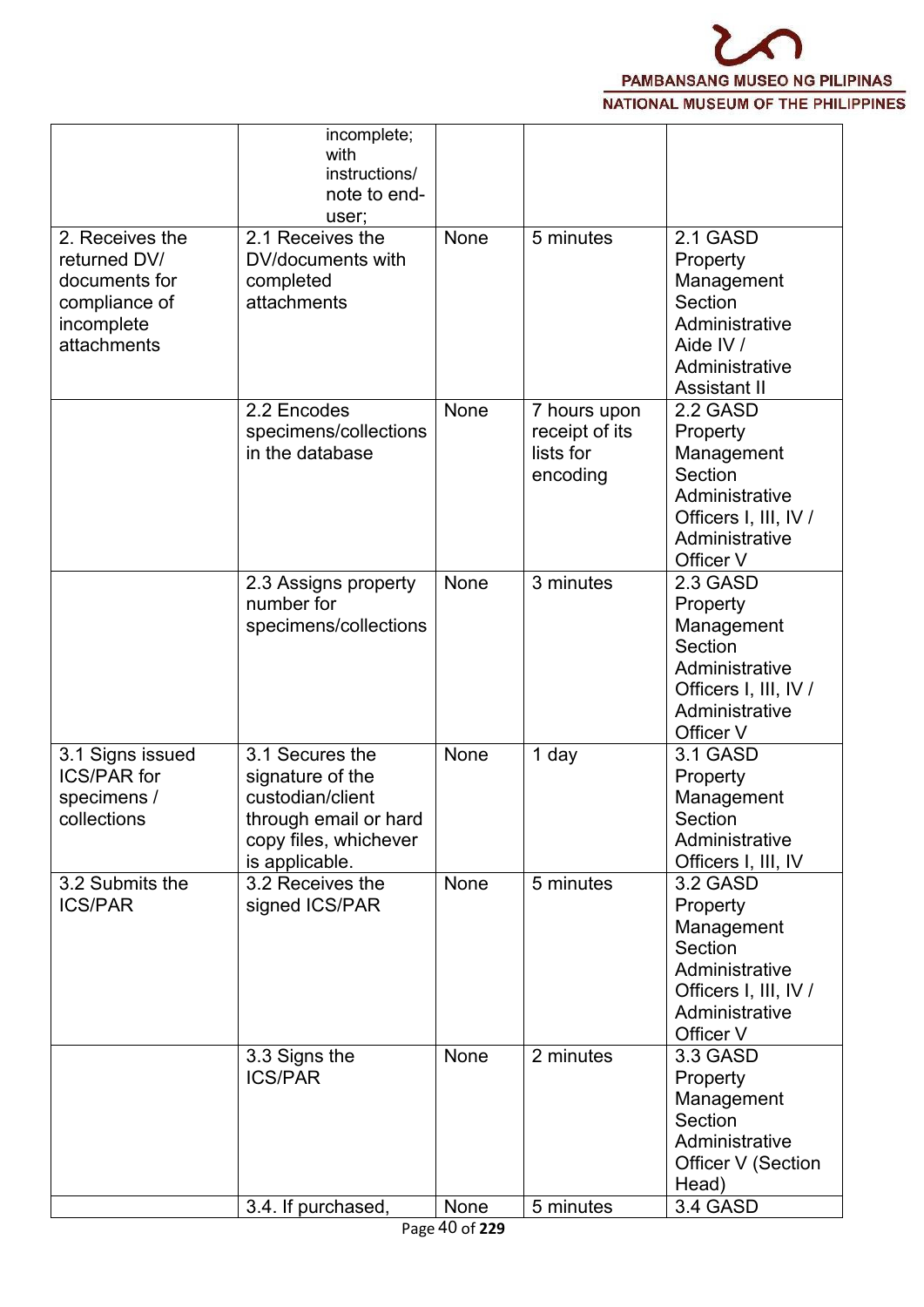PAMBANSANG MUSEO NG PILIPINAS NATIONAL MUSEUM OF THE PHILIPPINES

|                                                   | forwards the<br><b>Disbursement</b><br>Voucher with the<br>signed PAR for<br>payment and booking<br>to Accounting<br>Section.<br>3.4-a. If Donated,<br>forwards the Office<br>Memorandum for the<br><b>Request for Booking</b><br>with the signed PAR<br>to Accounting<br>Section.<br>To skip<br>❖<br>process<br>no.3.4-a, if<br>the<br>specimens /<br>collections<br>issued PAR<br>through<br>Donation has<br>no cost or<br>monetary<br>value, may<br>proceed to<br>step no. 4.1. |      |                          | Property<br>Management<br>Section<br>Administrative<br>Officers I, III, IV                                            | Prepar<br>ed by: |
|---------------------------------------------------|------------------------------------------------------------------------------------------------------------------------------------------------------------------------------------------------------------------------------------------------------------------------------------------------------------------------------------------------------------------------------------------------------------------------------------------------------------------------------------|------|--------------------------|-----------------------------------------------------------------------------------------------------------------------|------------------|
| 4.1 Receives the<br>copy of the<br><b>ICS/PAR</b> | 4.1 Forwards a copy<br>of the ICS/PAR to the<br>custodian/client                                                                                                                                                                                                                                                                                                                                                                                                                   | None | 5 minutes                | 4.1 GASD<br>Property<br>Management<br>Section<br>Administrative<br>Aide IV /<br>Administrative<br>Officers I, III, IV |                  |
|                                                   | 4.2 Maintains Record                                                                                                                                                                                                                                                                                                                                                                                                                                                               | None | 2 minutes                | 4.2 GASD<br>Property<br>Management<br>Section<br>Administrative<br>Aide IV /<br>Administrative<br>Officers I, III, IV |                  |
|                                                   | <b>TOTAL</b>                                                                                                                                                                                                                                                                                                                                                                                                                                                                       | None | 1 Day, 7 Hours<br>and 47 |                                                                                                                       |                  |
|                                                   |                                                                                                                                                                                                                                                                                                                                                                                                                                                                                    |      | <b>Minutes</b>           |                                                                                                                       |                  |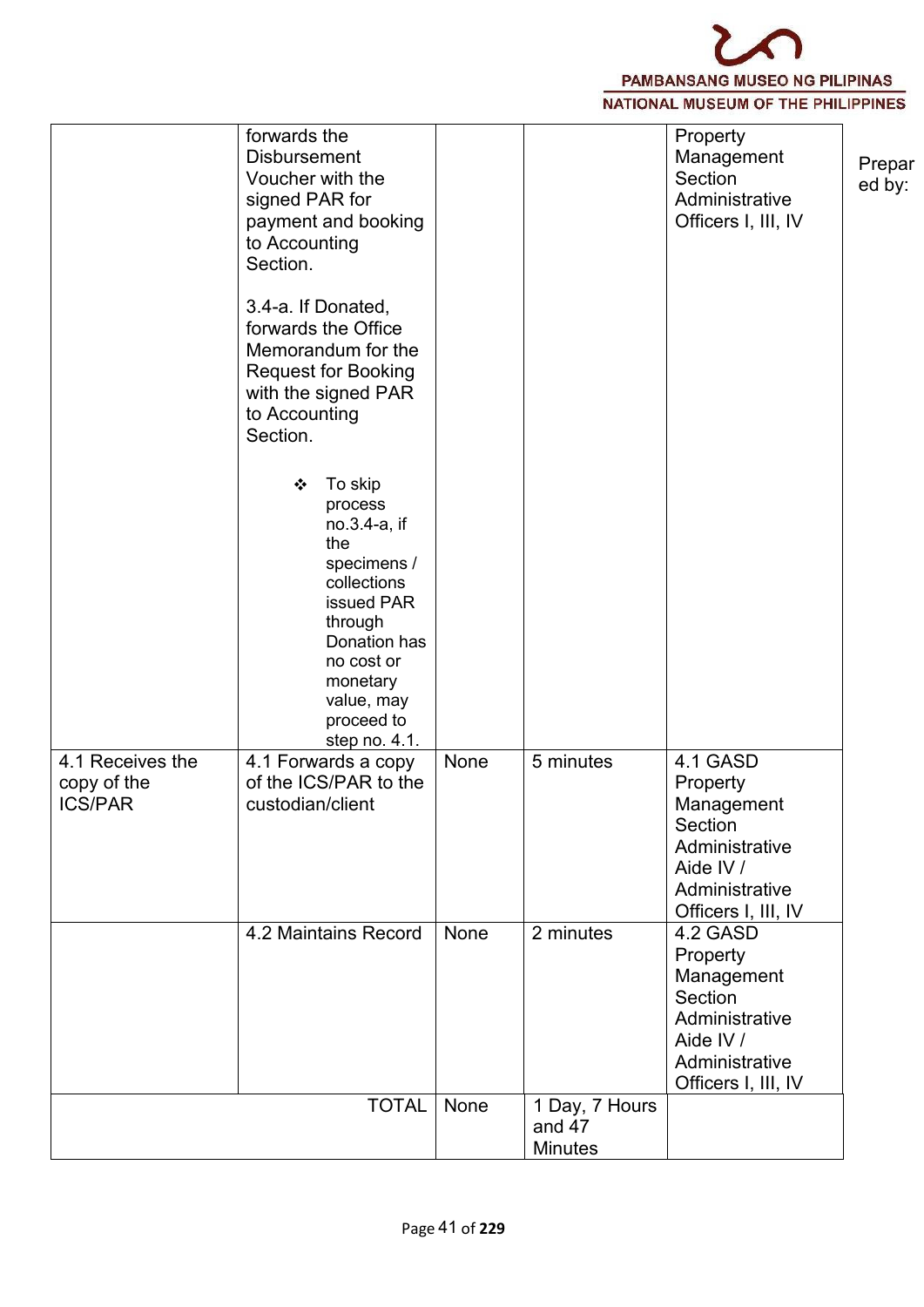

#### **Procedure for the Request for Transfer of Accountability for Property, Plant and Equipment (PPE) and Specimens/Collections**

This aims to guide the responsible persons on the procedures of transfer of accountability for property, plant and equipment and specimens/collections.

| <b>Office or Division</b>                                                                                                                                                                 | <b>Division</b>                                                                                          | Property Management Section, General Administrative Services |                                  |                                                                                                                      |  |  |  |
|-------------------------------------------------------------------------------------------------------------------------------------------------------------------------------------------|----------------------------------------------------------------------------------------------------------|--------------------------------------------------------------|----------------------------------|----------------------------------------------------------------------------------------------------------------------|--|--|--|
| <b>Classification</b>                                                                                                                                                                     | Simple                                                                                                   |                                                              |                                  |                                                                                                                      |  |  |  |
| <b>Type of Transaction</b>                                                                                                                                                                | G2G - Government to Government (Internal Service)                                                        |                                                              |                                  |                                                                                                                      |  |  |  |
| Who may avail                                                                                                                                                                             | <b>NMP</b> Employees                                                                                     |                                                              |                                  |                                                                                                                      |  |  |  |
| <b>CHECKLIST OF REQUIREMENTS</b>                                                                                                                                                          |                                                                                                          |                                                              | <b>WHERE TO SECURE</b>           |                                                                                                                      |  |  |  |
| 1. Duly filled out and signed Request for                                                                                                                                                 |                                                                                                          |                                                              | 1. NMP Employee - Client         |                                                                                                                      |  |  |  |
| <b>Transfer of Equipment/Collections</b>                                                                                                                                                  |                                                                                                          |                                                              |                                  |                                                                                                                      |  |  |  |
| <b>CLIENT STEPS</b>                                                                                                                                                                       | <b>AGENCY ACTION</b>                                                                                     | <b>FEES</b><br>TO<br><b>BE</b><br><b>PAID</b>                | <b>PROCESSING</b><br><b>TIME</b> | <b>PERSON</b><br><b>RESPONSIBLE</b>                                                                                  |  |  |  |
| 1. Secures the Request<br>for Transfer of<br><b>Accountability Form</b>                                                                                                                   | 1. Provides the<br>Transfer of<br><b>Accountability Form</b>                                             | None                                                         | 1 minute                         | 1. GASD<br>Property<br>Management<br>Section<br>Administrative<br>Aide IV                                            |  |  |  |
| 2. Fills out and signs<br>the Request for<br>Transfer of<br><b>Accountability Form</b><br>2.1 Forwards the<br>Request for Transfer of<br><b>Accountability Form to</b><br><b>GASD-PMS</b> | 2. Receives the<br>completely filled-out<br><b>Request for Transfer</b><br>of Accountability<br>Form     | None                                                         | 2 minutes                        | 2. GASD<br>Property<br>Management<br>Section<br>Administrative<br>Aide IV /<br>Administrative<br><b>Assistant II</b> |  |  |  |
|                                                                                                                                                                                           | 3. Signs the<br>Transfer of<br><b>Accountability Form</b>                                                | None                                                         | 5 minutes                        | 3. GASD<br>Property<br>Management<br>Section<br>Administrative<br>Officer V<br>(Section Head)                        |  |  |  |
|                                                                                                                                                                                           | 3.1 Reviews the<br>request and<br>prepares the<br>transfer of<br>accountability by<br>issuing PAR/ICS to | None                                                         | 10 minutes                       | 3.1 GASD<br>Property<br>Management<br>Section<br>Administrative<br>Officers I, III, IV /                             |  |  |  |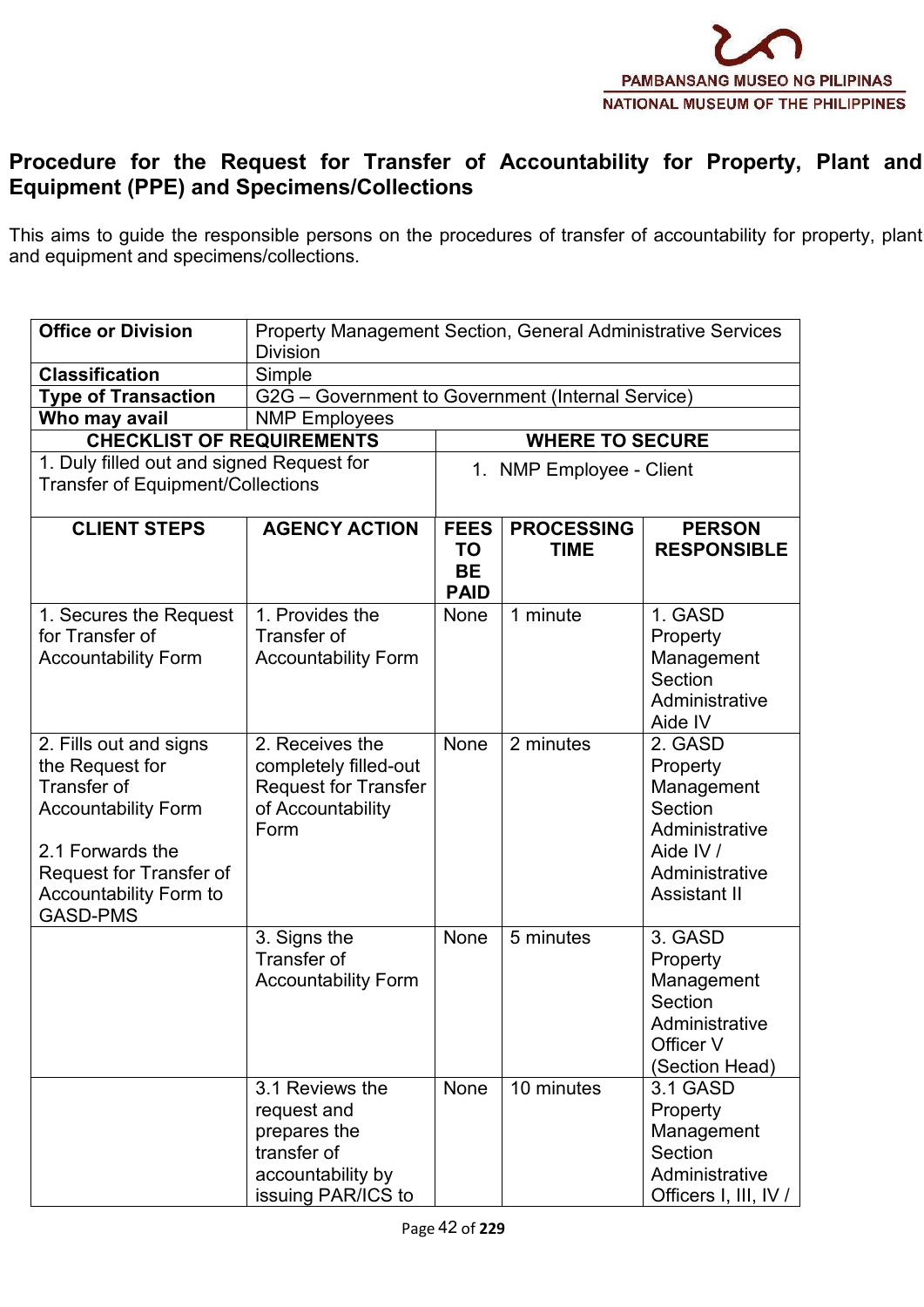

|                                                                                                                                                                                                                                                                                           | the new<br>custodian/receiver                                                                                                                                                                         |      |                   | Administrative<br>Officer V,                                                                                               |
|-------------------------------------------------------------------------------------------------------------------------------------------------------------------------------------------------------------------------------------------------------------------------------------------|-------------------------------------------------------------------------------------------------------------------------------------------------------------------------------------------------------|------|-------------------|----------------------------------------------------------------------------------------------------------------------------|
|                                                                                                                                                                                                                                                                                           | 3.2 Secures the<br>signature of the<br>previous custodian<br>and the new<br>custodian for the<br>transfer of<br>accountability<br>through email or<br>hard copy files,<br>whichever is<br>applicable. | None | 1 day             | 3.2 GASD<br>Property<br>Management<br>Section<br>Administrative<br>Assistant II /<br>Administrative<br>Officers I, III, IV |
| 4. Primary/previous<br>client/custodian<br>receives and signs the<br><b>PAR/ICS transfer</b><br>and forwards the signed<br>PAR/ICS to the new<br>custodian/client/receiver<br>•New custodian (receiver)<br>signs the PAR/ICS and<br>forwards to the Property<br><b>Management Section</b> | 4.1 Receives the<br>signed Property<br>Acknowledgement<br>Receipt (PAR) /<br><b>Inventory Custodian</b><br>Slip (ICS)                                                                                 | None | 5 minutes         | 4.1 GASD<br>Property<br>Management<br>Section<br>Administrative<br>Aide IV                                                 |
|                                                                                                                                                                                                                                                                                           | 4.2 Signs the<br><b>PAR/ICS</b>                                                                                                                                                                       | None | 2 minutes         | 4.1 GASD<br>Property<br>Management<br>Section<br>Administrative<br>Officer V                                               |
| 5. Receives the copy of<br>the PAR/ICS                                                                                                                                                                                                                                                    | 5.1 Forwards a copy<br>of the PAR/ICS to<br>the previous and<br>new custodians                                                                                                                        | None | 30 minutes        | <b>5.1 GASD</b><br>Property<br>Management<br>Section<br>Administrative<br><b>Assistant II-</b>                             |
|                                                                                                                                                                                                                                                                                           | 5.2 Maintains<br>Record                                                                                                                                                                               | None | 5 minutes         | 5.2 GASD<br>Property<br>Management<br>Section<br>Administrative<br>Aide IV<br>Administrative<br>Officers I, III, IV        |
|                                                                                                                                                                                                                                                                                           | <b>TOTAL</b>                                                                                                                                                                                          | None | 1 Day & 1<br>Hour |                                                                                                                            |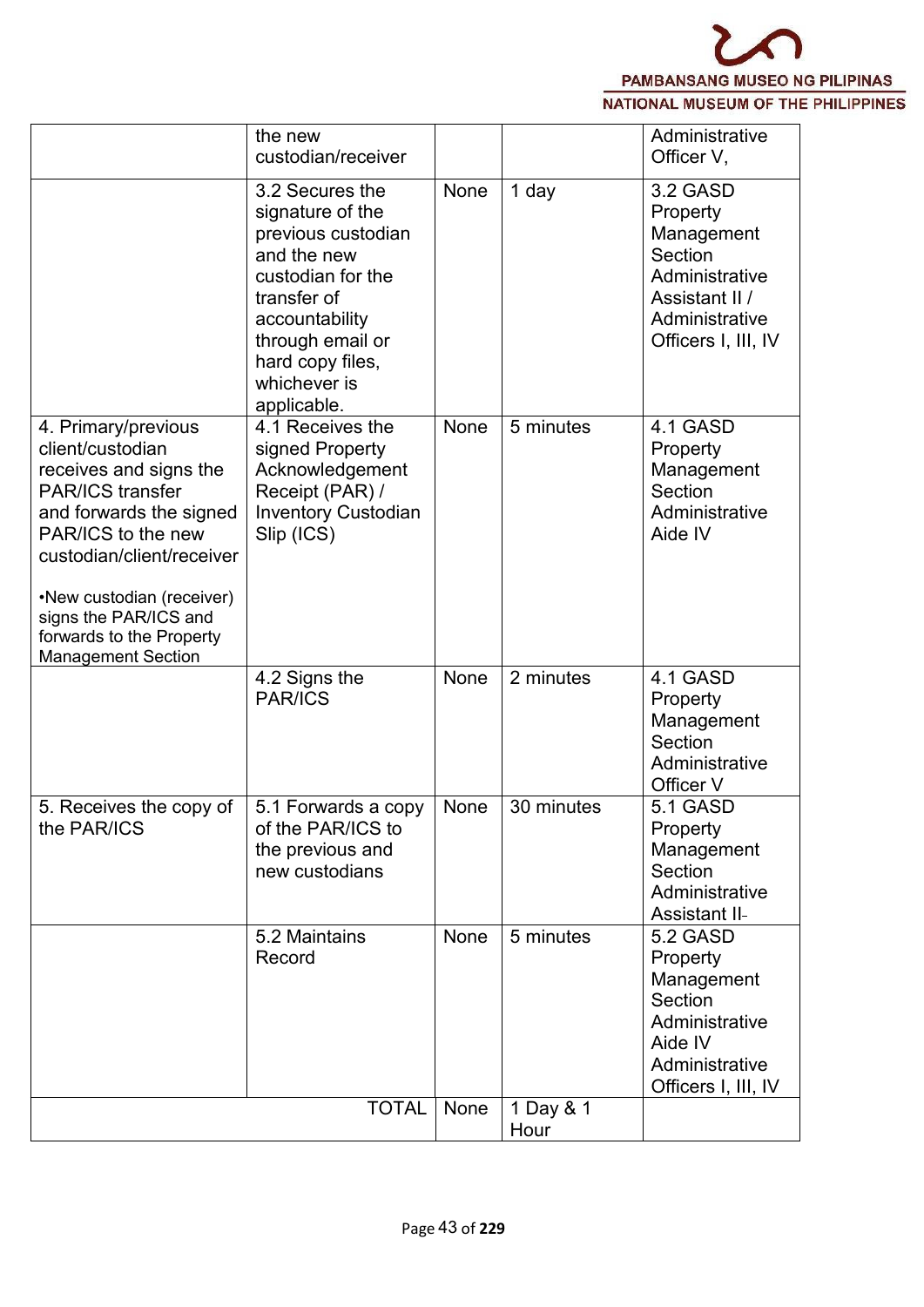

#### **Procedure for the Requestfor List of Accountabilities for Property, Plant and Equipment and Specimens/Collections**

This aims to guide the responsible persons on the procedures of request for list of accountabilities for property, plant and equipment and specimens/collections.

|                                                                                   | <b>Office or Division</b>                                                                                                                  | <b>Division</b>                                                     | Property Management Section, General Administrative Services |                                  |                                                                                                                       |  |  |  |
|-----------------------------------------------------------------------------------|--------------------------------------------------------------------------------------------------------------------------------------------|---------------------------------------------------------------------|--------------------------------------------------------------|----------------------------------|-----------------------------------------------------------------------------------------------------------------------|--|--|--|
|                                                                                   | <b>Classification</b>                                                                                                                      | Simple                                                              |                                                              |                                  |                                                                                                                       |  |  |  |
|                                                                                   | Type of<br><b>Transaction</b>                                                                                                              | G2G - Government to Government (Internal Service)                   |                                                              |                                  |                                                                                                                       |  |  |  |
|                                                                                   | Who may avail                                                                                                                              | <b>NMP Employees</b>                                                |                                                              |                                  |                                                                                                                       |  |  |  |
|                                                                                   | <b>CHECKLIST OF REQUIREMENTS</b>                                                                                                           |                                                                     |                                                              | <b>WHERE TO SECURE</b>           |                                                                                                                       |  |  |  |
| 1. Duly filled out and signed Request for<br><b>List of Accountabilities Form</b> |                                                                                                                                            |                                                                     | 1. NMP Employee (Client)                                     |                                  |                                                                                                                       |  |  |  |
|                                                                                   | <b>CLIENT STEPS</b>                                                                                                                        | <b>AGENCY</b><br><b>ACTION</b>                                      | <b>FEES TO</b><br><b>BE PAID</b>                             | <b>PROCESSING</b><br><b>TIME</b> | <b>PERSON</b><br><b>RESPONSIBLE</b>                                                                                   |  |  |  |
|                                                                                   | 1. Secures the<br>Request for List of<br><b>Accountabilities</b><br>Form                                                                   | 1. Provides the<br>Request for List of<br>Accountabilities<br>Form  | None                                                         | 1 minute                         | 1. GASD Property<br>Management<br>Section<br>Administrative<br>Aide IV                                                |  |  |  |
|                                                                                   | 2. Fills out the<br>Request for List of<br><b>Accountabilities</b><br>Form and submits to<br><b>GASD Property</b><br>Management<br>Section | 2.1 Receives the<br>Request for List of<br>Accountabilities<br>Form | None                                                         | 5 minutes                        | 2.1 GASD<br>Property<br>Management<br>Section<br>Administrative<br>Aide IV /<br>Administrative<br><b>Assistant II</b> |  |  |  |
|                                                                                   |                                                                                                                                            | 2.2 Signs the<br>Request for List of<br>Accountabilities<br>Form    | <b>None</b>                                                  | 5 minutes                        | 3.1 GASD<br>Property<br>Management<br>Section<br>Administrative<br>Officer V (Section<br>Head)                        |  |  |  |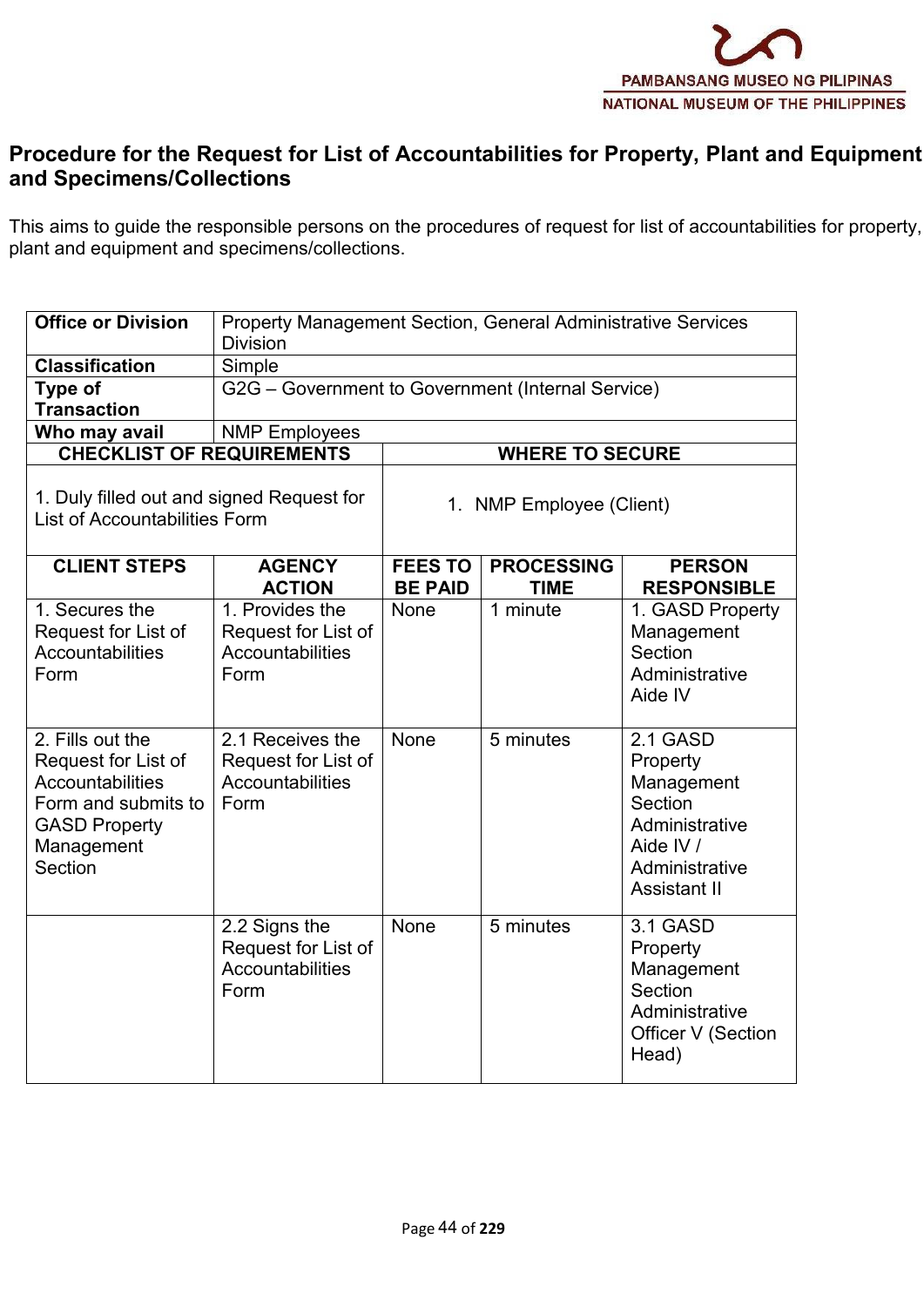

|                                                        | 2.3 Filters<br>database and<br>prints the list of<br>accountabilities of<br>the client | None | 10 minutes | 2.3 GASD<br>Property<br>Management<br>Section<br>Administrative<br>Officer I, III, IV |
|--------------------------------------------------------|----------------------------------------------------------------------------------------|------|------------|---------------------------------------------------------------------------------------|
| 3. Receives the<br>printed list of<br>accountabilities | 3.1 Provides the<br>printed list of<br>accountabilities                                | None | 5 minutes  | 3.1 GASD<br>Property<br>Management<br>Section<br>Administrative<br>Assistant II       |
|                                                        | 3.2 Maintains<br>Record                                                                | None | 2 minutes  | 3.2 GASD<br>Property<br>Management<br>Section<br>Administrative<br>Aide IV            |
|                                                        | <b>TOTAL</b>                                                                           | None | 28 Minutes |                                                                                       |

### **Procedure for the Request for Equipment and Furniture and Fixtures (from returned/unserviceable properties)**

This aims to guide the responsible persons on the procedures of request for equipment and furniture and fixtures from returned/unserviceable properties.

| Office or                                   |                                           | Property Management Section, General Administrative Services |                        |                            |  |  |  |
|---------------------------------------------|-------------------------------------------|--------------------------------------------------------------|------------------------|----------------------------|--|--|--|
| <b>Division</b>                             | <b>Division</b>                           |                                                              |                        |                            |  |  |  |
| <b>Classification</b>                       | Simple                                    |                                                              |                        |                            |  |  |  |
| Type of                                     |                                           | G2G – Government to Government (Internal Service)            |                        |                            |  |  |  |
| <b>Transaction</b>                          |                                           |                                                              |                        |                            |  |  |  |
| Who may avail                               | All NMP Employees                         |                                                              |                        |                            |  |  |  |
|                                             | <b>CHECKLIST OF REQUIREMENTS</b>          |                                                              | <b>WHERE TO SECURE</b> |                            |  |  |  |
|                                             | 1. Duly filled out and signed Request for |                                                              |                        |                            |  |  |  |
| <b>Equipment and Furniture and Fixtures</b> |                                           | 1. NMP Employee (Client)                                     |                        |                            |  |  |  |
| Form                                        |                                           |                                                              |                        |                            |  |  |  |
| <b>CLIENT STEPS</b>                         | <b>AGENCY ACTION</b>                      | <b>FEES</b>                                                  | <b>PROCESSING</b>      | <b>PERSON</b>              |  |  |  |
|                                             |                                           | TO BE                                                        | <b>TIME</b>            | <b>RESPONSIBLE</b>         |  |  |  |
|                                             |                                           | <b>PAID</b>                                                  |                        |                            |  |  |  |
| 1. Secures the                              | 1. Provides the                           | <b>None</b>                                                  | 1 minute               | 1. GASD Property           |  |  |  |
| Request for                                 | Request for                               |                                                              |                        | Management                 |  |  |  |
| Equipment and                               | Equipment and                             |                                                              |                        | Section                    |  |  |  |
| Furniture and                               | <b>Furniture and Fixtures</b>             |                                                              |                        | <b>Administrative Aide</b> |  |  |  |
| <b>Fixtures Form</b>                        | Form                                      |                                                              |                        | IV                         |  |  |  |
|                                             |                                           |                                                              |                        |                            |  |  |  |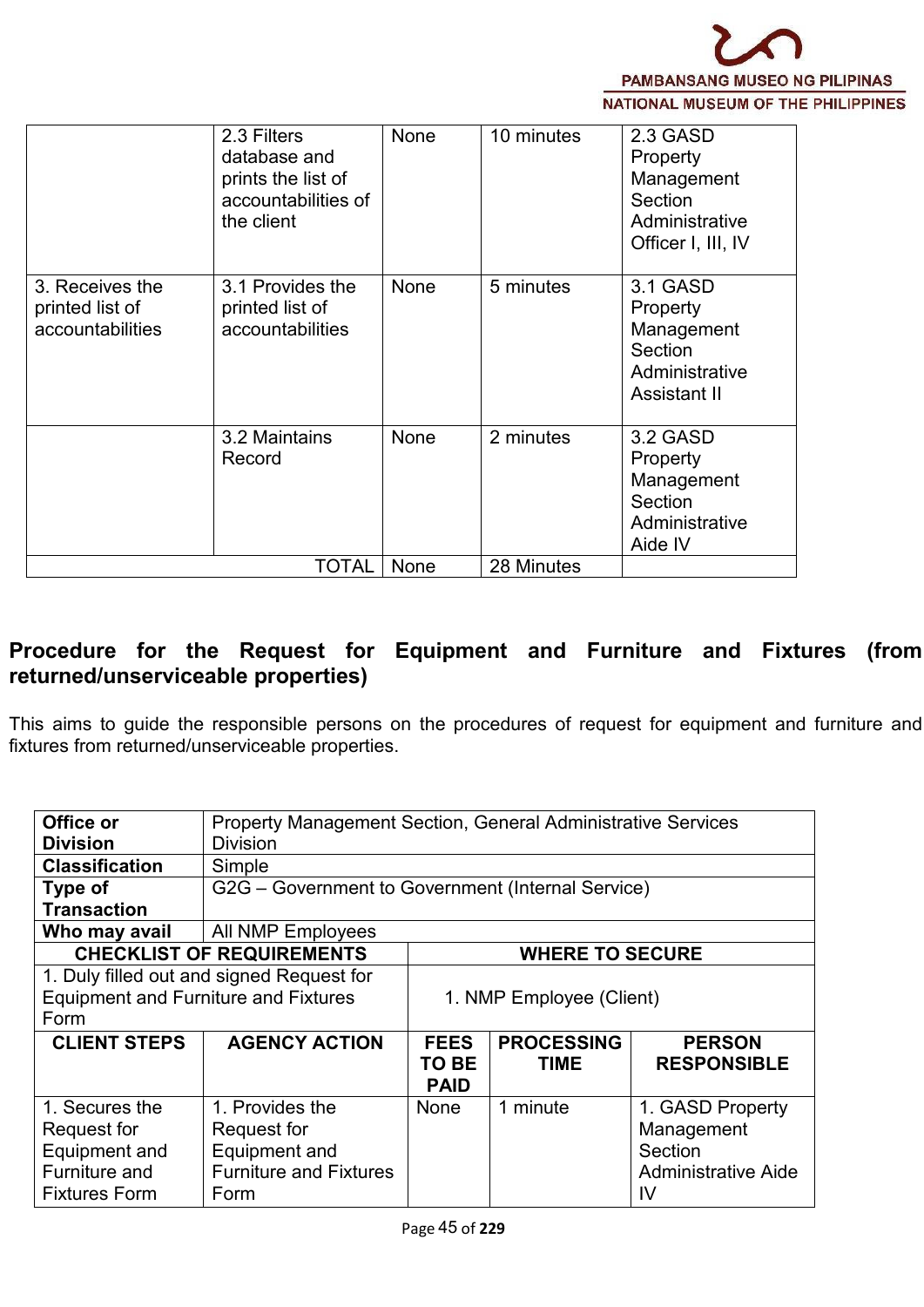

| 2. Fills out the<br>Request for<br>Equipment and<br>Furniture and<br><b>Fixtures Form and</b><br>submits it to<br><b>GASD-PMS</b> | 2.1 Receives the<br>Request for<br>Equipment and<br><b>Furniture and Fixtures</b><br>Form                                                                                                      | None | 5 minutes  | 2.1 GASD Property<br>Management<br>Section<br><b>Administrative Aide</b><br><b>IV / Administrative</b><br><b>Assistant II</b> |
|-----------------------------------------------------------------------------------------------------------------------------------|------------------------------------------------------------------------------------------------------------------------------------------------------------------------------------------------|------|------------|-------------------------------------------------------------------------------------------------------------------------------|
|                                                                                                                                   | 2.2 Checks the<br>availability of<br>equipment / furniture<br>and fixtures being<br>requested.                                                                                                 | None | 30 minutes | 2.2a GASD<br>Property<br>Management<br>Section<br><b>Administrative Aide</b><br><b>IV</b> / Administrative                    |
|                                                                                                                                   | a. If available, please<br>proceed to next step<br>below;<br>a.1. Pick-up/claim<br>requested item                                                                                              | None | 2 minutes  | Officer IV, Property<br>Management<br>Section                                                                                 |
|                                                                                                                                   | b. If there is no<br>available<br>furniture/fixtures, the<br>request will not be<br>approved and will be<br>returned to the end-<br>user with note stating<br>of non-availability of<br>items. | None | 5 minutes  | 2.2b GASD<br>Property<br>Management<br>Section<br>Administrative<br><b>Assistant II</b>                                       |
| 2.1 Receives the                                                                                                                  | 2.3 Approves the                                                                                                                                                                               | None | 10 minutes | 2.3 GASD Property                                                                                                             |
| item requested<br>2.1a Receives<br>notification of non-<br>availability of<br>items/s requested                                   | <b>Request for</b><br><b>Equipment and</b><br><b>Furniture and Fixtures</b><br>Form once validated                                                                                             |      |            | Management<br>Section<br>Administrative<br>Officer V                                                                          |
|                                                                                                                                   | 2.4 Prepares the<br>issuance of PAR/ICS<br>for the requested item                                                                                                                              | None | 10 minutes | 2.4 GASD Property<br>Management<br>Section<br>Administrative<br>Officer IV                                                    |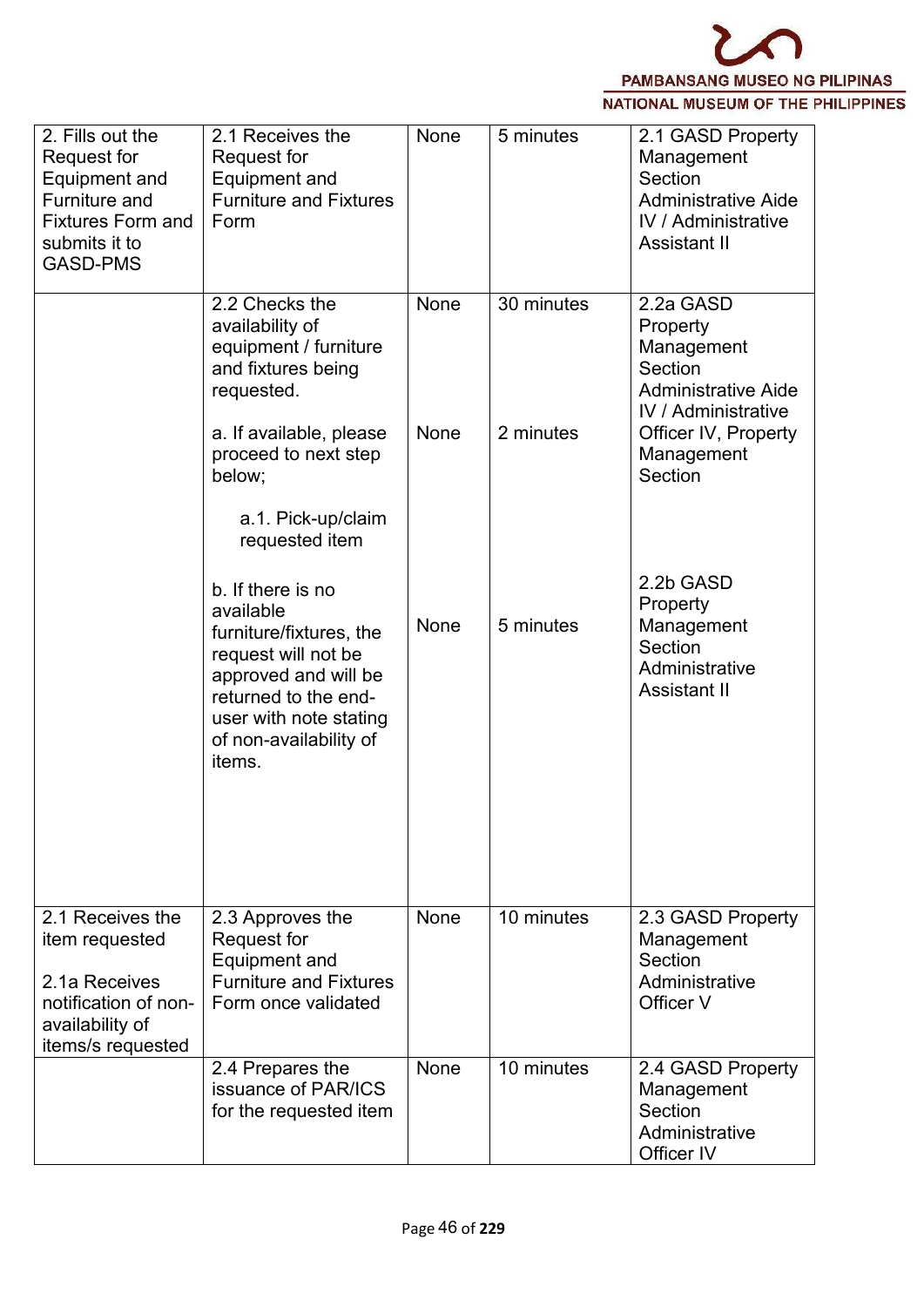

|                                                                                                                             | 2.5 Provides the<br>equipment/furniture<br>and fixtures with the<br>PAR/ICS and secures<br>the signature of the<br>new custodian<br>(requisitioner) | <b>None</b> | 30 minutes                      | 2.5 GASD Property<br>Management<br>Section<br>Administrative<br>Assistant II                                         |
|-----------------------------------------------------------------------------------------------------------------------------|-----------------------------------------------------------------------------------------------------------------------------------------------------|-------------|---------------------------------|----------------------------------------------------------------------------------------------------------------------|
| 3 Receives the<br>item and signs the<br>issued PAR/ICS.<br>Once signed,<br>forward the<br>PAR/ICS to the<br><b>GASD-PMS</b> | 3 Receives the signed<br>PAR/ICS from the new<br>custodian                                                                                          | None        | 2 minutes                       | 2.6 GASD Property<br>Management<br>Section<br><b>Administrative Aide</b><br>IV                                       |
|                                                                                                                             | 4. Forwards a copy of<br>the PAR/ICS to the<br>new custodian                                                                                        | None        | 5 minutes                       | 2.7 GASD Property<br>Management<br>Section<br>Administrative<br>Assistant II                                         |
|                                                                                                                             | 5 Maintains Record                                                                                                                                  | None        | 2 minutes                       | 2.8 GASD Property<br>Management<br>Section<br><b>Administrative Aide</b><br><b>IV</b> / Administrative<br>Officer IV |
|                                                                                                                             | <b>TOTAL</b>                                                                                                                                        | None        | 1 Hour and 42<br><b>Minutes</b> |                                                                                                                      |

## **Issuance of Request for Pre-Repair Inspection for Vehicles, Equipment and Furniture and Fixtures**

This aims to guide the responsible persons on the procedures of request for pre-repair inspection for vehicles, equipment, and furniture and fixtures.

| <b>Office or Division</b>                 |                                                   | Property Management Section, General Administrative Services |                                  |                                     |  |  |  |
|-------------------------------------------|---------------------------------------------------|--------------------------------------------------------------|----------------------------------|-------------------------------------|--|--|--|
|                                           | <b>Division</b>                                   |                                                              |                                  |                                     |  |  |  |
| <b>Classification</b>                     | Simple                                            |                                                              |                                  |                                     |  |  |  |
| <b>Type of Transaction</b>                | G2G – Government to Government (Internal Service) |                                                              |                                  |                                     |  |  |  |
| Who may avail                             | <b>NMP Employees</b>                              |                                                              |                                  |                                     |  |  |  |
| <b>CHECKLIST OF REQUIREMENTS</b>          |                                                   | <b>WHERE TO SECURE</b>                                       |                                  |                                     |  |  |  |
| 1. Duly signed Request for Repair<br>Form |                                                   | 2. NMP Employee (Client)                                     |                                  |                                     |  |  |  |
| <b>CLIENT STEPS</b>                       | <b>AGENCY</b><br><b>ACTION</b>                    | <b>FEES</b><br>TO BE<br><b>PAID</b>                          | <b>PROCESSING</b><br><b>TIME</b> | <b>PERSON</b><br><b>RESPONSIBLE</b> |  |  |  |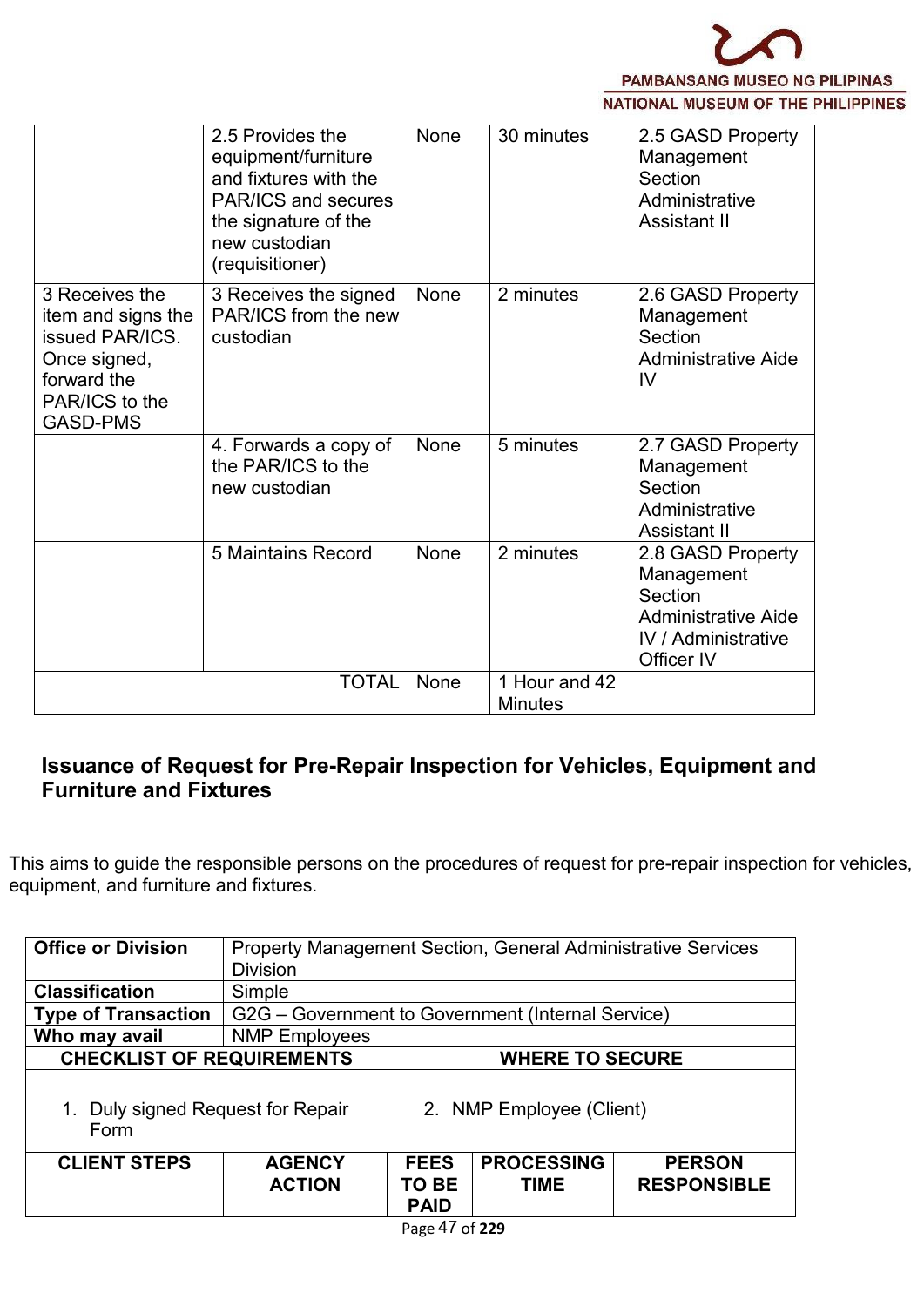

| 1. Prepares the<br><b>Request for Repair</b><br>Form and submits it<br>to respective DDG<br>cluster for approval.                                                                                                                                                                                                                                                  | 1.1 Receives the<br>approved<br>Request for<br>Repair Form from<br>respective DDG<br>cluster                                                                                                                                                                                                         | None | 5 minutes  | 1.1 GASD Property<br>Management<br>Section<br><b>Administrative Aide</b><br><b>IV</b> / Administrative<br><b>Assistant II</b>  |
|--------------------------------------------------------------------------------------------------------------------------------------------------------------------------------------------------------------------------------------------------------------------------------------------------------------------------------------------------------------------|------------------------------------------------------------------------------------------------------------------------------------------------------------------------------------------------------------------------------------------------------------------------------------------------------|------|------------|--------------------------------------------------------------------------------------------------------------------------------|
|                                                                                                                                                                                                                                                                                                                                                                    | 1.2 Reviews the<br>item for repair in<br>the database and<br>prepares the Pre-<br><b>Repair Inspection</b><br>Report                                                                                                                                                                                 | None | 30 minutes | 1.2 GASD Property<br>Management<br>Section<br>Administrative<br>Officers I, III, IV                                            |
|                                                                                                                                                                                                                                                                                                                                                                    | 1.3 Approves the<br>Request for Pre-<br><b>Repair Inspection</b>                                                                                                                                                                                                                                     | None | 5 minutes  | 1.3 GASD Property<br>Management<br>Section<br>Administrative<br>Officer V                                                      |
| 2. Receives the<br><b>Request for Pre-</b><br>Repair Inspection for<br>inspection of<br>assigned inspector<br>Note:<br>The End-User must<br>monitor the pre-repair<br>inspection report to the<br>Designated Inspector<br>and the End-User shall<br>be the one who will<br>forward the inspected<br>pre-repair inspection to<br>the SMS for appropriate<br>action. | 2.1 Forwards the<br><b>Request for Pre-</b><br>Repair Inspection<br>to end-user to be<br>endorsed to<br>designated<br>inspector for<br>inspection of the<br>vehicle,<br>equipment,<br>furniture and<br>fixtures, etc.<br>2.1 Forwards<br>Pre-Repair<br>Inspection to<br>COA for filing/<br>reference | None | 5 minutes  | 2.1 GASD Property<br>Management<br>Section<br>Administrative<br><b>Assistant II</b>                                            |
|                                                                                                                                                                                                                                                                                                                                                                    | 2.2 Maintains<br>Record                                                                                                                                                                                                                                                                              | None | 5 minutes  | 2.1 GASD Property<br>Management<br>Section<br>Administrative<br>Officers I, III, IV /<br>Administrative<br><b>Assistant II</b> |
|                                                                                                                                                                                                                                                                                                                                                                    | <b>TOTAL</b>                                                                                                                                                                                                                                                                                         | None | 50 Minutes |                                                                                                                                |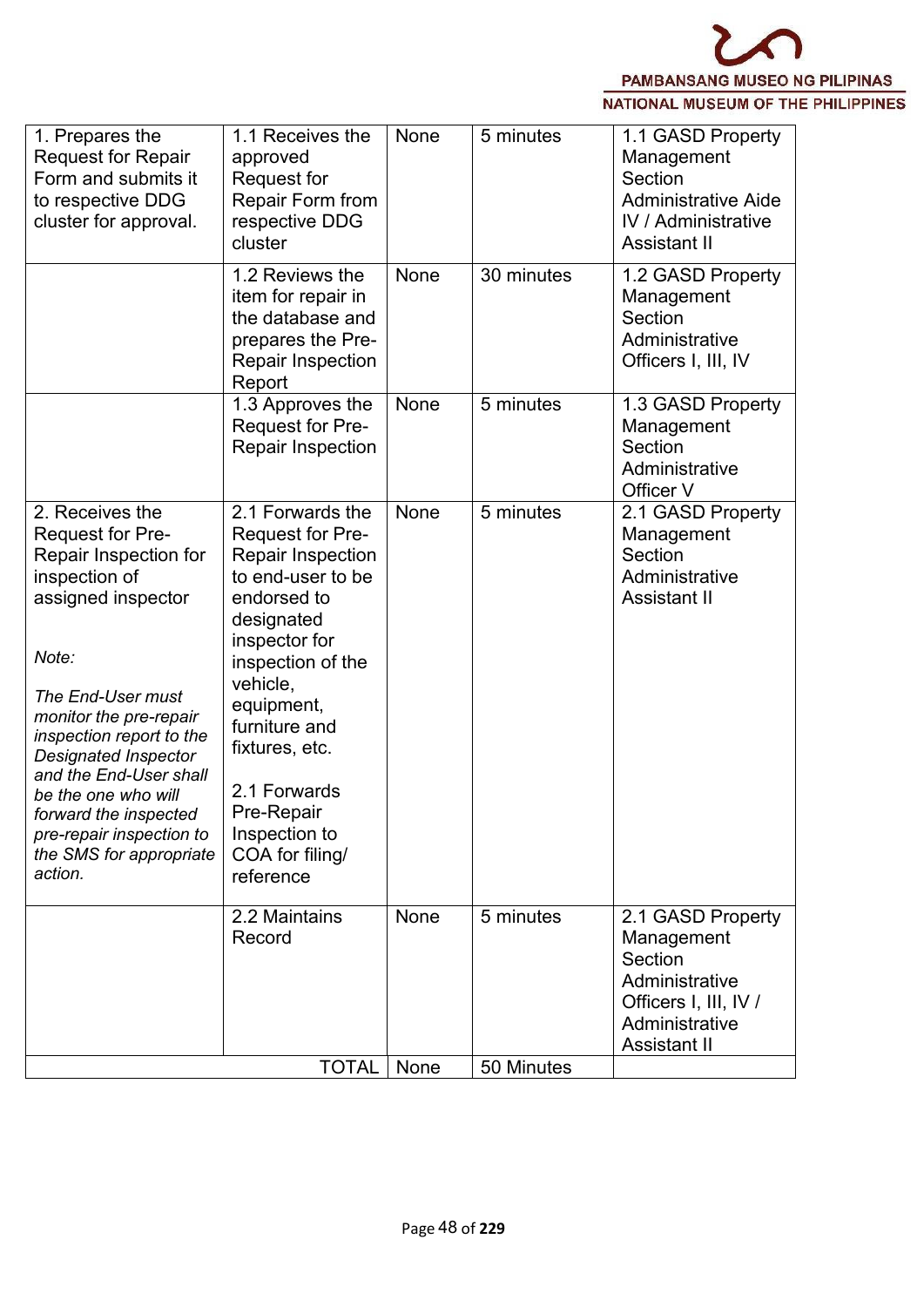

# **Issuance of Acknowledgement Receipt of Returned Equipment (ARRE)**

This aims to guide the responsible persons on the procedures of issuance of Acknowledgement Receipt of Returned Equipment (ARRE).

| Office or                                                                                                                        | <b>Property Management Section, General Administrative Services</b>                                                                     |                                  |                                  |                                                                                                                      |  |  |  |
|----------------------------------------------------------------------------------------------------------------------------------|-----------------------------------------------------------------------------------------------------------------------------------------|----------------------------------|----------------------------------|----------------------------------------------------------------------------------------------------------------------|--|--|--|
| <b>Division</b>                                                                                                                  | <b>Division</b>                                                                                                                         |                                  |                                  |                                                                                                                      |  |  |  |
| <b>Classification</b>                                                                                                            | Simple                                                                                                                                  |                                  |                                  |                                                                                                                      |  |  |  |
| Type of                                                                                                                          | G2G - Government to Government (Internal Service)                                                                                       |                                  |                                  |                                                                                                                      |  |  |  |
| <b>Transaction</b>                                                                                                               |                                                                                                                                         |                                  |                                  |                                                                                                                      |  |  |  |
| Who may avail                                                                                                                    | All NMP Employees                                                                                                                       |                                  |                                  |                                                                                                                      |  |  |  |
|                                                                                                                                  | <b>CHECKLIST OF REQUIREMENTS</b>                                                                                                        |                                  | <b>WHERE TO SECURE</b>           |                                                                                                                      |  |  |  |
| 1. Duly filled out and signed Request for<br><b>Return of Equipment Form</b>                                                     |                                                                                                                                         |                                  | 1. NMP Employee (Client)         |                                                                                                                      |  |  |  |
| <b>CLIENT STEPS</b>                                                                                                              | <b>AGENCY ACTION</b>                                                                                                                    | <b>FEES TO</b><br><b>BE PAID</b> | <b>PROCESSING</b><br><b>TIME</b> | <b>PERSON</b><br><b>RESPONSIBLE</b>                                                                                  |  |  |  |
| 1. Secures the<br>Request for<br>Return of<br><b>Equipment Form</b>                                                              | 1. Provides the<br><b>Request for Return</b><br>of Equipment Form                                                                       | None                             | 1 minute                         | 1. GASD Property<br>Management<br>Section<br>Administrative<br>Aide IV                                               |  |  |  |
| 2. Fills out the<br>Request for<br>Return of<br><b>Equipment Form</b><br>and endorses it to<br>Property<br>Management<br>Section | 2.1 Receives the<br>accomplished<br><b>Request for Return</b><br>of Equipment Form                                                      | None                             | 5 minutes                        | 2.1 GASD<br>Property<br>Management<br>Section<br>Administrative<br>Aide IV/<br>Administrative<br><b>Assistant II</b> |  |  |  |
|                                                                                                                                  | 2.2 Signs the<br><b>Request for Return</b><br>of Equipment Form                                                                         | None                             | 5 minutes                        | 2.2 GASD<br>Property<br>Management<br>Section<br>Administrative<br>Officer V                                         |  |  |  |
|                                                                                                                                  | 2.3 Verifies<br>inventory, proper<br>labelling, and<br>photographs of<br>items for proper<br>documentation of<br>returned<br>equipment. | None                             | 30 minutes                       | 2.3 GASD<br>Property<br>Management<br>Section<br>Administrative<br><b>Assistant II</b>                               |  |  |  |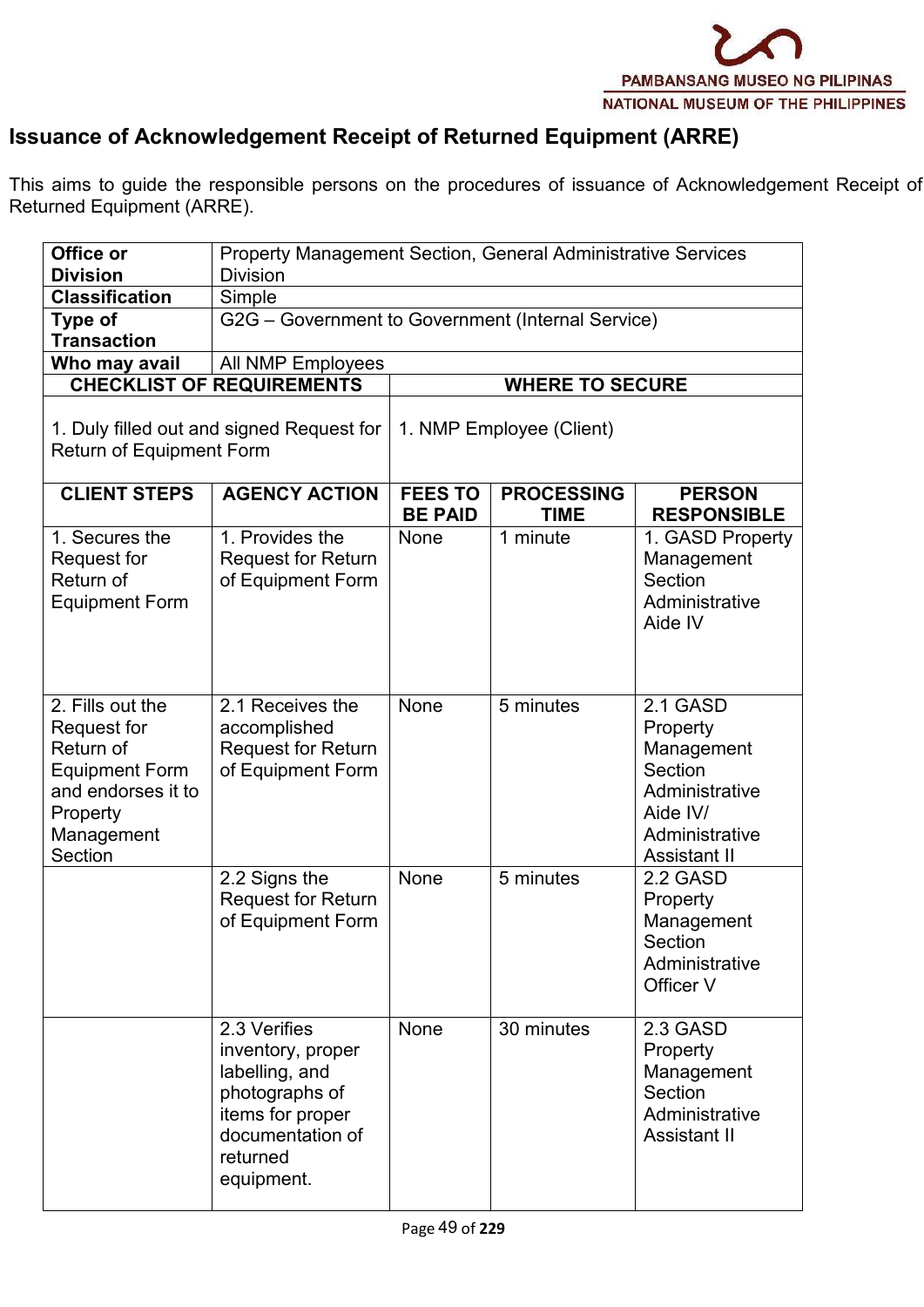

| 3. Receives the                                                                  | 2.4 Prepares the<br>Acknowledgement<br>Receipt of<br>Returned<br>Equipment (ARRE)<br>for issuance<br>3.1 Forwards the | None<br>None | 10 minutes<br>30 minutes        | 2.4 GASD<br>Property<br>Management<br>Section<br>Administrative<br>Officer IV<br>3.1 GASD            |  |
|----------------------------------------------------------------------------------|-----------------------------------------------------------------------------------------------------------------------|--------------|---------------------------------|------------------------------------------------------------------------------------------------------|--|
| Acknowledgement<br>Receipt of<br>Returned<br>Equipment for file<br>and reference | Acknowledgement<br>Receipt of<br>Returned<br>Equipment (ARRE)<br>to end-user                                          |              |                                 | Property<br>Management<br>Section<br>Administrative<br>Assistant II,<br>Administrative<br>Officer IV |  |
|                                                                                  | 3.2 Maintains<br>Record                                                                                               | <b>None</b>  | 5 minutes                       | 3.2 GASD<br>Property<br>Management<br>Section<br>Administrative<br>Officer IV                        |  |
|                                                                                  | TOTAL                                                                                                                 | None         | 1 Hour and 26<br><b>Minutes</b> |                                                                                                      |  |

## **Procedure for the Issuance of Gate Pass**

This aims to guide the responsible persons on the procedures for the issuance of gate pass.

| <b>Office or Division</b>        | <b>Property Management Section, General Administrative Services</b> |                      |                          |                        |  |  |  |
|----------------------------------|---------------------------------------------------------------------|----------------------|--------------------------|------------------------|--|--|--|
|                                  | <b>Division</b>                                                     |                      |                          |                        |  |  |  |
| <b>Classification</b>            | Simple                                                              |                      |                          |                        |  |  |  |
| Type of                          | G2G – Government to Government (Internal Service)                   |                      |                          |                        |  |  |  |
| <b>Transaction</b>               |                                                                     |                      |                          |                        |  |  |  |
| Who may avail                    | <b>All NMP Employees</b>                                            |                      |                          |                        |  |  |  |
| <b>CHECKLIST OF REQUIREMENTS</b> |                                                                     |                      | <b>WHERE TO SECURE</b>   |                        |  |  |  |
|                                  | 1. Duly filled out and signed Gate Pass Form                        |                      | 1. NMP Employee (Client) |                        |  |  |  |
| with pictures                    |                                                                     |                      |                          |                        |  |  |  |
| <b>CLIENT STEPS</b>              | <b>AGENCY ACTION</b>                                                | <b>FEES</b>          | <b>PROCESSING</b>        | <b>PERSON</b>          |  |  |  |
|                                  |                                                                     | TO BE<br><b>PAID</b> | <b>TIME</b>              | <b>RESPONSIBL</b><br>F |  |  |  |
| 1. Secures the Gate              | 1. Provides the Gate                                                | None                 | 1 minute                 | 1. GASD                |  |  |  |
| Pass Form                        | Pass Form                                                           |                      |                          | Property               |  |  |  |
|                                  |                                                                     |                      |                          | Management             |  |  |  |
|                                  |                                                                     |                      |                          | <b>Section</b>         |  |  |  |
|                                  |                                                                     |                      |                          | Administrative         |  |  |  |
|                                  |                                                                     |                      |                          | Aide IV                |  |  |  |
|                                  |                                                                     |                      |                          |                        |  |  |  |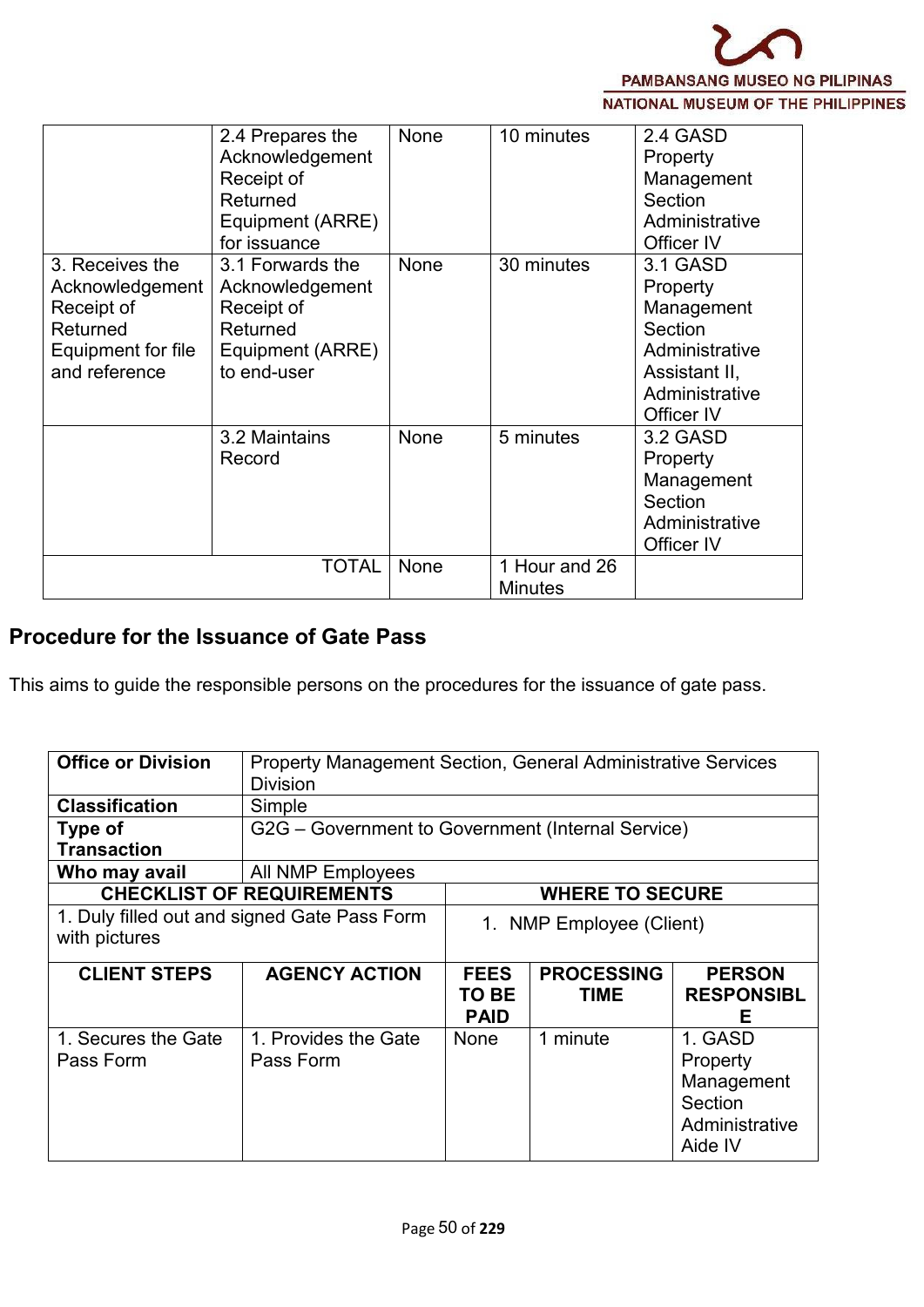

| 2. Fills out, signs and<br>submits the Gate<br>Pass Form                                                                                                                             | 2. Reviews the Gate<br>Pass Form as to<br>details, signatures and<br>pictures attached.                                                                                                                                                                     | None                   | 5 minutes | 2. GASD<br>Property<br>Management<br>Section<br>Administrative<br>Aide IV/<br>Administrative<br><b>Assistant II</b>  |  |
|--------------------------------------------------------------------------------------------------------------------------------------------------------------------------------------|-------------------------------------------------------------------------------------------------------------------------------------------------------------------------------------------------------------------------------------------------------------|------------------------|-----------|----------------------------------------------------------------------------------------------------------------------|--|
|                                                                                                                                                                                      | 2.a Returns the Gate<br>Pass Form for any<br>missing information<br>and attachments<br>(photos/deed of<br>donation/<br>memorandum of<br>agreement/detailed<br>list/other related<br>documents) with<br>attached work<br>instruction or note to<br>end-user. | None                   | 5 minutes | 2.a GASD<br>Property<br>Management<br>Section<br>Administrative<br>Aide IV/<br>Administrative<br><b>Assistant II</b> |  |
| 3. Provides the<br>needed information<br>and attachments<br>(photos/deed of<br>donation/<br>memorandum of<br>agreement/detailed<br>list/other related<br>documents) and<br>resubmits | 3.1 Receives the Gate<br>Pass Form with<br>supporting documents                                                                                                                                                                                             | None                   | 2 minutes | 3.1 GASD<br>Property<br>Management<br>Section<br>Administrative<br>Aide IV                                           |  |
|                                                                                                                                                                                      | 3.2 Forwards the Gate<br>Pass Form to the<br><b>PMS Section Head for</b><br>signature                                                                                                                                                                       | None                   | 2 minutes | 3.2 GASD<br>Property<br>Management<br>Section<br>Administrative<br>Aide IV                                           |  |
|                                                                                                                                                                                      | 3.3 Signs and<br>approves the Gate<br>Pass Form, once<br>validated                                                                                                                                                                                          | None                   | 2 minutes | 3.3 GASD<br>Property<br>Management<br>Section<br>Administrative<br>Officer V                                         |  |
| 4. Receives the Gate<br>Pass Form (to be<br>forwarded to the<br>Security Officer and<br>Guard on Duty for<br>signature)                                                              | 4.1 Forwards the<br>signed Gate Pass<br>Form to end-user                                                                                                                                                                                                    | None<br>Page 51 of 229 | 5 minutes | 4.1 GASD<br>Property<br>Management<br>Section<br>Administrative<br><b>Assistant II-</b>                              |  |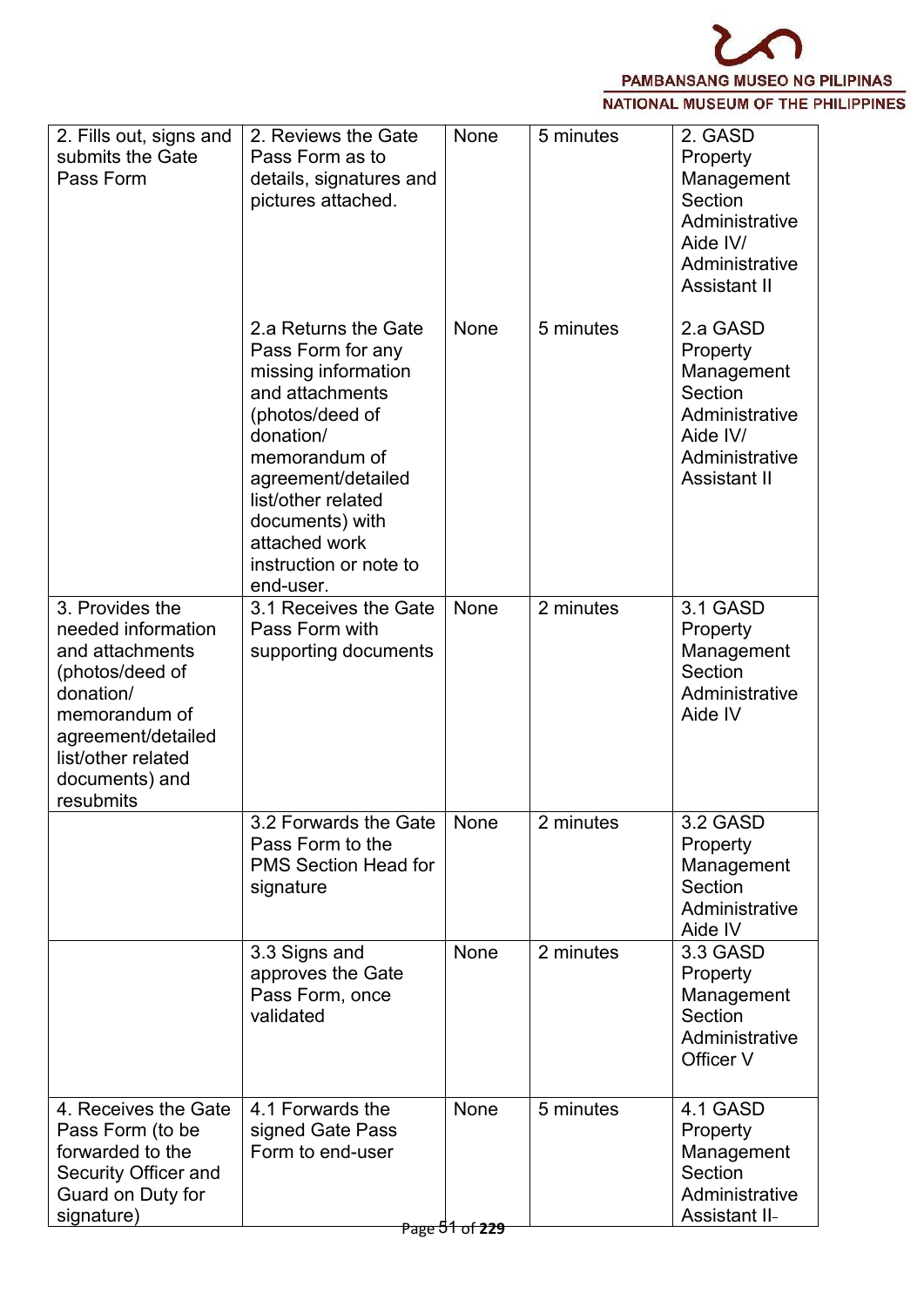

| 4.2 Maintains Record | None | 2 minutes  | 4.2 GASD<br>Property<br>Management<br>Section<br>Administrative |
|----------------------|------|------------|-----------------------------------------------------------------|
|                      |      |            | Aide IV                                                         |
| <b>TOTAL</b>         | None | 24 Minutes |                                                                 |

# **Payment of GSIS Insurance of NMP Properties**

This aims to guide the responsible persons on the procedures of payment of insurance of NMP Properties.

| <b>Office or Division</b>                                                                                                      |  | Property Management Section, General Administrative                                                                                                 |                                                      |                                  |                                                                              |
|--------------------------------------------------------------------------------------------------------------------------------|--|-----------------------------------------------------------------------------------------------------------------------------------------------------|------------------------------------------------------|----------------------------------|------------------------------------------------------------------------------|
|                                                                                                                                |  | <b>Services Division</b>                                                                                                                            |                                                      |                                  |                                                                              |
| <b>Classification</b>                                                                                                          |  | Simple                                                                                                                                              |                                                      |                                  |                                                                              |
| <b>Type of Transaction</b>                                                                                                     |  | G2B - Government to Business (External Service)                                                                                                     |                                                      |                                  |                                                                              |
| Who may avail                                                                                                                  |  | All concerned service providers of the NMP                                                                                                          |                                                      |                                  |                                                                              |
| <b>CHECKLIST OF REQUIREMENTS</b>                                                                                               |  |                                                                                                                                                     |                                                      | <b>WHERE TO SECURE</b>           |                                                                              |
| 1. Billing Statement/Quotation                                                                                                 |  |                                                                                                                                                     | 1. Service Provider                                  |                                  |                                                                              |
| <b>CLIENT STEPS</b>                                                                                                            |  | <b>AGENCY ACTION</b>                                                                                                                                | <b>FEES</b><br><b>TO</b><br><b>BE</b><br><b>PAID</b> | <b>PROCESSING</b><br><b>TIME</b> | <b>PERSON</b><br><b>RESPONSIBLE</b>                                          |
| 1.a. Issues billing<br>statement for<br>payment of NMP<br>PPE, buildings,<br>specimens/collections                             |  | 1.1 Receives Billing<br><b>Statement for review</b><br>and preparation of<br><b>Disbursement</b><br>Voucher/Obligation<br><b>Request and Status</b> | None                                                 | 5 minutes                        | 1.1 GASD<br>Property<br>Management<br>Section<br>Administrative<br>Officer I |
| 1.b. Issues billing<br>statement for<br>payment of NMP<br>motor vehicles as per<br>request at the service<br>provider's office |  | 1.2 Receives Billing<br><b>Statement for review</b><br>and preparation of<br><b>Disbursement</b><br>Voucher/Obligation<br><b>Request and Status</b> |                                                      | 2 hours                          | 1.2 GASD<br>Property<br>Management<br><b>Section AOI</b>                     |
|                                                                                                                                |  | 1.2 Reviews and<br>verifies the Billing<br>Statement and other<br>supporting<br>documents                                                           | None                                                 | 15 minutes                       | 1.2 GASD<br>Property<br>Management<br>Section<br>Administrative<br>Officer I |
|                                                                                                                                |  | 1.3 Prepares the<br><b>Disbursement</b><br>Voucher<br>(DV)/Obligation                                                                               | None                                                 | 40 minutes                       | 1.3 GASD<br>Property<br>Management<br>Section                                |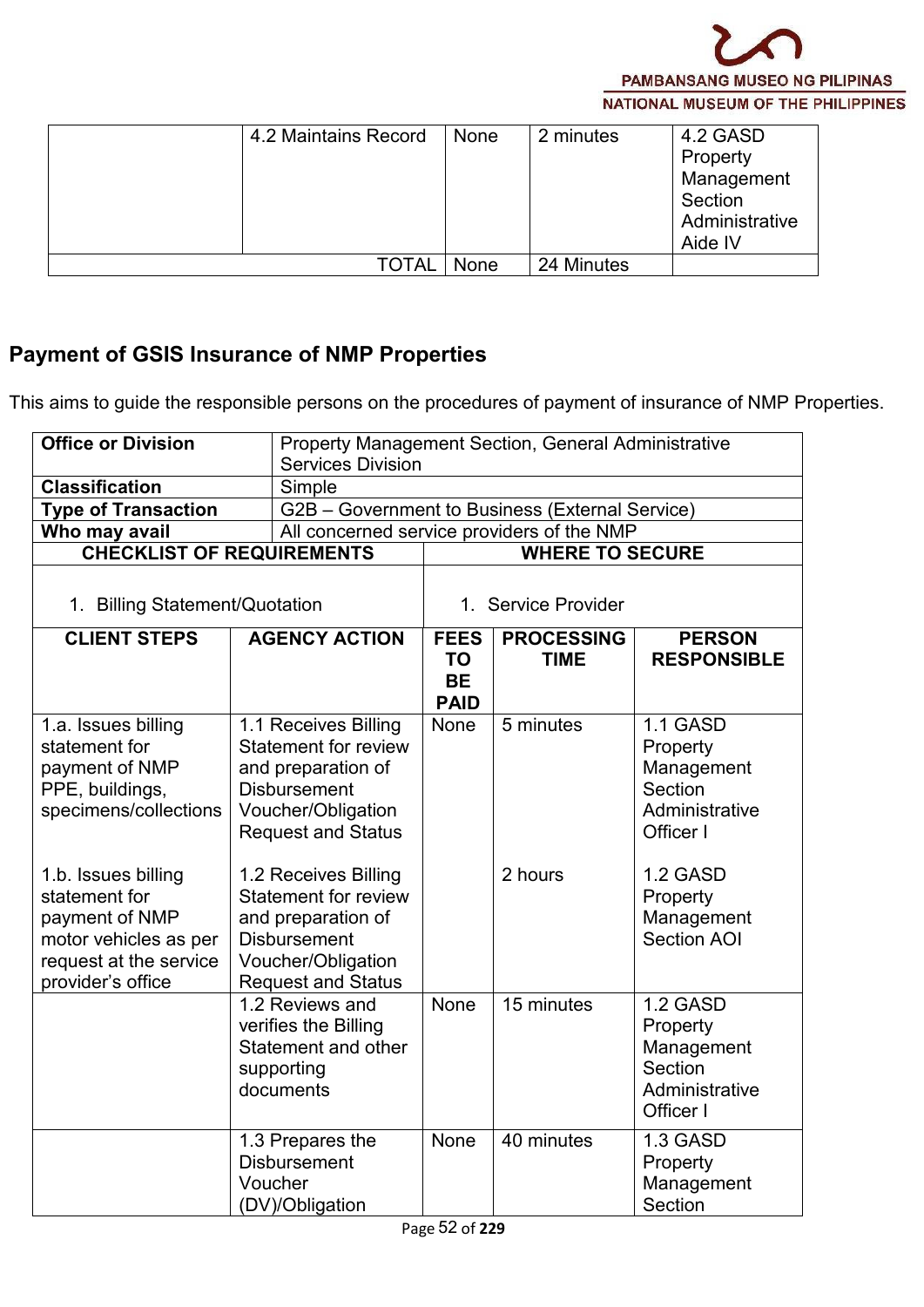

| <b>Request and Status</b><br>(ORS), attach billing<br>summary and other<br>related documents<br>for payment                                                                 |                             |            | Administrative<br>Officer I                                                                                  |  |
|-----------------------------------------------------------------------------------------------------------------------------------------------------------------------------|-----------------------------|------------|--------------------------------------------------------------------------------------------------------------|--|
| 1.4 Secures initials<br>on the Disbursement<br>Voucher, Obligation<br><b>Request and Status</b><br>and Summary of<br><b>Billing Statements</b>                              | None                        | 15 minutes | 1.4 GASD<br>Property<br>Management<br>Section<br>Administrative<br>Officer I/<br>Administrative<br>Officer V |  |
| 1.5 Signs the DV,<br><b>ORS and Summary</b><br>of Billing Statements                                                                                                        | None                        | 5 minutes  | 1.5 GASD<br>Chief<br>Administrative<br>Officer                                                               |  |
| 2.1 Forwards all the<br>documents to the<br><b>Accounting Section</b><br>of Financial Services<br>Division for their<br>evaluation, funding<br>and processing of<br>payment | None                        | 10 minutes | 2.1 GASD<br>Property<br>Management<br>Section<br>Administrative<br>Officer I                                 |  |
| 3. Receives check<br>for payment of<br>insurance to service<br>provider                                                                                                     | None                        | 10 minutes | 3 GASD Property<br>Management<br>Section<br>Administrative<br>Officer I                                      |  |
| 3.1 Process<br>payments of NMP<br>PPE, buildings,<br>specimen/collections<br>insurance at the<br>service provider                                                           | None                        | 1 hour     | 3.1 GASD<br>Property<br>Management<br>Section<br>Administrative<br>Officer I                                 |  |
| 3.2 Process<br>payments of NMP<br>motor vehicle<br>insurance at the<br>service provider and<br>receives new<br>insurance policy                                             | None                        | 3 hours    | 3.2 GASD<br>Property<br>Management<br>Section<br>Administrative<br>Officer I                                 |  |
| 2.2 Maintains Record                                                                                                                                                        | None<br>$D_{200}$ 53 of 220 | 5 minutes  | 2.2 GASD Property<br>Management<br>Section<br>Administrative                                                 |  |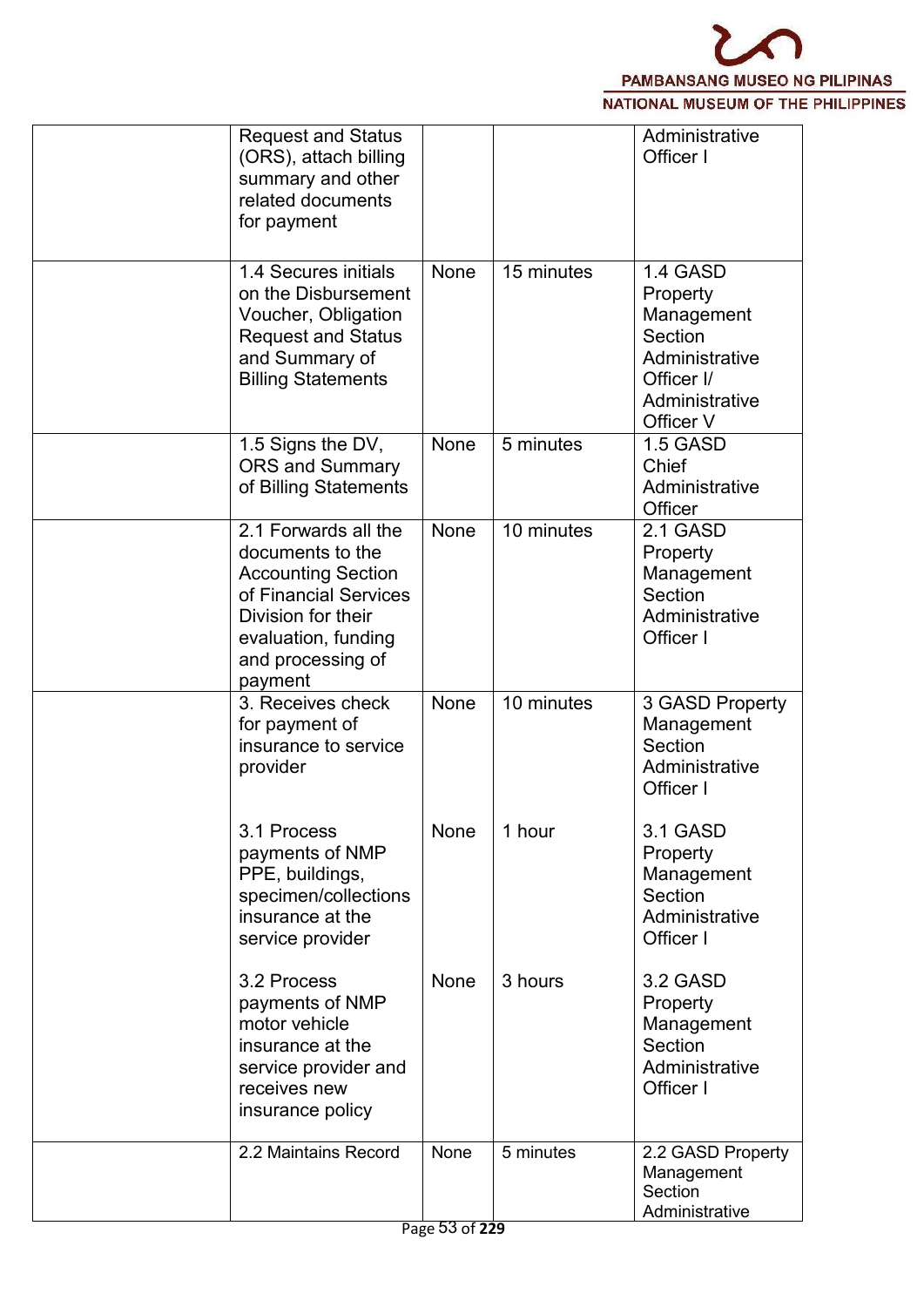

|              |      |           | Officer |
|--------------|------|-----------|---------|
| <b>TOTAL</b> | None | hours, 45 |         |
|              |      | minutes   |         |

#### **REQUISITION AND ISSUANCE OF SUPPLIES AND MATERIALS**

This aims to guide the responsible persons in the requisition and issuance of supplies and materials

| <b>Office or Division</b>                                                                                    | Supply Management Section, General Administrative Services<br><b>Division</b>                                                                                   |                                            |                                  |                                                                                |  |  |  |
|--------------------------------------------------------------------------------------------------------------|-----------------------------------------------------------------------------------------------------------------------------------------------------------------|--------------------------------------------|----------------------------------|--------------------------------------------------------------------------------|--|--|--|
| <b>Classification</b>                                                                                        | Simple                                                                                                                                                          |                                            |                                  |                                                                                |  |  |  |
| <b>Type of</b><br><b>Transaction</b>                                                                         | G2G (Internal Service)                                                                                                                                          |                                            |                                  |                                                                                |  |  |  |
| Who may avail                                                                                                | <b>NMP Employees</b>                                                                                                                                            |                                            |                                  |                                                                                |  |  |  |
| <b>CHECKLIST OF REQUIREMENTS</b>                                                                             |                                                                                                                                                                 |                                            | <b>WHERE TO SECURE</b>           |                                                                                |  |  |  |
| 1. Duly signed Requisition Issue Slip<br>(RIS) by the Division Chief or authorized<br>official               |                                                                                                                                                                 | 1. NMP Employee (Client)                   |                                  |                                                                                |  |  |  |
| <b>CLIENT STEPS</b>                                                                                          | <b>AGENCY</b><br><b>ACTION</b>                                                                                                                                  | <b>FEES</b><br><b>TO BE</b><br><b>PAID</b> | <b>PROCESSING</b><br><b>TIME</b> | <b>PERSON</b><br><b>RESPONSIBLE</b>                                            |  |  |  |
| 1. Endorses the<br>signed Requisition<br>Issue Slip (RIS) by<br>the Division Chief or<br>authorized official | 1.1 Receives the<br>RIS and checks<br>the availability of<br>stocks. Indicate<br>"/" if items<br>available/on stock<br>or "X" if not                            | none                                       | 15 minutes                       | 1.1 GASD,<br>Supply<br>Management<br>Section,<br>Administrative<br>Assistant I |  |  |  |
|                                                                                                              | 1.2 If items are<br>available, indicate<br>the quantity of the<br>items issued in<br>the "Issued<br>Quantity" column<br>and signs the<br>"Issued by"<br>portion | none                                       | 30 minutes                       | 1.2 GASD,<br>Supply<br>Management<br>Section,<br>Administrative<br>Assistant I |  |  |  |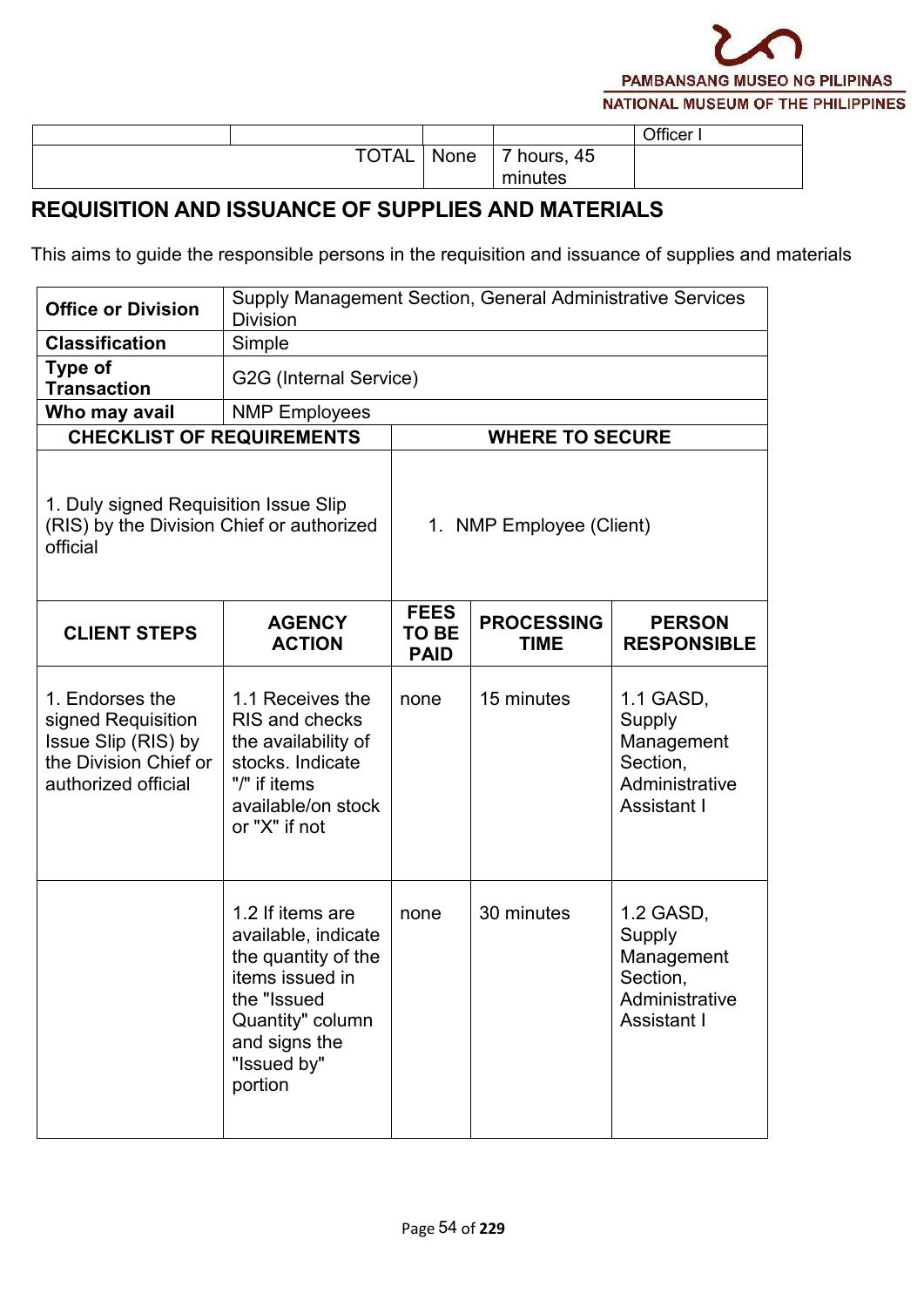

| 2. Receives<br>supplies and<br>materials and signs<br>"Received by"<br>portion of the RIS | 2.1 Files the RIS<br>in numerical order<br>for reference in<br>preparation of<br><b>RSMI</b> | none | 10 minutes | 2.1 GASD,<br>Supply<br>Management<br>Section,<br>Administrative<br>Assistant I |  |
|-------------------------------------------------------------------------------------------|----------------------------------------------------------------------------------------------|------|------------|--------------------------------------------------------------------------------|--|
|                                                                                           | 2.2 If items are<br>not available,<br>return to<br>requesting<br>personnel                   | none | 5 minutes  | 2.2 GASD,<br>Supply<br>Management<br>Section,<br>Administrative<br>Assistant I |  |
|                                                                                           | TOTAL                                                                                        |      | 1 hour     |                                                                                |  |

#### **PROCUREMENT OF ANNUAL PROCUREMENT PLAN FOR COMMONLY-USE SUPPLIES AND MATERIALS**

This aims to guide the responsible persons in the requisition of supplies and materials at the Procurement Service

| Office or<br><b>Division</b>               | Supply Management Division, General Administrative Services Division                                |                                  |                                  |                                     |
|--------------------------------------------|-----------------------------------------------------------------------------------------------------|----------------------------------|----------------------------------|-------------------------------------|
| <b>Classificatio</b><br>n                  | Complex                                                                                             |                                  |                                  |                                     |
| Type of<br><b>Transaction</b>              | G2G (Internal Service)                                                                              |                                  |                                  |                                     |
| Who may<br>avail                           | <b>All NMP Divisions</b>                                                                            |                                  |                                  |                                     |
|                                            | <b>CHECKLIST OF REQUIREMENTS</b>                                                                    |                                  |                                  | <b>WHERE TO SECURE</b>              |
| Commonly-Use Supplies and<br>Request (APR) | 1. Annual Procurement Plan for<br>Materials (APP-CSE) of the current<br>year and Agency Procurement |                                  | 1. NMP Division Staff (Client)   |                                     |
| <b>CLIENT</b><br><b>STEPS</b>              | <b>AGENCY ACTION</b>                                                                                | <b>FEES TO</b><br><b>BE PAID</b> | <b>PROCESSING</b><br><b>TIME</b> | <b>PERSON</b><br><b>RESPONSIBLE</b> |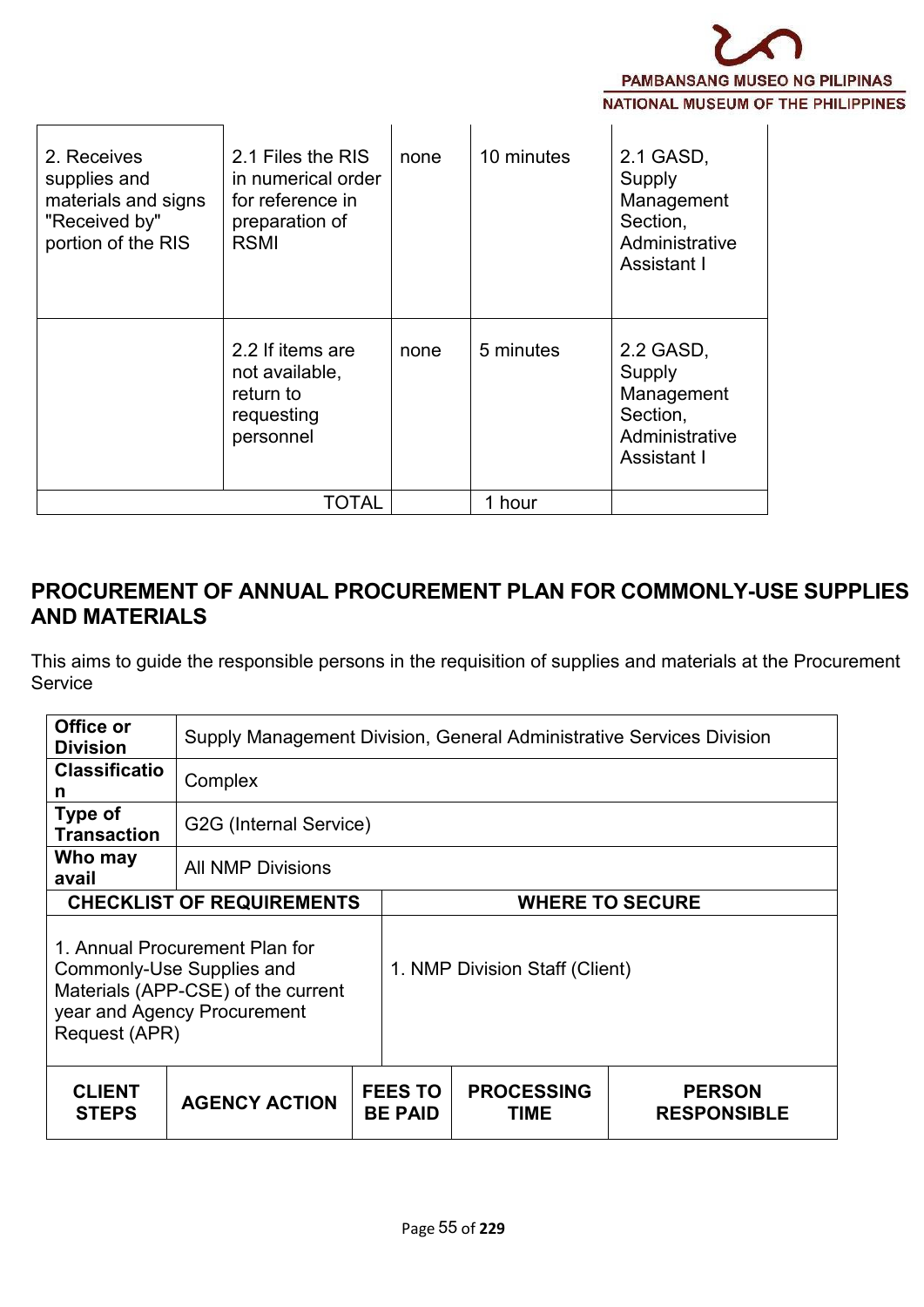

| 1. Submits<br>APP-CSE | 1.1 Uploads the<br>consolidated APP-<br>CSE of the whole<br>agency                                                                                                                                            | none | 1 working day | 1.1 GASD, Supply<br>Management Section,<br><b>Administrative Officer III</b>        |  |
|-----------------------|---------------------------------------------------------------------------------------------------------------------------------------------------------------------------------------------------------------|------|---------------|-------------------------------------------------------------------------------------|--|
|                       | 1.2 Checks the<br>availability of the<br>items in the<br>Procurement<br>Service (PS)<br>catalogue and<br><b>Virtual Store and</b><br>prepares PR for<br>quarterly request<br>based on the<br>approved APP-CSE | none | 1 working day | 1.2 GASD, Supply<br>Management Section,<br><b>Administrative Officer III</b>        |  |
|                       | 1.3 Prepares<br><b>Distribution Matrix</b><br>of items requested<br>for each division                                                                                                                         | none | 1 working day | 1.3 GASD, Supply<br><b>Management Section,</b><br><b>Administrative Officer III</b> |  |
|                       | 1.4 Evaluates the<br>allocation of funds<br>and prepares<br>summary                                                                                                                                           | none | 1 hour        | 1.4 GASD, Supply<br><b>Management Section,</b><br><b>Administrative Officer III</b> |  |
|                       | 1.5 Prepares the<br><b>Obligation Request</b><br>and Status (ORS)<br>and Disbursement<br>Voucher (DV) and<br>attached the<br>approved APP-<br><b>CSE, Distribution</b><br>List and PR                         | none | 4 hours       | 1.5 GASD, Supply<br><b>Management Section,</b><br><b>Administrative Officer III</b> |  |
|                       | 1.6 Reviews and<br>signs the PR and<br><b>Distribution Matrix.</b><br>Affix initial in the<br>ORS and DV                                                                                                      | none | 1 hour        | 1.6 GASD, Supply<br><b>Management Section,</b><br><b>Administrative Officer V</b>   |  |
|                       | 1.7 Signs the PR,<br>ORS and DV                                                                                                                                                                               | none | 1 hour        | 1.7 GASD, Chief<br><b>Administrative Officer</b>                                    |  |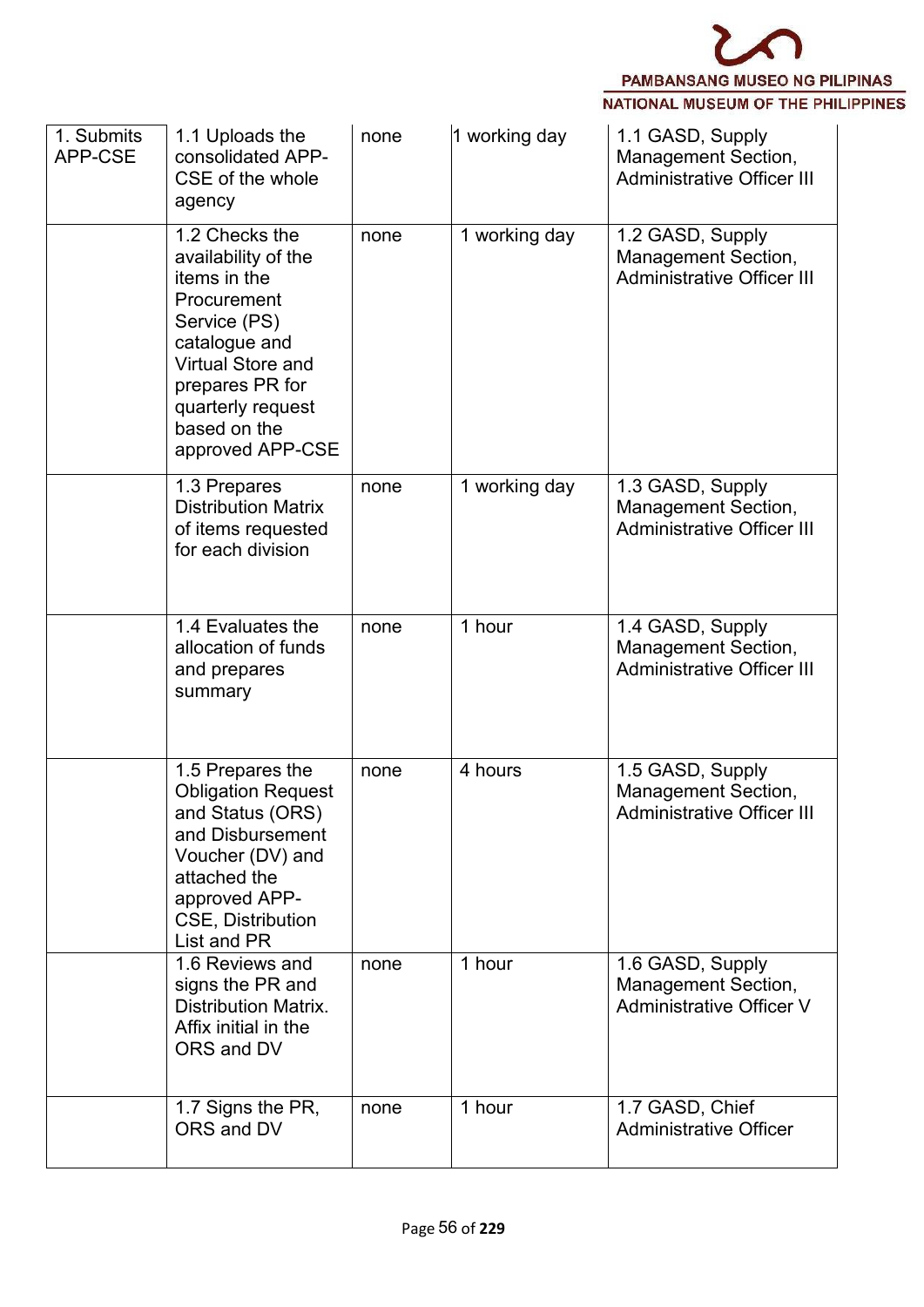

|                                                                   | 1.8 Forwards all the<br>documents to the<br>proper signatories                                                                                          | none | 1 hour                 | 1.8 GASD, Supply<br>Management Section,<br>Administrative Aide IV                    |
|-------------------------------------------------------------------|---------------------------------------------------------------------------------------------------------------------------------------------------------|------|------------------------|--------------------------------------------------------------------------------------|
|                                                                   | 1.9 Routes for the<br>approval of all<br>documents and<br>release of check for<br>payment from<br><b>Financial and</b><br><b>Services Division</b>      | none | 5 working days         | 1.9 GASD, Supply<br><b>Management Section,</b><br><b>Administrative Officer III</b>  |
|                                                                   | 1.10 Brings the<br>payment to<br>Procurement<br>Service along with<br>necessary<br>documents needed<br>for purchase upon<br>release of check<br>payment |      | 3 hours                | 1.10 GASD, Supply<br>Management Section,<br><b>Administrative Officer III</b>        |
|                                                                   | 1.11 Receives the<br>items, arrange in<br>the storage and<br>schedule for<br>inspection before<br>issuance                                              |      | 4 hours                | 1.11 GASD, Supply<br><b>Management Section,</b><br><b>Administrative Officer III</b> |
| 2. Prepares<br>the RIS<br>based on<br><b>Distribution</b><br>List | 2. Informs the<br>requisition office for<br>schedule of pick-up<br>and prepares an<br>approved RIS<br>based on the<br><b>Distribution List</b>          |      | 1 hour                 | 2. GASD, Supply<br>Management Section,<br><b>Administrative Assistant I</b>          |
| 3. Receives<br>the items                                          | 3. Issues the items<br>to Requesting<br>Personnel and<br>update Bin card and<br><b>Stock Card</b>                                                       | none | 2 hours                | 3. GASD, Supply<br><b>Management Section,</b><br><b>Administrative Assistant I</b>   |
|                                                                   | <b>TOTAL</b>                                                                                                                                            |      | 11 days and 2<br>hours |                                                                                      |

Prepared by: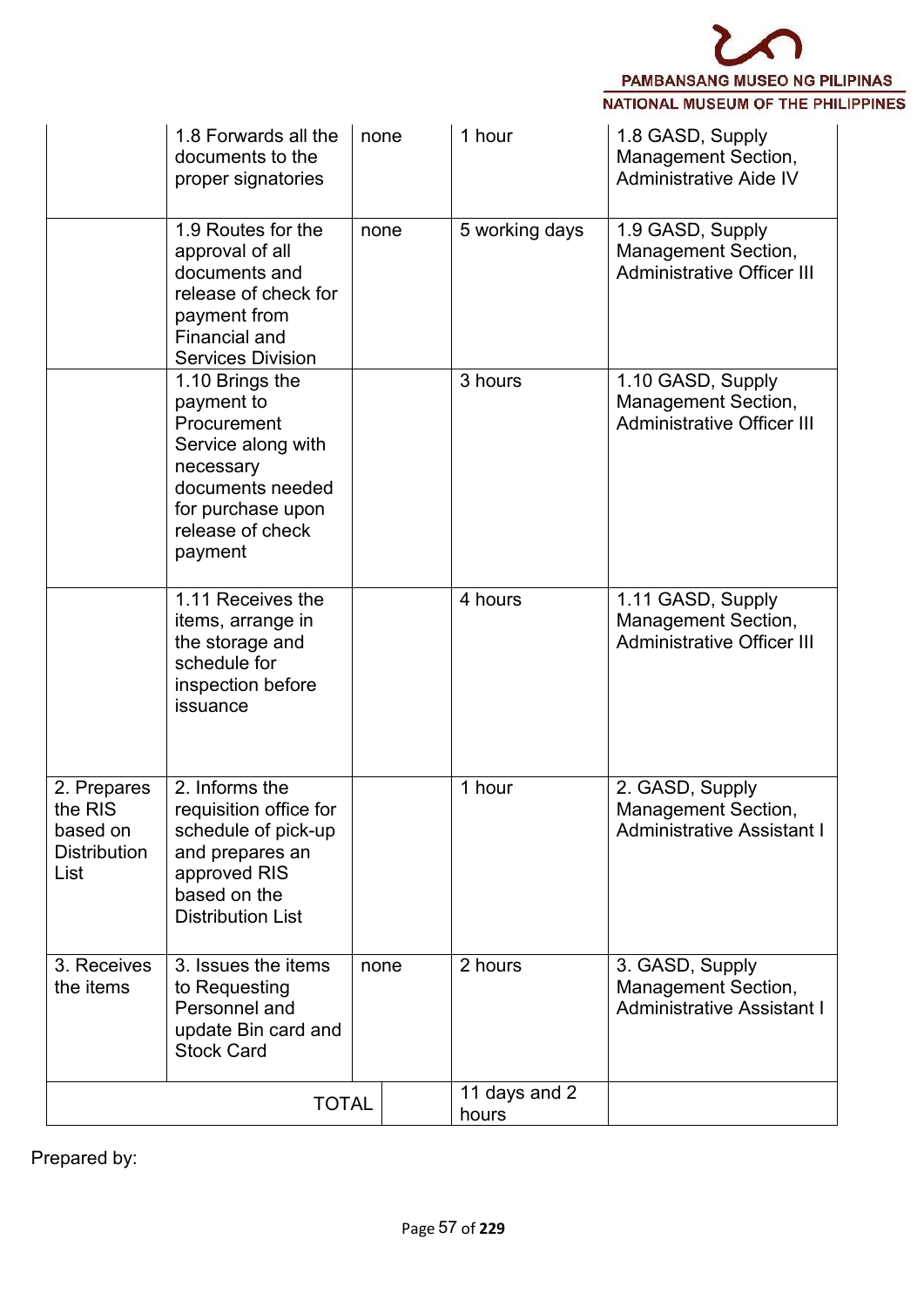

## **REQUEST FOR PAYMENT FOR EXTERNAL CLIENTS**

This aims to guide the responsible persons in requesting for payments for the items delivered and rendered services

| Office or<br><b>Division</b>                                                                |                                                                                                  |                                  |                                  | Supply Management Division, General Administrative Services Division                                                                  |
|---------------------------------------------------------------------------------------------|--------------------------------------------------------------------------------------------------|----------------------------------|----------------------------------|---------------------------------------------------------------------------------------------------------------------------------------|
| <b>Classification</b>                                                                       | Complex                                                                                          |                                  |                                  |                                                                                                                                       |
| Type of<br><b>Transaction</b>                                                               | G2G, G2B (External Service)                                                                      |                                  |                                  |                                                                                                                                       |
| Who may<br>avail                                                                            | <b>External Clients</b>                                                                          |                                  |                                  |                                                                                                                                       |
|                                                                                             | <b>CHECKLIST OF</b><br><b>REQUIREMENTS</b>                                                       |                                  | <b>WHERE TO SECURE</b>           |                                                                                                                                       |
| 1. Delivery Receipt,<br>2. Inspection and<br>Voucher (DV)<br>3. ICS/PAR (if needed)         | Sales/Service Invoice<br>Acceptance Report,<br>Request for Inspection<br>(IIAR) and Disbursement |                                  | 3. Property Management Section   | 1. Supplier/Service provider (External Clients)<br>2. NMP Division Staff / Supply Management<br>Section and NMP Designated Inspectors |
| <b>CLIENT STEPS</b>                                                                         | <b>AGENCY</b><br><b>ACTION</b>                                                                   | <b>FEES TO</b><br><b>BE PAID</b> | <b>PROCESSING</b><br><b>TIME</b> | <b>PERSON</b><br><b>RESPONSIBLE</b>                                                                                                   |
| 1. Issues<br>Sales/Service<br>Invoice upon<br>completion and<br>acceptance of<br>deliveries | 1.1 Receives<br>the<br>Sales/Service<br>Invoice and<br>ensures the<br>complete<br>delivery       | none                             | 4 hours                          | 1.1 GASD, Supply<br>Management Section,<br><b>Administrative Assistant</b>                                                            |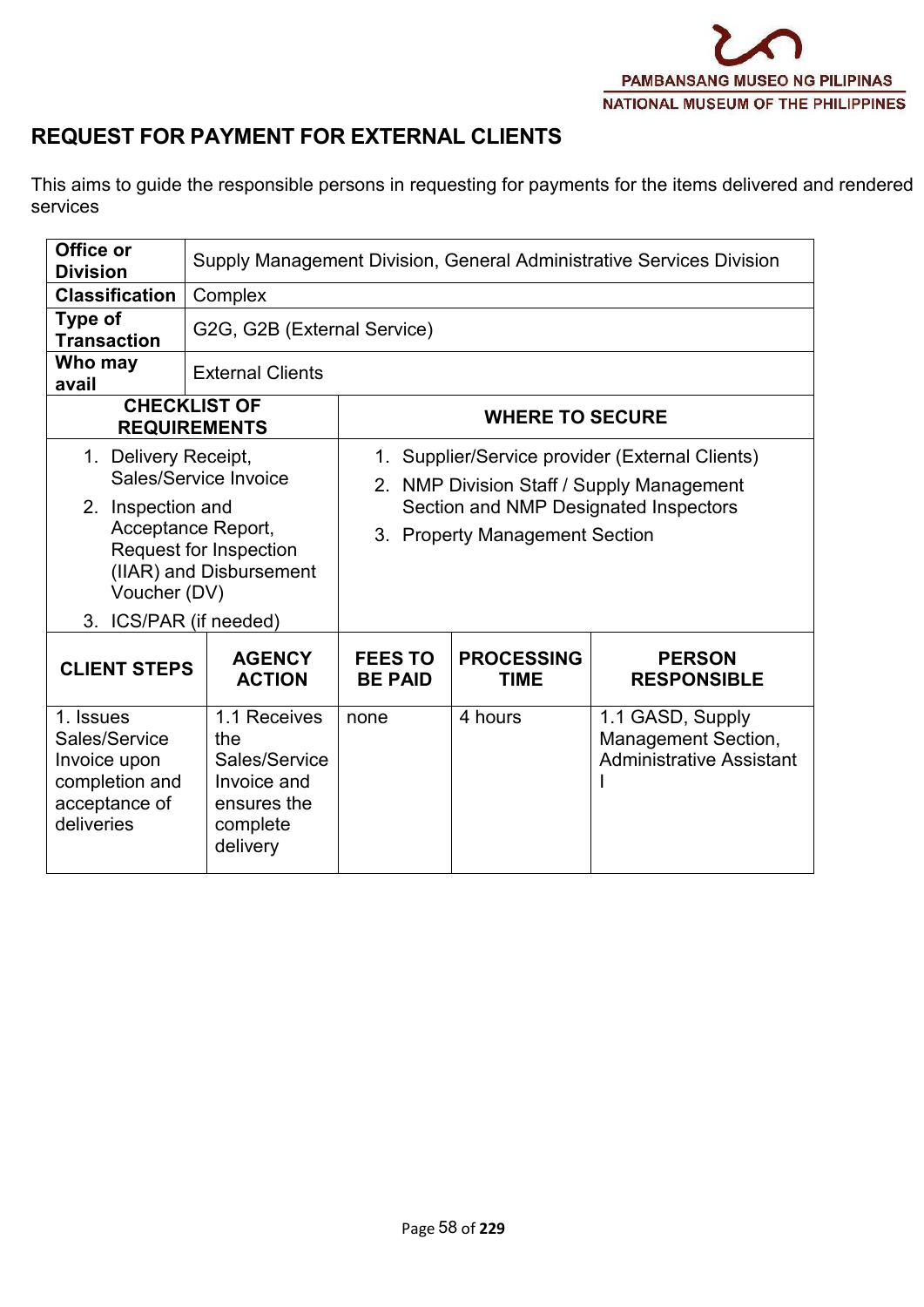

| 1.2. Ensures<br>2 hours<br>1.2 GASD, Supply<br>none<br>Management Section,<br>the<br><b>Administrative Officer V</b><br>completeness<br>of deliveries<br>and NMP Designated<br>Inspectors<br><i>in</i><br>accordance<br>with the<br>quantity and<br>specifications<br>as inspected<br>by the NMP<br>Designated<br>Inspectors<br>and accepted<br>by the<br>requisitioning<br>office<br>1/10 of 1%<br>1 hour<br>1.3 GASD, Supply<br>1.3 Prepares<br><b>Management Section,</b><br>DV, checks<br>for every<br><b>Administrative Officer I</b><br>delivery due<br>day of<br>date, apply<br>delay on<br>liquidated<br>the<br>damages, if<br>undelivered<br>applicable<br>items<br>30 minutes<br>1.4 Reviews<br>1.4 GASD, Supply<br>none<br>all the<br>Management Section,<br><b>Administrative Officer V</b><br>documents<br>and affixes<br>initial on the<br>DV, if<br>applicable<br>1.5 Forwards<br>30 minutes<br>1.5 GASD, Supply<br>none<br>all the<br>Management Section,<br>Administrative Aide IV<br>documents to<br>Property<br>Management<br>Section if ICS<br>and PAR is<br>needed, the<br>endorses to<br>proper<br>signatories<br><b>TOTAL</b> |  |         |  |
|------------------------------------------------------------------------------------------------------------------------------------------------------------------------------------------------------------------------------------------------------------------------------------------------------------------------------------------------------------------------------------------------------------------------------------------------------------------------------------------------------------------------------------------------------------------------------------------------------------------------------------------------------------------------------------------------------------------------------------------------------------------------------------------------------------------------------------------------------------------------------------------------------------------------------------------------------------------------------------------------------------------------------------------------------------------------------------------------------------------------------------------------------|--|---------|--|
|                                                                                                                                                                                                                                                                                                                                                                                                                                                                                                                                                                                                                                                                                                                                                                                                                                                                                                                                                                                                                                                                                                                                                      |  |         |  |
|                                                                                                                                                                                                                                                                                                                                                                                                                                                                                                                                                                                                                                                                                                                                                                                                                                                                                                                                                                                                                                                                                                                                                      |  |         |  |
|                                                                                                                                                                                                                                                                                                                                                                                                                                                                                                                                                                                                                                                                                                                                                                                                                                                                                                                                                                                                                                                                                                                                                      |  |         |  |
|                                                                                                                                                                                                                                                                                                                                                                                                                                                                                                                                                                                                                                                                                                                                                                                                                                                                                                                                                                                                                                                                                                                                                      |  |         |  |
|                                                                                                                                                                                                                                                                                                                                                                                                                                                                                                                                                                                                                                                                                                                                                                                                                                                                                                                                                                                                                                                                                                                                                      |  | 8 hours |  |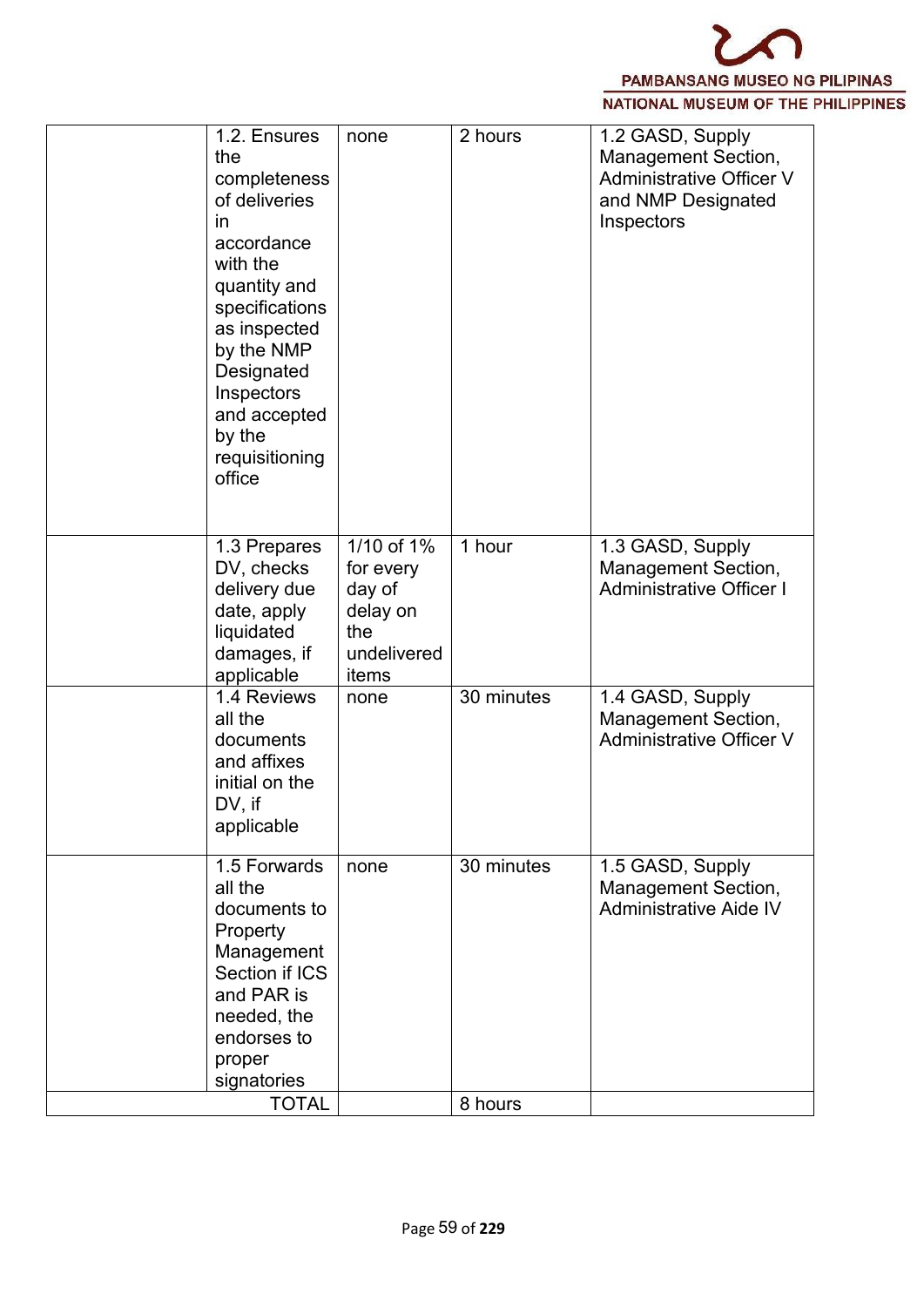

# **Payment of Postpaid Mobile Plan of NMP Employees**

This aims to guide the responsible persons on the procedures of payment of postpaid plan.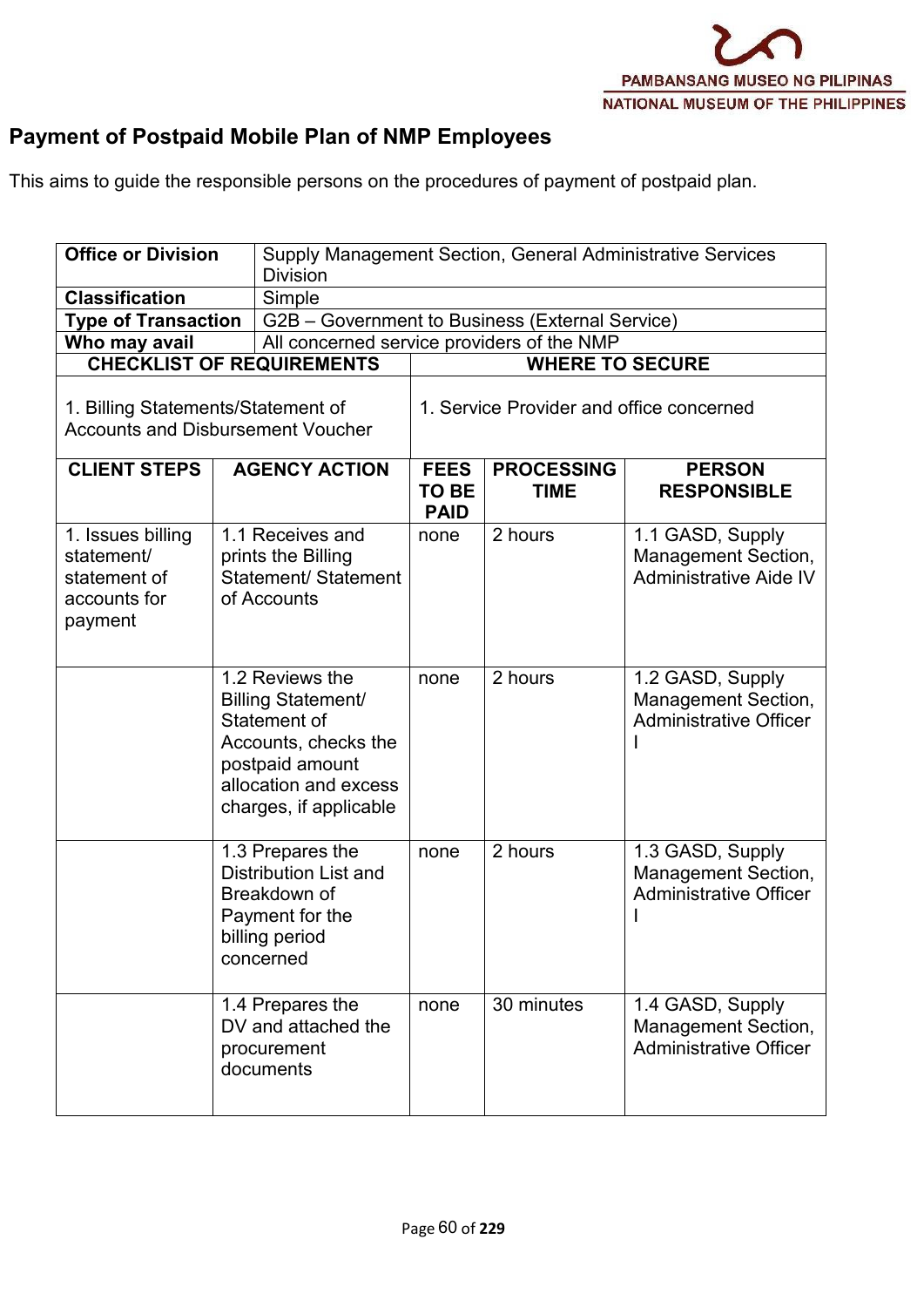

| 1.5 Prepares the<br><b>Office Memorandum</b><br>for those employees<br>who have excess<br>charges beyond their<br>allocation and inform<br>them to settle the<br>amount to Financial<br><b>Service Division</b> | none | 2 hours              | 1.5 GASD, Supply<br><b>Management Section,</b><br><b>Administrative Officer</b>           |
|-----------------------------------------------------------------------------------------------------------------------------------------------------------------------------------------------------------------|------|----------------------|-------------------------------------------------------------------------------------------|
| 1.6 Reviews all the<br>documents and affix<br>initial on the DV and<br>signs on the Office<br>Memorandum for the<br>employees who have<br>excess charges                                                        | none | 30 minutes           | 1.6 GASD, Supply<br><b>Management Section,</b><br><b>Administrative Officer</b><br>$\vee$ |
| 1.7 Signs the DV and<br>the Office<br>Memorandum                                                                                                                                                                | none | 30 minutes           | 1.7 GASD, Chief<br><b>Administrative Officer</b>                                          |
| 1.8 Forwards all the<br><b>Office Memorandum</b><br>to the concerned<br>employees                                                                                                                               | none | 60 minutes           | 1.8 GASD, Supply<br><b>Management Section,</b><br>Administrative Aide IV                  |
| 1.9 Forwards the DV<br>and all the necessary<br>documents to<br><b>Financial Services</b><br><b>Division</b>                                                                                                    | none | 30 minutes           | 1.9 GASD, Supply<br>Management Section,<br><b>Administrative Aide IV</b>                  |
| <b>TOTAL</b>                                                                                                                                                                                                    |      | 1 day and 3<br>hours |                                                                                           |

#### **NMP Requests**

The National Museum of the Philippines offers different services (researches, tours, specimen identification, venue rentals, etc.) in which requests are made by different clients from students, government agencies, and private business entities.

| <b>Office or Division</b>        | <b>Records Management Section</b>                            |  |
|----------------------------------|--------------------------------------------------------------|--|
| <b>Classification</b>            | Complex                                                      |  |
| $\mid$ Type of Transaction       | G2C - Government to Citizen / G2B - Government to Business / |  |
|                                  | <b>G2G - Government to Government</b>                        |  |
| Who may avail                    | All                                                          |  |
| <b>CHECKLIST OF REQUIREMENTS</b> | <b>WHERE TO SECURE</b>                                       |  |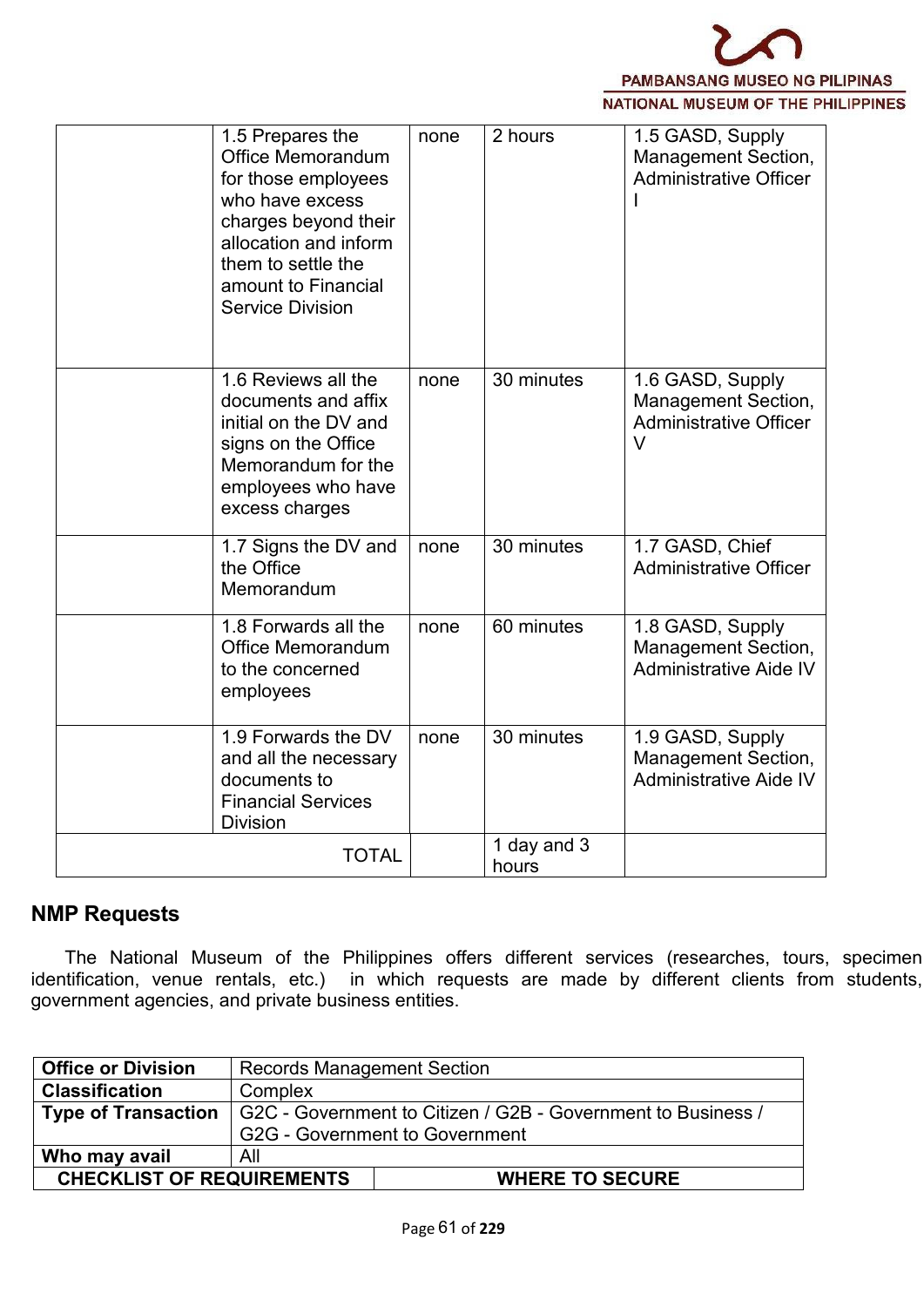

| 1) Written request addressed to<br>Director-General indicating the<br>following:             |                                                                                                                                                                                                | None                             |                                                                              |                                                                                                                              |
|----------------------------------------------------------------------------------------------|------------------------------------------------------------------------------------------------------------------------------------------------------------------------------------------------|----------------------------------|------------------------------------------------------------------------------|------------------------------------------------------------------------------------------------------------------------------|
| requesting party;<br>c) Return address                                                       | a) Full name and signature of the<br>b) Contact information (Phone<br>and E-mail address); and                                                                                                 |                                  |                                                                              |                                                                                                                              |
| <b>CLIENT STEPS</b>                                                                          | <b>AGENCY ACTION</b>                                                                                                                                                                           | <b>FEES TO</b><br><b>BE PAID</b> | <b>PROCESSING</b><br><b>TIME</b>                                             | <b>PERSON</b><br><b>RESPONSIBLE</b>                                                                                          |
| 1. Signs in the<br><b>Client Log</b><br>Book in the<br>Office Lobby                          | 1. Gives the Log<br>Book to the client                                                                                                                                                         | None                             | 3 Minutes                                                                    | 1. Security Agency<br><b>NMP Security</b>                                                                                    |
| 2. Submits<br>written<br>request to<br>RMS for<br>initial<br>assessment<br>and<br>evaluation | 2.1 Receives the<br>request and<br>checks for<br>completeness.<br>a. Receives and<br>records<br>request in<br>the system<br>b. Forwards<br>request to<br>Office of the<br>Director-<br>General | None                             | 15 Minutes                                                                   | 2.1 GASD Records<br>Management<br>Section<br><b>Administrative Aide</b><br><b>IV &amp; Administrative</b><br>Assistant I     |
|                                                                                              | 2.2 Conducts initial<br>Evaluation and<br>Approval of<br>Request.<br>*Proceed to no. 3 for<br>disapproved<br>request                                                                           | None                             | 2 Days                                                                       | 2.2 Office of the<br>Director-General<br>Director-General                                                                    |
|                                                                                              | 2.3. Request is<br>evaluated and<br>acted upon by<br><b>Division</b><br>concerned.                                                                                                             | None                             | 3 Days<br>* Extension<br>may be<br>requested<br>depending on<br>the request. | 2.3 NMP Division<br>a. Archaeology<br>b. Architectural<br>Arts & Build<br>Heritage<br>c. Botany and<br>National<br>Herbarium |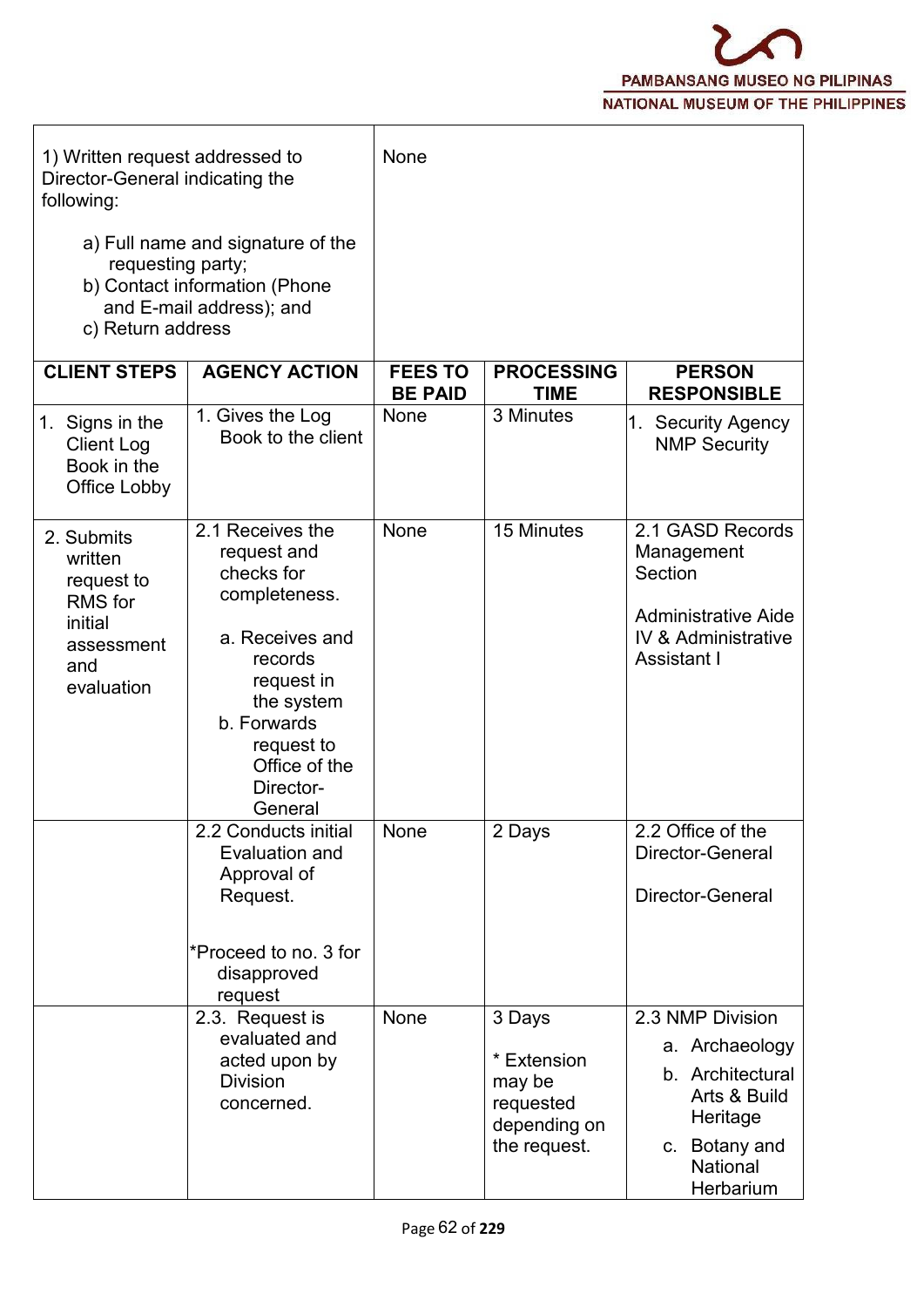

|                            |                  |        |       |    | d. Central<br>Museum<br>Visitor<br>Operation                  |  |
|----------------------------|------------------|--------|-------|----|---------------------------------------------------------------|--|
|                            |                  |        |       |    | e. Ethnology                                                  |  |
|                            |                  |        |       | f. | Exhibition,<br>Editorial &<br>Media<br>Production<br>Services |  |
|                            |                  |        |       |    | g. Financial<br>Services                                      |  |
|                            |                  |        |       |    | h. Facilities<br>Managemen                                    |  |
|                            |                  |        |       | ı. | <b>Fine Arts</b>                                              |  |
|                            |                  |        |       | J. | Geology<br>and<br>Paleontolog<br>у                            |  |
|                            |                  |        |       |    | k. General<br>Administrati<br>ve Services                     |  |
|                            |                  |        |       | I. | Human<br>Resource<br>Managemen                                |  |
|                            |                  |        |       |    | m. Maritime &<br>Underwater<br>Cultural<br>Heritage           |  |
|                            |                  |        |       |    | n. Museum<br>Services                                         |  |
|                            |                  |        |       |    | o. Research,<br>Collection &<br>Conservatio<br>n              |  |
|                            |                  |        |       |    | Managemen                                                     |  |
|                            |                  |        |       |    | p. Regional<br>Administrati<br>on &<br>Operation              |  |
|                            |                  |        |       |    | q. Zoology                                                    |  |
| 3. Coordinates<br>with NMP | 3. Notifies the  | None   | 1 Day |    | 3. NMP Division                                               |  |
|                            | requesting party | $\sim$ | 0.000 |    | a. Archaeology                                                |  |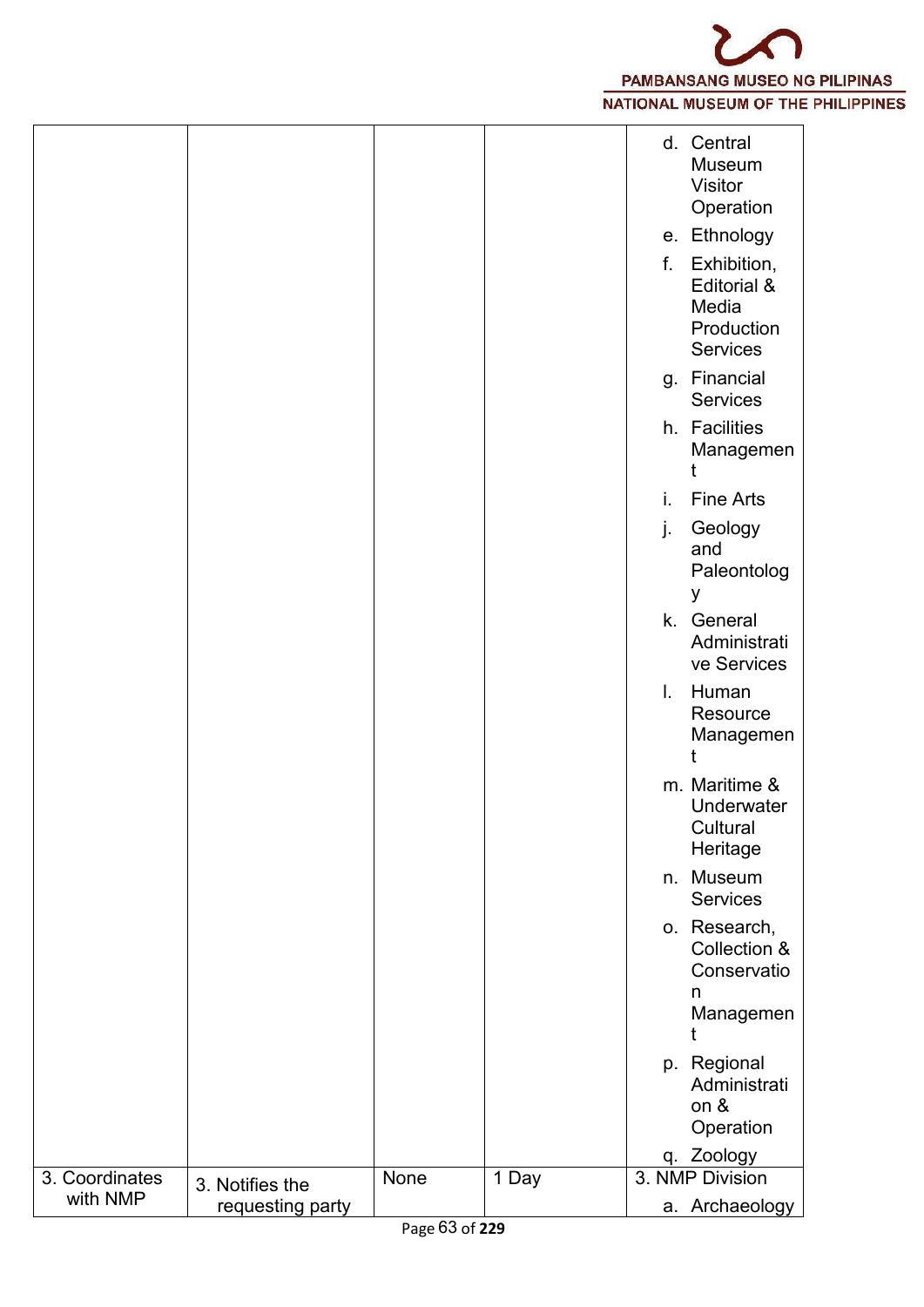

| of approval or<br>personnel<br>b. Architectural<br>disapproval of<br>Arts & Build<br>request or any<br>Heritage<br>other concerns.<br>c. Botany and<br>National<br>Herbarium<br>d. Central<br><b>Museum</b><br>Visitor<br>Operation<br>e. Ethnology<br>Exhibition,<br>f.<br>Editorial &<br>Media<br>Production<br>Services<br>g. Financial<br>Services |
|--------------------------------------------------------------------------------------------------------------------------------------------------------------------------------------------------------------------------------------------------------------------------------------------------------------------------------------------------------|
|                                                                                                                                                                                                                                                                                                                                                        |
|                                                                                                                                                                                                                                                                                                                                                        |
|                                                                                                                                                                                                                                                                                                                                                        |
|                                                                                                                                                                                                                                                                                                                                                        |
|                                                                                                                                                                                                                                                                                                                                                        |
|                                                                                                                                                                                                                                                                                                                                                        |
| h. Facilities<br>Managemen                                                                                                                                                                                                                                                                                                                             |
| Fine Arts<br>i.                                                                                                                                                                                                                                                                                                                                        |
| Geology<br>j.<br>and<br>Paleontolog<br>У                                                                                                                                                                                                                                                                                                               |
| k. General<br>Administrati<br>ve Services                                                                                                                                                                                                                                                                                                              |
| Human<br>$\mathbf{L}$<br>Resource<br>Managemen                                                                                                                                                                                                                                                                                                         |
| m. Maritime &<br>Underwater<br>Cultural<br>Heritage                                                                                                                                                                                                                                                                                                    |
| n. Museum<br>Services                                                                                                                                                                                                                                                                                                                                  |
| o. Research,<br>Collection &<br>Conservatio<br>n<br>Managemen                                                                                                                                                                                                                                                                                          |
| p. Regional                                                                                                                                                                                                                                                                                                                                            |
| Page 64 of 229                                                                                                                                                                                                                                                                                                                                         |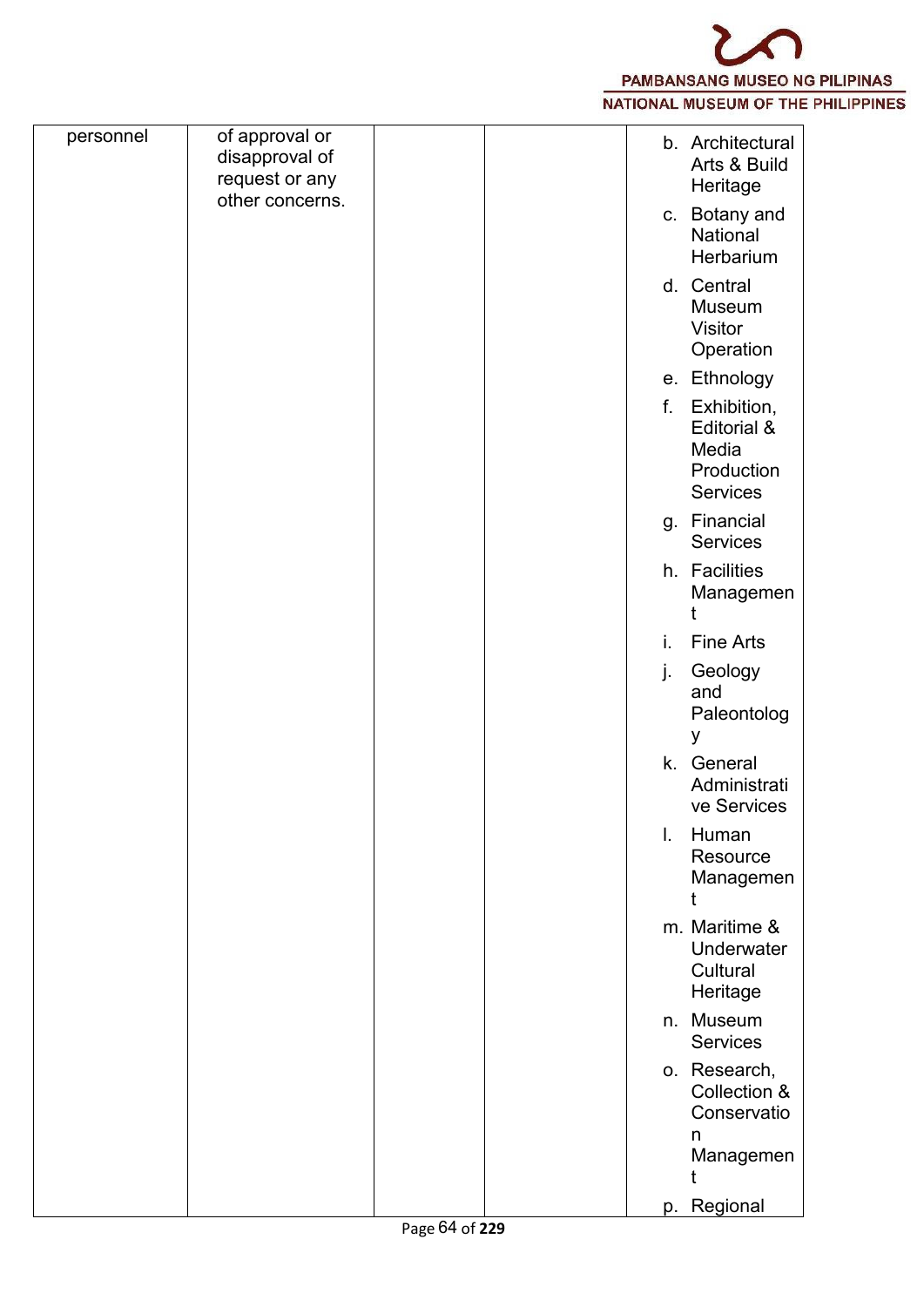

|              |      |                        | Administrati<br>on $\&$<br>Operation |  |
|--------------|------|------------------------|--------------------------------------|--|
|              |      |                        | Zoology                              |  |
| <b>TOTAL</b> | None | 6 Days & 18<br>Minutes |                                      |  |
|              |      |                        |                                      |  |

### **Processing of Payment of Utilities (Electricity, Water, Telephone, Internet and Janitorial Services)**

This aims to guide the responsible persons on the procedures of payment of electricity, water, telephone, internet and janitorial services in processing of documents for payment.

| <b>Office or Division</b>                                        |                                                                                                  | Records Management Section, General Administrative Services |                                  |                                                                                          |  |  |  |  |
|------------------------------------------------------------------|--------------------------------------------------------------------------------------------------|-------------------------------------------------------------|----------------------------------|------------------------------------------------------------------------------------------|--|--|--|--|
|                                                                  | <b>Division</b>                                                                                  |                                                             |                                  |                                                                                          |  |  |  |  |
| <b>Classification</b>                                            | Simple                                                                                           |                                                             |                                  |                                                                                          |  |  |  |  |
| <b>Type of Transaction</b>                                       | G2B - Government to Business (External Service)                                                  |                                                             |                                  |                                                                                          |  |  |  |  |
| Who may avail<br><b>CHECKLIST OF REQUIREMENTS</b>                | All service providers of the NMP                                                                 |                                                             | <b>WHERE TO SECURE</b>           |                                                                                          |  |  |  |  |
|                                                                  |                                                                                                  |                                                             |                                  |                                                                                          |  |  |  |  |
| 1. Electricity, Water, Telephone, Internet                       |                                                                                                  |                                                             | 1. Service Provider              |                                                                                          |  |  |  |  |
| Billing Statement / Statement of<br>Account                      |                                                                                                  |                                                             |                                  |                                                                                          |  |  |  |  |
| 2. Janitorial Services                                           |                                                                                                  |                                                             |                                  |                                                                                          |  |  |  |  |
| <b>Billing Statement</b><br>$\bullet$                            |                                                                                                  |                                                             |                                  |                                                                                          |  |  |  |  |
| Daily Time Record                                                |                                                                                                  |                                                             |                                  |                                                                                          |  |  |  |  |
| <b>Government Contribution</b><br><b>Collection/Payment List</b> |                                                                                                  |                                                             |                                  |                                                                                          |  |  |  |  |
| <b>CLIENT STEPS</b>                                              | <b>AGENCY ACTION</b>                                                                             | <b>FEES</b><br><b>TO</b><br><b>BE</b><br><b>PAID</b>        | <b>PROCESSING</b><br><b>TIME</b> | <b>PERSON</b><br><b>RESPONSIBLE</b>                                                      |  |  |  |  |
| 1. Issues billing<br>statement for<br>payment                    | 1.1 Receives the<br><b>Billing Statement/</b><br><b>Statement of Accounts</b>                    | None                                                        | 5 minutes                        | 1.1 GASD<br><b>Administrative Aide</b><br><b>IV/Administrative</b><br>Assistant I        |  |  |  |  |
|                                                                  | 1.2 Reviews and<br>verifies the Billing<br>Statement/Statement<br>of Accounts                    | None                                                        | 5 minutes                        | 1.2 GASD<br><b>Administrative Aide</b><br><b>IV</b> / Administrative<br>Officer I/III/IV |  |  |  |  |
|                                                                  | 1.3 Prepares the<br><b>Disbursement Voucher</b><br>(DV)/ Obligation<br><b>Request and Status</b> | None                                                        | 30 minutes                       | 1.3 GASD<br><b>Administrative Aide</b><br><b>IV / Administrative</b><br>Officer I/III/IV |  |  |  |  |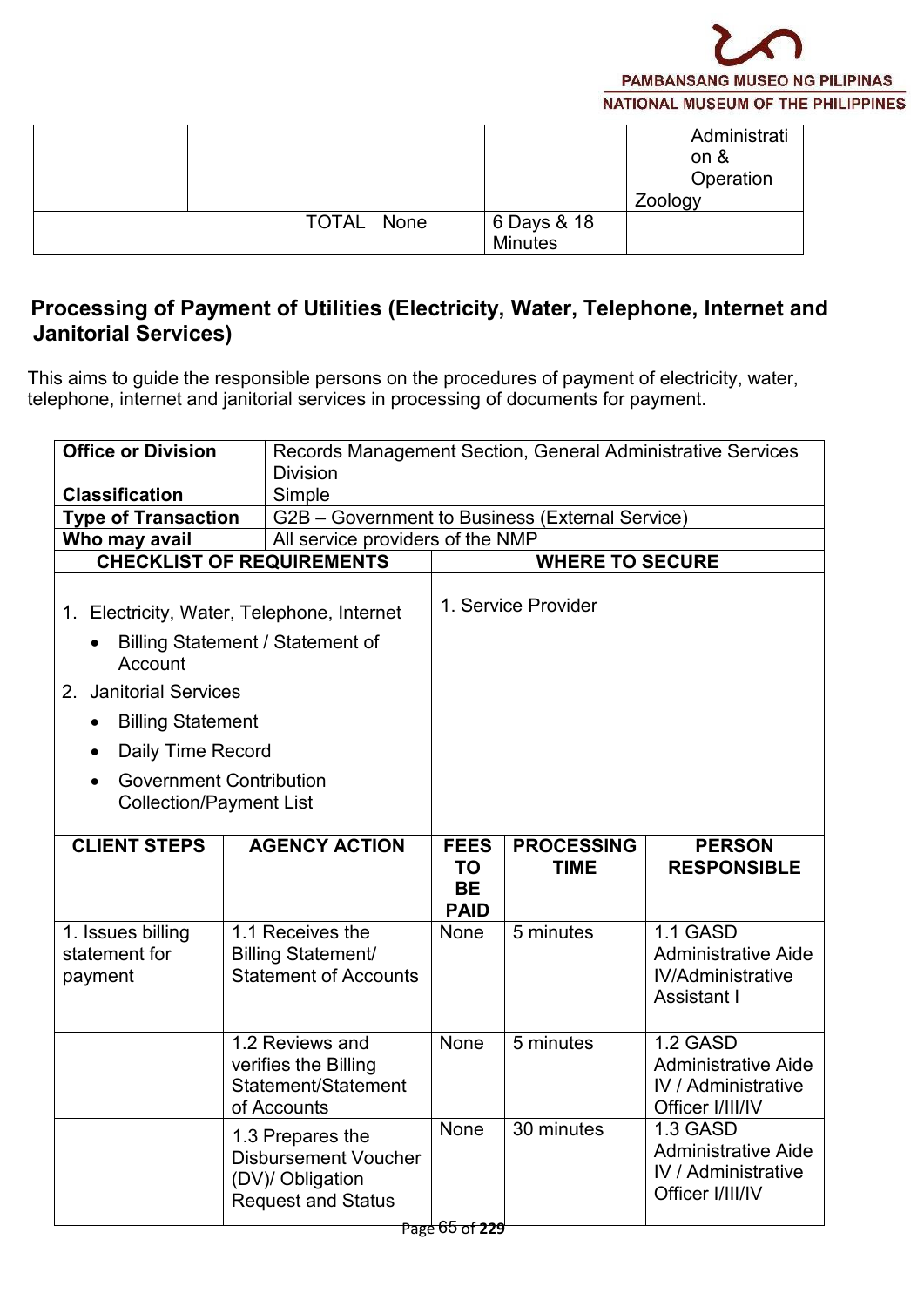

| (ORS), Summary of<br><b>Billing</b><br>Statements/Statement<br>of Accounts, and BIR<br>2307                                                                                               |      |                                 |                                                                                   |
|-------------------------------------------------------------------------------------------------------------------------------------------------------------------------------------------|------|---------------------------------|-----------------------------------------------------------------------------------|
| 1.4 Signs and<br>approves the<br><b>Disbursement</b><br>Voucher, Obligation<br><b>Request and Status,</b><br>and Summary of<br><b>Billing Statements/</b><br><b>Statement of Accounts</b> | None | 1 hour                          | 1.4 GASD<br>Chief<br>Administrative<br><b>Officer</b>                             |
| 1.5 Forwards all the<br>documents to the<br><b>Financial Services</b><br>Division for evaluation,<br>funding and<br>processing of payment                                                 | None | 15 minutes                      | 1.5 GASD<br><b>Administrative Aide</b><br><b>IV/Administrative</b><br>Assistant I |
| <b>TOTAL</b>                                                                                                                                                                              | None | 1 hour and 45<br><b>Minutes</b> |                                                                                   |

## **VEHICLE RESERVATION AND DISPATCHING PROCEDURES**

This aims to guide the responsible persons on the procedures of vehicle reservation and dispatching procedures.

| <b>Office or Division</b>                                                   | <b>Division</b>                             |                                     |                                  | <b>Transport Services Section - General Administrative Services</b>           |  |  |  |
|-----------------------------------------------------------------------------|---------------------------------------------|-------------------------------------|----------------------------------|-------------------------------------------------------------------------------|--|--|--|
| <b>Classification</b>                                                       | Simple                                      |                                     |                                  |                                                                               |  |  |  |
| <b>Type of Transaction</b>                                                  | (G2G) Internal Service                      |                                     |                                  |                                                                               |  |  |  |
| Who may avail                                                               | All NMP Employees                           |                                     |                                  |                                                                               |  |  |  |
|                                                                             | <b>CHECKLIST REQUIREMENTS</b>               |                                     |                                  | <b>WHERE TO SECURE</b>                                                        |  |  |  |
| for vehicle reservation                                                     | 1. Duly signed Driver's Trip Ticket Form    | 1. NMP Employee                     |                                  |                                                                               |  |  |  |
| <b>CLIENT STEPS</b>                                                         | <b>AGENCY ACTION</b>                        | <b>FEES</b><br>TO BE<br><b>PAID</b> | <b>PROCESSING</b><br><b>TIME</b> | <b>PERSON</b><br><b>RESPONSIBLE</b>                                           |  |  |  |
| 1. Prepares three<br>$(3)$ copies of<br>Driver's Trip Ticket   Form<br>Form | 1.1 Receives<br><b>Driver's Trip Ticket</b> | none                                | 1 minute                         | 1.1 GASD Transport<br><b>Services Section</b><br>Dispatcher/ Section<br>Chief |  |  |  |
|                                                                             | 1.2<br><b>Checks</b>                        | none                                | 5 minutes                        | 1.2 GASD Transport                                                            |  |  |  |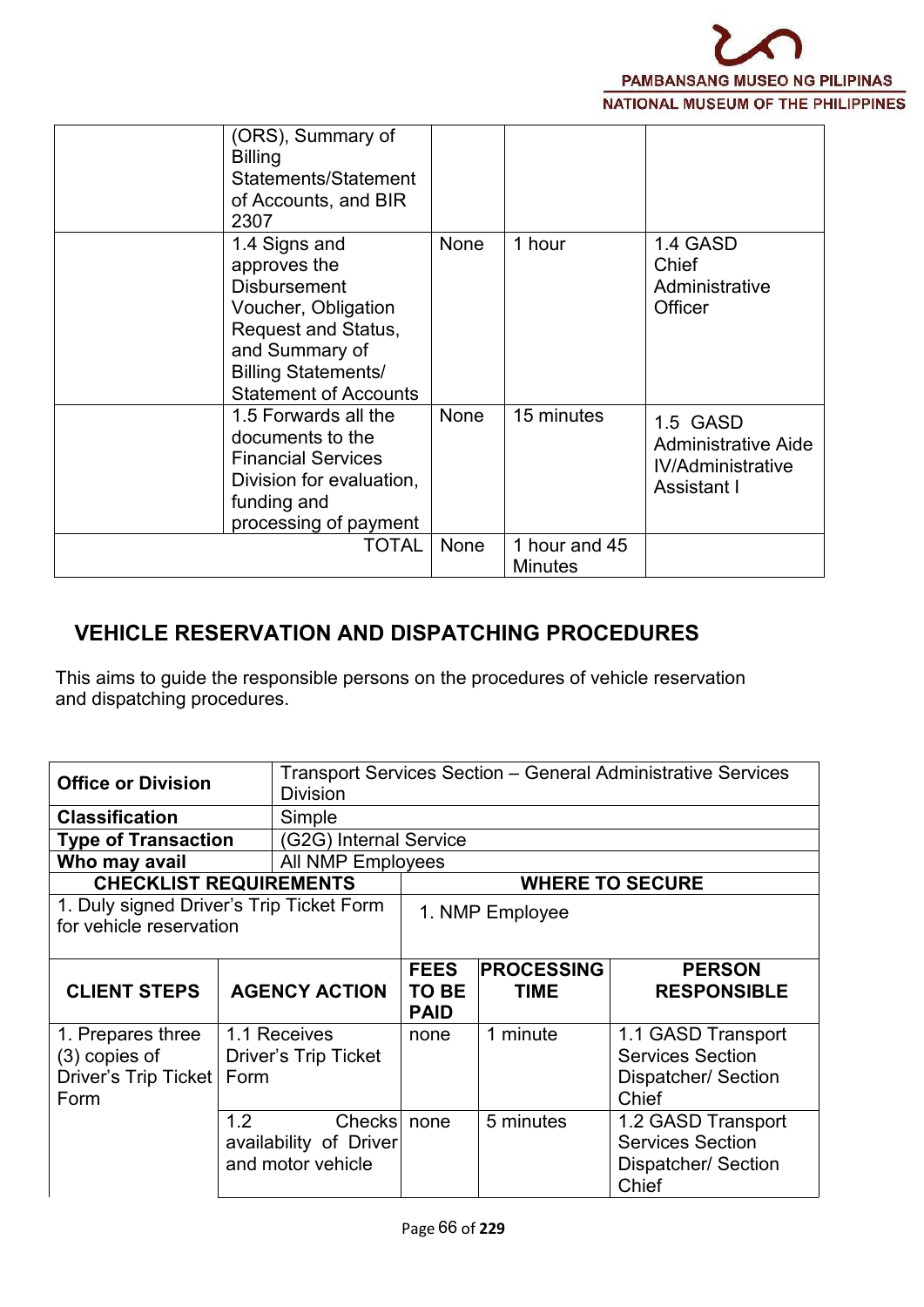

| 1.3 Assigns driver<br>3 minutes<br>1.3 GASD Transport<br>none<br>and motor vehicle<br><b>Services Section</b><br>Dispatcher/ Section<br>for the trip<br>reservation<br>Chief<br>3 minutes<br>1.4 GASD Transport<br>1.4 Signs Driver's<br>none<br><b>Services Section Chief</b><br><b>Trip Ticket</b><br>and Division Head<br>5 minutes<br>1.5 GASD Transport<br>1.5 Forwards signed<br>none<br><b>Services Section</b><br>trip ticket to the<br>Office of the<br><b>Dispatcher</b><br>Director-in-Charge<br>5 minutes<br>1.6 Office of the<br>1.6 Approves<br>none<br>Director-General-in-<br><b>Driver's Trip Ticket</b><br>Charge<br>2.1 Receives the<br>2. Gets the<br>1 minute<br>2.1 GASD Transport<br>none<br><b>Services Section Driver</b><br>signed/approved<br>signed/approved trip<br>trip tickets from the<br>tickets<br>Office of the<br>Director-In-Charge<br>and forwards the<br>signed/approved<br>trip tickets to the<br>assigned driver<br>2.2 Validates details<br>2.2 GASD Transport<br>3 minutes<br>none<br><b>Services Section Driver</b><br>of the trip:<br>Date and time<br>a.<br>Itinerary<br>b.<br>Vehicle<br>C.<br>assignment<br>d. Transports<br>passengers or<br>items<br>2.3 Checks the<br>15 minutes<br>2.3 GASD Transport<br>none<br>condition of the<br><b>Services Section</b><br>vehicle guided by<br>Driver,<br><b>BLOWBAGETS</b><br>Mechanic, and Chief<br>Mechanic<br>prior to departure<br>2.4 Reports to the<br>1 minute<br>2.4 GASD Transport<br>none<br>Section Chief of<br><b>Services Section Driver</b><br>Transport<br>Management<br>Section and to the<br>Division Chief of<br>General<br>Administrative<br><b>Services Division</b><br>any damage,<br>concerns on |                  |  |  |
|-------------------------------------------------------------------------------------------------------------------------------------------------------------------------------------------------------------------------------------------------------------------------------------------------------------------------------------------------------------------------------------------------------------------------------------------------------------------------------------------------------------------------------------------------------------------------------------------------------------------------------------------------------------------------------------------------------------------------------------------------------------------------------------------------------------------------------------------------------------------------------------------------------------------------------------------------------------------------------------------------------------------------------------------------------------------------------------------------------------------------------------------------------------------------------------------------------------------------------------------------------------------------------------------------------------------------------------------------------------------------------------------------------------------------------------------------------------------------------------------------------------------------------------------------------------------------------------------------------------------------------------------------------------------------------------------------------------------|------------------|--|--|
|                                                                                                                                                                                                                                                                                                                                                                                                                                                                                                                                                                                                                                                                                                                                                                                                                                                                                                                                                                                                                                                                                                                                                                                                                                                                                                                                                                                                                                                                                                                                                                                                                                                                                                                   |                  |  |  |
|                                                                                                                                                                                                                                                                                                                                                                                                                                                                                                                                                                                                                                                                                                                                                                                                                                                                                                                                                                                                                                                                                                                                                                                                                                                                                                                                                                                                                                                                                                                                                                                                                                                                                                                   |                  |  |  |
|                                                                                                                                                                                                                                                                                                                                                                                                                                                                                                                                                                                                                                                                                                                                                                                                                                                                                                                                                                                                                                                                                                                                                                                                                                                                                                                                                                                                                                                                                                                                                                                                                                                                                                                   |                  |  |  |
|                                                                                                                                                                                                                                                                                                                                                                                                                                                                                                                                                                                                                                                                                                                                                                                                                                                                                                                                                                                                                                                                                                                                                                                                                                                                                                                                                                                                                                                                                                                                                                                                                                                                                                                   |                  |  |  |
|                                                                                                                                                                                                                                                                                                                                                                                                                                                                                                                                                                                                                                                                                                                                                                                                                                                                                                                                                                                                                                                                                                                                                                                                                                                                                                                                                                                                                                                                                                                                                                                                                                                                                                                   |                  |  |  |
|                                                                                                                                                                                                                                                                                                                                                                                                                                                                                                                                                                                                                                                                                                                                                                                                                                                                                                                                                                                                                                                                                                                                                                                                                                                                                                                                                                                                                                                                                                                                                                                                                                                                                                                   |                  |  |  |
|                                                                                                                                                                                                                                                                                                                                                                                                                                                                                                                                                                                                                                                                                                                                                                                                                                                                                                                                                                                                                                                                                                                                                                                                                                                                                                                                                                                                                                                                                                                                                                                                                                                                                                                   |                  |  |  |
|                                                                                                                                                                                                                                                                                                                                                                                                                                                                                                                                                                                                                                                                                                                                                                                                                                                                                                                                                                                                                                                                                                                                                                                                                                                                                                                                                                                                                                                                                                                                                                                                                                                                                                                   |                  |  |  |
|                                                                                                                                                                                                                                                                                                                                                                                                                                                                                                                                                                                                                                                                                                                                                                                                                                                                                                                                                                                                                                                                                                                                                                                                                                                                                                                                                                                                                                                                                                                                                                                                                                                                                                                   | vehicles and any |  |  |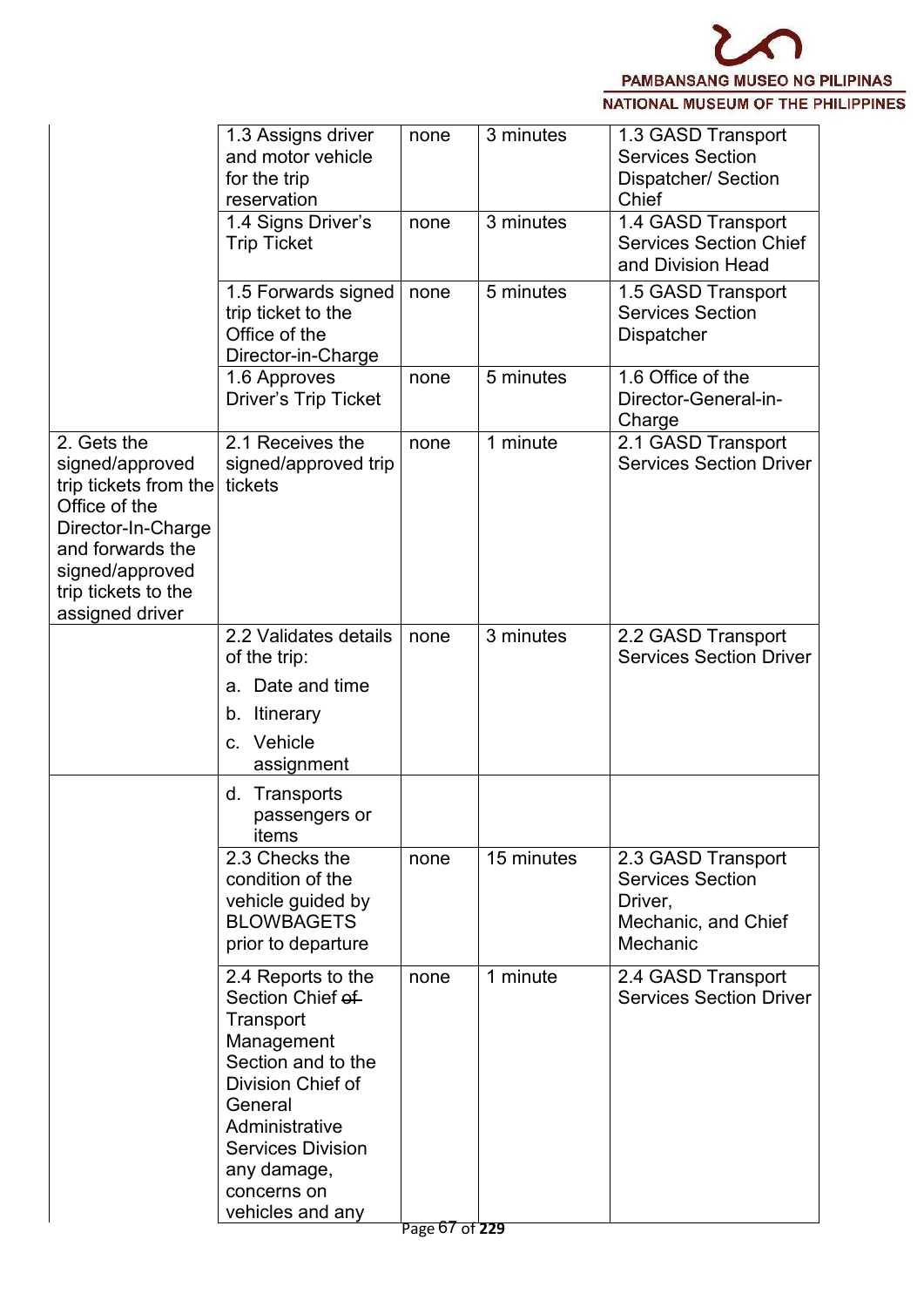

|                                                                                                 | discrepancies on<br>listed passenger or<br>property to be<br>transported on the<br><b>Driver's Trip Ticket</b><br>Form vs actual<br>passenger or<br>property to be<br>transported |             |             |                                                      |
|-------------------------------------------------------------------------------------------------|-----------------------------------------------------------------------------------------------------------------------------------------------------------------------------------|-------------|-------------|------------------------------------------------------|
|                                                                                                 | 2.5 Forwards<br><b>Driver's Trip Ticket</b><br>Form to the Guard-<br>On-Duty                                                                                                      | none        | 1 minute    | 2.5 GASD Transport<br><b>Services Section Driver</b> |
|                                                                                                 | 2.6 Checks and<br>Records details on<br>the Driver's Trip<br>Ticket Form (e.g.<br>odometer, property<br>transported or                                                            | None        | 1.5 minutes | 2.6 Security Agency<br>Guard on duty                 |
|                                                                                                 | passenger names)<br>2.7 Inspects NMP<br>motor vehicle<br>visually and reports<br>any damages to the<br>Section Chief of<br>Transport<br>Management<br>Section                     | <b>None</b> | 1.5 minutes | 2.7 Security Agency<br>Guard on duty                 |
|                                                                                                 | 2.8 Returns the<br>recorded Driver's<br>Trip Ticket Form to<br>the assigned driver                                                                                                | none        | 1 minute    | 2.8 Security Agency<br>Guard on duty                 |
| 3. Receives and<br>rates the Driver's<br>Performance using<br>the survey form                   | 3. Greets and<br>provides<br>passengers with<br>Driver's<br><b>Performance Survey</b><br>Form                                                                                     | none        | 1 minute    | 3. GASD Transport<br><b>Services Section Driver</b>  |
| 4. Returns the<br>filled-up Driver's<br>Performance<br>Survey Form to<br>the assigned<br>driver | 4.1 Records the<br>odometer of motor<br>vehicle to the<br><b>Driver's Trip Ticket</b><br>Form upon arrival to<br><b>NMP Central Office</b>                                        | none        | 1 minute    | 4.1 GASD Transport<br><b>Services Section Driver</b> |
|                                                                                                 | 4.2 Attaches the<br>Driver's<br><b>Performance Survey</b><br>Form to the trip<br>ticket and forwards it<br>to the dispatcher                                                      | none        | 1 minute    | 4.2 GASD Transport<br><b>Services Section Driver</b> |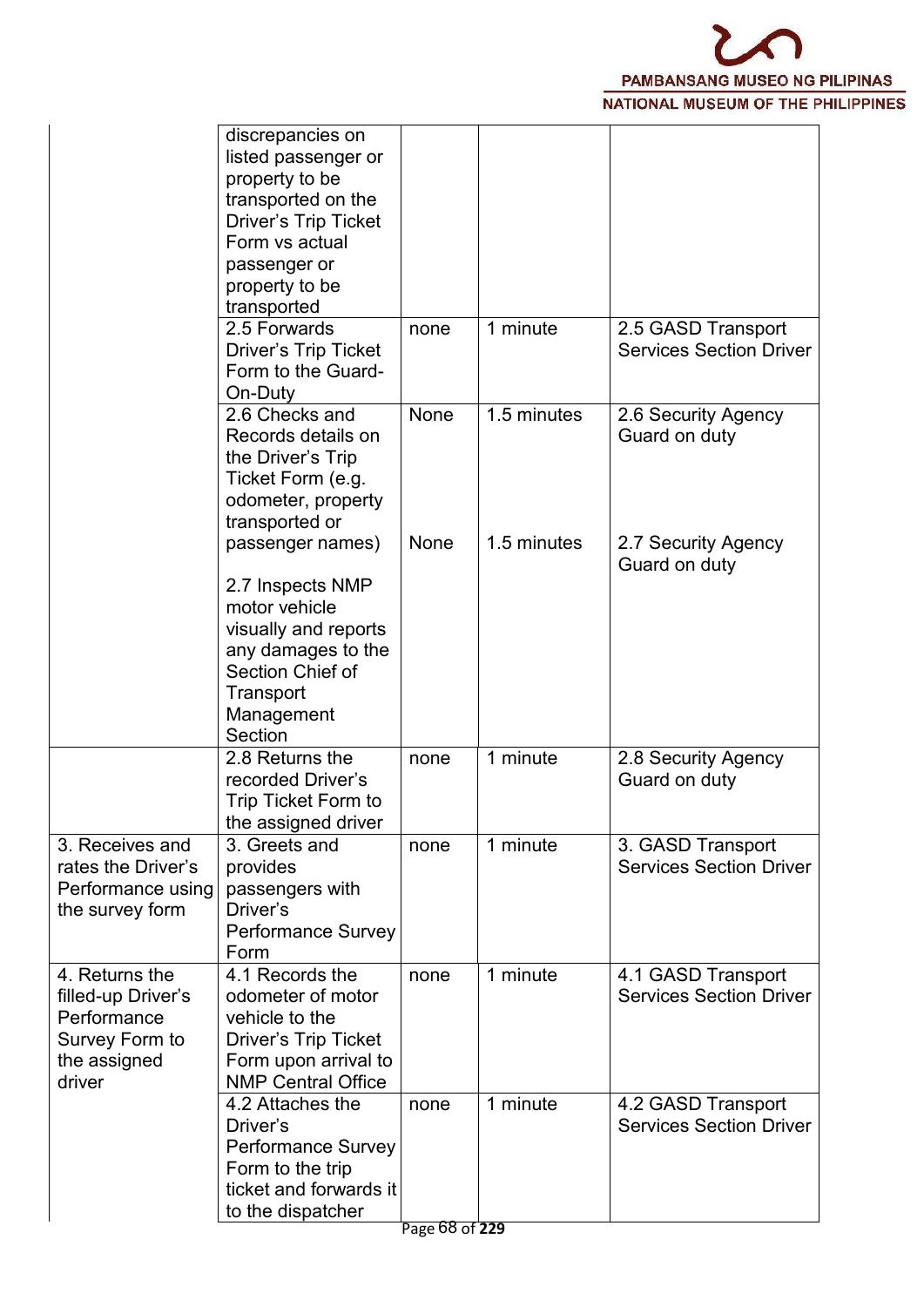

| 4.3 Inspects NMP<br>motor vehicle<br>visually and<br>record the                                                         | None | 1 minute   | 4.3 Security Agency<br>Guard on duty                                         |
|-------------------------------------------------------------------------------------------------------------------------|------|------------|------------------------------------------------------------------------------|
| odometer.                                                                                                               | None | 2 minutes  | 4.3 Security Agency<br>Guard on duty                                         |
| 4.4 Reports any<br>damages to the<br>Section Chief of<br>Transport<br>Management<br>Section                             |      |            |                                                                              |
| 4.5 Submits the Trip<br>ticket and Driver's<br><b>Performance Survey</b><br>Form to the Section<br>Chief after the trip | none | 1 minute   | 4.2 GASD Transport<br><b>Services Section</b><br>Dispatcher/Section<br>Chief |
| TOTAL                                                                                                                   | None | 54 Minutes |                                                                              |

#### **PROCEDURE FOR THE REQUEST FOR JANITORIAL ASSISTANCE**

This aims to guide the responsible persons on the procedures of request for janitorial assistance.

| <b>Office or Division</b>                                                                                                               |                                                                                                                                                                       | <b>General Administrative Services Division</b>   |                                  |                                     |  |  |  |  |
|-----------------------------------------------------------------------------------------------------------------------------------------|-----------------------------------------------------------------------------------------------------------------------------------------------------------------------|---------------------------------------------------|----------------------------------|-------------------------------------|--|--|--|--|
| <b>Classification</b>                                                                                                                   | Simple                                                                                                                                                                |                                                   |                                  |                                     |  |  |  |  |
| Type of<br><b>Transaction</b>                                                                                                           |                                                                                                                                                                       | G2G - Government to Government (Internal Service) |                                  |                                     |  |  |  |  |
| Who may avail                                                                                                                           | All NMP Employees                                                                                                                                                     |                                                   |                                  |                                     |  |  |  |  |
|                                                                                                                                         | <b>CHECKLIST OF REQUIREMENTS</b>                                                                                                                                      |                                                   | <b>WHERE TO SECURE</b>           |                                     |  |  |  |  |
| <b>Janitorial Assistance Form</b>                                                                                                       | 1. Duly filled out and signed Request for                                                                                                                             |                                                   | 1. NMP Employee (Client)         |                                     |  |  |  |  |
| <b>CLIENT STEPS</b>                                                                                                                     | <b>AGENCY ACTION</b>                                                                                                                                                  | <b>FEES TO</b><br><b>BE PAID</b>                  | <b>PROCESSING</b><br><b>TIME</b> | <b>PERSON</b><br><b>RESPONSIBLE</b> |  |  |  |  |
| 1. Secures the<br>Request for<br>Janitorial<br>Assistance Form                                                                          | 1. Provides the<br>Request for<br>Janitorial<br>Assistance Form                                                                                                       | None                                              | 1 minute                         | 1. GASD Division<br>Chief           |  |  |  |  |
| 2. Fills out the<br>Request for<br>Janitorial<br>Assistance Form<br>and endorses the<br>request to<br>Property<br>Management<br>Section | 2.1 Receives and<br>initializes the<br>Request for<br>Janitorial<br>Assistance Form for<br>verification then<br>forwards it to GASD<br>Division Chief for<br>approval | None                                              | 5 minutes                        | 2.1 GASD Division<br>Chief          |  |  |  |  |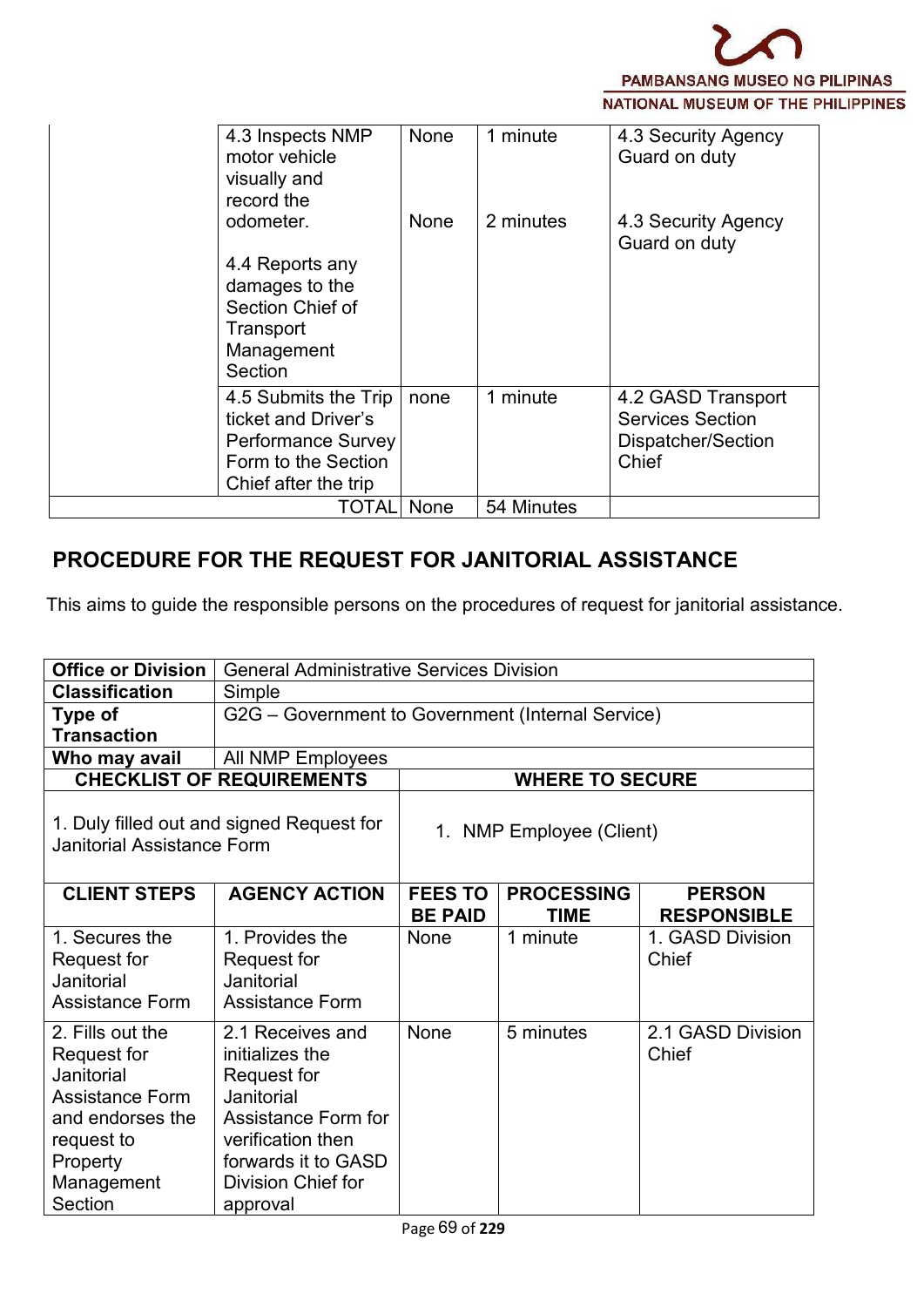

|                                                                                       | 2.2 Approves and<br>signs the request<br>for janitorial<br>assistance | None | 2 minutes  | 2.2 GASD Division<br>Chief |
|---------------------------------------------------------------------------------------|-----------------------------------------------------------------------|------|------------|----------------------------|
| 3. Receives the<br>approved request<br>form to be                                     | 3.1 Provides the<br>request for janitorial<br>assistance form         | None | 2 minutes  | 3.1 GASD Division<br>Chief |
| forwarded to the<br>supervisor of<br>janitorial services<br>for appropriate<br>action | 3.2 Maintains<br>Record                                               | None | 2 minutes  | 3.2 GASD Division<br>Chief |
|                                                                                       | TOTAL                                                                 | None | 12 Minutes |                            |

## **PROCUREMENT OF SUPPLIES AND MATERIALS AND SERVICES**

 $\overline{a}$ 

This aims to guide the responsible persons in the requisition of supplies and materials and services

| Office or<br><b>Division</b>                                                                                                                       | Supply Management Division, General Administrative Services Division                                                                                                |                                     |                                                                                                                                                                                                                          |                                                                                     |  |  |  |  |  |
|----------------------------------------------------------------------------------------------------------------------------------------------------|---------------------------------------------------------------------------------------------------------------------------------------------------------------------|-------------------------------------|--------------------------------------------------------------------------------------------------------------------------------------------------------------------------------------------------------------------------|-------------------------------------------------------------------------------------|--|--|--|--|--|
| <b>Classificatio</b><br>n                                                                                                                          | Complex                                                                                                                                                             |                                     |                                                                                                                                                                                                                          |                                                                                     |  |  |  |  |  |
| Type of<br><b>Transaction</b>                                                                                                                      | G2G (Internal Service)                                                                                                                                              |                                     |                                                                                                                                                                                                                          |                                                                                     |  |  |  |  |  |
| Who may<br>avail                                                                                                                                   | <b>All NMP Divisions</b>                                                                                                                                            |                                     |                                                                                                                                                                                                                          |                                                                                     |  |  |  |  |  |
|                                                                                                                                                    | <b>CHECKLIST OF REQUIREMENTS</b>                                                                                                                                    |                                     |                                                                                                                                                                                                                          | <b>WHERE TO SECURE</b>                                                              |  |  |  |  |  |
| (RIS);<br>3. Distribution List;<br>4. Approved PPMP;<br>6. Notice of Award                                                                         | 1. Duly signed Requisition Issue Slip<br>2. Approved Purchased Request (PR) by<br>the Division Chief or authorized official;<br>5. Request for Quotation (RFQ) and; |                                     | 1. NMP Division Staff (Client)<br>2. NMP Division Staff (Client)<br>3. NMP Division Staff (Client)<br>4. NMP Division Staff (Client)<br>5. NMP GASD, Supply Management Section<br>6. NMP GASD, Supply Management Section |                                                                                     |  |  |  |  |  |
| <b>CLIENT STEPS</b>                                                                                                                                | <b>AGENCY ACTION</b>                                                                                                                                                | <b>FEES</b><br>TO BE<br><b>PAID</b> | <b>PROCES</b><br><b>SING</b><br><b>TIME</b>                                                                                                                                                                              | <b>PERSON RESPONSIBLE</b>                                                           |  |  |  |  |  |
| 1. Endorses the<br>signed<br>Requisition<br>Issue Slip (RIS),<br>approved<br>Purchase<br>Request (PR) by<br>the Division<br>Chief or<br>authorized | 1. Receives the<br>PPMP, RIS, DL and<br>PR and assigns<br>control number                                                                                            | none                                | 5 minutes                                                                                                                                                                                                                | 1.1 GASD, Supply<br><b>Management Section,</b><br><b>Administrative Assistant I</b> |  |  |  |  |  |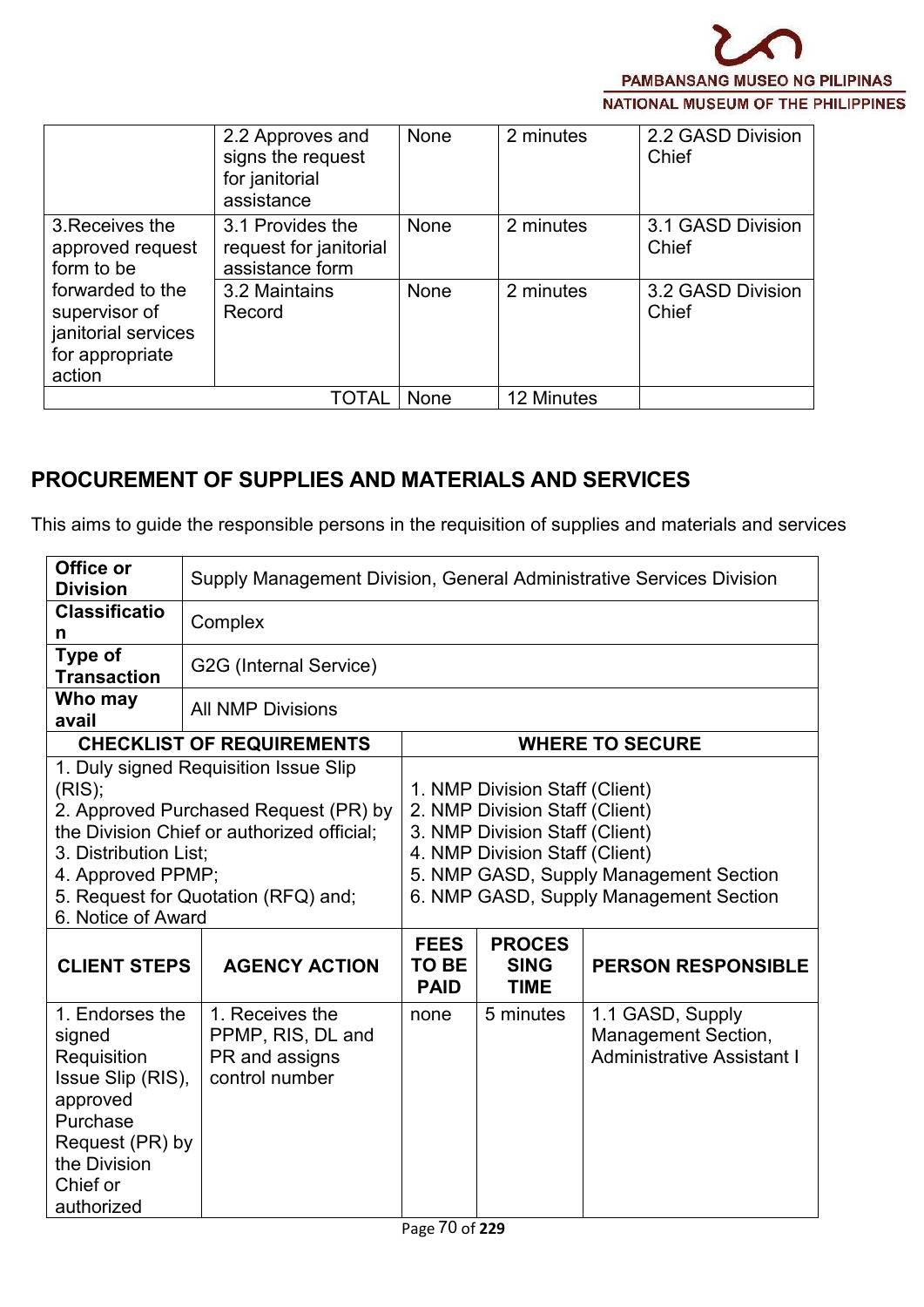

| official,<br><b>Distribution List</b><br>(DL) and<br>approved PPMP |                                                                                                                                                                            |      |               |                                                                                   |  |
|--------------------------------------------------------------------|----------------------------------------------------------------------------------------------------------------------------------------------------------------------------|------|---------------|-----------------------------------------------------------------------------------|--|
| 2. Coordinates<br>with Property<br>Management<br>Section           | 2.1 For repair,<br>Receives the PPMP,<br>Pre-repair Inspection<br>Report, PR and<br>assigns control<br>number                                                              | none | 5 minutes     | 2.1 GASD, Supply<br>Management Section,<br><b>Administrative Aide IV</b>          |  |
|                                                                    | 2.2 Evaluates the<br>completeness of the<br>documents, checks<br>the specifications of<br>items/services<br>requested,<br>consolidates same<br>items/services in<br>nature | none | 1 hour        | 2.2 GASD, Supply<br>Management Section,<br>Canvasser                              |  |
|                                                                    | 2.3 Endorses to BAC<br>if the items/services'<br>ABC is above Php<br>200,000.00.                                                                                           | none | 1 hour        | 2.3 GASD, Supply<br><b>Management Section,</b><br><b>Administrative Officer V</b> |  |
|                                                                    | 2.4 Prepares Request<br>for Quotation (RFQ)<br>and determines mode<br>of procurement.                                                                                      | none | 1 hour        | 2.4 C GASD, Supply<br><b>Management Section,</b><br>Canvasser                     |  |
|                                                                    | 2.5 Reviews and<br>signs the RFQ                                                                                                                                           | none | 30<br>minutes | 2.5 GASD, Supply<br>Management Section,<br><b>Administrative Officer V</b>        |  |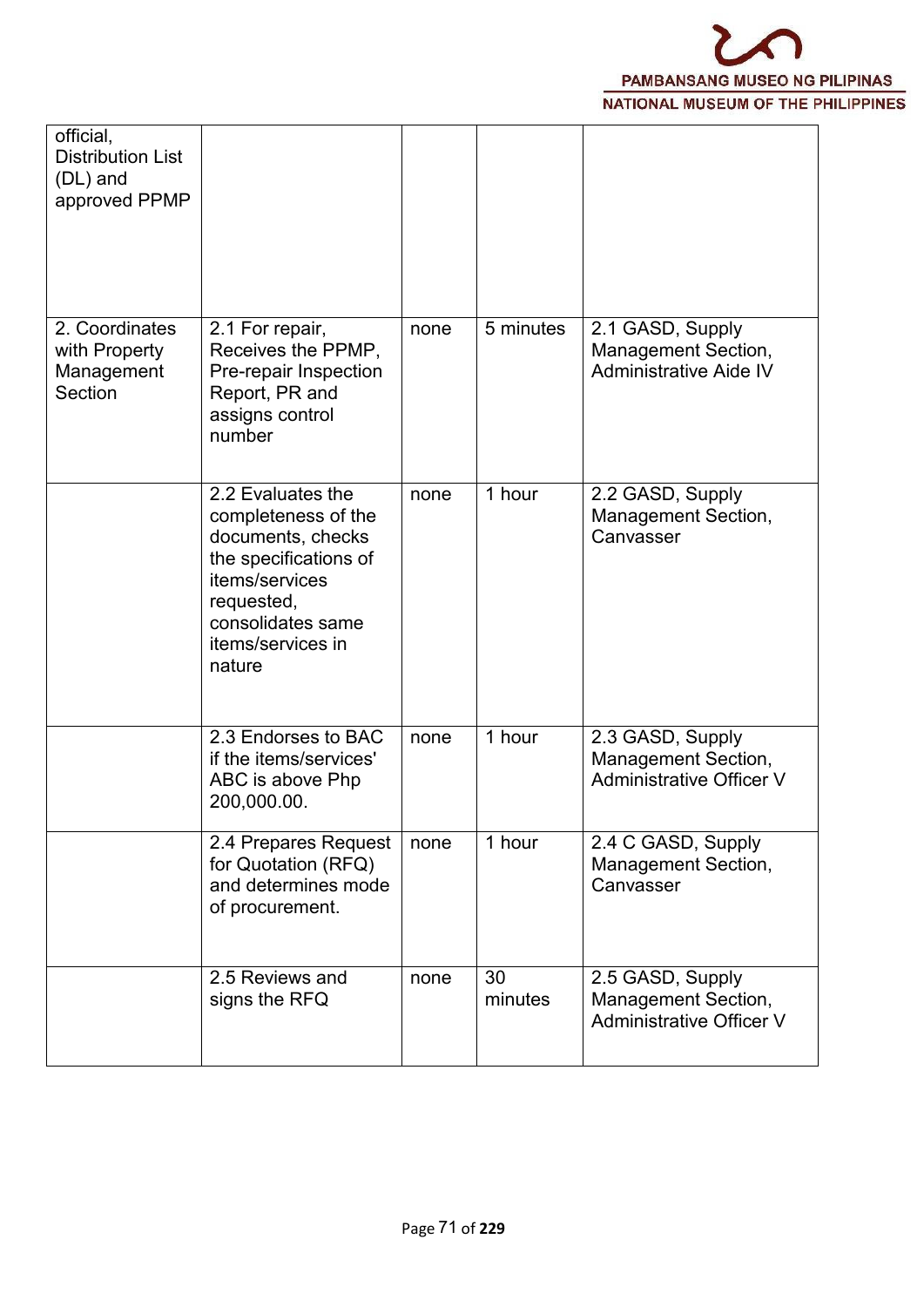

| 2.6 For items and<br>services with ABC of<br>Php 50,001.00 to Php<br>200,000.00, posts to<br>Philgeps together with<br>supporting<br>documents.                                                                     | none | 1 hour            | 2.6 GASD, Supply<br><b>Management Section,</b><br>Canvasser  |  |
|---------------------------------------------------------------------------------------------------------------------------------------------------------------------------------------------------------------------|------|-------------------|--------------------------------------------------------------|--|
| 2.7 Prepares a Trip<br><b>Ticket and Official</b><br><b>Business Slip needed</b><br>before going out to<br>canvass                                                                                                  | none | 30<br>minutes     | 2.7 GASD, Supply<br><b>Management Section,</b><br>Canvasser  |  |
| 2.8 Canvasses the<br>items/services<br>requested to at least<br>3 suppliers through<br>email and by going<br>out to supplier once<br>Trip Ticket and OB<br>Slip is approved                                         | none | 8 working<br>days | 2.8 GASD, Supply<br><b>Management Section,</b><br>Canvasser  |  |
| 2.9 Obtain price<br>quotations from the<br>prospective suppliers<br>(For procurement<br>requests with ABC of<br>P50,000.00 and<br>below)                                                                            | none | 2 working<br>days | 2.9 GASD, Supply<br><b>Management Section,</b><br>Canvasser  |  |
| 2.10 For procurement<br>requests with ABC of<br>P50,001.00 to Php<br>200,000.00, obtain<br>envelop with price<br>quotations from the<br>prospective suppliers,<br>evaluate and<br>determine the winning<br>supplier | none | 3 working<br>days | 2.10 GASD, Supply<br><b>Management Section,</b><br>Canvasser |  |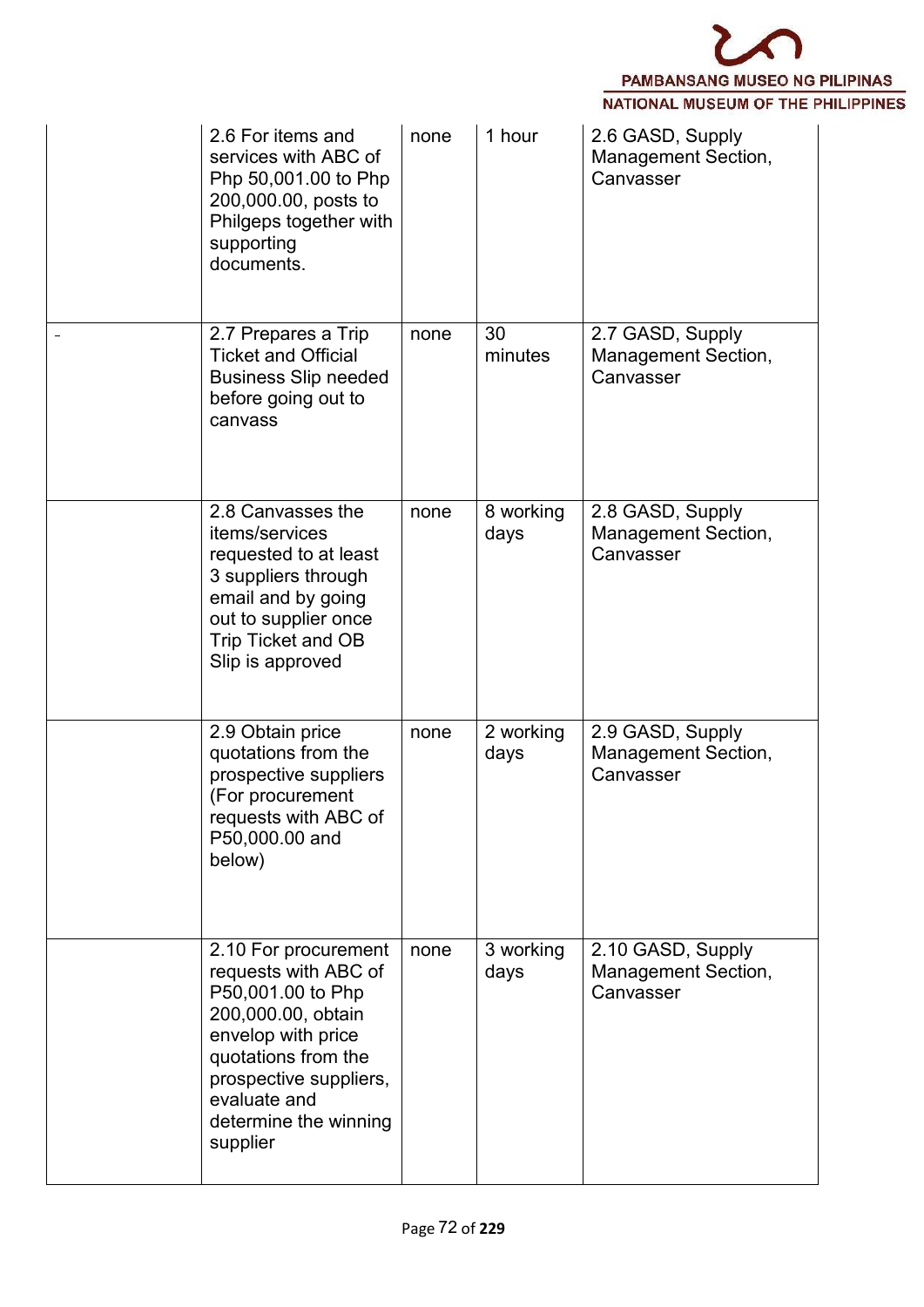

| 2.11 Prepares Notice<br>of Award (NOA) and<br><b>Abstract of Quotation</b><br>and informs the<br>winning bidder for<br>conforme         | none | 1 working<br>day             | 2.11 GASD, Supply<br><b>Management Section,</b><br>Canvasser                       |  |
|-----------------------------------------------------------------------------------------------------------------------------------------|------|------------------------------|------------------------------------------------------------------------------------|--|
| 2.12 Posts to<br>Philgeps the signed<br>NOA and Abstract of<br>Canvass and provide<br>COA copies of set of<br>bidding documents         | none | 4 hours                      | 2.12 GASD, Supply<br>Management Section,<br>Canvasser                              |  |
| 2.13 Prepares the<br>Abstract of Canvass,<br><b>Obligation Request</b><br>and Status (ORS),<br>Job Order<br>(JO)/Purchase Order<br>(PO) | none | 4 hours                      | 2.13 GASD, Supply<br><b>Management Section,</b><br>Canvasser                       |  |
| 2.14 Reviews all the<br>documents and affix<br>initial on the PO/JO                                                                     | none | 1 hour                       | 2.14 GASD, Supply<br><b>Management Section,</b><br><b>Administrative Officer V</b> |  |
| 2.15 Affixes initial on<br>the PO/JO and signs<br>the ORS                                                                               | none | 1 hour                       | 2.15 GASD, Chief<br><b>Administrative Officer</b>                                  |  |
| 2.16 Forwards all the<br>documents to the<br>proper signatories                                                                         | none | 1 hour                       | 2.16 GASD, Supply<br>Management Section,<br><b>Administrative Aide IV</b>          |  |
| <b>TOTAL</b>                                                                                                                            |      | 16 days<br>and 10<br>minutes |                                                                                    |  |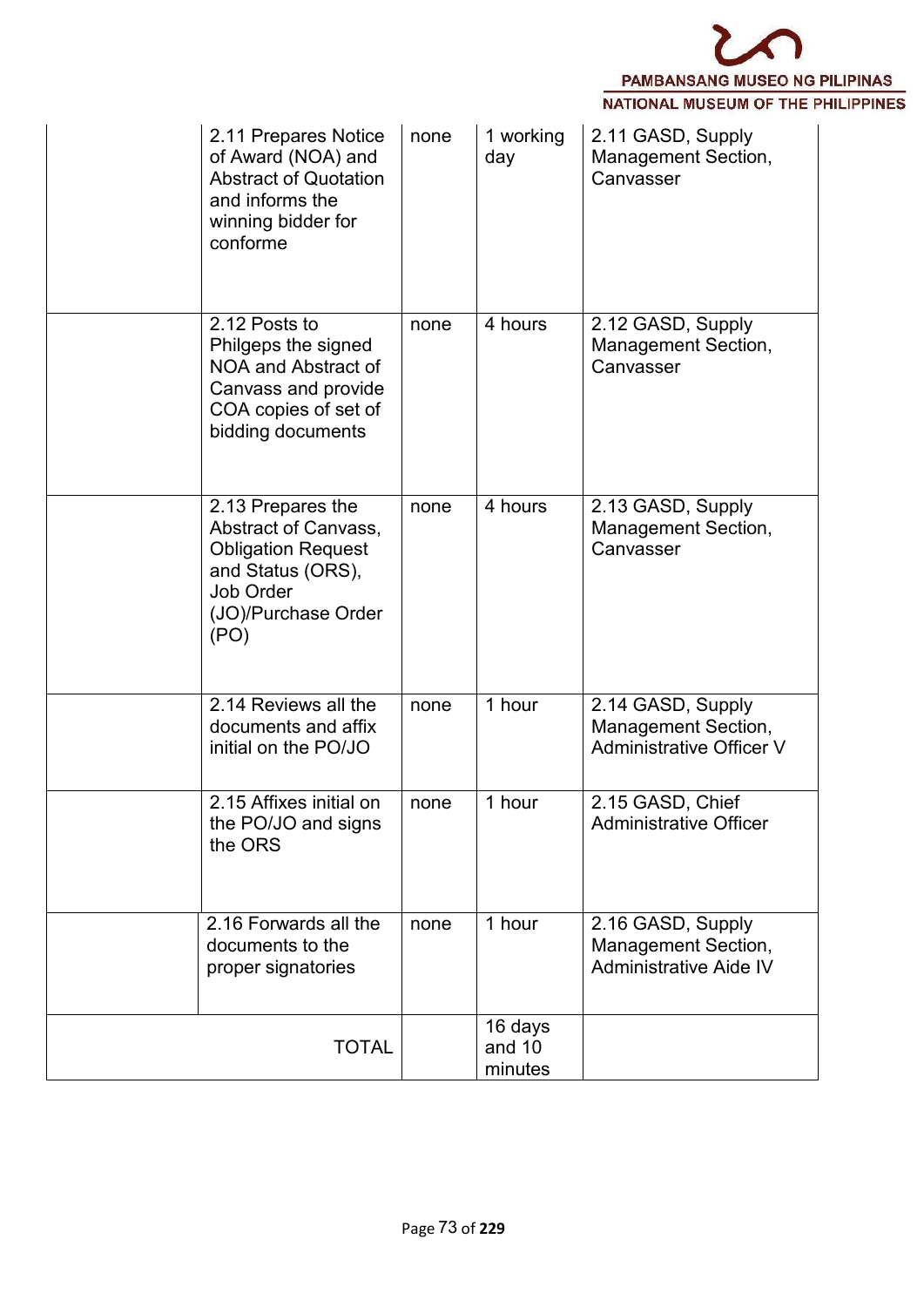

#### **Sale of Bidding Documents for the Disposal of Unserviceable Properties through Public Bidding Procedure**

This aims to guide the responsible persons on the procedures for the sale of bidding documents for the Disposal of Unserviceable Properties through Public Bidding Procedure.

| <b>Office or Division</b>                                                                                                                                              | Property Management Section, General Administrative Services<br><b>Division</b> |                        |                                 |                                                                                                    |
|------------------------------------------------------------------------------------------------------------------------------------------------------------------------|---------------------------------------------------------------------------------|------------------------|---------------------------------|----------------------------------------------------------------------------------------------------|
| <b>Classification</b>                                                                                                                                                  | Simple                                                                          |                        |                                 |                                                                                                    |
| <b>Type of Transaction</b>                                                                                                                                             | G2B - Government to Business (External Service)                                 |                        |                                 |                                                                                                    |
| Who may avail                                                                                                                                                          | <b>All Prospective Bidders</b>                                                  |                        |                                 |                                                                                                    |
| <b>CHECKLIST OF REQUIREMENTS</b>                                                                                                                                       |                                                                                 |                        | <b>WHERE TO SECURE</b>          |                                                                                                    |
| 1. Prospective Bidders who meet the                                                                                                                                    |                                                                                 |                        | 1. Prospective Bidders (Client) |                                                                                                    |
| minimum qualification requirements<br>as specified in the Terms and<br><b>Conditions and Guidelines for</b><br>Disposal of the Unserviceable<br>Properties of the NMP: |                                                                                 |                        |                                 |                                                                                                    |
| a. Mayor's Permit or Business Permit                                                                                                                                   |                                                                                 |                        |                                 |                                                                                                    |
| b. Department of Trade and Industry<br>(DTI) Registration Certificate for<br>Sole Proprietorship                                                                       |                                                                                 |                        |                                 |                                                                                                    |
| c. Securities and Exchange<br><b>Commission Registration</b><br>Certificate for Partnership and<br>Corporation if SEC registered.                                      |                                                                                 |                        |                                 |                                                                                                    |
| d. Tax Clearance issued by BIR<br>e. Company Profile for Partnership<br>and Corporation<br>f. Two (2) Valid IDs                                                        |                                                                                 |                        |                                 |                                                                                                    |
| <b>CLIENT STEPS</b>                                                                                                                                                    | <b>AGENCY</b>                                                                   | <b>FEES TO</b>         | <b>PROCESSING</b>               | <b>PERSON</b>                                                                                      |
| 1. Signs in the<br>bidder's logbook<br>located at the<br>Property<br>Management Section,<br>General<br>Administrative<br><b>Services Division</b>                      | <b>ACTION</b><br>1. Provides the<br>bidder's logbook<br>to the client           | <b>BE PAID</b><br>None | <b>TIME</b><br>2 minutes        | <b>RESPONSIBLE</b><br>1. GASD<br>Property<br>Management<br>Section<br>Administrative<br>Officer IV |
| 2. Secures request<br>for the issuance of<br>order of payment for<br>the bidding                                                                                       | 2. Prepares the<br>letter of request<br>to Accounting<br>Section for the        | None<br>74.022         | 10 minutes                      | 2. GASD<br>Property<br>Management<br>Section                                                       |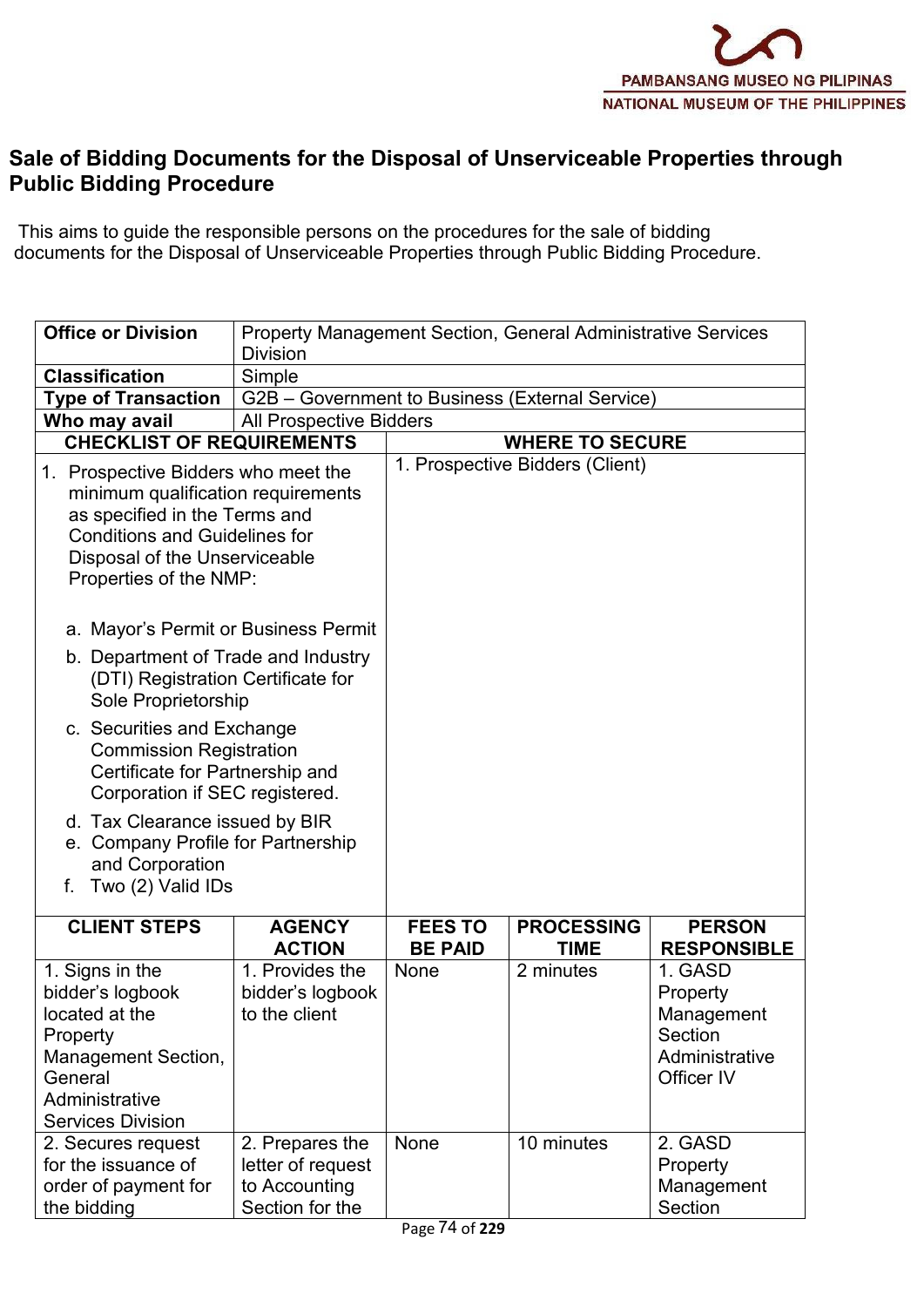

| documents                                                                              | issuance of<br>order of<br>payment                                                      |             |            | Administrative<br>Aide IV/<br>Administrative<br>Assistant II                                                  |
|----------------------------------------------------------------------------------------|-----------------------------------------------------------------------------------------|-------------|------------|---------------------------------------------------------------------------------------------------------------|
| Presents the letter of<br>request                                                      | 3. Receives the<br>letter of request<br>for verification,<br>processing and<br>issuance | None        | 5 minutes  | 3. FSD<br>Accounting<br>Section<br><b>Accountant IV</b>                                                       |
| 4. Accepts the Order<br>of Payment and<br>proceeds to the<br>Cashier                   | 4. Processes<br>the payment                                                             | None        | 15 minutes | 4. FSD Cash<br>Section<br>Administrative<br>Officer I                                                         |
| Pays the required<br>amount for the sale<br>of the bidding<br>documents                | 5. Issues<br><b>Official Receipt</b>                                                    | Php1,000.00 | 5 minutes  | 5. FSD Cash<br>Section<br>Administrative<br>Officer I                                                         |
| <b>Presents the Official</b><br>Receipt of payment<br>at GASD PMS                      | 6. Secures a<br>photocopy of<br>the Official<br>Receipt                                 | None        | 3 minutes  | 6. GASD<br>Property<br>Management<br>Section<br>Administrative<br>Officer IV/<br>Administrative<br>Officer V  |
| 7. Receives the<br>original Official<br><b>Receipt and Bidding</b><br><b>Documents</b> | 7.1 Returns the<br>original receipt<br>and releases<br>the bidding<br>documents         | None        | 7 minutes  | 6. GASD<br>Property<br>Management<br>Section<br>Administrative<br>Officer IV /<br>Administrative<br>Officer V |
|                                                                                        | 7.2 Maintains<br>Record                                                                 | None        | 5 minutes  | 7.2 GASD<br>Property<br>Management<br>Section<br>Administrative<br>Officer IV/<br>Administrative<br>Officer V |
|                                                                                        | <b>TOTAL</b>                                                                            | Php1,000.00 | 52 Minutes |                                                                                                               |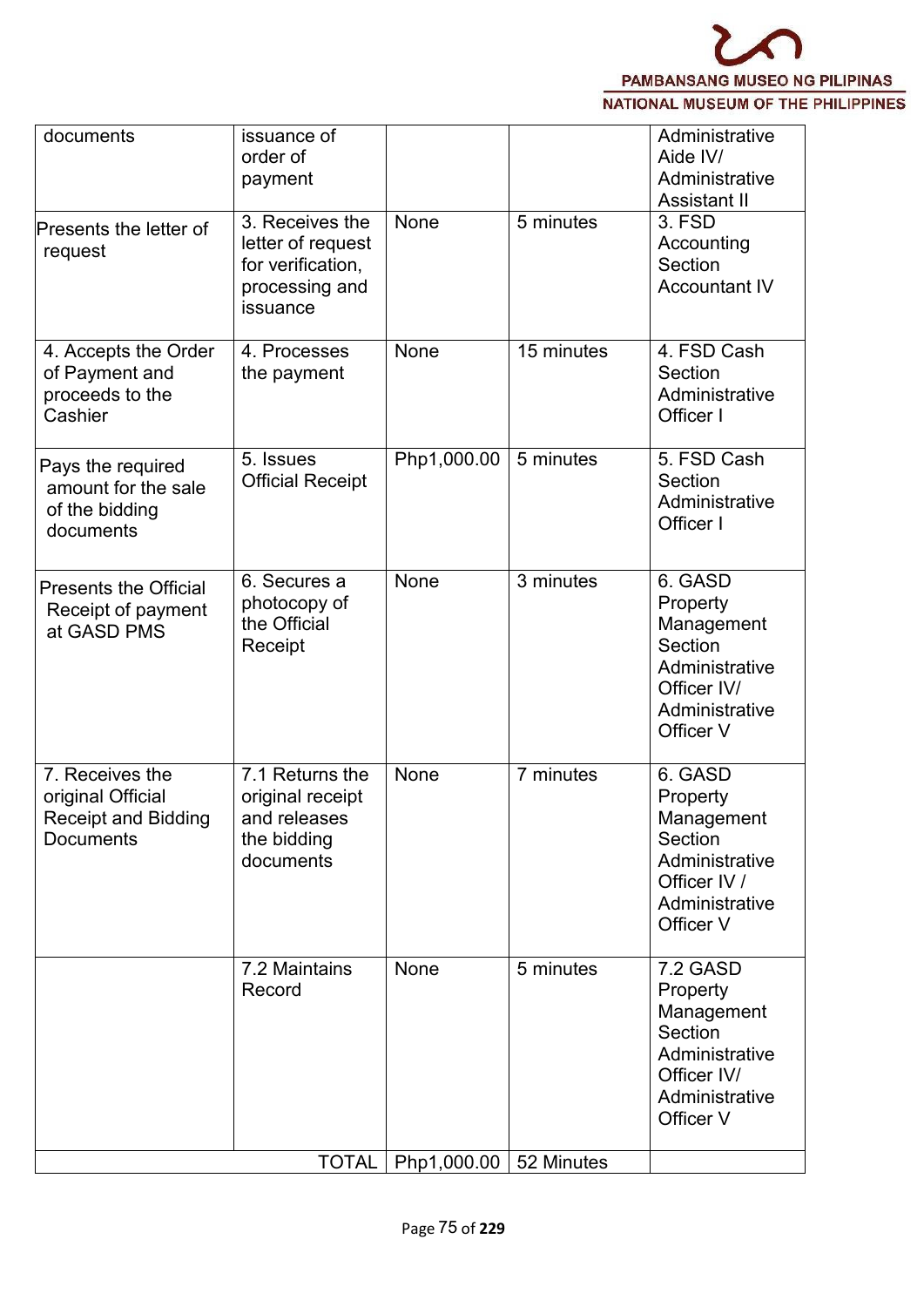

### **GPD Technical Assistance**

Technical Assistance refers to the Geology and Paleontology Division's tendering of support by providing technical information and expertise to private and government individuals or sectors/groups, may it be local or foreign. Technical assistance pertains to: Donation of Specimens; Identification of Specimens (Internal-Division to Division); and Controlled Access to Collections.

| Office or<br><b>Division</b>                                            | Geology and Paleontology Division                                                                                           |                  |                        |                                  |  |  |  |
|-------------------------------------------------------------------------|-----------------------------------------------------------------------------------------------------------------------------|------------------|------------------------|----------------------------------|--|--|--|
| <b>Classification</b>                                                   | Complex                                                                                                                     |                  |                        |                                  |  |  |  |
| Type of<br><b>Transaction</b>                                           | G2C-Government to Citizen and G2G-Government to Government; Internal<br><b>Technical Assistance</b>                         |                  |                        |                                  |  |  |  |
| Who may avail                                                           | Private and government individuals or sectors/groups                                                                        |                  |                        |                                  |  |  |  |
|                                                                         | <b>CHECKLIST OF REQUIREMENTS</b>                                                                                            |                  | <b>WHERE TO SECURE</b> |                                  |  |  |  |
|                                                                         |                                                                                                                             |                  |                        |                                  |  |  |  |
|                                                                         | Letter of Request to the NMP Management<br>addressed to the Director-General (DG)<br>indicating the purpose of the request. | <b>Client</b>    |                        |                                  |  |  |  |
| Valid Identification and supporting<br>documents related to the request |                                                                                                                             | Client           |                        |                                  |  |  |  |
| Memorandum of Agreement                                                 |                                                                                                                             | Office of the DG |                        |                                  |  |  |  |
| Deed of Donation                                                        |                                                                                                                             | Office of the DG |                        |                                  |  |  |  |
|                                                                         |                                                                                                                             |                  |                        |                                  |  |  |  |
| <b>CLIENT STEPS</b>                                                     | <b>AGENCY ACTION</b>                                                                                                        | <b>FEES TO</b>   | <b>PROCESSING</b>      | <b>PERSON</b>                    |  |  |  |
|                                                                         |                                                                                                                             | <b>BE PAID</b>   | <b>TIME</b>            | <b>RESPONSIBLE</b>               |  |  |  |
| 1. The client                                                           | 1. NMP Security shall                                                                                                       | N/A              | 5 minutes              | <b>NMP Security</b>              |  |  |  |
| registers to the                                                        | request for the client's                                                                                                    |                  |                        | on-duty                          |  |  |  |
| Security logbook at                                                     | valid identification                                                                                                        |                  |                        |                                  |  |  |  |
| the NMP Entrance,                                                       | card for verification                                                                                                       |                  |                        |                                  |  |  |  |
| indicating his/her                                                      | purpose/s.                                                                                                                  |                  |                        |                                  |  |  |  |
| name, purpose,                                                          |                                                                                                                             |                  |                        |                                  |  |  |  |
| destination and                                                         |                                                                                                                             |                  |                        |                                  |  |  |  |
| time of arrival.                                                        | 2. The Office of the<br><b>DG Secretaries shall</b>                                                                         | N/A              | 5 minutes              | <b>ODG</b><br><b>Secretaries</b> |  |  |  |
| 2. The client                                                           | receive the request                                                                                                         |                  |                        |                                  |  |  |  |
| proceeds to the                                                         | letter and forward it to                                                                                                    |                  |                        |                                  |  |  |  |
| Office of the DG                                                        | the desk of the DG for                                                                                                      |                  |                        |                                  |  |  |  |
| for the submission                                                      | action.                                                                                                                     |                  |                        |                                  |  |  |  |
| of his/her request                                                      |                                                                                                                             | N/A              | within 1 day           | DG                               |  |  |  |
| letter.                                                                 | 3. The DG acts on the                                                                                                       |                  | upon receipt           |                                  |  |  |  |
|                                                                         | request and may                                                                                                             |                  |                        |                                  |  |  |  |
| The Client<br>3.                                                        | endorse with                                                                                                                |                  |                        |                                  |  |  |  |
| waits for feedbacks                                                     | instructions, to Deputy<br>DG for Museums or                                                                                |                  |                        |                                  |  |  |  |
| from NMP.                                                               | directly to the Division                                                                                                    |                  |                        |                                  |  |  |  |
|                                                                         | Head/OIC.                                                                                                                   | N/A              | within 4 hours         | <b>DG Secretaries</b>            |  |  |  |
|                                                                         |                                                                                                                             |                  |                        |                                  |  |  |  |
|                                                                         | Office of the DG                                                                                                            |                  |                        |                                  |  |  |  |
|                                                                         | Secretaries shall                                                                                                           |                  |                        |                                  |  |  |  |
|                                                                         | forward the request                                                                                                         |                  |                        |                                  |  |  |  |
|                                                                         | letter to the person                                                                                                        |                  | within4 hours          |                                  |  |  |  |
|                                                                         | concerned.                                                                                                                  | N/A              | upon receipt           | <b>DDGM</b>                      |  |  |  |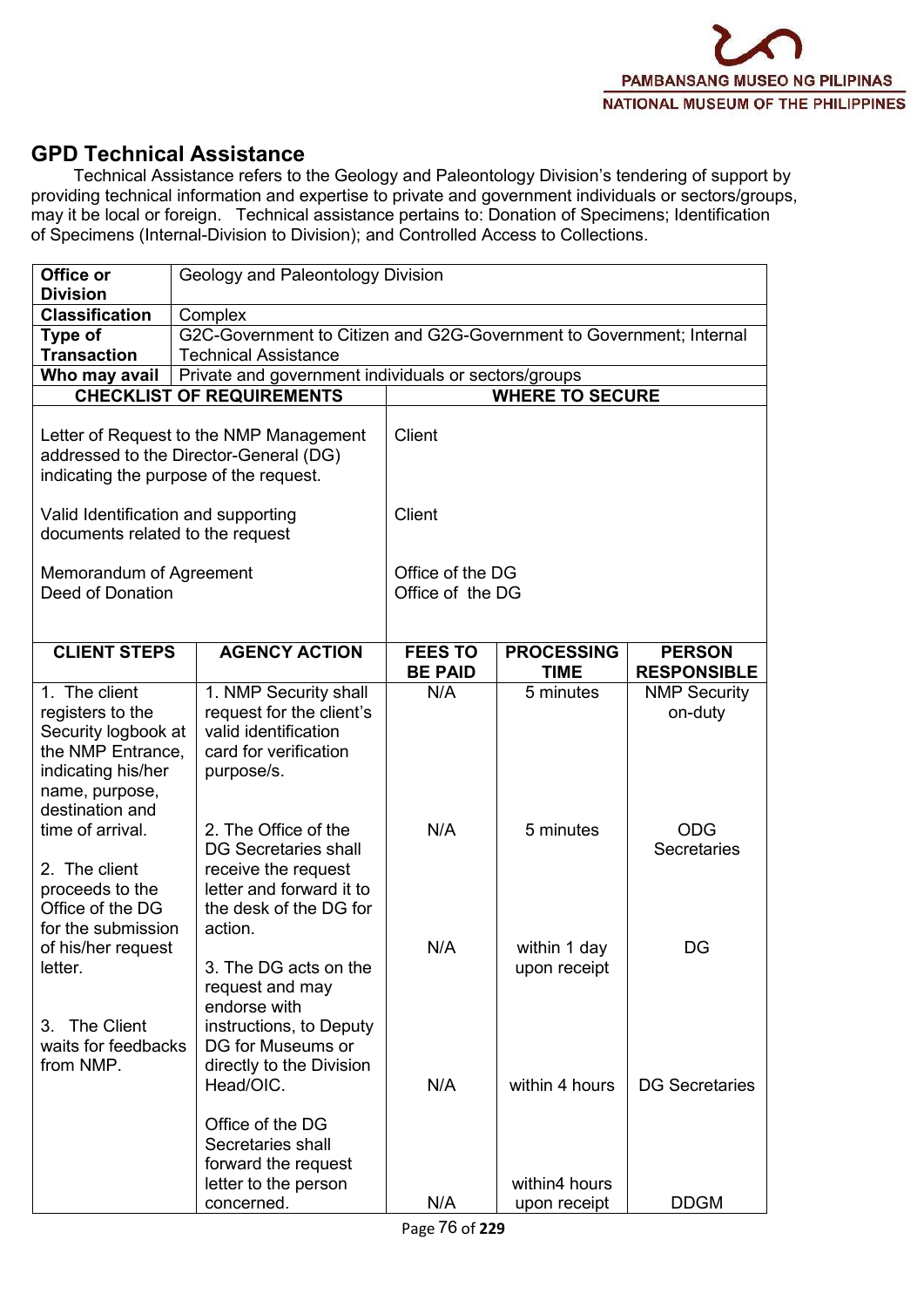

|                                                                                                | Option 1                                                                                                      |     |                                |                                                 |  |
|------------------------------------------------------------------------------------------------|---------------------------------------------------------------------------------------------------------------|-----|--------------------------------|-------------------------------------------------|--|
|                                                                                                | Deputy DG for<br>$\frac{1}{2}$<br>Museums shall<br>endorse the<br>request letter,<br>with<br>instructions, to |     | Within 4 hours<br>upon receipt |                                                 |  |
|                                                                                                | the Head/OIC<br>of the Division.                                                                              | N/A |                                | <b>GPD</b><br>Head/OIC;<br><b>GPD Personnel</b> |  |
|                                                                                                | Option 2                                                                                                      |     |                                |                                                 |  |
|                                                                                                | The Head/OIC<br>of the Division<br>shall act on the<br>matter by                                              |     | 2 hours                        |                                                 |  |
|                                                                                                | immediately<br>contacting the<br>requisitioner<br>through phone<br>or e-mail.                                 | N/A |                                | <b>GPD</b><br>Head/OIC;<br><b>GPD Personnel</b> |  |
| The client<br>4.<br>proceeds to the<br>GPD to discuss the<br>details in her<br>request letter. | 4. GPD may ask the<br>client to submit<br>additional documents,<br>depending on his/her<br>request.           | N/A | within 5 days                  |                                                 |  |
| 5. The client<br>follows the<br>following NMP<br>procedures:                                   | 5. GPD proceeds to<br>the processing of the<br>client's request.                                              |     |                                | <b>GPD</b><br>Head/OIC;<br><b>GPD Personnel</b> |  |
| tion 1                                                                                         | tion 1                                                                                                        |     | within 3 days                  |                                                 |  |
| The client<br>signs the<br>DOD and                                                             | Donation of<br>Specimens<br>(Preparation and                                                                  | N/A |                                |                                                 |  |
| proceeds to<br>the turnover<br>of                                                              | Signing of<br>DOD;<br>Turnover of                                                                             |     |                                | <b>GPD Personnel</b>                            |  |
| collections<br>to be<br>donated.                                                               | the<br>Collections to<br>be Donated)                                                                          | N/A | 20 minutes                     |                                                 |  |
|                                                                                                |                                                                                                               |     |                                |                                                 |  |
| tion 2<br>The NMP<br>$\overline{a}$<br><b>Division</b><br>concerned<br>gives the<br>specimens  | $\frac{1}{2}$<br>Identification of<br>specimens<br>(Megascopic<br>Microscopic/<br>XRD)                        |     |                                | <b>GPD Personnel</b>                            |  |
| to be<br>identified to                                                                         |                                                                                                               |     |                                |                                                 |  |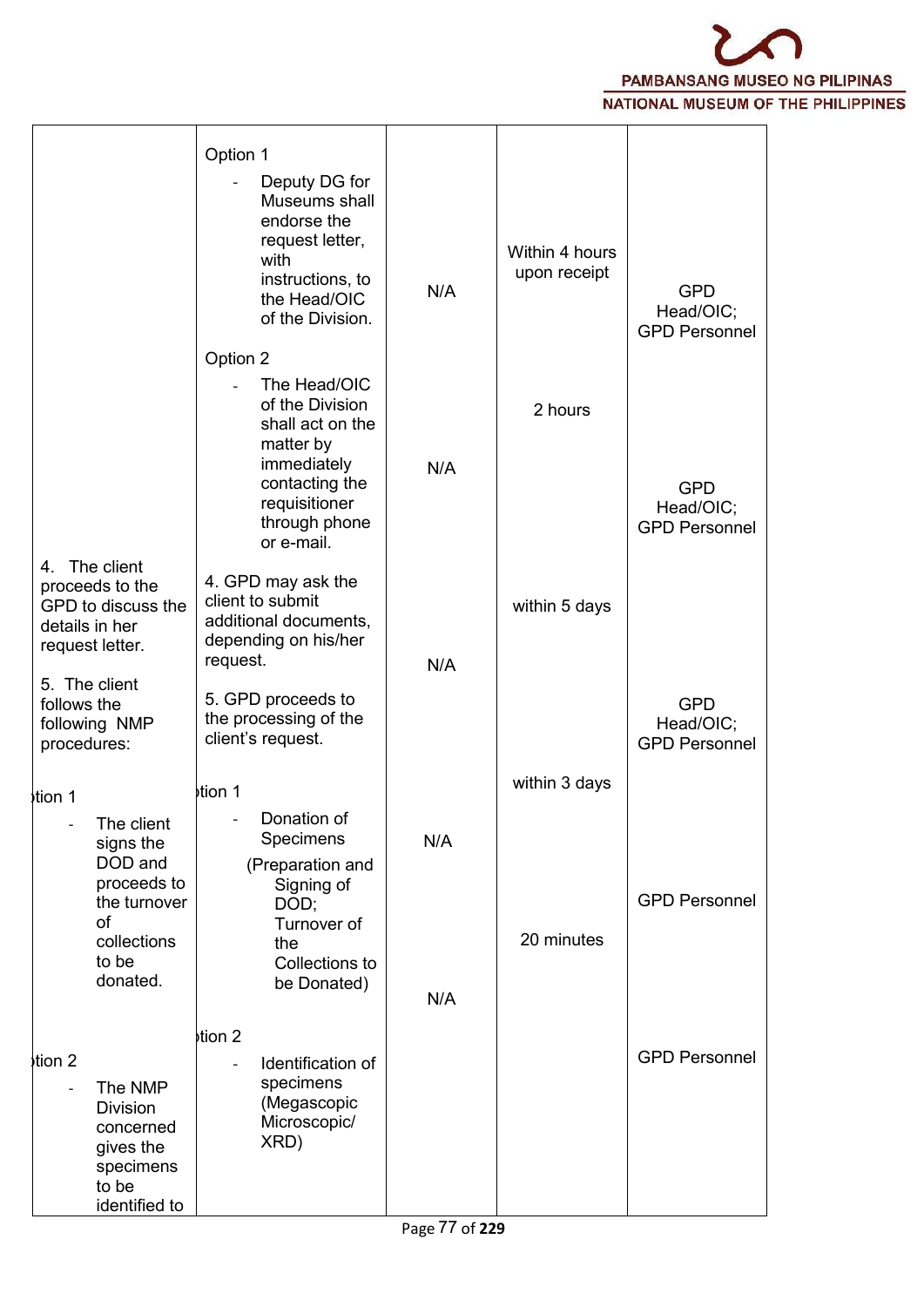

| $\frac{1}{2}$ tion 3                                           | GPD.<br>The client/<br><b>NMP</b><br>personnel<br>from other<br><b>Division</b><br>proceeds to<br>the holding<br>area and<br>wait for the<br>collections<br>he/she<br>requested. | tion<br>Controlled<br>Access to<br>collections<br>(Retrieval of<br>Objects<br>Requested) |  |                                    |  |
|----------------------------------------------------------------|----------------------------------------------------------------------------------------------------------------------------------------------------------------------------------|------------------------------------------------------------------------------------------|--|------------------------------------|--|
|                                                                | <b>TOTAL</b><br><b>Donation of Specimens</b><br>(external)                                                                                                                       |                                                                                          |  | 7 days, 2<br>hours & 10<br>minutes |  |
| <b>Identification of Specimens</b><br>(internal)               |                                                                                                                                                                                  |                                                                                          |  | 5 days, 2<br>hours & 10<br>minutes |  |
| <b>Controlled Access to Collections</b><br>(internal/external) |                                                                                                                                                                                  |                                                                                          |  | 2 days, 2<br>hours & 30<br>minutes |  |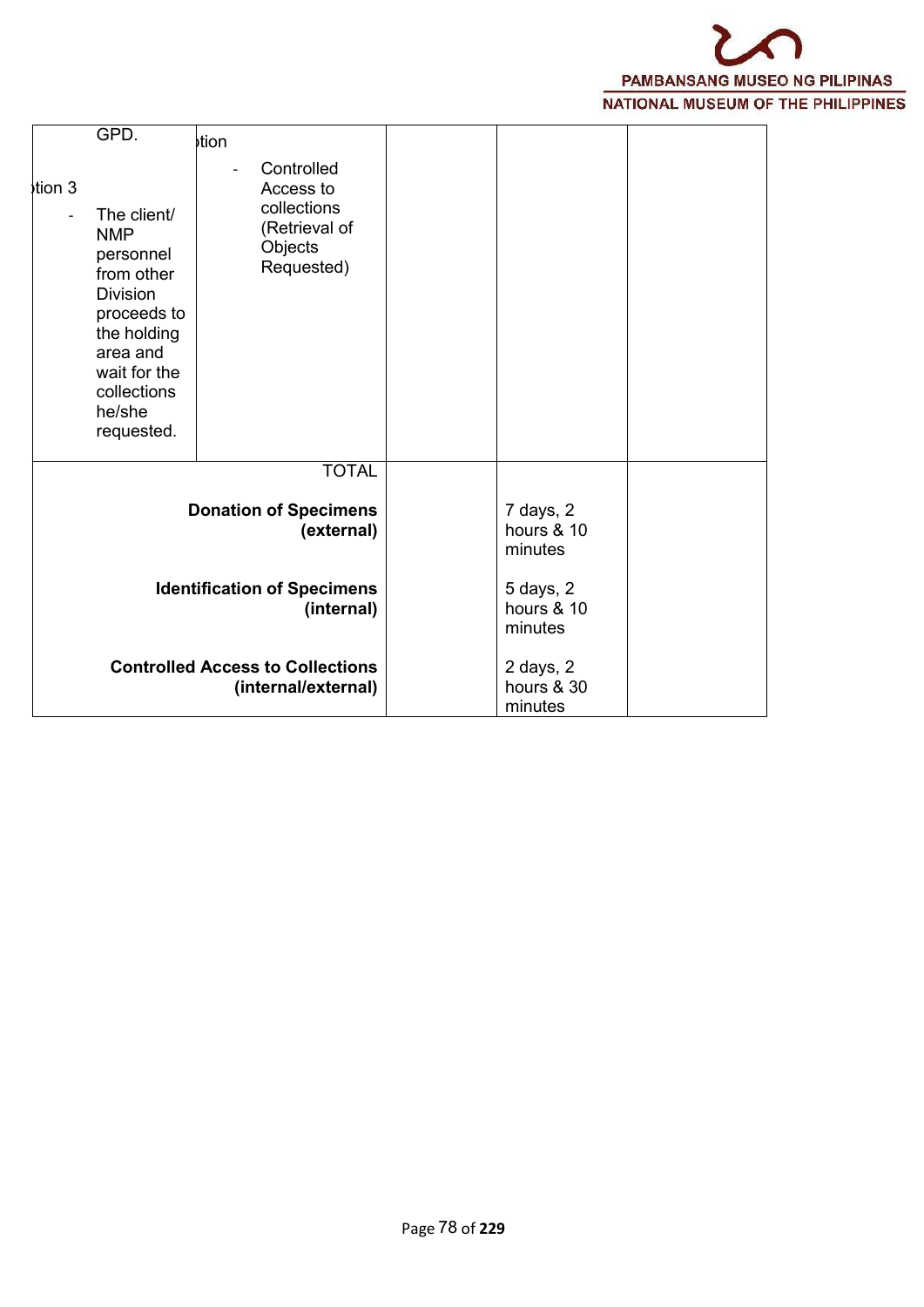#### **PROCESSING OF ON-THE-JOB-TRAINING APPLICATION**

On-the-job training, also known as OJT, is a hands-on method of teaching the skills, knowledge, and competencies needed for trainees to perform a specific job within the workplace in the future. It may help students become more familiar with the realities of working, develop and refine their professional self through a placement with an organization.

| Office or Division                                                                                                                                        | HUMAN RESOURCE MANAGEMENT DIVISION                                                                                |                     |                                                                                                                                                                                                                                                                                                        |                                                                 |  |  |
|-----------------------------------------------------------------------------------------------------------------------------------------------------------|-------------------------------------------------------------------------------------------------------------------|---------------------|--------------------------------------------------------------------------------------------------------------------------------------------------------------------------------------------------------------------------------------------------------------------------------------------------------|-----------------------------------------------------------------|--|--|
| <b>Classification</b>                                                                                                                                     | <b>COMPLEX</b>                                                                                                    |                     |                                                                                                                                                                                                                                                                                                        |                                                                 |  |  |
| <b>Type of</b>                                                                                                                                            | G2C - Government to Citizen                                                                                       |                     |                                                                                                                                                                                                                                                                                                        |                                                                 |  |  |
| <b>Transaction</b><br>Who may avail                                                                                                                       | <b>School Students</b>                                                                                            |                     |                                                                                                                                                                                                                                                                                                        | Third Year and/or Fourth Year College; and Grade 12 Senior High |  |  |
| <b>CHECKLIST OF REQUIREMENTS</b>                                                                                                                          |                                                                                                                   |                     | <b>WHERE TO SECURE</b>                                                                                                                                                                                                                                                                                 |                                                                 |  |  |
| Each student trainee must submit the<br>following documents (should be in a<br>long expanding folder):                                                    |                                                                                                                   |                     |                                                                                                                                                                                                                                                                                                        |                                                                 |  |  |
| 1 <sub>1</sub><br>Curriculum Vitae;                                                                                                                       |                                                                                                                   | 1.                  | Student;                                                                                                                                                                                                                                                                                               |                                                                 |  |  |
| 2.<br>$1 \times 1$ ID photo;                                                                                                                              |                                                                                                                   | 2.                  | Student;                                                                                                                                                                                                                                                                                               |                                                                 |  |  |
| $3-$                                                                                                                                                      | Certification of Good Moral                                                                                       | 3.                  | Student's school/ college/ university                                                                                                                                                                                                                                                                  |                                                                 |  |  |
| Character;                                                                                                                                                |                                                                                                                   | 4.<br><b>Issued</b> | by                                                                                                                                                                                                                                                                                                     | Human<br>Resource                                               |  |  |
| 4.                                                                                                                                                        | Memorandum of Agreement                                                                                           | <b>Division</b>     | Management Division once the requirements<br>are met (The Human Resource Management<br>shall<br>fill<br>out<br>the<br>standard<br>Memorandum of Agreement (MOA) stating all<br>provisions to ensure that the program shall be<br>engaged in accordance with the NMP existing<br>rules and regulations) |                                                                 |  |  |
| <b>CLIENT STEPS</b>                                                                                                                                       | <b>AGENCY</b>                                                                                                     | <b>FEES TO</b>      | <b>PROCESSING</b>                                                                                                                                                                                                                                                                                      | <b>PERSON</b>                                                   |  |  |
|                                                                                                                                                           | <b>ACTION</b>                                                                                                     | <b>BE PAID</b>      | <b>TIME</b>                                                                                                                                                                                                                                                                                            | <b>RESPONSIBLE</b>                                              |  |  |
| 1. Submits Letter of Intent<br>letter addressed to the<br>Director-General with the<br>following details:<br>Name of<br>School/College/Univ<br>$ersity$ ; | 1.1<br><b>Receives</b><br>letter of<br>intent and<br>curriculum<br>vitae for<br>preparation<br>of 1 <sup>st</sup> | None                | 2 days                                                                                                                                                                                                                                                                                                 | <b>HRMD</b><br>1.1<br>ADAS II/ AO II                            |  |  |
| Name of<br>Course/Strand;<br>Required No. of<br>Hours;                                                                                                    | Endorseme<br>nt to the<br>Director-<br>General                                                                    | None                | 1 hour                                                                                                                                                                                                                                                                                                 | 1.2 HRMD AO II                                                  |  |  |
| <b>Target OJT</b><br>Schedule (start and<br>$end)$ ;<br>Name of Trainees;<br><b>Contact Number and</b>                                                    | 1.2 Informs<br>concerned<br>School/Coll<br>ege/Univers<br>ity once the<br>endorseme                               |                     |                                                                                                                                                                                                                                                                                                        |                                                                 |  |  |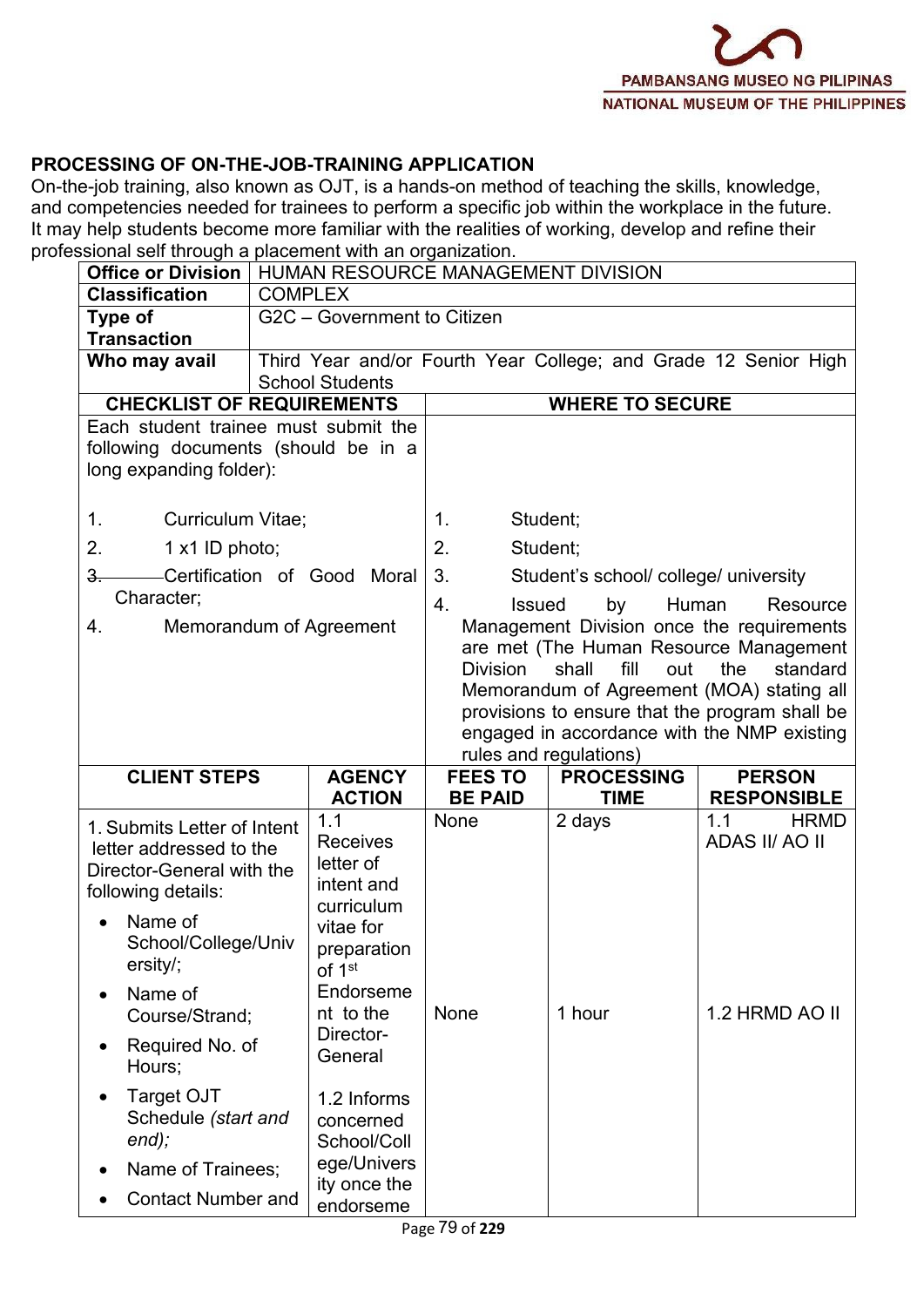

| 2. HRMD<br>approved<br>Together with<br>1 hour<br>None<br>$\bullet$<br>AO II<br>trainee's curriculum<br>vitae<br>Submits certificate of good<br>moral; 1x1 picture<br>3.1 HRMD<br>2 days<br>None<br>AO II<br>2. Checks<br>completene<br>ss of<br>requirement<br>Submits duly signed (by<br>s submitted<br>school officials)<br>Memorandum of<br>Agreement (MOA) to the<br>3.1<br><b>Human Resource</b><br>Receives<br><b>Management Division six</b><br><b>MOA</b> from<br>3.2 HRMD<br>1 hour<br>None<br>$(6)$ copies<br>concerned<br>AO II<br>school for<br>preparation<br>of 2 <sup>nd</sup><br>endorseme<br>nt to<br>Director-<br>General for<br>signature<br>1 day<br>4.1 HRMD<br>None<br>AO II<br>3.2 Informs<br>concerned<br>School/Coll<br>$eg$ ed<br>University<br>to pick-up<br>six(6)<br>4. Submits duly signed<br>copies of<br>and notarized<br>signed<br>Memorandum of<br>MOA for<br>Agreement (MOA) to the<br>notarization<br><b>Human Resource</b><br>1 hour<br>None<br><b>Management Division six</b><br>4.1<br>$(6)$ copies<br>Forwards | Email Address, | nt is |  |  |
|---------------------------------------------------------------------------------------------------------------------------------------------------------------------------------------------------------------------------------------------------------------------------------------------------------------------------------------------------------------------------------------------------------------------------------------------------------------------------------------------------------------------------------------------------------------------------------------------------------------------------------------------------------------------------------------------------------------------------------------------------------------------------------------------------------------------------------------------------------------------------------------------------------------------------------------------------------------------------------------------------------------------------------------------------------|----------------|-------|--|--|
|                                                                                                                                                                                                                                                                                                                                                                                                                                                                                                                                                                                                                                                                                                                                                                                                                                                                                                                                                                                                                                                         |                |       |  |  |
|                                                                                                                                                                                                                                                                                                                                                                                                                                                                                                                                                                                                                                                                                                                                                                                                                                                                                                                                                                                                                                                         |                |       |  |  |
|                                                                                                                                                                                                                                                                                                                                                                                                                                                                                                                                                                                                                                                                                                                                                                                                                                                                                                                                                                                                                                                         |                |       |  |  |
|                                                                                                                                                                                                                                                                                                                                                                                                                                                                                                                                                                                                                                                                                                                                                                                                                                                                                                                                                                                                                                                         |                |       |  |  |
|                                                                                                                                                                                                                                                                                                                                                                                                                                                                                                                                                                                                                                                                                                                                                                                                                                                                                                                                                                                                                                                         |                |       |  |  |
|                                                                                                                                                                                                                                                                                                                                                                                                                                                                                                                                                                                                                                                                                                                                                                                                                                                                                                                                                                                                                                                         |                |       |  |  |
|                                                                                                                                                                                                                                                                                                                                                                                                                                                                                                                                                                                                                                                                                                                                                                                                                                                                                                                                                                                                                                                         |                |       |  |  |
|                                                                                                                                                                                                                                                                                                                                                                                                                                                                                                                                                                                                                                                                                                                                                                                                                                                                                                                                                                                                                                                         |                |       |  |  |
|                                                                                                                                                                                                                                                                                                                                                                                                                                                                                                                                                                                                                                                                                                                                                                                                                                                                                                                                                                                                                                                         |                |       |  |  |
|                                                                                                                                                                                                                                                                                                                                                                                                                                                                                                                                                                                                                                                                                                                                                                                                                                                                                                                                                                                                                                                         |                |       |  |  |
| 2 HRMD AO II<br>duly signed<br>and<br>notarized<br>Memorandu                                                                                                                                                                                                                                                                                                                                                                                                                                                                                                                                                                                                                                                                                                                                                                                                                                                                                                                                                                                            |                |       |  |  |
| m of<br>Agreement<br>(MOA) to<br>the                                                                                                                                                                                                                                                                                                                                                                                                                                                                                                                                                                                                                                                                                                                                                                                                                                                                                                                                                                                                                    |                |       |  |  |
| Records                                                                                                                                                                                                                                                                                                                                                                                                                                                                                                                                                                                                                                                                                                                                                                                                                                                                                                                                                                                                                                                 |                |       |  |  |
| Manageme<br>Page 80 of 229                                                                                                                                                                                                                                                                                                                                                                                                                                                                                                                                                                                                                                                                                                                                                                                                                                                                                                                                                                                                                              |                |       |  |  |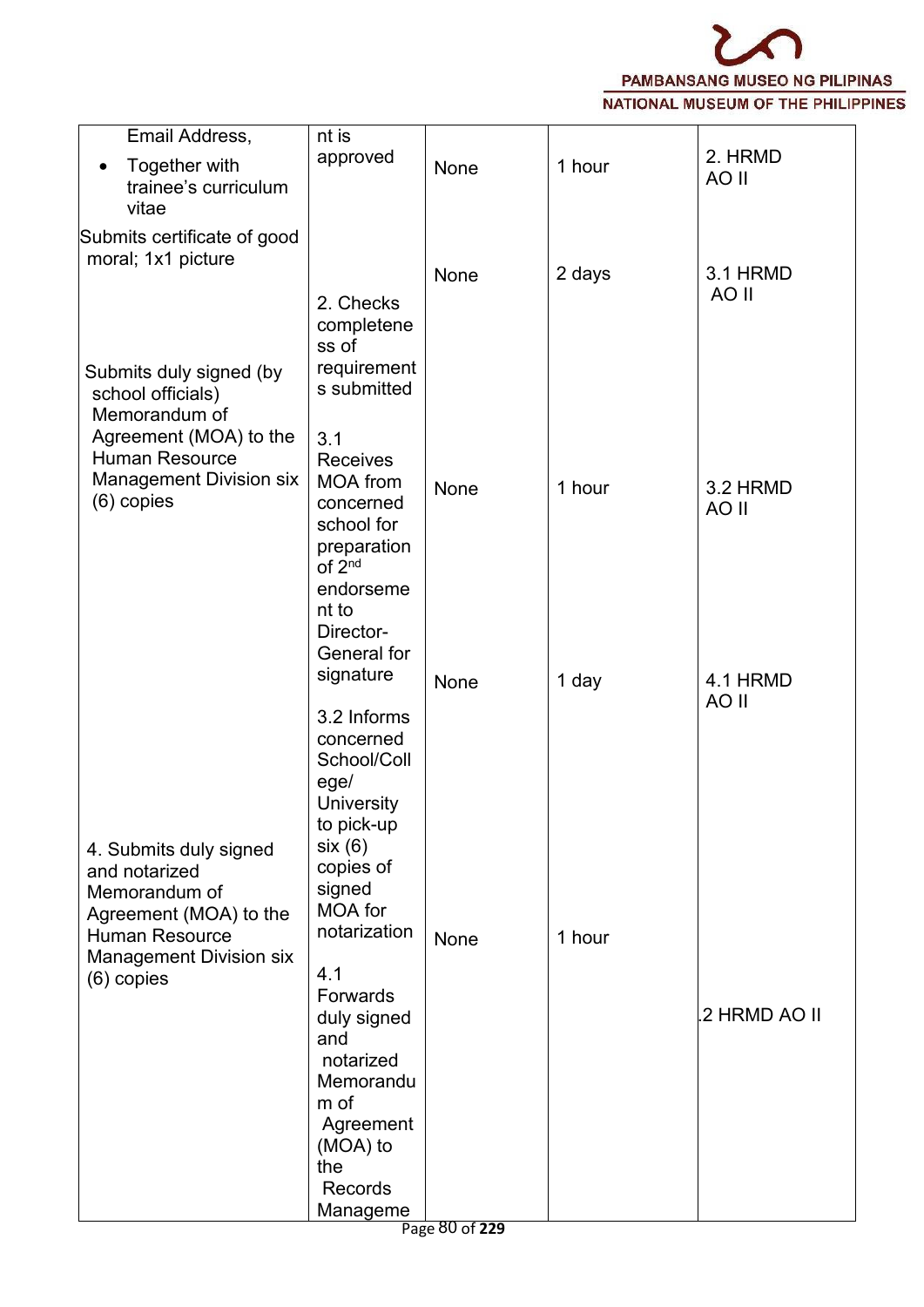

| nt Section<br>six(6)<br>copies for<br>barcoding                                                                          |      |                       |  |
|--------------------------------------------------------------------------------------------------------------------------|------|-----------------------|--|
| 4.2 Informs<br>the<br>concerned<br>School/Coll<br>ege/Univers<br>ity<br>regarding<br>the<br>start of their<br>deployment |      |                       |  |
| <b>TOTAL</b>                                                                                                             | None | 5 days and 4<br>hours |  |

#### **RESPONSE TO APPLICATIONS FOR VACANT PLANTILLA POSITIONS AT THE NMP**

This describes the procedures adapted by the HRMD in handling job applications submitted by individuals who are interested to join NMP.

| Office or Division                          |                                 | NMP - Human Resource Management Division-Human                |
|---------------------------------------------|---------------------------------|---------------------------------------------------------------|
|                                             | Resource                        |                                                               |
|                                             |                                 | Actions and Processes (HRMD - HRAPS)                          |
| Classification                              | Simple                          |                                                               |
| <b>Type of Transaction</b>                  | Citizen)                        | G2G (Government to Government) / G2C (Government to           |
| Who may avail                               | $(NMP)$ ; and                   | • All divisions within the National Museum of the Philippines |
|                                             | qualifications of the position. | General Public candidates who meet the minimum                |
| <b>CHECKLIST OF REQUIREMENTS</b>            |                                 | <b>WHERE TO SECURE</b>                                        |
| Application letter addressed to the Head of |                                 | • From the applicant                                          |
| Agency indicating the position applied for, |                                 |                                                               |
| office<br>assignment,                       | item<br>number<br>with          |                                                               |
| complete documentary requirements,          | as                              |                                                               |
| follows:                                    |                                 |                                                               |
| a.                                          | Properly accomplished Personal  |                                                               |
| Data Sheet (CSC Form No. 212, Revised       |                                 |                                                               |
| 2017) with attached Work Experience         |                                 | • From the Applicant                                          |
| Sheet and recent passport-sized photo.      |                                 | PDS Form can be downloaded at                                 |
| The PDS should be subscribed and            |                                 | http://csc.gov.ph                                             |
| sworn to before the highest ranking         |                                 | Page 81 of 229                                                |
|                                             |                                 |                                                               |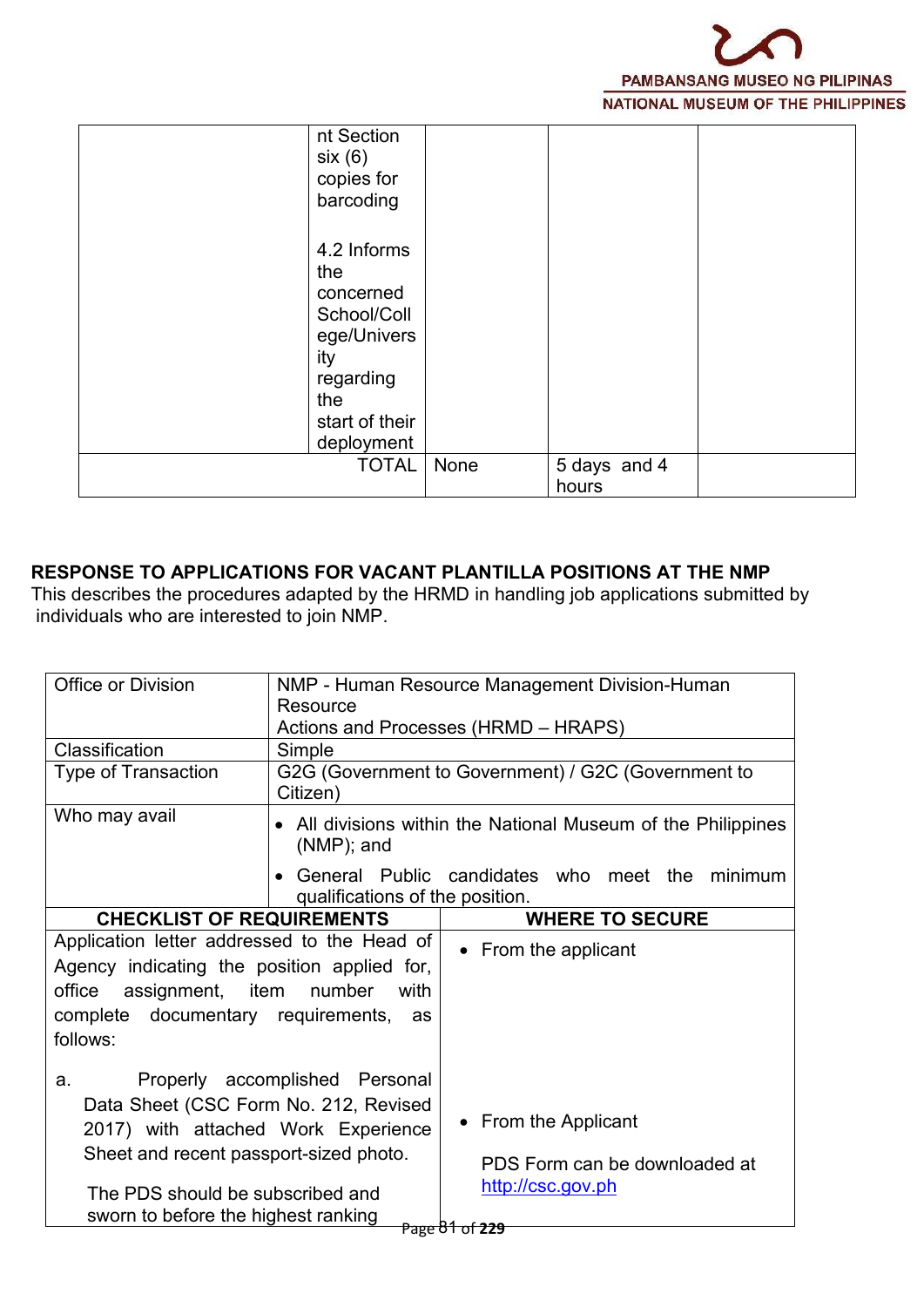

| public.                                                                                                                                                                                                                                                                                                                                           | HRMD in the agency, any officer<br>authorized to administer oath, or a notary                                                                                                                                   |                                     |                                              |                                                                                        |
|---------------------------------------------------------------------------------------------------------------------------------------------------------------------------------------------------------------------------------------------------------------------------------------------------------------------------------------------------|-----------------------------------------------------------------------------------------------------------------------------------------------------------------------------------------------------------------|-------------------------------------|----------------------------------------------|----------------------------------------------------------------------------------------|
| <b>Updated CV/Resume</b><br>b.                                                                                                                                                                                                                                                                                                                    |                                                                                                                                                                                                                 |                                     |                                              |                                                                                        |
| Scanned copy of Certificate of<br>C.<br>Eligibility/ Board rating/ Valid license<br>Scanned copies of the Following:<br>d.                                                                                                                                                                                                                        |                                                                                                                                                                                                                 |                                     | • From the Applicant<br>• From the Applicant |                                                                                        |
| Transcript of records (TOR) and<br>Diploma                                                                                                                                                                                                                                                                                                        |                                                                                                                                                                                                                 |                                     | From the Applicant                           |                                                                                        |
| Certificates<br>of<br>Seminars/Training<br>attended                                                                                                                                                                                                                                                                                               | Relevant<br>Programs                                                                                                                                                                                            |                                     | • From the Applicant                         |                                                                                        |
|                                                                                                                                                                                                                                                                                                                                                   | Certificate of Employment<br>with<br>duties and responsibilities<br>Performance Appraisal Ratings at<br>least VS from previous and current                                                                      |                                     | From the Previous/Present<br>Employer        |                                                                                        |
| employers for the last rating period<br>(if applicable)                                                                                                                                                                                                                                                                                           |                                                                                                                                                                                                                 |                                     | From the Previous/Present<br>Employer        |                                                                                        |
| <b>CLIENT STEPS</b>                                                                                                                                                                                                                                                                                                                               | <b>AGENCY</b><br><b>ACTION</b>                                                                                                                                                                                  | <b>FEES</b><br>TO BE<br><b>PAID</b> | <b>PROCESS</b><br><b>ING TIME</b>            | <b>PERSON</b><br><b>RESPONSIBLE</b>                                                    |
| Applicant submits the<br>application with complete<br>documentary requirements<br>on or before the deadline<br>set.<br>Hand in or send through<br>email the application letter<br>addressed to ATTY. MA.<br><b>ROSENNE M. FLORES-</b><br><b>AVILA, Deputy Director-</b><br><b>General for Administration</b><br>recruitment@nationalmuseum.gov.ph | 1. Upon<br>receipt of<br>the<br>complete<br>documentar<br>у<br>requirement<br>s, record<br>and assign<br>a unique ID<br>number to<br>the<br>applicant<br>and<br>forwards the<br>application<br>to the<br>Action | None                                | 3 days                                       | Supervising<br>Administrative<br>Officer<br>Alternate:<br>Administrative<br>Officer IV |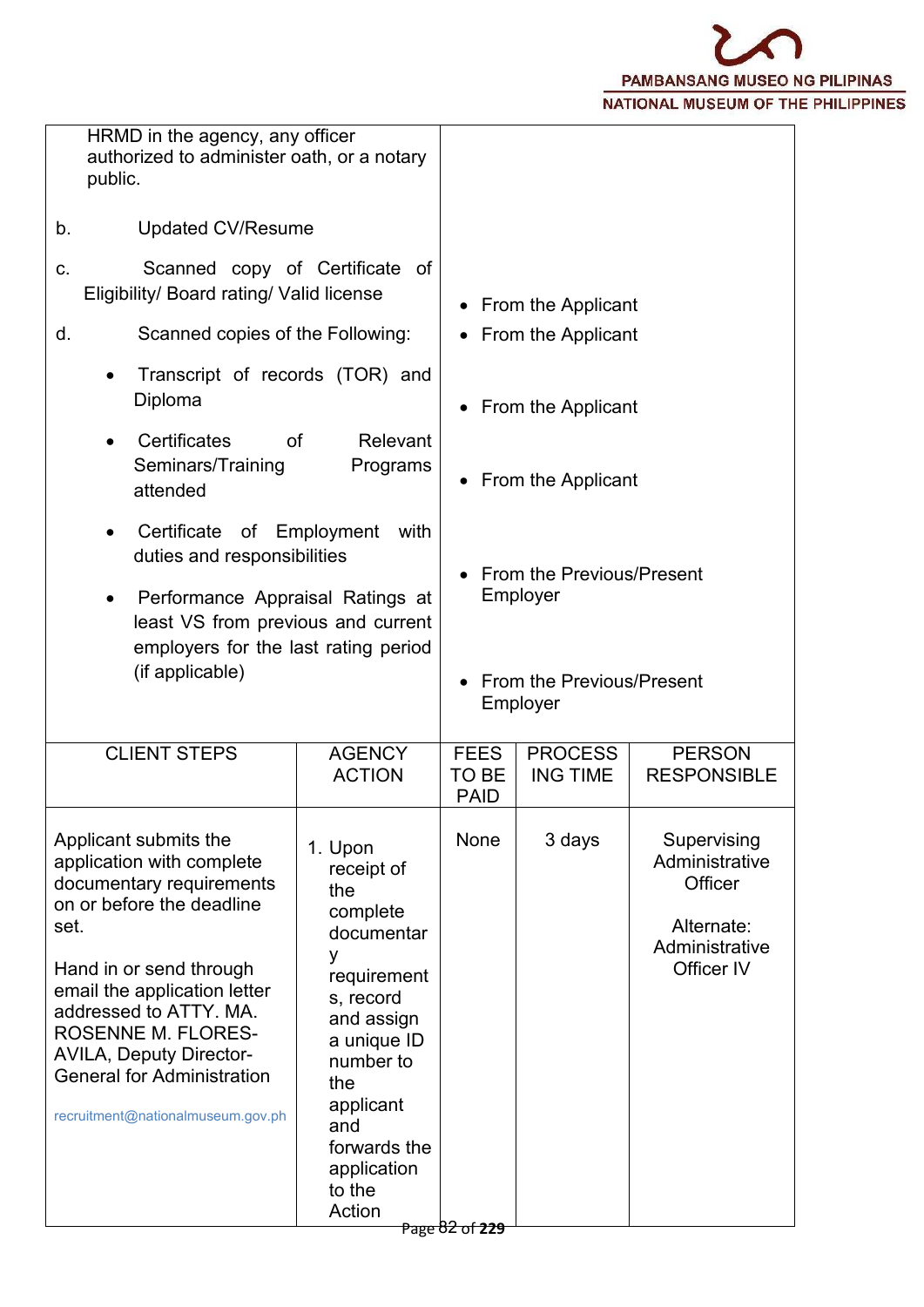

| Officer In-<br>charge of<br>the vacancy                               |
|-----------------------------------------------------------------------|
| 2. Evaluates<br>the<br>qualification                                  |
| s vis-à-vis<br>the                                                    |
| correspondi<br>ng QS of<br>the position                               |
| applied in<br>terms of<br>Education,                                  |
| <b>Work</b><br>Experience,<br>Trainings<br>Attended                   |
| and<br>Eligibility.                                                   |
| 3. Draft a reply<br>letter<br>informing                               |
| the<br>applicant of<br>the status of<br>his/her<br>application<br>if: |
| <b>Meets</b><br>the QS                                                |
| Did not<br>meet the<br>QS                                             |
| 4. Review<br>draft letter<br>reply                                    |
| 5. Approve<br>letter reply                                            |
| 6. Send letter<br>reply to<br>applicant                               |
| through<br>email<br>indicating<br>the                                 |
| following:<br>If meet<br>-                                            |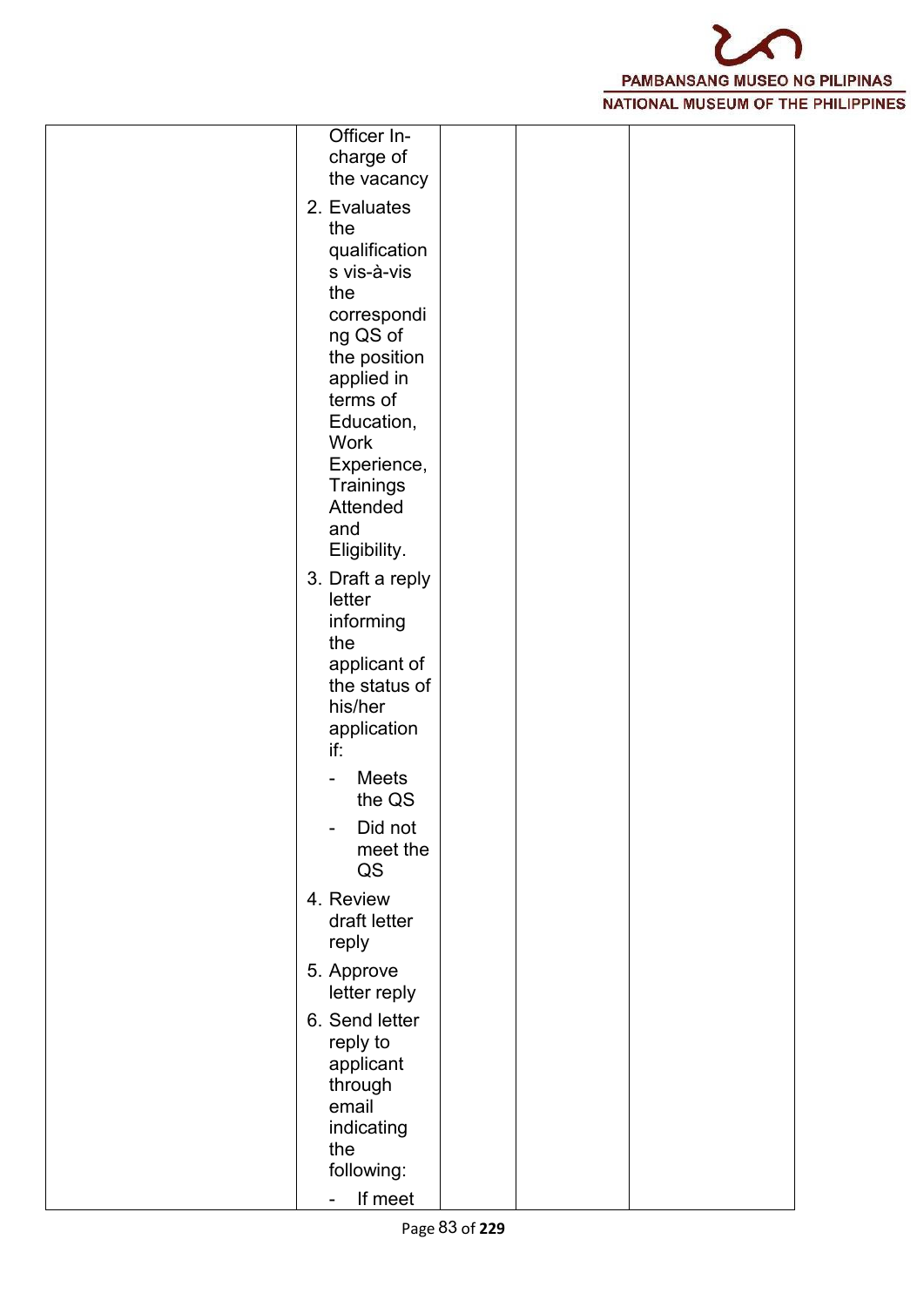

| the QS<br>Unique<br>-<br>Item<br>Number<br>Name<br>$\overline{\phantom{a}}$<br>and<br>Descripti<br>on of<br>responsi<br>ble<br>office/<br>employe<br>$\mathbf e$<br>Date<br>$\qquad \qquad \blacksquare$<br>and time<br>of<br>receipt<br>of<br>applicati<br>on |                                                               |  |
|----------------------------------------------------------------------------------------------------------------------------------------------------------------------------------------------------------------------------------------------------------------|---------------------------------------------------------------|--|
| <b>TOTAL</b>                                                                                                                                                                                                                                                   | 3 working<br>days upon<br>receipt of<br>complete<br>documents |  |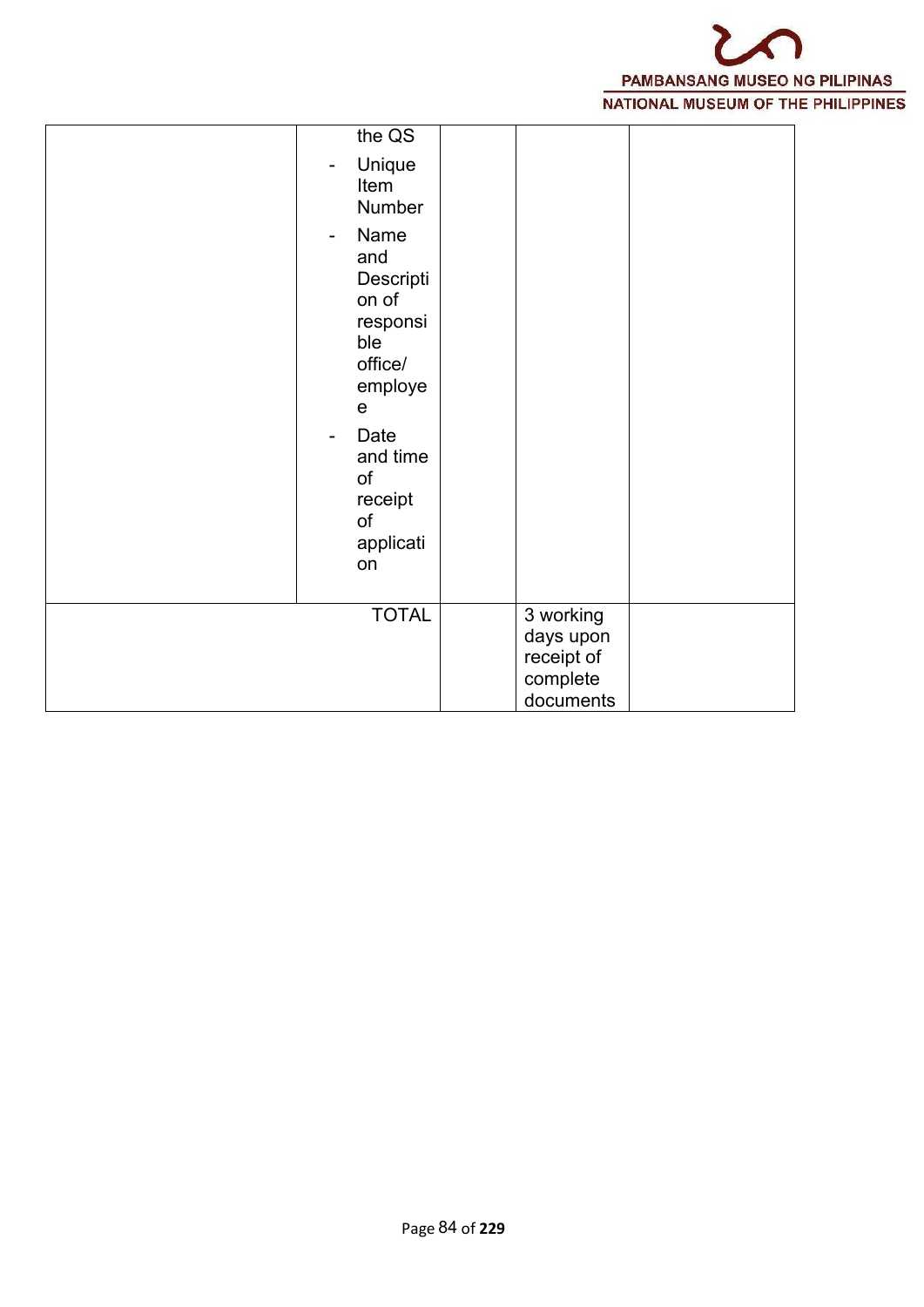

# **1. Technical Assistance for School/Thesis And Other Information Services Request**

The National Museum of the Philippines (NMP) as an educational institution extends its technical services by providing museum information to various clients working on studies, researches, and other educational programs and activities.

| <b>Office or Division</b>                                                                                             | Section | Museum Services Division – Education and Training Services                                         |
|-----------------------------------------------------------------------------------------------------------------------|---------|----------------------------------------------------------------------------------------------------|
| <b>Classification</b>                                                                                                 | Complex |                                                                                                    |
| <b>Type of Transaction</b>                                                                                            |         | G2C - Government to Citizen<br>G2B - Government to Business Entity<br>G2G-Government to Government |
| Who may avail                                                                                                         | All     |                                                                                                    |
| <b>Checklist of Requirements</b>                                                                                      |         | <b>Where To Secure</b>                                                                             |
| 1. Official request letter duly<br>signed/endorsed by:                                                                |         |                                                                                                    |
| 1.1. Teacher/professor for school<br>requests                                                                         |         | 1. From the requester's school/office/<br>organization/affiliation                                 |
| 1.2. Supervisor/Head for agency<br>requests                                                                           |         |                                                                                                    |
| 2. Attachments                                                                                                        |         |                                                                                                    |
| 2.1. For research project/thesis related<br>requests:                                                                 |         |                                                                                                    |
| 2.1.1. Copy of thesis proposal<br>(Generally, Chapters 1-3), if for<br>thesis requests                                |         |                                                                                                    |
| 2.1.2. Concept Note (with title,<br>objectives, description,<br>timeline, and expected<br>outputs), if for non-thesis |         | Attachments 2.1.1 to 2.1.4, 2.1.7:<br>From the requester's school/office/organization              |
| 2.1.3. Guide questions if there will be<br>an interview                                                               |         | Attachment 2.1.5 and 2.1.6:<br>From the National Museum Website:                                   |
| 2.1.4. Company Profile, if non-student                                                                                |         | www.nationalmuseum.gov.ph/services                                                                 |
| 2.1.5. Filled out Project Brief Form                                                                                  |         |                                                                                                    |
| 2.1.6. Signed School, Thesis, and<br>other Information Services<br><b>Guidelines Agreement Form</b>                   |         |                                                                                                    |
| 2.1.7. Other documents that may<br>support the request                                                                |         |                                                                                                    |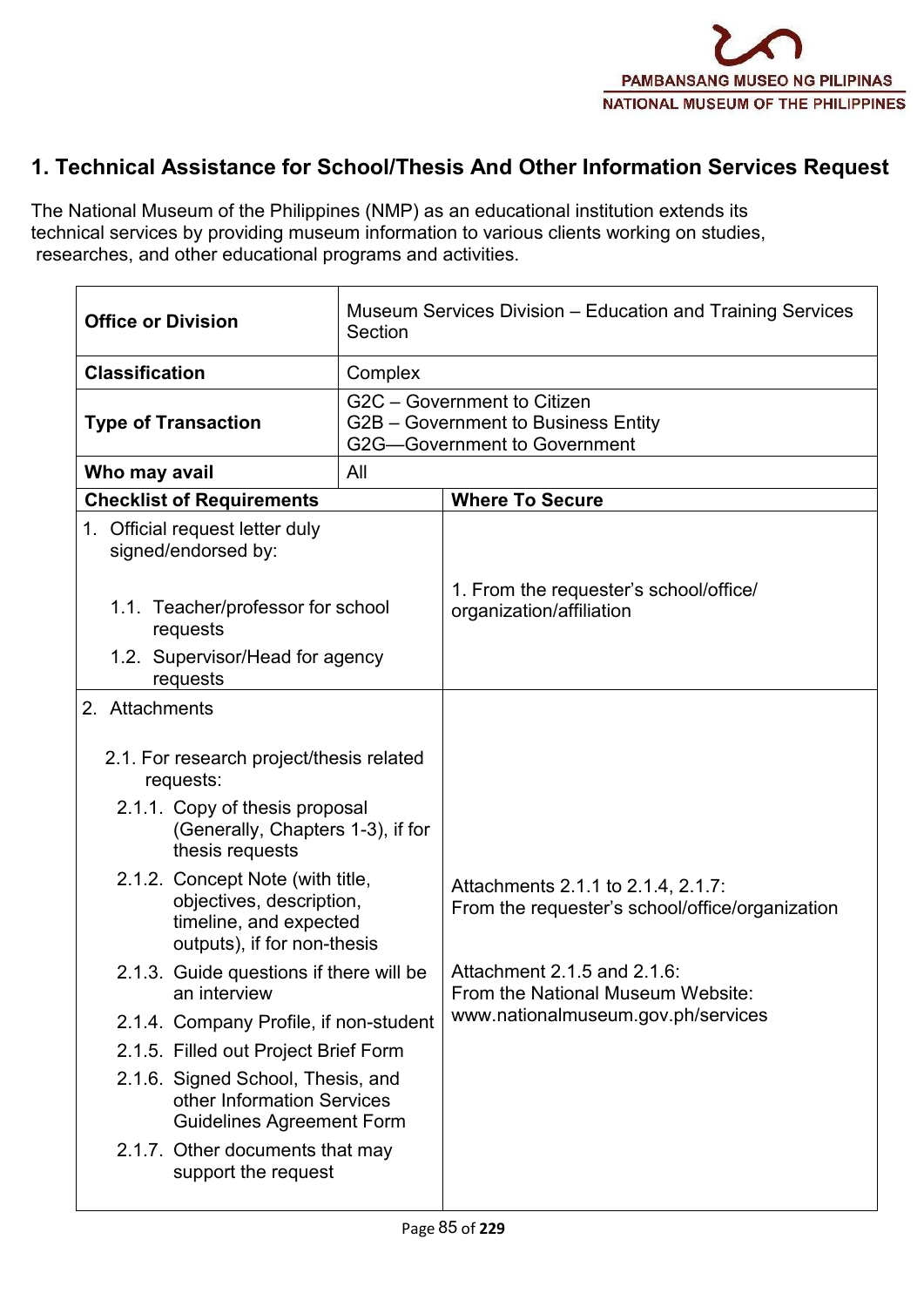| <b>CLIENT STEPS</b>                                          | <b>AGENCY</b><br><b>ACTION</b>                                                                                                                                                                                                                                               | <b>FEES TO BE</b><br><b>PAID</b> | <b>PROCESSING</b><br><b>TIME</b> | <b>PERSON</b><br><b>RESPONSIBLE</b>                                                                                                                                                                                                                                                                                                                                              |
|--------------------------------------------------------------|------------------------------------------------------------------------------------------------------------------------------------------------------------------------------------------------------------------------------------------------------------------------------|----------------------------------|----------------------------------|----------------------------------------------------------------------------------------------------------------------------------------------------------------------------------------------------------------------------------------------------------------------------------------------------------------------------------------------------------------------------------|
| 1. Sends official request<br>and documentary<br>requirements | 1.1 Acknowled<br>ges<br>receipt:<br>If by email $-$<br>replies<br>through<br>email<br>If hand-<br>carried/har<br>$d$ copy $-$<br>receives by<br>date and<br>time<br>stamping<br>And forwards<br>request to<br>Office of<br><b>Director</b><br>General                        | None                             | 5 minutes                        | 1.1 For email:<br>Office of the<br>Director-<br>General<br>$(ODG)$ -<br>Communicat<br>ions and<br>External<br><b>Affairs</b><br>Section<br>$(CEAS) -$<br>Administrativ<br>e Officer V<br>(AOV)<br>1.1 For hand-<br>carried:<br>General<br>Administrative<br><b>Services</b><br>Division -<br>Records<br>Management<br>Section<br>(GASD-RMS)<br>Administrative<br>Officer 1 (AOI) |
|                                                              | 1.2 Reviews<br>requests,<br>provides<br>instructions<br>and actions<br>and forwards<br>to Museum<br><b>Services</b><br>Division (MSD)<br>for<br>assessment<br>and<br>information of<br>processes,<br>requirements,<br>and<br>guidelines,<br>and<br>coordinates<br>with other | None                             | 1 day                            | .2 MSD, Chief<br>Administrative<br>Officer (CAO)                                                                                                                                                                                                                                                                                                                                 |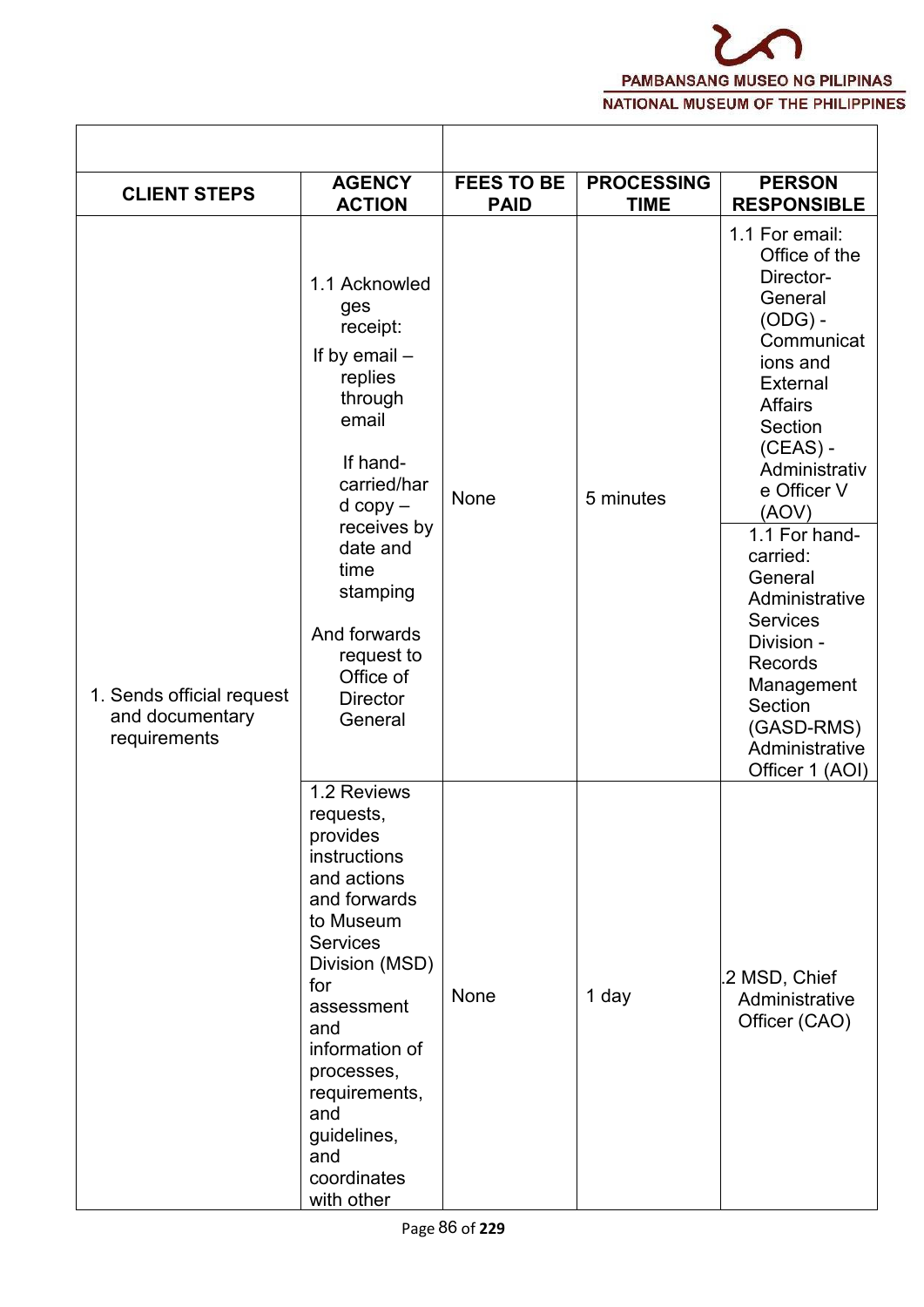

|                                      | concerned unit<br>as deemed<br>appropriate                                                                                                                           |      |            |                                                                             |  |
|--------------------------------------|----------------------------------------------------------------------------------------------------------------------------------------------------------------------|------|------------|-----------------------------------------------------------------------------|--|
|                                      | 2.1.<br>Reviews/asses<br>ses feasibility<br>of request<br>based on<br>submitted<br>requirements<br>then<br>recommends<br>to ODG<br>proposed<br>actions on<br>request | None | 1 day      | 2.1 MSD, Chief<br>Administrative<br>Officer (CAO)                           |  |
| 2. Submits additional<br>documentary | 2.2.<br><b>Determines</b><br>final actions on<br>request then<br>endorses to<br>ODG for final<br>approval.                                                           | None | 4 hours    | 2.2 Office of the<br>Director-General<br>(ODG),<br>Director-General<br>(DG) |  |
| requirements and<br>applicable forms | 2.3.<br>Coordinates/e<br>ndorses<br>approved<br>request to<br>concerned<br>units                                                                                     | None | 1 day      | 2.3 MSD, ETSS,<br>Administrative<br>Officer V (AOV)                         |  |
|                                      | 2.4 Informs<br>client of the<br>status of<br>request:<br>If approved -<br>schedule will<br>be defined,<br>If disapproved<br>- refers the<br>client to other          | None | 30 minutes | 2.4 MSD, ETSS,<br>Administrative<br>Officer V (AOV)                         |  |
|                                      | agency for                                                                                                                                                           |      |            |                                                                             |  |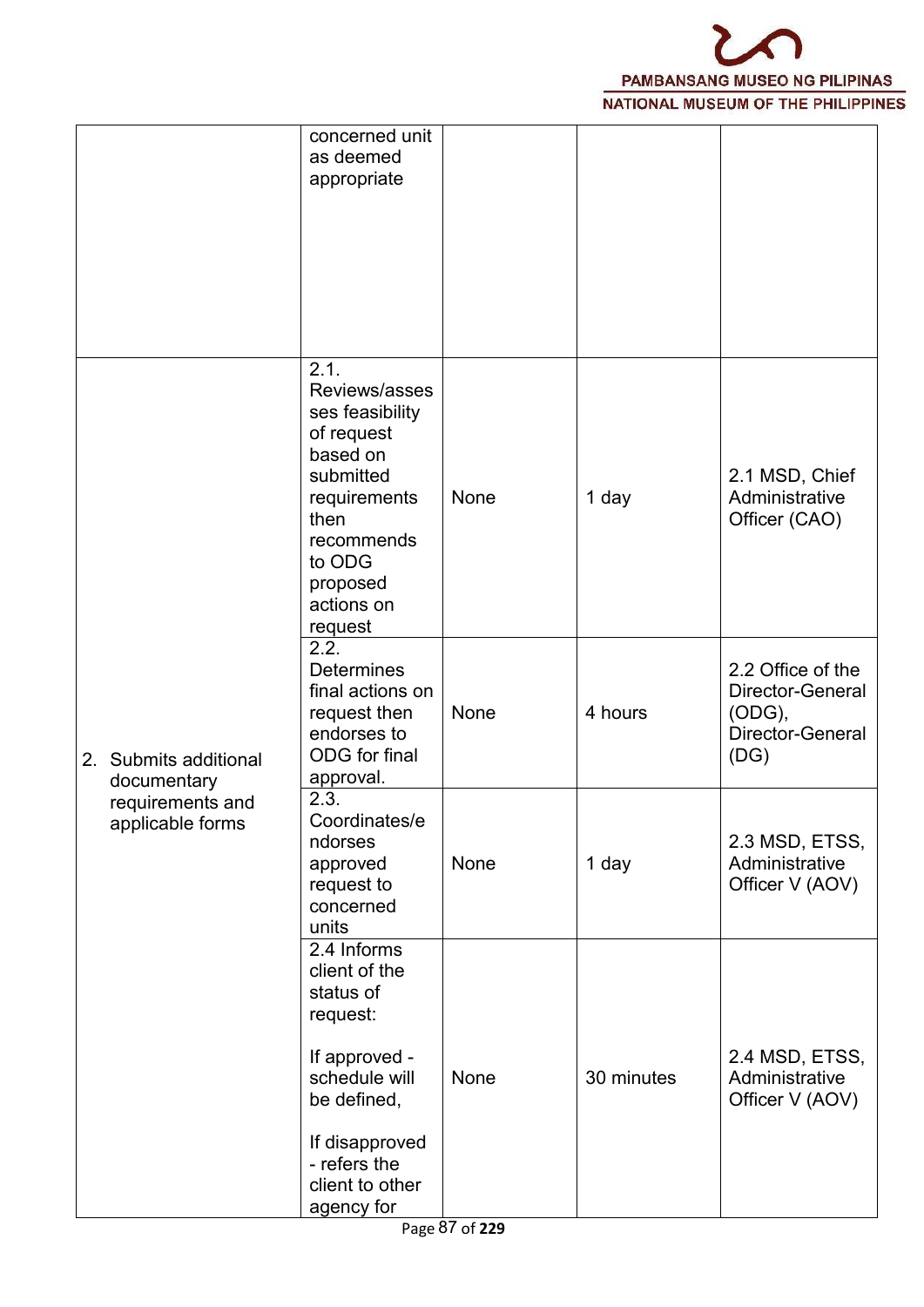

|                    | potential<br>assistance and<br>will be asked<br>to evaluate the<br>service<br>extended by<br>NMP.                                                  |      |                                          |                                                     |  |
|--------------------|----------------------------------------------------------------------------------------------------------------------------------------------------|------|------------------------------------------|-----------------------------------------------------|--|
|                    | 2.5 Provides<br>requested<br>information,<br>then asks<br>client to<br>evaluate the<br>service<br>extended by<br>NMP (For<br>approved<br>requests) | None | 1 day                                    | 2.5 MSD, ETSS,<br>Administrative<br>Officer V (AOV) |  |
| <b>TOTAL TIME:</b> |                                                                                                                                                    |      | 4 Days, 4<br>Hours, 35<br><b>Minutes</b> |                                                     |  |

### **2. Educational Activity Coordination**

This service covers the coordination process in all National Museum of the Philippines (NMP) educational activities implemented covering all disciplines within the mandates of the institution. Areas of coordination may include invitation to participants, management of pre-registration/ registration, preparation of promotional materials (poster, etc.), physical arrangement, AV services, venue reservation, emceeing (if needed), frontline services (ushering), photo-documentation, preparation and distribution of certificates and activity evaluation forms.

| Office or<br><b>Division</b>                                                | Museum Services Division (MSD) - Education and Training Services<br>Section |                                |                                                                                            |               |  |  |  |  |
|-----------------------------------------------------------------------------|-----------------------------------------------------------------------------|--------------------------------|--------------------------------------------------------------------------------------------|---------------|--|--|--|--|
| <b>Classificati</b><br><b>on</b>                                            | <b>High Technical</b>                                                       |                                |                                                                                            |               |  |  |  |  |
| Type of<br><b>Transactio</b><br>n                                           |                                                                             | G2G – Government to Government |                                                                                            |               |  |  |  |  |
| Who may<br>avail                                                            | NMP proponent divisions                                                     |                                |                                                                                            |               |  |  |  |  |
|                                                                             | <b>CHECKLIST OF REQUIREMENTS</b>                                            |                                | <b>WHERE TO SECURE</b>                                                                     |               |  |  |  |  |
| 1. Accomplished Program/Activity<br><b>Description Form</b><br>(1 original) |                                                                             |                                | 1. Museum Services Division - Education and<br><b>Training Services Section (MSD-ETSS)</b> |               |  |  |  |  |
| <b>CLIENT</b>                                                               | <b>AGENCY ACTION</b>                                                        | <b>FEES TO</b>                 | <b>PROCESSING</b>                                                                          | <b>PERSON</b> |  |  |  |  |
|                                                                             |                                                                             | Page 88 of 229                 |                                                                                            |               |  |  |  |  |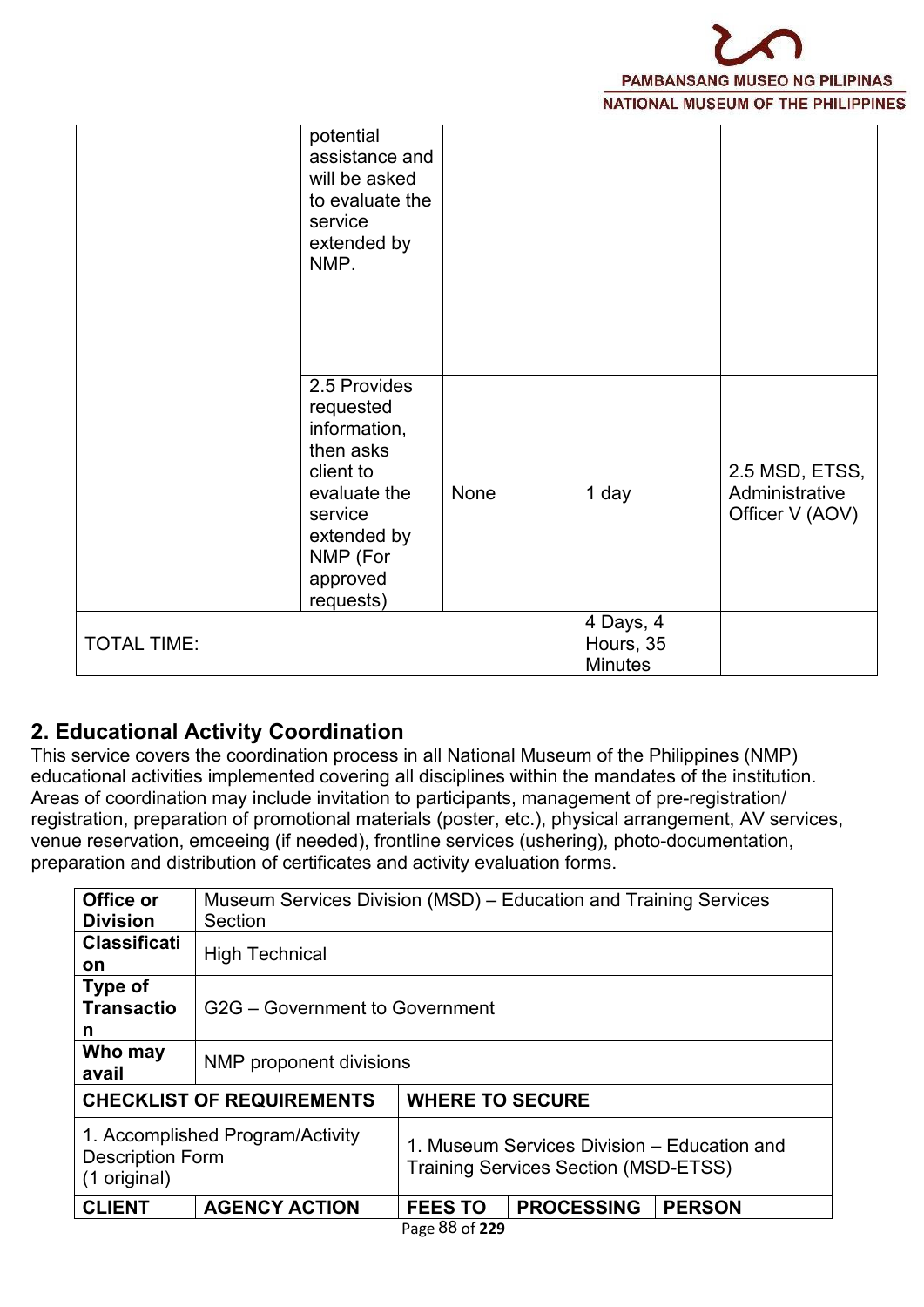

| <b>STEPS</b>                                                                                                                                                         |                                                                                                                                                                                                                                                                                                                                                                                                                                                                                                                                                                                                      | <b>BE PAID</b> | <b>TIME</b> | <b>RESPONSIBLE</b>                                                                                                                                                                                                                  |  |
|----------------------------------------------------------------------------------------------------------------------------------------------------------------------|------------------------------------------------------------------------------------------------------------------------------------------------------------------------------------------------------------------------------------------------------------------------------------------------------------------------------------------------------------------------------------------------------------------------------------------------------------------------------------------------------------------------------------------------------------------------------------------------------|----------------|-------------|-------------------------------------------------------------------------------------------------------------------------------------------------------------------------------------------------------------------------------------|--|
|                                                                                                                                                                      | 1.1 Receives the form<br>and checks for<br>completeness of<br>details and<br>attachment/s                                                                                                                                                                                                                                                                                                                                                                                                                                                                                                            | None           | 10 Minutes  |                                                                                                                                                                                                                                     |  |
|                                                                                                                                                                      | 1.2 Meets with the<br>proponent staff in-<br>charge of the activity<br>*schedule will depend<br>on the availability of<br>the proponent<br>division's<br>representative                                                                                                                                                                                                                                                                                                                                                                                                                              | None           | 1 Hour      |                                                                                                                                                                                                                                     |  |
| 1. Submits<br>accomplishe<br>d<br>Activity/Eve<br>nt<br><b>Description</b><br>Form<br>together<br>with the<br>approved<br>activity<br>proposal to<br><b>MSD-ETSS</b> | 1.2 Coordinates with<br>proponent divisions<br>during $pre-$<br>implementation:<br>venue reservation<br>(MSD – Programs<br>and Events<br><b>Services</b><br>Section),<br>venue set-up<br>(Facilities<br>Management<br>Division-FMD),<br>ushering (Central<br><b>Museum Visitor</b><br>Operation<br>Division-<br>CMVOD),<br>safety and<br>$\bullet$<br>security<br>(Director's Office-<br>Security Section),<br>janitorial<br>$\bullet$<br>assistance<br>(General<br>Administrative<br><b>Services Division-</b><br>GASD),<br>Audio-visual<br>services / online<br>platform hosting<br>(MSD- Programs | None           | 3 Days      | 1. MSD-Education<br>and Training<br><b>Services Section</b><br>(MSD-ETSS)<br>Administrative<br>Officer V (AOV) /<br>Administrative<br>Officer III /<br><b>Electronics and</b><br>Communication<br>Equipment<br><b>Technician II</b> |  |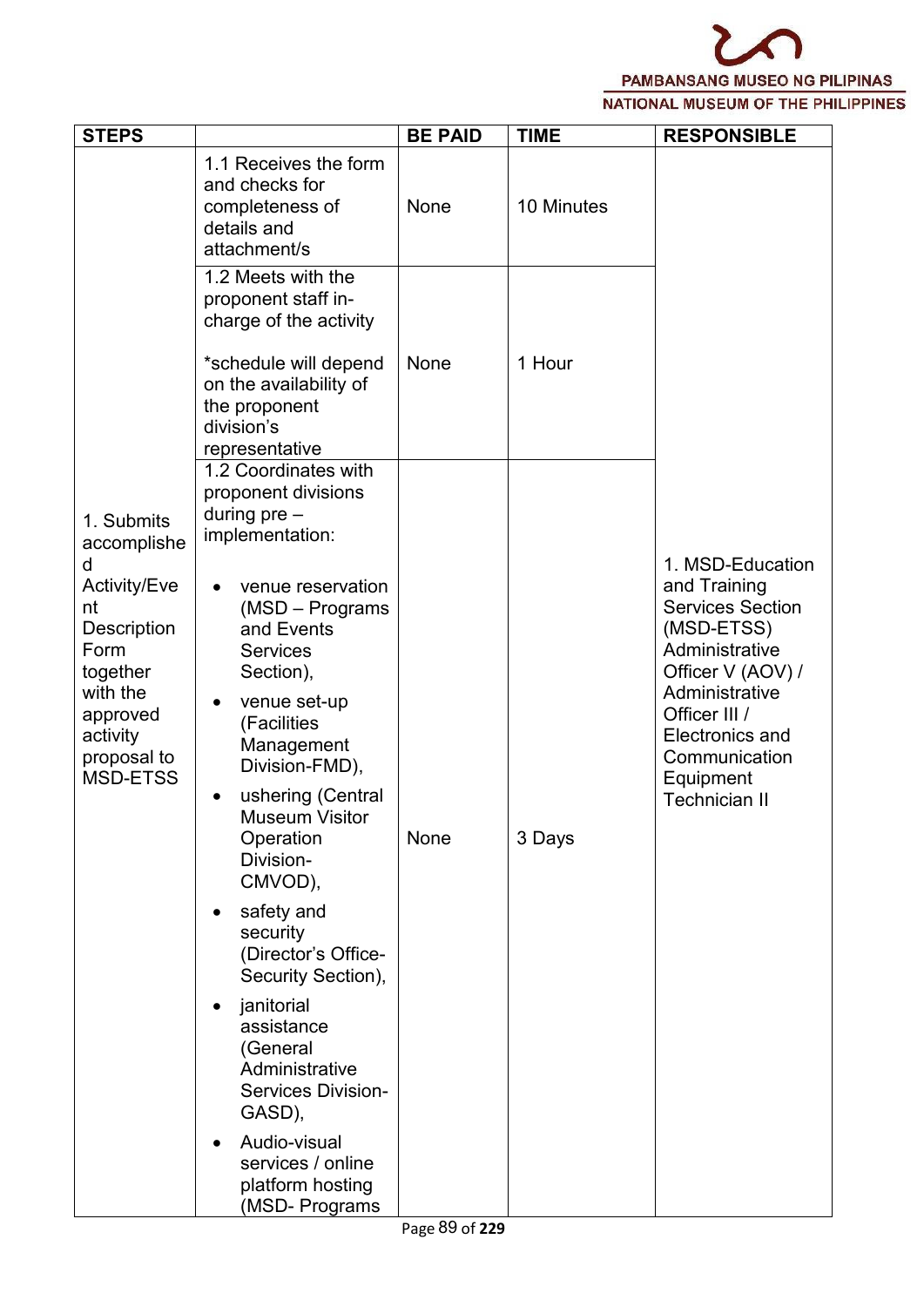

|                                                                                                     | and Events<br><b>Services</b><br>Section),                                                                                                 |      |                                  |  |
|-----------------------------------------------------------------------------------------------------|--------------------------------------------------------------------------------------------------------------------------------------------|------|----------------------------------|--|
|                                                                                                     | Dry-run of the<br>activity (MSD-<br><b>Education and</b><br><b>Training Services</b><br>Section)                                           |      |                                  |  |
|                                                                                                     | invitation and pre-<br>registration<br>(proponent)                                                                                         |      |                                  |  |
|                                                                                                     | 2.1 Provides<br>assistance during the<br>activity<br>implementation                                                                        |      |                                  |  |
|                                                                                                     | registration,                                                                                                                              |      |                                  |  |
|                                                                                                     | photo-<br>$\bullet$<br>documentation,                                                                                                      |      | 1 Day<br>(depending on           |  |
|                                                                                                     | distribution of<br>certificates,                                                                                                           | None | the activity<br>schedule)        |  |
| 2.<br>Implements                                                                                    | distribution and<br>$\bullet$<br>retrieval of activity<br>evaluation forms                                                                 |      |                                  |  |
| the activity                                                                                        | other matters, as<br>needed                                                                                                                |      |                                  |  |
|                                                                                                     | 2.2 Submits<br>accomplished Activity<br><b>Evaluation Forms to</b><br>the MSD - Visitor and<br><b>Volunteer Services</b><br>Section (VVSS) | None | 5 Minutes                        |  |
|                                                                                                     | 2.3 Prepares Activity<br><b>Coordination Report</b><br>for submission to the<br><b>MSD Chief</b><br><b>Administrative Officer</b>          | None | 4 Days                           |  |
| 3. Submits<br>accomplishe<br>d MSD<br>Coordinatio<br>n Evaluation<br>Form<br>to MSD-<br><b>ETSS</b> | 3. Collates the<br>accomplished form                                                                                                       | None | 5 Minutes                        |  |
| <b>TOTAL</b>                                                                                        |                                                                                                                                            | None | 8 Days, 1 Hour<br>and 20 Minutes |  |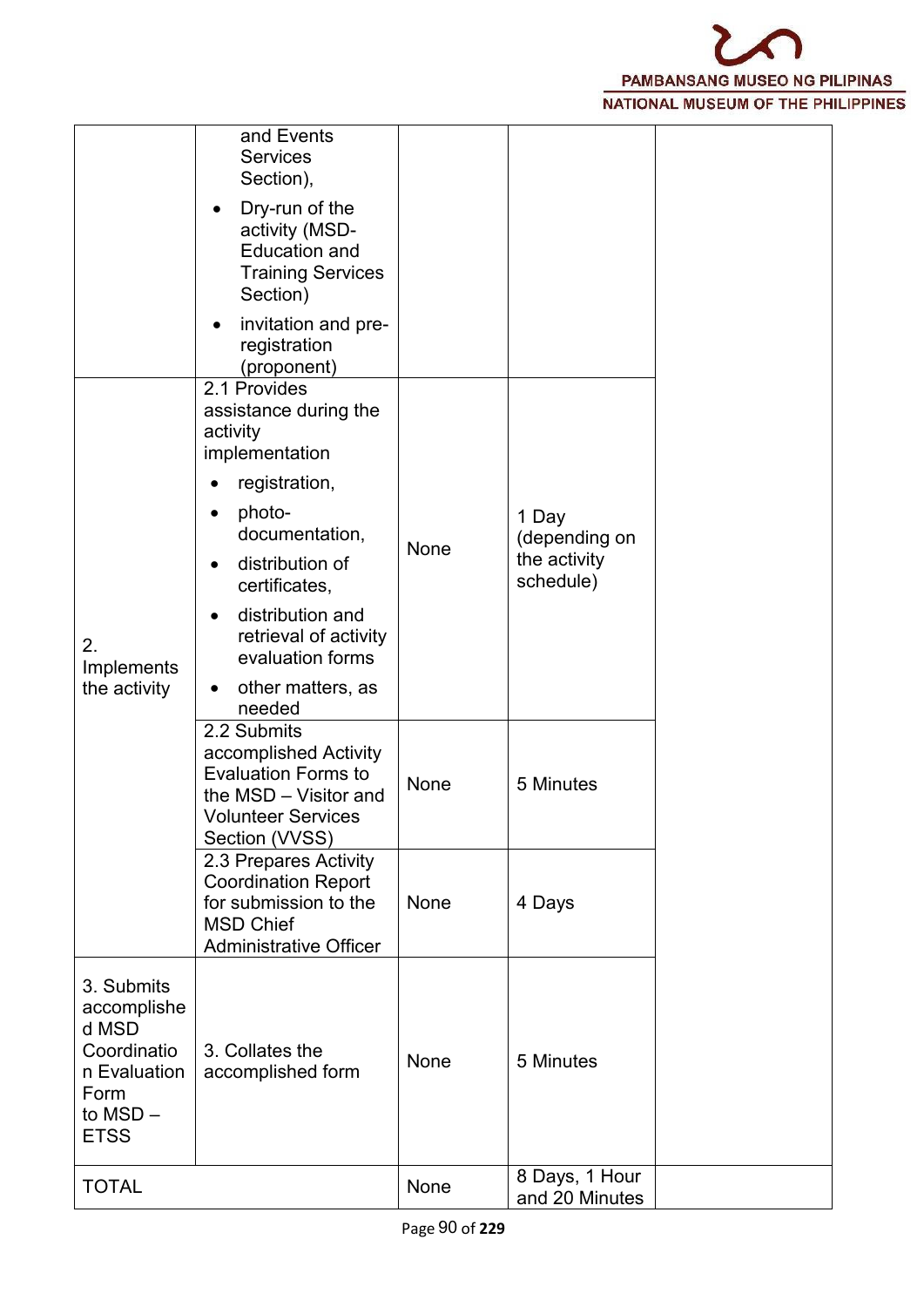# **3. Media Coverage And Interview**

This service if offered to all media entities who wish to do interviews, video shoots and coverages of the National Museum of the Philippines.

| <b>Office or Division</b>                                                                                         | Section                                                                                 | Museum Services Division - Programs and Events Services                     |                                                                                                  |                                                                                                                                                                             |  |  |
|-------------------------------------------------------------------------------------------------------------------|-----------------------------------------------------------------------------------------|-----------------------------------------------------------------------------|--------------------------------------------------------------------------------------------------|-----------------------------------------------------------------------------------------------------------------------------------------------------------------------------|--|--|
| <b>Classification</b>                                                                                             | Complex                                                                                 |                                                                             |                                                                                                  |                                                                                                                                                                             |  |  |
| <b>Type of Transaction</b>                                                                                        | G2G-Government to Government                                                            |                                                                             | G2B - Government to Business Entity                                                              |                                                                                                                                                                             |  |  |
| Who may avail                                                                                                     | <b>Private and Public Media Entities</b>                                                |                                                                             |                                                                                                  |                                                                                                                                                                             |  |  |
| <b>CHECKLIST OF REQUIREMENTS</b>                                                                                  |                                                                                         |                                                                             | <b>WHERE TO SECURE</b>                                                                           |                                                                                                                                                                             |  |  |
| 1. Official request letter duly signed/endorsed<br>by Supervisor/Head/Officer of the Company                      |                                                                                         | 1. Requester's or Client's office/organization                              |                                                                                                  |                                                                                                                                                                             |  |  |
| 2. Attachments                                                                                                    |                                                                                         |                                                                             |                                                                                                  |                                                                                                                                                                             |  |  |
| 2.1. Project Proposal or Concept Note<br>(with title, objectives, description,<br>timeline, and expected outputs) |                                                                                         |                                                                             |                                                                                                  |                                                                                                                                                                             |  |  |
| 2.2. Company Profile                                                                                              |                                                                                         | Attachments 2.1 to 2.5, 2.8:<br>Requester's or Client's office/organization |                                                                                                  |                                                                                                                                                                             |  |  |
| 2.3. Script and/or Storyboard                                                                                     |                                                                                         |                                                                             |                                                                                                  |                                                                                                                                                                             |  |  |
| 2.4. Guide Questions for Interview                                                                                |                                                                                         |                                                                             |                                                                                                  |                                                                                                                                                                             |  |  |
| agencies                                                                                                          | 2.5. Endorsement Letter, if in partnership<br>or in collaboration with various offices/ |                                                                             | Attachment 2.6 and 2.7:<br><b>National Museum Website:</b><br>www.nationalmuseum.gov.ph/services |                                                                                                                                                                             |  |  |
| 2.6. Filled out Application Form                                                                                  |                                                                                         |                                                                             |                                                                                                  |                                                                                                                                                                             |  |  |
| 2.7. Signed Media Coverage and Interview<br><b>Guidelines Agreement Form</b>                                      |                                                                                         |                                                                             |                                                                                                  |                                                                                                                                                                             |  |  |
| 2.8. Other documents that may support the<br>request                                                              |                                                                                         |                                                                             |                                                                                                  |                                                                                                                                                                             |  |  |
| <b>CLIENT STEPS</b>                                                                                               | <b>AGENCY</b><br><b>ACTION</b>                                                          | <b>FEES</b><br>TO BE<br><b>PAID</b>                                         | <b>PROCESSING</b><br><b>TIME</b>                                                                 | <b>PERSON</b><br><b>RESPONSIBLE</b>                                                                                                                                         |  |  |
| 1. Sends official request and<br>documentary requirements                                                         | 1.1 Ackno<br>wledge<br>s<br>receipt<br>aif by<br>$email -$<br>reply<br>throug           | None                                                                        | 5 minutes                                                                                        | 1.1.a For email:<br>Office of the<br>Director-<br>General (ODG)<br>Communication<br>s and External<br><b>Affairs Section</b><br>(CEAS)<br>Administrative<br>Officer V (AOV) |  |  |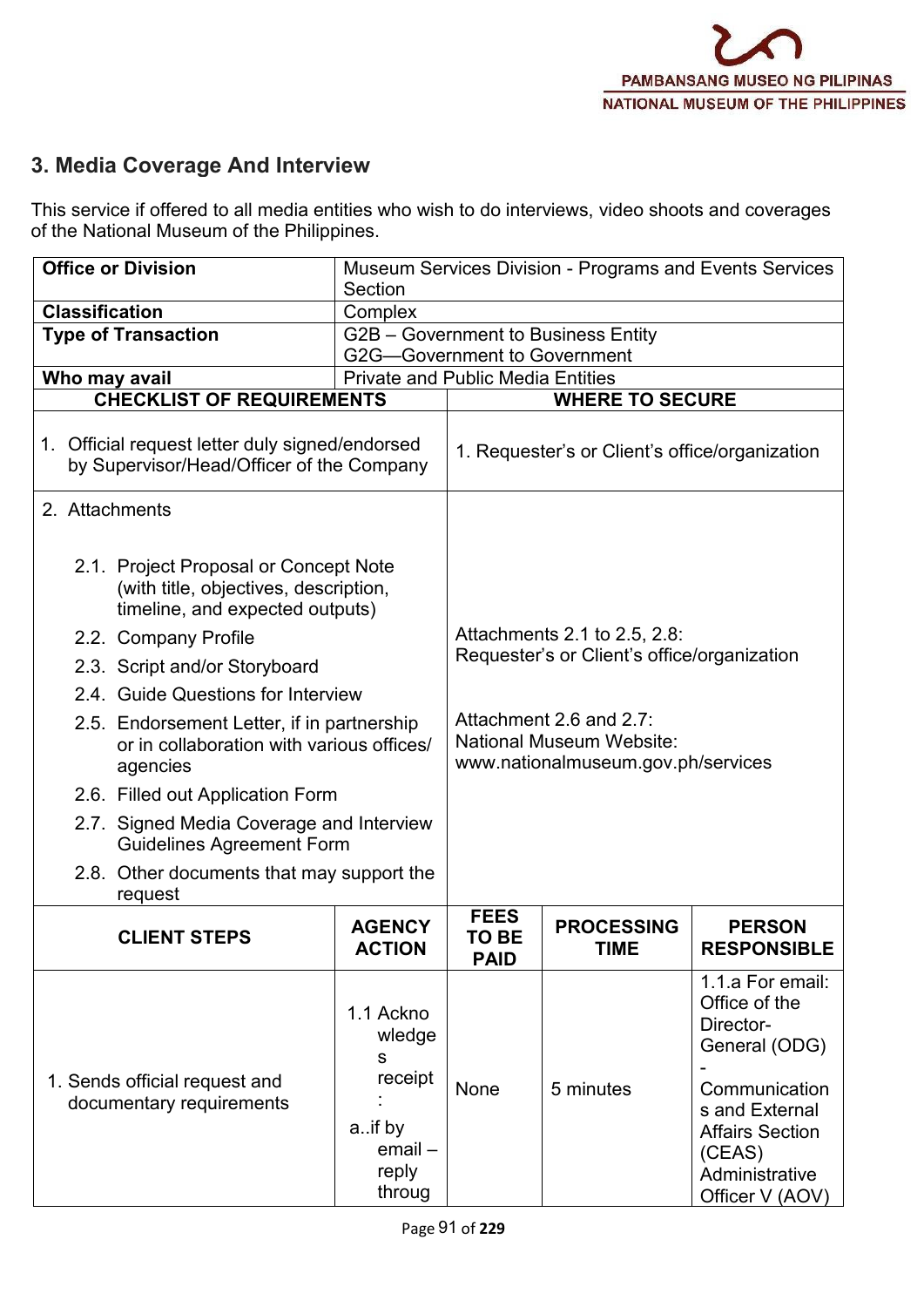

| h email                                                                                                                                                                                                                                                                                                                                                                |      |       |                                                                                                                                                                            |  |
|------------------------------------------------------------------------------------------------------------------------------------------------------------------------------------------------------------------------------------------------------------------------------------------------------------------------------------------------------------------------|------|-------|----------------------------------------------------------------------------------------------------------------------------------------------------------------------------|--|
| b. If hand-<br>carried/<br>hard<br>$copy -$<br>receive<br>s by<br>date<br>and<br>time<br>stampin<br>g<br>$1.2$ And<br>forward<br>S<br>request<br>to<br>Office<br>of<br><b>Director</b><br>Genera                                                                                                                                                                       |      |       | 1.1.b For hand-<br>carried:<br>General<br>Administrative<br>Services<br>Division -<br>Records<br>Management<br>Section (GASD-<br>RMS)<br>Administrative<br>Officer 1 (AOI) |  |
| 1.3<br><b>Reviews</b><br>request,<br>provides<br>instructions<br>and<br>actions<br>and<br>forwards to<br>Museum<br><b>Services</b><br><b>Division</b><br>(MSD) for<br>assessmen<br>t and<br>information<br>of<br>processes,<br>requiremen<br>ts, and<br>guidelines,<br>and<br>coordinate<br>s with<br>other<br>concerned<br>$\frac{1}{2}$ unit as $\frac{1}{2}$ of 229 | None | 1 day | 1.3 Office of the<br>Director-<br>General (ODG),<br>Director-<br>General (DG)                                                                                              |  |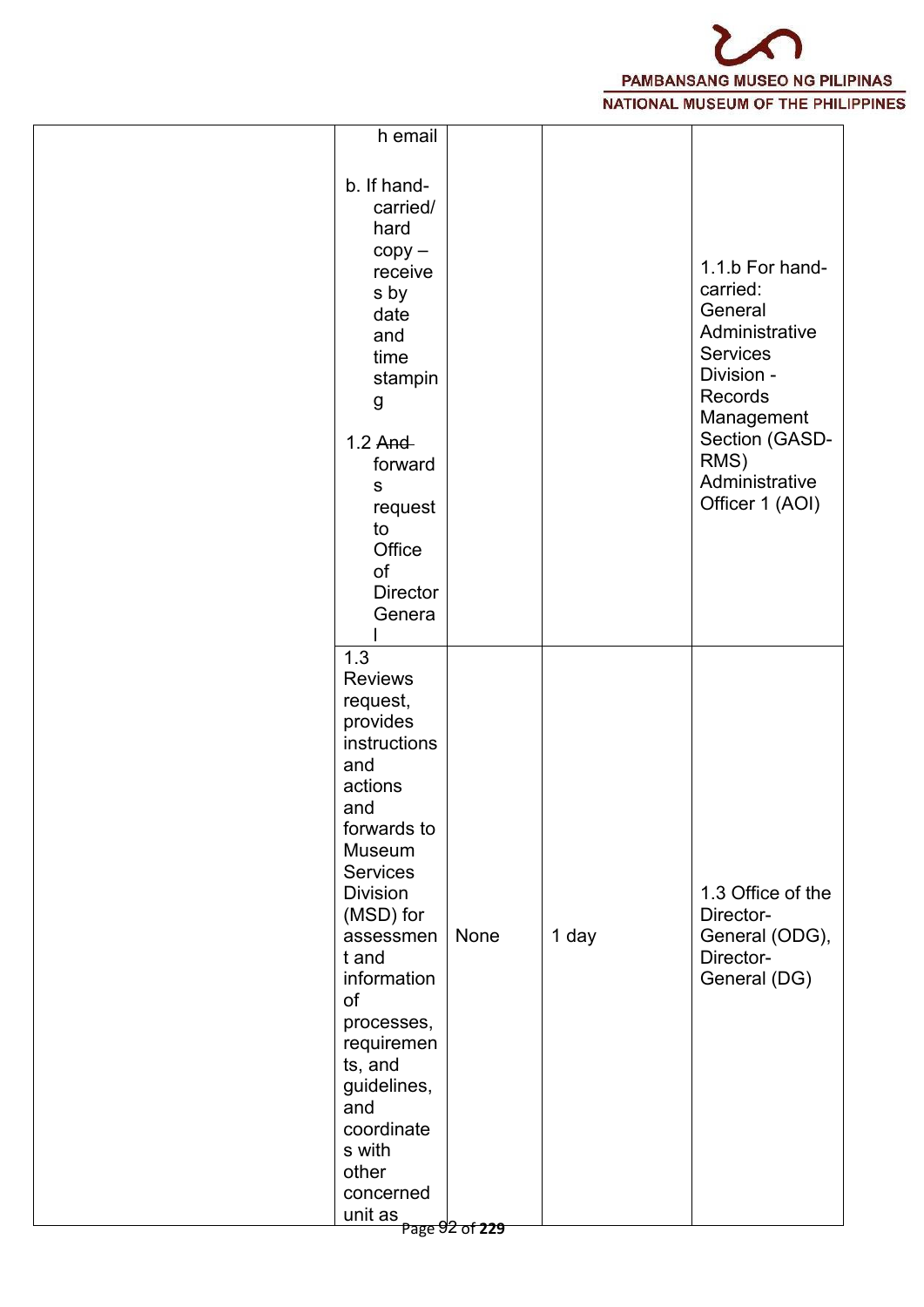

|                                                                           | deemed<br>appropriate                                                                                                                                                    |      |            |                                                                                                                                                                                    |
|---------------------------------------------------------------------------|--------------------------------------------------------------------------------------------------------------------------------------------------------------------------|------|------------|------------------------------------------------------------------------------------------------------------------------------------------------------------------------------------|
| 2. Submits additional<br>documentary requirements and<br>applicable forms | 2.1<br>Reviews/a<br>ssesses<br>feasibility<br>of request<br>based on<br>submitted<br>requireme<br>nts then<br>recommen<br>ds to ODG<br>proposed<br>actions on<br>request | None | 1 day      | 2.1 MSD, Chief<br>Administrative<br>Officer (CAO)                                                                                                                                  |
|                                                                           | 2.2<br>Determine<br>s final<br>actions on<br>request<br>then<br>endorse to<br>ODG for<br>final<br>approval.                                                              | None | 4 hours    | 2.2 MSD, Chief<br>Administrative<br>Officer (CAO)                                                                                                                                  |
|                                                                           | 2.3<br>Coordinate<br>s/<br>endorses<br>approved<br>request to<br>concerned<br>units                                                                                      | None | 1 day      | $2.3$ MSD $-$<br>Programs and<br><b>Events Services</b><br>Section (PESS),<br>Information<br>Officer III /<br>Administrative<br>Officer I/<br>Administrative<br>Assistant III      |
| 3. Conducts coverage and<br>interview as scheduled                        | 2.4 Informs<br>client of<br>the status<br>of request:<br>If<br>approved,<br>schedule<br>will be<br>defined,<br>If<br>disapprove<br>d, refers                             | None | 30 minutes | $2.4 MSD -$<br>Programs and<br><b>Events Services</b><br>Section (PESS),<br>Information<br>Officer III /<br>Administrative<br>Officer I/<br>Administrative<br><b>Assistant III</b> |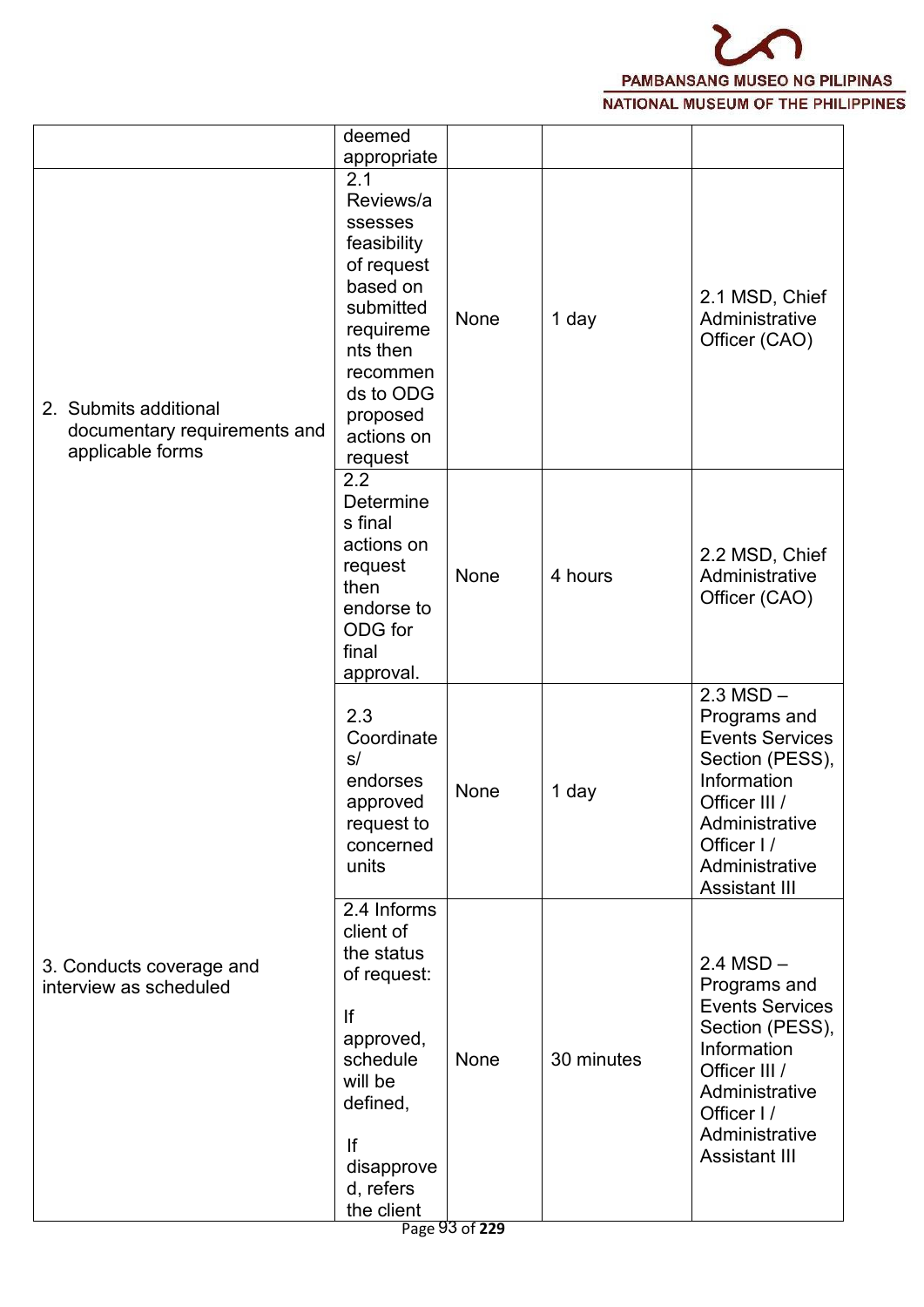

|                    | to other<br>agency for<br>potential<br>assistance<br>and will be<br>asked to<br>evaluate<br>the service<br>extended<br>by NMP. |      |                                          |                                                                                                                                                                                      |
|--------------------|--------------------------------------------------------------------------------------------------------------------------------|------|------------------------------------------|--------------------------------------------------------------------------------------------------------------------------------------------------------------------------------------|
|                    | 2.5 Asks<br>client to<br>evaluate<br>the service<br>extended<br>by NMP<br>(For<br>approved<br>requests)                        | None | 1 Day                                    | $2.5$ MSD $-$<br>Programs and<br><b>Events Services</b><br>Section (PESS),<br>Information<br>Officer III /<br>Administrative<br>Officer I/<br>Administrative<br><b>Assistant III</b> |
| <b>TOTAL TIME:</b> |                                                                                                                                |      | 4 Days, 4<br>Hours, 35<br><b>Minutes</b> |                                                                                                                                                                                      |

### **4. PHOTO REPRODUCTION OF NMP COLLECTIONS**

This service is intended for publication projects in various media that include features on museum collections, which may be for academic and cultural purposes.

| <b>Office or Division</b>                                                                                                                    | Section | Museum Services Division - Programs and Events Services                                                        |
|----------------------------------------------------------------------------------------------------------------------------------------------|---------|----------------------------------------------------------------------------------------------------------------|
| <b>Classification</b>                                                                                                                        | Complex |                                                                                                                |
| <b>Type of Transaction</b>                                                                                                                   |         | G2B – Government to Business Entity<br>G2G-Government to Government                                            |
| Who may avail                                                                                                                                |         | Private and Public Media Entities, Researchers, Academic<br>Institutions, Publishing House, Production Company |
| <b>CHECKLIST OF REQUIREMENTS</b>                                                                                                             |         | <b>WHERE TO SECURE</b>                                                                                         |
| 1. Official request letter duly<br>signed/endorsed by<br>Supervisor/Heads/Officer of the<br>Company                                          |         | 1. Requester's/Client's office/organization                                                                    |
| 2. Attachments                                                                                                                               |         | Attachments 2.1 to 2.5, 2.7:<br>Requester's/Client's office/organization                                       |
| 2.1. Project Proposal or Concept<br>Note (with title, objectives,<br>description, timeline, and<br>expected outputs)<br>2.2. Company Profile |         | Attachment 2.5 and 2.6:<br>National Museum Website:<br>www.nationalmuseum.gov.ph/services                      |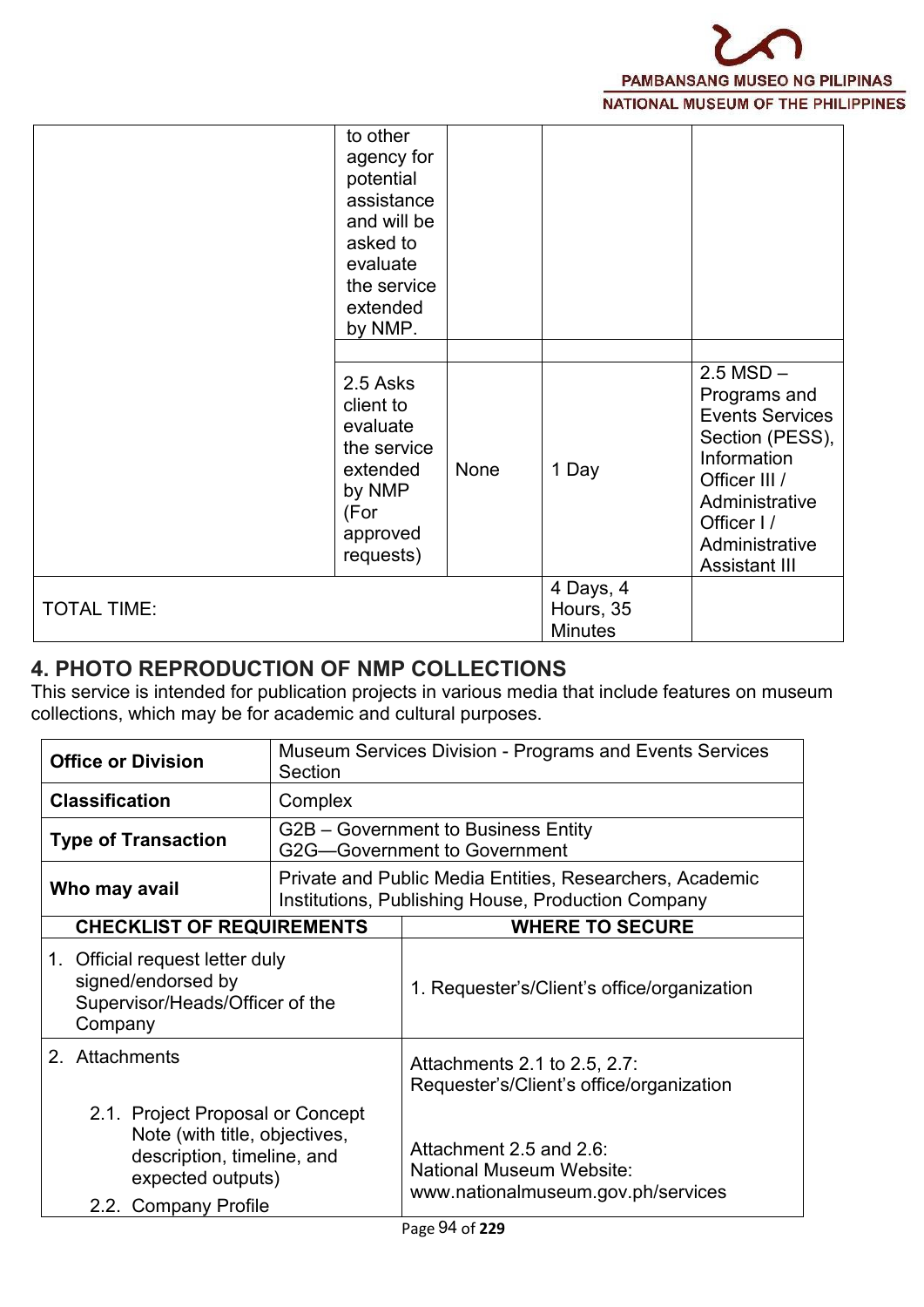

| 2.3. Manuscript, Script, Storyboard                                                                 |                                                                                                                                                                                                                                                      |                                  |                                  |                                                                                                                                                                                                                                                                                                       |
|-----------------------------------------------------------------------------------------------------|------------------------------------------------------------------------------------------------------------------------------------------------------------------------------------------------------------------------------------------------------|----------------------------------|----------------------------------|-------------------------------------------------------------------------------------------------------------------------------------------------------------------------------------------------------------------------------------------------------------------------------------------------------|
| 2.4. Endorsement Letter, if in<br>partnership or in collaboration<br>with various offices/ agencies |                                                                                                                                                                                                                                                      |                                  |                                  |                                                                                                                                                                                                                                                                                                       |
| 2.5. Filled out Application Form                                                                    |                                                                                                                                                                                                                                                      |                                  |                                  |                                                                                                                                                                                                                                                                                                       |
| 2.6. Signed Photo Reproduction of<br><b>NMP Collections Guidelines</b><br><b>Agreement Form</b>     |                                                                                                                                                                                                                                                      |                                  |                                  |                                                                                                                                                                                                                                                                                                       |
| 2.7. Other documents that may<br>support the request                                                |                                                                                                                                                                                                                                                      |                                  |                                  |                                                                                                                                                                                                                                                                                                       |
| <b>CLIENT STEPS</b>                                                                                 | <b>AGENCY</b><br><b>ACTION</b>                                                                                                                                                                                                                       | <b>FEES TO</b><br><b>BE PAID</b> | <b>PROCESSING</b><br><b>TIME</b> | <b>PERSON</b><br><b>RESPONSIBLE</b>                                                                                                                                                                                                                                                                   |
| 1. Sends official request<br>and documentary<br>requirements                                        | 1.1<br>Acknowledge<br>s receipt:<br>a. if by email<br>– reply<br>through email<br>b. If hand-<br>carried/ha<br>$rd$ copy $-$<br>receives<br>by date<br>and time<br>stamping<br>And 1.2<br>Forwards<br>request to<br>Office of<br>Director<br>General | None                             | 5 minutes                        | 1.1.a For email:<br>Office of the<br>Director-General<br>$(ODG)$ -<br>Communication<br>and External<br><b>Affairs Section</b><br>(CEAS)<br>Administrative<br>Officer V (AOV)<br>1.1.b For hand-<br>carried:<br><b>GASD-Record</b><br>Management<br>Section (RMS)<br>Administrative<br>Officer 1 (AOI) |
|                                                                                                     | 1.3 Reviews<br>request,<br>provide<br>instructio<br>ns and<br>actions<br>and<br>forwards<br>to<br>Museum<br><b>Services</b><br><b>Division</b><br>(MSD) for<br>assessm<br>ent and<br>informati                                                       | None                             | 1 day                            | 1.2 Office of<br>the<br>Director-<br>General<br>(ODG),<br>Director-<br>General<br>(DG)                                                                                                                                                                                                                |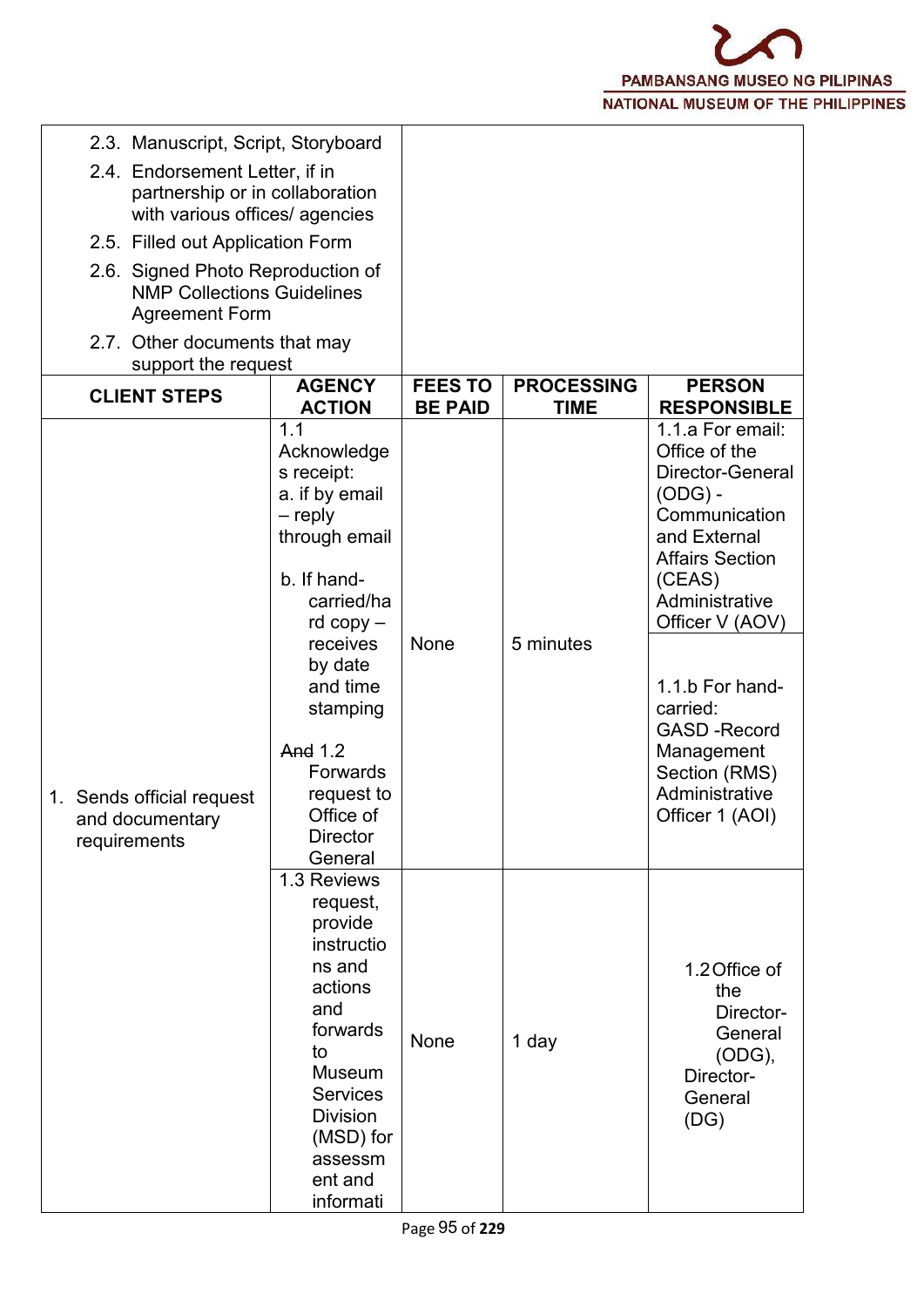

|                                                     | on of<br>processe<br>S,<br>requirem<br>ents, and<br>guideline<br>s, and<br>coordinat<br>es with<br>other<br>concerne<br>d unit as<br>deemed<br>appropria<br>te                                                             |                |         |                                                                  |
|-----------------------------------------------------|----------------------------------------------------------------------------------------------------------------------------------------------------------------------------------------------------------------------------|----------------|---------|------------------------------------------------------------------|
| 2. Submits additional                               | 2.1<br>Reviews/<br>assesses<br>feasibility<br>of<br>request<br>based on<br>submitted<br>requirem<br>ents then<br>recomme<br>nds to<br><b>ODG</b><br>proposed<br>actions<br>on<br>request                                   | None           | 1 day   | 2.1 MSD, Chief<br>Administrative<br>Officer (CAO)                |
| documentary<br>requirements and<br>applicable forms | 2.2<br><b>Determines</b><br>final actions<br>on request<br>then<br>endorses to<br>ODG for final<br>approval.<br>If approved,<br>prepares a<br>Request for<br>Order of<br>Payment<br>form, for<br>signature of<br>DG<br>2.3 | None           | 4 hours | 2.2 MSD, Chief<br>Administrative<br>Officer (CAO)<br>$2.3 MSD -$ |
|                                                     | Coordinates /                                                                                                                                                                                                              | None           | 1 day   | Programs and                                                     |
|                                                     |                                                                                                                                                                                                                            | Page 96 of 229 |         |                                                                  |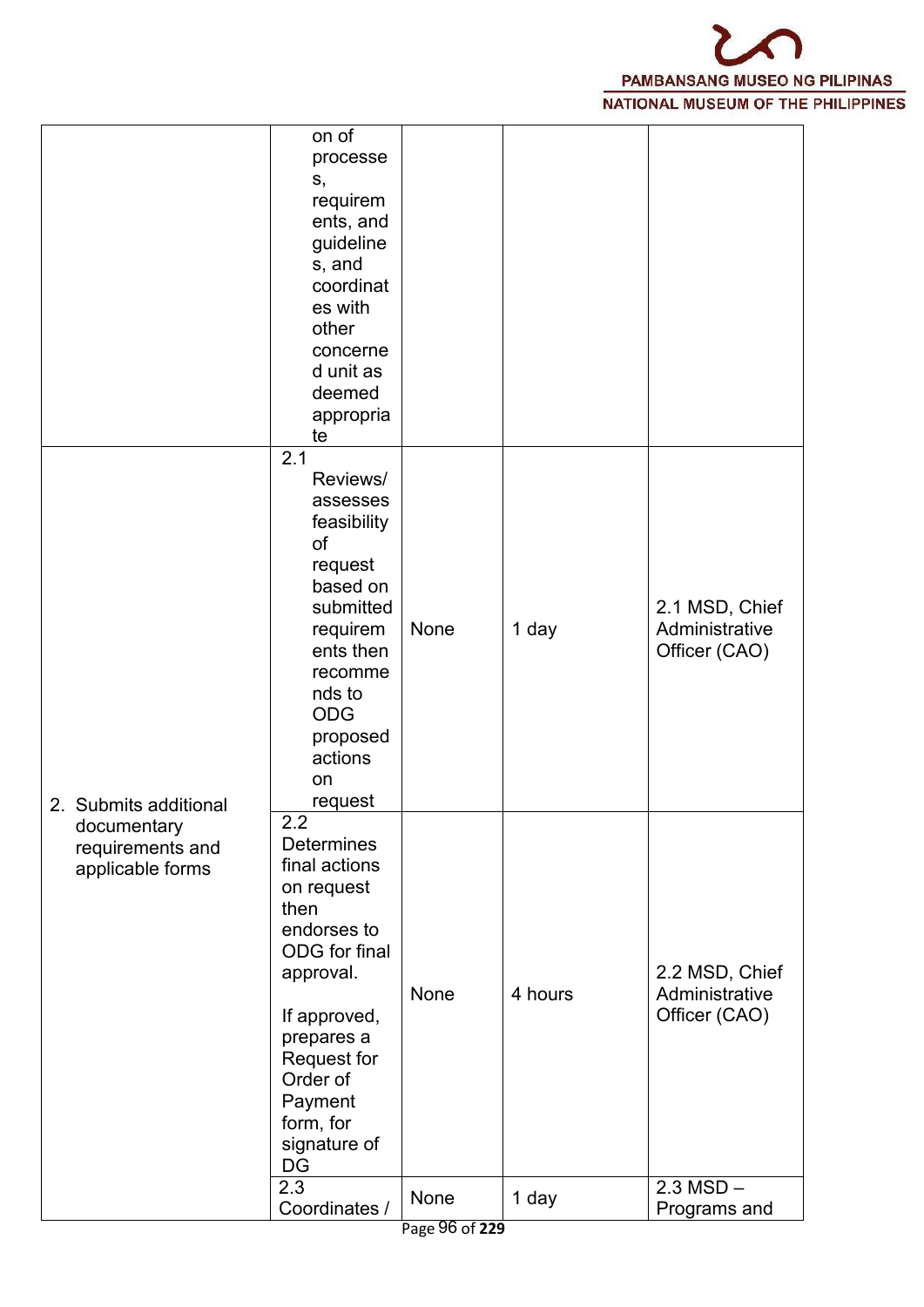

|                                                                                     | endorses<br>approved<br>request to<br>concerned<br>units                                                                                                                                                                                                                                                 |                                  |            | <b>Events Services</b><br>Section (PESS),<br>Information<br>Officer III /<br>Administrative<br>Officer I/<br>Administrative<br><b>Assistant III</b>                                  |
|-------------------------------------------------------------------------------------|----------------------------------------------------------------------------------------------------------------------------------------------------------------------------------------------------------------------------------------------------------------------------------------------------------|----------------------------------|------------|--------------------------------------------------------------------------------------------------------------------------------------------------------------------------------------|
|                                                                                     | 2.4 Informs<br>client of the<br>status of<br>request:<br>If approved,<br>informs client<br>of the amount<br>to be paid<br>If<br>disapproved,<br>refers the<br>client to<br>other<br>agencies for<br>potential<br>assistance<br>and will be<br>asked to<br>evaluate the<br>service<br>extended by<br>NMP. | None                             | 30 minutes | $2.4$ MSD $-$<br>Programs and<br><b>Events Services</b><br>Section (PESS),<br>Information<br>Officer III /<br>Administrative<br>Officer I/<br>Administrative<br><b>Assistant III</b> |
| 3.1 Requests for an Order<br>of Payment<br>3.2 Pay Photo<br><b>Reproduction Fee</b> | 3.1 Prepares<br>Request for<br>Order of<br>Payment<br>Form from<br>the<br>Accounting<br>Section                                                                                                                                                                                                          |                                  | 10 minutes | 3.1 Financial<br><b>Services</b><br>Division (FSD) -<br>Accounting<br>Section, Head                                                                                                  |
|                                                                                     | 3.2 a Issues<br>an Official<br>Receipt upon                                                                                                                                                                                                                                                              | *Refer to<br>schedule<br>of fees | 5 minutes  |                                                                                                                                                                                      |
|                                                                                     | cash<br>payment<br>If online<br>payment/ban<br>k transfer,<br>verifies with<br>the servicing                                                                                                                                                                                                             |                                  | 1 Day      | 3.2 FSD - Cash<br>Section,<br>Administrative<br>Officer V (AOV)                                                                                                                      |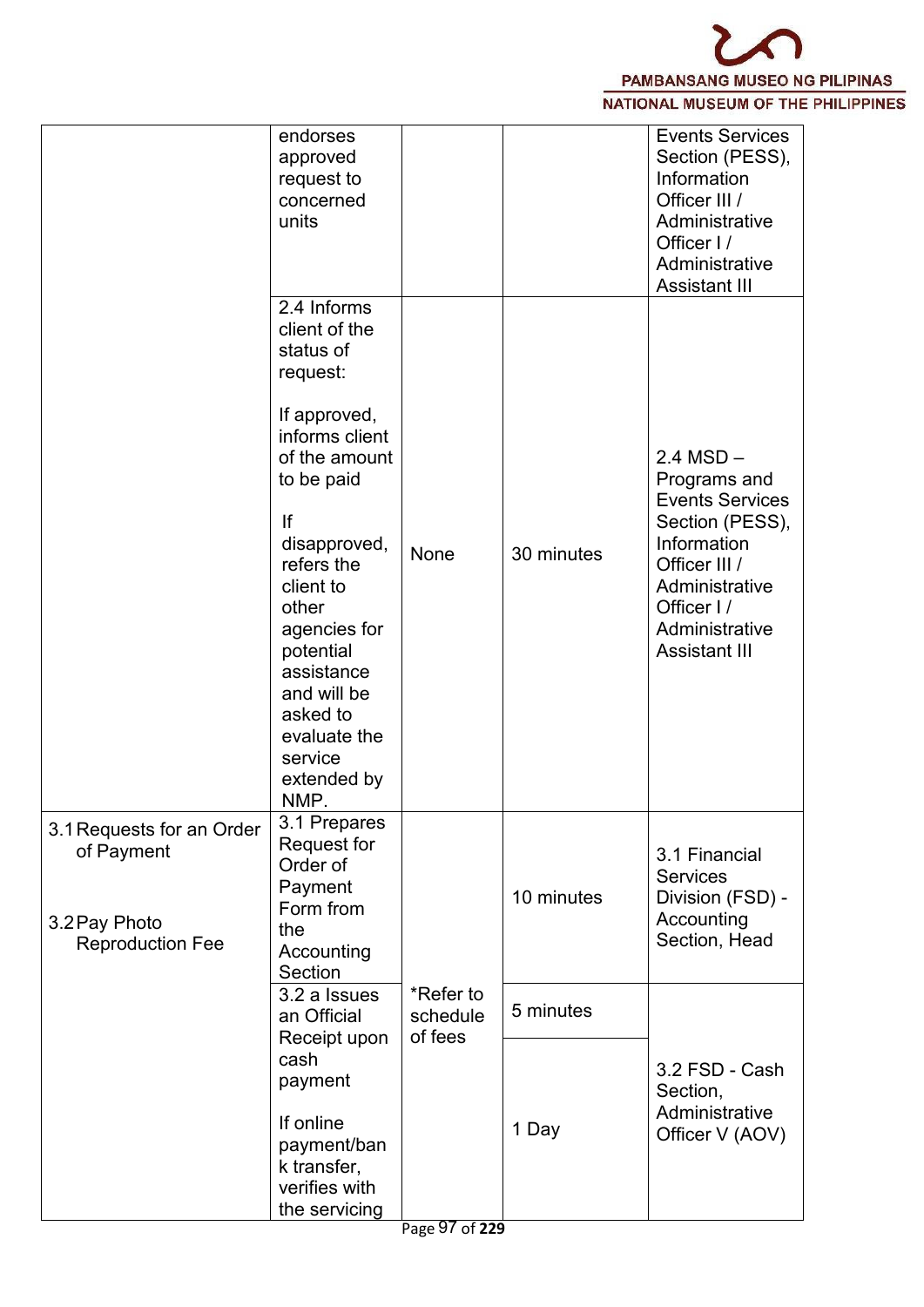

|                    | bank                                                                                                                                                             |      |                                          |                                                                                                                                                                                      |
|--------------------|------------------------------------------------------------------------------------------------------------------------------------------------------------------|------|------------------------------------------|--------------------------------------------------------------------------------------------------------------------------------------------------------------------------------------|
|                    | 3.3 Provides<br>client with<br>digital copies<br>of the<br>requested<br>photographs,<br>then asks<br>client to<br>evaluate the<br>service<br>extended by<br>NMP. | None | 15 minutes                               | $3.3$ MSD $-$<br>Programs and<br><b>Events Services</b><br>Section (PESS),<br>Information<br>Officer III /<br>Administrative<br>Officer I/<br>Administrative<br><b>Assistant III</b> |
| <b>TOTAL TIME:</b> |                                                                                                                                                                  |      | 3 Days, 5<br>Hours, 30<br><b>Minutes</b> |                                                                                                                                                                                      |

# **5. Pre-Nuptial, Pre-Debut, And Other Location Shoots**

This service pertains to the use of the National Museum physical facilities for location shoots such as pre nuptial, pre-debut, and other shooting activities.

| <b>Office or Division</b>           |                                                                                                                                    | Museum Services Division - Programs and Events Services Section          |
|-------------------------------------|------------------------------------------------------------------------------------------------------------------------------------|--------------------------------------------------------------------------|
| <b>Classification</b>               | Complex                                                                                                                            |                                                                          |
| Type of                             | G2C - Government to Citizen                                                                                                        |                                                                          |
| <b>Transaction</b>                  | G2B - Government to Business Entity                                                                                                |                                                                          |
|                                     | G2G-Government to Government                                                                                                       |                                                                          |
| Who may avail                       | Private individuals, Private and Public Companies                                                                                  |                                                                          |
|                                     | <b>CHECKLIST OF REQUIREMENTS</b>                                                                                                   | <b>WHERE TO SECURE</b>                                                   |
| Company                             | 1. Official request letter duly signed/endorsed<br>by Supervisor/Heads/Officer of the                                              | 1. Requester's/Client's office/organization                              |
|                                     | 2. Attachments, if for a company project:                                                                                          |                                                                          |
|                                     | 2.1. Project Proposal or Concept Note (with<br>title, objectives, description, timeline,<br>and expected outputs) if for a project | Attachments 2.1 to 2.4, 2.7:<br>Requester's/Client's office/organization |
| 2.2. Company Profile                |                                                                                                                                    |                                                                          |
| 2.3. Manuscript, Script, Storyboard |                                                                                                                                    | Attachment 2.5 and 2.6:                                                  |
| agencies                            | 2.4. Endorsement Letter, if in partnership or<br>in collaboration with various offices/                                            | <b>National Museum Website:</b><br>www.nationalmuseum.gov.ph/services    |
| 2.5. Filled out Application Form    |                                                                                                                                    |                                                                          |
|                                     | 2.6. Signed Pre-nuptial, Pre-debut, and                                                                                            |                                                                          |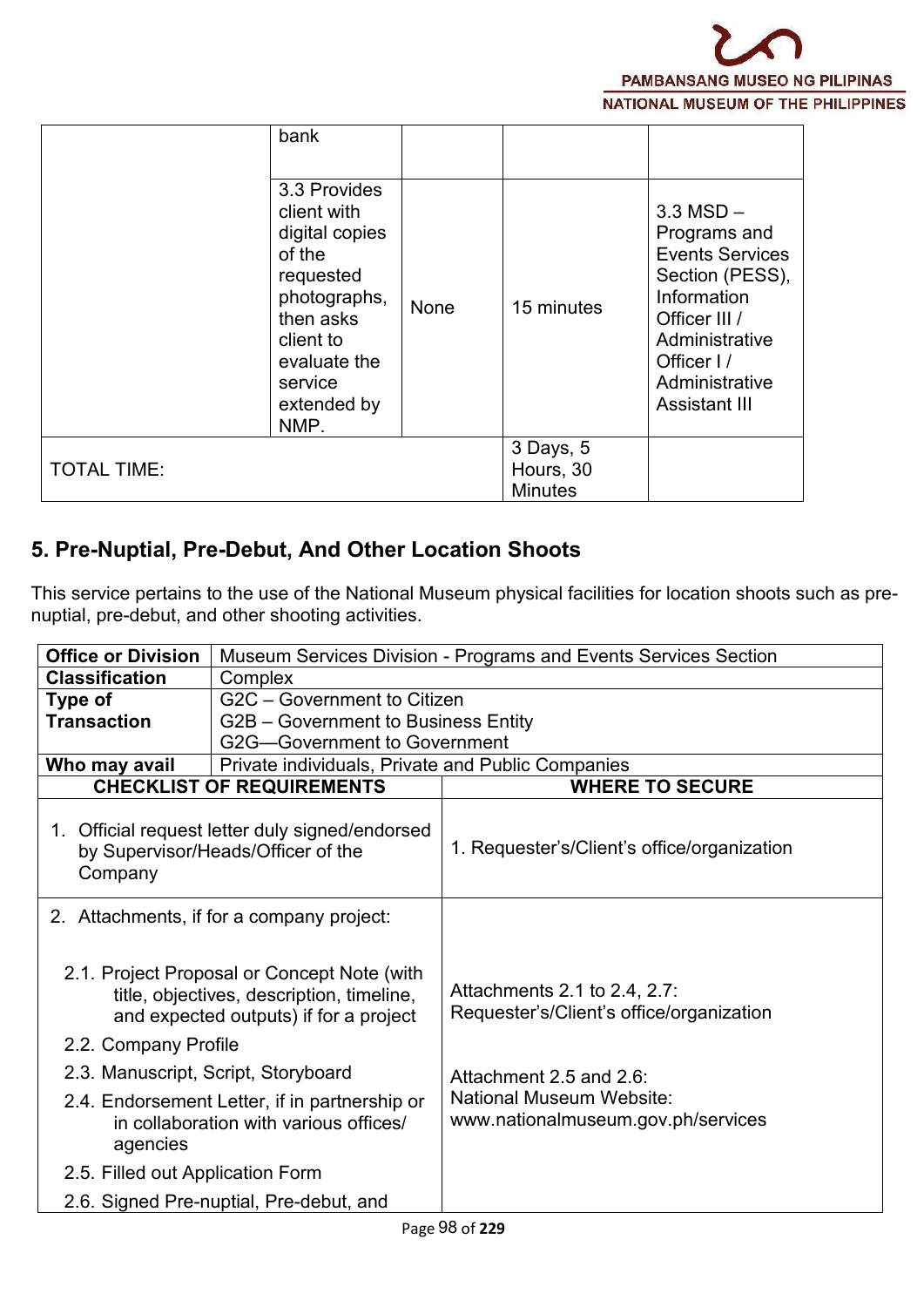

| <b>Agreement Form</b>                                  | other Location Shoot Guidelines                                                                                                                                                                                                                                                                   |                                  |                                   |                                                                                                                                                                                                                                                    |
|--------------------------------------------------------|---------------------------------------------------------------------------------------------------------------------------------------------------------------------------------------------------------------------------------------------------------------------------------------------------|----------------------------------|-----------------------------------|----------------------------------------------------------------------------------------------------------------------------------------------------------------------------------------------------------------------------------------------------|
| request                                                | 2.7. Other documents that may support the                                                                                                                                                                                                                                                         |                                  |                                   |                                                                                                                                                                                                                                                    |
| <b>CLIENT STEPS</b>                                    | <b>AGENCY ACTION</b>                                                                                                                                                                                                                                                                              | <b>FEES TO</b><br><b>BE PAID</b> | <b>PROCESSI</b><br><b>NG TIME</b> | <b>PERSON</b><br><b>RESPONSIBLE</b>                                                                                                                                                                                                                |
|                                                        | 1.1. Acknowledges<br>receipt:<br>a. if by email – reply<br>through email<br>b. If hand-carried/hard<br>$copy - receives by$<br>date and time<br>stamping                                                                                                                                          | None                             | 5 minutes                         | 1.1.a For email: Office<br>of the Director-General<br>(ODG) Communications<br>and External Affairs<br>Section (CEAS),<br><b>Administrative Officer V</b><br>(AOV)<br>1.1.b For hand-carried:<br><b>GASD - Records</b><br><b>Management Section</b> |
| 1. Sends official                                      | And forwards request to<br><b>Office of Director</b><br>General                                                                                                                                                                                                                                   |                                  |                                   | (RMS) Administrative<br>Officer 1 (AOI)                                                                                                                                                                                                            |
| request and<br>documentary<br>requirements             | 1.2. Reviews request,<br>provide instructions<br>and actions and<br>forwards to Museum<br><b>Services Division</b><br>(MSD) for<br>assessment and<br>information of<br>processes,<br>requirements, and<br>guidelines, and<br>coordinates with<br>other concerned unit<br>as deemed<br>appropriate | None                             | 1 day                             | 1.2 Office of the<br>Director-General<br>(ODG), Director-<br>General (DG)                                                                                                                                                                          |
| 2. Submits<br>additional                               | 2.1 Reviews/assesses<br>feasibility of request<br>based on submitted<br>requirements then<br>recommends to ODG<br>proposed actions on<br>request                                                                                                                                                  | None                             | 1day                              | 2.1 MSD, Chief<br><b>Administrative Officer</b><br>(CAO)                                                                                                                                                                                           |
| documentary<br>requirements<br>and applicable<br>forms | 2.2 Determines final<br>actions on request<br>then endorse to ODG<br>for final approval.<br>If approved, prepares a<br>Request for Order of                                                                                                                                                       | None                             | 4 hours                           | 2.2 MSD, Chief<br><b>Administrative Officer</b><br>(CAO)                                                                                                                                                                                           |
|                                                        | Payment form, for                                                                                                                                                                                                                                                                                 |                                  |                                   |                                                                                                                                                                                                                                                    |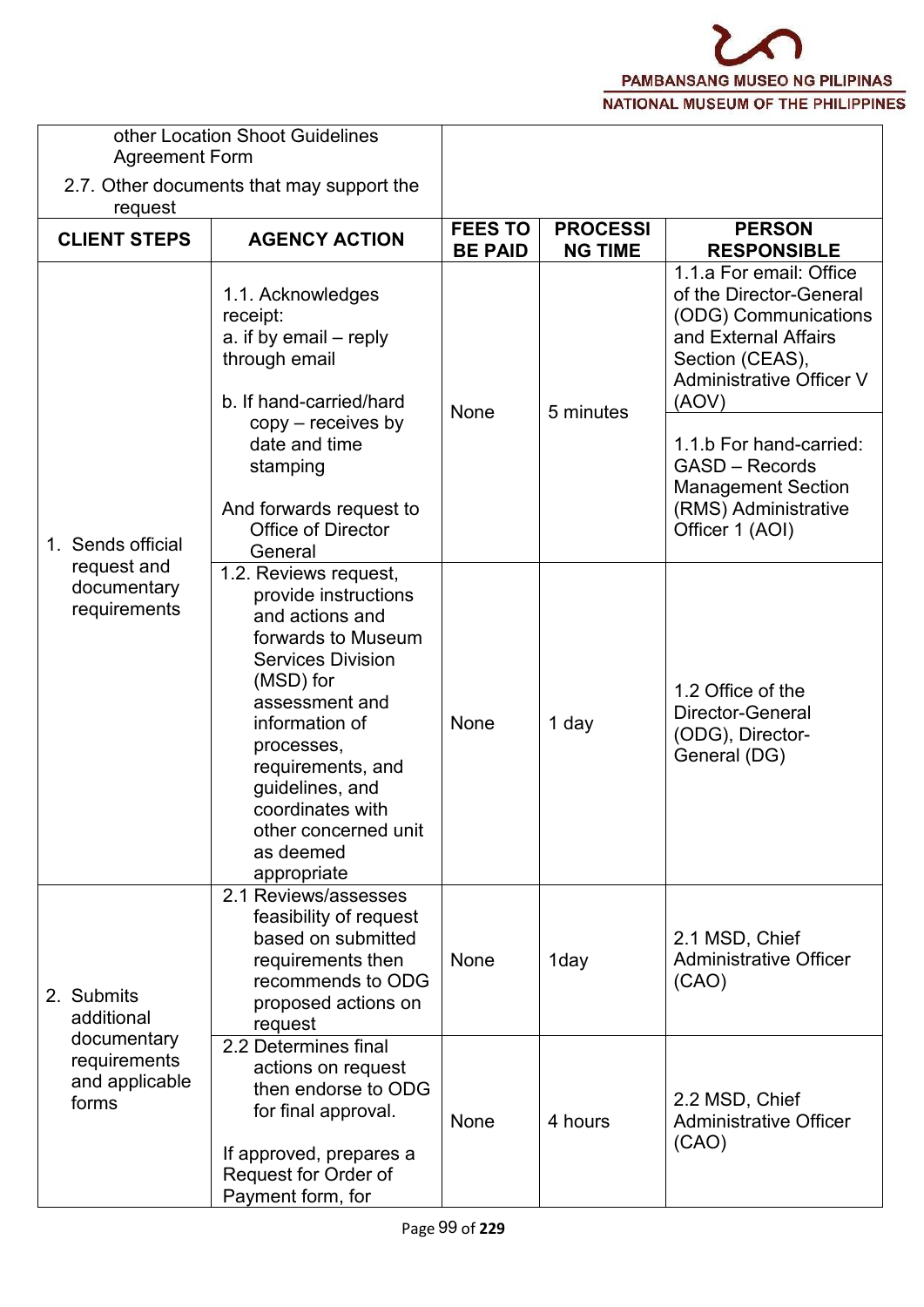

|                                            | signature of DG                                                                                                                                                                                                                                                        |                     |                                          |                                                                                                                                                                             |
|--------------------------------------------|------------------------------------------------------------------------------------------------------------------------------------------------------------------------------------------------------------------------------------------------------------------------|---------------------|------------------------------------------|-----------------------------------------------------------------------------------------------------------------------------------------------------------------------------|
|                                            | 2.3 Coordinates/<br>endorses approved<br>request to concerned<br>units                                                                                                                                                                                                 | None                | 1 day                                    | 2.3 MSD - Programs<br>and Events Services<br>Section (PESS),<br>Information Officer III /<br>Administrative Officer I/<br><b>Administrative Assistant</b><br>$\mathbf{III}$ |
|                                            | 2.4 Informs client of the<br>status of request:<br>If approved - informs<br>client of the amount to be<br>paid<br>If disapproved - refers<br>the to other agency for<br>potential assistance and<br>will be asked to evaluate<br>the service extended by<br><b>NMP</b> | None                | 30 minutes                               | 2.4 MSD - Programs<br>and Events Services<br>Section (PESS),<br>Information Officer III /<br>Administrative Officer I/<br><b>Administrative Assistant</b><br>$\mathbf{III}$ |
| 3.1 Requests for<br>an Order of<br>Payment | 3.1 Prepares Request for<br>Order of Payment Form<br>from the Accounting<br>Section                                                                                                                                                                                    | *Refer to           | 10 minutes                               | 3.1 Financial Services<br>Division (FSD) -<br><b>Accounting Section,</b><br>Head                                                                                            |
|                                            | 3.2 Issues an Official<br>Receipt upon cash                                                                                                                                                                                                                            | schedule<br>of fees | 5 minutes                                | 3.2 FSD - Cash                                                                                                                                                              |
| 3.2 Pay location<br>shoot fee              | payment<br>Verifies with the servicing<br>bank, if regarding the<br>online payment/transfer                                                                                                                                                                            |                     | 1 Day                                    | Section, Administrative<br>Officer V (AOV)                                                                                                                                  |
|                                            | 3.4. Conducts of shoot,<br>then asks client to<br>evaluate the service<br>extended by NMP                                                                                                                                                                              | None                | 1 Day                                    | 3.4 MSD - Programs<br>and Events Services<br>Section (PESS),<br>Information Officer III /<br>Administrative Officer I/<br><b>Administrative Assistant</b><br>$\mathbf{III}$ |
| <b>TOTAL TIME:</b>                         |                                                                                                                                                                                                                                                                        |                     | 5 Days, 4<br>Hours, 55<br><b>Minutes</b> |                                                                                                                                                                             |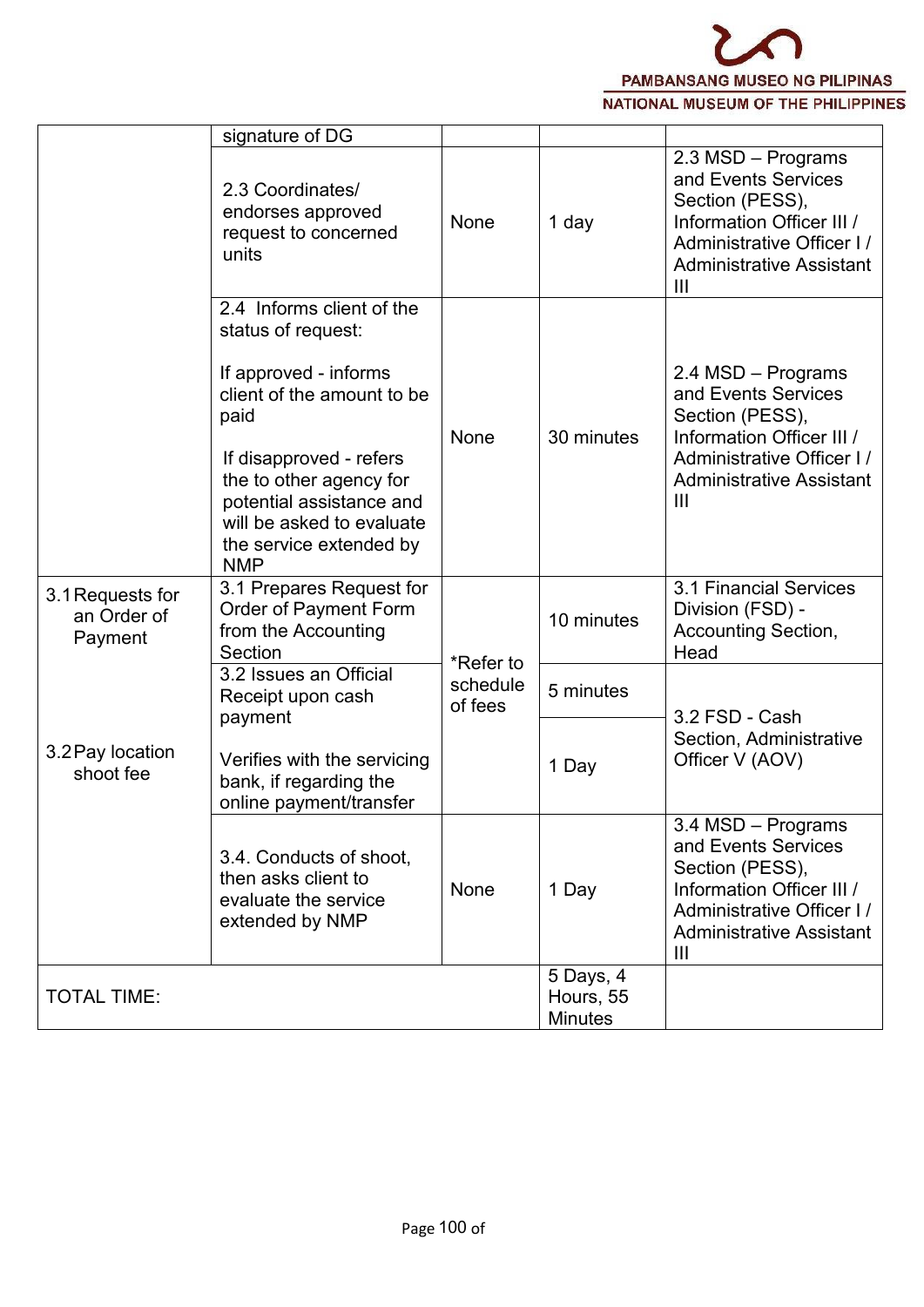### **6. Venue Rental**

This service caters to NMP agency partners and stakeholders who wishes to conduct their company activities and events at the National Museum venues. It is ideally intended for activities and events that are cultural oriented and museum related.

| <b>Office or Division</b>                                                                                                            | Section                                                                          |                                                                                                   | Museum Services Division - Programs and Events Services                    |                                                                                                                                        |  |
|--------------------------------------------------------------------------------------------------------------------------------------|----------------------------------------------------------------------------------|---------------------------------------------------------------------------------------------------|----------------------------------------------------------------------------|----------------------------------------------------------------------------------------------------------------------------------------|--|
| <b>Classification</b>                                                                                                                | Complex                                                                          |                                                                                                   |                                                                            |                                                                                                                                        |  |
| <b>Type of Transaction</b>                                                                                                           | G2B - Government to Business Entity                                              |                                                                                                   |                                                                            |                                                                                                                                        |  |
|                                                                                                                                      | <b>G2G-Government to Government</b>                                              |                                                                                                   |                                                                            |                                                                                                                                        |  |
| Who may avail                                                                                                                        |                                                                                  |                                                                                                   | Private individuals, Private and Public Companies                          |                                                                                                                                        |  |
| <b>CHECKLIST OF REQUIREMENTS</b>                                                                                                     |                                                                                  |                                                                                                   | <b>WHERE TO SECURE</b>                                                     |                                                                                                                                        |  |
| 1. Official request letter duly signed/endorsed<br>by Supervisor/Heads/Officer of the<br>Company                                     |                                                                                  |                                                                                                   | 1. Requester's / Client's office/organization                              |                                                                                                                                        |  |
| 2. Attachments:                                                                                                                      |                                                                                  |                                                                                                   |                                                                            |                                                                                                                                        |  |
| 2.1. Event or Program Proposal (with<br>title, objectives, description, timeline,<br>and expected outputs<br>2.2. Company Profile    |                                                                                  |                                                                                                   | Attachments 2.1 to 2.5, 2.9:<br>Requester's / Client's office/organization |                                                                                                                                        |  |
|                                                                                                                                      |                                                                                  |                                                                                                   |                                                                            |                                                                                                                                        |  |
| 2.3. Program of Activities                                                                                                           |                                                                                  |                                                                                                   |                                                                            |                                                                                                                                        |  |
| 2.4. Events Floor Plan Layout<br>2.5. Endorsement Letter, if in partnership<br>or in collaboration with various<br>offices/ agencies |                                                                                  | Attachments 2.6 and 2.7:<br><b>National Museum Website:</b><br>www.nationalmuseum.gov.ph/services |                                                                            |                                                                                                                                        |  |
| 2.6. Filled out Application Form                                                                                                     |                                                                                  |                                                                                                   | Attachment 2.8:                                                            |                                                                                                                                        |  |
| 2.7. Signed Venue Rental Guidelines<br><b>Agreement Form</b>                                                                         |                                                                                  |                                                                                                   | <b>Museum Services Division</b>                                            |                                                                                                                                        |  |
| 2.8. Signed Catering Agreement Form                                                                                                  |                                                                                  |                                                                                                   |                                                                            |                                                                                                                                        |  |
| 2.9. Other documents that may support<br><u>the request</u>                                                                          |                                                                                  |                                                                                                   |                                                                            |                                                                                                                                        |  |
| <b>CLIENT STEPS</b>                                                                                                                  | <b>AGENCY</b>                                                                    | <b>FEES TO</b>                                                                                    | <b>PROCESSING</b>                                                          | <b>PERSON</b>                                                                                                                          |  |
|                                                                                                                                      | <b>ACTION</b>                                                                    | <b>BE PAID</b>                                                                                    | <b>TIME</b>                                                                | <b>RESPONSIBLE</b>                                                                                                                     |  |
| Sends official request and<br>1.<br>documentary<br>requirements                                                                      | 1.1.<br>Acknowledges<br>receipt:<br>a. if by $email -$<br>reply through<br>email | None                                                                                              | 5 minutes                                                                  | 1.1.a For email:<br>Office of the<br>Director-<br>General (ODG)<br>Communication<br>s and External<br><b>Affairs Section</b><br>(CEAS) |  |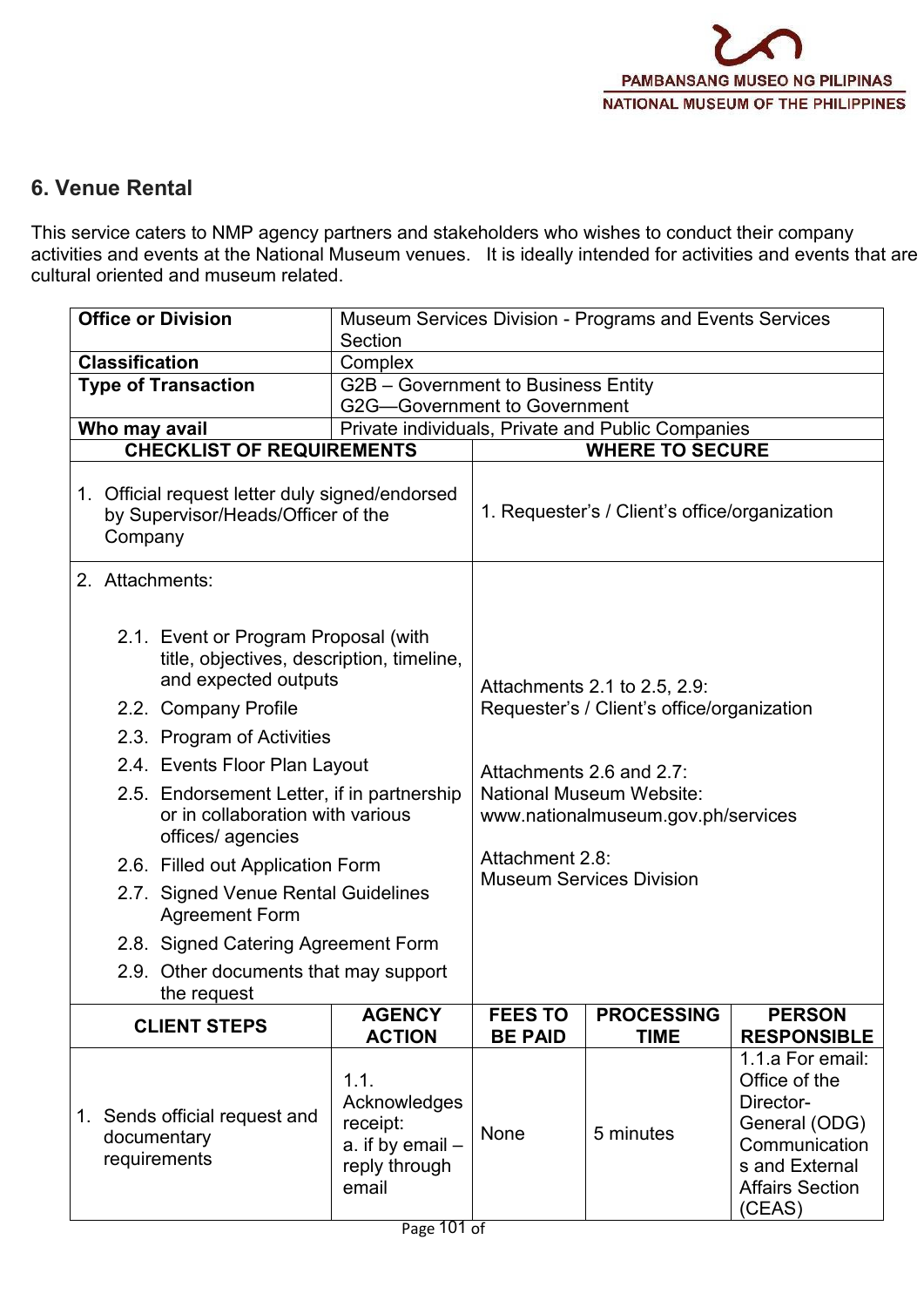

|                                                           | b. If hand-<br>carried/har                                                                                                                                                                                                                                                                                                        |             |         | Administrative<br>Officer V (AOV)                                                                                                                                                    |
|-----------------------------------------------------------|-----------------------------------------------------------------------------------------------------------------------------------------------------------------------------------------------------------------------------------------------------------------------------------------------------------------------------------|-------------|---------|--------------------------------------------------------------------------------------------------------------------------------------------------------------------------------------|
|                                                           | $d$ copy $-$<br>receives<br>by date<br>and time<br>stamping                                                                                                                                                                                                                                                                       |             |         | 1.1.b For hand-<br>carried:<br>General<br><b>Services</b><br>Division (GASD)<br>- Records                                                                                            |
|                                                           | And forwards<br>request to<br>Office of<br><b>Director</b><br>General                                                                                                                                                                                                                                                             |             |         | Management<br>Section (RMS)<br>Administrative<br>Officer 1 (AOI)                                                                                                                     |
|                                                           | 1.2. Reviews<br>request,<br>provides<br>instructions<br>and actions<br>and forwards<br>to Museum<br><b>Services</b><br><b>Division</b><br>(MSD) for<br>assessment<br>and<br>information of<br>processes,<br>requirements,<br>and<br>guidelines,<br>and<br>coordinates<br>with other<br>concerned unit<br>as deemed<br>appropriate | None        | 1 day   | 1.2 Office of the<br>Director-<br>General (ODG),<br>Director-<br>General (DG)                                                                                                        |
| 2. Conducts of ocular<br>inspection and client<br>meeting | 2.1. Assists<br>client and<br>discusses<br>policies,<br>guidelines,<br>and<br>processes<br>and make<br>initial<br>assessment of<br>request                                                                                                                                                                                        | <b>None</b> | 4 hours | $2.1$ MSD $-$<br>Programs and<br><b>Events Services</b><br>Section (PESS),<br>Information<br>Officer III /<br>Administrative<br>Officer I/<br>Administrative<br><b>Assistant III</b> |
| 3. Submits additional<br>documentary<br>requirements and  | 3.1.<br>Reviews/asse<br>sses feasibility<br>of request                                                                                                                                                                                                                                                                            | None        | 1day    | 3.1 MSD, Chief<br>Administrative<br>Officer (CAO)                                                                                                                                    |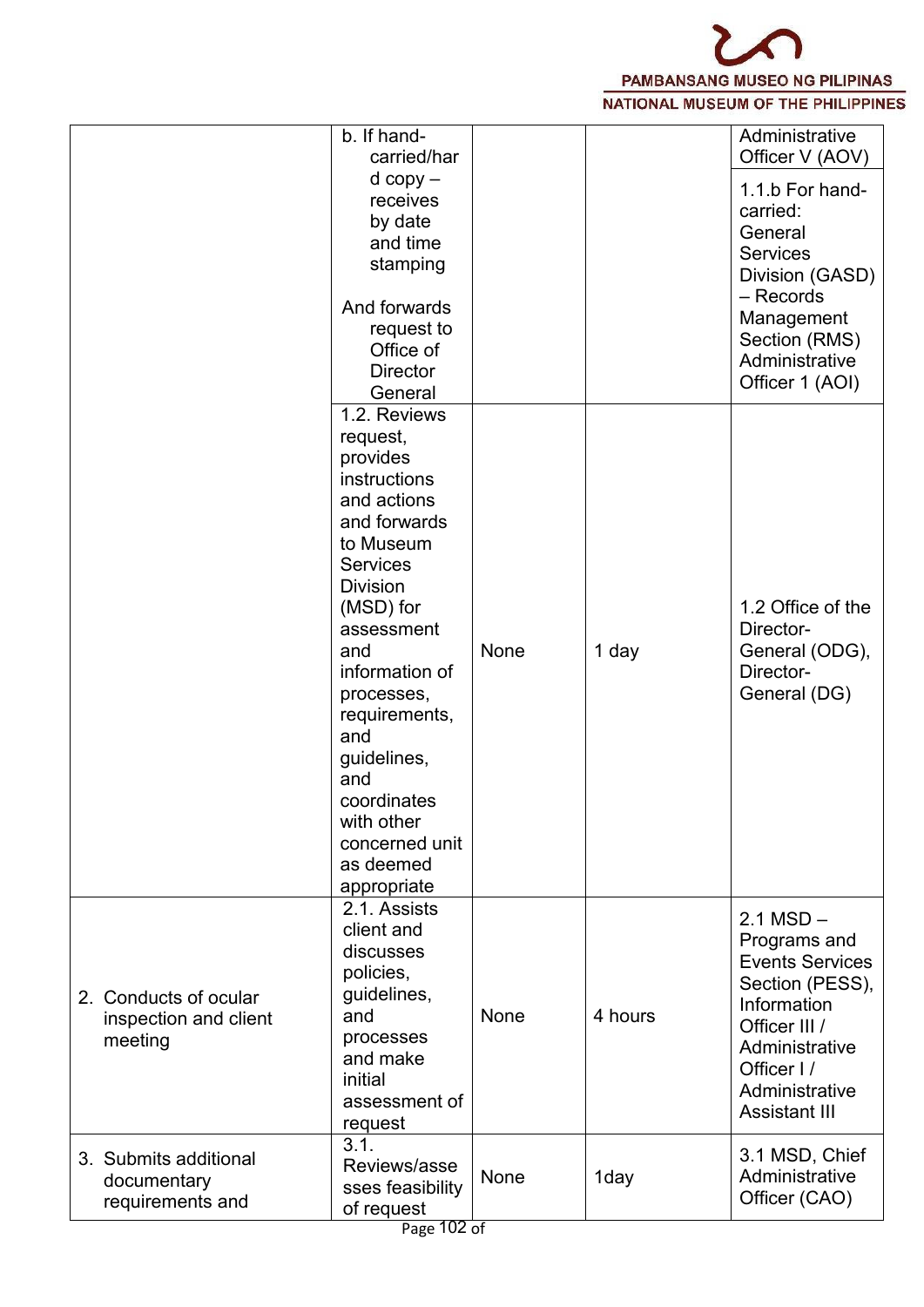

| and submitted<br>requirements<br>then<br>recommends<br>to ODG<br>proposed<br>actions on<br>request<br>3.2.<br><b>Determines</b><br>final actions<br>on request<br>then endorse<br>to ODG for<br>final approval.<br>3.2 MSD, Chief<br>4 hours<br>Administrative<br>None<br>If approved,<br>Officer (CAO)<br>prepares a<br>Request for<br>Order of<br>Payment<br>form, for<br>signature of<br>DG<br>$3.3$ MSD $-$<br>Programs and<br>3.3.<br><b>Events Services</b><br>Coordinates/<br>Section (PESS),<br>endorses<br>Information<br>None<br>1 day<br>approved<br>Officer III /<br>request to<br>Administrative<br>concerned<br>Officer I/<br>units<br>Administrative<br>Assistant III<br>3.4. Informs<br>client of the<br>status of<br>$3.4$ MSD $-$<br>request:<br>Programs and<br><b>Events Services</b><br>If approved,<br>Section (PESS),<br>informs client<br>Information<br>of the amount<br>None<br>30 minutes<br>Officer III /<br>to be paid and<br>Administrative<br>asks to<br>Officer I/ | applicable forms | based on<br>client meeting |  |  |
|----------------------------------------------------------------------------------------------------------------------------------------------------------------------------------------------------------------------------------------------------------------------------------------------------------------------------------------------------------------------------------------------------------------------------------------------------------------------------------------------------------------------------------------------------------------------------------------------------------------------------------------------------------------------------------------------------------------------------------------------------------------------------------------------------------------------------------------------------------------------------------------------------------------------------------------------------------------------------------------------------|------------------|----------------------------|--|--|
|                                                                                                                                                                                                                                                                                                                                                                                                                                                                                                                                                                                                                                                                                                                                                                                                                                                                                                                                                                                                    |                  |                            |  |  |
|                                                                                                                                                                                                                                                                                                                                                                                                                                                                                                                                                                                                                                                                                                                                                                                                                                                                                                                                                                                                    |                  |                            |  |  |
|                                                                                                                                                                                                                                                                                                                                                                                                                                                                                                                                                                                                                                                                                                                                                                                                                                                                                                                                                                                                    |                  |                            |  |  |
|                                                                                                                                                                                                                                                                                                                                                                                                                                                                                                                                                                                                                                                                                                                                                                                                                                                                                                                                                                                                    |                  |                            |  |  |
|                                                                                                                                                                                                                                                                                                                                                                                                                                                                                                                                                                                                                                                                                                                                                                                                                                                                                                                                                                                                    |                  |                            |  |  |
|                                                                                                                                                                                                                                                                                                                                                                                                                                                                                                                                                                                                                                                                                                                                                                                                                                                                                                                                                                                                    |                  |                            |  |  |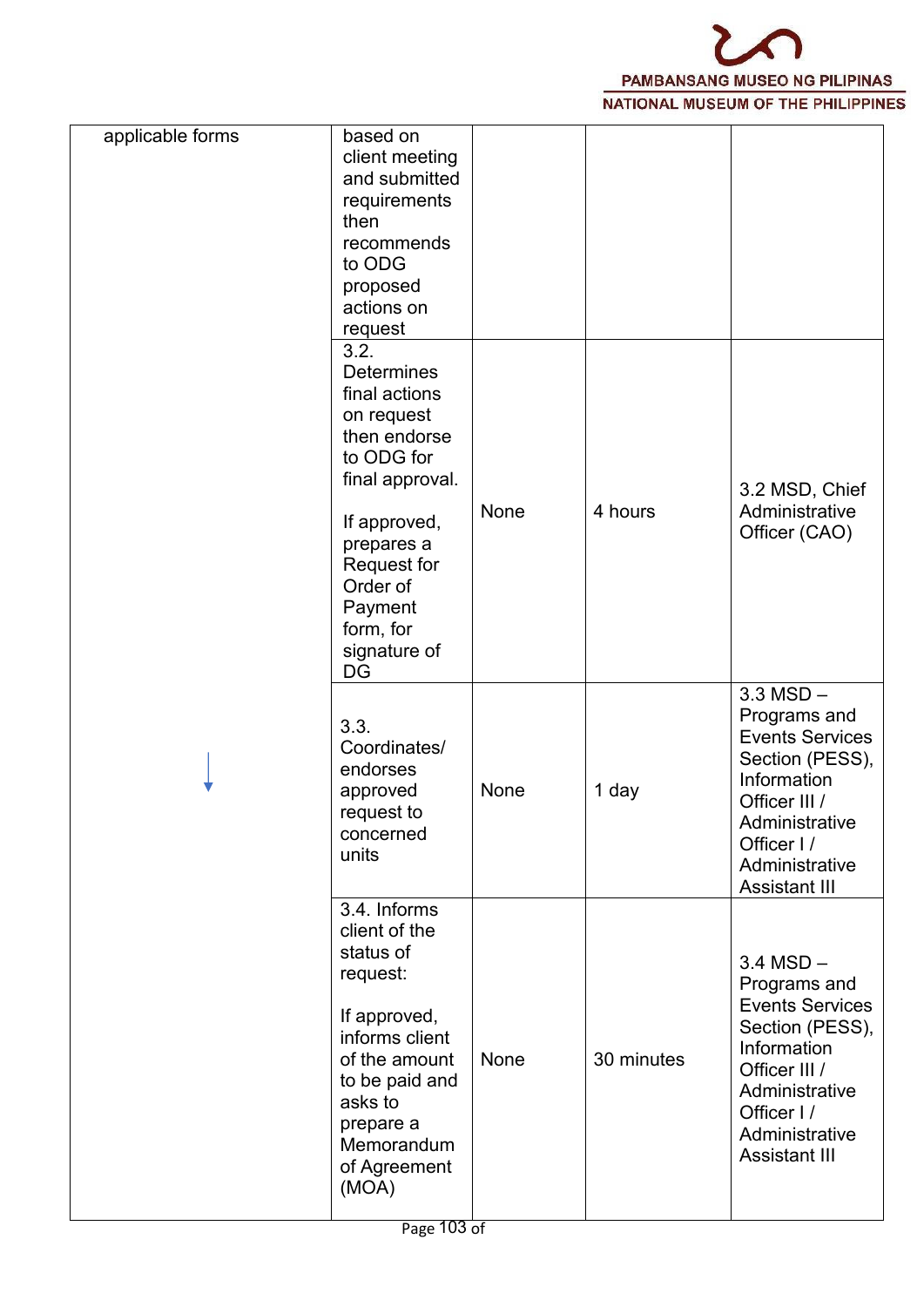

|                                         | lf<br>disapproved,<br>refers the<br>client to other<br>agency for<br>potential<br>assistance<br>and will be<br>asked to<br>evaluate the<br>service<br>extended by<br><b>NMP</b> |                                  |                              |                                                                                                                                                                                      |
|-----------------------------------------|---------------------------------------------------------------------------------------------------------------------------------------------------------------------------------|----------------------------------|------------------------------|--------------------------------------------------------------------------------------------------------------------------------------------------------------------------------------|
| 4. Prepares and submits<br>draft of MOA | 4.1. Reviews of<br>draft MOA                                                                                                                                                    | None                             | ---                          | $4.1$ ODG $-$<br><b>Legal Section</b>                                                                                                                                                |
|                                         | 5.1. Prepares<br><b>Request for</b><br>Order of<br><b>Payment Form</b><br>from the<br>Accounting<br>Section                                                                     |                                  | 10 minutes                   | 5.1 Financial<br><b>Services</b><br>Division (FSD) -<br>Accounting<br>Section, Head                                                                                                  |
| 5.1 Requests for an Order of<br>Payment | 5.2. Issues an<br>Official<br>Receipt upon<br>cash payment                                                                                                                      | *Refer to<br>schedule of<br>fees | 5 minutes                    |                                                                                                                                                                                      |
| 5.2 Pays rental fee                     | 5.3. Issues an<br>Official<br>Receipt upon<br>verification of<br>payment<br>through online<br>or bank<br>transfer                                                               | None                             | 5 minutes                    | 5.2 & 5.3 FSD -<br>Cash Section,<br>Administrative<br>Officer V (AOV)                                                                                                                |
|                                         | 5.4. Conducts<br>of shoot, then<br>asks client to<br>evaluate the<br>service<br>extended by<br><b>NMP</b>                                                                       | None                             | 1 Day                        | $5.4$ MSD $-$<br>Programs and<br><b>Events Services</b><br>Section (PESS),<br>Information<br>Officer III /<br>Administrative<br>Officer I/<br>Administrative<br><b>Assistant III</b> |
| <b>TOTAL TIME:</b>                      |                                                                                                                                                                                 |                                  | 5 Days, 55<br><b>Minutes</b> |                                                                                                                                                                                      |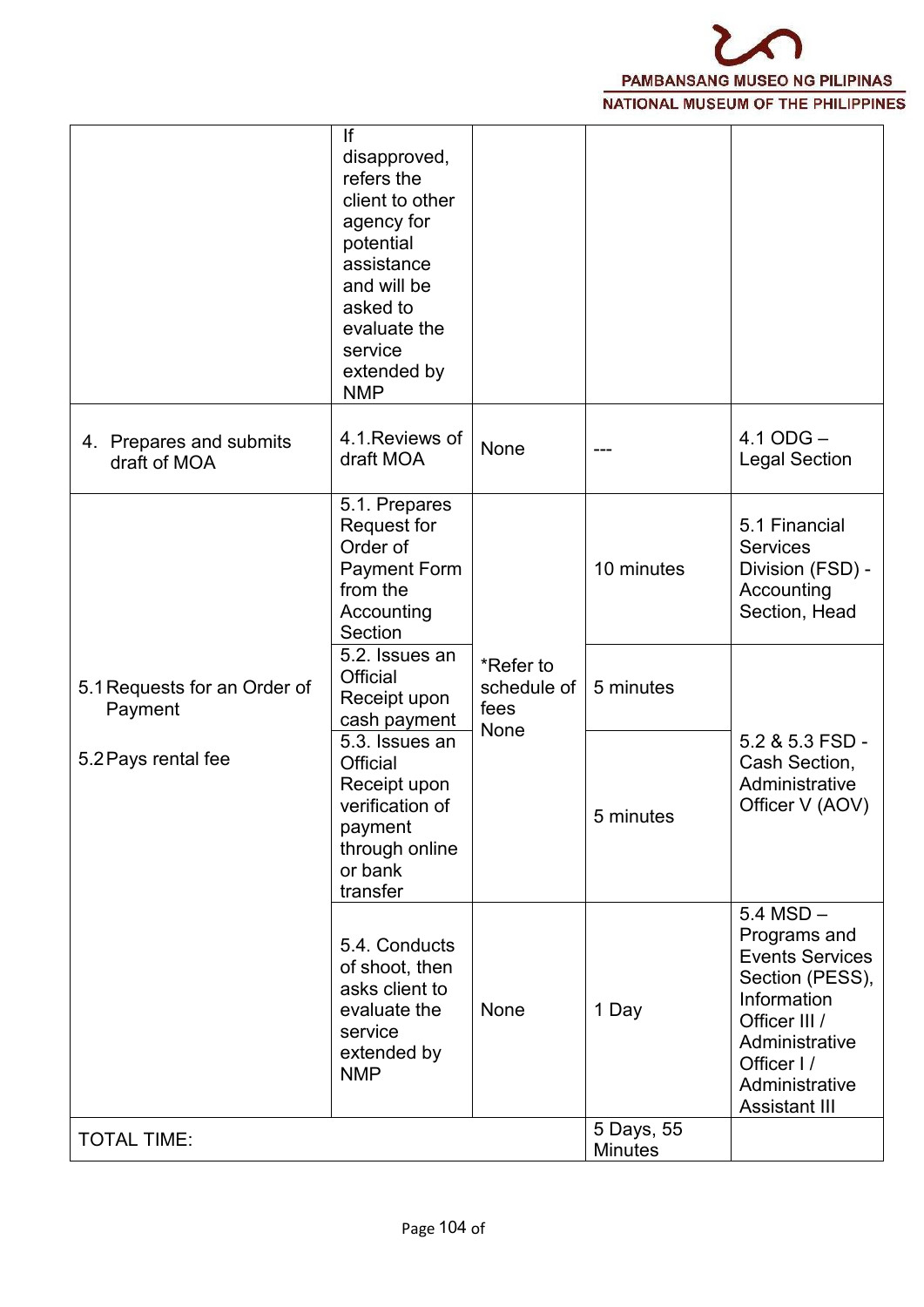

#### **7. Reference Service**

Reference service is provided by the librarians to help library users in their search and retrieval of the information they need. Through a reference interview, the librarians will be able to identify the appropriate data or information that a user needs, provide the direction or location of the relevant, if not the right, reference materials or sources of information.

| <b>Office or Division</b>                                                        | Museum Services Division - Central Library and Archives Section<br>Simple                                                                                                                                           |                                  |                                  |                                                      |  |
|----------------------------------------------------------------------------------|---------------------------------------------------------------------------------------------------------------------------------------------------------------------------------------------------------------------|----------------------------------|----------------------------------|------------------------------------------------------|--|
| <b>Classification</b>                                                            |                                                                                                                                                                                                                     |                                  |                                  |                                                      |  |
| <b>Type of Transaction</b>                                                       | G2C - Government to Citizen<br>G2B - Government to Business Entity<br>G2G - Government to Government                                                                                                                |                                  |                                  |                                                      |  |
| Who may avail                                                                    | All                                                                                                                                                                                                                 |                                  |                                  |                                                      |  |
| <b>Checklist Of Requirements</b>                                                 |                                                                                                                                                                                                                     | <b>Where To Secure</b>           |                                  |                                                      |  |
| None                                                                             |                                                                                                                                                                                                                     | <b>NA</b>                        |                                  |                                                      |  |
| <b>Client Steps</b>                                                              | <b>Agency Action</b>                                                                                                                                                                                                | <b>Fees To</b><br><b>Be Paid</b> | <b>Processing</b><br><b>Time</b> | <b>Person</b><br><b>Responsible</b>                  |  |
| 1. Registers in the<br>Library User's<br>logbook at the<br><b>Reference Desk</b> | 1.1. Assists user<br>in filling out<br>the<br>information                                                                                                                                                           | None                             | 1 minute                         | $1.1$ MSD -<br>Librarian at<br><b>Reference Desk</b> |  |
| 2. Asks query to the<br>librarian on duty or<br>through on-line                  | 2.1. Assesses the<br>reference<br>question<br>2.2 Conducts<br>reference<br>interview for<br>clarification, if<br>needed<br>2.3 Replies via<br>online, if<br>reference<br>question came<br>through online<br>channel | None                             | 4 minutes                        | 2. MSD -<br>Librarian at<br><b>Reference Desk</b>    |  |
| 3. Receives answer to<br>query                                                   | 3. Provides the<br>Actual<br>reference<br>material<br>and/or<br>assistance                                                                                                                                          | None<br>Page 105 of              | 10 minutes                       | 3. MSD -<br>Librarian at<br><b>Reference Desk</b>    |  |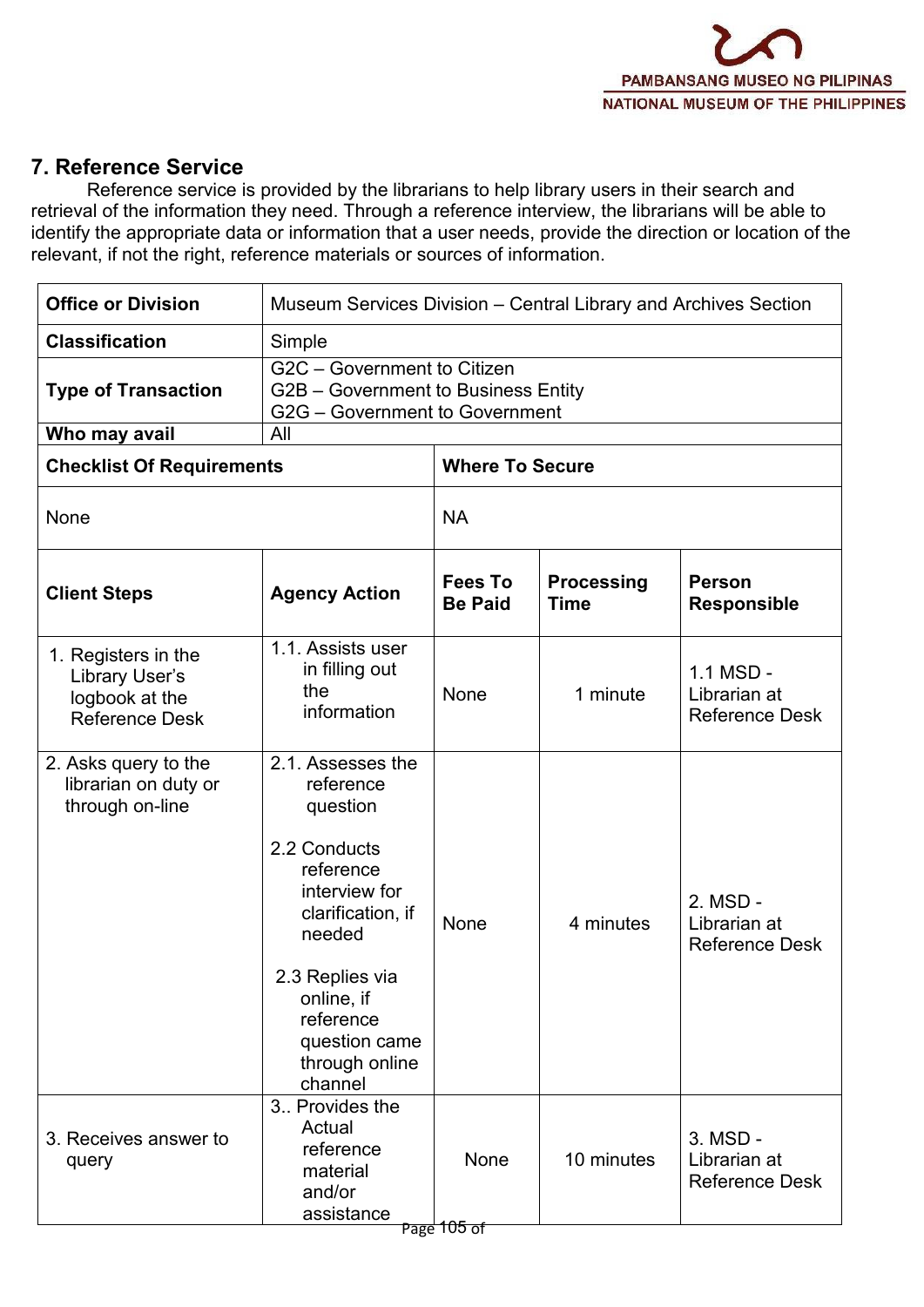

| 4. Receives further<br>reference assistance,<br>if applicable | (e.g. how to<br>navigate the<br>library and<br>browse its<br>resources,<br>how to use the<br>library catalog,<br>etc.) that the<br>user needs<br>4. Provides<br>guidance on<br>how to access<br>related<br>information from<br>the internet or<br>external<br>resources from<br>other libraries or | None | 15 minutes | 4. Librarian at<br><b>Reference Desk</b> |  |
|---------------------------------------------------------------|----------------------------------------------------------------------------------------------------------------------------------------------------------------------------------------------------------------------------------------------------------------------------------------------------|------|------------|------------------------------------------|--|
|                                                               | resources<br>centers.                                                                                                                                                                                                                                                                              |      |            |                                          |  |
| <b>TOTAL</b>                                                  |                                                                                                                                                                                                                                                                                                    |      | 30 minutes |                                          |  |

#### **8. Circulation Service**

Circulation service provides lending of library materials to library users. This service aims to provide efficient ways of borrowing and returning of books and other library materials that is convenient to the library users. This service also observes the proper organization (i.e. shelving and re-shelving) and maintenance of books and other library materials in the shelves.

| <b>Office or Division</b>        | Museum Services Division – Central Library and Archives Section                                      |                                                                      |                           |                              |  |
|----------------------------------|------------------------------------------------------------------------------------------------------|----------------------------------------------------------------------|---------------------------|------------------------------|--|
| <b>Classification</b>            | Simple                                                                                               |                                                                      |                           |                              |  |
| Type of<br><b>Transaction</b>    | G2C - Government to Citizen<br>G2B – Government to Business Entity<br>G2G – Government to Government |                                                                      |                           |                              |  |
| <b>Who May Avail</b>             | National Museum of the Philippines Employees                                                         |                                                                      |                           |                              |  |
| <b>Checklist Of Requirements</b> |                                                                                                      | <b>Where To Secure</b>                                               |                           |                              |  |
| 1. Library borrower's slip       |                                                                                                      | 1. Central Library and Archives Section -<br><b>Circulation Desk</b> |                           |                              |  |
|                                  |                                                                                                      |                                                                      |                           |                              |  |
| <b>Client Steps</b>              | <b>Agency Action</b>                                                                                 | <b>Fees To Be</b><br>Paid                                            | <b>Processing</b><br>Time | Person<br><b>Responsible</b> |  |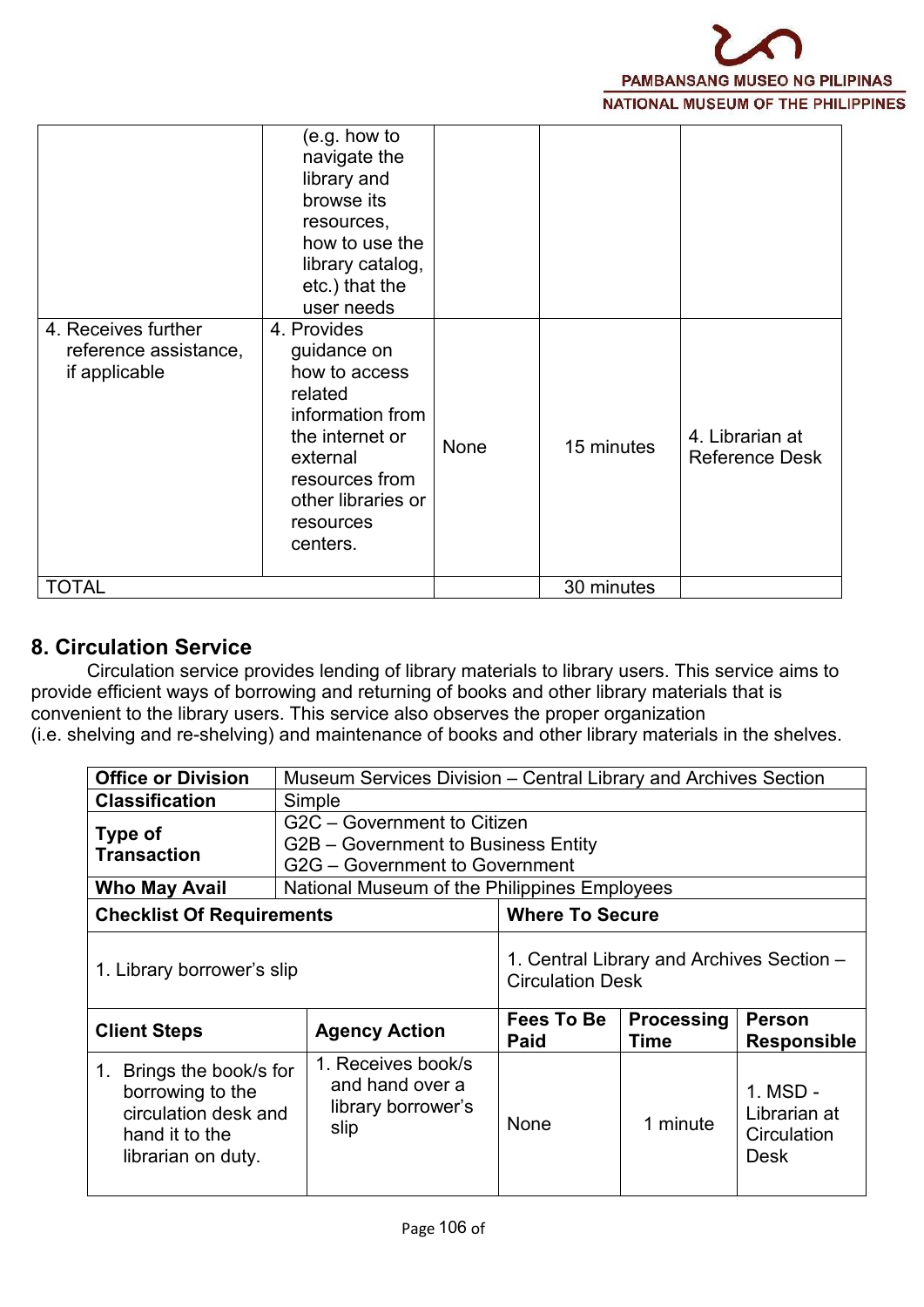

| 2. Receives the library<br>borrower's slip from<br>the librarian and fill<br>out the needed<br>information                      | 2.1 Checks for the<br>completeness and<br>accuracy of the<br>details provided by<br>the borrower                                                                                                                      |      | 2 minutes |                                                        |  |
|---------------------------------------------------------------------------------------------------------------------------------|-----------------------------------------------------------------------------------------------------------------------------------------------------------------------------------------------------------------------|------|-----------|--------------------------------------------------------|--|
|                                                                                                                                 | 2.2 Provides the due<br>date, affix<br>signature, and<br>detaches the<br>borrower's copy of<br>the library<br>borrower's slip to<br>be given to the<br>borrower                                                       | None | 3 minutes | 2. MSD -<br>Librarian at<br>Circulation<br><b>Desk</b> |  |
| 3. Receives the<br>borrower's copy of<br>the filled-out library<br>borrower's slip<br>together with the<br>book/s for borrowing | 3. Files the library's<br>copy of the<br>library borrower's<br>slip                                                                                                                                                   | None | 2 minutes | 3. MSD -<br>Librarian at<br>Circulation<br><b>Desk</b> |  |
| 4. Returns the book/s<br>on or before the due<br>date together with<br>the borrowing slip                                       | 4.1 Checks the<br>book/s for any<br>damage upon<br>return.                                                                                                                                                            |      | 2 minutes | 4. MSD -                                               |  |
| issued by the<br>librarian.<br>NOTE: Loaned library<br>resources are                                                            | 4.2 Look for the<br>library's copy of<br>the library<br>borrower's slip<br>retrieved from<br>the file.                                                                                                                |      | 2 minutes |                                                        |  |
| subject to recall<br>whenever needed.                                                                                           | 4.2 Attaches the<br>borrower's copy to<br>library's copy of<br>the library<br>borrower's slip<br>retrieved from the<br>file.<br>May issue a recall<br>slip if the borrower<br>failed to return the<br>book on the due | None | 1 minute  | Librarian at<br>Circulation<br><b>Desk</b>             |  |
| 5. Requests for<br>renewal or extension<br>of due date by<br>presenting the slip<br>issued by the                               | date.<br>5. Updates the due<br>date indicated in<br>the library<br>borrower's slip,<br>both in the<br>library's copy and                                                                                              | None | 2 minutes | 5. MSD -<br>Librarian at<br>Circulation<br><b>Desk</b> |  |
| librarian.                                                                                                                      |                                                                                                                                                                                                                       |      |           |                                                        |  |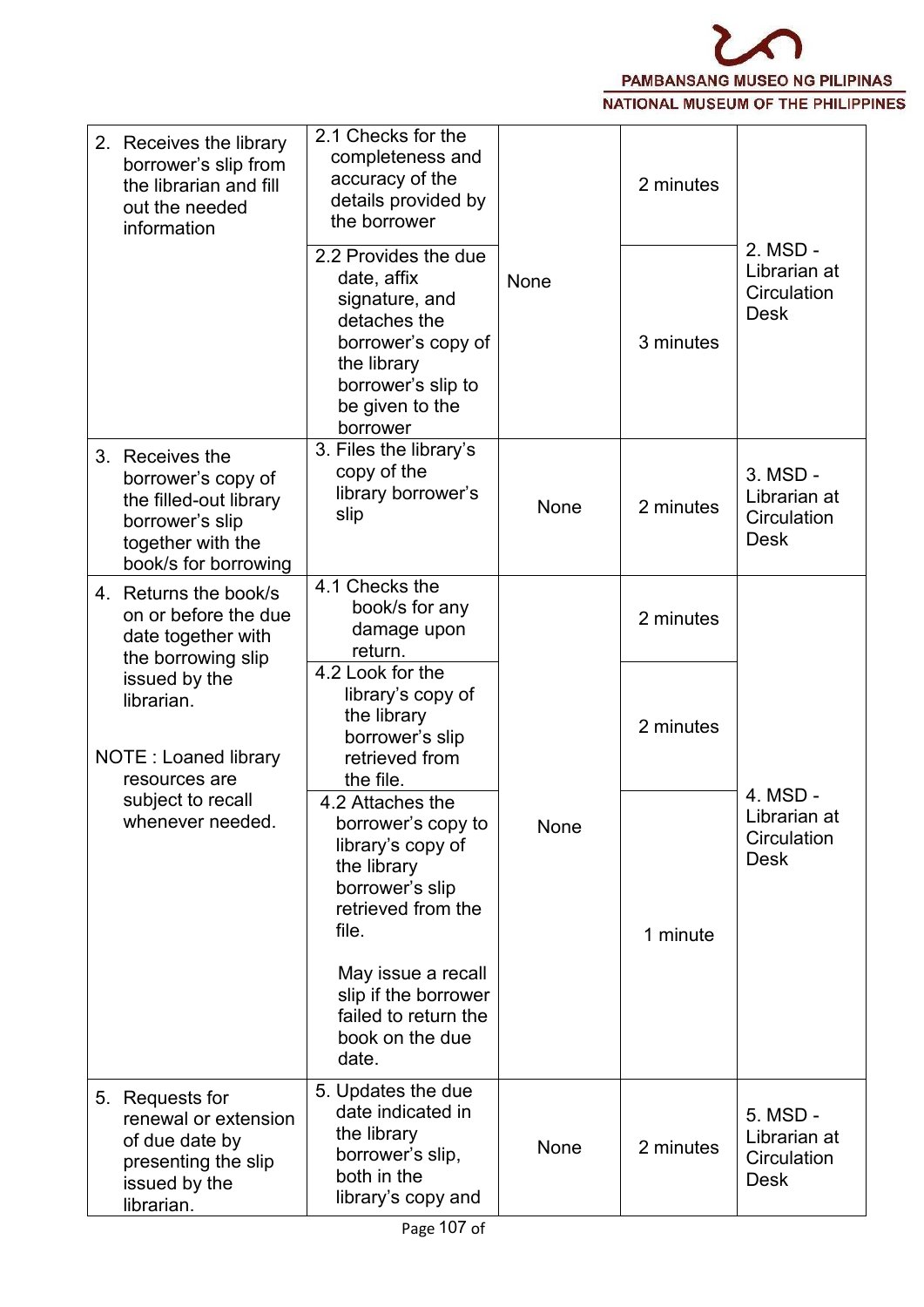

| The said renewal or<br>extension will be<br>granted only if there<br>is no pending request<br>for the same book/s | borrower's copy. |            |  |
|-------------------------------------------------------------------------------------------------------------------|------------------|------------|--|
| from other<br>employees.                                                                                          |                  |            |  |
| <b>TOTAL</b>                                                                                                      |                  | 15 minutes |  |

#### **9. Preparation Of Activity/Program EvaluationStatistical Report**

Upon receiving retrieved activity/program evaluation forms, collated data will be included in a statistical report.

| Office or<br><b>Division</b>                                                                     | Museum Services Division - Visitor and Volunteer Services Section<br>(VVSS) |                                                    |                                  |                                     |  |  |  |
|--------------------------------------------------------------------------------------------------|-----------------------------------------------------------------------------|----------------------------------------------------|----------------------------------|-------------------------------------|--|--|--|
| <b>Classification</b>                                                                            | <b>Highly Technical</b>                                                     |                                                    |                                  |                                     |  |  |  |
| Type of                                                                                          | G2C - Government to Citizen                                                 |                                                    |                                  |                                     |  |  |  |
| <b>Transaction</b>                                                                               | G2G-Government to Government                                                |                                                    |                                  |                                     |  |  |  |
| Who may avail                                                                                    | <b>External and Internal Clients</b>                                        |                                                    |                                  |                                     |  |  |  |
|                                                                                                  | <b>CHECKLIST OF REQUIREMENTS</b>                                            | <b>WHERE TO SECURE</b>                             |                                  |                                     |  |  |  |
| 1. Retrieved activity/program evaluation<br>forms<br><b>AGENCY ACTION</b><br><b>CLIENT STEPS</b> |                                                                             | 1. MSD – Volunteer and Visitor Services<br>Section |                                  |                                     |  |  |  |
|                                                                                                  |                                                                             | <b>FEES TO</b><br><b>BE PAID</b>                   | <b>PROCESSING</b><br><b>TIME</b> | <b>PERSON</b><br><b>RESPONSIBLE</b> |  |  |  |
| 1. Answers<br>activity<br>evaluation<br>form                                                     | 1. Collates retrieved<br>evaluation<br>forms                                | <b>None</b>                                        | 3 Days                           | MSD - VVSS,                         |  |  |  |
| 2. Submits<br>activity<br>evaluation<br>form                                                     | 2. Prepares<br>statistical report                                           | None                                               | 5 Days                           | Administrative<br>Officer I (AOI)   |  |  |  |
| <b>TOTAL</b>                                                                                     |                                                                             |                                                    | 8 days                           |                                     |  |  |  |

#### **10. VISITOR SURVEY DISTRIBUTION AND RETRIEVAL**

Visitor survey forms are randomly distributed to NMP visitors to evaluate their visit to the museum. Consequently, staff will retrieve the forms forcollation.

| Office or<br><b>Division</b>  | Museum Services Division - Visitor and Volunteer Services Section |  |
|-------------------------------|-------------------------------------------------------------------|--|
| <b>Classification</b>         | Simple                                                            |  |
| Type of<br><b>Transaction</b> | G2C – Government to Citizen                                       |  |
| Who may avail                 | <b>Museum Visitors</b>                                            |  |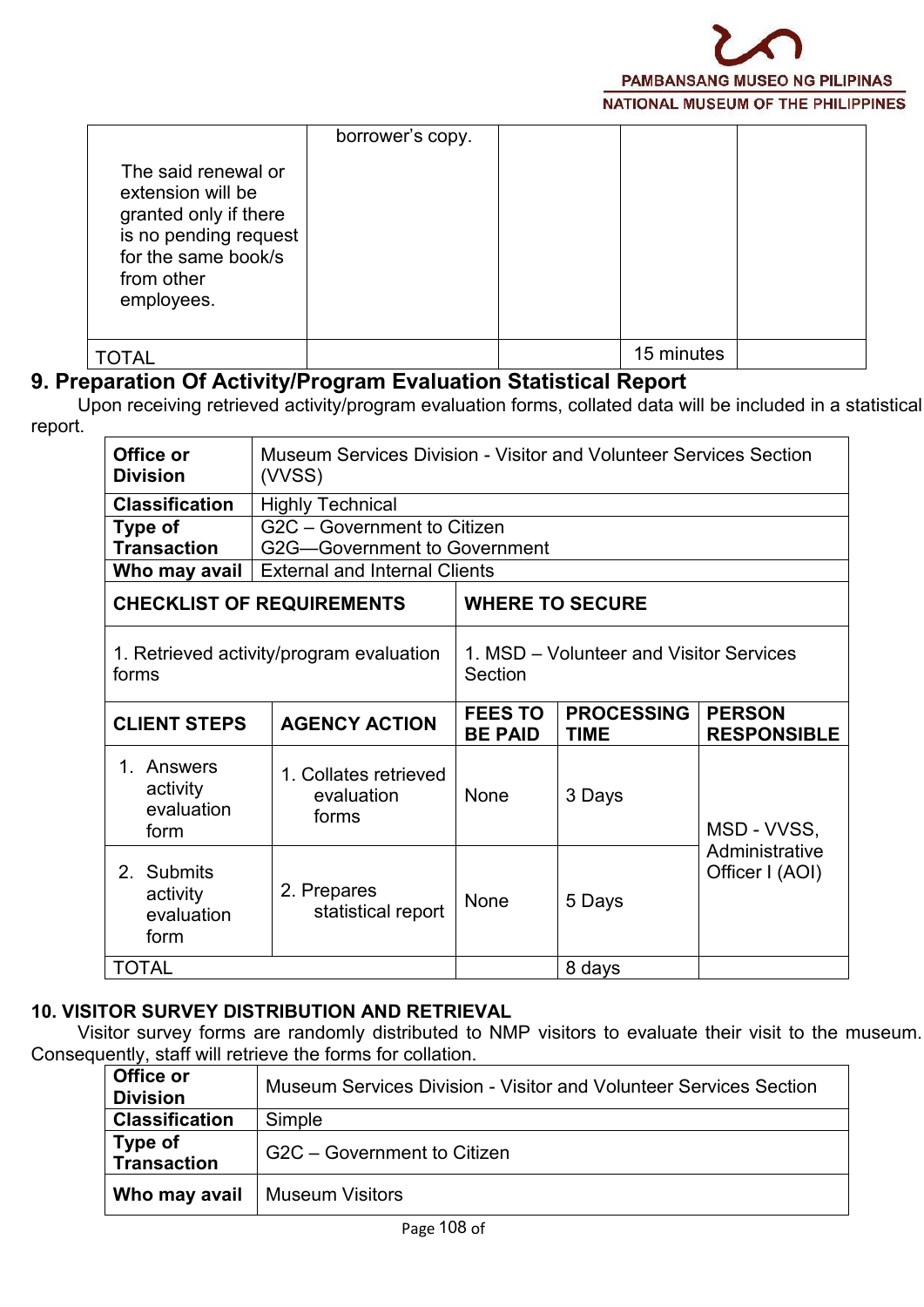

| <b>Checklist Of Requirements</b> |                                          | <b>Where To Secure</b>                                                                        |            |                                                  |  |  |
|----------------------------------|------------------------------------------|-----------------------------------------------------------------------------------------------|------------|--------------------------------------------------|--|--|
| 1. NM Visitor Survey Form        |                                          | Museum Services Division - Visitor and<br><b>Volunteer Services Section (VVSS)</b>            |            |                                                  |  |  |
| <b>Client Steps</b>              | <b>Agency Action</b>                     | <b>Processing</b><br>Fees To Be<br><b>Person</b><br><b>Paid</b><br><b>Responsible</b><br>Time |            |                                                  |  |  |
| 1. Receives survey<br>form       | 1. Distributes survey<br>form to visitor | None                                                                                          | 5 minutes  |                                                  |  |  |
| 2. Answers survey<br>form        | None                                     | None                                                                                          | 5 minutes  | MSD - VVSS,<br>Administrative<br>Officer I (AOI) |  |  |
| 3. Returns survey<br>form        | 3. Retrieves survey<br>form from visitor | None                                                                                          | 5 minutes  |                                                  |  |  |
| <b>TOTAL</b>                     |                                          |                                                                                               | 15 Minutes |                                                  |  |  |

# **12. Visitor Survey Tallying And Collation**

Visitor survey forms are tallied for collation of data.

| Office or<br><b>Division</b>     | <b>Museum Services Division - Visitor and Volunteer Services Section</b>                                                      |                                  |                                  |                                                              |  |  |
|----------------------------------|-------------------------------------------------------------------------------------------------------------------------------|----------------------------------|----------------------------------|--------------------------------------------------------------|--|--|
| <b>Classification</b>            | <b>Highly Technical</b>                                                                                                       |                                  |                                  |                                                              |  |  |
| Type of<br><b>Transaction</b>    | G2C - Government to Citizen<br>G2G-Government to Government                                                                   |                                  |                                  |                                                              |  |  |
| Who may avail                    | <b>Internal Clients</b><br>Other government institutions                                                                      |                                  |                                  |                                                              |  |  |
| <b>CHECKLIST OF REQUIREMENTS</b> |                                                                                                                               |                                  | <b>WHERE TO SECURE</b>           |                                                              |  |  |
|                                  | 1. Museum Services Division - Visitor and<br>1. Retrieved NM Visitor survey forms<br><b>Volunteer Services Section (VVSS)</b> |                                  |                                  |                                                              |  |  |
| <b>CLIENT STEPS</b>              | <b>AGENCY</b><br><b>ACTION</b>                                                                                                | <b>FEES TO</b><br><b>BE PAID</b> | <b>PROCESSING</b><br><b>TIME</b> | <b>PERSON</b><br><b>RESPONSIBLE</b>                          |  |  |
| 1. Submits<br>answered/completed | 1.1 Tallies<br>retrieved<br>survey forms                                                                                      | None                             | 5 Days                           | 1. $MSD -$<br>VVSS,<br>Administra<br>tive Officer<br>I (AOI) |  |  |
| survey form                      | 1.2. Collates<br>tallied survey<br>forms                                                                                      |                                  | 5 Days                           |                                                              |  |  |
| <b>TOTAL</b>                     |                                                                                                                               |                                  | 10 Days                          |                                                              |  |  |

# **13. Interpretation Of Activity/Program Evaluation Statistical Report**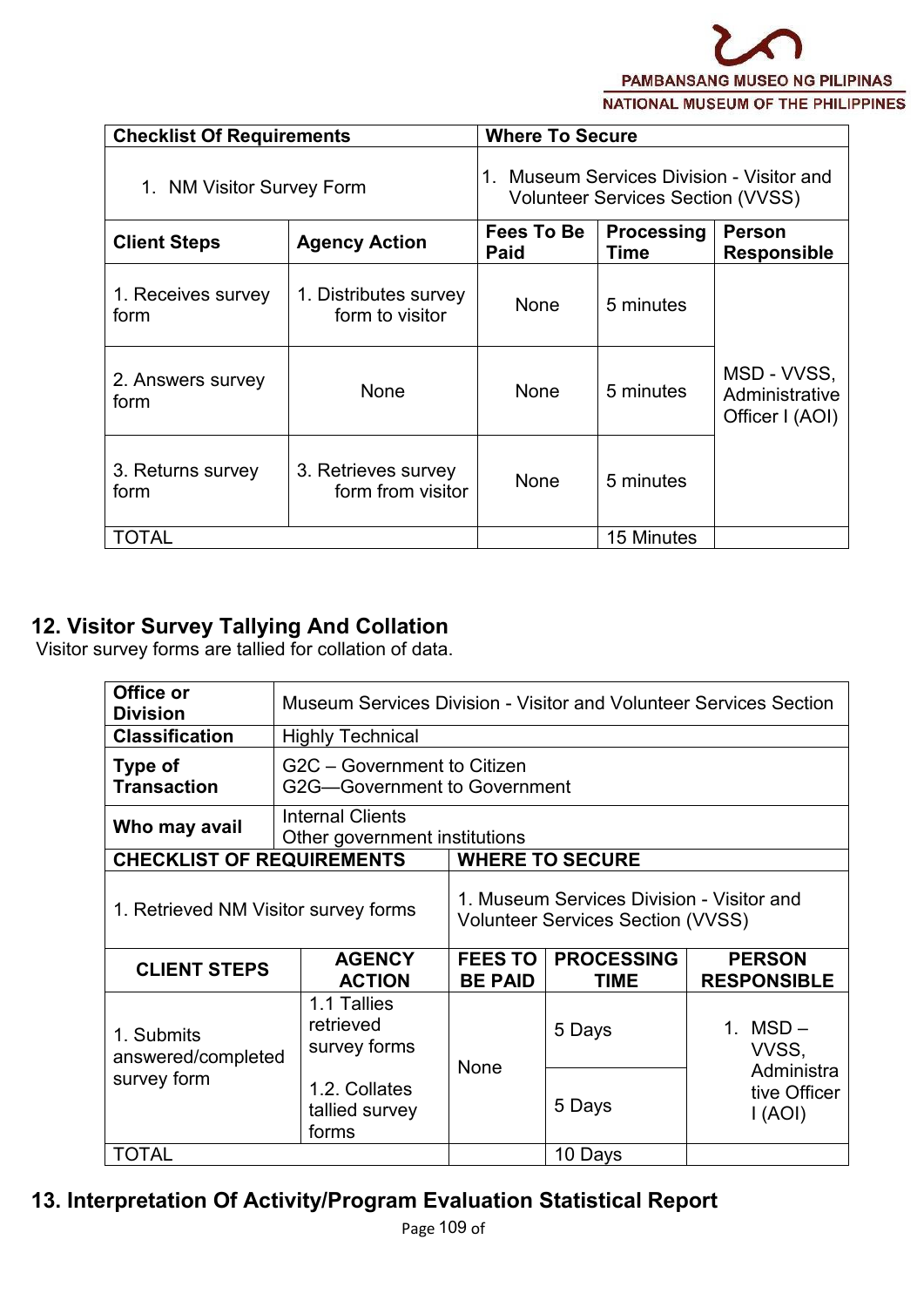Data and statistics will then be interpreted in a report.

| Office or                                                                           |                                                                    | Museum Services Division - Visitor and Volunteer Services Section |                                           |                                                        |  |  |
|-------------------------------------------------------------------------------------|--------------------------------------------------------------------|-------------------------------------------------------------------|-------------------------------------------|--------------------------------------------------------|--|--|
| <b>Division</b>                                                                     |                                                                    |                                                                   |                                           |                                                        |  |  |
| <b>Classification</b>                                                               | <b>Highly Technical</b>                                            |                                                                   |                                           |                                                        |  |  |
| Type of                                                                             | G2C - Government to Citizen                                        |                                                                   |                                           |                                                        |  |  |
| <b>Transaction</b>                                                                  | G2G-Government to Government                                       |                                                                   |                                           |                                                        |  |  |
| Who may avail                                                                       | <b>Internal Clients</b>                                            |                                                                   |                                           |                                                        |  |  |
|                                                                                     |                                                                    | <b>Other Government Institutions</b>                              |                                           |                                                        |  |  |
| <b>CHECKLIST OF REQUIREMENTS</b>                                                    |                                                                    | <b>WHERE TO SECURE</b>                                            |                                           |                                                        |  |  |
| 1. Statistics of activity/program                                                   |                                                                    |                                                                   | 1. Museum Services Division - Visitor and |                                                        |  |  |
| evaluation forms collated                                                           |                                                                    | <b>Volunteer Services Section (VVSS)</b>                          |                                           |                                                        |  |  |
|                                                                                     |                                                                    | <b>FEES</b>                                                       |                                           |                                                        |  |  |
| <b>CLIENT STEPS</b>                                                                 | <b>AGENCY</b><br><b>ACTION</b>                                     | TO BE<br><b>PAID</b>                                              | <b>PROCESSING</b><br><b>TIME</b>          | <b>PERSON</b><br><b>RESPONSIBLE</b>                    |  |  |
| <b>Submits</b><br>$1_{\cdot}$<br>answered/comple<br>ted activity<br>evaluation form | 1. Interprets data<br>from<br>activity/program<br>evaluation forms | None                                                              | 10 days                                   | 1. MSD -<br>VVSS,<br>Administra<br>tive Officer<br>IV. |  |  |
|                                                                                     | TOTAL                                                              |                                                                   | 10 Days                                   |                                                        |  |  |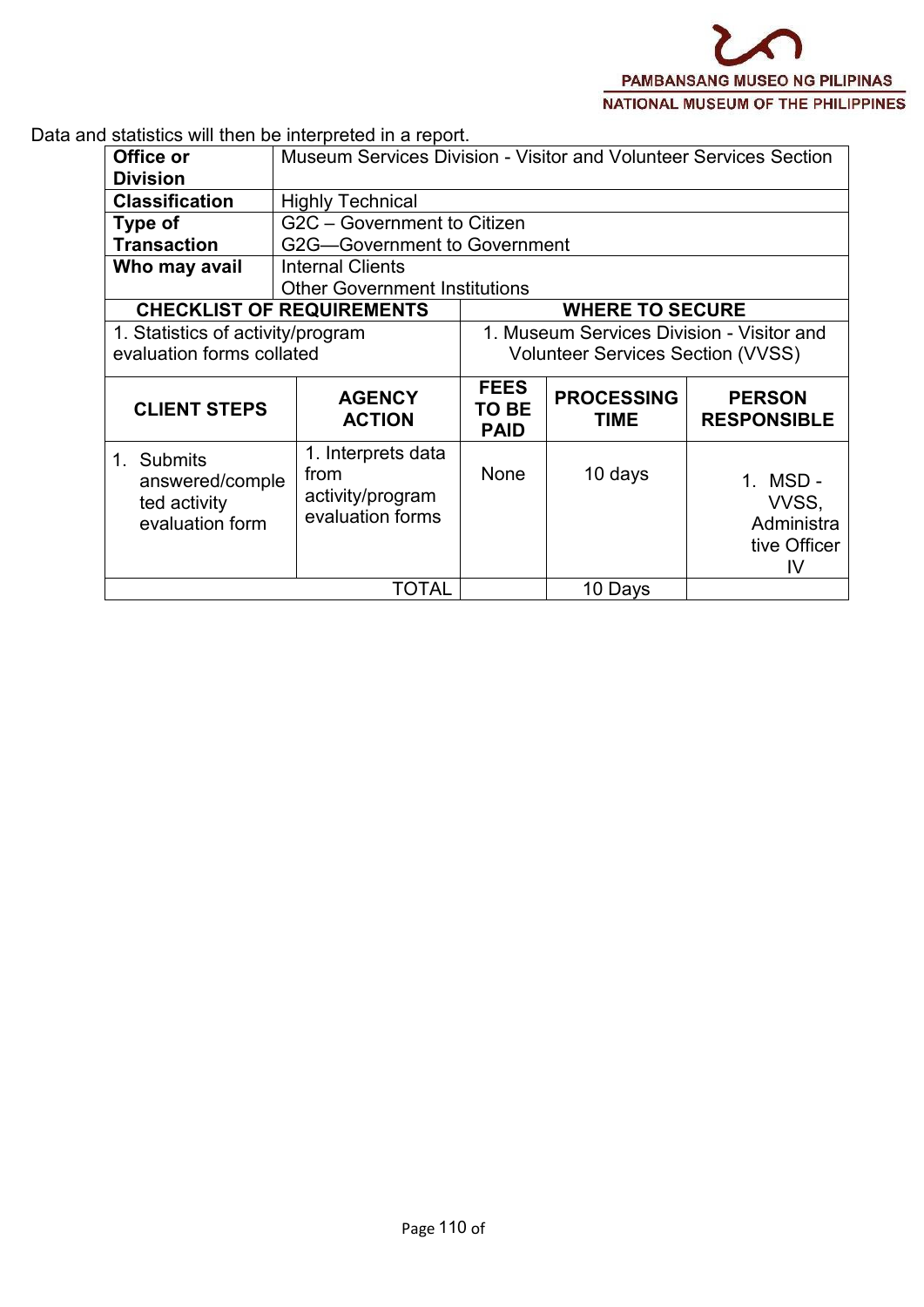

# **1. Technical Assistance: Resource Person for Workshops, Seminars, Conferences Interviews, Thesis Advising, etc.**

In support of the mandate and functions of the National Museum of the Philippines, the Maritime and Underwater Cultural Heritage Division (MUCHD) provides assistance to relevant stakeholders (individual researchers, government agencies, educational institutions, private organizations, etc.) requesting expertise in the field of Philippine maritime and underwater archaeology, covering pre-historical and historical sites. The assistance shall cover provision of resource person for sharing of information, expertise, instruction, skills training, and transmission of knowledge to individuals or groups done inside and outside the premises of National Museum of the Philippines.

| <b>Office or Division</b>                                                                                                                                                  | Maritime and Underwater Cultural Heritage Division                                                |                                                                                                                            |                                         |                                                                                                                                                                                                                                                                                                                               |
|----------------------------------------------------------------------------------------------------------------------------------------------------------------------------|---------------------------------------------------------------------------------------------------|----------------------------------------------------------------------------------------------------------------------------|-----------------------------------------|-------------------------------------------------------------------------------------------------------------------------------------------------------------------------------------------------------------------------------------------------------------------------------------------------------------------------------|
| <b>Classification</b>                                                                                                                                                      | <b>Highly Technical</b>                                                                           |                                                                                                                            |                                         |                                                                                                                                                                                                                                                                                                                               |
| <b>Type of Transaction</b>                                                                                                                                                 | G2C, G2G, G2B                                                                                     |                                                                                                                            |                                         |                                                                                                                                                                                                                                                                                                                               |
| Who may avail                                                                                                                                                              | Professionals)                                                                                    | All (Government Offices, Private Organizations, Research<br>Institutions, Educational Institutions, Students, Researchers, |                                         |                                                                                                                                                                                                                                                                                                                               |
| <b>CHECKLIST OF REQUIREMENTS</b>                                                                                                                                           |                                                                                                   |                                                                                                                            | <b>WHERE TO SECURE</b>                  |                                                                                                                                                                                                                                                                                                                               |
| 1. Request Letter approved by Director-<br>General (1 original copy)                                                                                                       |                                                                                                   |                                                                                                                            | 1. Office of the Director-General (ODG) |                                                                                                                                                                                                                                                                                                                               |
| 2. Evaluation Form (1 original copy)                                                                                                                                       |                                                                                                   | 2. MUCHD                                                                                                                   |                                         |                                                                                                                                                                                                                                                                                                                               |
| <b>CLIENT STEPS</b>                                                                                                                                                        | <b>AGENCY ACTION</b>                                                                              | <b>FEES TO</b><br><b>BE PAID</b>                                                                                           | <b>PROCESSING</b><br><b>TIME</b>        | <b>PERSON</b><br><b>RESPONSIBLE</b>                                                                                                                                                                                                                                                                                           |
| 1. Submits Letter of<br><b>Request addressed</b><br>to Head of the<br>Agency (ODG)<br>through any of the<br>following medium:<br>a. Email<br>b. Courier<br>c. Hand-carried | . Receives letter of<br>request thru email,<br>courier, or hand-<br>carry then forward to<br>ODG. | None<br>None                                                                                                               | 15 minutes<br>1 day                     | 1.1 For Email:<br><b>ODG</b><br>Communication<br>s and External<br><b>Affairs Section</b><br>(CEAS)<br>Administrative<br>Officer V<br>For Courier and<br>Hand-carried<br>letters: General<br>Administrative<br><b>Services</b><br><b>Division</b><br>Records<br>Section<br>(GASD)Adminis<br>trative Officer I<br>1.2 ODG-CEAS |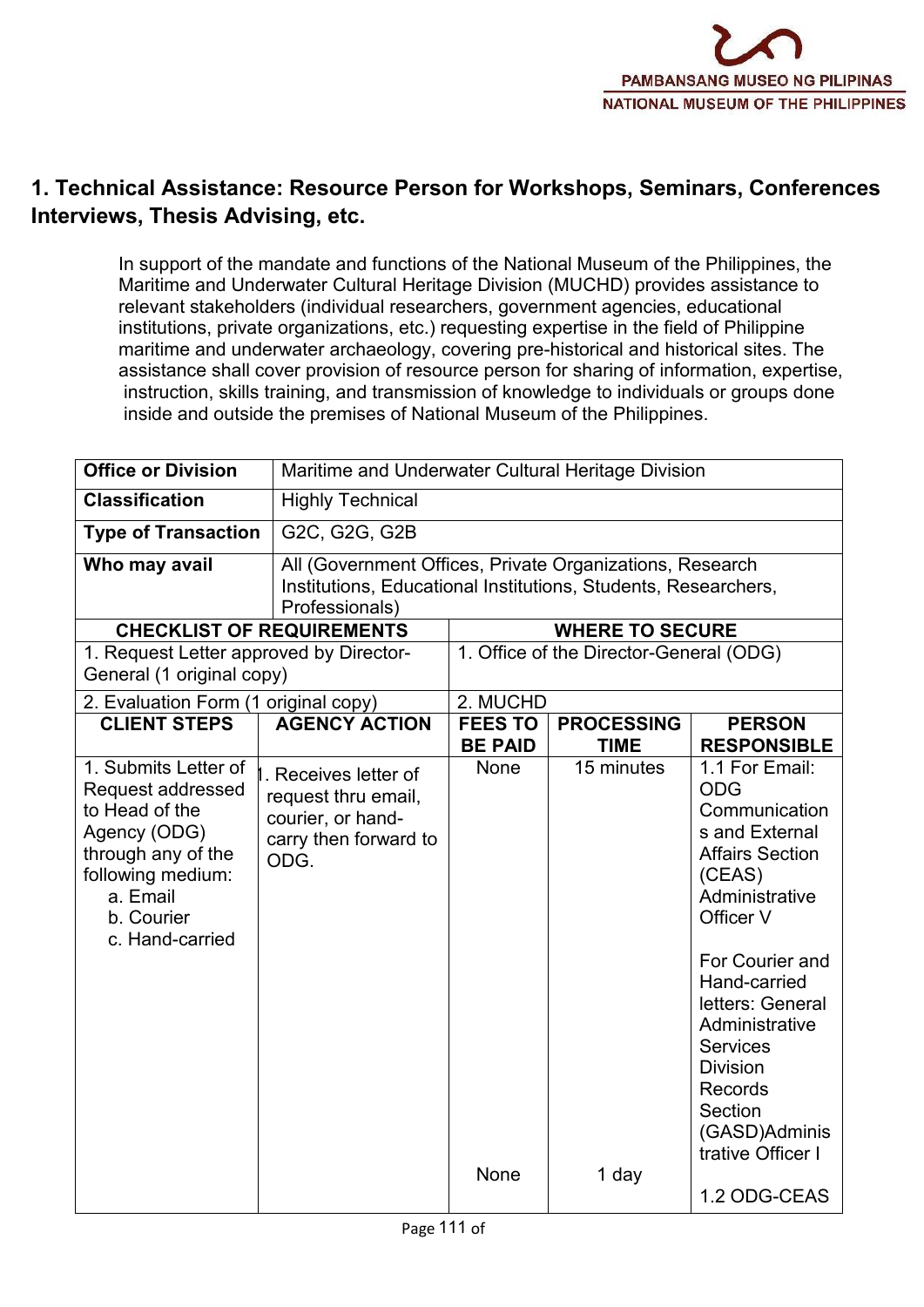

|                                                                              | 2. Assesses the<br>request letter for<br>approval of the<br>Director-General                                                 | None | 15 minutes | Administrative<br>Officer V                                                                                                                             |  |
|------------------------------------------------------------------------------|------------------------------------------------------------------------------------------------------------------------------|------|------------|---------------------------------------------------------------------------------------------------------------------------------------------------------|--|
|                                                                              | 1.2.1. If request is<br>denied, sends letter<br>of regret to the<br>client. The process<br>ends here.                        | None | 15 minutes |                                                                                                                                                         |  |
|                                                                              | $1.2.2.$ If<br>approved, appoints<br>responsible Division<br>to assist or act on<br>the request.                             | None | 2 days     | 1.3 MUCHD<br>Officer-in-<br>Charge                                                                                                                      |  |
|                                                                              | 1.3. Reviews/<br>evaluates the<br>request then<br>delegate to the<br>concerned MUCHD<br>personnel for<br>appropriate action. |      |            |                                                                                                                                                         |  |
| 2. Acknowledges<br>and communicates<br>request through<br>email or letter.   | 2.1. Assesses the<br>request and<br>contacts the client<br>for clarifications/<br>additional<br>information.                 | None | 1 day      | 2.1 MUCHD<br><b>Senior Museum</b><br>Researcher/<br><b>Museum</b><br>Researcher II/<br>Museum<br>Technician II/<br>Administrative<br>Officer III        |  |
|                                                                              | 2.2. Makes the<br>necessary<br>arrangements/<br>preparations based<br>on the requested<br>technical<br>assistance.           | None | 10 days    | 2.2 MUCHD<br><b>Senior Museum</b><br>Researcher/<br><b>Museum</b><br>Researcher II/<br><b>Museum</b><br>Technician II/<br>Administrative<br>Officer III |  |
| 3. Seeks the<br>desired assistance<br>requested from the<br>MUCHD personnel. | 3. Conducts/<br>facilitates the<br>requested technical<br>assistance.                                                        | None | 5 days     | 3. MUCHD<br><b>Senior Museum</b><br>Researcher/<br>Museum<br>Researcher II/                                                                             |  |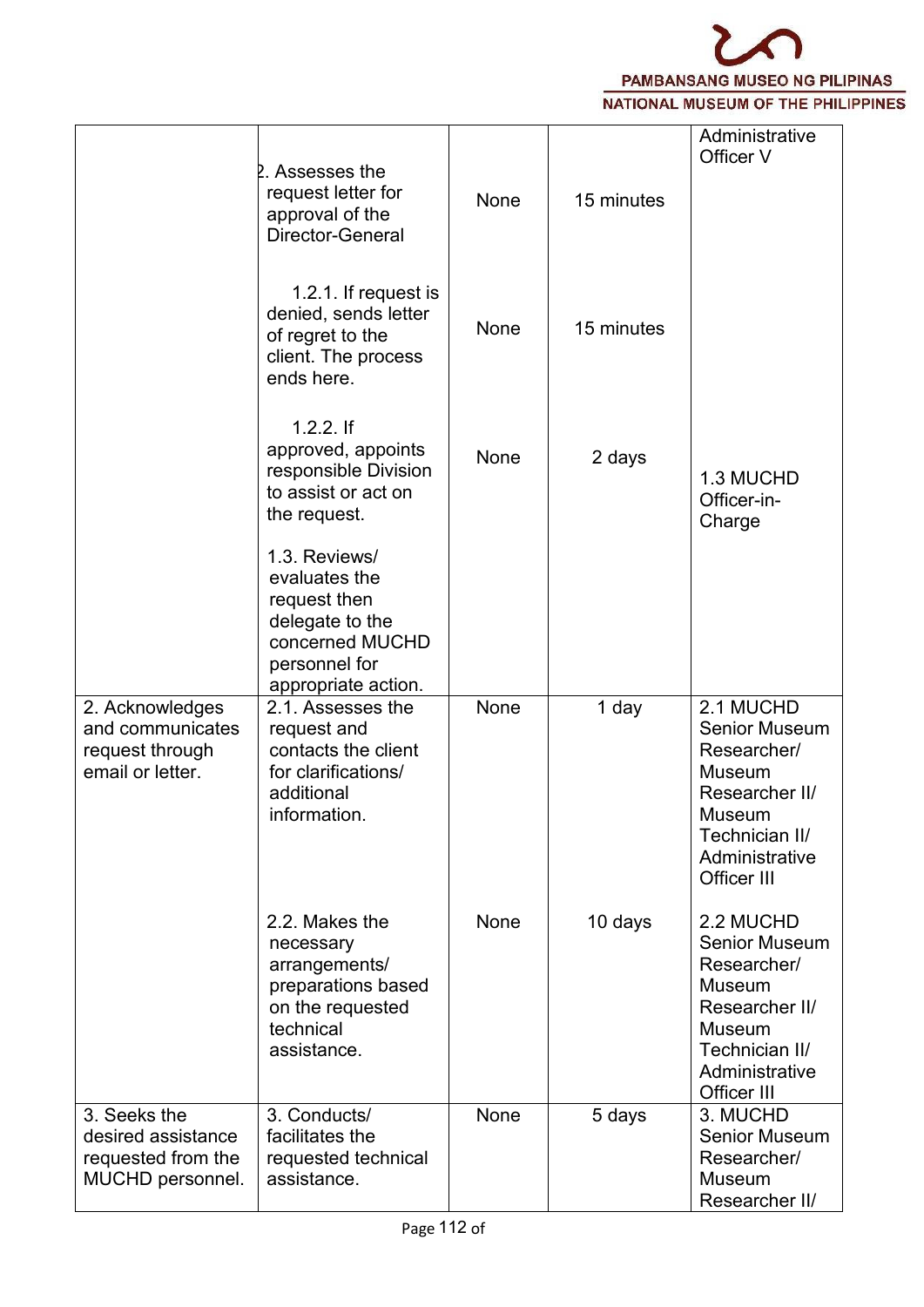

| 4. Signs the<br><b>Evaluation Form</b><br>issued by MUCHD<br>personnel. | 4. Issues Evaluation<br>Form | None | 3 minutes                 | Museum<br>Technician II/<br>Administrative<br>Officer III<br>4. MUCHD<br>Senior Museum<br>Researcher/<br>Museum<br>Researcher II/<br><b>Museum</b><br>Technician II/<br>Administrative |  |
|-------------------------------------------------------------------------|------------------------------|------|---------------------------|----------------------------------------------------------------------------------------------------------------------------------------------------------------------------------------|--|
|                                                                         | <b>TOTAL</b>                 | None | 19 days and<br>48 minutes | Officer III                                                                                                                                                                            |  |

# **Technical Assistance: Resource Person for the Survey, Excavation, and Management of Underwater Archaeological Sites**

In support of the mandate and functions of the National Museum of the Philippines, the Maritime and Underwater Cultural Heritage Division (MUCHD) provides assistance to relevant stakeholders (individual researchers, government agencies, educational institutions, private organizations, etc.) requesting expertise in the field of Philippine maritime and underwater archaeology, covering pre-historical and historical sites. The assistance shall cover provision of resource person for the management of declared underwater cultural heritage sites including archaeological surveys, investigations, monitoring, and maintenance.

#### *\*Subject to change based on discussions and agreement between NCCA and NMP*

| <b>Office or Division</b>                             | Maritime and Underwater Cultural Heritage Division                                    |                                                                        |                                         |                                               |  |  |
|-------------------------------------------------------|---------------------------------------------------------------------------------------|------------------------------------------------------------------------|-----------------------------------------|-----------------------------------------------|--|--|
| <b>Classification</b>                                 | <b>Highly Technical</b>                                                               |                                                                        |                                         |                                               |  |  |
| Type of                                               | G2C, G2G, G2B                                                                         |                                                                        |                                         |                                               |  |  |
| <b>Transaction</b>                                    |                                                                                       |                                                                        |                                         |                                               |  |  |
| Who may avail                                         |                                                                                       | All (Government Offices, Private Organizations, Research Institutions, |                                         |                                               |  |  |
|                                                       | Educational Institutions, Students, Researchers, Professionals, [local or<br>foreign] |                                                                        |                                         |                                               |  |  |
|                                                       | <b>CHECKLIST OF REQUIREMENTS</b>                                                      |                                                                        | <b>WHERE TO SECURE</b>                  |                                               |  |  |
|                                                       | 1. Approved Request Letter attached with                                              |                                                                        | 1. Office of the Director-General (ODG) |                                               |  |  |
| project proposal addressed to Director-               |                                                                                       |                                                                        |                                         |                                               |  |  |
| General (1 original copy)                             |                                                                                       |                                                                        |                                         |                                               |  |  |
| 2. Permit (1 original copy and 1 photocopy)           |                                                                                       | 2. National Commission for Culture and the Arts<br>(NCCA)              |                                         |                                               |  |  |
| <b>CLIENT STEPS</b>                                   | <b>AGENCY ACTION</b>                                                                  | <b>FEES TO</b><br><b>BE PAID</b>                                       | <b>PROCESSING</b><br><b>TIME</b>        | <b>PERSON</b><br><b>RESPONSIBLE</b>           |  |  |
| 1. Submits Letter<br>Request attached<br>with project | Receives letter of<br>request thru email,<br>courier, or hand-carry                   | None                                                                   | 15 minutes                              | 1.1 For Email:<br><b>ODG</b><br>Communication |  |  |
| proposal to the                                       | then forward to ODG.                                                                  |                                                                        |                                         | s and External                                |  |  |
| Head of the<br>Agency (ODG)                           |                                                                                       |                                                                        |                                         | <b>Affairs Section</b><br>(CEAS)              |  |  |
| through any of the                                    |                                                                                       |                                                                        |                                         | Administrative                                |  |  |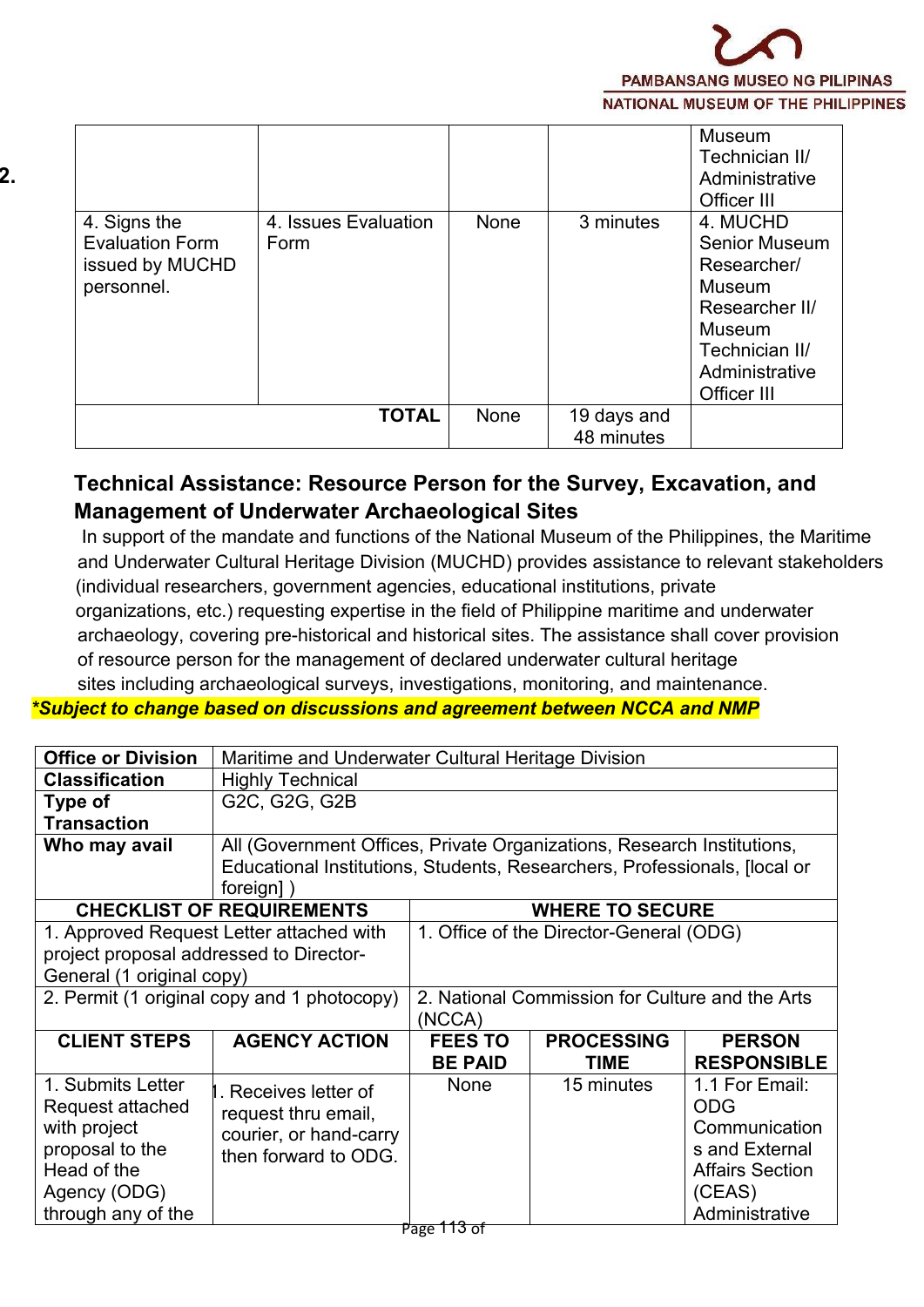

| following medium: |                                      |                  |            | Officer V                      |  |
|-------------------|--------------------------------------|------------------|------------|--------------------------------|--|
| a. Email          |                                      |                  |            | For Courier and                |  |
| b. Courier        |                                      |                  |            | Hand-carried                   |  |
| c. Hand-carried   |                                      |                  |            | letters: General               |  |
|                   |                                      |                  |            | Administrative                 |  |
|                   |                                      |                  |            | <b>Services</b>                |  |
|                   |                                      |                  |            | <b>Division</b>                |  |
|                   |                                      |                  |            | Records                        |  |
|                   |                                      |                  |            | Management<br>Section (GASD-   |  |
|                   |                                      |                  |            | RMS)Administra                 |  |
|                   |                                      |                  |            | tive Officer I                 |  |
|                   |                                      |                  |            |                                |  |
|                   |                                      |                  |            |                                |  |
|                   |                                      | None             | 3 hours    | 1.2 ODG-CEAS<br>Administrative |  |
|                   |                                      |                  |            | Officer V                      |  |
|                   |                                      |                  |            |                                |  |
|                   |                                      |                  |            |                                |  |
|                   |                                      | None             | 1 day      | 1.3 MUCHD                      |  |
|                   | 2. Assesses the                      |                  |            | Officer-in-                    |  |
|                   | request letter then                  |                  |            | Charge                         |  |
|                   | forwards the<br>documents to         |                  |            |                                |  |
|                   | concerned division.                  |                  |            |                                |  |
|                   |                                      |                  |            |                                |  |
|                   | <b>B.</b> Reviews/ evaluates         | None             | 2 days     | 1.4 MUCHD                      |  |
|                   | the request then                     |                  |            | <b>Senior Museum</b>           |  |
|                   | delegate to the                      |                  |            | Researcher/Mu                  |  |
|                   | concerned MUCHD                      |                  |            | seum<br>Researcher II          |  |
|                   | personnel for<br>appropriate action. |                  |            |                                |  |
|                   |                                      |                  |            |                                |  |
|                   | 4. Assesses the                      | None             | 2 hours    | 1.5 ODG                        |  |
|                   | request, prepares                    |                  |            | Director-                      |  |
|                   | recommendation,                      |                  |            | General                        |  |
|                   | and submits to the                   | None             | 15 minutes | 1.5.1 ODG-                     |  |
|                   | ODG for appropriate                  |                  |            | <b>CEAS</b>                    |  |
|                   | action.                              |                  |            | Administrative                 |  |
|                   |                                      |                  |            | Officer V                      |  |
|                   | 5. Reviews                           | None             | 2 hours    | 1.5.2 ODG-                     |  |
|                   | recommendation.                      |                  |            | <b>CEAS</b>                    |  |
|                   |                                      |                  |            | Administrative                 |  |
|                   |                                      |                  |            | Officer V                      |  |
|                   | 1.5.1. If denied,                    |                  |            |                                |  |
|                   | sends letter of regret               |                  |            |                                |  |
|                   | to the client. The                   | $D_{200}$ 111 of |            |                                |  |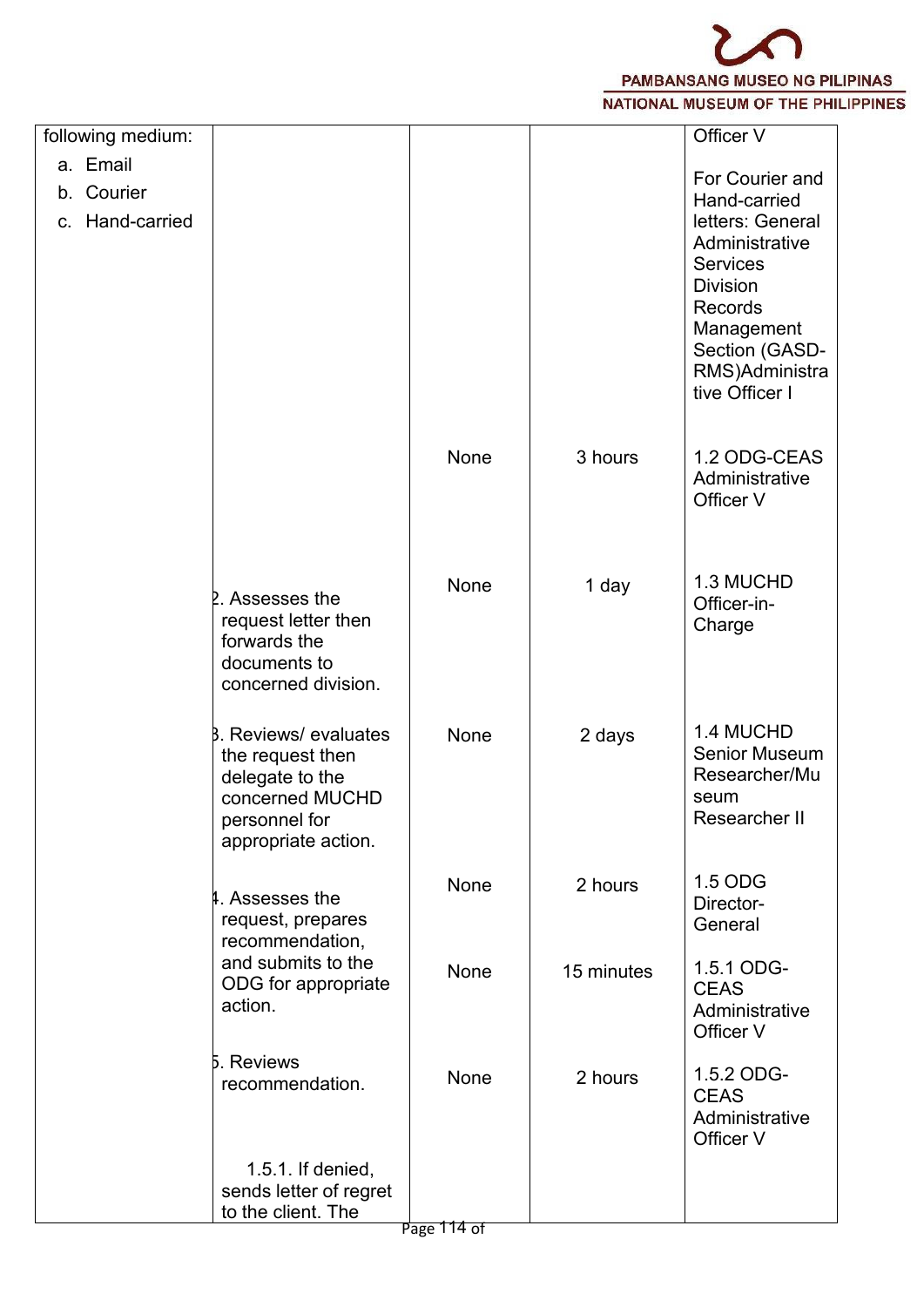

|                                                   | process ends here.                                                                                             |                                                                                                                                                                                                                                                                                                      |                                                                                                                                            |                                                                                                                                                 |  |
|---------------------------------------------------|----------------------------------------------------------------------------------------------------------------|------------------------------------------------------------------------------------------------------------------------------------------------------------------------------------------------------------------------------------------------------------------------------------------------------|--------------------------------------------------------------------------------------------------------------------------------------------|-------------------------------------------------------------------------------------------------------------------------------------------------|--|
|                                                   | $1.5.2.$ If<br>approved, prepares<br>and sends<br>endorsement to<br>NCCA, cc MUCHD                             |                                                                                                                                                                                                                                                                                                      |                                                                                                                                            |                                                                                                                                                 |  |
| 2. Secures permit<br>from NCCA                    | Processes/Issues<br>permit for request                                                                         |                                                                                                                                                                                                                                                                                                      | *Note that there is still no<br>official guidelines to date from<br>NCCA for processing of<br>permits of underwater research<br>activities | 2. NCCA                                                                                                                                         |  |
| 3. Communicates<br>and provides<br>issued permit. | 3.1. Makes the<br>necessary<br>arrangements/prepar<br>ations based on the<br>requested technical<br>assistance | None                                                                                                                                                                                                                                                                                                 | 3 days                                                                                                                                     | 3. MUCHD<br><b>Senior Museum</b><br>Researcher/<br>Museum<br>Researcher II/<br><b>Museum</b><br>Technician II/<br>Administrative<br>Officer III |  |
|                                                   | 3.2. Prepares and<br>reviews the MOA                                                                           | None                                                                                                                                                                                                                                                                                                 | 2 days                                                                                                                                     | 3.2 ODG-Legal<br>Section<br>Attorney II/Legal<br><b>Assistant III</b>                                                                           |  |
| 4. Seeks the<br>desired assistance<br>requested.  | 4.1. Conducts/<br><b>Facilitates the</b><br>requested technical<br>assistance.                                 | Hazard pay:<br>Php700/day<br>per person<br>Daily Travel<br><b>Expenses</b><br>(DTE) per<br>destination/<br>Per diem:<br>Regions I,<br>II, III, V, VIII,<br>IX, XII, XIII,<br>ARMM-<br>Php1,500.0<br>0<br>Cordillera<br>Administrati<br>ve Region,<br>Regions VI,<br>$VII, X, XI-$<br>Php1,800.0<br>0 | 10 days                                                                                                                                    | 4. MUCHD<br><b>Senior Museum</b><br>Researcher/<br><b>Museum</b><br>Researcher II/<br>Museum<br>Technician II/<br>Administrative<br>Officer III |  |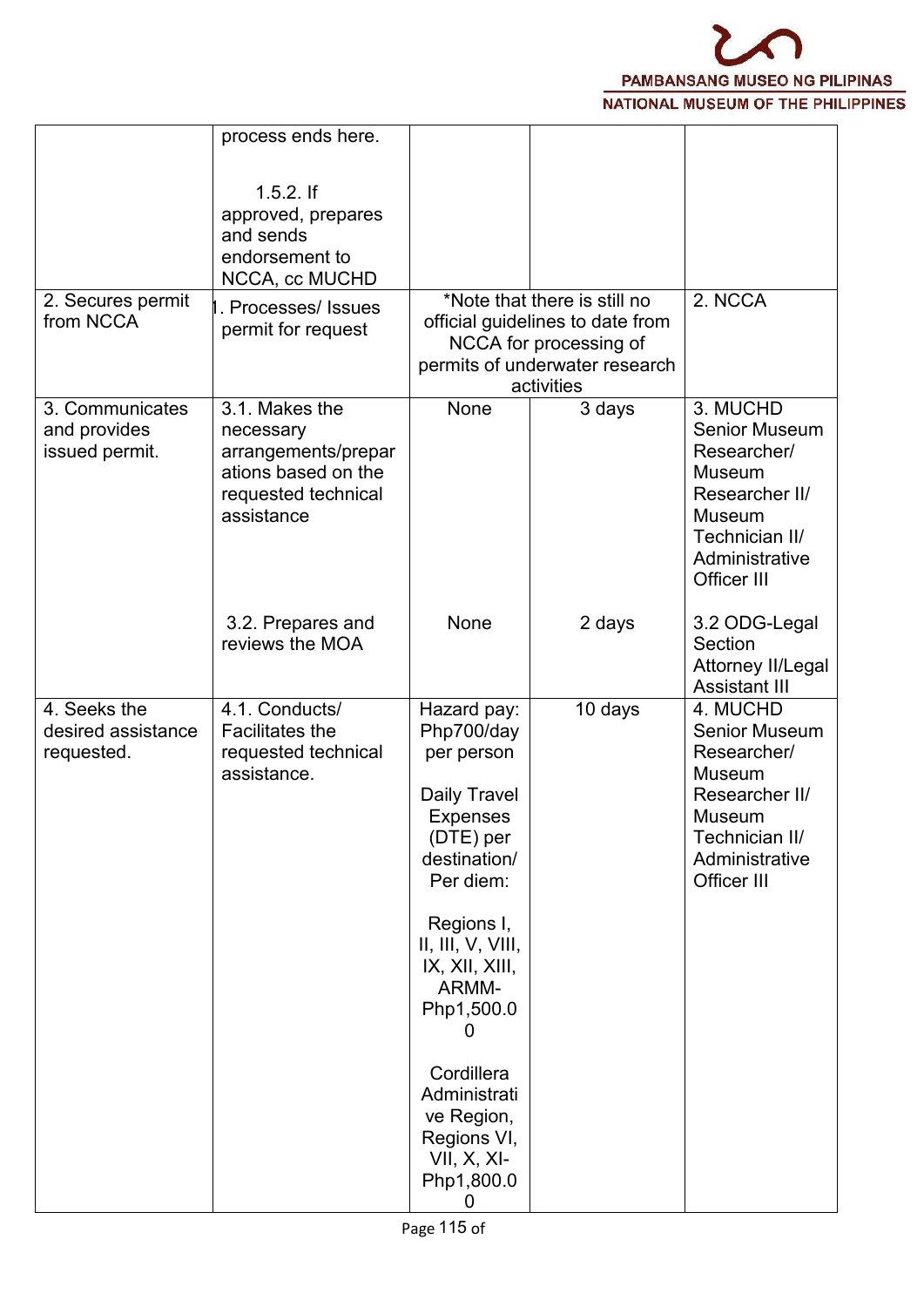

|              | NCR,<br>Regions IV-          |                     |  |
|--------------|------------------------------|---------------------|--|
|              | A, IV-B-Php                  |                     |  |
|              | 2,200.00                     |                     |  |
| <b>TOTAL</b> | Hazard pay:                  | NMP: 18 days 7      |  |
|              | Php700/day                   | hours 15            |  |
|              | /person                      | minutes             |  |
|              |                              |                     |  |
|              | Daily Travel                 | <b>NCCA: Permit</b> |  |
|              | Expenses                     | processing          |  |
|              | (DTE) per                    |                     |  |
|              | destination/<br>Per diem:    |                     |  |
|              |                              |                     |  |
|              | Regions I,                   |                     |  |
|              | II, III, V, VIII,            |                     |  |
|              | IX, XII, XIII,               |                     |  |
|              | ARMM-                        |                     |  |
|              | Php1,500.0                   |                     |  |
|              | O                            |                     |  |
|              |                              |                     |  |
|              | Cordillera                   |                     |  |
|              | Administrati                 |                     |  |
|              | ve Region,                   |                     |  |
|              | Regions VI,<br>$VII, X, XI-$ |                     |  |
|              | Php1,800.0                   |                     |  |
|              | O                            |                     |  |
|              |                              |                     |  |
|              | NCR,                         |                     |  |
|              | <b>Regions IV-</b>           |                     |  |
|              | A, IV-B-Php                  |                     |  |
|              | 2,200.00                     |                     |  |

### **3. Technical Assistance: Access to Collections**

In support of the mandate and functions of the National Museum of the Philippines, the Maritime and Underwater Cultural Heritage Division (MUCHD) provides assistance to relevant stakeholders (individual researchers, government agencies, educational institutions, private organizations, etc.) requesting expertise in the field of Philippine maritime and underwater archaeology, covering pre-historical and historical sites. The assistance shall cover provision of collection access including loan, export, and analysis of maritime and underwater cultural heritage collections.

*\*Subject to change based on discussions and agreement between NCCA and NMP*

| <b>Office or Division</b>   Maritime and Underwater Cultural Heritage Division |
|--------------------------------------------------------------------------------|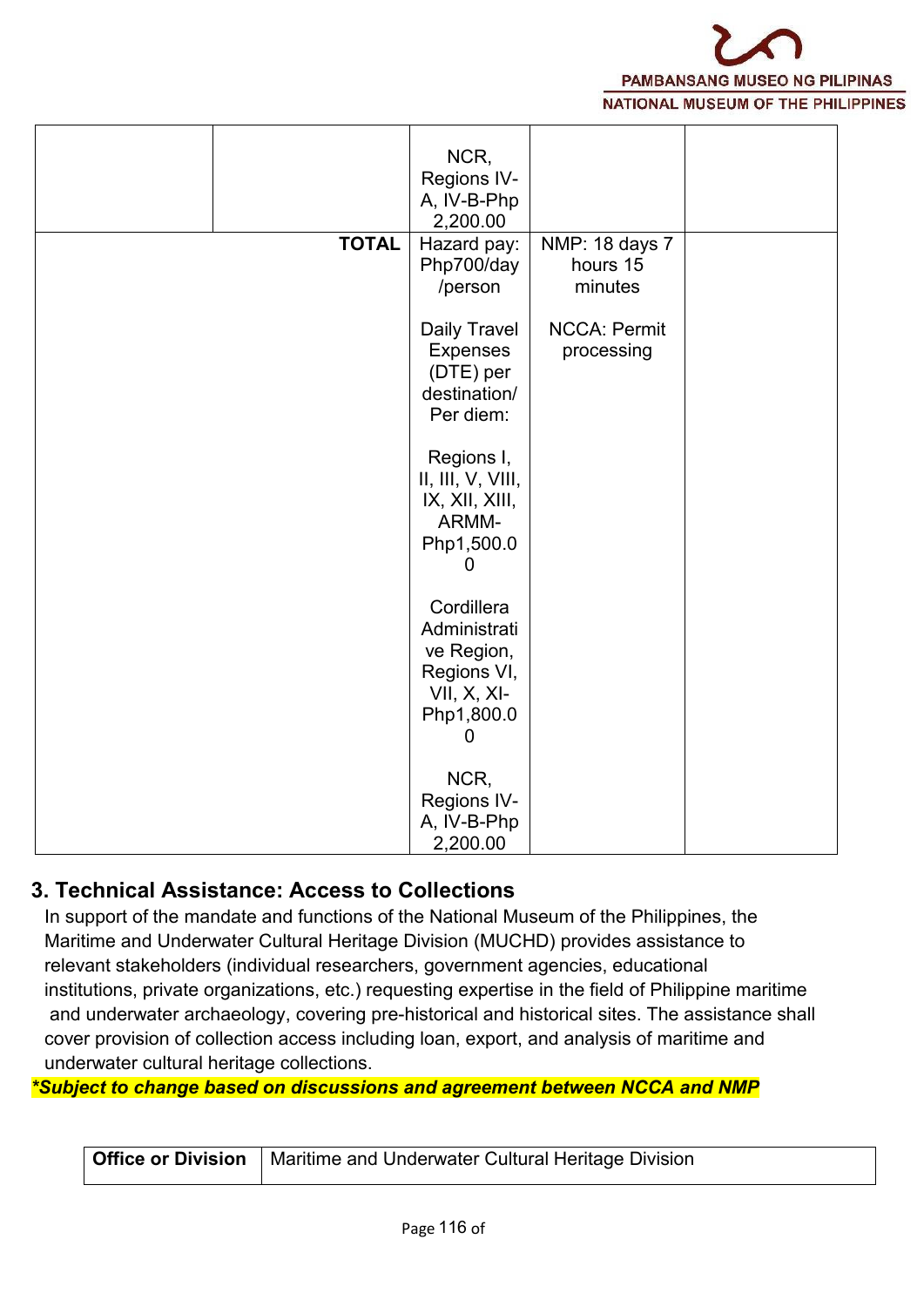

| <b>Classification</b>                                                                                                                                                                                                  | <b>Highly Technical</b>                                                                     |                                                                                                         |                                                                                                                                           |                                                                                                                                                                      |  |  |
|------------------------------------------------------------------------------------------------------------------------------------------------------------------------------------------------------------------------|---------------------------------------------------------------------------------------------|---------------------------------------------------------------------------------------------------------|-------------------------------------------------------------------------------------------------------------------------------------------|----------------------------------------------------------------------------------------------------------------------------------------------------------------------|--|--|
| Type of<br><b>Transaction</b>                                                                                                                                                                                          | G2C, G2G, G2B                                                                               |                                                                                                         |                                                                                                                                           |                                                                                                                                                                      |  |  |
| Who may avail                                                                                                                                                                                                          |                                                                                             |                                                                                                         | All (Government Offices, Private Organizations, Research Institutions,<br>Educational Institutions, Students, Researchers, Professionals) |                                                                                                                                                                      |  |  |
|                                                                                                                                                                                                                        | <b>CHECKLIST OF REQUIREMENTS</b>                                                            |                                                                                                         | <b>WHERE TO SECURE</b>                                                                                                                    |                                                                                                                                                                      |  |  |
| 1. Approved Request Letter addressed to<br>Director- General attached with research<br>proposal, object list of materials to be<br>analyzed/loaned/exported (1 original copy)                                          |                                                                                             | 1. Office of the Director-General (ODG)<br><b>Communications and External Affairs Section</b><br>(CEAS) |                                                                                                                                           |                                                                                                                                                                      |  |  |
| 2.1. For National Museum Research<br>Affiliate/Associate/Fellow:<br>-Valid documents on National Museum<br><b>Research affiliation status</b><br>(Affiliate/Associate/Fellow) (1 photocopy)                            |                                                                                             | 2.1. Research, Conservation, and Collection<br><b>Management Division (RCCMD)</b>                       |                                                                                                                                           |                                                                                                                                                                      |  |  |
| 2.2. For non-NMP-affiliated researchers:<br>-Approved and notarized memorandum of<br>Agreement (MOA) with external<br>collaborators / partners for approved<br>projects (1 original copy)                              |                                                                                             | 2.2. ODG Legal Unit                                                                                     |                                                                                                                                           |                                                                                                                                                                      |  |  |
| <b>For Export of Collections</b>                                                                                                                                                                                       |                                                                                             |                                                                                                         |                                                                                                                                           |                                                                                                                                                                      |  |  |
| (one (1) original copy and one (1)<br>photocopy)                                                                                                                                                                       | 3. Export Permit (For export of collections)                                                | 3. RCCMD, National Commission for Culture<br>and the Arts (NCCA)                                        |                                                                                                                                           |                                                                                                                                                                      |  |  |
| 4. Loan Agreement (For Loan of<br>$(1)$ photocopy)                                                                                                                                                                     | Collections) (one (1) original copy and one                                                 | 4. RCCMD                                                                                                |                                                                                                                                           |                                                                                                                                                                      |  |  |
| <b>For Loan of Collections</b>                                                                                                                                                                                         |                                                                                             |                                                                                                         |                                                                                                                                           |                                                                                                                                                                      |  |  |
| 5. Loan Agreement (For Loan of<br>$(1)$ photocopy)                                                                                                                                                                     | Collections) (one (1) original copy and one                                                 | 5. RCCMD                                                                                                |                                                                                                                                           |                                                                                                                                                                      |  |  |
| <b>CLIENT STEPS</b>                                                                                                                                                                                                    | <b>AGENCY ACTION</b>                                                                        | <b>FEES TO</b><br><b>BE PAID</b>                                                                        | <b>PROCESSING</b><br><b>TIME</b>                                                                                                          | <b>PERSON</b><br><b>RESPONSIBLE</b>                                                                                                                                  |  |  |
| 1. Submits Letter<br>Request attached<br>with research<br>proposal, object list<br>of materials to be<br>analyzed/loaned/ex<br>ported to the Head<br>of the Agency<br>(ODG) through any<br>of the following<br>medium: | Receives letter of<br>request thru email,<br>courier, or hand-carry<br>then forward to ODG. | None                                                                                                    | 15 minutes                                                                                                                                | 1.1 For Email:<br><b>ODG</b><br>Communications<br>and External<br><b>Affairs Section</b><br>(CEAS)<br>Administrative<br>Officer V<br>For Courier and<br>Hand-carried |  |  |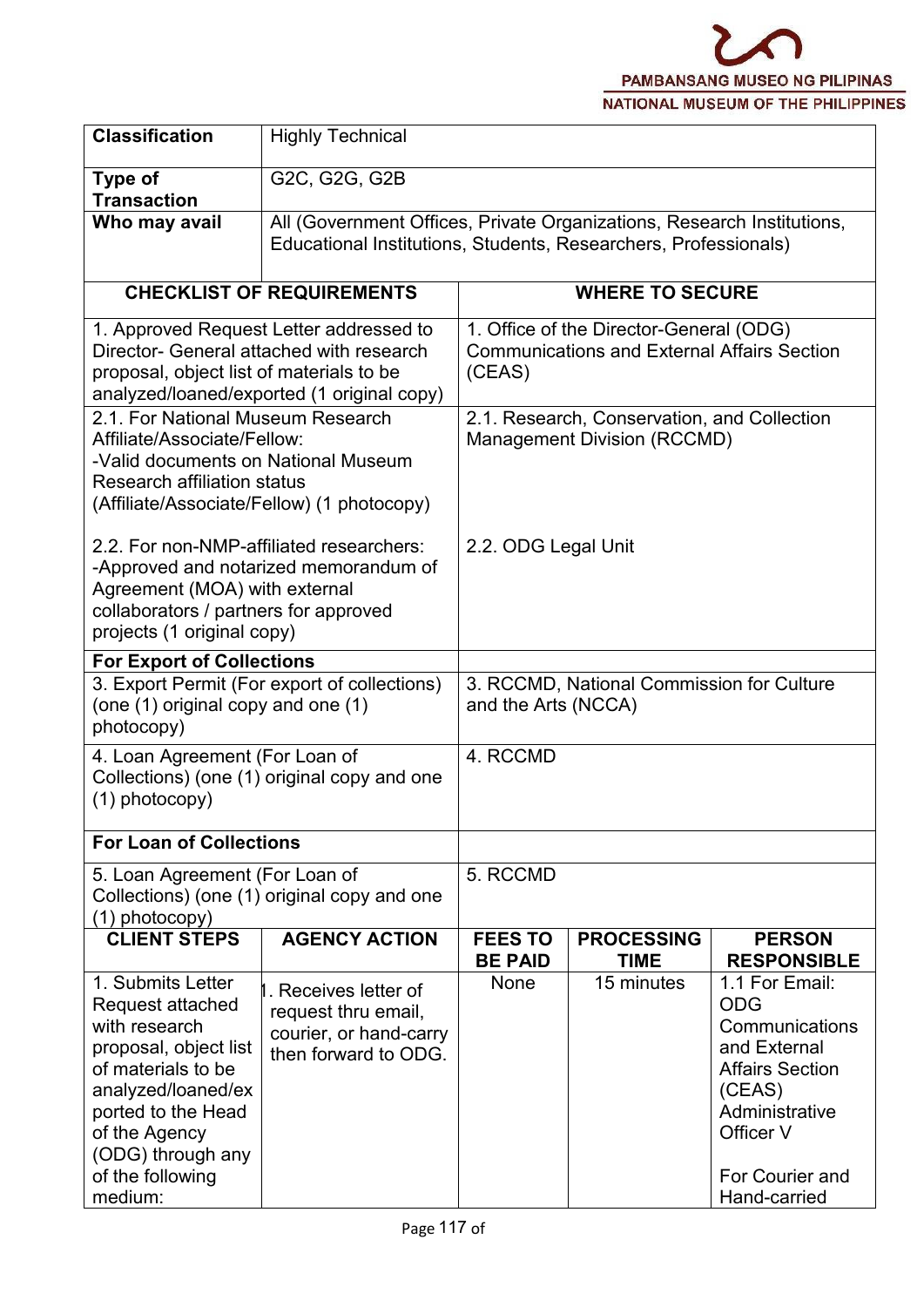

| a. Email<br>Courier<br>b.<br>Hand-carried<br>C.   |                                                                                                                                |      |            | letters: General<br>Administrative<br><b>Services Division</b><br><b>Records Section</b><br>(GASD)Administr<br>ative Officer I |  |
|---------------------------------------------------|--------------------------------------------------------------------------------------------------------------------------------|------|------------|--------------------------------------------------------------------------------------------------------------------------------|--|
|                                                   |                                                                                                                                | None | 3 hours    | 1.2 MUCHD<br>Officer-in-Charge                                                                                                 |  |
|                                                   | 2. Assesses the<br>request letter then<br>forwards the<br>documents to<br>concerned division.                                  | None | 1 day      | 1.3 MUCHD<br><b>Senior Museum</b><br>Researcher/Muse<br>um Researcher II                                                       |  |
|                                                   | <b>B.</b> Reviews/ evaluates<br>the request then<br>delegate to the<br>concerned MUCHD<br>personnel for<br>appropriate action. | None | 2 days     | 1.4 ODG-CEAS<br>Administrative<br>Officer V                                                                                    |  |
|                                                   | 4. Assesses the<br>request, prepares<br>recommendation,<br>and submit to the                                                   | None | 1 day      | 1.5 ODG<br>Director-General                                                                                                    |  |
|                                                   | ODG for appropriate<br>action.                                                                                                 | None | 15 minutes | 1.5.1 ODG-CEAS<br>Administrative<br>Officer V                                                                                  |  |
|                                                   | 5. Reviews<br>recommendation.<br>1.5.1. If denied,<br>sends letter of regret<br>to the client. The<br>process ends here.       | None | 15 minutes | 1.5.2 ODG-CEAS<br>Administrative<br>Officer V                                                                                  |  |
|                                                   | $1.5.2.$ If<br>approved, forwards<br>to MUCHD for the<br>processing of<br>request.                                             |      |            |                                                                                                                                |  |
| 2. Coordinates with<br>MUCHD personnel<br>for the | 2.1. Assesses and<br>processes the<br>request which                                                                            | None | 10 days    | 2.1 Senior<br><b>Museum</b><br>Researcher/Muse                                                                                 |  |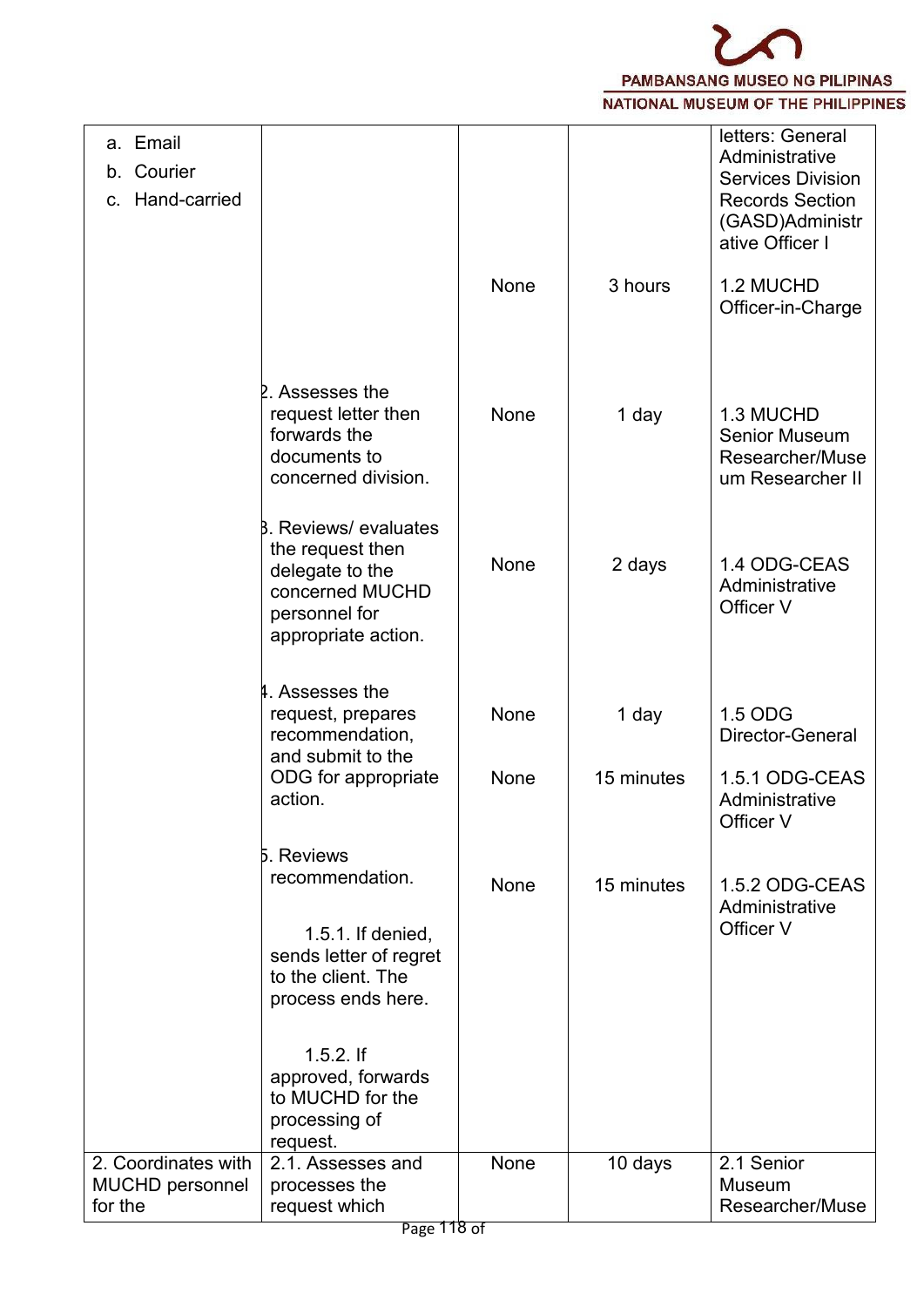

| accomplishment/is<br>suance of relevant<br>documents. | includes coordination<br>with concerned<br>division for<br>processing of<br>relevant documents<br>(i.e. MOA, gate pass,<br>$etc.$ ): |                                                                            |                          | um Researcher II,<br><b>MUCHD</b>            |  |
|-------------------------------------------------------|--------------------------------------------------------------------------------------------------------------------------------------|----------------------------------------------------------------------------|--------------------------|----------------------------------------------|--|
|                                                       | 2.1.1. For Loan<br>of Collections,<br>processes the loan<br>agreement                                                                | None                                                                       | 5 days                   | 2.1.1 RCCMD<br>Administrative<br>Officer V   |  |
|                                                       | 2.1.2. For Export<br>of Collections,<br>processes the<br>following:                                                                  |                                                                            |                          |                                              |  |
|                                                       | a. Loan<br>Agreement                                                                                                                 | None                                                                       | 5 days                   | 2.1.2.a RCCMD<br>Administrative<br>Officer V |  |
|                                                       | b. Export Permit                                                                                                                     | From<br><b>NCCA</b><br>guidelines:                                         | From NCCA<br>guidelines: | 2.1.2.b NCCA                                 |  |
|                                                       |                                                                                                                                      | Application<br>fee for<br>Certificate<br>of Non-<br>Coverage:<br>Php 50.00 | 60 days                  |                                              |  |
|                                                       |                                                                                                                                      | Certificate<br>Fee:<br>Php250.00                                           |                          |                                              |  |
|                                                       |                                                                                                                                      | Permanent<br>Export<br>Permit<br>Fee:                                      |                          |                                              |  |
|                                                       |                                                                                                                                      | Php50.00<br>and 10%<br>of the<br>insured or<br>acquired                    |                          |                                              |  |
|                                                       |                                                                                                                                      | value or<br>Php<br>1,000.00<br>whichever                                   |                          |                                              |  |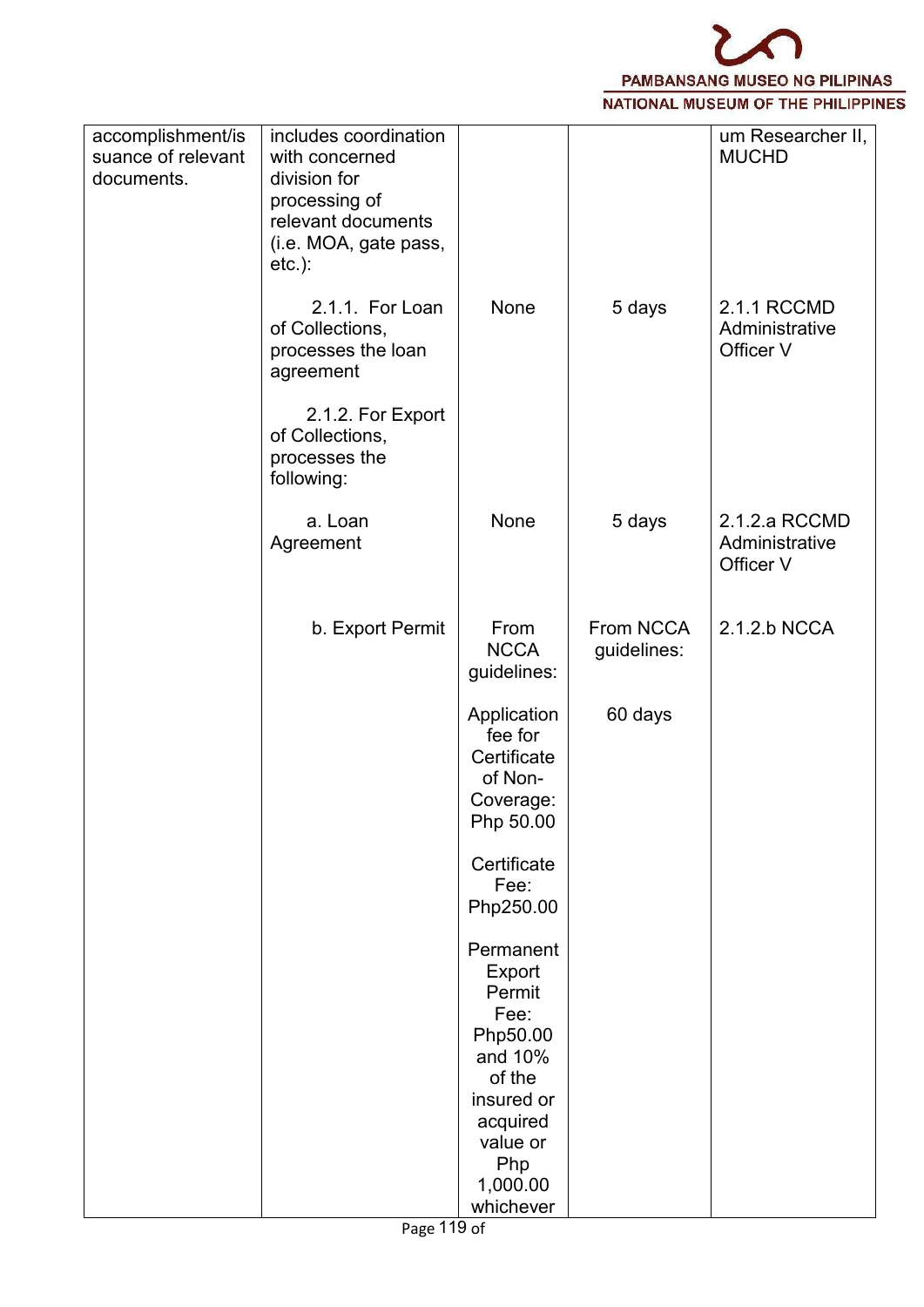

|              | is higher in |              |  |
|--------------|--------------|--------------|--|
|              | value        |              |  |
|              |              |              |  |
|              | Temporary    |              |  |
|              | Export       |              |  |
|              | Permit       |              |  |
|              | Fee:         |              |  |
|              | Php50.00     |              |  |
| <b>TOTAL</b> | NMP: none    | NMP: 19 days |  |
|              |              | 3 hours 30   |  |
|              | NCCA:        | minutes      |  |
|              | Temporary    |              |  |
|              | Export       | NCCA: 60     |  |
|              | Permit:      | days         |  |
|              | Php          |              |  |
|              | 350.00       |              |  |
|              | Permanent    |              |  |
|              | Export       |              |  |
|              | Permit:      |              |  |
|              | Php          |              |  |
|              | 350.00       |              |  |
|              | and 10%      |              |  |
|              | of the       |              |  |
|              | insured or   |              |  |
|              | acquired     |              |  |
|              | value or     |              |  |
|              | Php          |              |  |
|              | 1,000.00     |              |  |
|              | whichever    |              |  |
|              | is higher in |              |  |
|              | value        |              |  |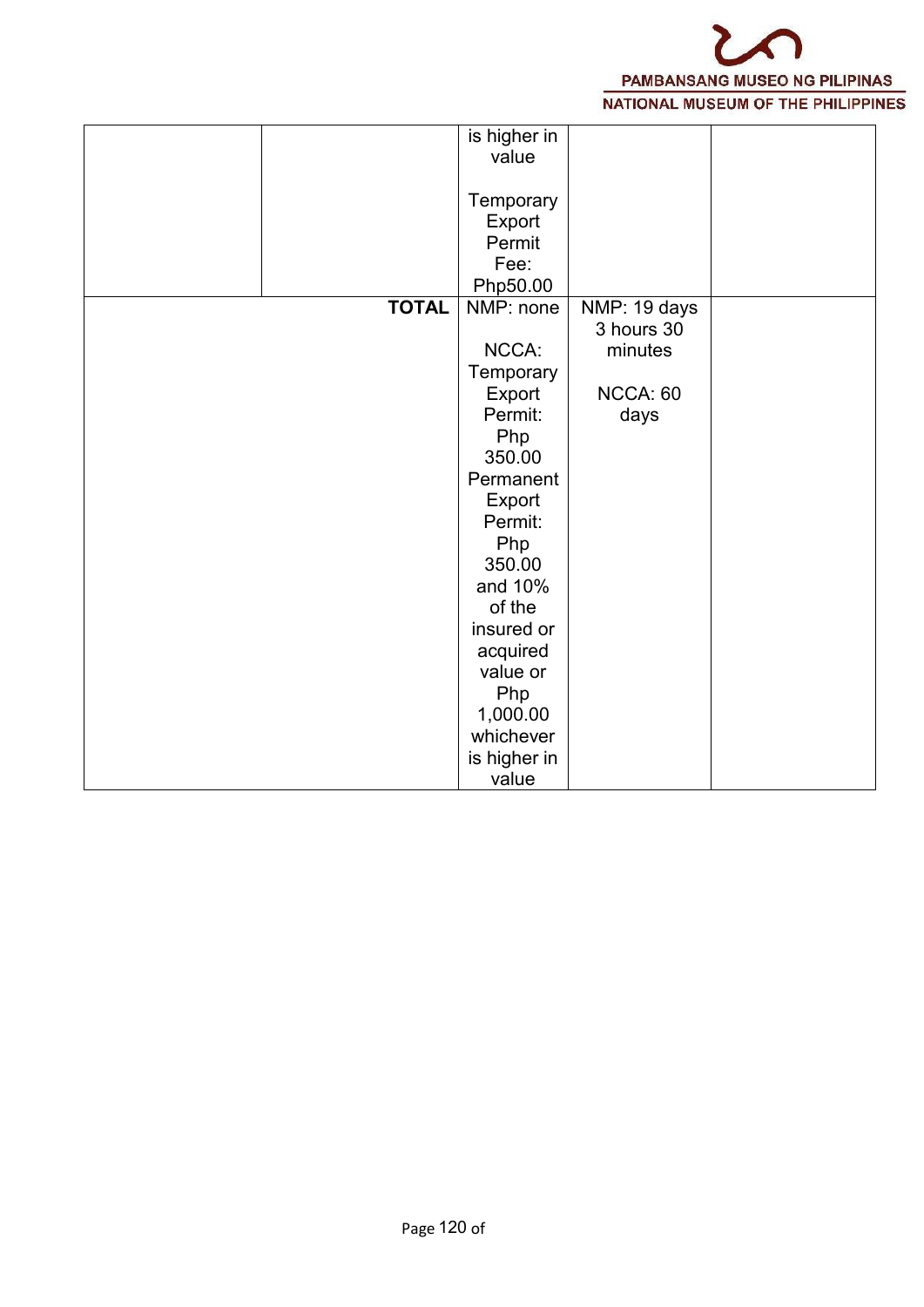

# **LEGAL UNIT – Citizen's Charter**

# **1. REQUEST FOR PREPARATION OF CONTRACT OF SERVICE**

To ensure continuous and efficient delivery of government services, particularly those projects and programs which require personnel with specific skills and expertise, the Legal Unit prepares and drafts Contract of Service (COS) for any prospected COS Personnel hired by the National Museum.

| <b>Office or Division</b>                   | <b>Legal Unit</b>           |                            |
|---------------------------------------------|-----------------------------|----------------------------|
| <b>Classification</b>                       | Complex                     |                            |
| <b>Type of Transaction</b>                  | G2C - Government to Citizen |                            |
| Who may avail                               | COS employees only          |                            |
| <b>CHECKLISTS OF REQUIREMENTS</b>           |                             | <b>WHERE TO SECURE</b>     |
| 1. Request for Contract Preparation;        |                             | 1. Human Resource Division |
| Request for Hiring; Certification; Terms of |                             |                            |
| Reference, Assessment Form                  |                             |                            |
| 2. Certificate of Availability of Funds     |                             | 2. Budget Division         |
| 3. PDS Form, Resume, NBI Clearance,         |                             | 3. Client                  |
| Gov't IDs                                   |                             |                            |

| <b>Client Steps</b>                     | <b>Agency</b><br><b>Actions</b>                                                                                                                    | Fees to be   | <b>Processing</b><br><b>Time</b> | <b>Person</b><br><b>Responsible</b>                                                                                                         |
|-----------------------------------------|----------------------------------------------------------------------------------------------------------------------------------------------------|--------------|----------------------------------|---------------------------------------------------------------------------------------------------------------------------------------------|
| 1. Submits the<br>required<br>documents | 1.1 Receives<br>and inspects the<br>documents for<br>completeness;<br>$1.1.1$ If<br>incomplete, the<br>same shall be<br>returned to the<br>client; | paid<br>None | 5 minutes                        | 1.1.1. Office of<br>the Director-<br>General-<br>Legal Section -<br>Administrative<br>Assistant III or<br>Legal Assistant<br>$\mathbf{III}$ |
|                                         | 1.1.2. If the<br>requirements<br>are complete -<br>endorses the<br>documents to<br>the Head<br>Legal/OIC                                           | None         | 5 Minutes                        | 1.1.2. Office of<br>the Director-<br>General-<br>Legal Section -<br>Administrative<br>Assistant III or<br>Legal Assistant<br>$\mathbf{III}$ |
|                                         | 1.2. Assigns the<br>submitted<br>documents to<br>the respective<br>Legal Assistant<br>for Contract<br>Preparation                                  | None         | 5 Minutes                        | 1.2. Office of<br>the Director-<br>General-<br>Legal Section -<br>Head<br>Legal/OIC                                                         |
|                                         | 1.3. Contract                                                                                                                                      | None         | 2 days                           | 1.3. Office of                                                                                                                              |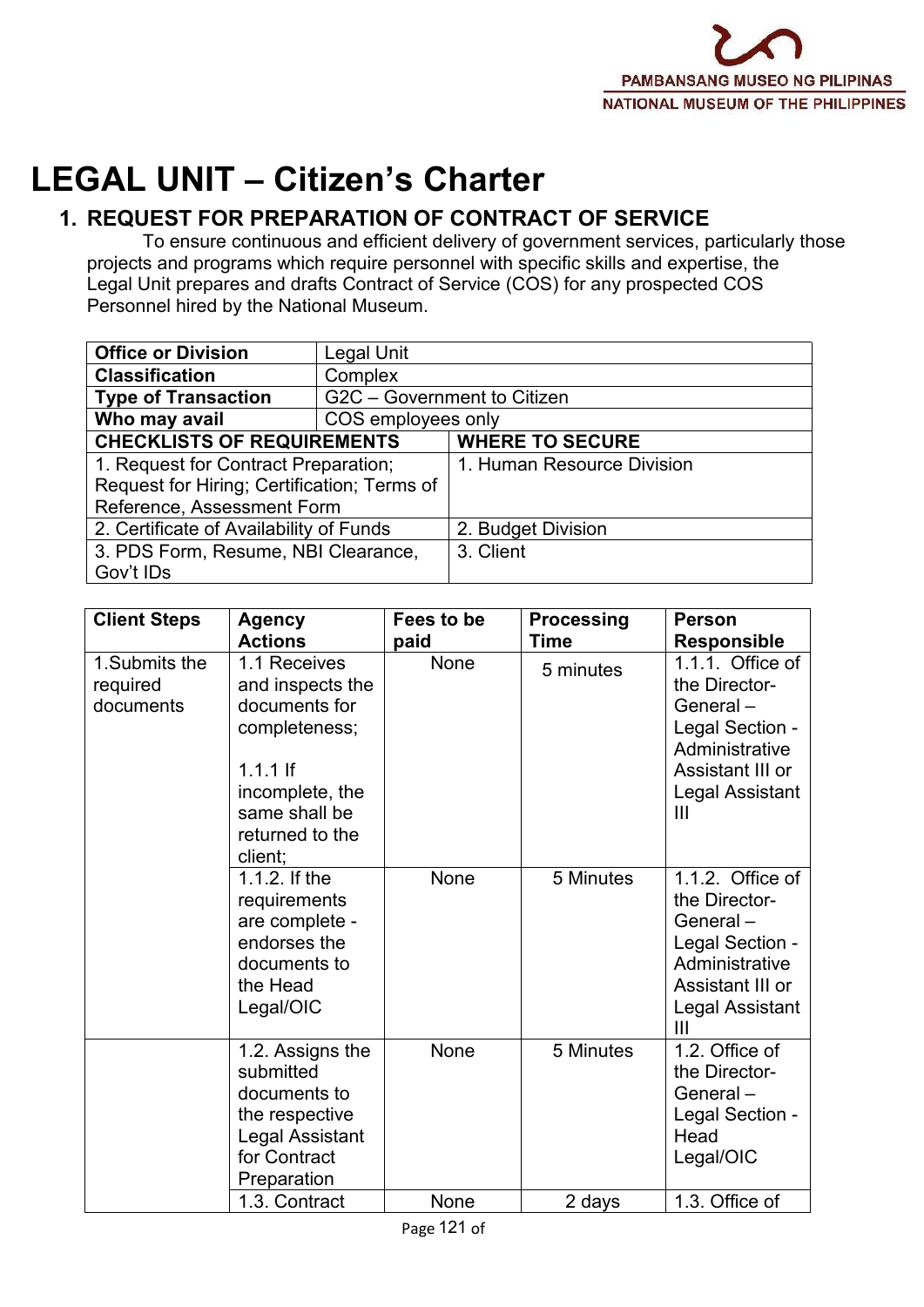

|                                                                                              | Preparation                                                |             |                | the Director-<br>General-<br>Legal Section -<br>Legal Assistant<br>Ш                                        | 2. |
|----------------------------------------------------------------------------------------------|------------------------------------------------------------|-------------|----------------|-------------------------------------------------------------------------------------------------------------|----|
|                                                                                              | 1.4. Reviews<br>and Approves<br>the Draft<br>Contract      | None        | 1 day          | 1.4. Office of<br>the Director-<br>General-<br>Legal Section -<br>Head<br>Legal/OIC                         |    |
|                                                                                              | 1.5. Informs the<br>client to get and<br>sign the contract | <b>None</b> | 5 Minutes      | 1.5 Office of<br>the Director-<br>General-<br>Legal Section -<br>Administrative<br><b>Assistant III</b>     |    |
| 2. Receives<br>the contract<br>personally or<br>thru his/her<br>authorized<br>representative | 2. Transmits the<br>contract                               | None        | 5 minutes      | 2. Office of the<br>Director-<br>General-<br><b>Legal Section</b><br>Administrative<br><b>Assistant III</b> |    |
| <b>TOTAL</b>                                                                                 |                                                            |             | 3 days 25 mins |                                                                                                             |    |
|                                                                                              |                                                            |             |                |                                                                                                             |    |

# **REQUEST FOR CERTIFICATE OF NO PENDING ADMINISTRATIVE CASE**

The Certificate of No Pending Administrative Case is being issued to an employee of the Museum to certify that the subject employee has no pending administrative case. This certificate is necessary before the approval/grant of applicable leave benefits, retirement, resignation and other official purposes. Considering that part of the functions of the Legal Unit is to monitor the administrative cases filed against the Museum's employees, it necessarily has the capacity to determine whether or not a Certificate of No Pending Case may be issued to the requesting employee.

| <b>Office or Division</b>                      | <b>Legal Unit</b>  |                        |
|------------------------------------------------|--------------------|------------------------|
| <b>Classification</b>                          | Simple             |                        |
| <b>Type of Transaction</b>                     | G <sub>2</sub> C   |                        |
| Who may avail                                  | NMP employees only |                        |
| <b>CHECKLISTS OF REQUIREMENTS</b>              |                    | <b>WHERE TO SECURE</b> |
| 1. Request for Certificate of No Pending Case  |                    | 1. Legal Unit          |
| (Form No. LU-01)                               |                    |                        |
| 2. Request Letter                              |                    | 2. Client              |
| 2. Authorization letter for the representative |                    | 3. Client              |
| 3. Photocopy of the representative's ID        |                    | 4. Client              |

| <b>Client Steps</b>        | Agency                   | Fees to be  | <b>Processing</b> | <b>Person</b>                      |
|----------------------------|--------------------------|-------------|-------------------|------------------------------------|
|                            | <b>Actions</b>           | paid        | Time              | <b>Responsible</b>                 |
| 1. Submits the<br>required | Receives<br>and inspects | <b>None</b> | 5 minutes         | Office of<br>1.1.<br>the Director- |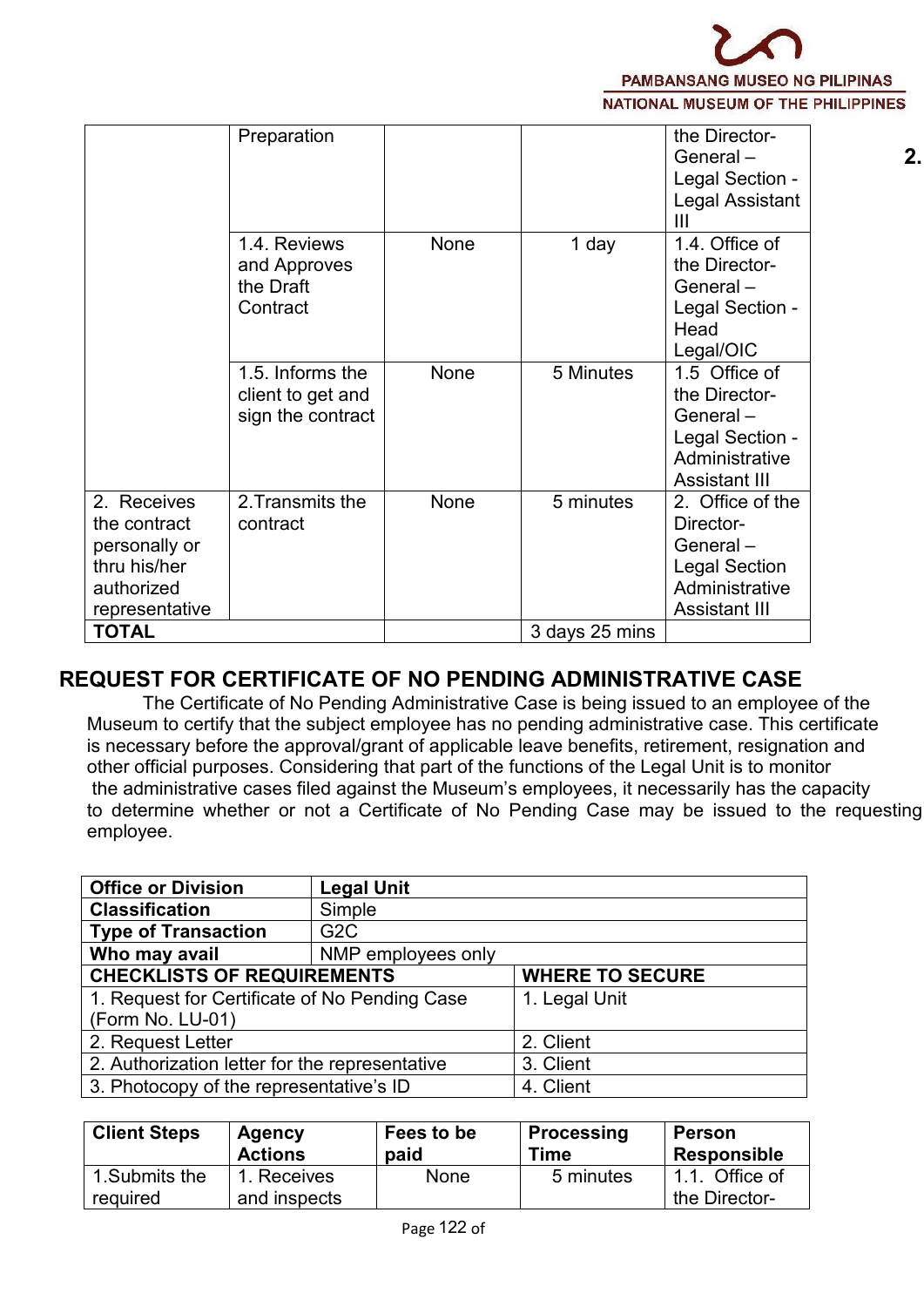

| documents                                                      | the documents<br>for<br>completeness;<br>$1.1$ If<br>incomplete, it<br>shall be<br>returned to the<br>client; |      |                     | General-<br><b>Legal Section</b><br>Administrative<br>Assistant III or<br>Legal Assistant<br>Ш                                                    | 3. |
|----------------------------------------------------------------|---------------------------------------------------------------------------------------------------------------|------|---------------------|---------------------------------------------------------------------------------------------------------------------------------------------------|----|
|                                                                | $1.2.$ If<br>complete, the<br>request will be<br>endorsed to the<br>Head<br>Legal/OIC                         | None | 5 minutes           | 1.2. Office of<br>the Director-<br>General $-$<br><b>Legal Section</b><br>Administrative<br>Assistant III or<br>Legal Assistant<br>$\mathbf{III}$ |    |
|                                                                | 2. Determines<br>whether or not<br>a Certificate of<br>No Pending<br>Case shall be<br>issued to the<br>client | None | 1 hour              | Office of the<br>Director-<br>General-<br><b>Legal Section</b><br>Head<br>Legal/OIC                                                               |    |
| 2. Receives<br>his/her<br>Certificate of<br>No Pending<br>Case | 2. Gives the<br>certificate                                                                                   | None | 5 minutes           | 2. Office of the<br>Director-<br>General-<br><b>Legal Section</b><br>Administrative<br><b>Assistant III</b>                                       |    |
| <b>TOTAL</b>                                                   |                                                                                                               |      | 1 hour & 15<br>mins |                                                                                                                                                   |    |

### **REQUEST FOR MOA/MOU/Contract Review**

As the legal arm of the National Museum, the Legal Unit conducts review of proposed Memorandum of Agreement (MOA), Memorandum of Understanding (MOU), and Contracts. Through such process, the Legal Unit analyzes and reviews the provisions of any proposed MOA, MOU, or Contract in order to determine their legality and feasibility.

| <b>Office or Division</b>             | <b>Legal Unit</b>                         |                               |
|---------------------------------------|-------------------------------------------|-------------------------------|
| <b>Classification</b>                 | Complex                                   |                               |
| <b>Type of Transaction</b>            | G2C or G2G                                |                               |
| Who may avail                         | <b>Clients or Concerned NMP Divisions</b> |                               |
| <b>CHECKLISTS OF REQUIREMENTS</b>     |                                           | <b>WHERE TO SECURE</b>        |
| 1. MOA/Contract subject of the review |                                           | 1. Client or subject Division |
| 2. Request Letter, if any             |                                           | 2. Client or subject Division |
| 2. Attachments, if any                |                                           | 3. Client or subject Division |

| <b>Client Steps</b> | <b>Agency Actions</b> | <b>Fees to</b> | Processing | Person |
|---------------------|-----------------------|----------------|------------|--------|
|                     |                       | Page 123 of    |            |        |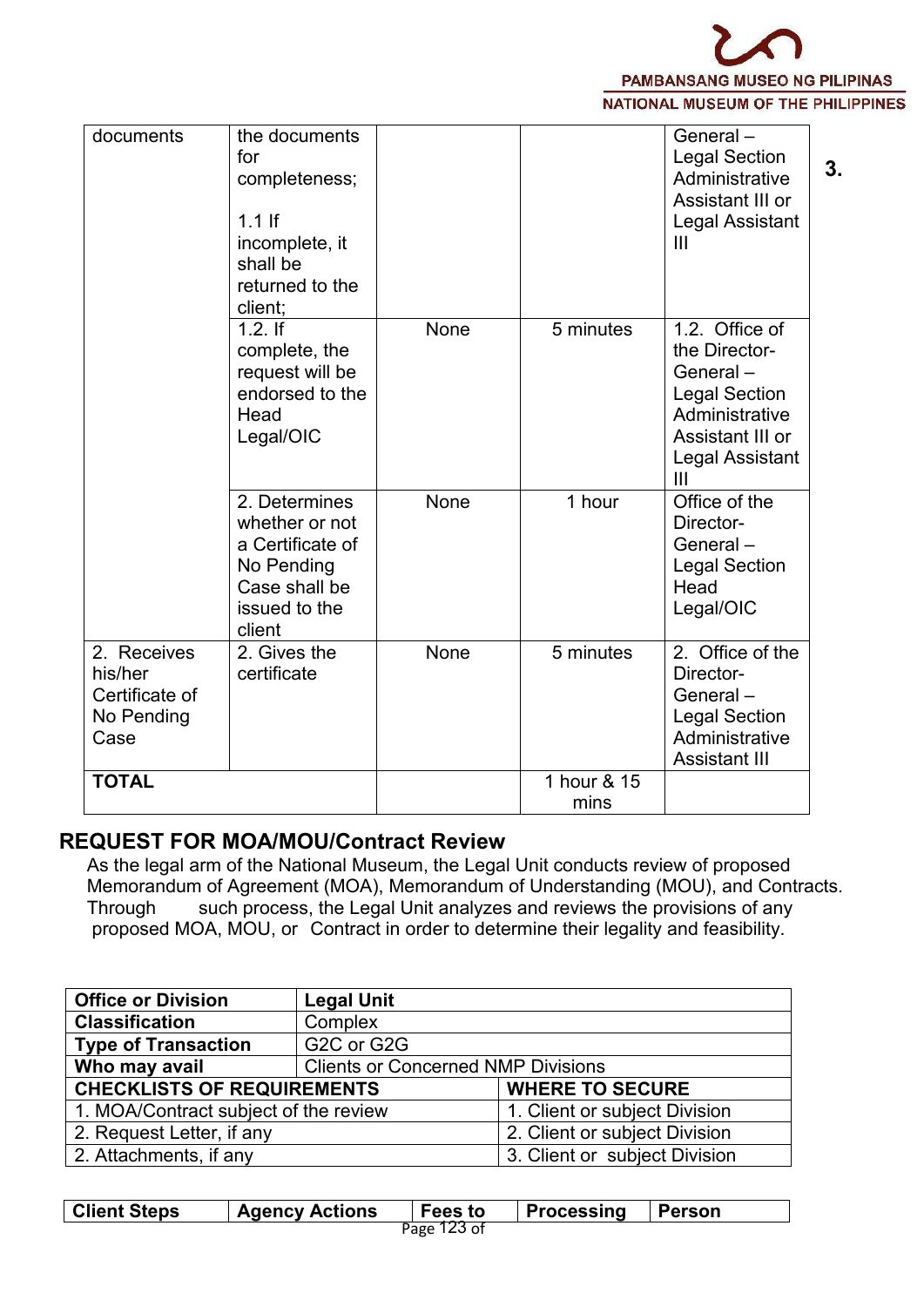

|                     |                        | be paid | <b>Time</b> | <b>Responsible</b>   |
|---------------------|------------------------|---------|-------------|----------------------|
| 1. Submits the      | 1. Receives and        | None    | 5 minutes   | 1.1. Office of       |
| required            | inspects the           |         |             | the Director-        |
| documents           | documents for          |         |             | General-             |
|                     | completeness;          |         |             | <b>Legal Section</b> |
|                     |                        |         |             | Administrative       |
|                     | 1.1 If incomplete, it  |         |             | Assistant III or     |
|                     | shall be returned to   |         |             | Legal                |
|                     | the client or          |         |             | <b>Assistant III</b> |
|                     | Division concerned;    |         |             |                      |
|                     | 1.2. If complete,      | None    | 5 minutes   | 1.2. Office of       |
|                     | the request will be    |         |             | the Director-        |
|                     | endorsed to the        |         |             | General-             |
|                     | Head of Legal/OIC      |         |             | <b>Legal Section</b> |
|                     |                        |         |             | Administrative       |
|                     |                        |         |             | Assistant III or     |
|                     |                        |         |             | Legal                |
|                     |                        |         |             | <b>Assistant III</b> |
|                     | 2. Assigns the         | None    | 5 Minutes   | 2. Office of the     |
|                     | subject                |         |             | Director-            |
|                     | MOU/MOA/Contract       |         |             | General-             |
|                     | to the respective      |         |             | <b>Legal Section</b> |
|                     | <b>Legal Assistant</b> |         |             | Head of              |
|                     |                        |         |             | Legal/OIC            |
|                     | 3. Reviews the         | None    | 2 days      | 3. Office of the     |
|                     | subject                |         |             | Director-            |
|                     | <b>MOA/Contract</b>    |         |             | General-             |
|                     |                        |         |             | <b>Legal Section</b> |
|                     |                        |         |             | Legal                |
|                     |                        |         |             | <b>Assistant III</b> |
|                     | 4. Revise, reverse,    | None    | 1 day       | 4. Office of the     |
|                     | confirms or modify     |         |             | Director-            |
|                     | the findings and       |         |             | General-             |
|                     | recommendations        |         |             | <b>Legal Section</b> |
|                     | of the Legal           |         |             | Head                 |
|                     | Assistant relative to  |         |             | Legal/OIC            |
|                     | the initial review     |         |             |                      |
| 2. Receives the     | 2. Have the            | None    | 5 minutes   | 2. Office of         |
| <b>MOA/Contract</b> | reviewed               |         |             | the Director-        |
| with comments       | MOA/Contract           |         |             | General-             |
| and                 | received by the        |         |             | <b>Legal Section</b> |
| recommendations     | client or Division     |         |             | Administrative       |
|                     | concerned              |         |             | <b>Assistant III</b> |
| <b>TOTAL</b>        |                        |         | 3 days & 20 |                      |
|                     |                        |         | mins        |                      |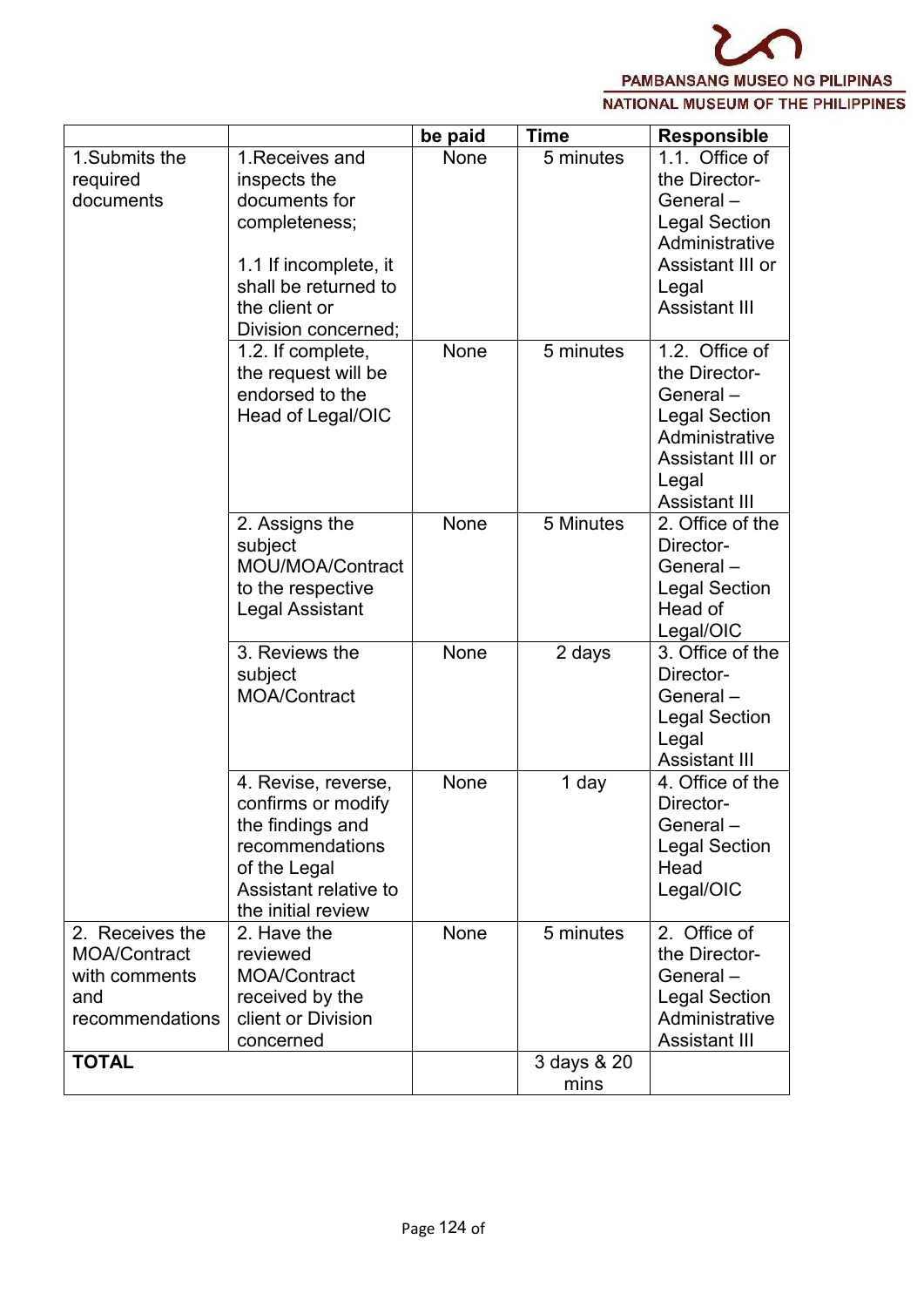#### **Request for Agency Performance Reports**

This service details the procedure on how NMP Offices & Employees and other government agencies may request Agency Performance Reports from the Planning, Management and Information System Section.

|                                                                                                                                        | <b>Office or Division:</b>       |                                  | Planning, Management and Information System Section                      |             |                                          |                                                                               |  |  |  |
|----------------------------------------------------------------------------------------------------------------------------------------|----------------------------------|----------------------------------|--------------------------------------------------------------------------|-------------|------------------------------------------|-------------------------------------------------------------------------------|--|--|--|
|                                                                                                                                        | <b>Classification:</b>           |                                  | Complex                                                                  |             |                                          |                                                                               |  |  |  |
|                                                                                                                                        | <b>Type of Transaction:</b>      |                                  | G2G - Government to Government                                           |             |                                          |                                                                               |  |  |  |
|                                                                                                                                        | Who may avail:                   | <b>NMP Offices and Employees</b> |                                                                          |             |                                          |                                                                               |  |  |  |
|                                                                                                                                        |                                  |                                  | <b>Other Government Agencies</b>                                         |             |                                          |                                                                               |  |  |  |
|                                                                                                                                        | <b>CHECKLIST OF REQUIREMENTS</b> |                                  |                                                                          |             | <b>WHERE TO SECURE</b>                   |                                                                               |  |  |  |
| Email request detailing the following information:<br>1. Purpose of the request<br>Subject and period of agency performance data<br>2. |                                  |                                  | Requesting party (Client)                                                |             |                                          |                                                                               |  |  |  |
|                                                                                                                                        |                                  |                                  |                                                                          |             |                                          |                                                                               |  |  |  |
| 3.                                                                                                                                     | Date needed by                   |                                  |                                                                          |             |                                          |                                                                               |  |  |  |
| No.                                                                                                                                    | <b>CLIENT STEPS</b>              | No.                              | <b>AGENCY ACTIONS</b>                                                    | <b>PAID</b> | <b>ES TO BE ROCESSING</b><br><b>TIME</b> | <b>PERSON</b><br><b>RESPONSIBLE</b>                                           |  |  |  |
| 1.                                                                                                                                     | Emails request to<br>PMISS       |                                  | Acknowledges receipt of<br>request and reviews the<br>nature of request  | None        | 5 minutes                                | .1 Office of the<br>Director-<br>General<br>(ODGA) PMISS<br>anning Officer II |  |  |  |
|                                                                                                                                        |                                  | 1.2                              | Verifies availability of<br>data request in the<br><b>PMISS database</b> | None        | 10 minutes                               | $1.2.a$ ODG $-$<br><b>PMISS</b><br><b>Planning Officer</b>                    |  |  |  |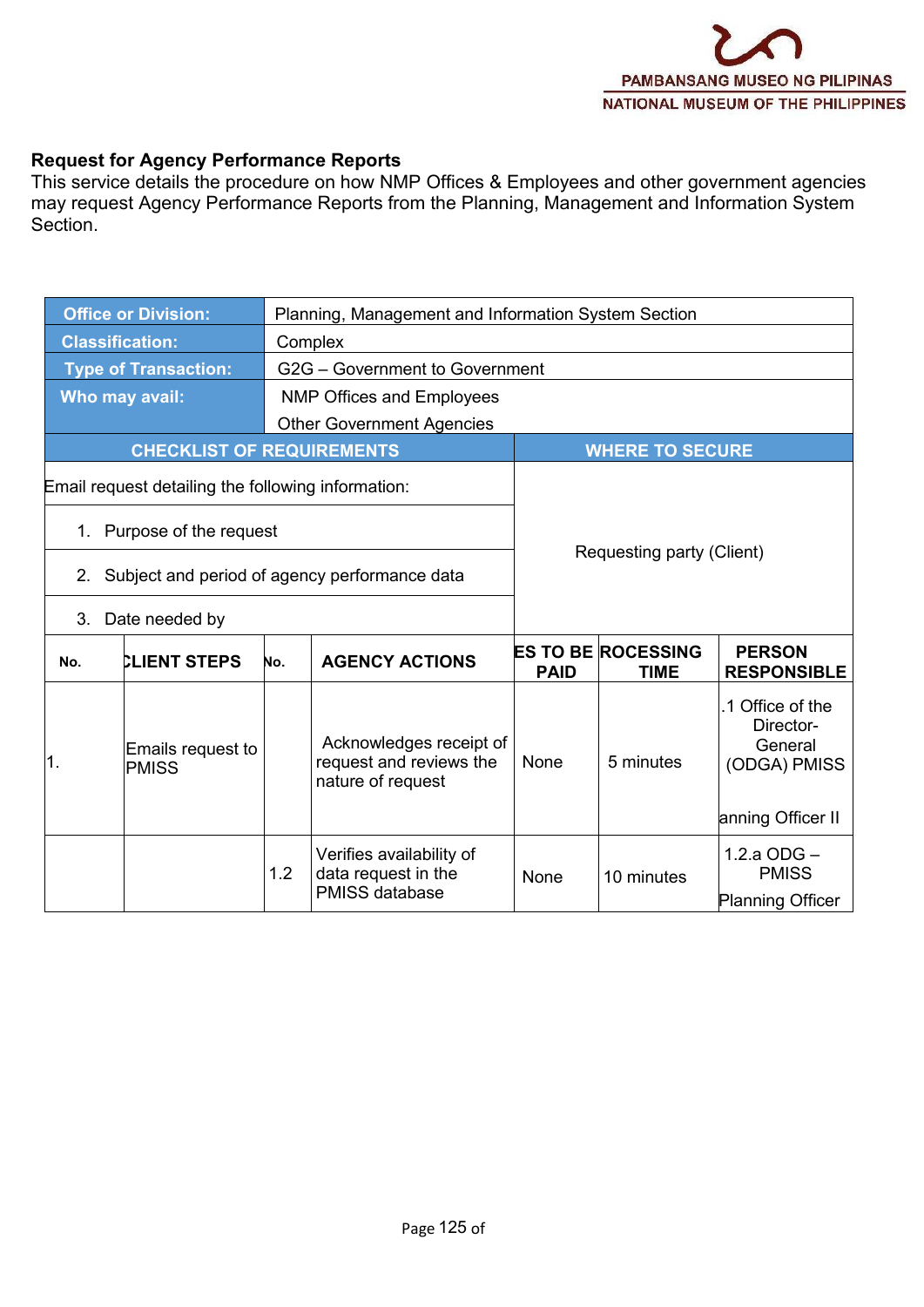

|              |                                                                                        |     | a. is readily available<br>within the PMISS,<br>then the Planning                                                                                                                                                                                                             |      | 1-3 hours   |                                                                                                             |
|--------------|----------------------------------------------------------------------------------------|-----|-------------------------------------------------------------------------------------------------------------------------------------------------------------------------------------------------------------------------------------------------------------------------------|------|-------------|-------------------------------------------------------------------------------------------------------------|
|              |                                                                                        |     | Officer shall gather<br>the data for<br>consolidation                                                                                                                                                                                                                         |      |             |                                                                                                             |
|              |                                                                                        |     | b. is not available within<br>PMISS database,<br>data will be gathered<br>from the different<br>Divisions. PMISS will<br>prepare data request<br>signed by the<br><b>DDGA/DG for NMP</b><br>Offices with<br>appropriate deadline;<br>and disseminate to<br>relevant divisions | None | 1-3 hours   | $1.2.b$ ODG $-$<br><b>PMISS</b><br>lanning Officer                                                          |
|              |                                                                                        | 1.3 | Prepares report/data<br>sought by the requesting<br>party and forwards to the<br><b>PMISS</b>                                                                                                                                                                                 | None | $1-5$ day/s | <b>NMP</b><br>Divisions/Sectio<br>ns relevant to<br>the data request                                        |
|              |                                                                                        | 1.4 | Prepares consolidated<br>report based on the<br>gathered data and<br>forwards to the PMISS<br>Section Head for<br>approval                                                                                                                                                    | None | 1-3 hours   | 4 ODG-PMISS<br><b>Planning Officer</b>                                                                      |
|              | <b>ceives</b><br>authenticated<br>copy and<br>acknowledges<br>receipt of the<br>report | 2.  | Forwards the report to<br>client upon its approval                                                                                                                                                                                                                            | None | 10 minutes  | <b>ODG-PMISS</b><br><b>Planning Officer</b><br>ÌΡ<br>Divisions/Sectio<br>ns relevant to<br>the data request |
| <b>PAID:</b> | <b>TOTAL FEES TO BE</b>                                                                |     |                                                                                                                                                                                                                                                                               | None |             |                                                                                                             |
| TIME:        | <b>TOTAL PROCESSING</b>                                                                |     | hour 25 minutes – 5 days (depends if data will be gathered from divisions)                                                                                                                                                                                                    |      |             |                                                                                                             |

*Note*: Preparation of consolidated report timeframe (1.5) shall begin upon receipt of data from the responsible divisions/sections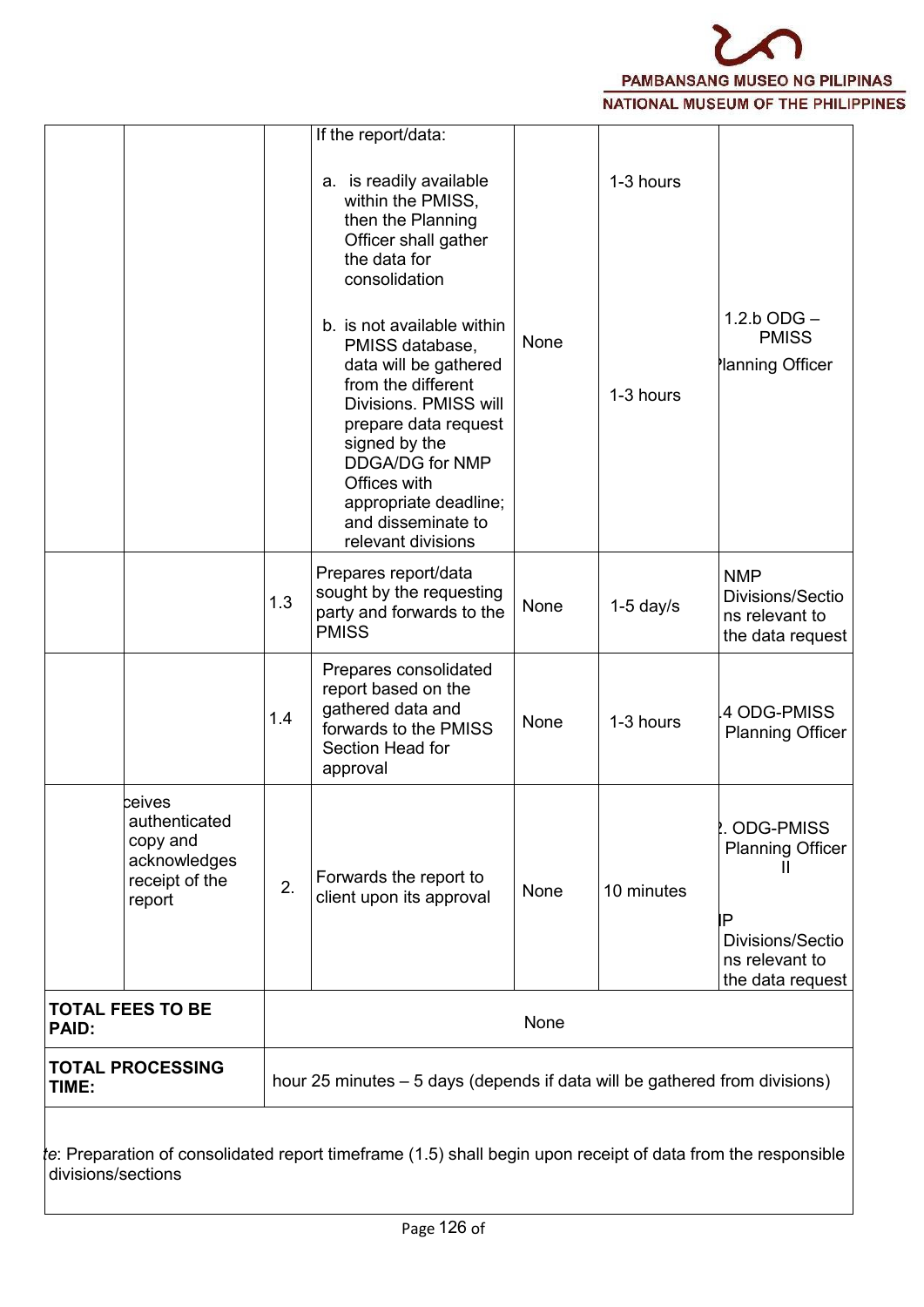# **1. Media Coverage and Interview**

This service if offered to all media entities who wish to do interviews, video shoots and coverages with the National Museum of the Philippines - Regional, Area, and Site Museums and Satellite Offices (RASMSOs).

| <b>Office or Division</b>                                                                                                                                                          | Regional Administration and Operations Division (RAOD),<br>Regional, Area, and Site Museums and Satellite Offices (RASMSOs)                                                                                                                         |                                                           |                                  |                                                              |  |  |  |  |
|------------------------------------------------------------------------------------------------------------------------------------------------------------------------------------|-----------------------------------------------------------------------------------------------------------------------------------------------------------------------------------------------------------------------------------------------------|-----------------------------------------------------------|----------------------------------|--------------------------------------------------------------|--|--|--|--|
| <b>Classification</b>                                                                                                                                                              | Complex                                                                                                                                                                                                                                             |                                                           |                                  |                                                              |  |  |  |  |
| <b>Type of Transaction</b>                                                                                                                                                         |                                                                                                                                                                                                                                                     | Government to Citizen (G2C), Government to Business (G2B) |                                  |                                                              |  |  |  |  |
| Who may avail                                                                                                                                                                      | All                                                                                                                                                                                                                                                 |                                                           |                                  |                                                              |  |  |  |  |
|                                                                                                                                                                                    | <b>CHECKLIST OF REQUIREMENTS</b>                                                                                                                                                                                                                    |                                                           | <b>WHERE TO SECURE</b>           |                                                              |  |  |  |  |
| 1. Letter of Intent<br>2. Script / Storyline / Story Board /<br><b>Interview Guide Question</b><br>3. Application Form<br>4. Guidelines on Media Coverage and<br><b>Interviews</b> |                                                                                                                                                                                                                                                     | <b>RAOD - RASMSOs</b>                                     |                                  |                                                              |  |  |  |  |
| <b>CLIENT STEPS</b>                                                                                                                                                                | <b>AGENCY ACTION</b>                                                                                                                                                                                                                                | <b>FEES</b><br><b>TO BE</b><br><b>PAID</b>                | <b>PROCESSING</b><br><b>TIME</b> | <b>PERSON</b><br><b>RESPONSIBLE</b>                          |  |  |  |  |
| 1. Acknowledges<br>receipt of notice<br>and fills-out given<br>forms                                                                                                               | 1.1. If approved,<br>receives<br>instructions from<br>the Office of the<br>Director-General<br>to provide clients<br>with the following<br>documents:<br><b>Application Form</b><br>and signed<br>Guidelines on<br>Media Coverage<br>and Interviews | None                                                      | 1 Day                            | 1.1 RAOD-<br>Administrative<br>Officer III and<br>RASMSO-OIC |  |  |  |  |
|                                                                                                                                                                                    | 1.2. If disapproved,<br>informs client of<br>the specific<br>reason and the<br>process ends<br>here.                                                                                                                                                | <b>None</b>                                               | 10 minutes                       | 1.2 RAOD CO<br>Admin. Officer III<br>and RASMSO OIC          |  |  |  |  |
| 2. Submits filled-out<br><b>Application Form</b><br>and signs                                                                                                                      | 2.1 Receives the<br>documents,<br>checks its                                                                                                                                                                                                        | None                                                      | 1 day                            | 2.1 RASMSO-<br>SAO/AO/OIC                                    |  |  |  |  |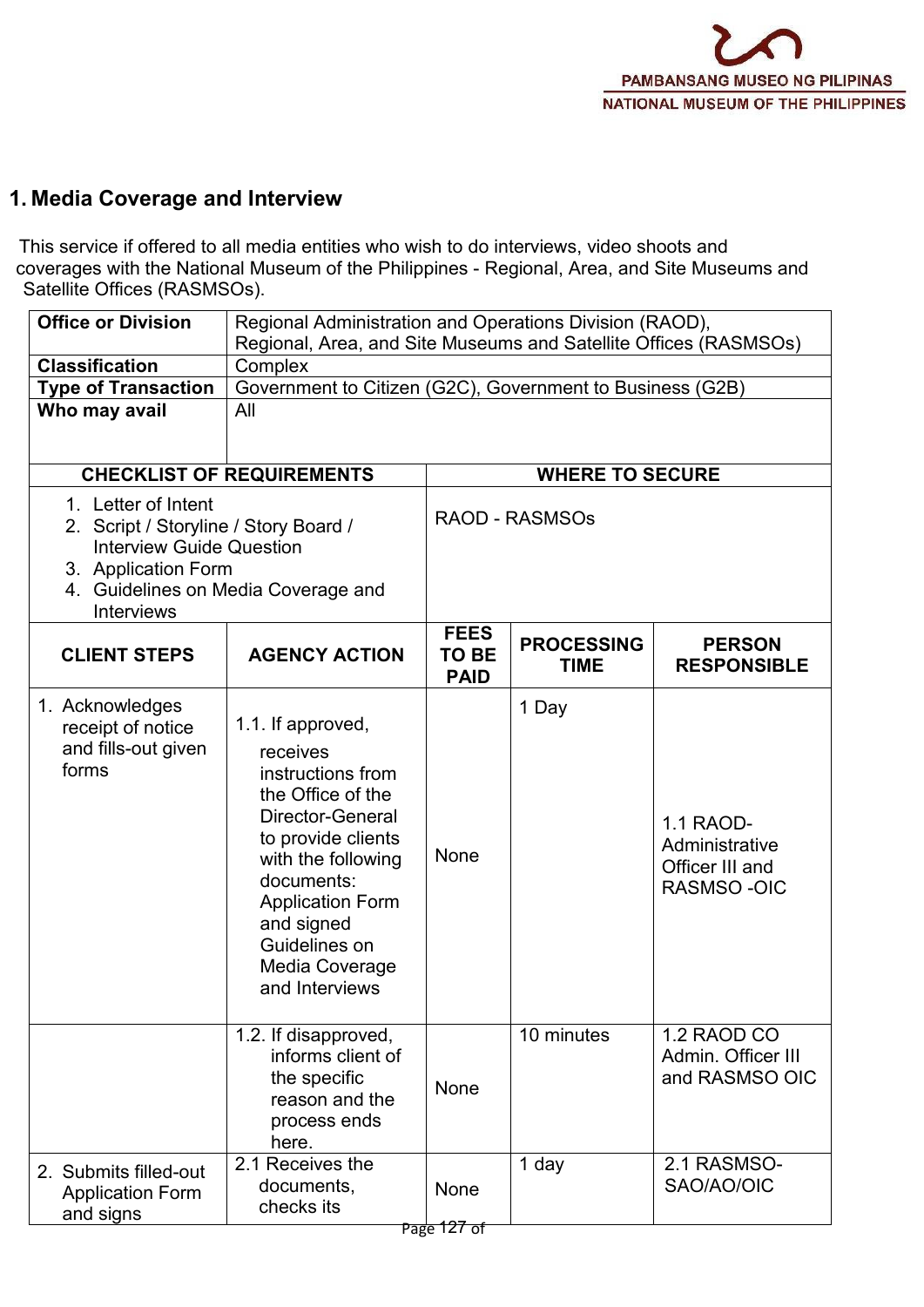

| Guidelines on<br>Media Coverage<br>and Interviews for<br>assessment and<br>verification                 | completeness and<br>submits to the<br>Office of the<br>Director-General<br>for signature                                |              |                                                              |                                            |
|---------------------------------------------------------------------------------------------------------|-------------------------------------------------------------------------------------------------------------------------|--------------|--------------------------------------------------------------|--------------------------------------------|
|                                                                                                         | 2.3 Books the<br>schedule in the<br>calendar and<br>reserves the area                                                   | None         | 5 minutes                                                    |                                            |
|                                                                                                         | 2.4 Coordinates with<br>the concerned<br>divisions for technical<br>assistance and key<br>person/s to be<br>interviewed | None         | 1 day                                                        |                                            |
| 3. Conducts actual<br>coverage /<br>interview on the<br>scheduled date                                  | 3.1 Oversees the<br>entire shoot                                                                                        | None         | 6 Hours<br>$(10:00 \text{ am} -$<br>$4:00 \text{ pm}$ )      | 3.1 RAOD -<br><b>RASMSOs</b><br>SAO/AO/OIC |
| 4. Fills-out the MSD<br>Coordination<br><b>Evaluation Form</b><br>and return to the<br>overseeing staff | 4.1 Issues the MSD<br>Coordination<br><b>Evaluation Form</b>                                                            | None         | 5 minutes                                                    | 4.1 RAOD -<br><b>RASMSOs</b><br>SAO/AO/OIC |
|                                                                                                         |                                                                                                                         | <b>TOTAL</b> | $\mathfrak{S}$<br>Days,<br>6<br>hours<br>& 20<br>Minut<br>es |                                            |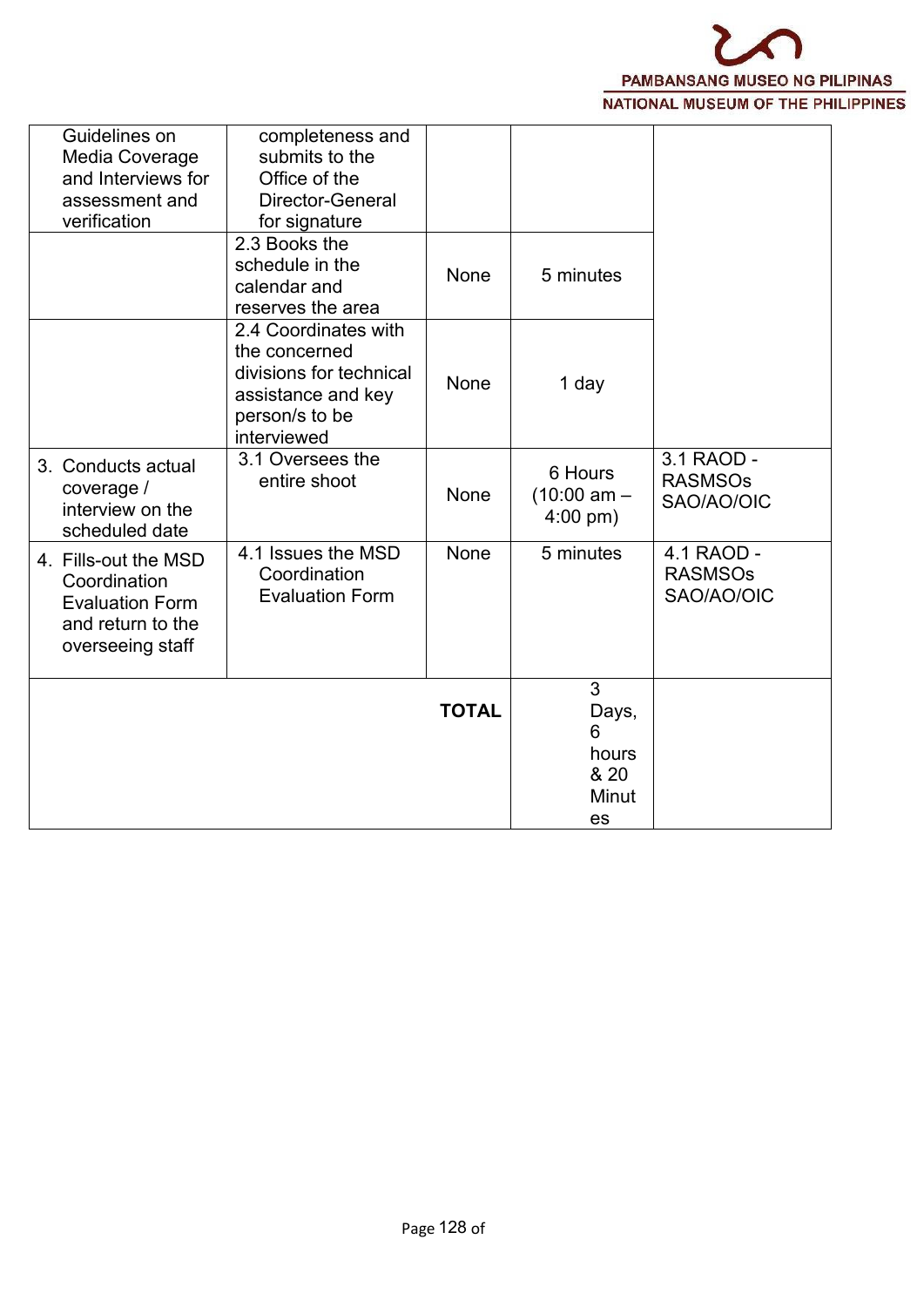# **2. Prenuptial / Predebut Photo Shoots**

This process is open to all clients interested to use the museum as venue of their prenuptial or predebut

| <b>Office or Division</b>                                                                                                                             |                                                                                                                                                                                                                                                                                                                                          | Regional Administration and Operations Division (RAOD),<br>Regional, Area, and Site Museums and Satellite Offices (RASMSOs) |                                  |                                                 |  |  |  |  |  |  |
|-------------------------------------------------------------------------------------------------------------------------------------------------------|------------------------------------------------------------------------------------------------------------------------------------------------------------------------------------------------------------------------------------------------------------------------------------------------------------------------------------------|-----------------------------------------------------------------------------------------------------------------------------|----------------------------------|-------------------------------------------------|--|--|--|--|--|--|
| <b>Classification</b>                                                                                                                                 | Simple                                                                                                                                                                                                                                                                                                                                   |                                                                                                                             |                                  |                                                 |  |  |  |  |  |  |
| <b>Type of Transaction</b>                                                                                                                            |                                                                                                                                                                                                                                                                                                                                          | G2C - Government to Citizen                                                                                                 |                                  |                                                 |  |  |  |  |  |  |
| Who may avail                                                                                                                                         | All                                                                                                                                                                                                                                                                                                                                      |                                                                                                                             |                                  |                                                 |  |  |  |  |  |  |
|                                                                                                                                                       | <b>CHECKLIST OF REQUIREMENTS</b>                                                                                                                                                                                                                                                                                                         |                                                                                                                             | <b>WHERE TO SECURE</b>           |                                                 |  |  |  |  |  |  |
| 1. Letter of Intent<br>2. Application Form<br>3. Guidelines on Prenuptial / Predebut<br><b>Photo Shoot</b>                                            |                                                                                                                                                                                                                                                                                                                                          | RAOD - RASMSOs                                                                                                              |                                  |                                                 |  |  |  |  |  |  |
| <b>CLIENT STEPS</b>                                                                                                                                   | <b>AGENCY ACTION</b>                                                                                                                                                                                                                                                                                                                     | <b>FEES TO</b><br><b>BE PAID</b>                                                                                            | <b>PROCESSING</b><br><b>TIME</b> | <b>PERSON</b><br><b>RESPONSIBLE</b>             |  |  |  |  |  |  |
| 1. Acknowledges-<br>receipt of notice and<br>fills-out given forms                                                                                    | 1.1 If approved,<br>receives instruction<br>from the Director-<br>General's Office to<br>provide clients with<br>the following<br>documents:<br>Application Form and<br>signed Guidelines on<br><b>Photo Reproduction</b><br>Request<br>1.2 If disapproved,<br>informs client of the<br>specific reason and<br>the process ends<br>nere. | <b>NONE</b>                                                                                                                 | 1 Day                            | 1.1 RAOD - CAO,<br>AO and RASMSO-<br>SAO/AO/OIC |  |  |  |  |  |  |
| 2. Submits filled-out<br>application form and<br>signs Guidelines on<br>Prenuptial / Pre-<br>debut Photo Shoots<br>for assessment and<br>verification | 2. Receives the<br>required documents<br>and checks<br>completeness.<br><b>Prepares Request</b><br>for Order of<br>Payment and<br>submits to the<br>Office of the<br><b>Directors General</b><br>for signature                                                                                                                           | <b>NONE</b>                                                                                                                 | 1 Day                            | 2. RASMSO-<br>SAO/AO/OIC                        |  |  |  |  |  |  |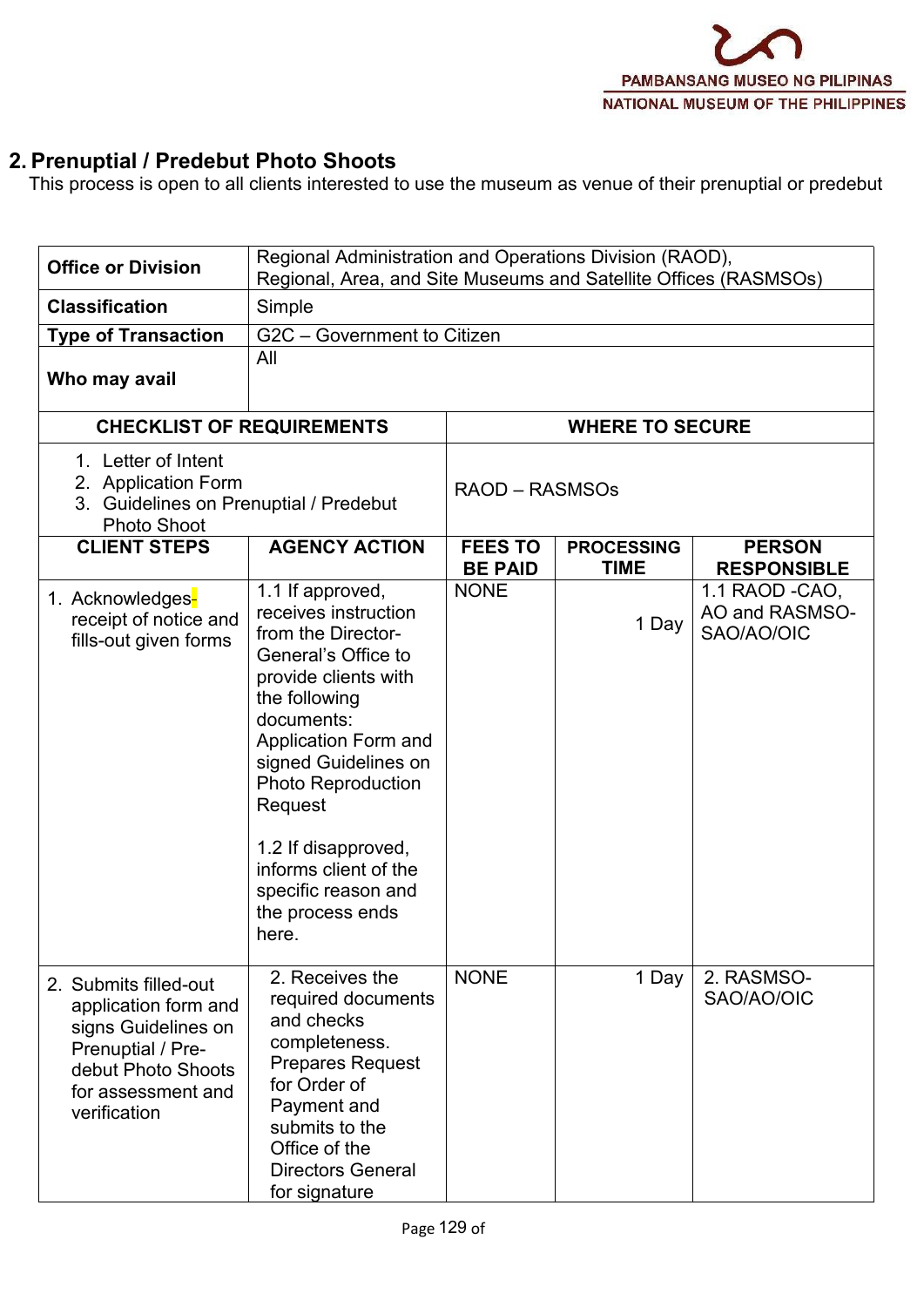

| 3. Secures Order of<br>Payment                                                                           | 3.1 Checks the<br>document for<br>completeness.<br>3.2 Issues Order of<br>Payment            | None        | 10 minutes                                             | 3. RASMSO-<br>SAO/AO/OIC                            |
|----------------------------------------------------------------------------------------------------------|----------------------------------------------------------------------------------------------|-------------|--------------------------------------------------------|-----------------------------------------------------|
| 4. Pays required fees<br>and secures Official<br>Receipt upon<br>payment                                 | 4. Accepts payment<br>based on the Order of<br>Payment and issues<br><b>Official Receipt</b> | ₱5,000.00   | 10 minutes                                             | 4. $RAOD -$<br>RASMSO-<br><b>Collecting Officer</b> |
| 5. Conducts shoot on<br>the reserved date                                                                | 5. Oversees the<br>entire shoot                                                              | <b>NONE</b> | 7 Hours<br>$(9:00 \text{ am} -$<br>$4:00 \text{ pm}$ ) | 5. RASMSO-<br>SAO/AO/OIC                            |
| 6. Fills-out the MSD<br>Coordination<br><b>Evaluation Form</b><br>and returns to the<br>overseeing staff | 6. Issues MSD<br>Coordination<br><b>Evaluation Form</b>                                      | <b>NONE</b> | 5 minutes                                              | 6. RASMSO-<br>SAO/AO/OIC                            |
|                                                                                                          | <b>TOTAL</b>                                                                                 | P5,000.00   | $\overline{2}$<br>Days,                                |                                                     |
|                                                                                                          |                                                                                              |             | Hours<br>& 25<br>Minut<br>es                           |                                                     |

# **3. TECHNICAL ASSISTANCE (RAOD-CENTRAL OFFICE)**

Conduct of exhibition, training, seminar, workshop, lecture, including building/ facilities, collection maintenance in a collaborative effort with other divisions concerned.

| Office or Division                                                                                                                         | <b>RAOD - CENTRAL OFFICE</b>                                                                                                                           |                    |                        |                    |  |  |  |
|--------------------------------------------------------------------------------------------------------------------------------------------|--------------------------------------------------------------------------------------------------------------------------------------------------------|--------------------|------------------------|--------------------|--|--|--|
| Classification                                                                                                                             | <b>Highly Technical</b>                                                                                                                                |                    |                        |                    |  |  |  |
| Type of Transaction                                                                                                                        | G2G - Government to Government                                                                                                                         |                    |                        |                    |  |  |  |
| Who may avail                                                                                                                              | <b>NM Divisions</b>                                                                                                                                    |                    |                        |                    |  |  |  |
|                                                                                                                                            | <b>CHECKLIST OF REQUIREMENTS</b>                                                                                                                       |                    | <b>WHERE TO SECURE</b> |                    |  |  |  |
| Project Proposal or Reports                                                                                                                |                                                                                                                                                        | Division concerned |                        |                    |  |  |  |
|                                                                                                                                            |                                                                                                                                                        |                    |                        |                    |  |  |  |
| <b>CLIENT STEPS</b>                                                                                                                        | <b>AGENCY ACTION</b>                                                                                                                                   | FEES TO            | <b>PROCESSING</b>      | <b>PERSON</b>      |  |  |  |
|                                                                                                                                            |                                                                                                                                                        | <b>BE PAID</b>     | TIME                   | <b>RESPONSIBLE</b> |  |  |  |
| Advances notice<br>from divisions<br>concerned along<br>with the<br>submission of<br>Project Proposal<br>to be reviewed<br>and approved by | 1. Receives notice<br>and designates/<br>assigns RAOD<br>personnel who will be<br>in charge on the<br>coordination and<br>travel to Regional<br>Museum | None               | 30 minutes             | 1. RAOD-CAO        |  |  |  |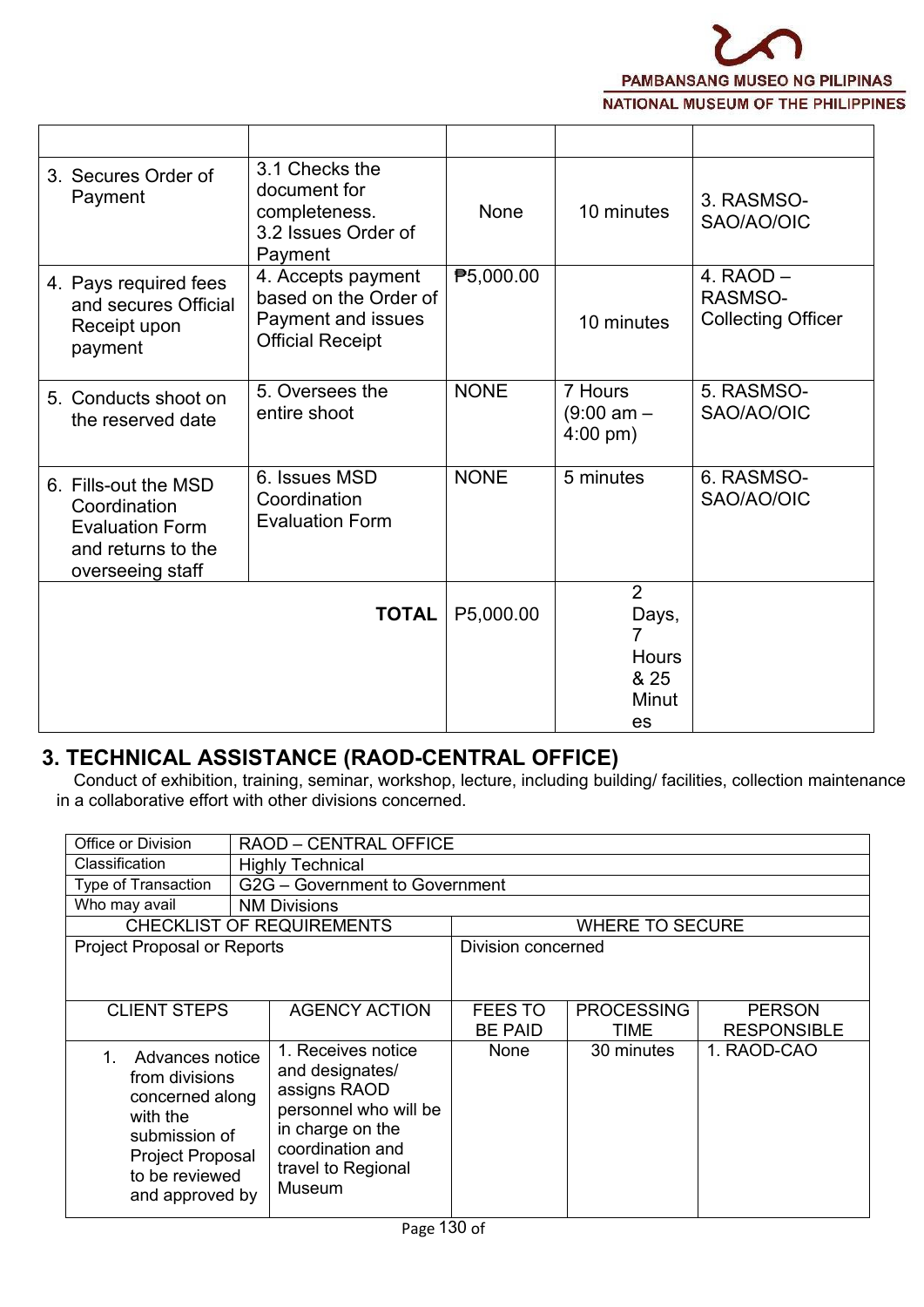

| the DDG for<br>Museums and<br>the DG<br>Calls for a<br>2 <sup>1</sup><br>meeting for<br>tasking | 2. Coordinates with<br>the Regional<br>Museums for<br>planning of different<br>activities assigned | 30 minutes                         | 2. RAOD -CAO,<br>Administrative<br><b>Officers</b>                   |
|-------------------------------------------------------------------------------------------------|----------------------------------------------------------------------------------------------------|------------------------------------|----------------------------------------------------------------------|
| 3. Finalizes the<br>Project Proposal                                                            | 3. Prepares and<br>processes official<br>documents for travel                                      | 30 minutes<br>(RAOD only)          | 3. RAOD<br>Administrative<br><b>Officers</b>                         |
| for approval<br>4. Arranges<br>meeting per<br>result of the                                     | 4.1 Coordinates with<br>the Regional<br>Museums for<br>implementation of the<br>project            | 30 minutes                         | 4.1 RAOD-CAO,<br>Administrative<br><b>Officers</b>                   |
| finalized and<br>approved<br>proposal                                                           | 4.2 Follows up to the<br>Regional Museum for<br>the initial<br>preparations for the<br>project     | 30 minutes                         | 4.2 RAOD -CAO,<br>Administrative<br><b>Officers</b><br>4.3 RAOD-CAO, |
|                                                                                                 | 4.3 Continuous<br>coordination up to<br>implementation                                             | 20 minutes per<br>call, for 5 days | Administrative<br><b>Officers</b>                                    |
|                                                                                                 | <b>TOTAL</b>                                                                                       | 5 days, 3hrs<br>and 30<br>minutes  |                                                                      |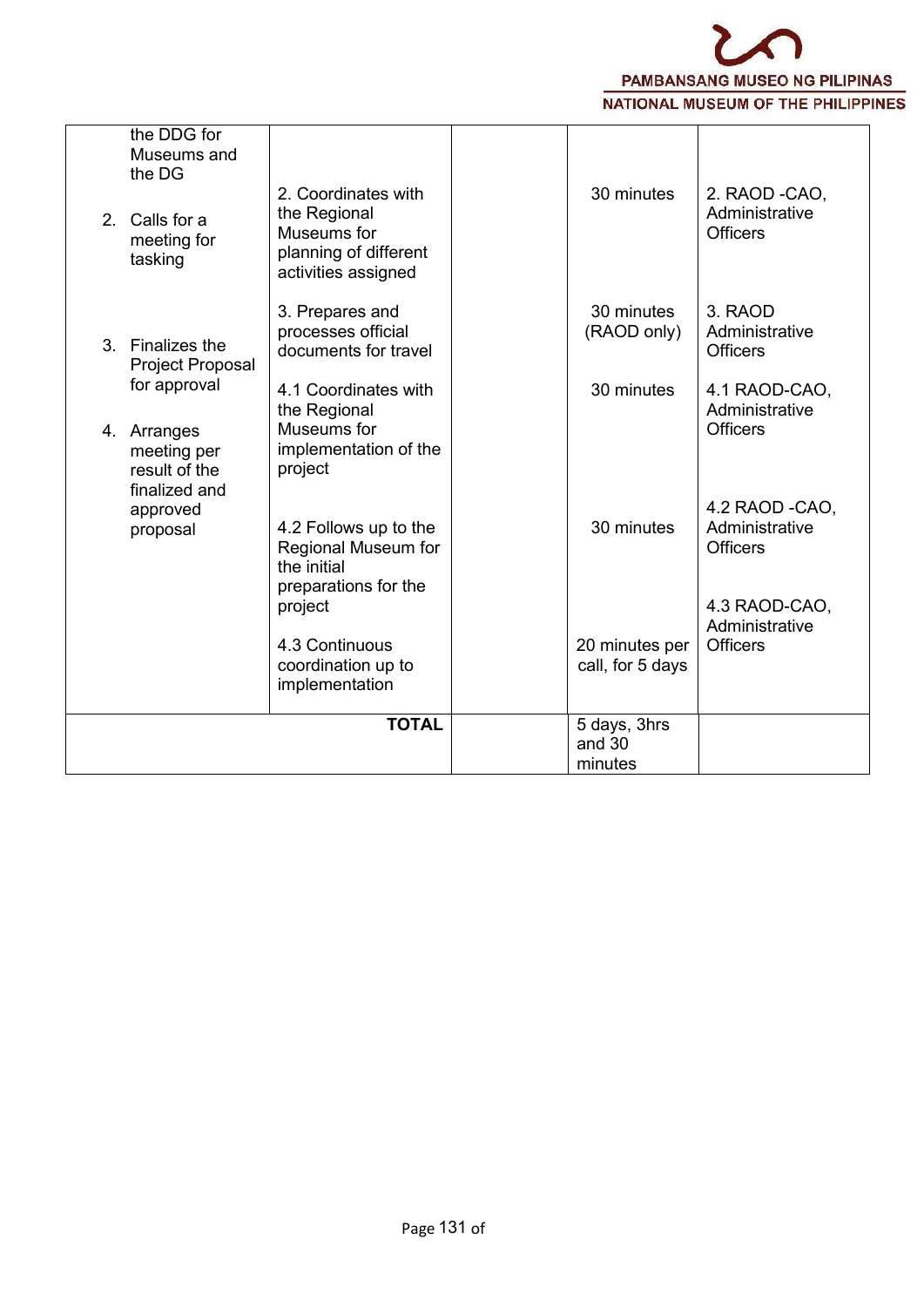

# **REGIONAL, AREA, SITE MUSEUMS AND SATELLITE OFFICES**

External Services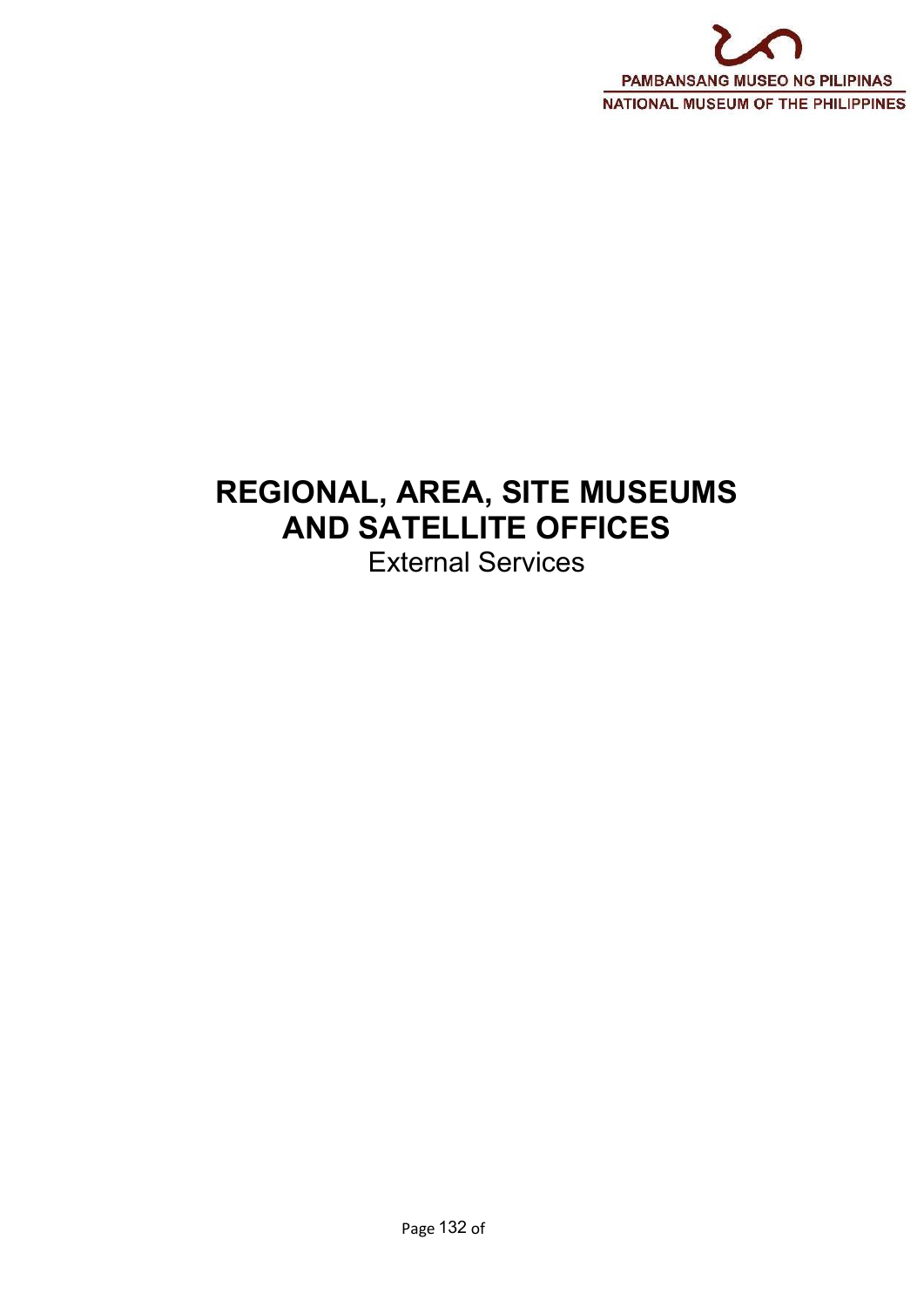# **1. Bookings of Museum Tours**

Booking of a group of 20 or more viewers are required to book their visits either thru phone calls or by means of visiting the RASMSOs.

| <b>Office or Division</b><br>Regional Administration and Operations Division (RAOD),<br>Regional, Area, and Site Museums and Satellite Offices (RASMSOs) |                                                                |                                            |                                  |                                     |  |
|----------------------------------------------------------------------------------------------------------------------------------------------------------|----------------------------------------------------------------|--------------------------------------------|----------------------------------|-------------------------------------|--|
| <b>Classification</b>                                                                                                                                    | Simple                                                         |                                            |                                  |                                     |  |
| <b>Type of Transaction</b>                                                                                                                               | G2C, G2B, G2G                                                  |                                            |                                  |                                     |  |
| Who may avail                                                                                                                                            | All                                                            |                                            |                                  |                                     |  |
| <b>CHECKLIST OF REQUIREMENTS</b>                                                                                                                         |                                                                |                                            | <b>WHERE TO SECURE</b>           |                                     |  |
| <b>NONE</b>                                                                                                                                              |                                                                | <b>NONE</b>                                |                                  |                                     |  |
|                                                                                                                                                          |                                                                |                                            |                                  |                                     |  |
| <b>CLIENT STEPS</b>                                                                                                                                      | <b>AGENCY</b><br><b>ACTION</b>                                 | <b>FEES</b><br><b>TO BE</b><br><b>PAID</b> | <b>PROCESSING</b><br><b>TIME</b> | <b>PERSON</b><br><b>RESPONSIBLE</b> |  |
| 1. Calls the<br>IRT(Information<br><b>Reservations</b><br>Team)                                                                                          | 1. Receives<br>calls from client                               | None                                       | 3 minutes                        | 1. RASMSO<br><b>Museum Guide</b>    |  |
| 2. Provides details<br>(name of school<br>or group, date<br>and time of visit<br>and no. of<br>visitors                                                  | 2. Logs client<br>information in<br>the Reservation<br>Logbook | None                                       | 15 minutes                       | 2. RASMSO<br><b>Museum Guide</b>    |  |
|                                                                                                                                                          |                                                                |                                            |                                  |                                     |  |
|                                                                                                                                                          | <b>TOTAL</b>                                                   |                                            | 18 minutes                       |                                     |  |

### **2. Photo Documentation / Reproduction Request**

The NMP is an educational, scientific and cultural institution that acquires, documents, preserves, exhibits and fosters scholarly study and public appreciation of works of art, specimens and cultural and historical artifacts representative of our unique to the cultural heritage of the Filipino people and the natural history of the Philippines. These services prescribed the procedures to follow when conducting photo documentation or request for reproduction of museum collections on display or of the museum building and site.

| Office or             | Regional Administration and Operations Division (RAOD),          |
|-----------------------|------------------------------------------------------------------|
| <b>Division</b>       | Regional, Area, and Site Museums and Satellite Offices (RASMSOs) |
| <b>Classification</b> | Simple                                                           |
| Type of               | G2C, G2B, G2G                                                    |
| <b>Transaction</b>    |                                                                  |
| Who may avail         | Researchers / Students / Government Units                        |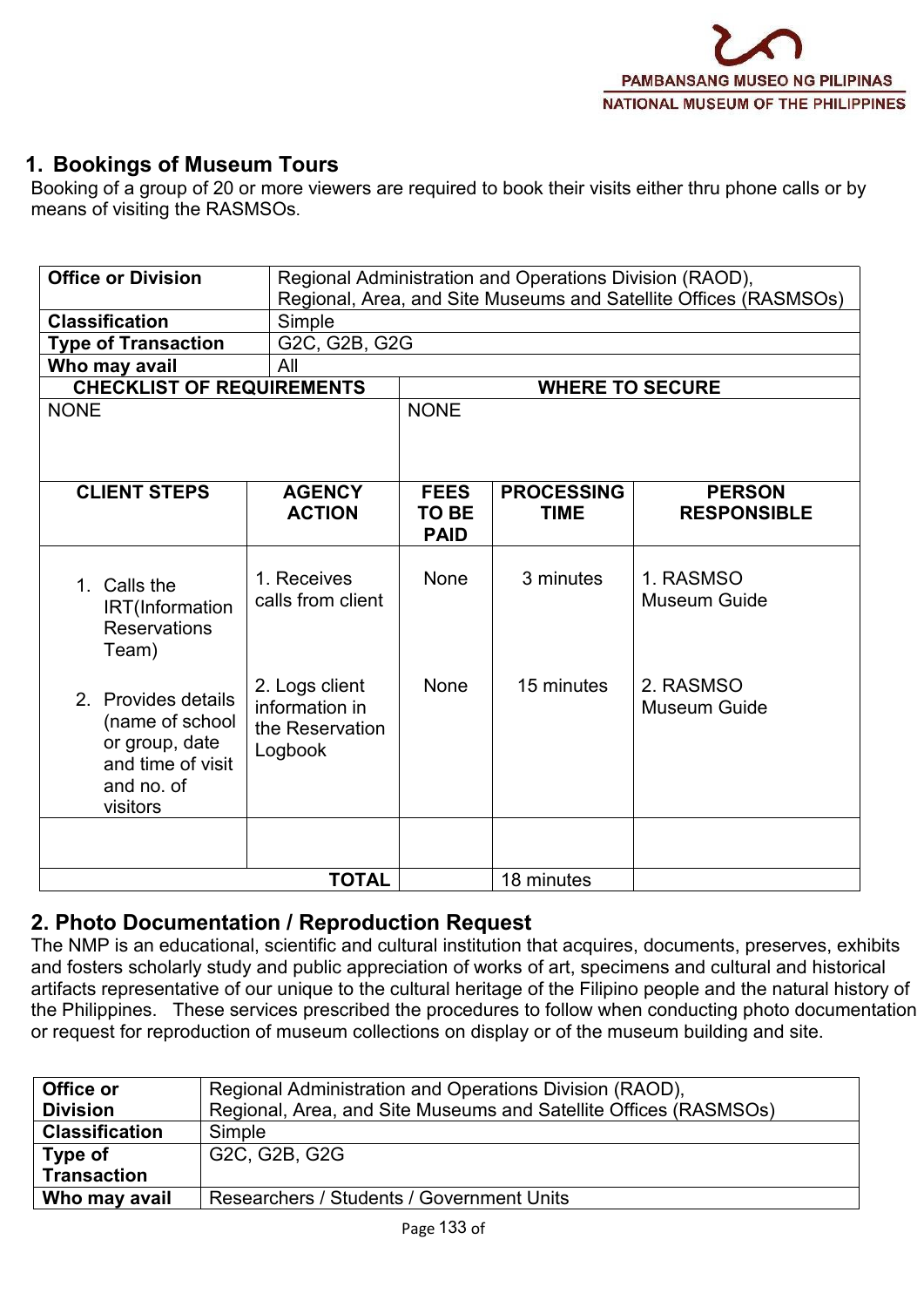**3. P**

| <b>CHECKLIST OF REQUIREMENTS</b><br>Letter of Intent |                                                                                                              |                                                      | <b>WHERE TO SECURE</b>           |                                                                                  |  |  |  |
|------------------------------------------------------|--------------------------------------------------------------------------------------------------------------|------------------------------------------------------|----------------------------------|----------------------------------------------------------------------------------|--|--|--|
|                                                      |                                                                                                              |                                                      | <b>Research / Students</b>       |                                                                                  |  |  |  |
| <b>Application Form</b>                              |                                                                                                              | <b>RASMSOs</b>                                       |                                  |                                                                                  |  |  |  |
| <b>CLIENT STEPS</b>                                  | <b>AGENCY ACTION</b>                                                                                         | <b>FEES</b><br><b>TO</b><br><b>BE</b><br><b>PAID</b> | <b>PROCESSING</b><br><b>TIME</b> | <b>PERSON</b><br><b>RESPONSIBLE</b>                                              |  |  |  |
| Submits<br>1 <sub>1</sub><br>Letter of<br>Intent     | 1.1 Accepts letter of intent, and<br>verifies its validity of its purpose                                    | <b>NONE</b>                                          | 10 minutes                       | 1.1 RASMSO<br>Head/OIC                                                           |  |  |  |
| Endorsed<br>by Schools                               | 1.2 Forwards request to the<br>Central Office through MSD at<br>inquiry@nationalmuseum.gov.ph                |                                                      | 5 minutes                        | 1.2 RASMSO<br>Head/OIC                                                           |  |  |  |
|                                                      | 1.3 Receives email, print and<br>forward printed copy to the<br>Director's Office for review and<br>approval |                                                      | 5 minutes                        | 1.3 ODG-CEAS<br>Admin Officer V /<br><b>MSD</b><br>Admin. Officer I              |  |  |  |
|                                                      | 1.4 Reviews and<br>approves/disapproves request                                                              |                                                      | 15 minutes                       | 1.4 ODG<br>Director-General                                                      |  |  |  |
|                                                      | 1.5 Notifies the RAOD CO Chief<br>by providing a copy with<br>approval/disapproval                           |                                                      | 15 minutes                       | 1.5 ODG<br>Secretary<br>1.6 RAOD CO,                                             |  |  |  |
|                                                      | 1.6 Forwards scanned copy of<br>approved/disapproved request<br>to RASMSO concerned                          |                                                      | 10 minutes                       | Administrative<br>Officer III<br>2.1 RASMSO<br>Head/OIC                          |  |  |  |
| 2. Conducts                                          | 2.1 Informs the client about the<br>approved/disapproved                                                     |                                                      | 10 minutes                       | 2.2 RASMSO                                                                       |  |  |  |
| Photo<br>documenta<br>tion                           | application<br>2.2 Assists the client                                                                        |                                                      | 1 hour                           | Head/OIC,<br>Information<br>Officer, Museum<br>Guide and<br>Museum<br>Technician |  |  |  |
|                                                      |                                                                                                              |                                                      |                                  |                                                                                  |  |  |  |
|                                                      | <b>TOTAL</b>                                                                                                 |                                                      | 2hrs and 10<br>minutes           |                                                                                  |  |  |  |

This is available to anyone who wants to conduct a photo/video shoot activities in the Regional, Area, and Site Museums and Satellite Offices. Media coverage and interviews conducted in the NM are also covered by this service.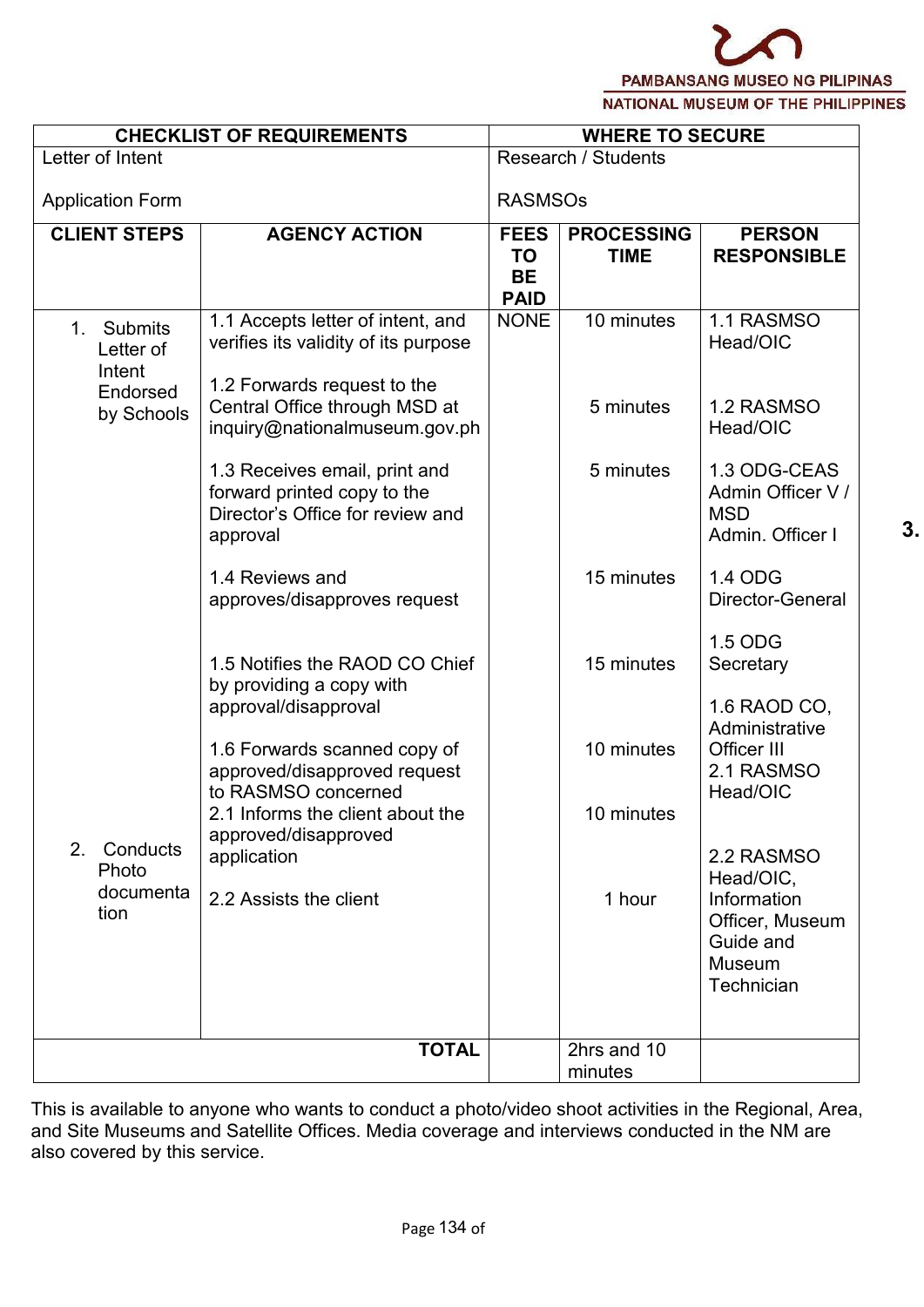| <b>Office or Division</b>                                                                                                                                                                                                                                                                                                                          |                                                          | <b>Regional Administration and Operations Division</b><br>(RAOD),<br>Regional, Area, and Site Museums and Satellite<br>Offices (RASMSOs) |                        |                                                                              |  |  |  |
|----------------------------------------------------------------------------------------------------------------------------------------------------------------------------------------------------------------------------------------------------------------------------------------------------------------------------------------------------|----------------------------------------------------------|------------------------------------------------------------------------------------------------------------------------------------------|------------------------|------------------------------------------------------------------------------|--|--|--|
| <b>Classification</b>                                                                                                                                                                                                                                                                                                                              |                                                          | Simple                                                                                                                                   |                        |                                                                              |  |  |  |
| <b>Type of Transaction</b>                                                                                                                                                                                                                                                                                                                         |                                                          | G2C, G2B, G2G                                                                                                                            |                        |                                                                              |  |  |  |
| Who may avail                                                                                                                                                                                                                                                                                                                                      |                                                          | All                                                                                                                                      |                        |                                                                              |  |  |  |
| <b>CHECKLIST OF REQUIREMENTS</b>                                                                                                                                                                                                                                                                                                                   |                                                          |                                                                                                                                          | <b>WHERE TO SECURE</b> |                                                                              |  |  |  |
| 1. Letter of Request /Intent<br>2. Application form for events<br>3. Filling up/ Submission of forms for the<br>following:<br>a. Guidelines on photo & video shoot<br>b. Guidelines on pre-nuptial and pre-<br>debut photo shoots<br>c. Guidelines on the use of National<br>Museum venues<br>d. Rules for Media Coverage and<br><b>Interviews</b> | Client/ Applicant<br><b>RASMSO</b><br><b>RASMSO</b>      |                                                                                                                                          |                        |                                                                              |  |  |  |
| <b>CLIENT STEPS</b>                                                                                                                                                                                                                                                                                                                                | <b>AGENCY</b>                                            | <b>FEES TO</b>                                                                                                                           | <b>PROCESSING</b>      | <b>PERSON</b>                                                                |  |  |  |
|                                                                                                                                                                                                                                                                                                                                                    | <b>ACTION</b>                                            | <b>BE PAID</b>                                                                                                                           | <b>TIME</b>            | <b>RESPONSIBLE</b>                                                           |  |  |  |
| 1.1 Submits letter of request/<br>intent                                                                                                                                                                                                                                                                                                           | 1.1<br>Accepts<br>request<br>check the<br>availability   | Ranging<br>from 5,000<br>to 30,000<br>depending<br>on the<br>location                                                                    | 10 minutes             | 1.1 RASMSO<br>Head/OIC                                                       |  |  |  |
| 1.2 Forwards through email the<br>letter of intent to the MSD at<br>inquiry@nationalmuseum.gov.ph                                                                                                                                                                                                                                                  | of date<br>1.2 Prints<br>the letter<br>and               |                                                                                                                                          | 5 minutes              | 1.2 ODG-CEAS<br>Admin. Officer V<br>or MSD Admin.<br>Officer I               |  |  |  |
|                                                                                                                                                                                                                                                                                                                                                    | Forward to<br>the Office<br>of the DG<br>1.3             |                                                                                                                                          | 10 minutes             | 1.3 Office of the<br>Director-<br>General (ODG)<br>Director-<br>General (DG) |  |  |  |
|                                                                                                                                                                                                                                                                                                                                                    | <b>Reviews</b><br>and<br>approves/d<br>isapproves<br>the |                                                                                                                                          | 10 minutes             | 1.4 ODG<br>Secretary                                                         |  |  |  |
|                                                                                                                                                                                                                                                                                                                                                    | request                                                  |                                                                                                                                          | 10 minutes             | 1.5 RAOD AO                                                                  |  |  |  |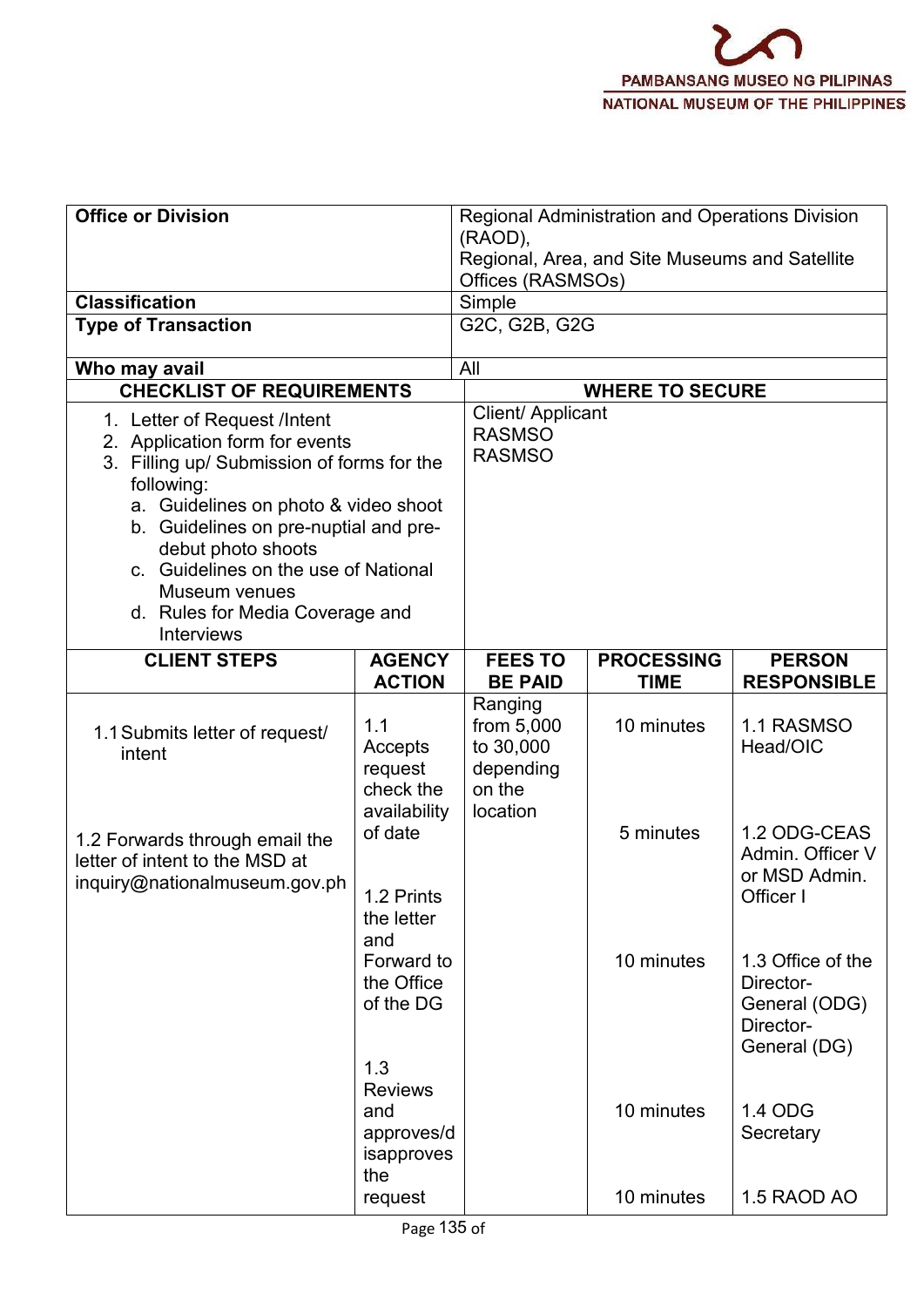

|                                                 |                                                                                                                                                                                |            | $\mathbf{  }$                                                                                      |
|-------------------------------------------------|--------------------------------------------------------------------------------------------------------------------------------------------------------------------------------|------------|----------------------------------------------------------------------------------------------------|
|                                                 | 1.4<br>Provides<br>RAOD a<br>printed<br>copy of<br>approved/<br>disapprove                                                                                                     | 5 minutes  | 1.6 RASMSO<br>Supervising<br>Admin.<br>Officer/OIC, AO                                             |
|                                                 | d request<br>1.5 Sends<br>/ emails<br>approved                                                                                                                                 | 10 minutes | 1.7 RAOD AO<br>$\mathbf{  }$                                                                       |
|                                                 | request to<br><b>RASMSO</b>                                                                                                                                                    | 10 minutes | 1.8 Office of the<br>Director-                                                                     |
|                                                 | 1.6<br>Prepares<br>Order of<br>Payment                                                                                                                                         |            | General<br>Director-<br>General                                                                    |
|                                                 | (except for<br>media<br>coverage),<br>to be                                                                                                                                    | 5 minutes  | 1.9 RAOD AO<br>$\mathbf{III}$                                                                      |
| 2. Pays the required amount                     | signed by<br>the client<br>and<br>forward<br>the same                                                                                                                          | 10 minutes | 2. RASMSO<br>Collecting<br>Officer                                                                 |
| 3. Allow client to proceed with<br>the activity | to the<br><b>RAOD</b><br>Central<br>Office<br>1.7 Prints<br>and<br>forwards<br>the same<br>to the<br>Office of<br>the<br>Director-<br>General<br>for<br>signature/a<br>pproval | 1 day      | 3. RASMSO<br>Administrative<br>Officer, Museum<br>Guide, Museum<br>Tech. or<br>Engineering<br>Aide |
|                                                 | 1.8<br>Approves/                                                                                                                                                               |            |                                                                                                    |
|                                                 | $122 - 1$                                                                                                                                                                      |            |                                                                                                    |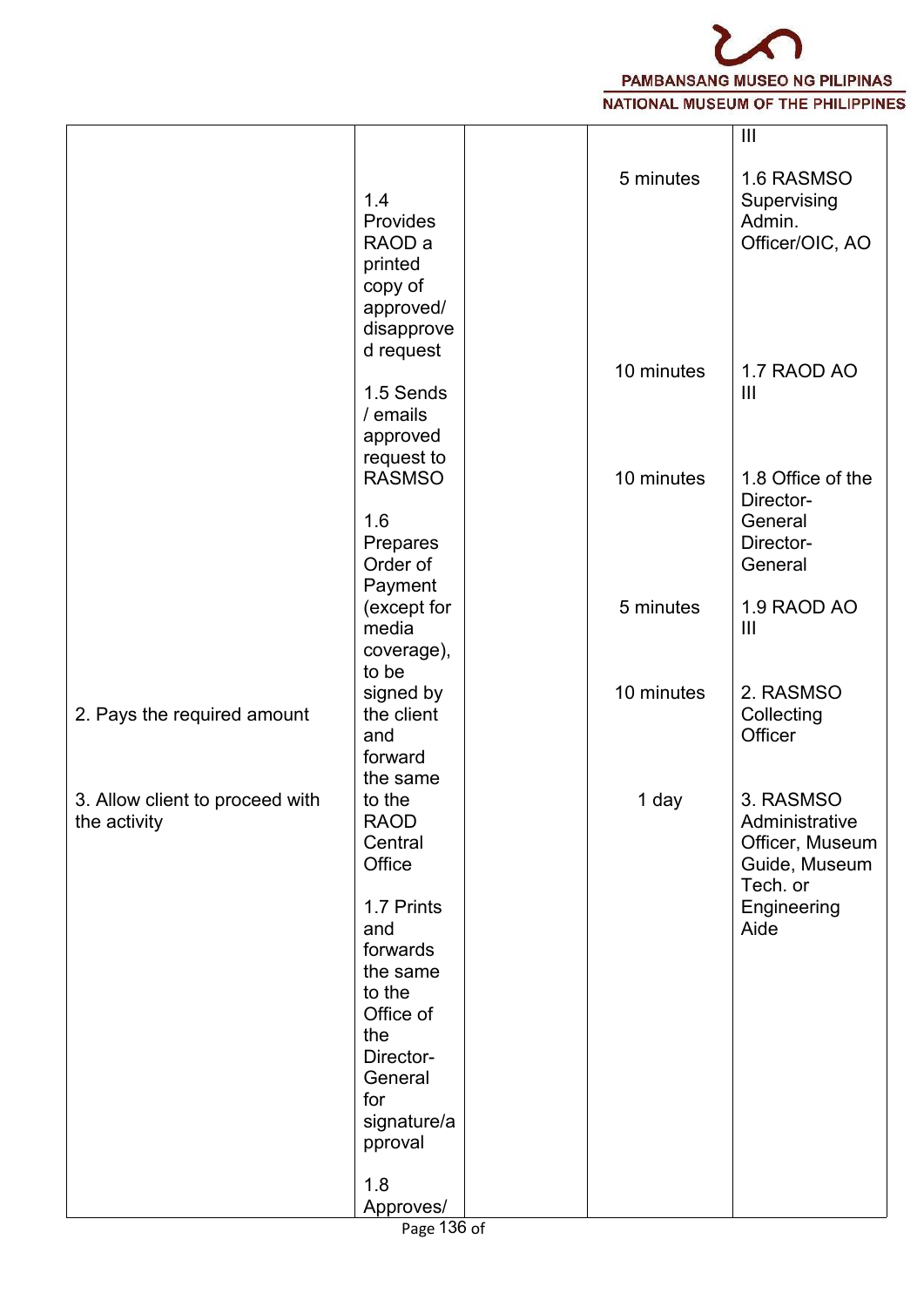

| Signs the<br>Order of<br>Payment<br>and<br>forward to<br><b>RAOD</b>       |                                                                       |                                     |  |
|----------------------------------------------------------------------------|-----------------------------------------------------------------------|-------------------------------------|--|
| 1.9 Email<br>to<br><b>RASMSO</b><br>the<br>approved<br>Order of<br>Payment |                                                                       |                                     |  |
| 2. Issues<br>Official<br>Receipt                                           |                                                                       |                                     |  |
| 3. Monitor<br>activity of<br>the client<br>during<br>implement<br>ation    |                                                                       |                                     |  |
| <b>TOTAL</b>                                                               | Ranging<br>from 5,000<br>to 30,000<br>depending<br>on the<br>location | 1 day $1$ hour<br>and 25<br>minutes |  |

# **4. TECHNICAL ASSISTANCE**

Service given to Local Government Units, Non-Governmental Organizations, National Government Agencies, academe, cultural workers, researchers and other Stakeholders who seek technical assistance in relation to National Museum expertise through:

- Research Requests
- Access of Records/Photos /Collections
- Interview (students, media, cultural workers)
- Reproduction of Artifacts
- Taxidermy
- Media Requests (shoot, briefing)
- Loan of Museum Objects (specimens, artworks, artifacts)
- Architectural/Engineering Conservation Assessment of Declared Built Heritage Properties
- Technical Information and Site Verification and Inspection
- Lecture/Talk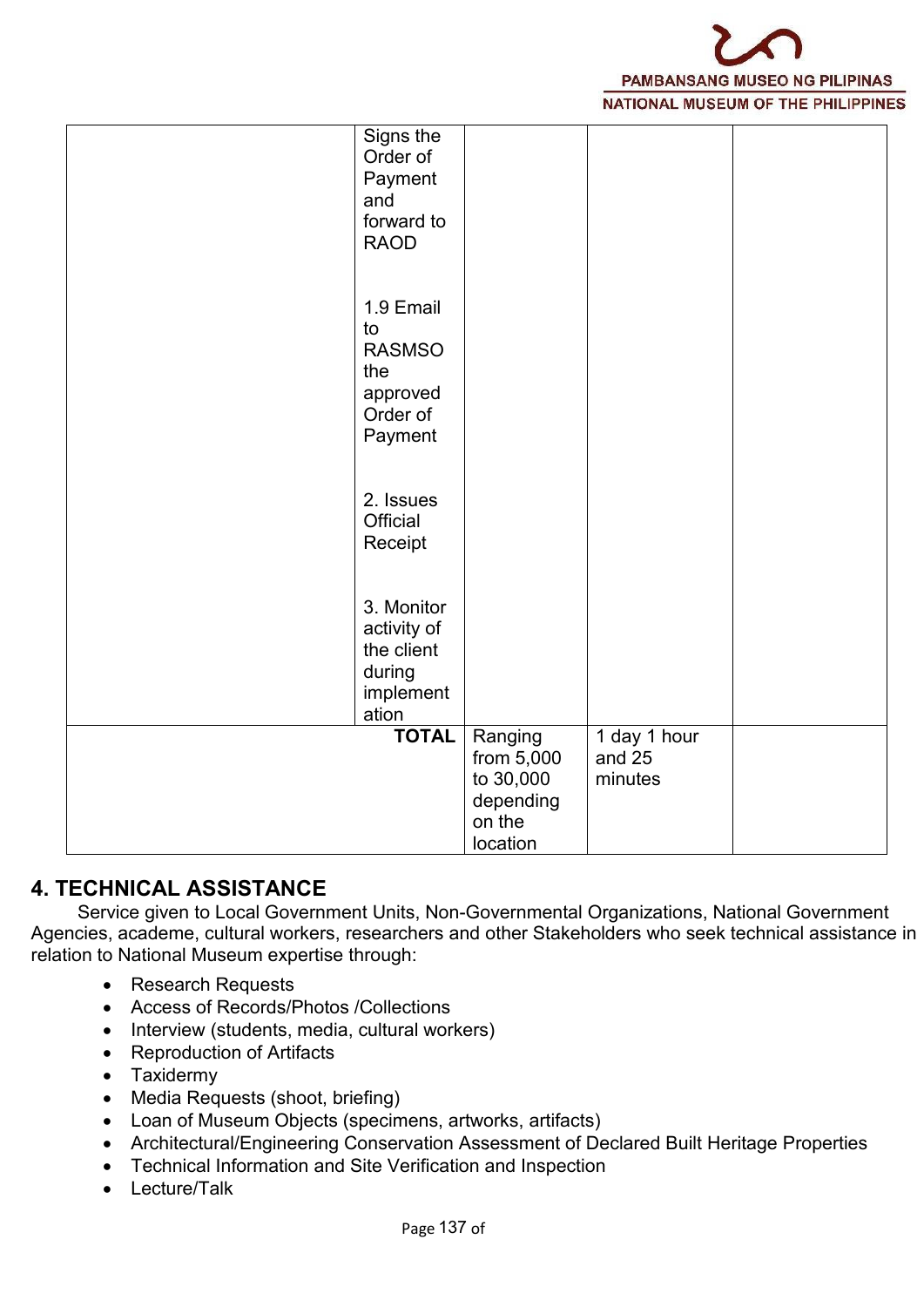Museological Assistance

| <b>Office or Division</b>                                                                                                                                                                                                                                                                                                                                                                                                                                                                                                                      | (RASMSOs)                                                                                                              |                                     |                                                                               | Regional Administration and Operations Division (RAOD),<br>Regional, Area, and Site Museums and Satellite Offices |
|------------------------------------------------------------------------------------------------------------------------------------------------------------------------------------------------------------------------------------------------------------------------------------------------------------------------------------------------------------------------------------------------------------------------------------------------------------------------------------------------------------------------------------------------|------------------------------------------------------------------------------------------------------------------------|-------------------------------------|-------------------------------------------------------------------------------|-------------------------------------------------------------------------------------------------------------------|
| <b>Classification</b>                                                                                                                                                                                                                                                                                                                                                                                                                                                                                                                          | <b>Highly Technical</b>                                                                                                |                                     |                                                                               |                                                                                                                   |
| <b>Type of Transaction</b>                                                                                                                                                                                                                                                                                                                                                                                                                                                                                                                     | G2C - Government to Client<br><b>G2B - Government to Business</b><br><b>G2G - Government to Government</b>             |                                     |                                                                               |                                                                                                                   |
| Who may avail                                                                                                                                                                                                                                                                                                                                                                                                                                                                                                                                  | All                                                                                                                    |                                     |                                                                               |                                                                                                                   |
| <b>CHECKLIST OF REQUIREMENTS</b>                                                                                                                                                                                                                                                                                                                                                                                                                                                                                                               |                                                                                                                        |                                     | <b>WHERE TO SECURE</b>                                                        |                                                                                                                   |
| 1. Official request letter duly signed by:                                                                                                                                                                                                                                                                                                                                                                                                                                                                                                     |                                                                                                                        | 1. Client                           |                                                                               |                                                                                                                   |
| B. Teacher/professor of the client's school<br>C. Supervisor/Heads of the client's office<br>D. Anyone who is in authority to endorse<br>the client<br>2.Attachments<br>$E$ . For students $-$ thesis<br><b>Thesis Proposal</b><br><b>Review of Related Literature</b><br>Guide questions if for interview<br>F. For student non-thesis/ other requests<br>Project Brief or Concept Note (with<br>title, objectives, description,<br>timeline, and expected outputs)<br>Other documents that can validate<br>legitimacy of the project/request |                                                                                                                        |                                     | 2. From the requester's (Client) school/<br>office/ organization/ affiliation |                                                                                                                   |
| <b>CLIENT STEPS</b>                                                                                                                                                                                                                                                                                                                                                                                                                                                                                                                            | <b>AGENCY ACTION</b>                                                                                                   | <b>FEES</b><br>TO BE<br><b>PAID</b> | <b>PROCESSING</b><br><b>TIME</b>                                              | <b>PERSON</b><br><b>RESPONSIBLE</b>                                                                               |
| 1. Submits Letter<br>Request to the Head<br>of the Agency (Office<br>of the Director-                                                                                                                                                                                                                                                                                                                                                                                                                                                          | 1.1 Receives Letter<br>Request and forwards<br>scanned copy to the<br><b>RAOD</b>                                      | <b>NONE</b>                         | 15 minutes                                                                    | 1.1 RASMSO,<br>Supervising<br><b>Administrative Officer</b><br>or OIC                                             |
| General) through any<br>of the following<br>medium:<br>Email<br>а.<br>Courier<br>b.<br>Hand-carried<br>C.                                                                                                                                                                                                                                                                                                                                                                                                                                      | 1.2 Accepts, duly noted<br>and forward to the<br>Office of the Deputy<br><b>Director General for</b><br>Administration | <b>NONE</b>                         | 25 minutes                                                                    | 1.2 RAOD Chief<br><b>Administrative Officer</b>                                                                   |
|                                                                                                                                                                                                                                                                                                                                                                                                                                                                                                                                                | 1.3 Reviews and<br>recommend approval                                                                                  | <b>NONE</b>                         | 30 minutes                                                                    | 1.3 Office of the<br>Deputy-General for<br>Administration<br>Deputy Director-<br>General for<br>Administration    |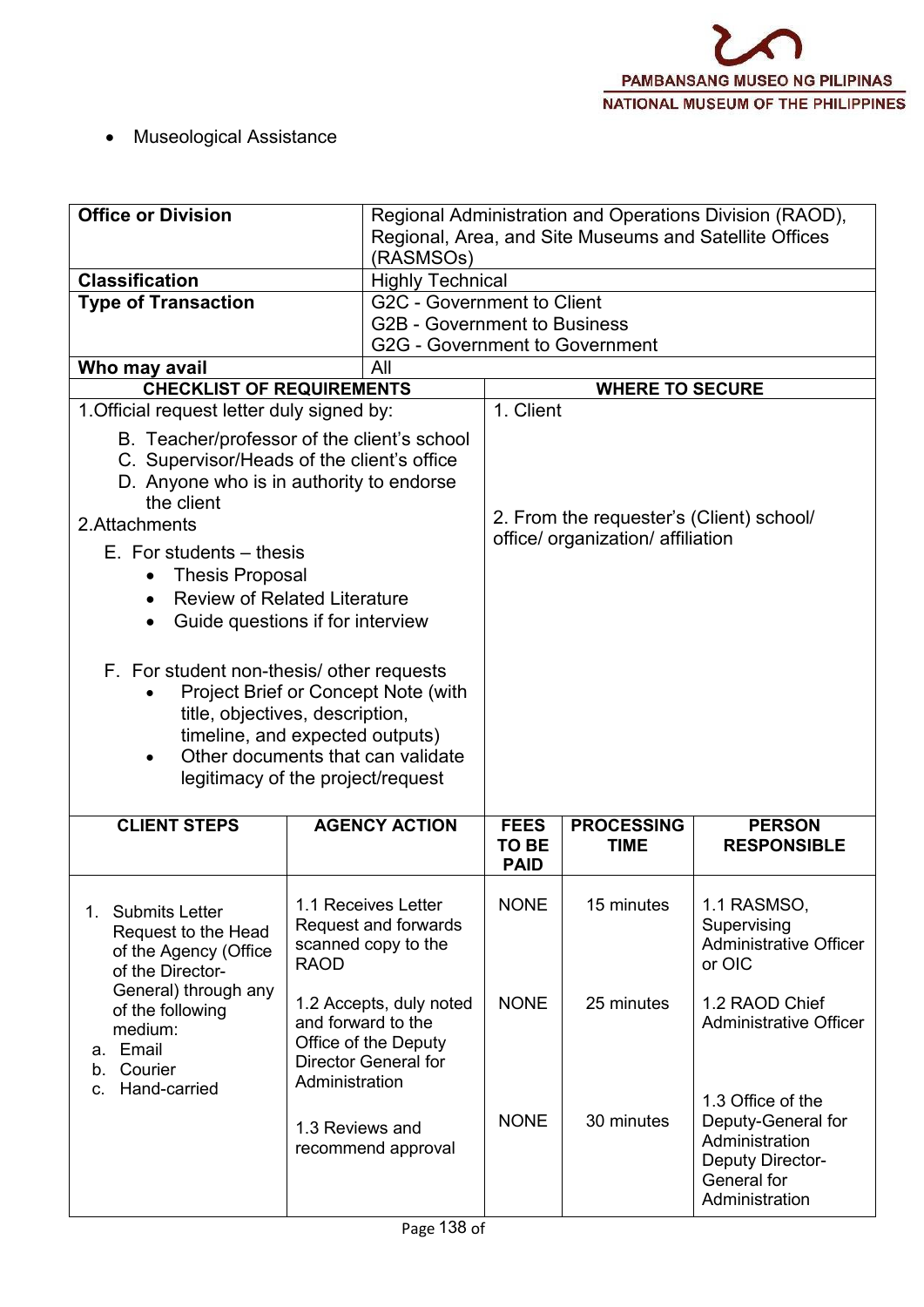

|                                                                                   | 1.4 Approves/denies<br>letter request and<br>endorses to RAOD                                                                      | <b>NONE</b> | 30 minutes | 1.4 Office of the<br>Director-General,<br><b>Director General</b><br>1.5 RAOD Chief<br>Administrative Officer |
|-----------------------------------------------------------------------------------|------------------------------------------------------------------------------------------------------------------------------------|-------------|------------|---------------------------------------------------------------------------------------------------------------|
|                                                                                   | 1.5 Communicates with<br>the client for<br>clarifications/ additional<br>information and<br>endorses to concerned<br><b>RASMSO</b> | <b>NONE</b> | 30 minutes |                                                                                                               |
|                                                                                   |                                                                                                                                    |             |            |                                                                                                               |
|                                                                                   |                                                                                                                                    |             |            |                                                                                                               |
|                                                                                   |                                                                                                                                    |             |            |                                                                                                               |
|                                                                                   |                                                                                                                                    |             |            |                                                                                                               |
|                                                                                   |                                                                                                                                    |             |            |                                                                                                               |
| 2. Receive NMP<br>Division's response<br>If request denied, end of<br>transaction | 2.1. Releases<br>formal/official<br>response to the<br>client through                                                              | <b>NONE</b> | 1 day      | 2.1 RASMSO OIC                                                                                                |
| If granted, client will<br>coordinate with the<br><b>Division concerned</b>       | email, phone call<br>or letter                                                                                                     |             |            |                                                                                                               |
| 3. Collaboration with NMP                                                         | 3.1. Collaboration with                                                                                                            | <b>NONE</b> | 12 days    | 3.1Concerned                                                                                                  |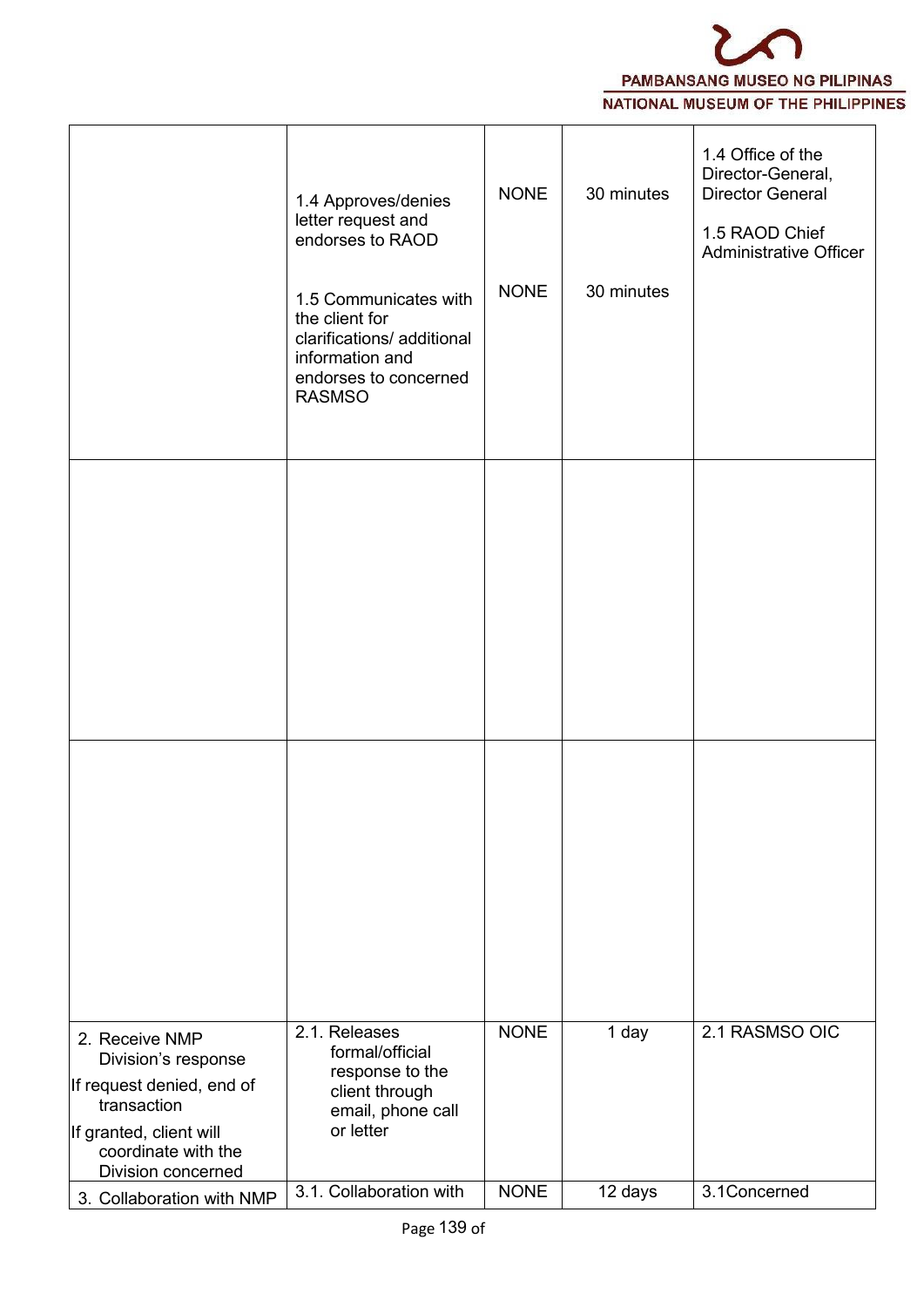

|              |                                     | <b>Administrative Officer</b><br>or OIC |
|--------------|-------------------------------------|-----------------------------------------|
| <b>TOTAL</b> | 13 days & 2<br>hours, 10<br>minutes |                                         |

# **5. Walk-in Guided Tours**

Guided tours are extended not only to booked clients but also to walk-in clients who are in a group of five (5) or more subject to availability of museum guides. This service is to provide to Museum clients with an in depth information about the galleries on display.

| <b>Office or Division</b>                         | Regional Administration and Operations Division (RAOD),<br>Regional, Area, and Site Museums and Satellite Offices<br>(RASMSOs) |                                  |                                  |                                                                  |  |  |
|---------------------------------------------------|--------------------------------------------------------------------------------------------------------------------------------|----------------------------------|----------------------------------|------------------------------------------------------------------|--|--|
| <b>Classification</b>                             | Simple                                                                                                                         |                                  |                                  |                                                                  |  |  |
| <b>Type of Transaction</b>                        | G2C, G2B, G2G                                                                                                                  |                                  |                                  |                                                                  |  |  |
| Who may avail                                     | All                                                                                                                            |                                  |                                  |                                                                  |  |  |
| <b>CHECKLIST OF REQUIREMENTS</b>                  |                                                                                                                                |                                  | <b>WHERE TO SECURE</b>           |                                                                  |  |  |
| <b>NONE</b>                                       |                                                                                                                                | <b>NONE</b>                      |                                  |                                                                  |  |  |
| <b>CLIENT STEPS</b>                               | <b>AGENCY</b><br><b>ACTION</b>                                                                                                 | <b>FEES TO</b><br><b>BE PAID</b> | <b>PROCESSING</b><br><b>TIME</b> | <b>PERSON</b><br><b>RESPONSIBLE</b>                              |  |  |
| 1. Fill-out<br>visitor's<br>registration<br>sheet | 1. Receives client                                                                                                             | None                             | 5 minutes                        | 1. RASMSO<br>Administrative<br><b>Officer or Museum</b><br>Guide |  |  |
| 2. Requests<br>guided tour                        | 2. Provides<br>guiding services                                                                                                | None                             | 10 minutes                       | 2. RASMSO<br>Museum Guide                                        |  |  |
| 3. Fills-out<br>visitor<br>survey form            | 3. Collects forms                                                                                                              | None                             | 5 minutes                        | 3. RASMSO<br>Museum Guide                                        |  |  |
|                                                   | <b>TOTAL</b>                                                                                                                   |                                  | 20 minutes                       |                                                                  |  |  |

### **6.a. Work Immersion**

This caters to students who are required to undergo an On-the-Job-Training.

| <b>Office or Division</b> | Regional Administration and Operations Division (RAOD),                   |
|---------------------------|---------------------------------------------------------------------------|
|                           | $^\prime$ Regional, Area, and Site Museums and Satellite Offices (RASMSO) |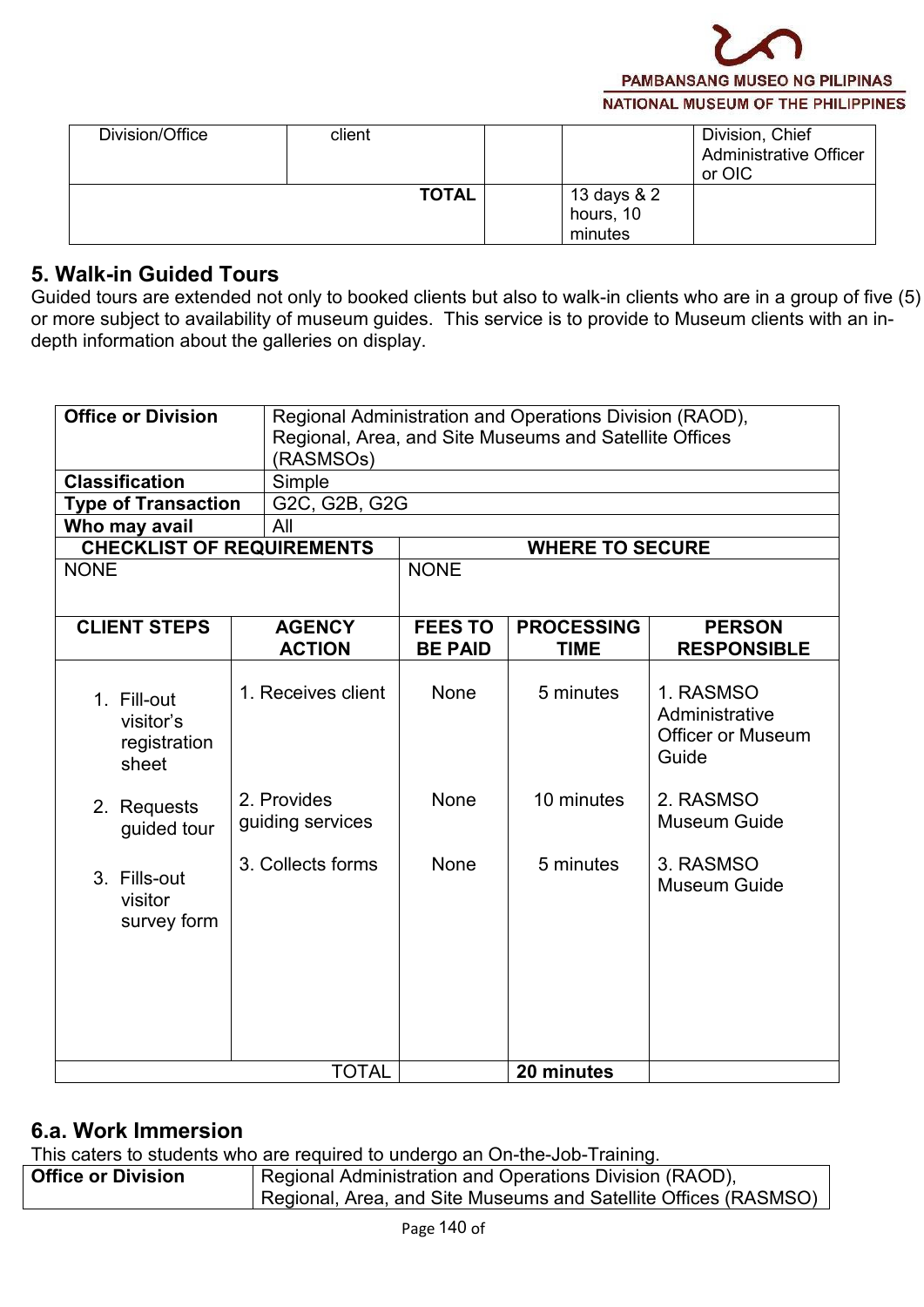| <b>Classification</b>                                                   | Complex                                                                                                      |                                  |                                           |                                                                              |
|-------------------------------------------------------------------------|--------------------------------------------------------------------------------------------------------------|----------------------------------|-------------------------------------------|------------------------------------------------------------------------------|
| <b>Type of Transaction</b>                                              | G <sub>2</sub> C                                                                                             |                                  |                                           |                                                                              |
| Who may avail                                                           | Schools / Students                                                                                           |                                  |                                           |                                                                              |
| <b>CHECKLIST OF REQUIREMENTS</b>                                        |                                                                                                              | <b>WHERE TO SECURE</b>           |                                           |                                                                              |
| 1. Letter of Intent from<br>copy)<br>Proforma) (6 copies)<br>$(1$ each) | Schools/Universities/Colleges (1<br>2. Memorandum of Agreement (NMP<br>3. CV, NBI and 1x1 ID pic of students | 2. RASMSO<br>3. Client           | 1. Client's Schools/Universities/Colleges |                                                                              |
| <b>CLIENT STEPS</b>                                                     | <b>AGENCY ACTION</b>                                                                                         | <b>FEES TO</b><br><b>BE PAID</b> | <b>PROCESSING</b><br><b>TIME</b>          | <b>PERSON</b><br><b>RESPONSIBLE</b>                                          |
| 1. Submits the<br>required<br>documents                                 | 1.1 Receives the<br>required<br>documents                                                                    | None                             | 5 minutes                                 | 1.1 RASMSO<br>Supervising<br>Administrative<br>Officer/OIC                   |
|                                                                         | 1.2 Forwards to<br>the Central Office<br>through<br>mail/courier                                             | None                             | 3 days                                    | 1.2 RASMSO<br>Administrative<br><b>Officers</b>                              |
|                                                                         | 1.3 Picks up mail<br>from the Records<br>Section, GASD                                                       | None                             | 10 minutes                                | 1.3 RAOD<br><b>Engineering Aide</b>                                          |
|                                                                         | 1.4 Reviews/<br>signs/initials and<br>forwards to the                                                        | None                             | 1 hour                                    | 1.4 RAOD<br><b>Chief Administrative</b><br>Officer                           |
|                                                                         | <b>HRMD</b><br>1.5 Processes the<br>document                                                                 | None                             | 4 days                                    | 1.5 HRMD<br>Administrative<br><b>Officers</b><br>1.6 RAOD                    |
|                                                                         | 1.6 Receives the<br>signed MOA from<br><b>HRMD</b>                                                           | None                             | 5 minutes                                 | <b>Engineering Aide</b><br>1.7 RAOD<br><b>Engineering Aide</b><br>1.8 RASMSO |
|                                                                         | 1.7 Mails signed<br><b>MOA to RASMSO</b>                                                                     | None                             | 3 days                                    | Administrative<br><b>Officers</b>                                            |
|                                                                         | 1.8 Receives<br>mailed MOA and<br>forwards to<br>concerned<br>Schools for<br>notarization;                   | None                             | 1 day                                     |                                                                              |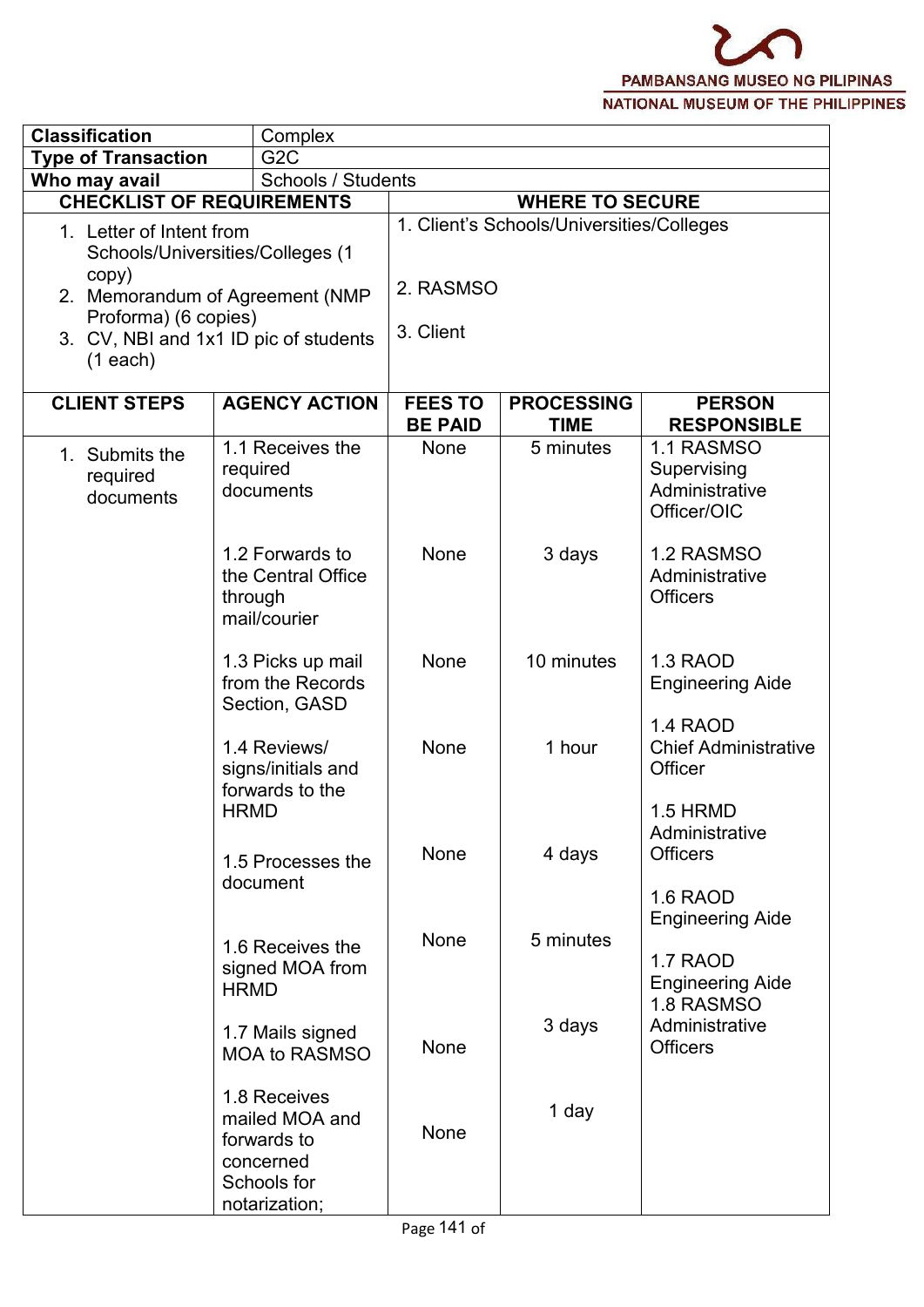

| Mails notarized<br>MOA to be<br>transmitted to<br><b>RAOD</b><br>1.9 Forwards<br>copies to the<br><b>HRMD</b> for<br>endorsement upon<br>receipt of<br>notarized MOA<br>1.10 Endorses the<br>same to the DDGA<br>and DG together<br>with the list of<br>students<br>1.11 Provides<br>RAOD a copy of<br>MOA with list of<br>students to<br>undergo OJT/<br>internship<br>1.12 Mails copy of<br><b>MOA to RASMSO</b><br>1.13 Forwards the<br>received MOA to | <b>None</b><br><b>None</b><br><b>None</b><br>None<br><b>None</b> | 2 days<br>30 minutes<br>3 days<br>3 days<br>30 minutes | 1.9 RASMSO<br>Administrative<br><b>Officers</b><br>1.10 RAOD Chief<br>Administrative<br>Officer<br><b>1.11 HRMD</b><br>Administrative<br><b>Officers</b><br>1.12 RAOD<br>Engineering<br>Aide<br>1.13 RASMSO<br>Administrative<br><b>Officers</b> |  |
|------------------------------------------------------------------------------------------------------------------------------------------------------------------------------------------------------------------------------------------------------------------------------------------------------------------------------------------------------------------------------------------------------------------------------------------------------------|------------------------------------------------------------------|--------------------------------------------------------|--------------------------------------------------------------------------------------------------------------------------------------------------------------------------------------------------------------------------------------------------|--|
| client's school                                                                                                                                                                                                                                                                                                                                                                                                                                            |                                                                  |                                                        |                                                                                                                                                                                                                                                  |  |
| <b>TOTAL</b>                                                                                                                                                                                                                                                                                                                                                                                                                                               |                                                                  | 19 days, 2<br>hours and 20<br>minutes                  |                                                                                                                                                                                                                                                  |  |

# **6.b. Work Immersion (with existing MOA)**

This caters to students who are required to undergo an On-the-Job-Training.

| Complex            |                                                                                                                                                                                           |
|--------------------|-------------------------------------------------------------------------------------------------------------------------------------------------------------------------------------------|
| G <sub>2</sub> C   |                                                                                                                                                                                           |
| Schools / Students |                                                                                                                                                                                           |
|                    |                                                                                                                                                                                           |
|                    | Regional Administration and Operations Division (RAOD),<br>Regional, Area, and Site Museums and Satellite Offices (RASMSOs)<br><b>CHECKLIST OF REQUIREMENTS</b><br><b>WHERE TO SECURE</b> |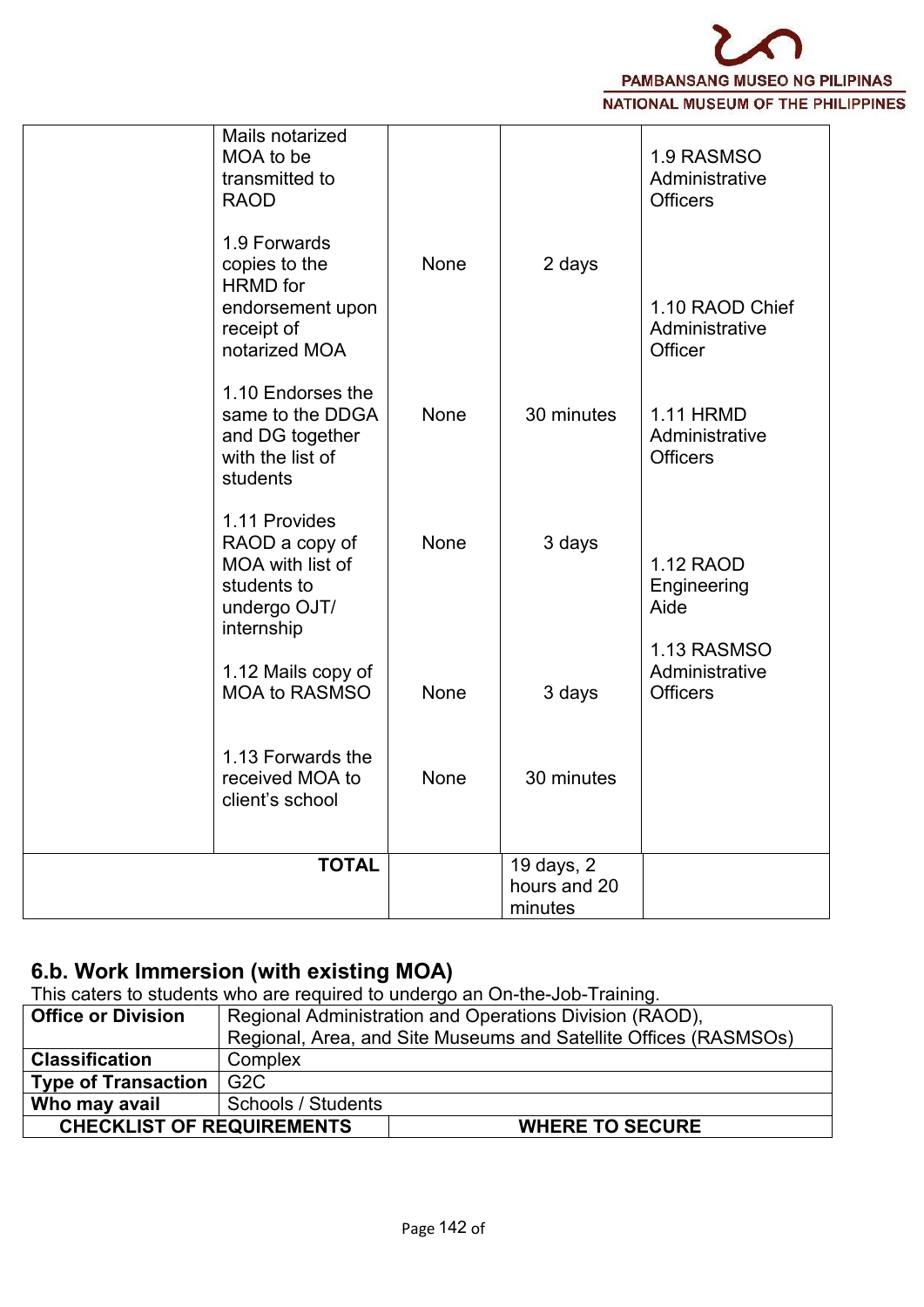

| copy)<br>$(1$ each)                        | 1. Letter of Intent from<br>Schools/Universities/Colleges (1<br>2. CV, NBI and 1x1 ID pic of students |                                  | 1. Client's Schools/Universities/Colleges |                                                            |
|--------------------------------------------|-------------------------------------------------------------------------------------------------------|----------------------------------|-------------------------------------------|------------------------------------------------------------|
| <b>CLIENT STEPS</b>                        | <b>AGENCY</b><br><b>ACTION</b>                                                                        | <b>FEES TO</b><br><b>BE PAID</b> | <b>PROCESSING</b><br><b>TIME</b>          | <b>PERSON</b><br><b>RESPONSIBLE</b>                        |
| 1. Submits<br>the<br>required<br>documents | 1.1 Receives the<br>required<br>documents                                                             | None                             | 5 minutes                                 | 1.1 RASMSO<br>Supervising<br>Administrative<br>Officer/OIC |
|                                            | 1.2 Forwards to<br>the Central Office<br>through<br>mail/courier                                      | None                             | 3 days                                    | 1.2 RASMSO<br>Administrative<br><b>Officers</b>            |
|                                            | 1.3 Picks up mail<br>from the Records<br>Section, GASD,                                               | None                             | 10 minutes                                | 1.3 RAOD<br><b>Engineering Aide</b>                        |
|                                            | 1.4 Reviews/<br>signs/initials the<br>documents                                                       | None                             | 10 minutes                                | 1.4 RAOD Chief<br>Administrative<br>Officer                |
|                                            | 1.5 Forwards to<br>the HRMD                                                                           | None                             | 10 minutes                                | 1.5 RAOD<br><b>Engineering Aide</b>                        |
|                                            | 1.6 Processes for<br>endorsement and<br>forwards to RAOD                                              | None                             | 1 day                                     | 1.6 HRMD<br>Administrative<br><b>Officers</b>              |
|                                            | 1.7 Sends<br>endorsement to<br>RASMSO through<br>email                                                | None                             | 5 minutes                                 | 1.7 RAOD<br>Administrative<br>Officer III                  |
|                                            |                                                                                                       |                                  |                                           |                                                            |
|                                            | <b>TOTAL</b>                                                                                          |                                  | 4 days and 40<br>minutes                  |                                                            |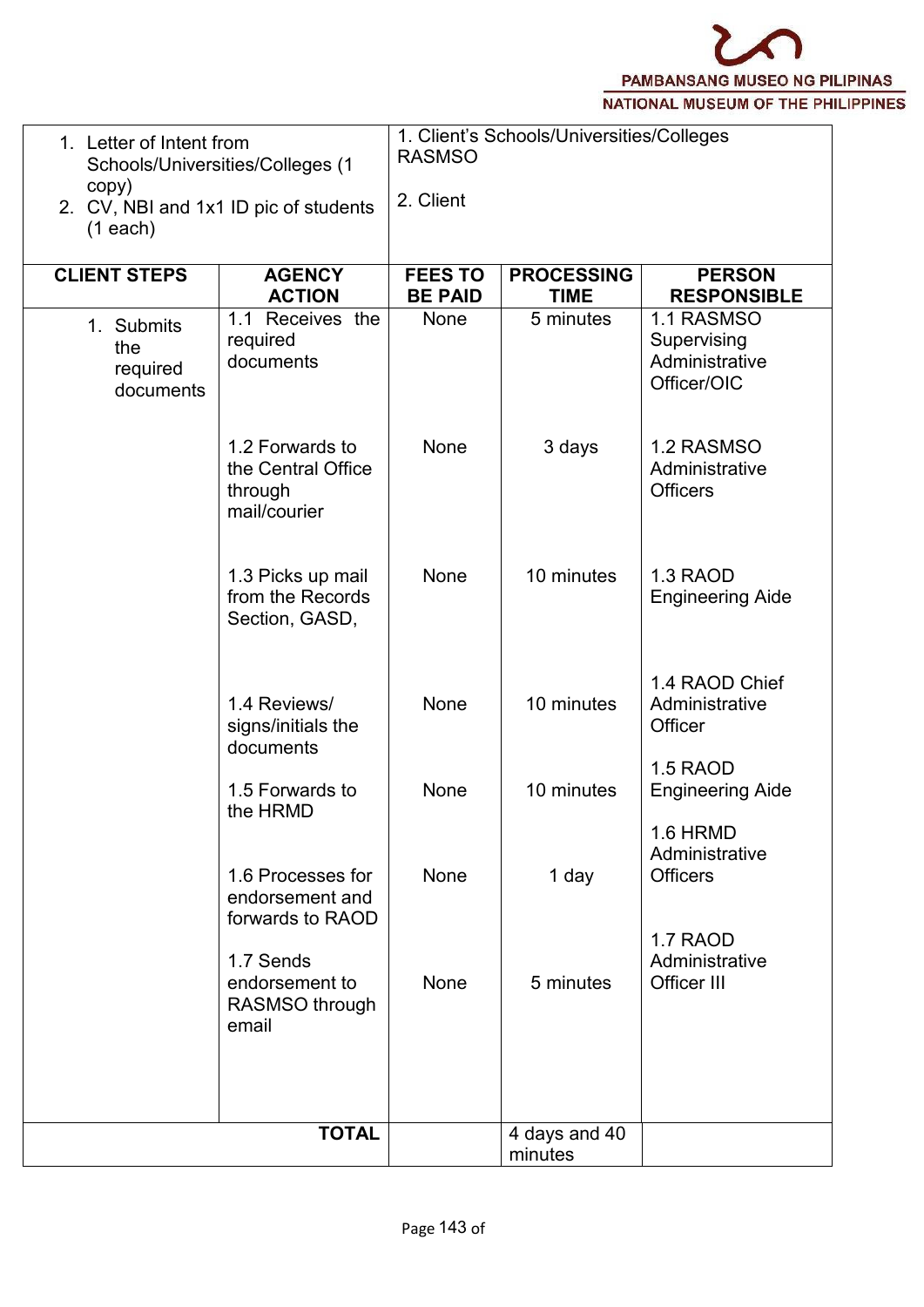# **7.Research/Activity Proposals**

This is the procedure to follow when an employee of the NM RAOD/RASMSO plans to conduct a research activity

| <b>Office or Division</b>                                                       | (RASMSOs)                                                                                                                                      | Regional Administration and Operations Division (RAOD),<br>Regional, Area, and Site Museums and Satellite Offices |                                           |                                                                                                                                 |  |  |
|---------------------------------------------------------------------------------|------------------------------------------------------------------------------------------------------------------------------------------------|-------------------------------------------------------------------------------------------------------------------|-------------------------------------------|---------------------------------------------------------------------------------------------------------------------------------|--|--|
| <b>Classification</b>                                                           | <b>Highly Technical</b>                                                                                                                        |                                                                                                                   |                                           |                                                                                                                                 |  |  |
| <b>Type of Transaction</b>                                                      | G <sub>2</sub> G                                                                                                                               |                                                                                                                   |                                           |                                                                                                                                 |  |  |
| Who may avail                                                                   | RASMSO Researchers / Administrative Officers/OICs                                                                                              |                                                                                                                   |                                           |                                                                                                                                 |  |  |
|                                                                                 | <b>CHECKLIST OF REQUIREMENTS</b>                                                                                                               |                                                                                                                   | <b>WHERE TO SECURE</b>                    |                                                                                                                                 |  |  |
| 1. Research/Activity Proposals                                                  |                                                                                                                                                | <b>RASMSO OICs</b>                                                                                                | 1. Researchers / Administrative Officers/ |                                                                                                                                 |  |  |
| <b>CLIENT STEPS</b>                                                             | <b>AGENCY ACTION</b>                                                                                                                           | <b>FEES</b><br><b>TO BE</b><br><b>PAID</b>                                                                        | <b>PROCESSING</b><br><b>TIME</b>          | <b>PERSON</b><br><b>RESPONSIBLE</b>                                                                                             |  |  |
| 1. Forwards<br>Proposal to<br>concerned/<br>Curatorial<br>Division via<br>email | 1.1 Reviews the<br>proposal and<br>coordinates<br>corrections and inputs<br>to the RASMSO<br>Researchers,<br>Administrative<br><b>Officers</b> | <b>None</b>                                                                                                       | 3 days                                    | 1.1 Curatorial<br><b>Division</b><br>(Ethnology,<br>Botany, Zoology,<br>Geology) Curator<br>II, OIC                             |  |  |
|                                                                                 | 1.2 Forwards the<br>reviewed proposal to<br>RAOD CO for<br>printing, and for<br>review of the RAOD<br><b>Chief Administrative</b><br>Officer   | None                                                                                                              | 10 minutes                                | 1.2 RASMSO<br>Supervising<br>Administrative<br>officer,<br>Researcher, OIC                                                      |  |  |
|                                                                                 | 1.3 Reviews and<br>endorses the proposal<br>to the Office of the<br><b>DDGM</b> and DDGA                                                       | None                                                                                                              | 30 minutes                                | 1.3 RAOD Chief<br>Administrative<br>Officer                                                                                     |  |  |
|                                                                                 | 1.4 Reviews the<br>proposal and forwards<br>the same to the Office<br>of the Director-<br>General for approval                                 | None                                                                                                              | 2 days                                    | 1.4 Office of the<br><b>Deputy Director-</b><br>General for<br>Museums,<br><b>DDGM</b> and<br>Office of the<br>Deputy Director- |  |  |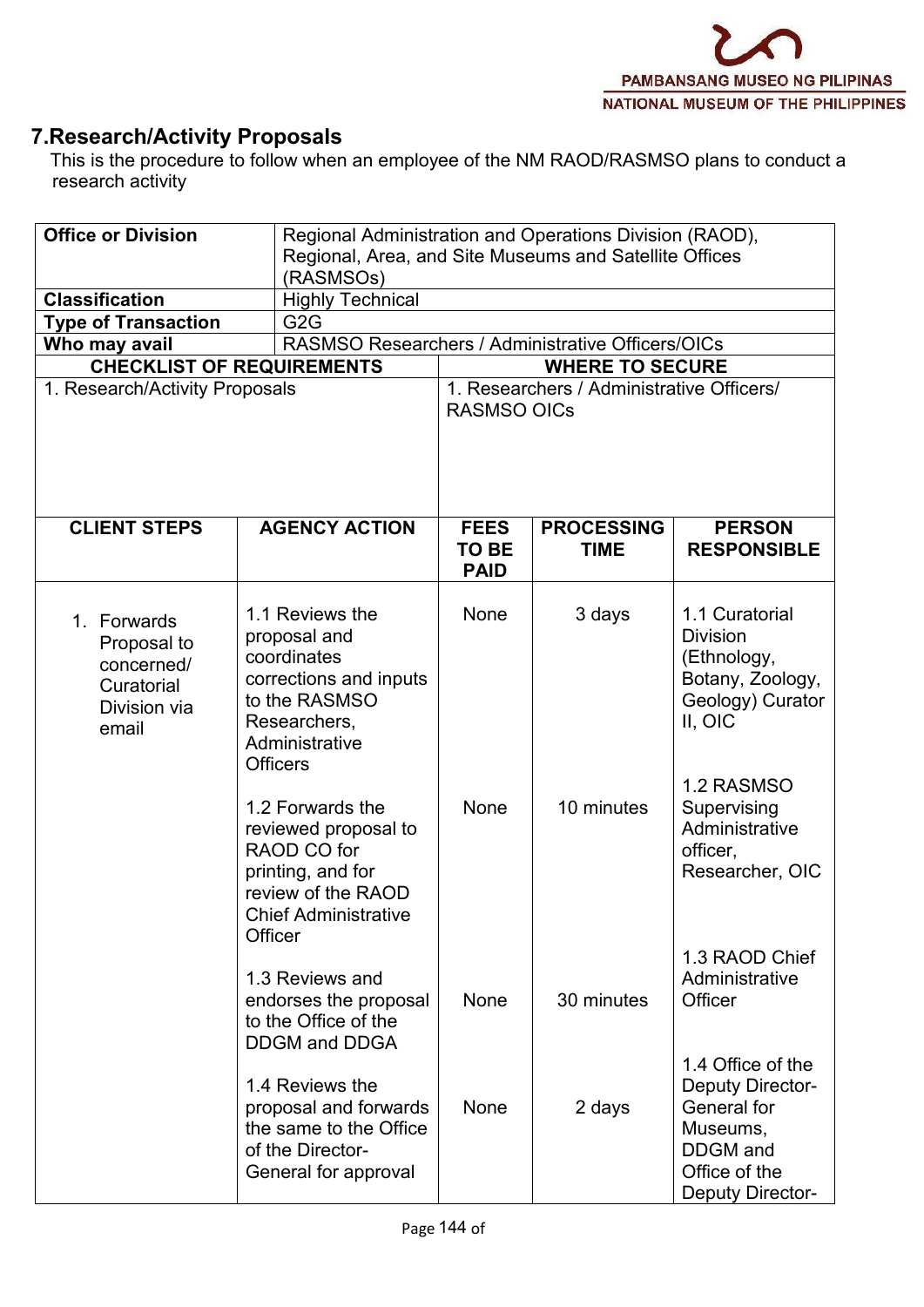|                                                                                                                       |      |                                        | General for<br>Administration,<br><b>DDGA</b>                                                    |  |
|-----------------------------------------------------------------------------------------------------------------------|------|----------------------------------------|--------------------------------------------------------------------------------------------------|--|
| 1.5 Approves /<br>disapproves the<br>proposal                                                                         | None | 10 minutes                             | 1.5 Office of the<br>Director-General,<br><b>DG</b>                                              |  |
| 1.6 Forwards<br>approved/disapproved<br>proposal to RAOD                                                              | None | 10 minutes                             | 1.6 Office of the<br>Director-General,<br>Secretary<br>1.7 RAOD<br>Administrative<br>Officer III |  |
| 1.7 Receive and<br>forward the approved/<br>disapproved proposal<br>to the RASMSO<br>personnel concerned<br>via email | None | 15 minutes                             |                                                                                                  |  |
| <b>TOTAL</b>                                                                                                          |      | 5 days and 1<br>hour and 15<br>minutes |                                                                                                  |  |

## **LEGENDS:**

AO- Administrative Officer CAO- Chief Administrative Officer DG- Director General DDGA-Deputy Director-General for Administration DDGM- Deputy Director-General for Museums GASD-General Administrative Services Division HRMD-Human Resource Management Division OIC-Officer-in-Charge RAOD-Regional Administration and Operations Division RASMSO-Regional, Area, Site Museums and Satellite Offices SAO- Supervising Administrative Officer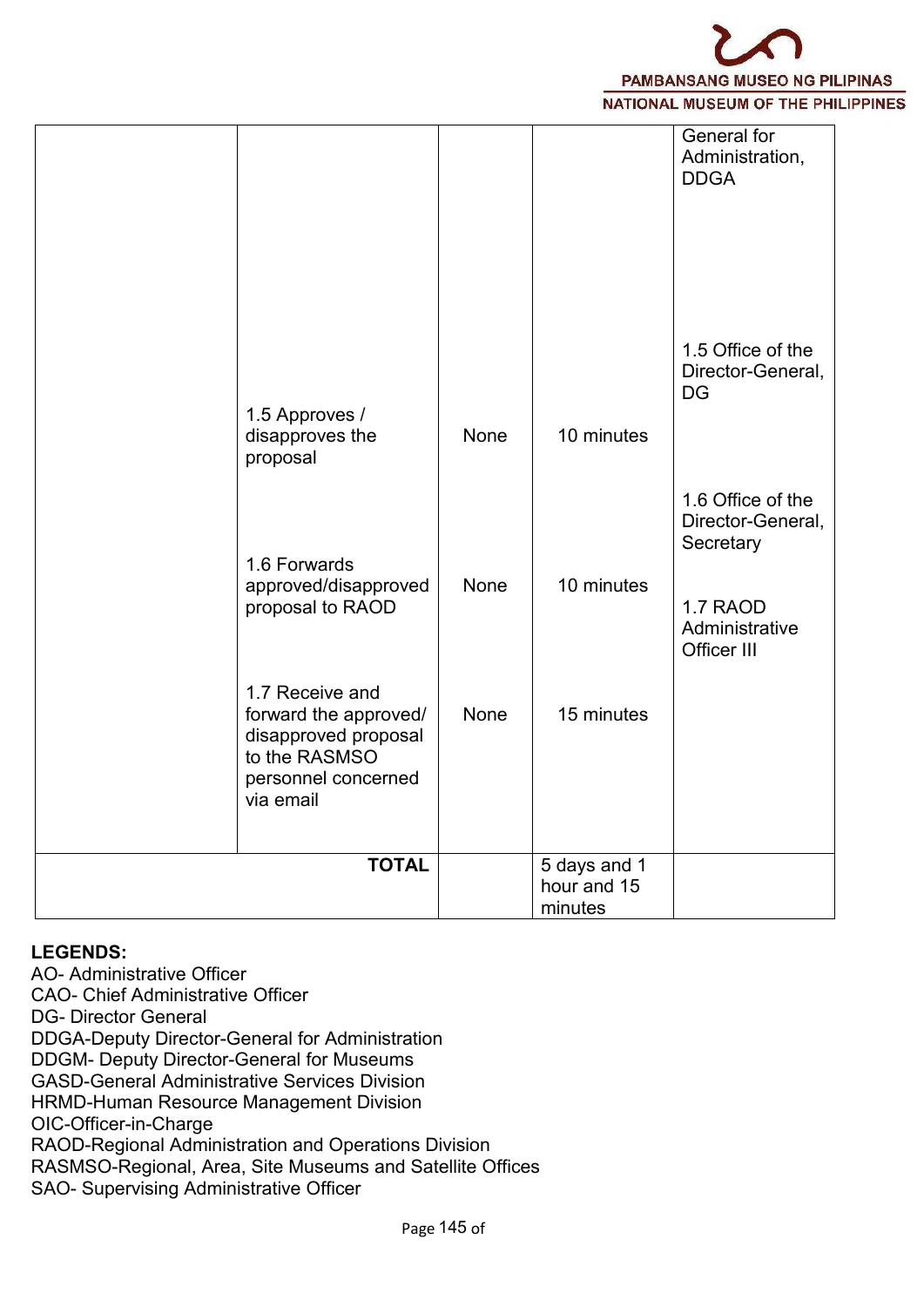## SUBJECT FOR MANAGEMENT'S APPROVAL

## **Procedure on Registration of Government Owned Cultural Properties**

**Section 24 of RA 11333.** *Movable Cultural Properties and Collections of the National Government.* -All movable cultural properties, including natural history specimens, owned by the National Government that fall within the coverage of the National Museum as provided for in Republic Act No. 10066, otherwise known as the "National Cultural Heritage Act of 2009", and this Act, particularly works of fine and applied art, archaeological and historical artifacts, relics of built heritage, and ethnographic materials of national significance, shall be registered with the National Museum and form part of a general inventory and catalogue of National Government collections in these areas that will be produced and published by it within three (3) years after the effectivity of this Act, and updated annually thereafter to incorporate any changes as reported by the agencies concerned to the National Museum. Such National Government collections shall be considered as being held in trust for the Filipino people and shall not be alienated or otherwise disposed of without the approval of the National Museum, in accordance with its policies on de-accessioning as provided for in this Act.

| Office or Division   |                                                                         |
|----------------------|-------------------------------------------------------------------------|
| Classification       | Technical                                                               |
| Types of Transaction | G2G – Government to Government                                          |
| Who may avail        | Government agencies, government owned and/or<br>controlled corporations |

## **LIST OF STEPS AND PROCEDURES**

| <b>LIST OF REQUIREMENTS</b>                                                                                                                                                                                            | <b>CLIENT STEPS</b>                                                                                                                                 | <b>TOTAL</b><br><b>PROCESSING</b><br><b>TIME</b> | <b>FEES TO</b><br><b>BE PAID</b> |
|------------------------------------------------------------------------------------------------------------------------------------------------------------------------------------------------------------------------|-----------------------------------------------------------------------------------------------------------------------------------------------------|--------------------------------------------------|----------------------------------|
| <b>Division</b><br><b>staff</b><br>will<br>conduct<br>information campaign (re: RA 11333)                                                                                                                              | Meeting with Government<br>and/or<br>agencies<br>government<br>owned<br>or<br>controlled corporations                                               | 3 days                                           | None                             |
| Letter of Application address to the<br>Director-General with the following<br>attachments:<br>Formal Letter of<br>1.<br>Request addressed to the Office<br>Director-General<br>the<br>οf<br>indicating the following: | Submit<br>the<br>required<br>document to the Office of<br>Director-General<br>the.<br>through the <b>Division</b> for<br>checking and verification. | $5 - 10$ mins.                                   | <b>None</b>                      |
| 1.1<br>Cultural<br>properties<br>be<br>to<br>registered                                                                                                                                                                |                                                                                                                                                     |                                                  |                                  |
| 1.2<br>of<br>Mode                                                                                                                                                                                                      |                                                                                                                                                     |                                                  |                                  |